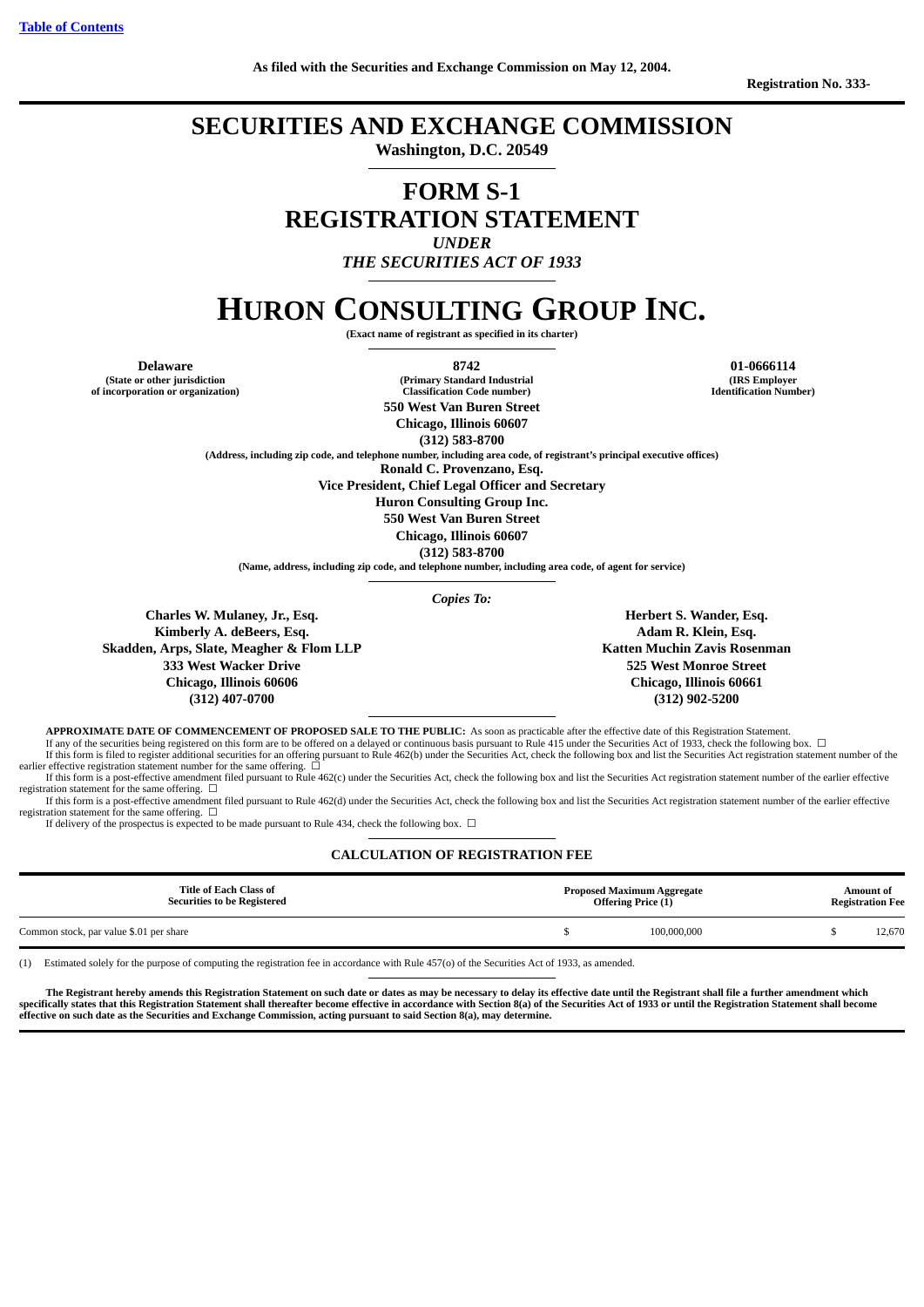**The information in this preliminary prospectus is not complete and may be changed. Neither we nor the selling stockholder may sell these securities until the registration statement filed with the Securities and Exchange Commission is effective. This preliminary prospectus is not an offer to sell these securities and neither we nor the selling stockholder are soliciting offers to buy these securities in any jurisdiction where the offer or sale is not permitted.**

PRELIMINARY PROSPECTUS **Example 2004** Subject to Completion Subject to Completion May 12, 2004

#### **Shares**

# **Huron Consulting Group Inc.**

### **Common Stock**

This is the initial public offering of shares of our common stock. Prior to this offering, there has been no public market for our common stock. We are offering shares of common stock and the selling stockholder identified in this prospectus is offering shares of common stock. We will not

receive any proceeds from the sale of any shares by the selling stockholder. The initial public offering price of our common stock is expected to be between \$ and \$ per share.

We intend to apply for the quotation of our common stock on the NASDAQ National Market under the symbol "HURN."

**Investing in our common stock involves a high degree of risk. Before buying any shares, you should carefully read the discussion of material risks of investing in our common stock in " [Risk factors"](#page-11-0) beginning on page 9 of this prospectus.**

**Neither the Securities and Exchange Commission nor any state securities commission has approved or disapproved of these securities or determined if this prospectus is truthful or complete. Any representation to the contrary is a criminal offense.**

|                                                       |    | <b>Total</b><br><b>Per Share</b> |
|-------------------------------------------------------|----|----------------------------------|
| Public offering price                                 | \$ |                                  |
| Underwriting discounts and commissions                | S  |                                  |
| Proceeds, before expenses, to us                      | \$ |                                  |
| Proceeds, before expenses, to the selling stockholder | \$ |                                  |

The underwriters may also purchase up to an additional shares of common stock from the selling stockholder at the public offering price, less underwriting discounts and commissions within 30 days from the date of this prospectus to cover over-allotments, if any. If the underwriters exercise this option in full, the total underwriting discounts and commissions will be \$ and total proceeds, before expenses, to the selling stockholder will be \$

The underwriters are offering the common stock as set forth under "Underwriting." Delivery of the shares of common stock will be made on or about , 2004.

*Joint Book-Running Managers*

### **UBS Investment Bank Deutsche Bank Securities**

### **William Blair & Company**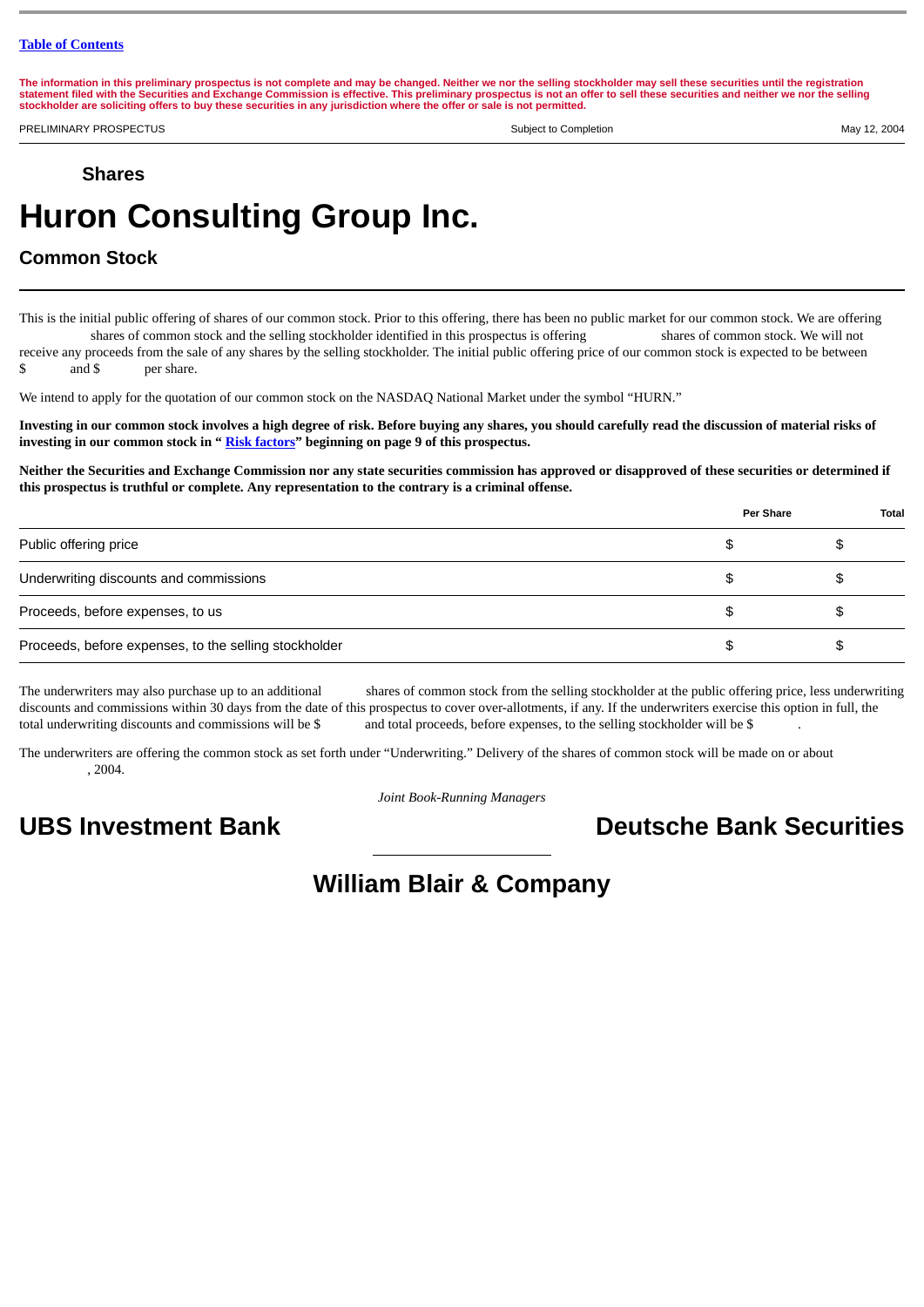You should only rely on the information contained in this prospectus. Neither we, the selling stockholder nor the underwriters have authorized anyone to provide you with information different from that contained in this prospectus. We and the selling stockholder are offering to sell, and seeking offers to buy, shares of common stock only in jurisdictions where offers and sales are permitted. The information contained in this prospectus is accurate only as of the date of this prospectus, regardless of the time of delivery of this prospectus or of any sale of common stock.

#### <span id="page-2-0"></span>**TABLE OF CONTENTS**

| <b>Prospectus summary</b>                                                             | $\mathbf{1}$ |
|---------------------------------------------------------------------------------------|--------------|
| <b>Risk factors</b>                                                                   | 9            |
| <b>Special note regarding forward-looking statements</b>                              | 19           |
| <b>Use of proceeds</b>                                                                | 20           |
| Dividend policy                                                                       | 20           |
| Capitalization                                                                        | 21           |
| <b>Dilution</b>                                                                       | 23           |
| Selected consolidated financial and other operating data                              | 25           |
| Management's discussion and analysis of financial condition and results of operations | 28           |
| <b>Business</b>                                                                       | 43           |
| Management                                                                            | 55           |
| Certain relationships and related transactions                                        | 66           |
| Principal and selling stockholders                                                    | 68           |
| Description of capital stock                                                          | 70           |
| Shares eligible for future sale                                                       | 77           |
| Material U.S. federal tax considerations for non-U.S. holders of our common stock     | 79           |
| <b>Underwriting</b>                                                                   | 82           |
| <b>Legal matters</b>                                                                  | 86           |
| <b>Experts</b>                                                                        | 86           |
| Where you can find additional information                                             | 86           |
| <b>Index to financial statements</b>                                                  | $F-1$        |

Through and including , 2004 (the 25th day after commencement of this offering), federal securities law may require all dealers effecting transactions in our common stock, whether or not participating in this offering, to deliver a prospectus. This delivery requirement is in addition to the obligation of dealers to deliver a prospectus when acting as underwriters and with respect to their unsold allotments or subscriptions.

Huron Consulting Group Inc., Huron Consulting Group, our logo and certain other names of our services are our trademarks, trade names or service marks. Each trademark, trade name or service mark of any other company appearing in this prospectus belongs to its holder.

**i**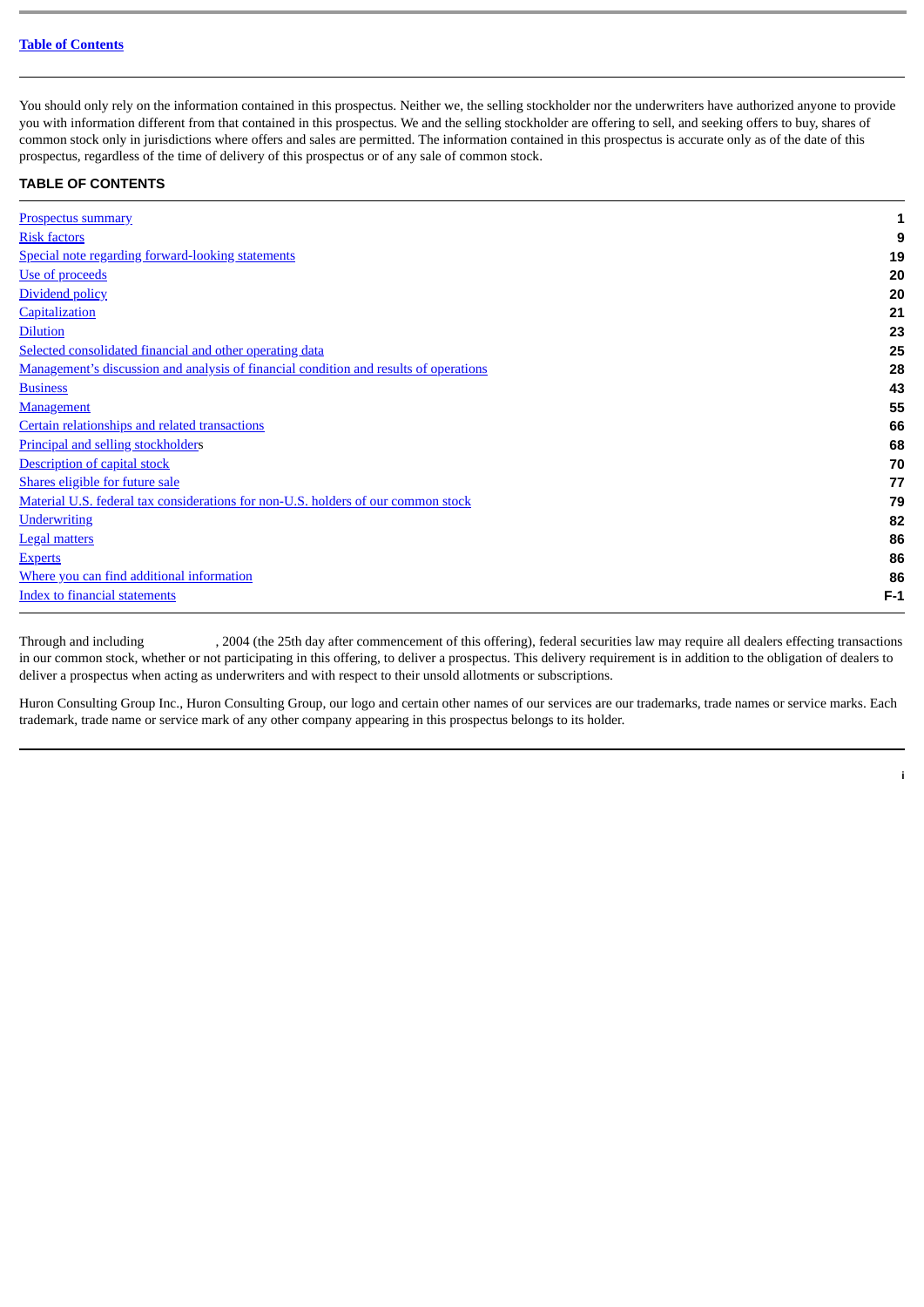### <span id="page-3-0"></span>Prospectus summary

*The following is a summary of some of the information contained in this prospectus. In addition to this summary, we urge you to read the entire prospectus carefully, especially the risks of investing in our common stock discussed under "Risk factors" and the consolidated financial statements and notes to those financial statements included elsewhere in this prospectus. In this prospectus, unless the context otherwise requires, the terms "Huron," "company," "we," "us" and "our" refer to Huron Consulting Group Inc. and its subsidiaries.*

#### **OUR BUSINESS**

We are an independent provider of financial and operational consulting services. Our highly experienced and credentialed professionals employ their expertise in accounting, finance, economics and operations to provide our clients with specialized analysis and customized advice and solutions that are tailored to address each client's particular challenges and opportunities.

We provide our services through two segments: Financial Consulting and Operational Consulting. Our Financial Consulting segment helps clients effectively address complex challenges that arise from litigation, disputes, investigations, regulation, financial distress and other sources of significant conflict or change. Our services in this segment include financial and economic analysis; forensic accounting; expert support and testimony services; restructuring, turnaround and bankruptcy advisory services; and valuation analysis. Our Operational Consulting segment helps clients improve the overall efficiency and effectiveness of their operations, reduce costs, manage regulatory compliance and maximize procurement efficiency. For the year ended December 31, 2003 and the three months ended March 31, 2004, we derived 68.9% and 61.6%, respectively, of our revenues from Financial Consulting and 31.1% and 38.4%, respectively, of our revenues from Operational Consulting.

Many organizations are facing increasingly large and complex business disputes and lawsuits, a growing number of regulatory and internal investigations and more intense public scrutiny. Concurrently, increased competition and regulation are presenting significant operational and financial challenges for organizations. Distressed companies are responding to these challenges by restructuring and reorganizing their businesses and capital structures, while financially healthy organizations are striving to take advantage of business opportunities by improving operations, reducing costs and maximizing revenue. Many organizations have limited dedicated resources to respond effectively to these challenges and opportunities. Consequently, we believe these organizations will increasingly seek to augment their internal resources with experienced independent consultants like us.

We provide our services to a wide variety of both financially sound and distressed organizations, including Fortune 500 companies, medium-sized and large businesses, leading academic institutions, healthcare organizations and the law firms that represent these various organizations. Since May 2002, we have conducted over 1,000 engagements for over 500 clients, and we have worked on engagements with 35 of the 40 largest U.S. law firms listed in *The American Lawyer* 2003 Am Law 100.

As of March 31, 2004, we had 588 employees, including 483 billable professionals, whom we refer to as consultants. In addition to our headquarters in Chicago, we have five other core offices located in Boston, Houston, New York City, San Francisco and Washington, D.C. and two smaller offices located in Charlotte and Los Angeles.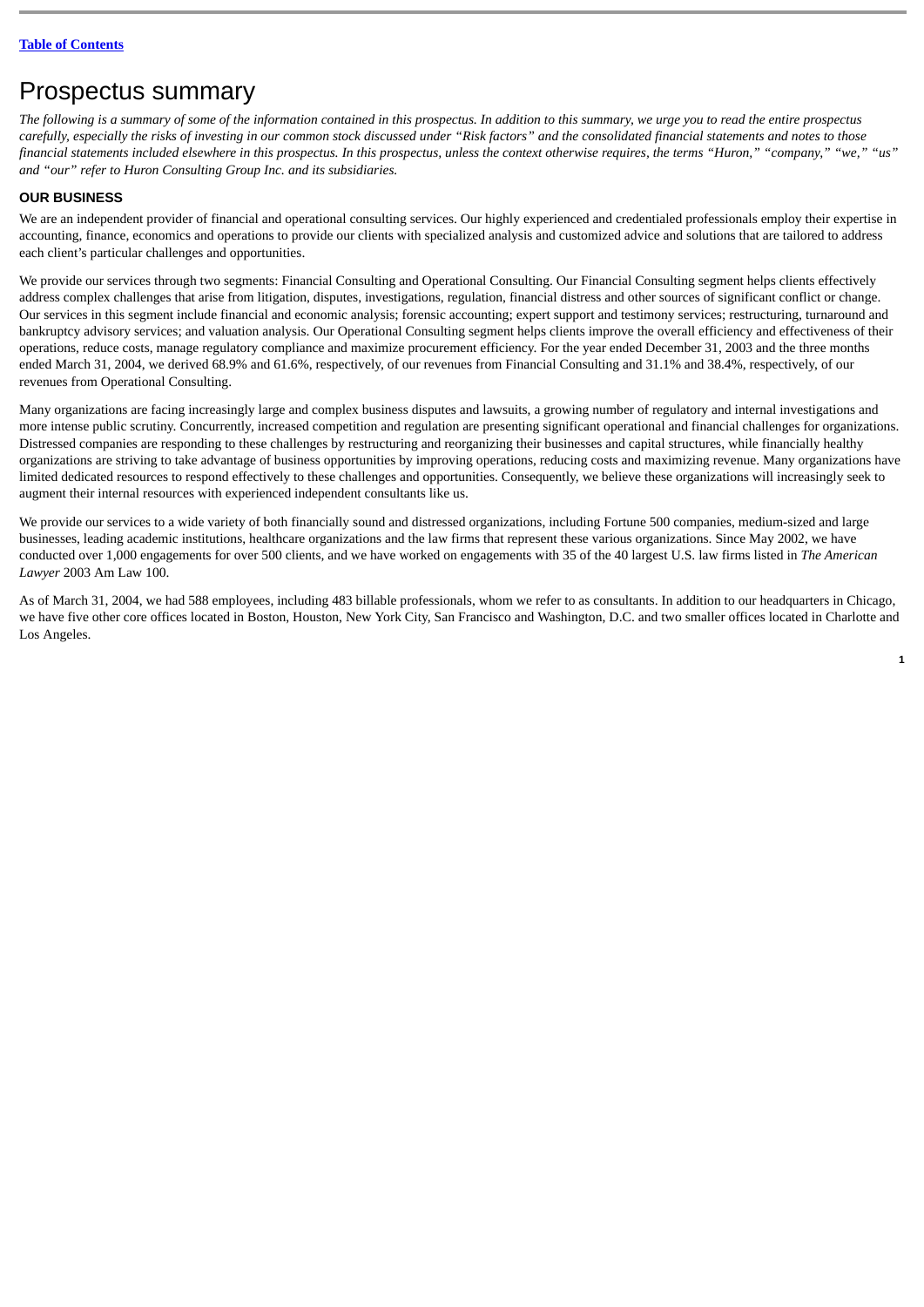#### **OUR HISTORY**

Huron was formed in March 2002 and commenced operations in May 2002. We were founded by a core group of experienced financial and operational consultants that consisted primarily of former Arthur Andersen LLP partners and professionals, including our chief executive officer, Gary E. Holdren, with equity sponsorship from a group of investors led by Lake Capital Management LLC. We created Huron because we believed that a financial and operational consulting business that is unaffiliated with a public accounting firm is better suited to serve its clients' needs. As an independent consulting firm, Huron is not subject to the legal restrictions placed on public accounting firms that prohibit them from providing certain non-audit services to their audit clients. We also believed that many other consulting firms provided only a limited scope of services and therefore a company such as ours with a wide array of services would be better positioned to serve the diverse and complex needs of various organizations.

In response to strong demand for our services, we began aggressively hiring consultants in the first quarter of 2003 and added over 200 new consultants during 2003. While this aggressive hiring negatively impacted our utilization rates (determined by dividing the number of hours all of our consultants worked on client assignments during a period by the total available working hours for all of our consultants during the same period, assuming a forty-hour work week, less paid holidays and vacation days) as we integrated our new hires, we believe the early results of this growth initiative are evident in our recent financial results. Revenues in 2002 totaled \$35.1 million for our first eight months of operations and rose to \$101.5 million in 2003, our first full year of operations. Revenues totaled \$40.1 million in the three months ended March 31, 2004 compared to \$23.2 million in the three months ended March 31, 2003, representing 72.8% yearover-year growth.

#### **OUR COMPETITIVE STRENGTHS**

We believe our key competitive strengths include:

- $\emptyset$  **Experienced and highly qualified consultants.** Our consultants combine proficiency in accounting, finance, economics and operations with deep knowledge of specific industries. In addition, many of our consultants are highly credentialed and include certified public accountants, MBAs, accredited valuation specialists and forensic accountants.
- Ø **Independent provider of financial and operational consulting services.** We believe increased regulations, growing public scrutiny and concern regarding auditor conflicts of interests provide us with a competitive advantage over public accounting firms in securing consulting engagements. We also believe that the relatively small number of large public accounting firms will lead some organizations to engage independent consultants like us to preserve their flexibility to hire large public accounting firms for audit or other attest services.
- $\emptyset$  **Complementary service offerings and integrated approach.** We offer a broad array of financial and operational consulting services that can be delivered through teams of consultants from our different practices. Our integrated approach enables us to provide solutions tailored to specific client needs. In addition, our range of service offerings reduces our dependence on any one service offering or industry, provides a stimulating work environment for our consultants and enhances our flexibility in managing the utilization and career development of our directors, managers, associates and analysts.
- Ø **Distinctive culture.** We believe we have been successful in attracting and retaining top talent because of our distinctive culture, which combines the energy and flexibility of a high-growth company with the professionalism of a major professional services firm. We believe our performance-based compensation program, which both recognizes individual performance and reinforces teamwork, also contributes to our recruiting and retention success.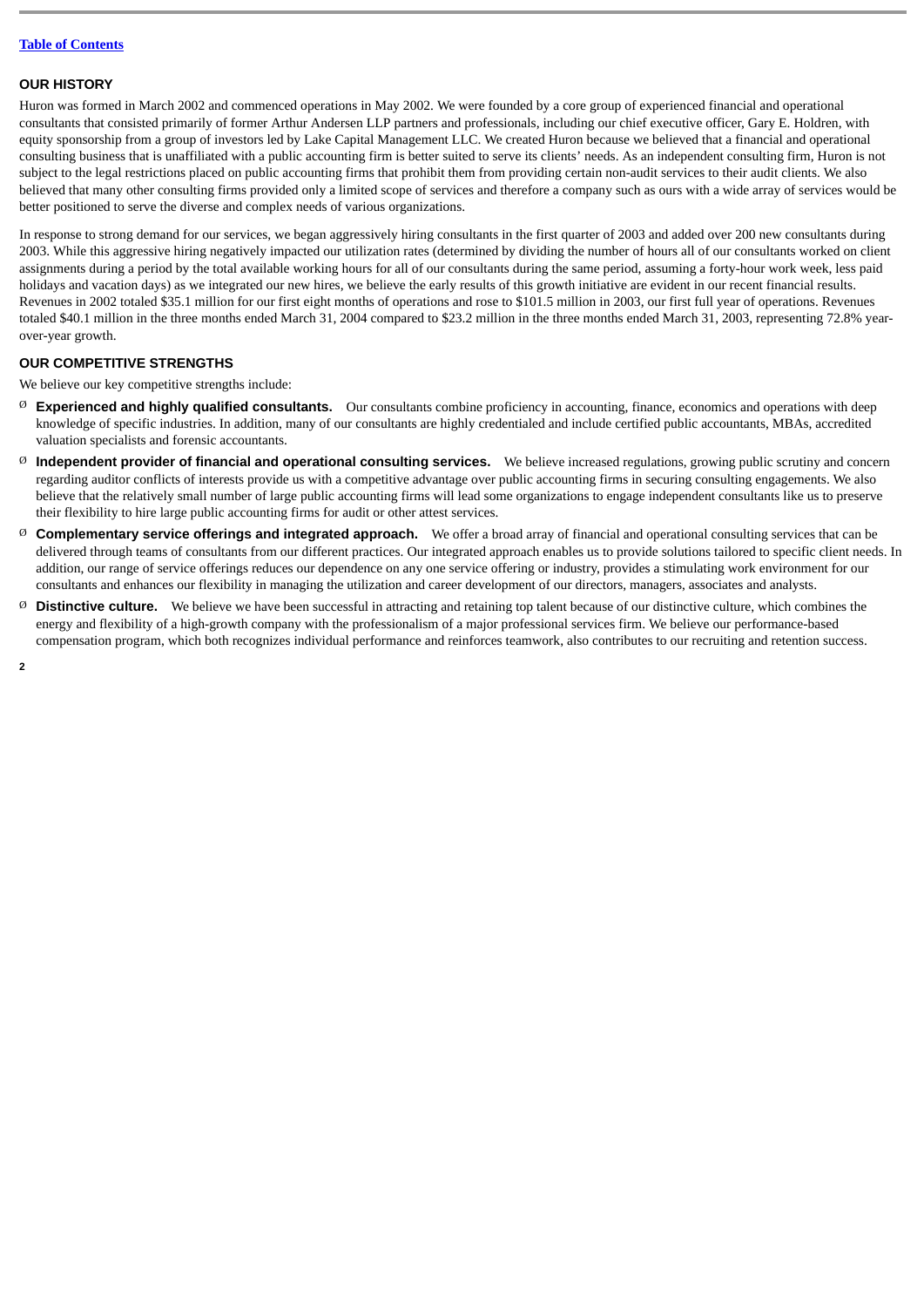#### **OUR GROWTH STRATEGY**

We have grown significantly since we commenced operations, more than doubling the number of our consultants from 213 on May 31, 2002 to 483 on March 31, 2004. We believe there are a number of opportunities to continue to grow our business, including:

- Ø **Attracting additional highly qualified consultants.** We believe our stimulating work environment, performance-based compensation program and distinctive culture will enable us to attract additional top talent from other consulting firms, accounting firms, targeted industries and on-campus recruiting. In the near term, our focus will primarily be on hiring and developing additional managers, associates and analysts to expand support for our existing practices and better leverage our managing directors and directors.
- $\emptyset$  **Growing our existing relationships and developing new relationships.** We work hard to maintain and grow our existing client and law firm relationships. The goodwill created from these relationships leads to referrals from satisfied clients and their law firms, which also enables us to secure engagements with new clients.
- Ø **Continuing to promote and deliver an integrated approach to service delivery.** We will continue to utilize our experience with the financial and operational challenges facing our clients to identify and provide additional value-added services as part of an integrated solution. Frequently, a particular engagement is expanded or a new engagement secured with an existing client as a direct result of our quality work for that client.
- $\emptyset$  **Continuing to build our brand.** We intend to continue to build our reputation and a common identity for the services we provide under the Huron brand name. We believe that using a common brand name and identity for our services enhances our visibility in the marketplace and improves our ability to compete for new business.
- $\emptyset$  **Expanding our service offerings.** We believe there will be opportunities to expand our current capabilities or broaden the scope of our existing services, and we will evaluate these in response to client and general market demands.

#### **HCG HOLDINGS LLC**

HCG Holdings LLC currently owns approximately 94% of our outstanding common stock and all of our outstanding 8% preferred stock and 8% promissory notes. Some of our executive officers, each of our board members and some of our current and former employees own the remaining approximately 6% of our outstanding common stock. HCG Holdings LLC is controlled by Lake Capital Partners LP and Lake Capital Management LLC. The remaining equity interests in HCG Holdings LLC are held by certain institutional investors, some of our executive officers and employees, each of our board members, a director nominee and approximately 30 other holders. HCG Holdings LLC is the selling stockholder in this offering. See "Certain relationships and related transactions," "Principal and selling stockholders" and "Description of capital stock" for further information.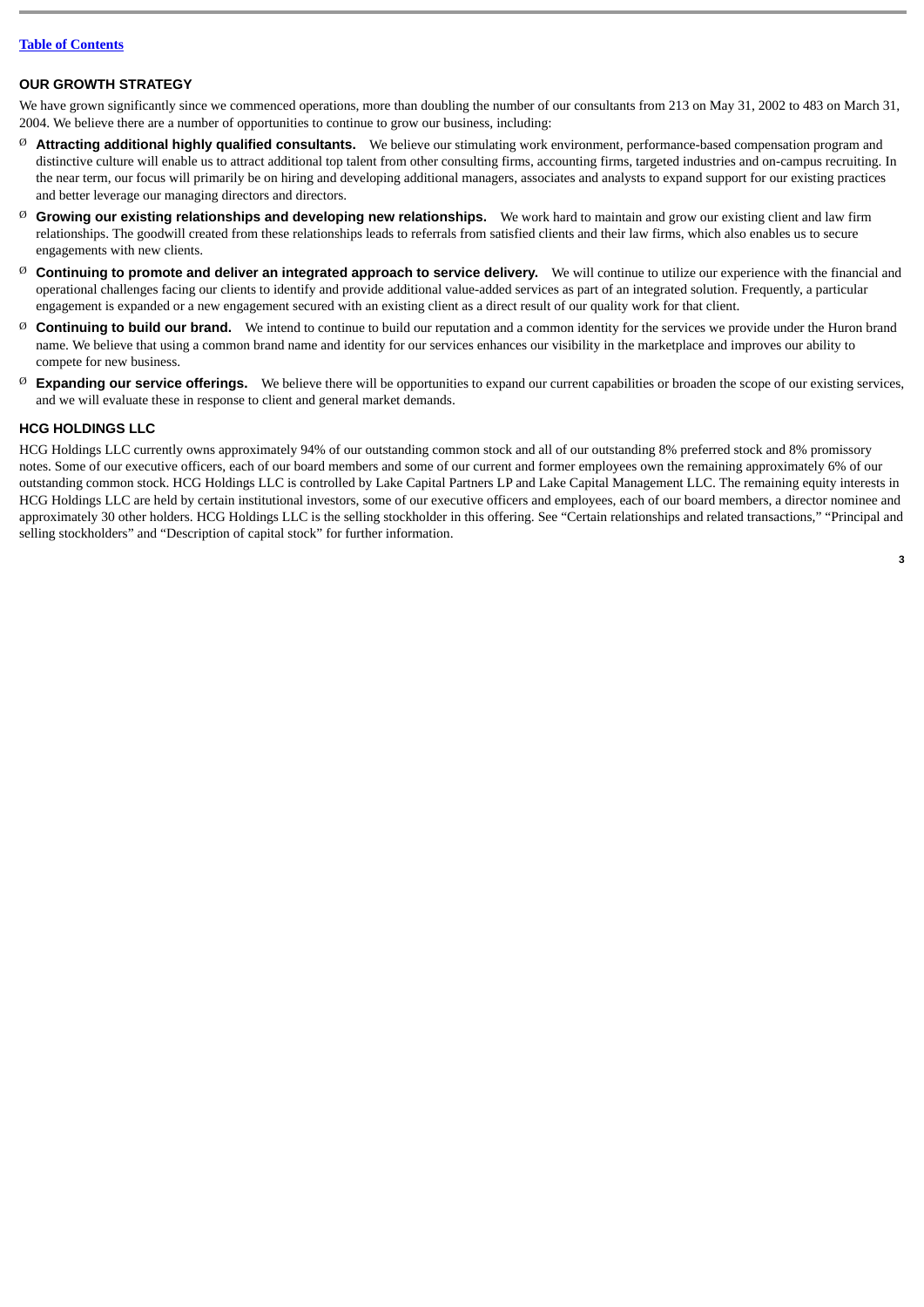#### **CORPORATE INFORMATION**

We were incorporated in Delaware in March 2002, commenced operations in May 2002 and conduct all of our consulting activities through a wholly-owned subsidiary, Huron Consulting Group LLC. Our headquarters are located at 550 West Van Buren Street, Chicago, Illinois 60607 and our telephone number is (312) 583-8700. Our web site is www.huronconsultinggroup.com. Information contained on our web site is not incorporated by reference into this prospectus. You should not consider information contained on our web site as part of this prospectus.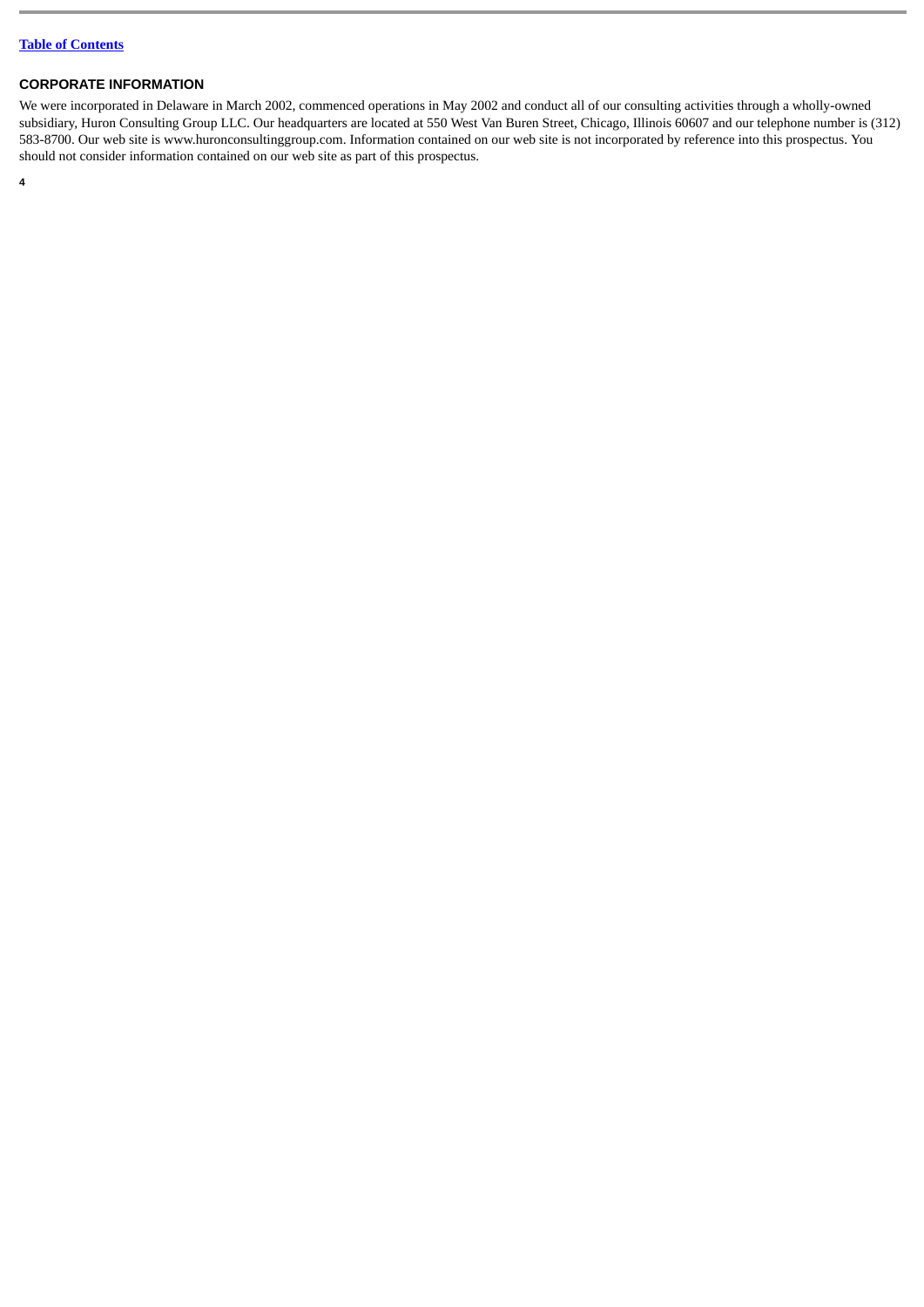### The offering

| Common stock offered by us                                     | shares                                                                                                                                                                                                                                                                                                                                                                                                                                                                                                                                                                                                                                                                                                                                                                                                                              |
|----------------------------------------------------------------|-------------------------------------------------------------------------------------------------------------------------------------------------------------------------------------------------------------------------------------------------------------------------------------------------------------------------------------------------------------------------------------------------------------------------------------------------------------------------------------------------------------------------------------------------------------------------------------------------------------------------------------------------------------------------------------------------------------------------------------------------------------------------------------------------------------------------------------|
| Common stock offered by the selling stockholder                | shares                                                                                                                                                                                                                                                                                                                                                                                                                                                                                                                                                                                                                                                                                                                                                                                                                              |
| <b>Total</b>                                                   | shares                                                                                                                                                                                                                                                                                                                                                                                                                                                                                                                                                                                                                                                                                                                                                                                                                              |
|                                                                |                                                                                                                                                                                                                                                                                                                                                                                                                                                                                                                                                                                                                                                                                                                                                                                                                                     |
| Common stock to be outstanding immediately after this offering | shares                                                                                                                                                                                                                                                                                                                                                                                                                                                                                                                                                                                                                                                                                                                                                                                                                              |
| Over-allotment option                                          | shares of common stock to be offered by the selling stockholder if the<br>underwriters exercise the over-allotment option in full.                                                                                                                                                                                                                                                                                                                                                                                                                                                                                                                                                                                                                                                                                                  |
| Proposed NASDAQ National Market symbol                         | <b>HURN</b>                                                                                                                                                                                                                                                                                                                                                                                                                                                                                                                                                                                                                                                                                                                                                                                                                         |
| Use of proceeds                                                | We estimate that the net proceeds to us from this offering will be approximately<br>\$<br>million assuming an initial public offering price of \$<br>per share, the<br>mid-point of the range shown on the cover of this prospectus. We will not receive any<br>proceeds from the sale of shares by the selling stockholder. We will use approximately<br>million of our net proceeds to redeem our outstanding 8% preferred stock and<br>million to repay our outstanding 8% promissory notes. All of<br>approximately \$<br>the outstanding shares of the 8% preferred stock and the aggregate principal amount of<br>the 8% promissory notes are held by the selling stockholder. We intend to use the<br>balance of our net proceeds for other general corporate purposes, including working<br>capital. See "Use of proceeds." |

The number of shares of our common stock outstanding immediately after this offering is based on the number of shares outstanding at , 2004. This number does not include:

 $\varnothing$  shares of common stock issuable upon the exercise of outstanding stock options issued under our equity incentive plans, with a weighted average exercise price of \$ per share; and

 $\varnothing$  shares reserved and available for future grant or issuance under our 2004 Omnibus Stock Plan, including the shares of restricted common stock that we intend to grant to certain of our employees on the date of this prospectus and options exercisable for shares of common stock, with a per share exercise price equal to the public offering price and assuming a public offering price of \$ per share, the mid-point of the range shown on the cover of this prospectus, that we intend to grant to each of our independent directors on the date of this prospectus.

Unless otherwise indicated, all information in this prospectus assumes:

- $\emptyset$  the underwriters do not exercise their over-allotment option, which entitles them to purchase up to additional shares of our common stock from the selling stockholder;
- $\emptyset$  a for stock split of our outstanding shares of Class A common stock and Class B common stock, which will be effected prior to the consummation of this offering; and
- $\emptyset$  the conversion of all of our outstanding shares of Class A common stock and Class B common stock into shares of our common stock, which will occur immediately prior to the consummation of this offering pursuant to the terms of our certificate of incorporation.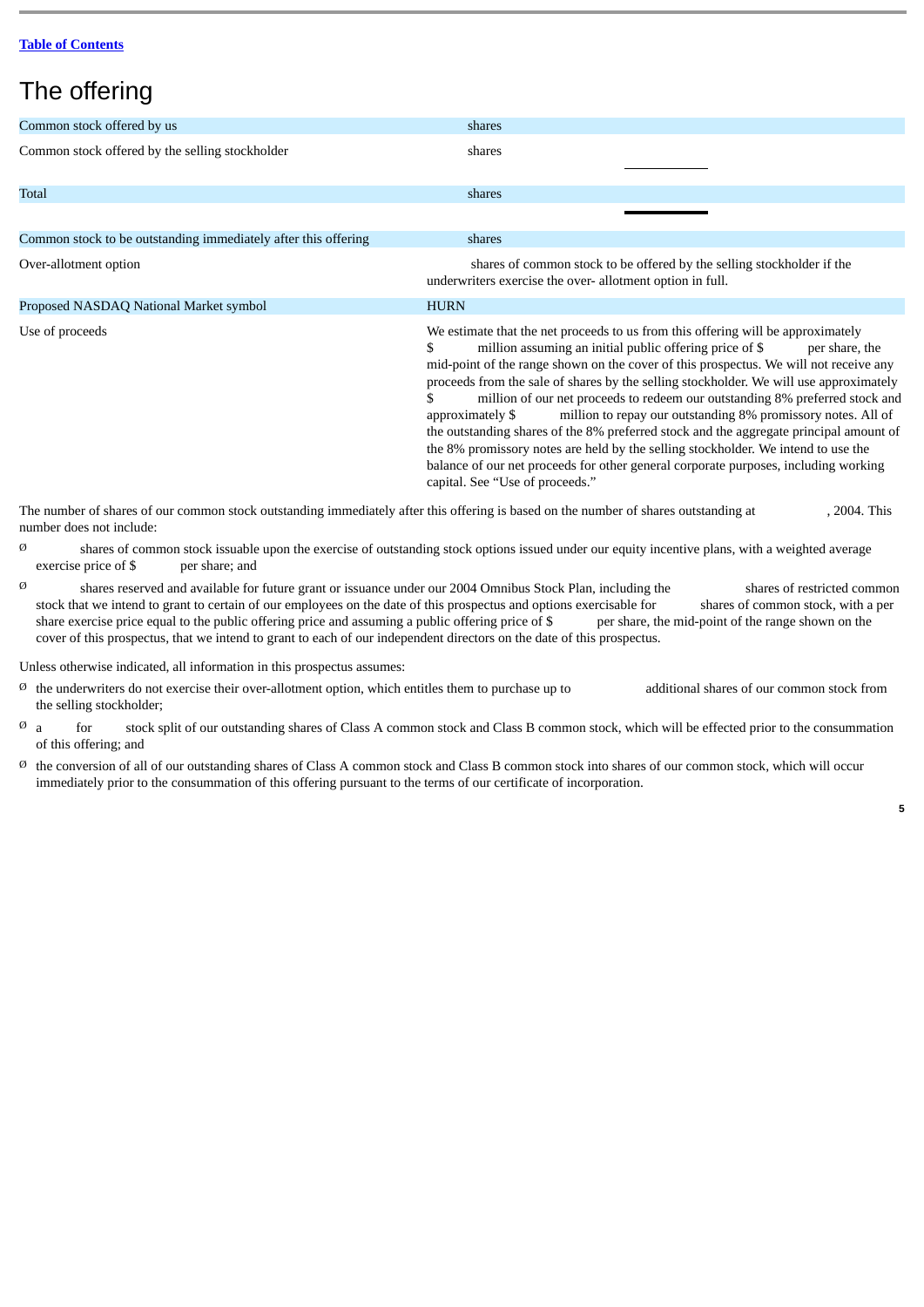# Summary consolidated financial and other operating data

We have derived the following summary consolidated financial data for the period from March 19, 2002 (inception) to December 31, 2002 and for the year ended December 31, 2003 from our audited consolidated financial statements, except for the pro forma data. We have derived the following summary consolidated financial data for the three months ended March 31, 2003 and 2004 and as of March 31, 2004 from our unaudited interim consolidated financial statements, except for the pro forma data. In the opinion of management, this information contains all adjustments, consisting only of normal recurring accruals, necessary for a fair presentation of our results of operations and financial position for such periods. The summary information set forth below is not necessarily indicative of the results of future operations and should be read in conjunction with "Selected consolidated financial and other operating data," "Management's discussion and analysis of financial condition and results of operations" and the consolidated financial statements and related notes included elsewhere in this prospectus.

The pro forma balance sheet data gives effect to the following transactions as if each had occurred on March 31, 2004:

- $\emptyset$  the payment of a special dividend on each outstanding share of our common stock and 8% preferred stock on an as converted basis in an aggregate amount of \$1.25 million, or \$ per share of common stock and \$ per share of 8% preferred stock, which was declared on May 12, 2004 and will be paid prior to the consummation of this offering; and
- $\emptyset$  the issuance of shares of restricted common stock to certain of our employees on the date of this prospectus.

The pro forma as adjusted balance sheet data gives effect to the foregoing transactions as well as the following transactions as if each had occurred on March 31, 2004:

- $\varnothing$  the sale by us of shares of our common stock in this offering at an assumed public offering price of \$ per share, the mid-point of the range shown on the cover of this prospectus, after deducting the estimated underwriting discounts and commissions and estimated offering expenses payable by us;
- $\emptyset$  the use of approximately  $\emptyset$  million of our estimated net proceeds to redeem our outstanding 8% preferred stock; and
- $\emptyset$  the use of approximately \$ million of our estimated net proceeds to repay our outstanding 8% promissory notes.

For further information regarding the redemption of our 8% preferred stock and the repayment of our 8% promissory notes, see the section of this prospectus entitled "Use of proceeds."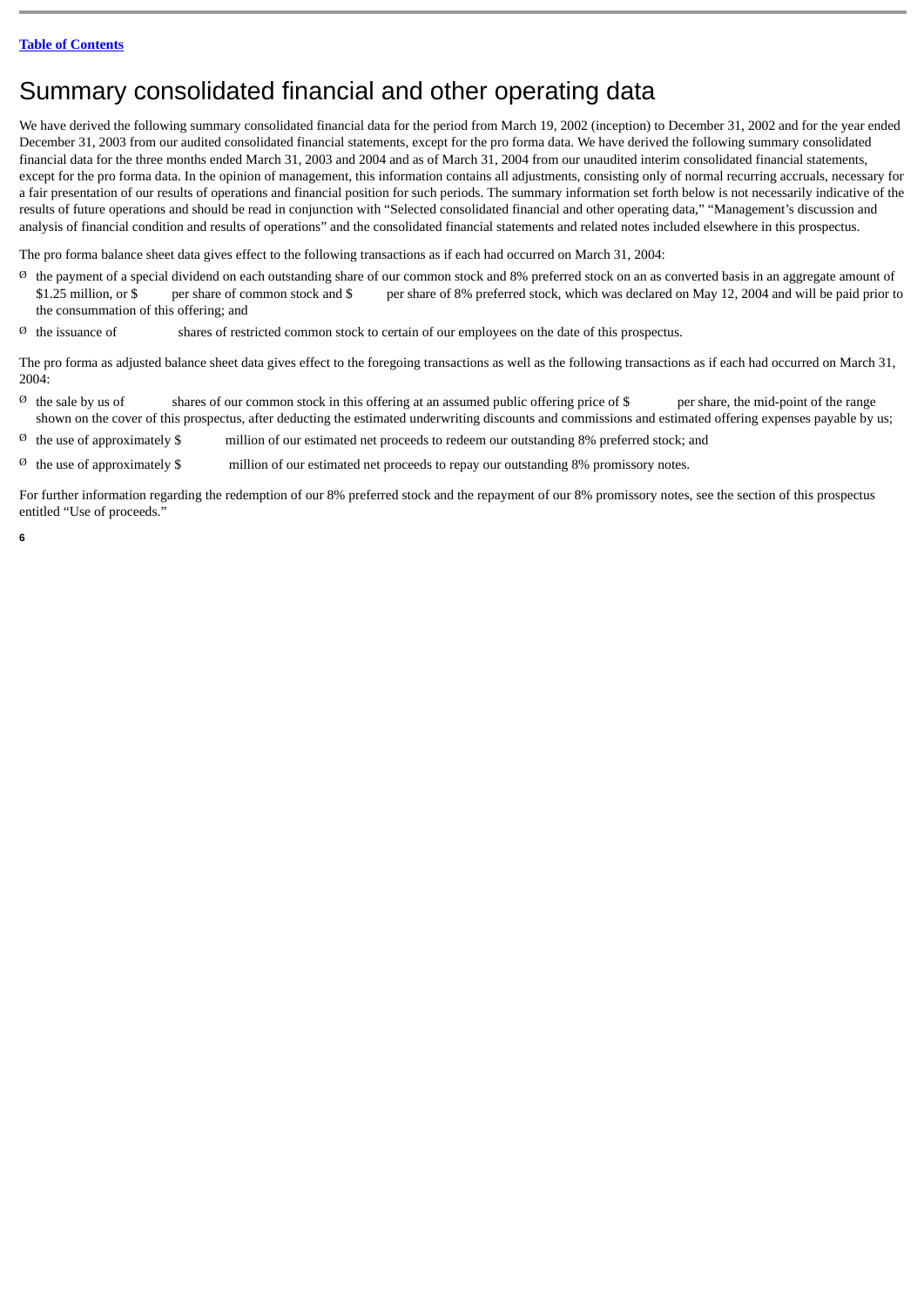|                                                                                                                                                    |                                                                             | March 19, 2002<br>(inception) to |    | Year ended           |               | Three months<br>ended<br>March 31, |    |          |  |
|----------------------------------------------------------------------------------------------------------------------------------------------------|-----------------------------------------------------------------------------|----------------------------------|----|----------------------|---------------|------------------------------------|----|----------|--|
| Consolidated statements of operations data:                                                                                                        |                                                                             | December 31,<br>2002             |    | December 31,<br>2003 |               | 2003                               |    | 2004     |  |
|                                                                                                                                                    | (unaudited)<br>(in thousands, except per share and other<br>operating data) |                                  |    |                      |               |                                    |    |          |  |
| Revenues and reimbursable expenses:                                                                                                                |                                                                             |                                  |    |                      |               |                                    |    |          |  |
| Revenues                                                                                                                                           | \$                                                                          | 35,101                           | \$ | 101,486              |               | \$23,212                           |    | \$40,101 |  |
| Reimbursable expenses                                                                                                                              |                                                                             | 2,921                            |    | 8,808                |               | 2,069                              |    | 3,443    |  |
| Total revenues and reimbursable expenses                                                                                                           |                                                                             | 38,022                           |    | 110,294              |               | 25,281                             |    | 43,544   |  |
| Direct costs and reimbursable expenses:                                                                                                            |                                                                             |                                  |    |                      |               |                                    |    |          |  |
| Direct costs                                                                                                                                       |                                                                             | 26,055                           |    | 69,401               |               | 13,581                             |    | 24,868   |  |
| Reimbursable expenses                                                                                                                              |                                                                             | 2,921                            |    | 8,929                |               | 2,069                              |    | 3,523    |  |
| Total direct costs and reimbursable expenses                                                                                                       |                                                                             | 28,976                           |    | 78,330               |               | 15,650                             |    | 28,391   |  |
|                                                                                                                                                    |                                                                             | 9,046                            |    | 31,964               |               | 9,631                              |    | 15,153   |  |
| Gross profit<br>Operating expenses:                                                                                                                |                                                                             |                                  |    |                      |               |                                    |    |          |  |
| Selling, general and administrative expenses                                                                                                       |                                                                             | 8,813                            |    | 25,185               |               | 4,826                              |    | 8,158    |  |
| Depreciation and amortization expense                                                                                                              |                                                                             | 3,048                            |    | 5,328                |               | 1,290                              |    | 603      |  |
| Other operating expenses(1)                                                                                                                        |                                                                             | 3,715                            |    | 1,668                |               | $\overline{\phantom{m}}$           |    | 2,139    |  |
| Total operating expenses                                                                                                                           |                                                                             | 15,576                           |    | 32,181               |               | 6,116                              |    | 10,900   |  |
|                                                                                                                                                    |                                                                             |                                  |    |                      |               |                                    |    |          |  |
| Operating (loss) income<br>Other expense:                                                                                                          |                                                                             | (6,530)                          |    | (217)                |               | 3,515                              |    | 4,253    |  |
| Interest expense                                                                                                                                   |                                                                             | 332                              |    | 856                  |               | 198                                |    | 245      |  |
| Other                                                                                                                                              |                                                                             | $\mathbf{1}$                     |    | 112                  |               | $\mathbf{1}$                       |    |          |  |
| Total other expense                                                                                                                                |                                                                             | 333                              |    | 968                  |               | 199                                |    | 245      |  |
| (Loss) income before (benefit) provision for income taxes                                                                                          |                                                                             | (6, 863)                         |    | (1, 185)             |               | 3,316                              |    | 4,008    |  |
| (Benefit) provision for income taxes                                                                                                               |                                                                             | (2,697)                          |    | (122)                |               | 1,375                              |    | 1,661    |  |
| Net (loss) income                                                                                                                                  |                                                                             | (4, 166)                         |    | (1,063)              |               | 1,941                              |    | 2,347    |  |
| Accrued dividends on 8% preferred stock                                                                                                            |                                                                             | 646                              |    | 1,066                |               | 253                                |    | 273      |  |
| Net (loss) income attributable to common stockholders                                                                                              | \$                                                                          | (4,812)                          | \$ | (2, 129)             | \$.           | 1,688                              | \$ | 2,074    |  |
|                                                                                                                                                    |                                                                             |                                  |    |                      |               |                                    |    |          |  |
| Net (loss) income attributable to common stockholders per share:                                                                                   |                                                                             |                                  |    |                      |               |                                    |    |          |  |
| <b>Basic</b>                                                                                                                                       | \$                                                                          | (0.18)                           | \$ | (0.08)               | \$            | 0.01                               | \$ | 0.05     |  |
| Diluted                                                                                                                                            | \$                                                                          | (0.18)                           | \$ | (0.08)               | $\mathcal{S}$ | 0.01                               | \$ | 0.05     |  |
| Weighted average shares used in calculating net (loss) income attributable to common stockholders per share:                                       |                                                                             |                                  |    |                      |               |                                    |    |          |  |
| <b>Basic</b>                                                                                                                                       |                                                                             | 27,147                           |    | 27,303               |               | 27,147                             |    | 27,540   |  |
| Diluted                                                                                                                                            |                                                                             | 27,147                           | \$ | 27,303               |               | 27,147                             | S. | 29,319   |  |
| Unaudited pro forma net (loss) income attributable to common stockholders(2)                                                                       |                                                                             |                                  |    | (580)                |               |                                    |    | 2,464    |  |
| Unaudited pro forma net (loss) income attributable to common stockholders per share:                                                               |                                                                             |                                  |    |                      |               |                                    |    |          |  |
| Basic                                                                                                                                              |                                                                             |                                  | \$ |                      |               |                                    | \$ |          |  |
| Diluted                                                                                                                                            |                                                                             |                                  | \$ |                      |               |                                    | \$ |          |  |
| Unaudited pro forma weighted average shares outstanding used in calculating net (loss) income attributable to<br>common stockholders per share(3): |                                                                             |                                  |    |                      |               |                                    |    |          |  |
| <b>Basic</b>                                                                                                                                       |                                                                             |                                  |    |                      |               |                                    |    |          |  |
| Diluted                                                                                                                                            |                                                                             |                                  |    |                      |               |                                    |    |          |  |

#### **Other operating data (unaudited):**

| Number of consultants (at end of period)(4) | 262                    | $+1$              | 294   | 483            |
|---------------------------------------------|------------------------|-------------------|-------|----------------|
| Utilization rate(5)                         | <b>E7 90/</b><br>57.3% | $C_{10}$<br>00.1% | 75.8% | 73.4%          |
| Average billing rate per hour(6)            | 206                    | 247               | 228   | 220<br>ے ہے ہی |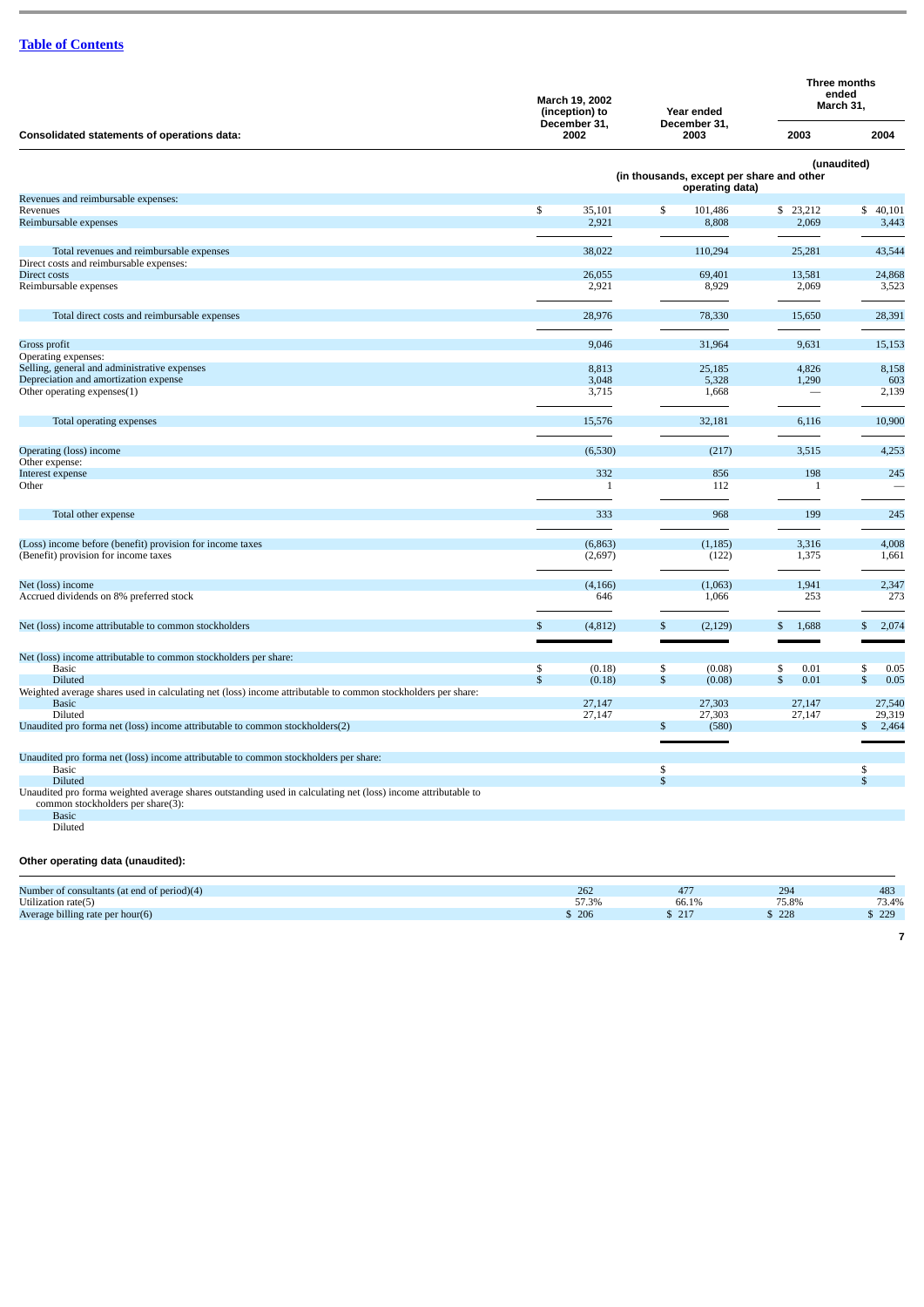|                                                    |         | As of<br>March 31, 2004       |                          |
|----------------------------------------------------|---------|-------------------------------|--------------------------|
| <b>Consolidated balance sheet data:</b>            | Actual  | Pro forma                     | Pro forma<br>as adjusted |
|                                                    |         | (unaudited)<br>(in thousands) |                          |
| Cash and cash equivalents                          | 70      |                               |                          |
| Working capital                                    | 13,073  |                               |                          |
| <b>Total assets</b>                                | 42,542  |                               |                          |
| Long-term debt (consisting of 8% promissory notes) | 10,076  |                               |                          |
| Total 8% preferred stock                           | 14,485  |                               |                          |
| Total stockholders' (deficit) equity               | (4,536) |                               |                          |

*(1) Other operating expenses include management and advisory fees paid to related parties and organizational costs totaling \$3,715 for the period from March 19, 2002 (inception) to December 31, 2002, a*

loss on lease abandonment of \$1,668 for the year ended December 31, 2003 and a restructuring charge of \$2,139 for the three months ended March 31, 2004.<br>(2) The total pro forma adjustments to net (loss) income attributable

eliminate the accrued preferred stock dividends associated with our outstanding 8% preferred stock and an adjustment of approximately \$483 and \$117 for the year ended December 31, 2003 and the three<br>months ended March 31, transactions occurred at the beginning of each period. The pro forma weighted average shares outstanding also includes the issuance of shares of restricted common stock as of December<br>31, 2003 and March 31, 2004 as if this *prospectus.*

(4) Consultants consist of our billable professionals.<br>(5) We calculate the utilization rate for our consultants by dividing the number of hours all of our consultants worked on client assignments during a period by the to *consultants during the same period, assuming a forty-hour work week, less paid holidays and vacation days.*

*(6) Average billing rate per hour is calculated by dividing revenues for a period by the number of hours worked on client assignments during the same period.*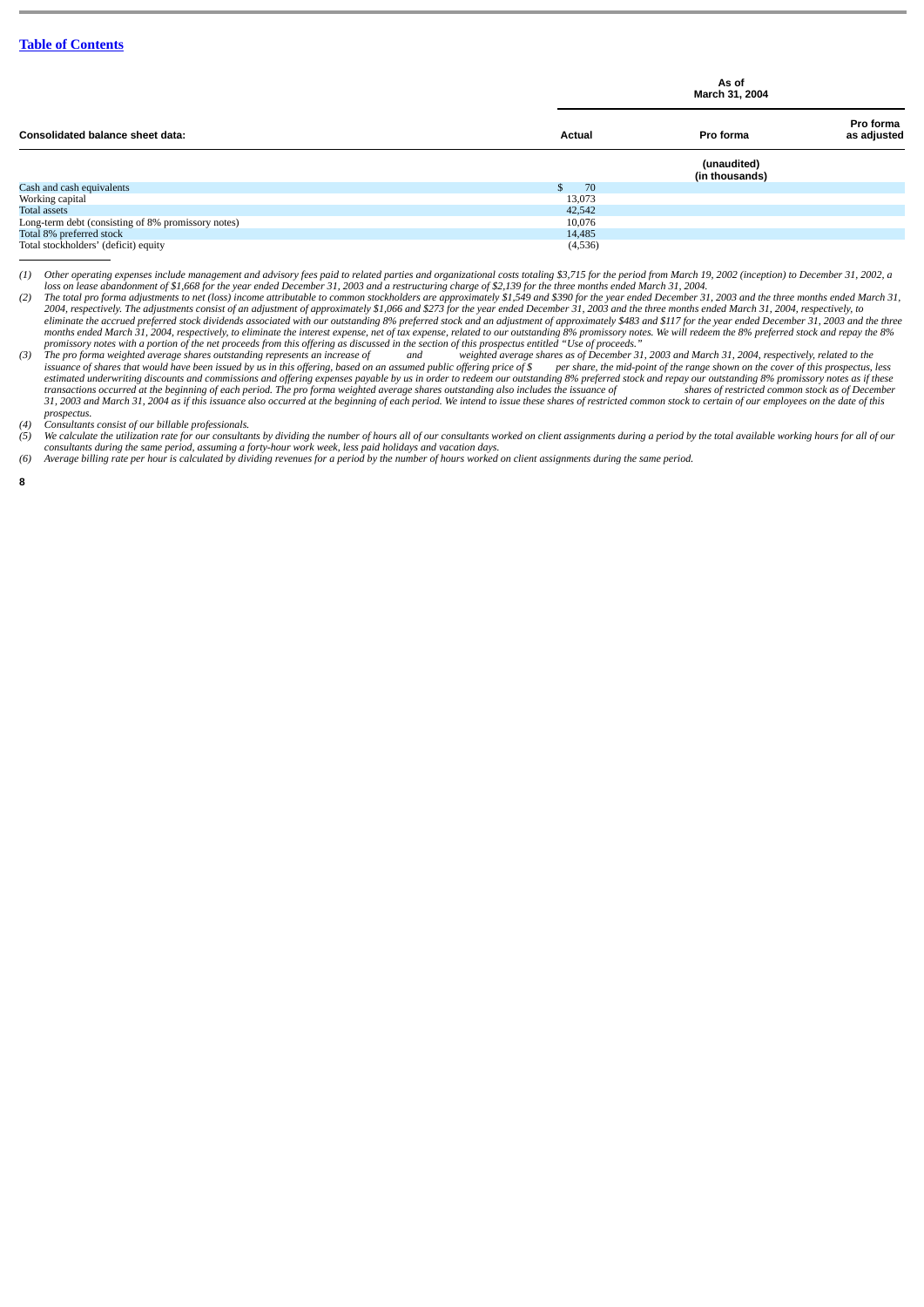# <span id="page-11-0"></span>Risk factors

*Investing in our common stock involves a high degree of risk. You should carefully consider the risks below before making an investment decision. The risks described below are not the only ones facing us. Additional risks not presently known to us or that we currently deem immaterial may also impair our operations.*

*Our business, financial condition or results of operations could be materially adversely affected by any of these risks. In such an event, the trading price of our common stock could decline, and you may lose all or part of your investment.*

#### **RISKS RELATED TO OUR BUSINESS**

**Our inability to retain our senior management team and other managing directors would be detrimental to the success of our business.** We rely heavily on our senior management team and other managing directors, and our ability to retain them is particularly important to our future success. Given the highly specialized nature of our services, these people must have a thorough understanding of our service offerings as well as the skills and experience necessary to manage an organization consisting of a diverse group of professionals. In addition, we rely on our senior management team and other managing directors to generate and market our business. Further, in light of our limited operating history, our senior management's and other managing directors' personal reputations and relationships with our clients are a critical element in obtaining and maintaining client engagements. Although we enter into non-solicitation agreements with our senior management team and other managing directors, we do not enter into non-competition agreements. Accordingly, members of our senior management team and our other managing directors are not contractually prohibited from leaving or joining one of our competitors, and some of our clients could choose to use the services of that competitor instead of our services. If one or more members of our senior management team or our other managing directors leave and we cannot replace them with a suitable candidate quickly, we could experience difficulty in securing and successfully completing engagements and managing our business properly, which could harm our business prospects and results of operations.

#### **Our inability to hire and retain talented people in an industry where there is great competition for talent could have a serious negative effect on our prospects and results of operations.**

Our business involves the delivery of professional services and is highly labor-intensive. Our success depends largely on our general ability to attract, develop, motivate and retain highly skilled consultants. The loss of a significant number of our consultants or the inability to attract, hire, develop, train and retain additional skilled personnel could have a serious negative effect on us, including our ability to manage, staff and successfully complete our existing engagements and obtain new engagements. Qualified consultants are in great demand, and we face significant competition for both senior and junior consultants with the requisite credentials and experience. Our principal competition comes from other consulting firms, accounting firms and other similar enterprises. Many of these competitors may be able to offer significantly greater compensation and benefits or more attractive lifestyle choices, career paths or geographic locations than we do. Therefore, we may not be successful in attracting and retaining the skilled consultants we require to conduct and expand our operations successfully. Increasing competition for these consultants may also significantly increase our labor costs, which could negatively affect our margins and results of operations.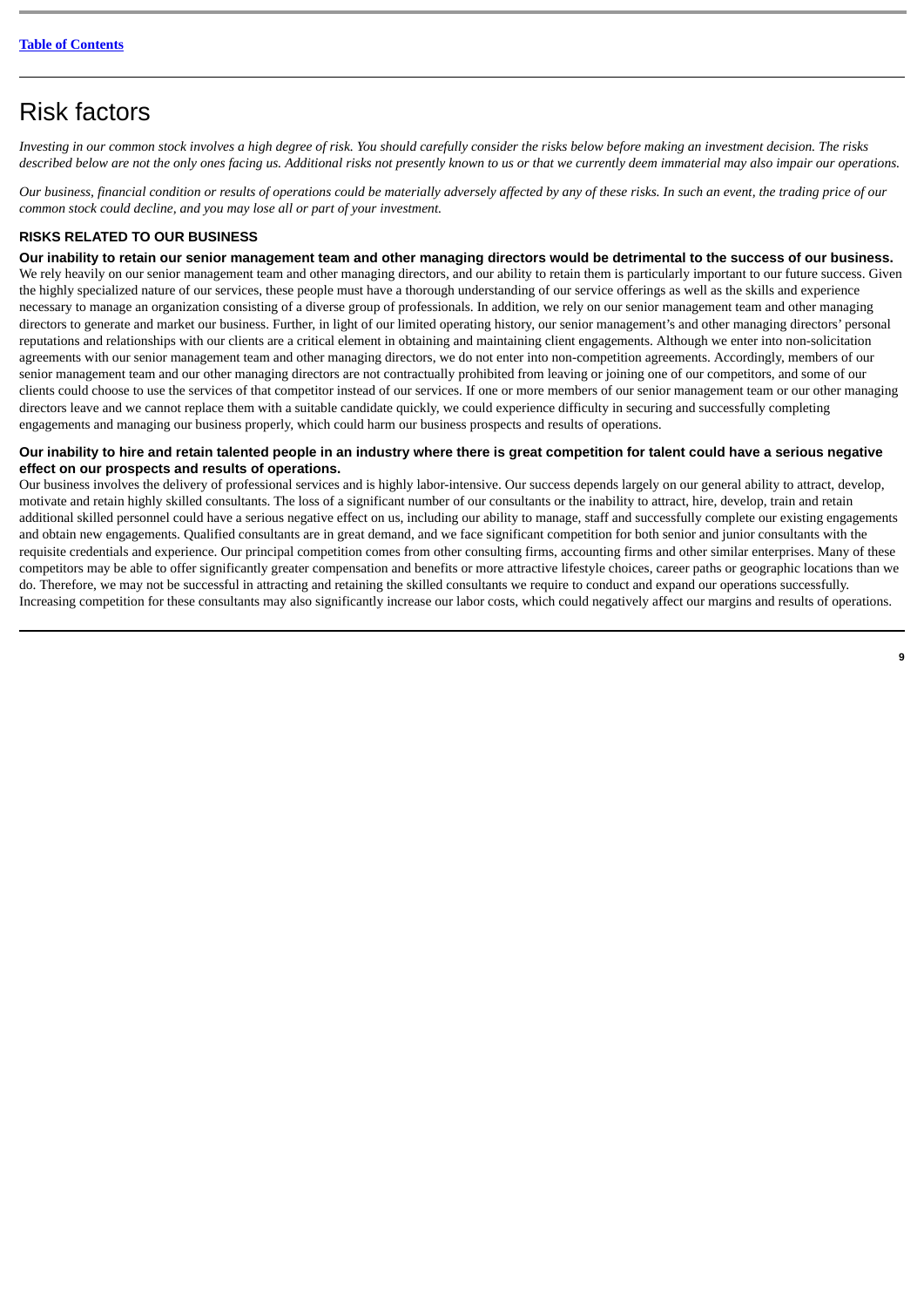#### **Risk factors**

#### **We have experienced net losses for most of our history, and our limited operating history makes evaluating our business difficult.**

We have been operating since May 2002. For the period from March 19, 2002 (inception) through December 31, 2002 and for the year ended December 31, 2003, we experienced net losses of \$4.2 million and \$1.1 million, respectively. Although we generated net income of \$2.3 million for the three months ended March 31, 2004, we may not sustain profitability in the future. For example, we generated net income of \$1.9 million for the three months ended March 31, 2003, but experienced a net loss for the year ended December 31, 2003. Our net losses, among other things, have had, and should net losses occur in the future, will have, an adverse effect on our stockholders' equity and working capital. As of March 31, 2004, we had a total stockholders' deficit of \$4.5 million. To sustain profitability, we must:

- $\emptyset$  attract, integrate, retain and motivate highly qualified consultants;
- $\emptyset$  maintain and enhance our brand recognition;
- $\emptyset$  expand our existing relationships with our clients and identify new clients in need of our services; and
- $\emptyset$  adapt to meet changes in our markets and competitive developments.

We may not be successful in accomplishing these objectives. Further, our limited operating history makes it difficult to evaluate our business and prospects. Our prospects must be considered in light of the risks, uncertainties, expenses and difficulties frequently encountered by companies in their early stages of development, particularly companies in highly competitive industries. The historical information in this prospectus may not be indicative of our future financial condition and future performance.

#### **If we are unable to manage the growth of our business successfully, we may not be able to sustain profitability.**

We have grown significantly since we commenced operations, more than doubling the number of our consultants from 213 on May 31, 2002 to 483 as of March 31, 2004. As we continue to increase the number of our consultants, we may not be able to successfully manage a significantly larger workforce. Additionally, our significant growth has placed demands on our management and our internal systems, procedures and controls and will continue to do so in the future. To successfully manage growth, we must add administrative staff and periodically update and strengthen our operating, financial, accounting and other systems, procedures and controls, which will increase our costs and may adversely affect our gross profits and our ability to sustain profitability if we do not generate increased revenues to offset the costs. This need to augment our support infrastructure due to growth is compounded by our decision to become a public reporting company and the increased expense that will arise in complying with existing and new regulatory requirements. As a public company, our information and control systems must enable us to prepare accurate and timely financial information and other required disclosure. If we discover deficiencies in our existing information and control systems that impede our ability to satisfy our reporting requirements, we must successfully implement improvements to those systems in an efficient and timely manner.

#### **Our financial results could suffer if we are unable to achieve or maintain adequate utilization and suitable billing rates for our consultants.**

Our profitability depends to a large extent on the utilization and billing rates of our consultants. Utilization of our consultants is affected by a number of factors, including:

- $\emptyset$  the number and size of client engagements;
- $\emptyset$  the timing of the commencement, completion and termination of engagements, which in many cases is unpredictable;
- $\emptyset$  our ability to transition our consultants efficiently from completed engagements to new engagements;

 $\emptyset$  the hiring of additional consultants because there is generally a transition period for new consultants that results in a temporary drop in our utilization rate;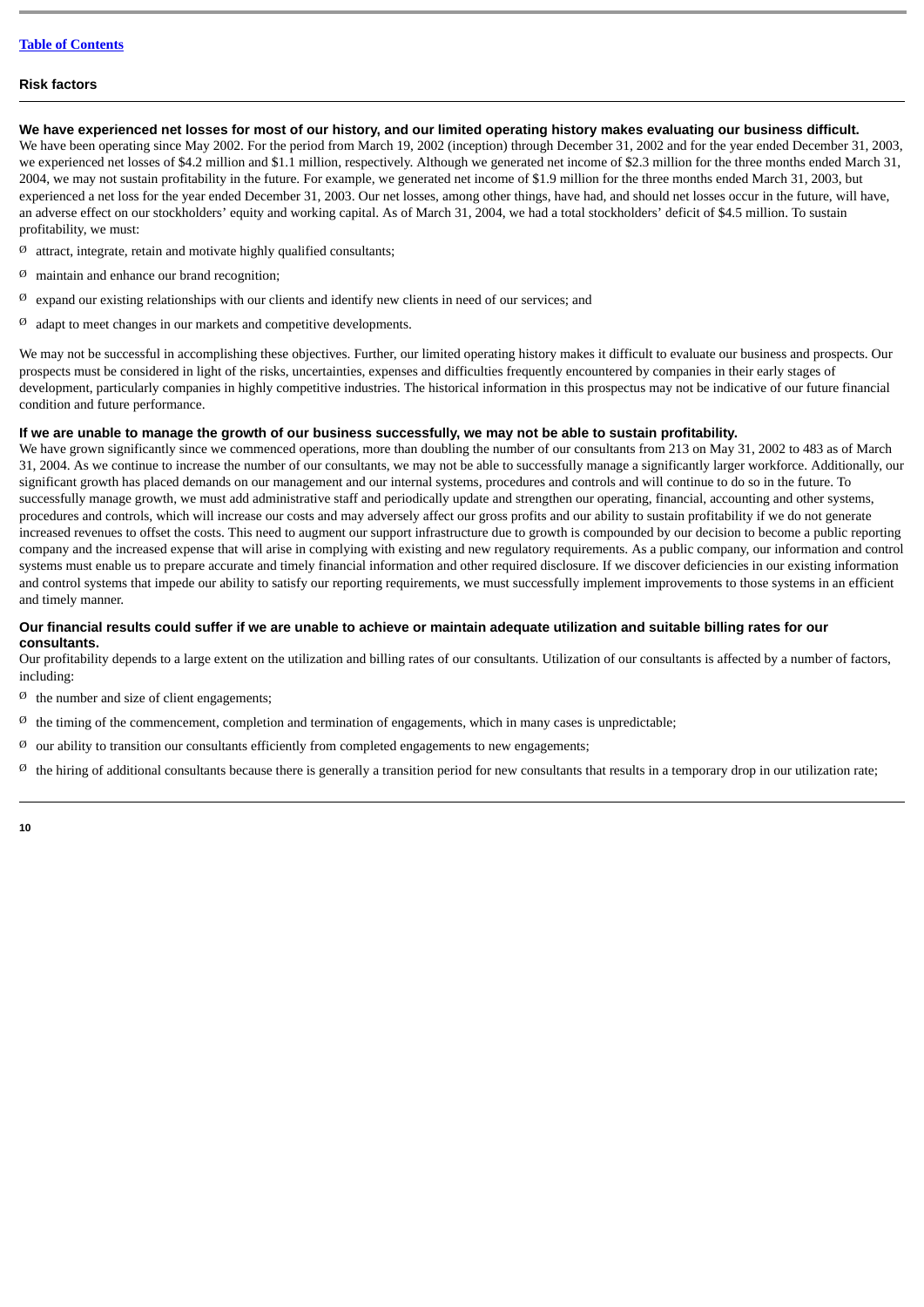#### **Risk factors**

 $\emptyset$  unanticipated changes in the scope of client engagements;

- $\emptyset$  our ability to forecast demand for our services and thereby maintain an appropriate level of consultants; and
- $\emptyset$  conditions affecting the industries in which we practice as well as general economic conditions.

The billing rates of our consultants that we are able to charge are also affected by a number of additional factors, including:

- $\emptyset$  our clients' perception of our ability to add value through our services;
- $\emptyset$  the market demand for the services we provide;
- $\emptyset$  introduction of new services by us or our competitors;
- $\emptyset$  our competition and the pricing policies of our competitors; and
- $\emptyset$  general economic conditions.

If we are unable to achieve and maintain adequate utilization as well as maintain or increase the billing rates for our consultants, our financial results could materially suffer.

#### **A significant portion of our revenues are derived from a limited number of clients, and our engagement agreements, including those related to our largest clients, can be terminated by our clients with little or no notice and without penalty, which may cause our operating results to be unpredictable.**

As a consulting firm, we have derived, and expect to continue to derive, a significant portion of our revenues from a limited number of clients. Our ten largest clients accounted for 36.3% of our revenues in the partial year ended December 31, 2002, 32.1% of our revenues in the year ended December 31, 2003 and 30.9% of our revenues in the three months ended March 31, 2004. Our clients typically retain us on an engagement-by-engagement basis, rather than under fixed-term contracts, and the volume of work performed for any particular client is likely to vary from year to year, and a major client in one fiscal period may not require or decide to use our services in any subsequent fiscal period. Accordingly, the failure to obtain new large engagements or multiple engagements from existing or new clients could have a material adverse effect on the amount of revenues we generate.

In addition, almost all of our engagement agreements can be terminated by our clients with little or no notice and without penalty. For example, in engagements related to litigation, if the litigation were to be settled, our engagement for those services would no longer be necessary and therefore would be terminated. In client engagements that involve multiple engagements or stages, there is a risk that a client may choose not to retain us for additional stages of an engagement or that a client will cancel or delay additional planned engagements. These terminations, cancellations or delays could result from factors unrelated to our services or the progress of the engagement. When engagements are terminated, we lose the associated future revenues, and we may not be able to recover associated costs or redeploy the affected employees in a timely manner to minimize the negative impact. In addition, our clients' ability to terminate engagements with little or no notice and without penalty makes it difficult to predict our operating results in any particular fiscal period.

#### **Our ability to maintain and attract new business depends upon our reputation, the professional reputation of our consultants and the quality of our services.**

As a professional services firm, our ability to secure new engagements depends heavily upon our reputation and the individual reputations of our consultants. Any factor that diminishes our reputation or that of our consultants, including not meeting client expectations or misconduct by our consultants, could make it substantially more difficult for us to attract new engagements and clients. Similarly, because we obtain many of our new engagements from former or current clients or from referrals by those clients or by law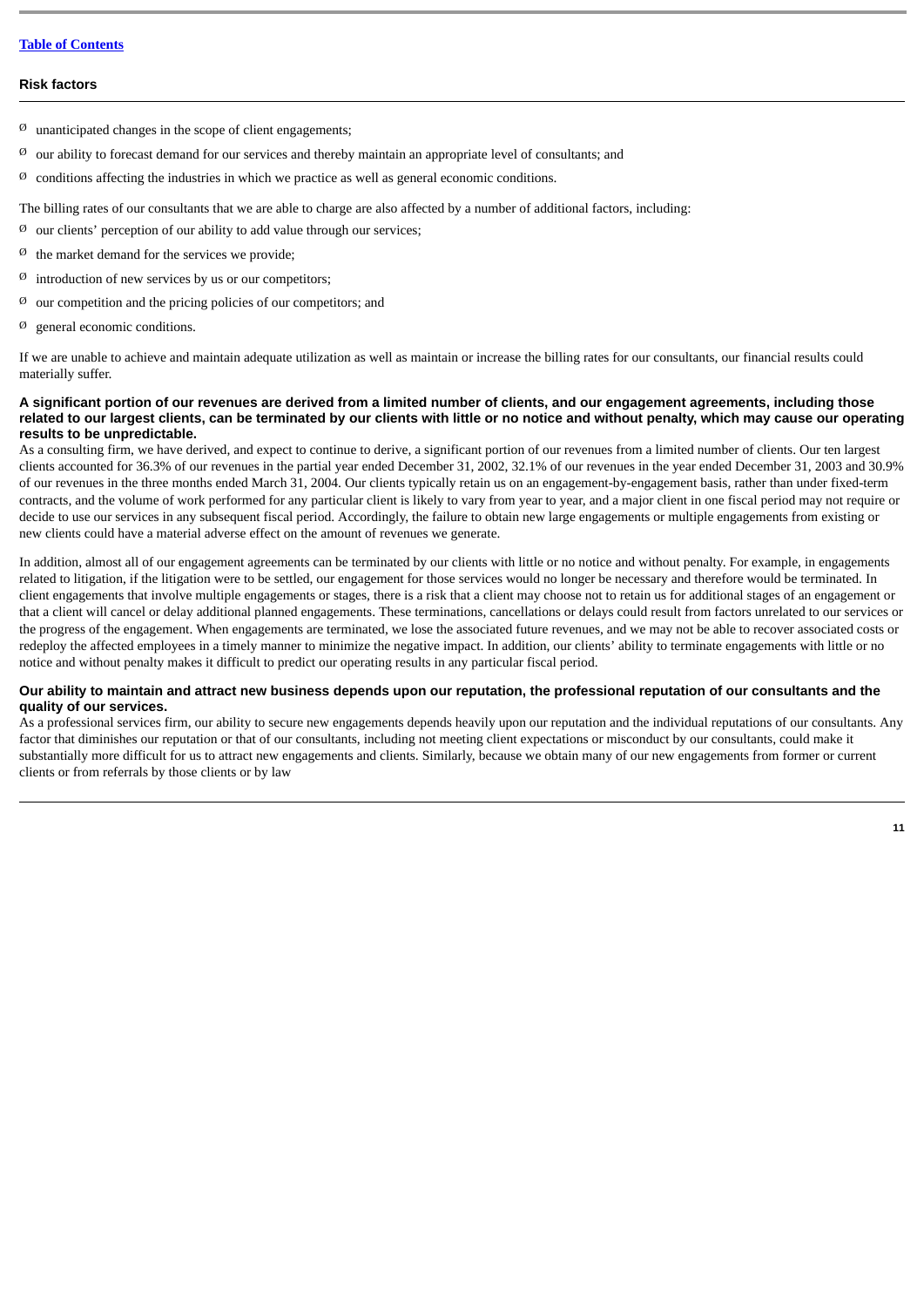#### **Risk factors**

firms that we have worked with in the past, any client that questions the quality of our work or that of our consultants could impair our ability to secure additional new engagements and clients.

#### **The consulting services industry is highly competitive, and we may not be able to compete effectively.**

The consulting services industry in which we operate includes a large number of participants and is intensely competitive. We face competition from other business operations and financial consulting firms, general management consulting firms, the consulting practices of major accounting firms, technical and economic advisory firms, regional and specialty consulting firms and the internal professional resources of organizations. In addition, because there are relatively low barriers to entry, we expect to continue to face additional competition from new entrants into the business operations and financial consulting industries. We have six core offices and two smaller offices in the United States and do not have any international offices. Many of our competitors have a greater national presence and are also international in scope, as well as have significantly greater personnel, financial, technical and marketing resources. In addition, these competitors may generate greater revenues and have greater name recognition than we do. Our ability to compete also depends in part on the ability of our competitors to hire, retain and motivate skilled consultants, the price at which others offer comparable services and our competitors' responsiveness to their clients. If we are unable to compete successfully with our existing competitors or with any new competitors, our financial results will be adversely affected.

#### **Additional hiring and any acquisitions could disrupt our operations, increase our costs or otherwise harm our business.**

Our business strategy is dependent in part upon our ability to grow by hiring individuals or groups of consultants and by potentially acquiring complementary businesses. However, we may be unable to identify, hire, acquire or successfully integrate new consultants and complementary businesses without substantial expense, delay or other operational or financial problems. Competition for future hiring and acquisition opportunities in our markets could increase the compensation we offer to potential consultants or the price we pay for businesses we wish to acquire. In addition, we may be unable to achieve the financial, operational and other benefits we anticipate from any hiring or acquisition. Hiring additional consultants or acquiring complementary businesses could also involve a number of additional risks, including:

- $\varnothing$  the diversion of management's time, attention and resources from managing and marketing our company;
- $\emptyset~$  the failure to retain key acquired personnel;
- $\emptyset$  potential impairment of existing relationships with our clients, such as client satisfaction or performance problems, whether as a result of integration or management difficulties or otherwise;
- $\emptyset$  the creation of conflicts of interest that require us to decline or resign from engagements that we otherwise could have accepted;
- $\emptyset$  the potential need to raise significant amounts of capital to finance a transaction or the potential issuance of equity securities that could be dilutive to our existing stockholders;
- $\emptyset$  increased costs to improve, coordinate or integrate managerial, operational, financial and administrative systems; and
- $\emptyset$  difficulties in integrating diverse backgrounds and experiences of consultants, including if we experience a transition period for newly hired consultants that results in a temporary drop in our utilization rates or margins.

If we fail to successfully address these risks, our ability to compete may be impaired.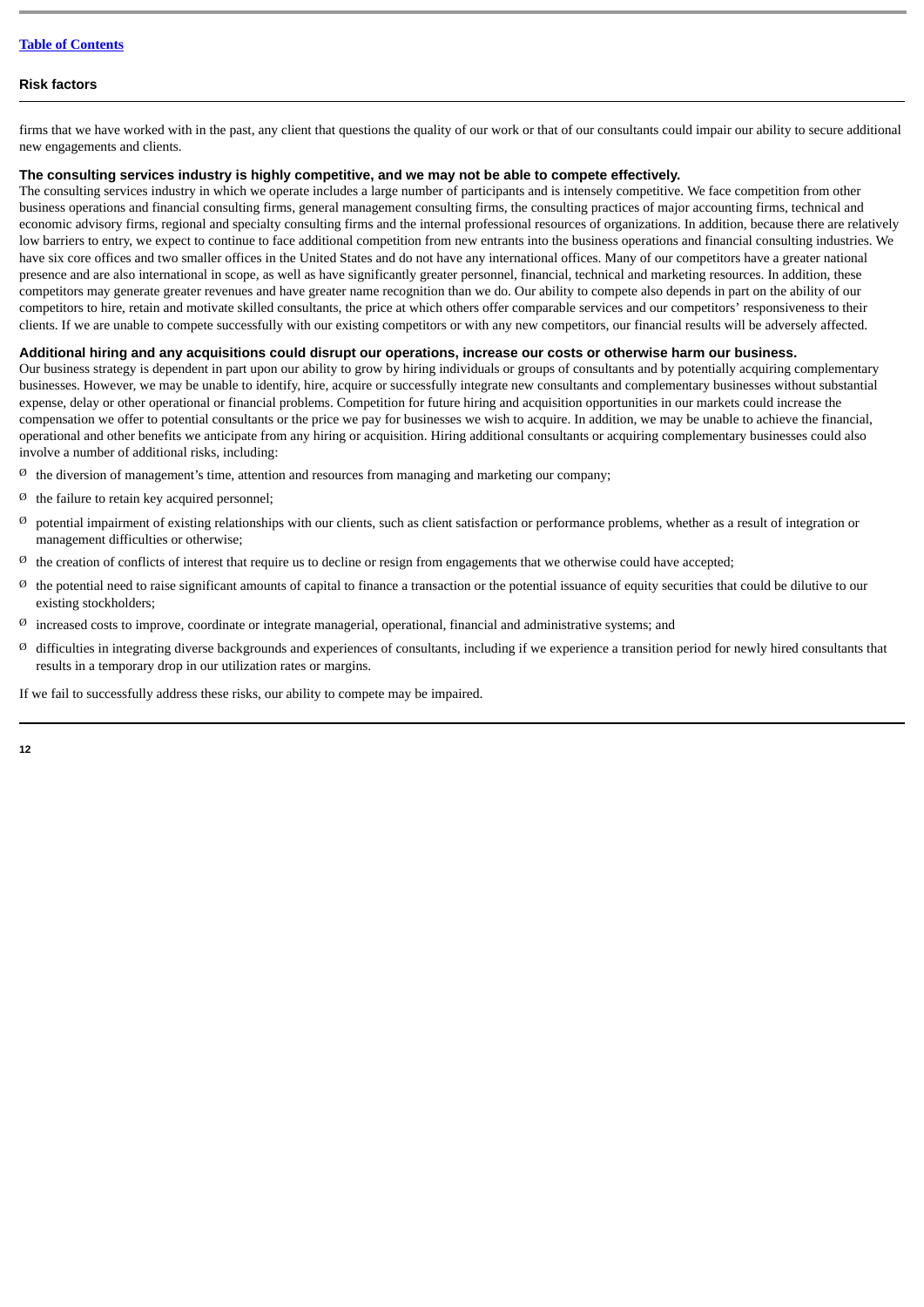#### **Risk factors**

#### **If the number of large bankruptcies or other factors affecting demand for our corporate advisory services declines, our revenues and profitability could suffer.**

Our corporate advisory services practice provides various turnaround, restructuring and bankruptcy services to companies in financial distress or their creditors or other stakeholders. This practice accounted for 30.7% and 27.1% of our revenues for the year ended December 31, 2003 and three months ended March 31, 2004, respectively. A number of factors affect demand for this practice. These factors include:

- $\emptyset$  over-expansion by various businesses;
- $\emptyset$  management's inability to address critical operational and financial issues;
- $\emptyset$  the level of lending activity and over-leveraging of companies; and
- $\emptyset$  challenging general economic conditions in the U.S., which have benefited our corporate advisory services practice since we commenced operations.

If demand for our corporate advisory services decreases, the revenues from our turnaround, restructuring and bankruptcy services could decline, which could harm our ability to sustain profitability.

#### **The profitability of our fixed-fee engagements with clients may not meet our expectations if we underestimate the cost of these engagements.**

Fixed-fee engagements generated approximately 11.9% and 15.6% of our revenues for the year ended December 31, 2003 and the three months ended March 31, 2004, respectively. When making proposals for fixed-fee engagements, we estimate the costs and timing for completing the engagements. These estimates reflect our best judgment regarding the efficiencies of our methodologies and consultants as we plan to deploy them on engagements. Any increased or unexpected costs or unanticipated delays in connection with the performance of fixed-fee engagements, including delays caused by factors outside our control, could make these contracts less profitable or unprofitable, which would have an adverse effect on our profit margin.

#### **Revenues from our performance-based engagements are difficult to predict, and the timing and extent of recovery of our costs is uncertain.**

From time to time, primarily in our corporate advisory services and strategic sourcing practices, we enter into engagement agreements under which our fees include a significant performance-based component. Performance-based fees are contingent on the achievement of specific measures, such as our clients meeting cost-saving or other contractually defined goals. The achievement of these contractually-defined goals is often impacted by factors outside of our control, such as the actions of our client or third parties. Because performance-based fees are contingent, revenues on such engagements, which are recognized when all revenue recognition criteria are met, are not certain and the timing of receipt is difficult to predict and may not occur evenly throughout the year, thereby affecting our quarter by quarter results and potentially the price of our common stock. While performance-based fees comprised 3.3% and 5.6% of our revenues for the year ended December 31, 2003 and the three months ended March 31, 2004, respectively, we intend to continue to enter into performance-based fee arrangements and these engagements may take on added importance to our results.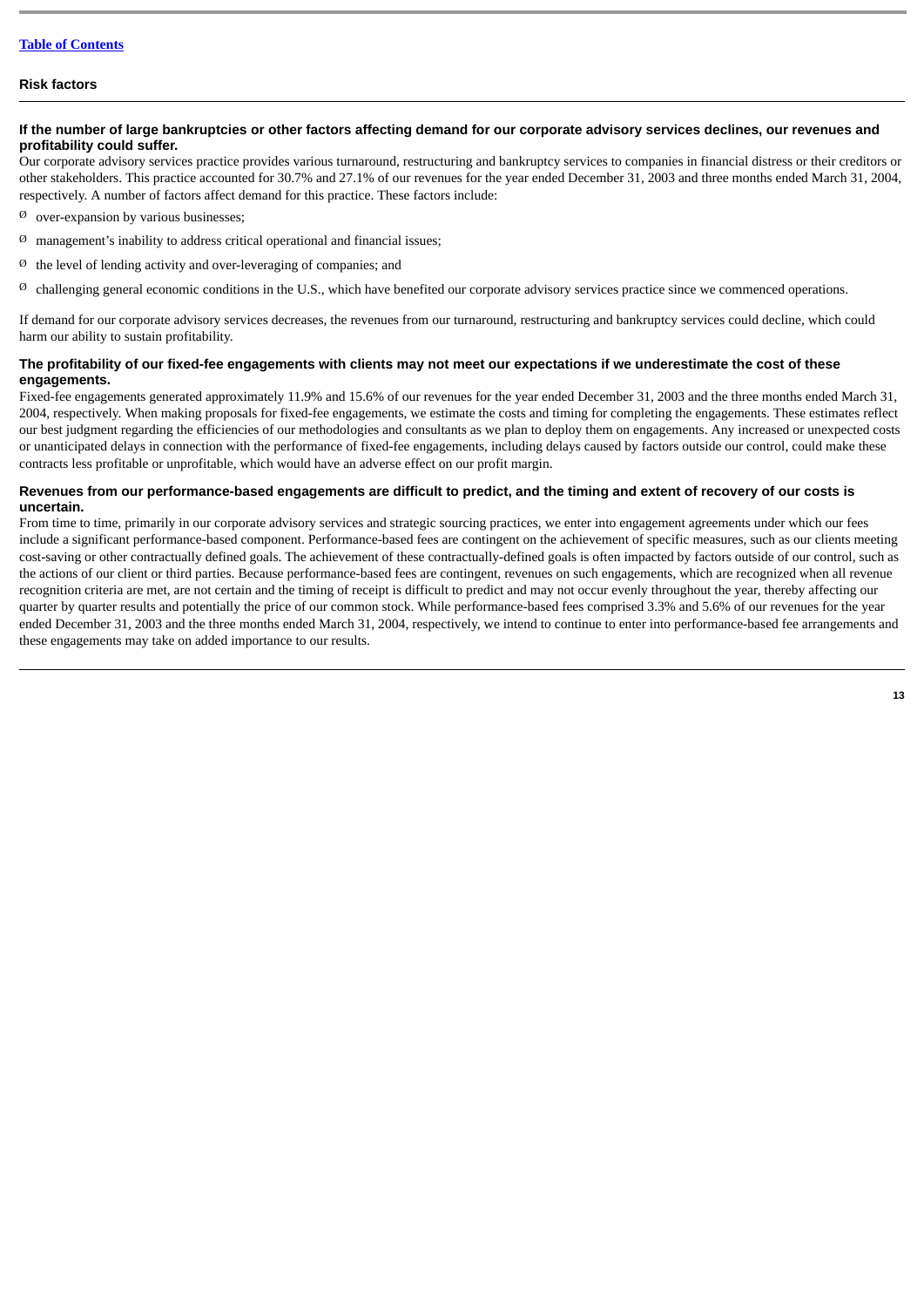#### **Risk factors**

#### **Conflicts of interest could preclude us from accepting engagements thereby causing decreased utilization and revenues.**

We provide services in connection with bankruptcy proceedings and litigation proceedings that usually involve sensitive client information and frequently are adversarial. In connection with bankruptcy proceedings, we are required by law to be "disinterested" and in litigation we would generally be prohibited from performing services in the same litigation for the party adverse to our client. In addition, our engagement agreement with a client or other business reasons may preclude us from accepting engagements with our clients' competitors or adversaries. As we increase the size of our operations, the number of conflict situations can be expected to increase. Moreover, in many industries in which we provide services, there has been a continuing trend toward business consolidations and strategic alliances. These consolidations and alliances reduce the number of companies that may seek our services and increase the chances that we will be unable to accept new engagements as a result of conflicts of interest. If we are unable to accept new engagements for any reason, our consultants may become underutilized, which would adversely affect our revenues and results of operations in future periods.

#### **Expanding our service offerings or number of offices may not be profitable.**

We may choose to develop new service offerings or open new offices because of market opportunities or client demands. Developing new service offerings involves inherent risks, including:

- $\emptyset$  our inability to estimate demand for the new service offerings;
- $\emptyset$  competition from more established market participants;
- $\emptyset$  a lack of market understanding; and
- $\emptyset$  unanticipated expenses to recruit and hire qualified consultants and to market our new service offerings.

In addition, expanding into new geographic areas and/or expanding current service offerings is challenging and may require integrating new employees into our culture as well as assessing the demand in the applicable market. For example, in August 2003, we established a small office in Palo Alto, California to service the Silcon Valley marketplace and, in September 2003, we established a small office in Miami, Florida to deepen our corporate finance capabilities. These offices did not meet our expectations and, therefore, we subsequently closed those offices and incurred a restructuring charge of \$2.1 million in the three months ended March 31, 2004. If we cannot manage the risks associated with new service offerings or new locations effectively, we are unlikely to be successful in these efforts, which could harm our ability to sustain profitability and our business prospects.

#### **Our engagements could result in professional liability, which could be very costly and hurt our reputation.**

Our engagements typically involve complex analyses and the exercise of professional judgment. As a result, we are subject to the risk of professional liability. If a client questions the quality of our work, the client could threaten or bring a lawsuit to recover damages or contest its obligation to pay our fees. Litigation alleging that we performed negligently or breached any other obligations to a client could expose us to significant legal liabilities and, regardless of outcome, is often very costly, could distract our management and could damage our reputation. We are not always able to include provisions in our engagement agreements that are designed to limit our exposure to legal claims relating to our services. Even if these limiting provisions are included in an engagement agreement, they may not protect us or may not be enforceable under some circumstances. In addition, we carry professional liability insurance to cover many of these types of claims, but the policy limits and the breadth of coverage may be inadequate to cover any particular claim or all claims plus the cost of legal defense. For example, we provide services on engagements in which the impact on a client may substantially exceed the limits of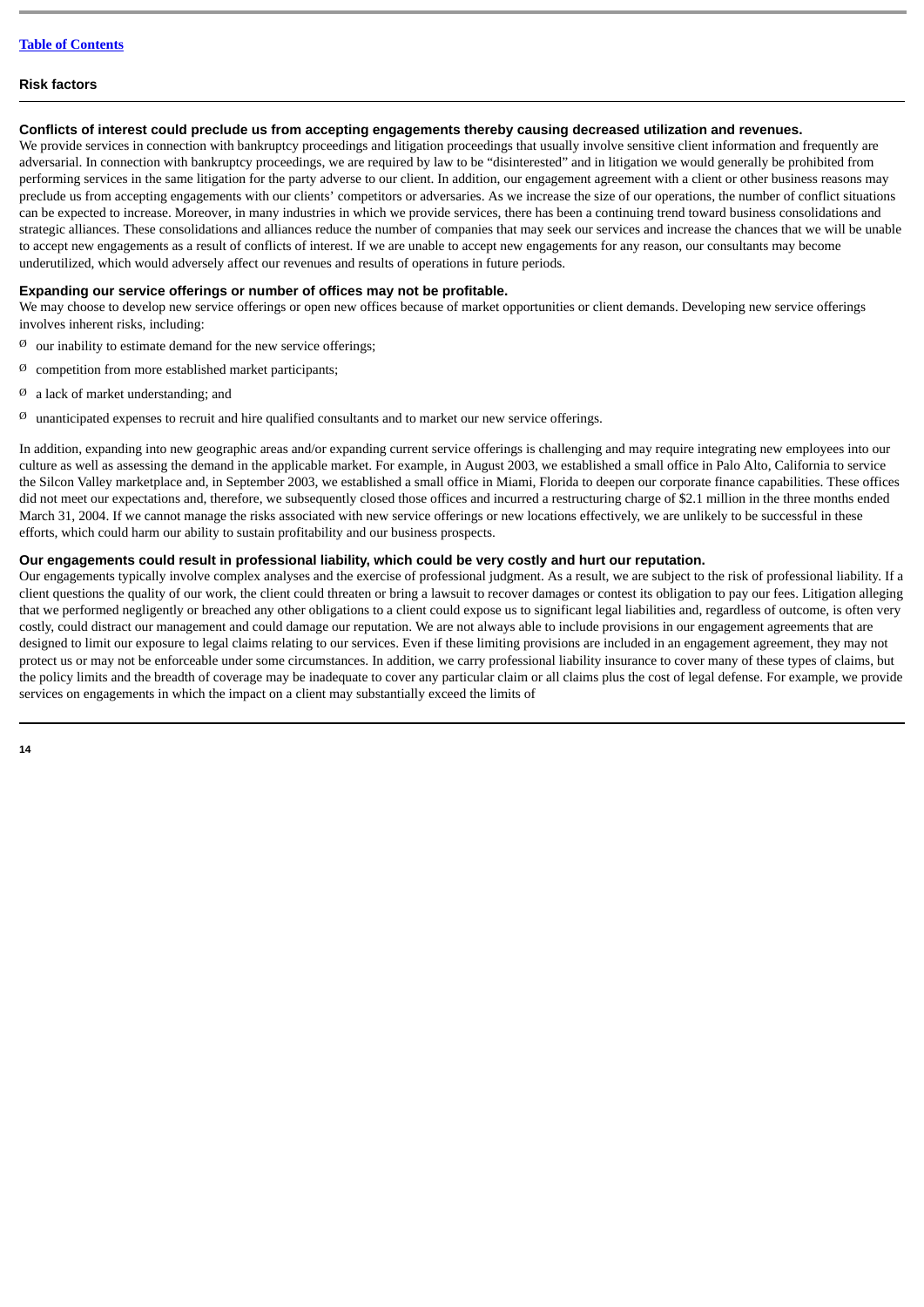#### **Risk factors**

our errors and omissions insurance coverage. If we are found to have professional liability with respect to work performed on such an engagement, we may not have sufficient insurance to cover the entire liability.

#### **Our intellectual property rights in our "Huron Consulting Group" name are important, and any inability to use that name could negatively impact our ability to build brand identity.**

We believe that establishing, maintaining and enhancing the "Huron Consulting Group" name is important to our business. We believe that we have the right to use the "Huron Consulting Group" name in connection with our services, and to date have not received any objections from third parties to the use of our name. We are, however, aware of a number of other companies that use names containing "Huron." If another company were to successfully challenge our right to use our name, our ability to build brand identity could be negatively impacted.

#### **We could be named in lawsuits because we were founded by former Arthur Andersen LLP partners and professionals and contracted with Arthur Andersen for releases from non-competition agreements.**

We were founded by a core group of consultants that consisted primarily of former Arthur Andersen LLP partners and professionals, and we entered into a contract with Arthur Andersen to release these partners and professionals from non-competition agreements with Arthur Andersen. These circumstances might lead creditors of Arthur Andersen and other parties to bring claims against us or some of our managing directors or other consultants seeking recoveries for liabilities of Arthur Andersen. While we do not believe that our founding by former Arthur Andersen partners and professionals or our contract with Arthur Andersen gives rise to any liability for us or them, we cannot assure you that, should persons or entities with claims against Arthur Andersen seek to hold us or our managing directors or consultants liable, we will be able to successfully avoid liability for such claims. In addition, litigation of this nature or otherwise could divert the time and attention of our managing directors and consultants, and we could incur substantial defense costs.

#### **As a holding company, we are totally dependent on distributions from our operating subsidiary to pay obligations.**

We are a holding company with no business operations. Our only significant asset is the outstanding equity interest of our wholly-owned operating subsidiary. As a result, we must rely on payments from our subsidiary to meet our obligations. We currently expect that the earnings and cash flow of our subsidiary will primarily be retained and used by it in its operations, including servicing any debt obligations it may have now or in the future. Accordingly, although we do not anticipate paying any dividends in the foreseeable future other than the special dividend of \$1.25 million that we declared on

May 12, 2004 and intend to pay prior to the consummation of this offering, our subsidiary may not be able to generate sufficient cash flow to distribute funds to us in order to allow us to pay future dividends on, or make any distribution with respect to, our common stock. Our future credit facilities, other future debt obligations and statutory provisions may also limit our ability to pay dividends or make any distribution in respect of our common stock.

#### **RISKS ASSOCIATED WITH PURCHASING OUR COMMON STOCK IN THIS OFFERING**

#### **As a new investor, you will incur immediate and substantial dilution.**

If you purchase shares of our common stock in this offering, you will experience an immediate and substantial dilution of \$ in pro forma net tangible book value per share of your investment as described in the section of this prospectus entitled "Dilution." This means that the price you pay for the shares you acquire in this offering will be significantly higher than their net tangible book value per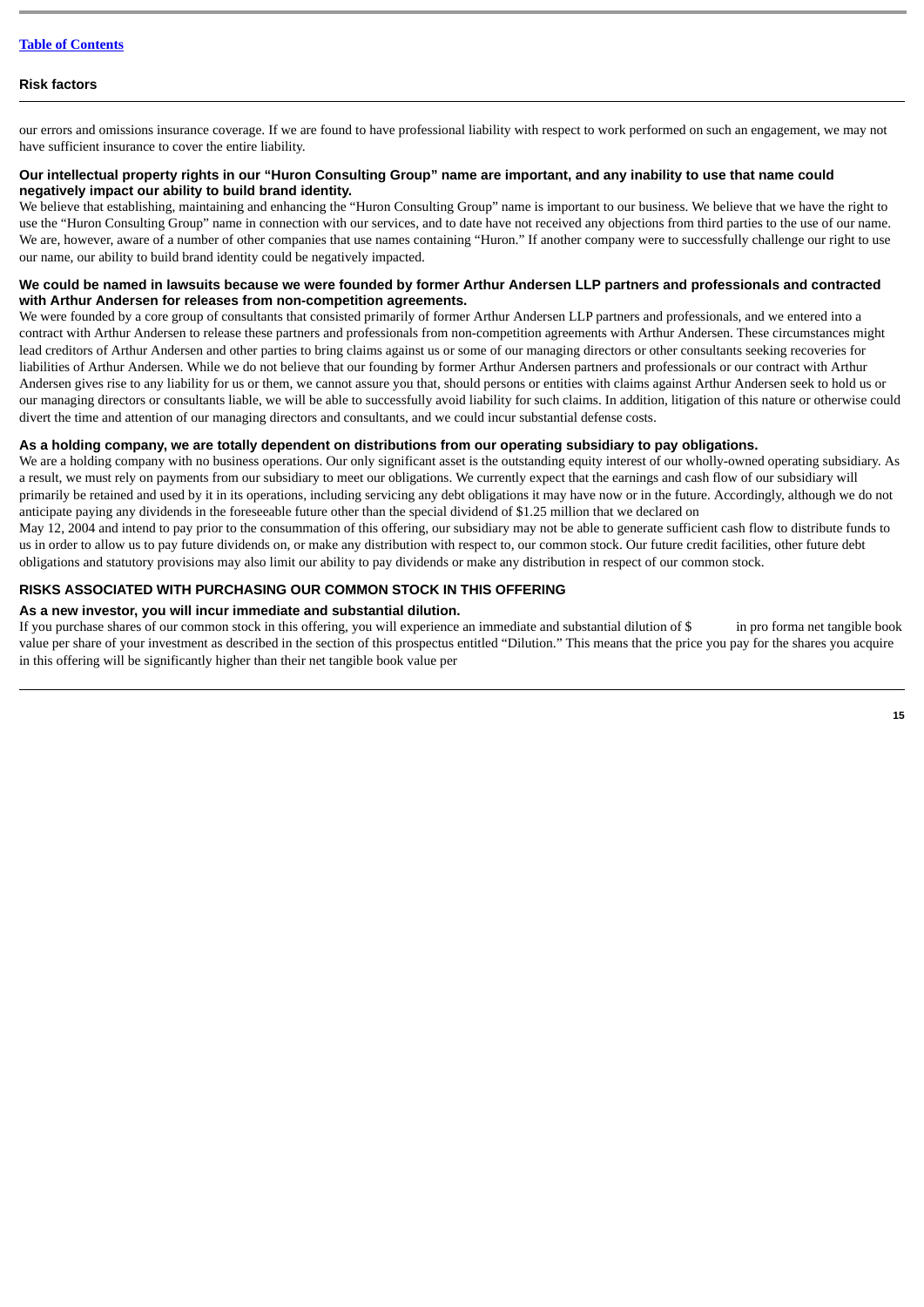#### **Risk factors**

share. If we issue additional shares of common stock in the future, you may experience further dilution in the net tangible book value of your shares. Likewise, you will incur additional dilution if the holders of outstanding options to purchase shares of our common stock at prices below our net tangible book value per share exercise their options after this offering.

#### **Sales of a substantial number of shares of our common stock following this offering may adversely affect the market price of our common stock, and the issuance of additional shares will dilute all other stockholdings.**

Sales of a substantial number of shares of our common stock in the public market following this offering, or the perception that large sales could occur, could cause the market price of our common stock to decline or limit our future ability to raise capital through an offering of equity securities. After completion of this offering, there will be shares of our common stock outstanding. All of the shares of common stock sold in this offering will be freely tradable without restriction or further registration under the federal securities laws unless purchased by our "affiliates" within the meaning of Rule 144 under the Securities Act. of the remaining shares of outstanding common stock, representing approximately % of the outstanding common stock upon completion of this

offering, will be "restricted securities" under the Securities Act, subject to restrictions on the timing, manner and volume of sales of those shares. Upon consummation of this offering, HCG Holdings LLC and Gary E. Holdren will be entitled to certain registration rights with respect to restricted securities. In addition, our certificate of incorporation permits the issuance of up to shares of common stock. After this offering, we estimate that we will have an aggregate of approximately shares of our common stock authorized but unissued. Thus, we have the ability to issue substantial amounts of common stock in the future, which would dilute the percentage ownership held by the investors who purchase our shares in this offering.

The company, each member of our board of directors, each of our director nominees, each of our executive officers and managing directors and the selling stockholder have agreed for a period of at least 180 days after the date of this prospectus, to not, without the prior written consent of UBS Securities LLC and Deutsche Bank Securities Inc., directly or indirectly, offer to sell, sell, pledge or otherwise dispose of any shares of our common stock, subject to certain permitted exceptions. Following the expiration of the lock-up period, shares of common stock subject to these agreements will be available for sale in the public market, subject to the vesting of the restricted common stock and the restrictions on sales of "restricted securities" under the Securities Act.

Following the effectiveness of the registration statement of which this prospectus forms a part, we intend to file a registration statement on Form S-8 under the Securities Act covering shares reserved for issuance under our equity incentive compensation plans. Accordingly, subject to applicable vesting requirements and exercise with respect to options and the provisions of Rule 144 with respect to affiliates, shares registered under that registration statement will be available for sale in the open market immediately after the 180-day lock-up agreements expire. As soon as practicable following the filing of the Form S-8 registration statement, we intend to grant shares of restricted common stock to certain of our employees.

For a more detailed description of additional shares that may be sold in the future, see the sections of this prospectus captioned "Shares eligible for future sale" and "Underwriting."

**Because HCG Holdings LLC will have the ability to continue to control us after this offering, the influence of our public stockholders over significant corporate actions will be limited, and conflicts of interest between HCG Holdings LLC and us or you could arise in the future.**

After the completion of this offering, HCG Holdings LLC will control approximately % of our outstanding common stock, or approximately % if the underwriters exercise their over-allotment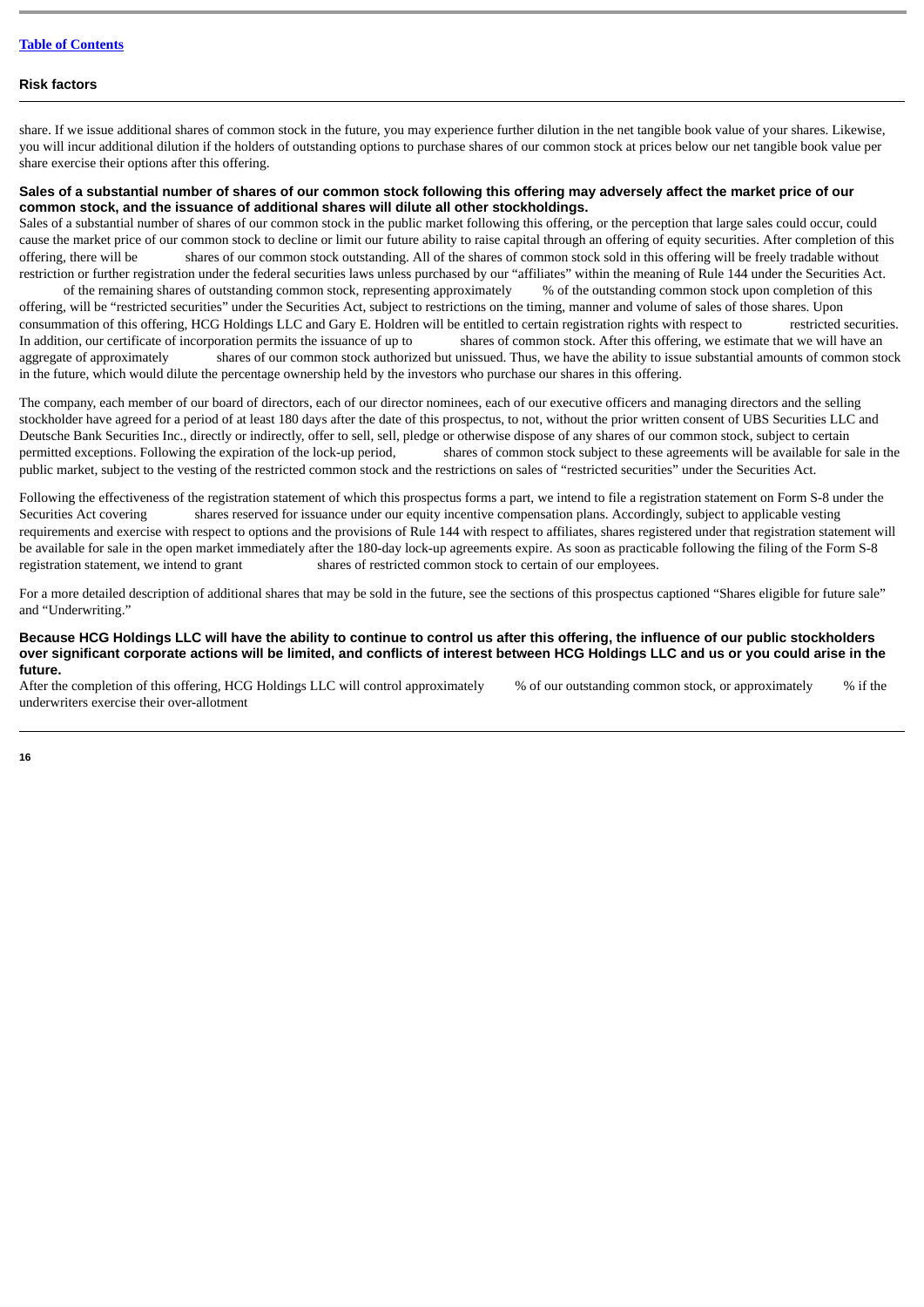#### **Risk factors**

option in full. As a result, after this offering, HCG Holdings LLC will continue to have the power to control all matters submitted to our stockholders, including the election of our directors and amendments to our certificate of incorporation, and will have the ability to approve or prevent any transaction that requires the approval of stockholders regardless of whether or not other stockholders believe that any such transactions are in their own best interests. Additionally, Lake Capital Partners LP and its affiliates, which control HCG Holdings LLC, are in the business of making investments in companies and have and, may from time to time acquire and hold, interests in businesses that compete directly or indirectly with us. These entities may also pursue acquisition opportunities that may be complementary to our business, and as a result, those acquisition opportunities may not be available to us. So long as HCG Holdings LLC continues to own a significant amount of the outstanding shares of our common stock, it will continue to be able to strongly influence or effectively control our decisions.

#### **Our common stock does not have a trading history, and you may not be able to trade our common stock if an active trading market does not develop.**

Prior to this offering, there has been no public market for our common stock. We intend to apply for quotation of our common stock on the NASDAQ National Market under the symbol "HURN." Although the underwriters have informed us that they intend to make a market in our common stock, they are not obligated to do so, and any market-making may be discontinued at any time without notice. Therefore, an active trading market for our common stock may not develop or, if it does develop, may not continue. As a result, the market price of our common stock, as well as your ability to sell our common stock, could be adversely affected.

#### **The value of your investment may be subject to sudden decreases due to the potential volatility of the price of our common stock.**

The market price of our common stock may be highly volatile and subject to wide fluctuations in response to numerous factors, including the following:

 $\emptyset$  variations in our quarterly results of operations, which could result from numerous factors including:

- the size and number of client engagements commenced and completed during a quarter;
- the achievement of milestones under performance-based engagements;
- the number of business work days in a quarter; and
- the number of our consultants;
- $\emptyset$  additions or departures of key personnel;
- $\emptyset$  our ability to maintain adequate utilization of our consultants;
- $\emptyset$  press releases or publicity relating to us or our competitors or relating to trends in the industry;
- $\emptyset$  the loss of significant clients or engagements;
- $\emptyset$  changes in our reputation or the reputations of our consultants;
- $\emptyset$  acquisitions or strategic alliances involving us or our competitors;
- $\emptyset$  changes in the legal or regulatory environment affecting businesses to which we provide services;
- $\emptyset$  changes in expectations as to our future financial performance, including financial estimates by securities analysts and investors;
- $\emptyset$  the operating and stock performance of other companies that investors may deem comparable;
- $\emptyset$  inability to meet quarterly or annual estimates or targets of our performance;
- $\emptyset$  general domestic or international economic, market and political conditions; and
- $\emptyset$  future sales of our common stock.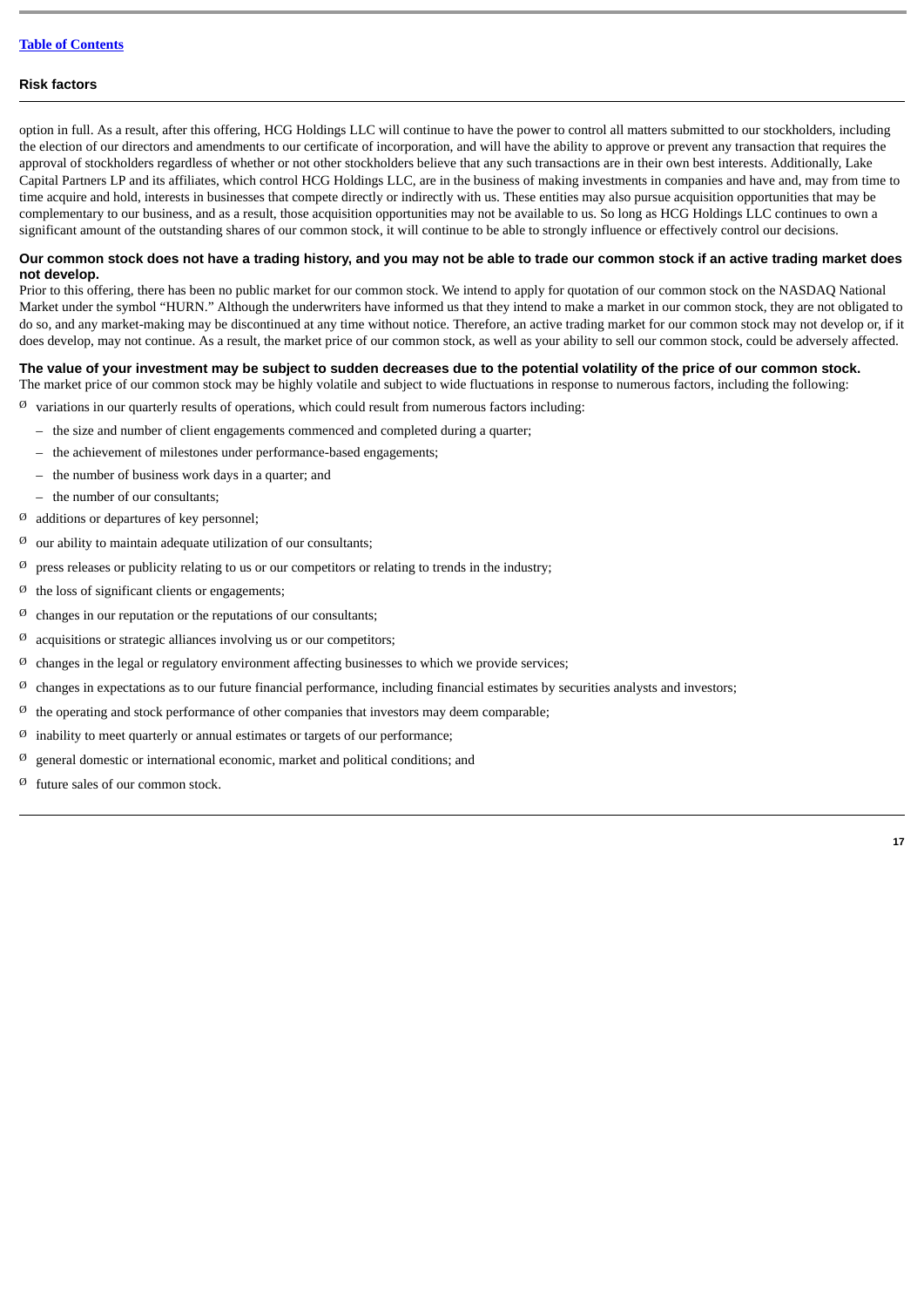#### **Risk factors**

These factors may adversely affect the trading price of our common stock, regardless of our actual operating performance, and could prevent you from selling your common stock at or above the initial public offering price. In addition, the stock markets from time to time experience extreme price and volume fluctuations that may be unrelated or disproportionate to the operating performance of companies.

In the past, some stockholders have brought securities class action lawsuits against companies following periods of volatility in the market price of their securities. We may in the future be the target of similar litigation. Securities litigation, regardless of whether we are ultimately successful, could result in substantial costs and divert management's attention and resources.

#### **Provisions of our certificate of incorporation, our bylaws and Delaware law could delay or prevent a takeover of us by a third party.**

Our certificate of incorporation and bylaws and Delaware law could delay, defer or prevent a third party from acquiring us, despite the possible benefit to our stockholders, or otherwise adversely affect the price of our common stock. For example, our charter and bylaws will:

- $\emptyset$  permit our board of directors to issue one or more series of preferred stock with rights and preferences designated by our board;
- $\emptyset$  stagger the terms of our board of directors into three classes;
- $\emptyset$  limit the ability of stockholders to remove directors;
- $\emptyset~$  prohibit stockholders from filling vacancies on our board of directors;
- $\emptyset$  prohibit stockholders from calling special meetings of stockholders and from taking action by written consent;
- $\emptyset$  impose advance notice requirements for stockholder proposals and nominations of directors to be considered at stockholder meetings;
- $\varnothing$  require the approval of not less than two-thirds of the voting power of all of the shares of our capital stock entitled to vote, voting together as a single class, to amend any provision of our charter described in the second through sixth bullet points above; and
- $\varnothing$  grant our board of directors the authority to amend and repeal our bylaws without a stockholder vote and require the approval of at least two-thirds of the voting power of all of the shares of our capital stock entitled to vote generally in the election of directors, voting together as a single class, for stockholders to amend or repeal our bylaws.

These provisions may discourage potential takeover attempts, discourage bids for our common stock at a premium over market price or adversely affect the market price of, and the voting and other rights of the holders of, our common stock. These provisions could also discourage proxy contests and make it more difficult for you and other stockholders to elect directors other than the candidates nominated by our board. See "Description of capital stock" for additional information on the anti-takeover measures applicable to us.

#### **We do not anticipate paying any dividends following the consummation of this offering.**

Following the consummation of this offering, we currently expect that we will retain our future earnings, if any, for use in the operation and expansion of our business, and we do not anticipate paying any cash dividends. As a result, our stock may be less attractive to investors who seek dividend payments.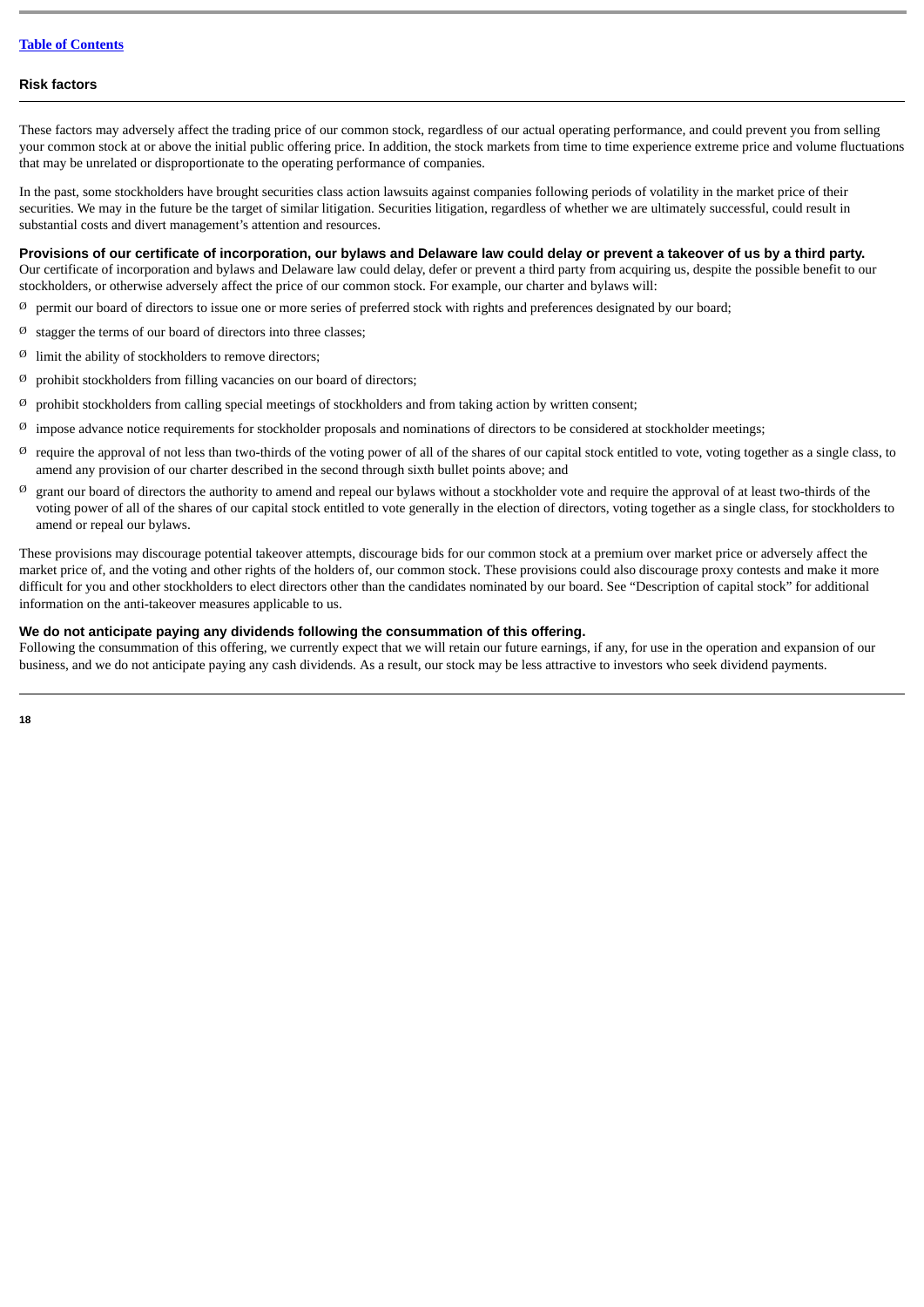### <span id="page-21-0"></span>Special note regarding forward-looking statements

Some of the statements under "Prospectus summary," "Risk factors," "Management's discussion and analysis of financial condition and results of operations," "Business" and elsewhere in this prospectus constitute forward-looking statements that reflect our current expectation about our future results, levels of activity, performance or achievements. In some cases, you can identify forward-looking statements by terminology such as "may," "will," "should," "could," "expects," "plans," "intends," "anticipates," "believes," "estimates," "predicts," "potential" or "continue" or the negative of such terms or other comparable terminology. These statements involve known and unknown risks, uncertainties and other factors, including, among others, those described under "Risk factors" and elsewhere in this prospectus, that may cause actual results, levels of activity, performance or achievements to be materially different from any future results, levels of activity, performance or achievements expressed or implied by these forward-looking statements. Therefore, you should not place undue reliance on our forwardlooking statements. We are under no duty and do not intend to update any of the forward-looking statements after the date of this prospectus.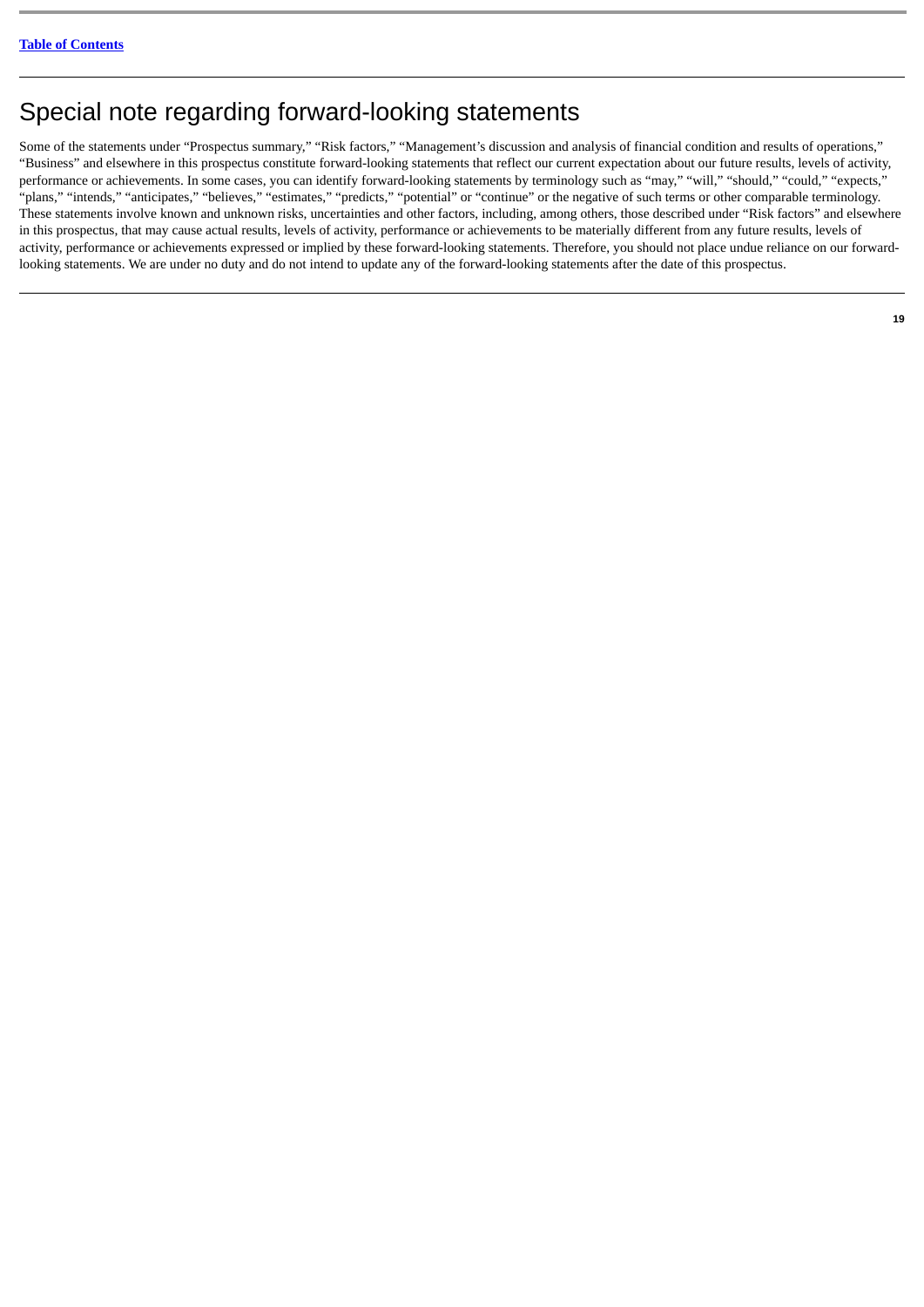# <span id="page-22-0"></span>Use of proceeds

We estimate that the net proceeds that we will receive from our sale of shares of common stock in this offering will be \$ million, assuming a public offering price of \$ per share, the mid-point of the range shown on the cover of this prospectus, and after deducting the estimated underwriting discounts and commissions and estimated offering expenses payable by us. We will not receive any proceeds from the sale of shares by the selling stockholder.

Upon the consummation of this offering, we will use approximately \$ million of our net proceeds from this offering to exercise our option to redeem our outstanding 8% preferred stock, which is equal to their original issuance price plus cumulative dividends that will have accrued from the date of investment through the date of this prospectus at a rate of 8% per annum, compounded annually, together with a liquidation participation amount calculated as if we were liquidated at the date of redemption, and approximately \$ million to repay our outstanding 8% promissory notes, including accrued and unpaid interest. HCG Holdings LLC, the selling stockholder, currently owns approximately 94% of our common stock and all of our outstanding 8% preferred stock and 8% promissory notes. HCG Holdings LLC is controlled by Lake Capital Partners LP and Lake Capital Management LLC. The remaining equity interests in HCG Holdings LLC are held by certain institutional investors, some of our executive officers and employees, each of our board members, a director nominee and approximately 30 other holders.

We will retain broad discretion in the allocation of the net proceeds of this offering that are not used to redeem the 8% preferred stock and repay our outstanding 8% promissory notes. We intend to use the balance of our net proceeds for general corporate purposes, including working capital. Should we determine to employ cash resources for the acquisition of complementary businesses or services, the amounts available for general corporate purposes may be significantly reduced. Although we evaluate potential acquisitions in the ordinary course of business, we have no specific understandings, commitments or agreements with respect to any acquisition or investment at this time.

Until we use the net proceeds of this offering for general corporate purposes, we intend to invest the funds in short-term, investment-grade, interest-bearing securities. We cannot predict whether the proceeds invested will yield a favorable return.

# <span id="page-22-1"></span>Dividend policy

On May 12, 2004, we declared a special dividend on each outstanding share of our common stock and 8% preferred stock payable to holders of record on May 25, 2004. The 8% preferred stock will participate on an as converted basis. The aggregate amount of the dividend will be \$1.25 million, or \$ per share of common stock and \$ per share of 8% preferred stock, and will be paid prior to the consummation of this offering. Other than the special dividend we have not declared or paid any dividends on our common stock since our inception and do not intend to pay any dividends on our common stock in the foreseeable future. We currently expect that we will retain our future earnings, if any, for use in the operation and expansion of our business. Future cash dividends, if any, will be at the discretion of our board of directors and will depend upon, among other things, our future operations and earnings, capital requirements and surplus, general financial condition, contractual restrictions and other factors the board of directors may deem relevant.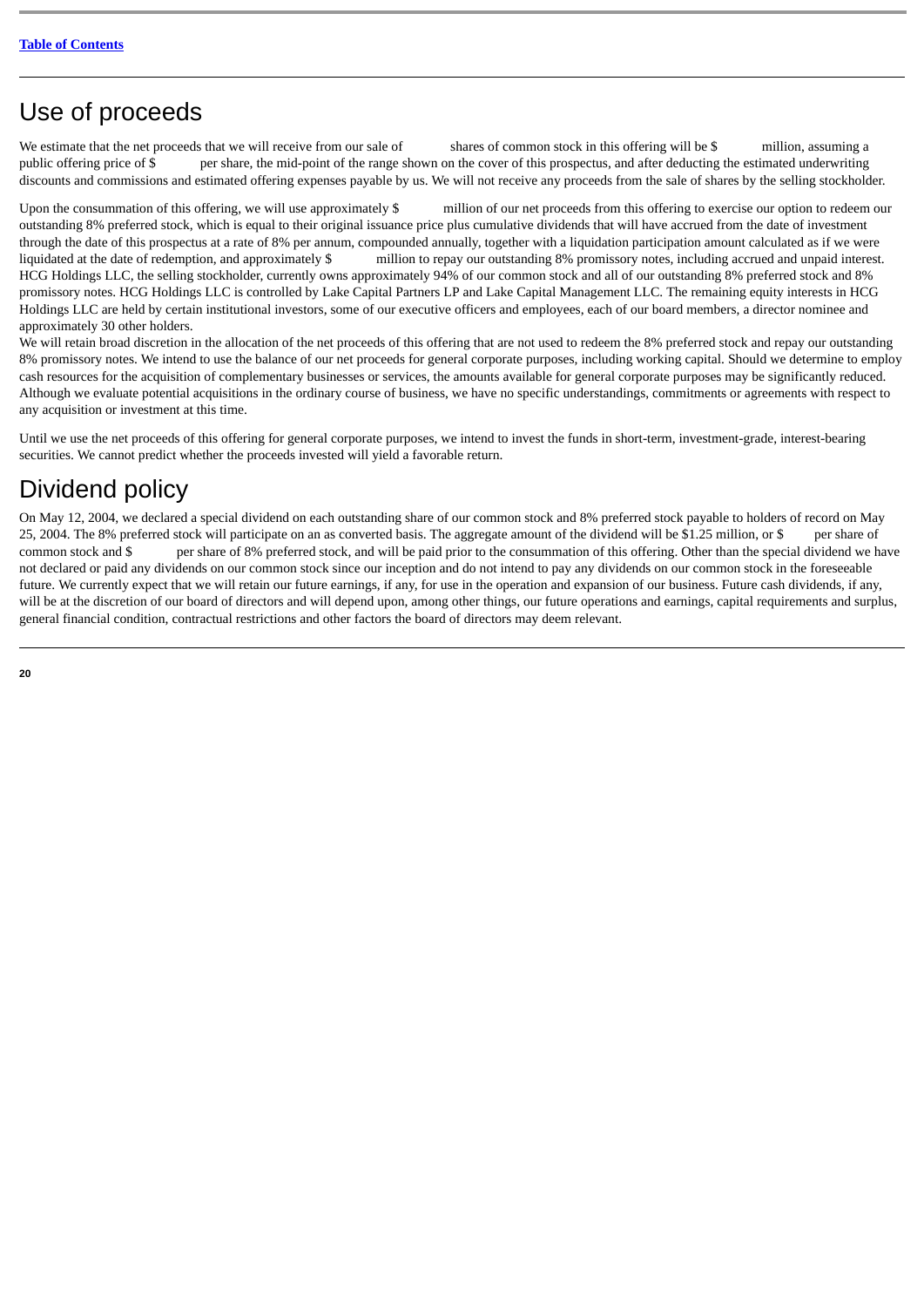# <span id="page-23-0"></span>Capitalization

The following table sets forth our capitalization as of March 31, 2004:

 $\emptyset$  on an actual basis;

- $\varnothing$  on a pro forma basis to give effect to the following events as if each had occurred on March 31, 2004:
	- the payment of a special dividend on each outstanding share of our common stock and 8% preferred stock on an as converted basis in an aggregate amount of \$1.25 million, or \$ per share of common stock and \$ per share of 8 of \$1.25 million, or \$ per share of common stock and \$ per share of 8% preferred stock, which was declared on May 12, 2004 and will be paid prior to the consummation of this offering; and

– the issuance of shares of restricted common stock to certain of our employees, which will occur on the date of this prospectus.

- $\emptyset$  on a pro forma as adjusted basis to give effect to the foregoing events and the following events as if each had occurred on March 31, 2004:
	- the conversion of all of our outstanding shares of Class A common stock and Class B common stock into shares of our common stock pursuant to the terms of our certificate of incorporation, which will occur immediately prior to the consummation of this offering;
	- the sale by us of shares of our common stock in this offering at an assumed public offering price of \$ per share, the mid-point of the range shown on the cover of this prospectus, after deducting the estimated underwriting discounts and commissions and estimated offering expenses payable by us;
	- the use of approximately \$ million of our estimated net proceeds to redeem our outstanding 8% preferred stock; and
	- the use of approximately \$ million of our estimated net proceeds to repay our outstanding 8% promissory notes.

For further information regarding the redemption of our 8% preferred stock and the repayment of our outstanding 8% promissory notes, see the section of this prospectus entitled "Use of proceeds."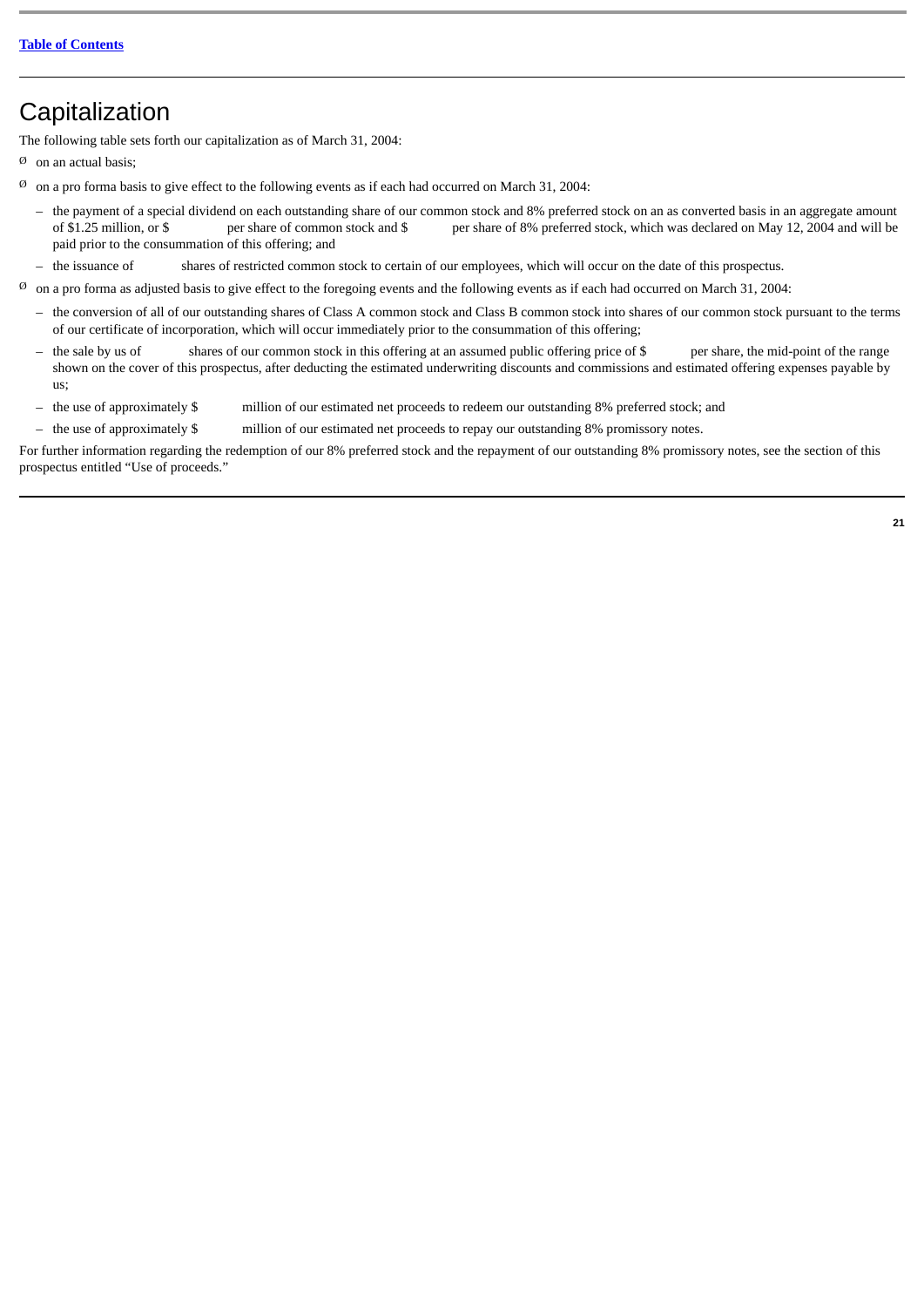#### **Capitalization**

The information set forth below should be read in conjunction with "Selected consolidated financial and other operating data," "Management's discussion and analysis of financial condition and results of operations" and our financial statements and related notes included elsewhere in this prospectus.

|                                                                                                                                                                                                                            | As of March 31, 2004 |                               |                          |
|----------------------------------------------------------------------------------------------------------------------------------------------------------------------------------------------------------------------------|----------------------|-------------------------------|--------------------------|
|                                                                                                                                                                                                                            | <b>Actual</b>        | Pro forma                     | Pro forma<br>as adjusted |
|                                                                                                                                                                                                                            |                      | (unaudited)<br>(in thousands) |                          |
| Cash and cash equivalents $(1)$                                                                                                                                                                                            | \$<br>70             |                               |                          |
|                                                                                                                                                                                                                            |                      |                               |                          |
| Long-term debt (consisting of 8% promissory notes)                                                                                                                                                                         | \$10,076             | \$10,076                      |                          |
| Total 8% preferred stock                                                                                                                                                                                                   | 14,485               | 14,485                        |                          |
| Stockholders' (deficit) equity:                                                                                                                                                                                            |                      |                               |                          |
| Class A common stock, par value \$.01 per share;<br>shares authorized:<br>shares issued and<br>outstanding at March 31, 2004, actual and pro forma; no shares authorized, issued and outstanding, pro                      |                      |                               |                          |
| forma as adjusted                                                                                                                                                                                                          | 259                  | 259                           |                          |
| Class B common stock; par value \$.01 per share,<br>shares authorized;<br>shares issued and<br>outstanding at March 31, 2004, actual and pro forma; no shares authorized, issued and outstanding, pro<br>forma as adjusted | 16                   | 16                            |                          |
| shares authorized; no shares authorized, issued and<br>Common stock, par value \$.01 per share;<br>outstanding at March 31, 2004, actual and pro forma;<br>shares issued and outstanding, pro forma as<br>adjusted         |                      |                               |                          |
| Restricted common stock                                                                                                                                                                                                    |                      |                               |                          |
| Additional paid-in capital                                                                                                                                                                                                 | 56                   |                               |                          |
| Retained deficit                                                                                                                                                                                                           | (4,867)              |                               |                          |
|                                                                                                                                                                                                                            |                      |                               |                          |
| Total stockholders' (deficit) equity                                                                                                                                                                                       | (4,536)              |                               |                          |
|                                                                                                                                                                                                                            |                      |                               |                          |
| Total capitalization                                                                                                                                                                                                       | \$20,025             |                               |                          |

(1) As of March 31, 2004, we would have utilized borrowings under the line of credit and the balance of cash and cash equivalents to pay the special dividend.

The outstanding share information as of March 31, 2004 excludes shares of common stock issuable upon the exercise of outstanding stock options issued under our equity incentive plans, with a weighted average exercise price of \$ per share.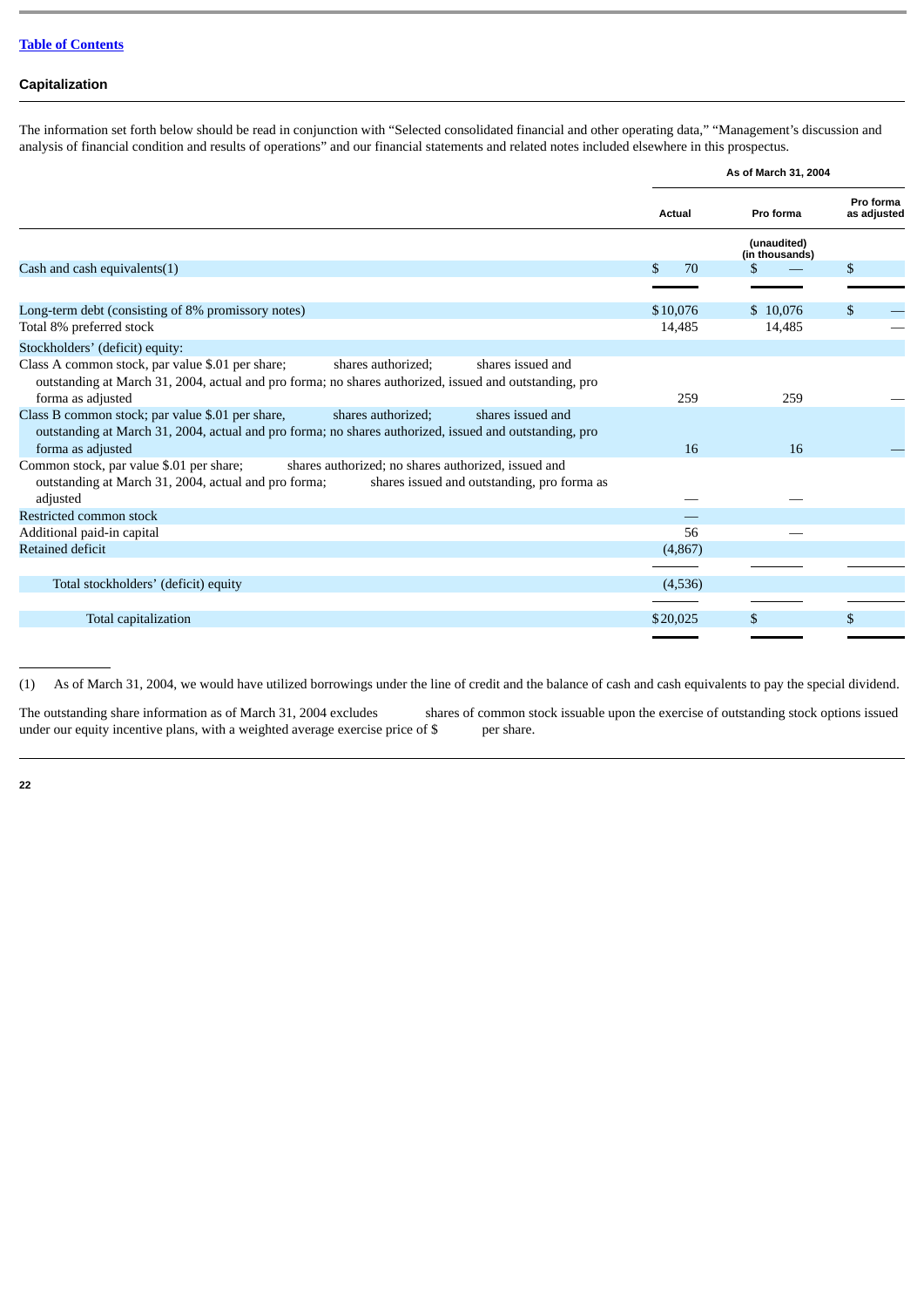# <span id="page-25-0"></span>Dilution

Purchasers of our common stock in this offering will suffer an immediate and substantial dilution in net tangible book value per share. Dilution is the amount by which the offering price paid by the purchasers of our common stock exceeds the pro forma as adjusted net tangible book value per share of our common stock after the offering. Pro forma net tangible book value per share is determined at any date by subtracting our total liabilities from the total book value of our tangible assets and dividing the difference by the number of shares of our common stock deemed to be outstanding on the date the book value is determined after giving effect to a for stock split of our Class A common stock and Class B common stock, which will occur prior to the consummation of this offering.

At March 31, 2004, we had a net tangible book value of \$(4.5) million, or \$ per share of common stock. After giving effect to adjustments relating to this offering as if they had occurred on March 31, 2004, our pro forma as adjusted net tangible book value at March 31, 2004 would have been \$ , or \$ per share of common stock. This represents an immediate increase in net tangible book value to existing stockholders of \$ per share and an immediate dilution to new investors of \$ per share. The adjustments made to determine pro forma as adjusted net tangible book value per share are:

- $\emptyset$  the payment of a special dividend on each outstanding share of our common stock and 8% preferred stock on an as converted basis in an aggregate amount of \$1.25 million, or \$ per share of common stock and \$ per share of preferred stock, which was declared on May 12, 2004 and will be paid prior to the consummation of this offering;
- $\emptyset$  the issuance of shares of restricted common stock to certain of our employees on the date of this prospectus;
- $\varnothing$  the sale by us of shares of our common stock in this offering at an assumed public offering price of \$ per share, the mid-point of the range shown on the cover of this prospectus, after deducting the estimated underwriting discounts and commissions and estimated offering expenses payable by us;
- $\emptyset$  the use of approximately \$ million of our estimated net proceeds to redeem our outstanding 8% preferred stock; and
- $\emptyset$  the use of approximately \$ million of our estimated net proceeds to repay our outstanding 8% promissory notes.

For further information regarding the redemption of our 8% preferred stock and the repayment of our outstanding 8% promissory notes, see the section of this prospectus entitled "Use of proceeds."

The following table illustrates this per share dilution:

| Assumed public offering price per share                                                       |  |
|-----------------------------------------------------------------------------------------------|--|
| Pro forma net tangible book value per share at March 31, 2004 before this offering            |  |
| Increase in pro forma net tangible book value per share resulting from this offering          |  |
|                                                                                               |  |
| Pro forma as adjusted net tangible book value per share at March 31, 2004 after this offering |  |
|                                                                                               |  |
| Dilution per share to new investors                                                           |  |
|                                                                                               |  |
|                                                                                               |  |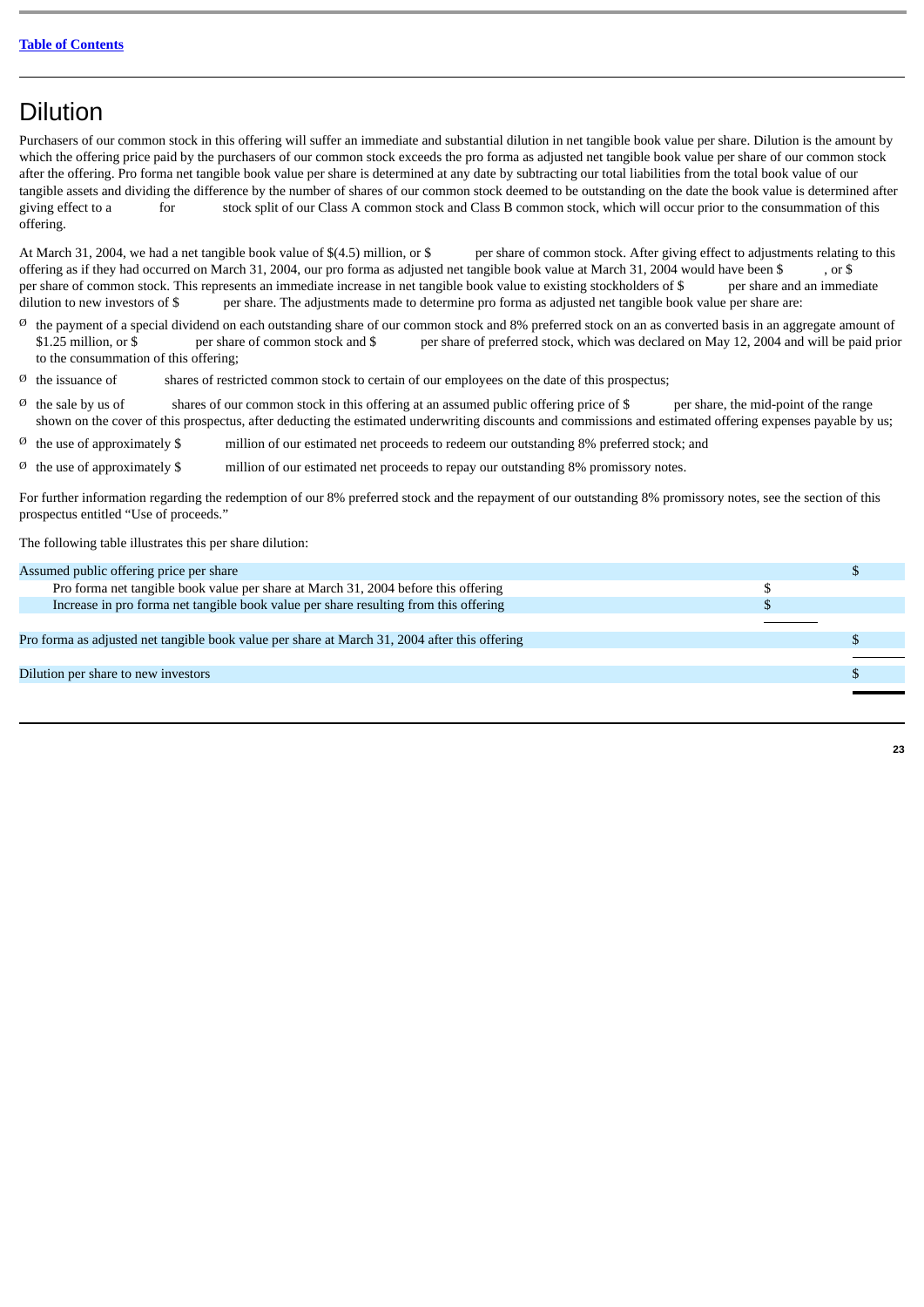#### **Dilution**

The following table summarizes on a pro forma as adjusted basis, as of March 31, 2004, the differences between existing stockholders and new investors with respect to the number of shares of common stock purchased from us, the total cash consideration paid to us and the average price per share paid by existing stockholders and by new investors purchasing common stock in this stockholders and by new investors purchasing common stock in this offering, assuming a public offering price of  $$$ shown on the cover of this prospectus (before deducting the estimated underwriting discounts and commissions and estimated offering expenses payable by us):

|                              | <b>Shares purchased</b> |      | <b>Total cash</b><br>consideration |      |                            |
|------------------------------|-------------------------|------|------------------------------------|------|----------------------------|
|                              | <b>Number</b>           | %    | Amount                             | %    | Average price<br>per share |
| <b>Existing stockholders</b> |                         | $\%$ | ъ                                  | $\%$ | ۵D                         |
| New investors                |                         | $\%$ |                                    | %    |                            |
| <b>Total</b>                 |                         | $\%$ | S                                  | %    |                            |
|                              |                         |      |                                    |      |                            |

The discussion and tables above exclude shares of common stock issuable upon the exercise of outstanding stock options issued under our equity incentive plans as of March 31, 2004, with a weighted average exercise price of \$ per share, and shares available for future issuance under our equity incentive plans as of March 31, 2004. To the extent that any of our outstanding options are exercised there will be further dilution to new investors.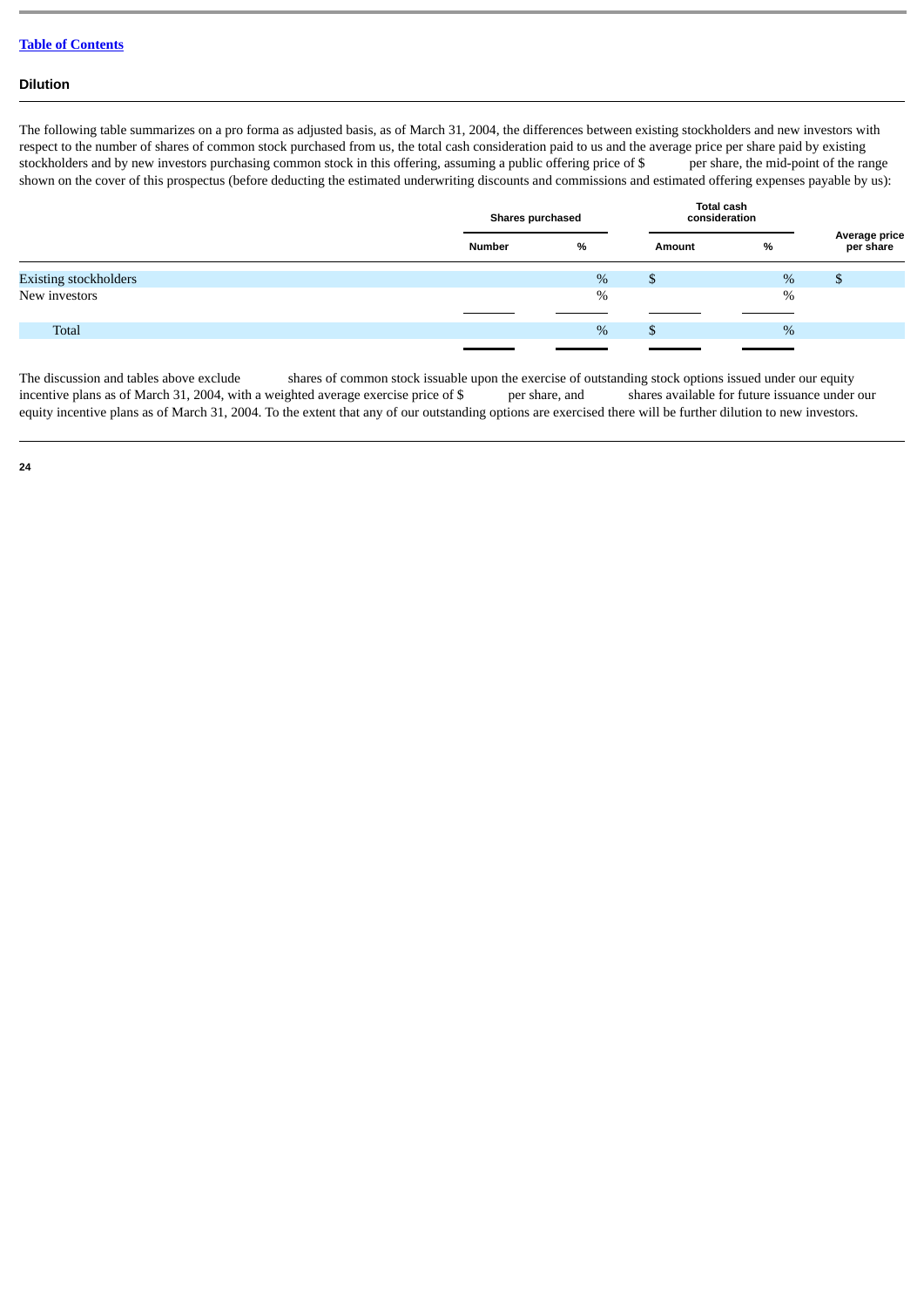### <span id="page-27-0"></span>Selected consolidated financial and other operating data

We have derived the following selected consolidated financial data as of the end of and for the period from March 19, 2002 (inception) to December 31, 2002 and as of and for the year ended December 31, 2003 from our audited consolidated financial statements, except for the pro forma data. We have derived the following selected consolidated financial data for the three months ended March 31, 2003 and as of and for the three months ended March 31, 2004 from our unaudited interim consolidated financial statements, except for the pro forma data. In the opinion of management, this information contains all adjustments, consisting only of normal recurring accruals, necessary for a fair presentation of our results of operations and financial position for such periods. The information set forth below is not necessarily indicative of the results of future operations and should be read in conjunction with "Management's discussion and analysis of financial condition and results of operations" and the financial statements and related notes included elsewhere in this prospectus.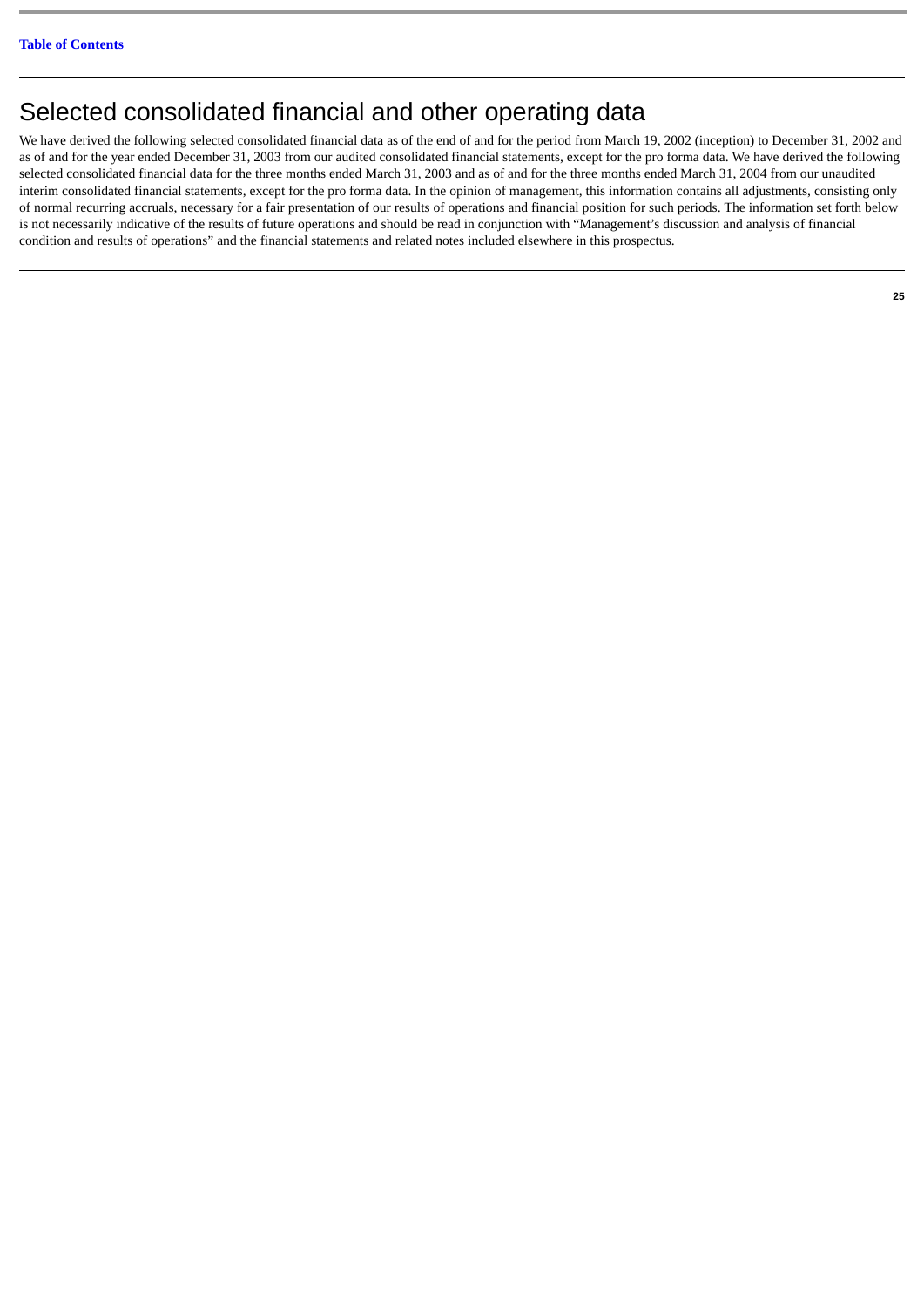### **Selected consolidated financial and other operating data**

|                                                                                                                                                    |      | March 19, 2002<br>(inception) to |                                                              | Year ended           | Three months<br>ended<br>March 31, |                |  |  |
|----------------------------------------------------------------------------------------------------------------------------------------------------|------|----------------------------------|--------------------------------------------------------------|----------------------|------------------------------------|----------------|--|--|
| Consolidated statements of operations data:                                                                                                        |      | December 31,<br>2002             |                                                              | December 31,<br>2003 | 2003                               | 2004           |  |  |
|                                                                                                                                                    |      |                                  | (in thousands, except per share<br>and other operating data) |                      | (unaudited)                        |                |  |  |
| Revenues and reimbursable expenses:                                                                                                                |      |                                  |                                                              |                      |                                    |                |  |  |
| Revenues                                                                                                                                           | \$   | 35,101                           | S                                                            | 101,486              | \$23,212                           | \$40,101       |  |  |
| Reimbursable expenses                                                                                                                              |      | 2,921                            |                                                              | 8,808                | 2,069                              | 3,443          |  |  |
| Total revenues and reimbursable expenses                                                                                                           |      | 38,022                           |                                                              | 110,294              | 25,281                             | 43,544         |  |  |
| Direct costs and reimbursable expenses:                                                                                                            |      |                                  |                                                              |                      |                                    |                |  |  |
| Direct costs                                                                                                                                       |      | 26,055                           |                                                              | 69,401               | 13,581                             | 24,868         |  |  |
| Reimbursable expenses                                                                                                                              |      | 2,921                            |                                                              | 8,929                | 2,069                              | 3,523          |  |  |
| Total direct costs and reimbursable expenses                                                                                                       |      | 28,976                           |                                                              | 78,330               | 15,650                             | 28,391         |  |  |
| Gross profit                                                                                                                                       |      | 9,046                            |                                                              | 31,964               | 9,631                              | 15,153         |  |  |
| Operating expenses:                                                                                                                                |      |                                  |                                                              |                      |                                    |                |  |  |
| Selling, general and administrative expenses                                                                                                       |      | 8,813                            |                                                              | 25,185               | 4,826                              | 8,158          |  |  |
| Depreciation and amortization expense                                                                                                              |      | 3,048                            |                                                              | 5,328                | 1,290                              | 603            |  |  |
| Other operating expenses(1)                                                                                                                        |      | 3,715                            |                                                              | 1,668                |                                    | 2,139          |  |  |
|                                                                                                                                                    |      |                                  |                                                              |                      |                                    |                |  |  |
| Total operating expenses                                                                                                                           |      | 15,576                           |                                                              | 32,181               | 6,116                              | 10,900         |  |  |
| Operating (loss) income                                                                                                                            |      | (6,530)                          |                                                              | (217)                | 3,515                              | 4,253          |  |  |
| Other expense:                                                                                                                                     |      |                                  |                                                              |                      |                                    |                |  |  |
| Interest expense                                                                                                                                   |      | 332                              |                                                              | 856                  | 198                                | 245            |  |  |
| Other                                                                                                                                              |      | $\mathbf{1}$                     |                                                              | 112                  | 1                                  |                |  |  |
| Total other expense                                                                                                                                |      | 333                              |                                                              | 968                  | 199                                | 245            |  |  |
| (Loss) income before (benefit) provision for income taxes                                                                                          |      | (6, 863)                         |                                                              | (1, 185)             | 3,316                              | 4,008          |  |  |
| (Benefit) provision for income taxes                                                                                                               |      | (2,697)                          |                                                              | (122)                | 1,375                              | 1,661          |  |  |
|                                                                                                                                                    |      |                                  |                                                              |                      |                                    |                |  |  |
| Net (loss) income                                                                                                                                  |      | (4, 166)                         |                                                              | (1,063)              | 1,941                              | 2,347          |  |  |
| Accrued dividends on 8% preferred stock                                                                                                            |      | 646                              |                                                              | 1,066                | 253                                | 273            |  |  |
| Net (loss) income attributable to common stockholders                                                                                              | \$   | (4, 812)                         | \$                                                           | (2, 129)             | \$1,688                            | \$2,074        |  |  |
| Net (loss) income per share attributable to common stockholders:                                                                                   |      |                                  |                                                              |                      |                                    |                |  |  |
| <b>Basic</b>                                                                                                                                       | \$   | (0.18)                           | \$                                                           | (0.08)               | 0.01<br>\$                         | $0.05\,$<br>\$ |  |  |
| Diluted                                                                                                                                            | $\$$ | (0.18)                           | \$                                                           | (0.08)               | $\mathsf{\$}$<br>0.01              | \$<br>0.05     |  |  |
| Weighted average shares used in calculating net (loss) income attributable to<br>common stockholders per share:                                    |      |                                  |                                                              |                      |                                    |                |  |  |
| <b>Basic</b>                                                                                                                                       |      | 27,147                           |                                                              | 27,303               | 27,147                             | 27,540         |  |  |
| Diluted                                                                                                                                            |      | 27,147                           |                                                              | 27,303               | 27,147                             | 29,319         |  |  |
| Unaudited pro forma net (loss) income attributable to common stockholders(2)                                                                       |      |                                  | \$                                                           | (580)                |                                    | \$2,464        |  |  |
|                                                                                                                                                    |      |                                  |                                                              |                      |                                    |                |  |  |
| Unaudited pro forma net (loss) income attributable to common stockholders per<br>share:                                                            |      |                                  |                                                              |                      |                                    |                |  |  |
| <b>Basic</b>                                                                                                                                       |      |                                  | \$                                                           |                      |                                    | \$             |  |  |
| Diluted                                                                                                                                            |      |                                  | \$                                                           |                      |                                    | \$             |  |  |
| Unaudited pro forma weighted average shares outstanding used in calculating<br>net (loss) income attributable to common stockholders per share(3): |      |                                  |                                                              |                      |                                    |                |  |  |
| <b>Basic</b><br>Diluted                                                                                                                            |      |                                  |                                                              |                      |                                    |                |  |  |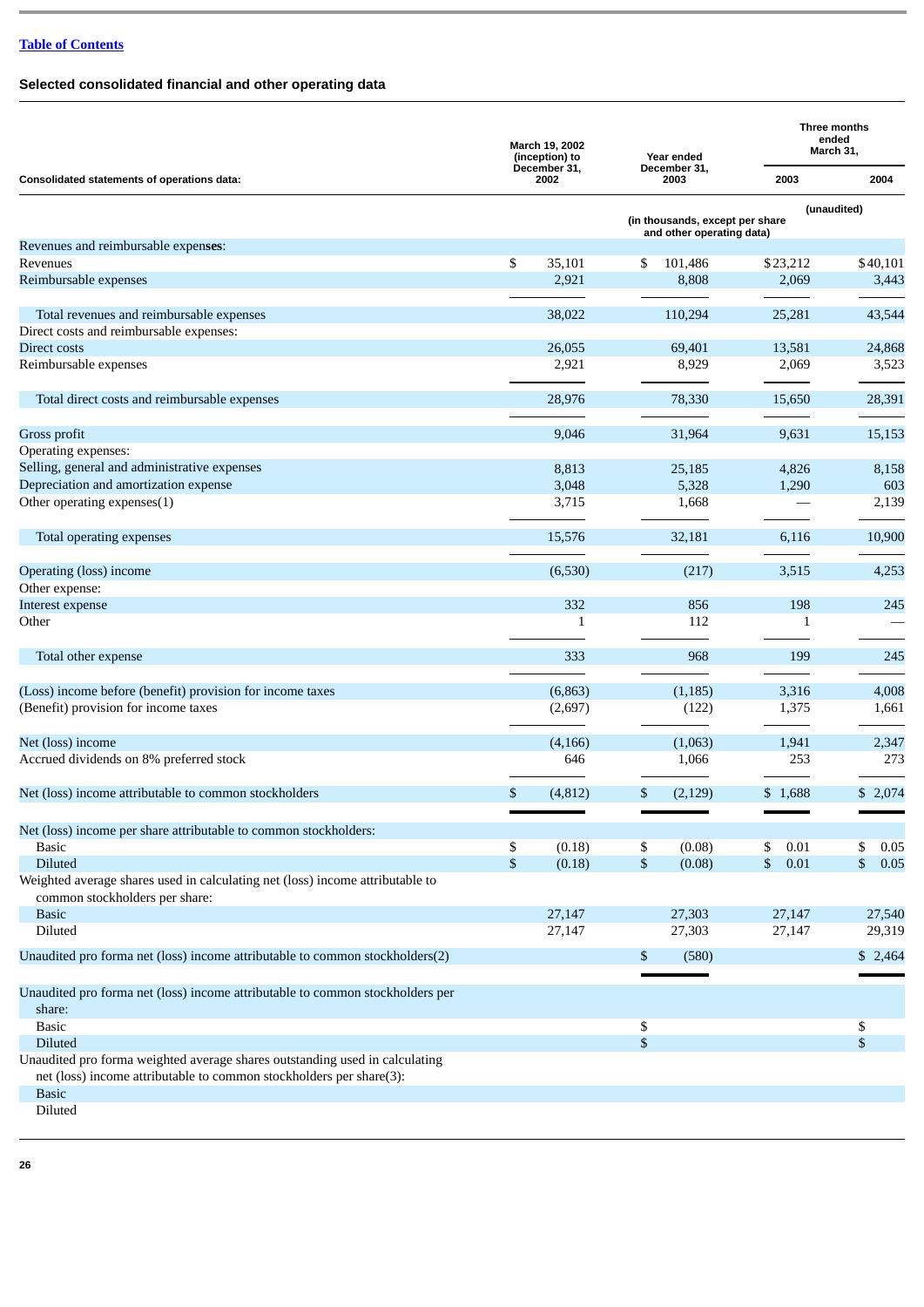#### **Selected consolidated financial and other operating data**

**Other operating data (unaudited):**

| Consolidated balance sheet data:            | 2002               | 2003  |       | March 31,<br>2004 |
|---------------------------------------------|--------------------|-------|-------|-------------------|
|                                             | As of December 31, |       | As of |                   |
| Average billing rate per hour $(6)$         | \$206              | \$217 | \$228 | \$229             |
| Utilization rate(5)                         | 57.3%              | 66.1% | 75.8% | 73.4%             |
| Number of consultants (at end of period)(4) | 262                | 477   | 294   | 483               |

|                                                    |         | (in thousands) |         |  |  |
|----------------------------------------------------|---------|----------------|---------|--|--|
| Cash and cash equivalents                          | \$4,449 | \$4,251        | 70      |  |  |
| Working capital                                    | 9.780   | 10.159         | 13.073  |  |  |
| Total assets                                       | 26,583  | 39,889         | 42,542  |  |  |
| Long-term debt (consisting of 8% promissory notes) | 10.076  | 10.076         | 10.076  |  |  |
| Total 8% preferred stock                           | 13,146  | 14,212         | 14,485  |  |  |
| Total stockholders' deficit                        | (4,543) | (6,624)        | (4,536) |  |  |

*(1) Other operating expenses include management and advisory fees paid to related parties and organizational costs totaling \$3,715 for the period from March 19, 2002 (inception) to December 31, 2002, a*

loss on lease abandonment of \$1,668 for the year ended December 31, 2003 and a restructuring charge of \$2,139 for the three months ended March 31, 2004.<br>(2) The total pro forma adjustments to net (loss) income attributable eliminate the accrued preferred stock dividends associated with our outstanding 8% preferred stock and an adjustment of approximately \$483 and \$117 for the year ended December 31, 2003 and the three<br>months ended March 31,

(3) The pro forma weighted average shares outstanding represents an increase of and weighted average shares as of December 31, 2003 and March 31, 2004, respectively, related to the<br>issuance of shares that would have been i *transactions occurred at the beginning of each period. The pro forma weighted average shares outstanding also includes the issuance of shares of restricted common stock as of December 31, 2003 and March 31, 2004, as if this issuance also occurred at the beginning of each period. We intend to issue these shares of restricted common stock to certain of our employees on the date of this issuance also occu prospectus.*

*(4) Consultants consist of our billable professionals.*

*(5) We calculate the utilization rate for our consultants by dividing the number of hours all of our consultants worked on client assignments during a period by the total available working hours for all of our consultants during the same period, assuming a forty-hour work week, less paid holidays and vacation days.*

*(6) Average billing rate per hour is calculated by dividing revenues for a period by the number of hours worked on client assignments during the same period.*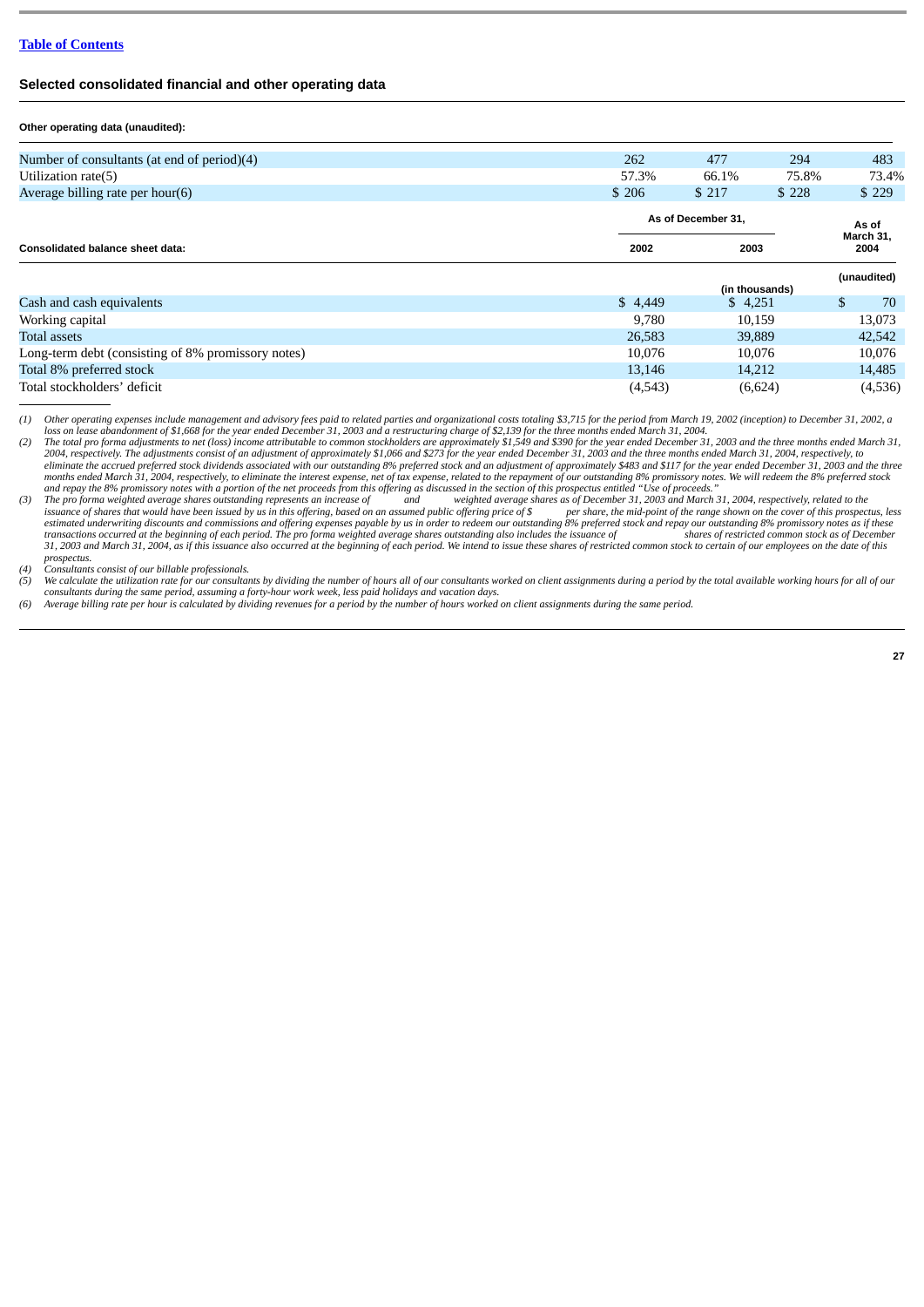<span id="page-30-0"></span>*This prospectus contains forward-looking statements that involve risks and uncertainties. Our actual results could differ materially from those anticipated in forward-looking statements for many reasons, including the risks described in "Risk factors" and elsewhere in this prospectus. You should read the following discussion with "Selected consolidated financial and other operating data" and our financial statements and related notes included elsewhere in this prospectus.*

#### **OVERVIEW**

We are an independent provider of financial and operational consulting services. We commenced operations in May 2002 with a core group of experienced financial and operational consultants, composed primarily of former Arthur Andersen LLP partners and professionals. We have grown significantly since we commenced operations, more than doubling the number of our consultants from 213 on May 31, 2002 to 483 as of March 31, 2004. In response to strong demand for our services, we began aggressively hiring consultants in the first quarter of 2003 and added over 200 new consultants during 2003. While this aggressive hiring reduced our utilization rate (determined by dividing the number of hours all of our consultants worked on client assignments during a period by the total available working hours for all of our consultants during the same period, assuming a forty-hour work week, less paid holidays and vacation days) as we integrated our new hires, we believe the early results of this growth initiative are evident in our recent financial results. Revenues in 2002 totaled \$35.1 million for our first eight months of operations and rose to \$101.5 million in 2003, our first full year of operations. Revenues in the three months ended March 31, 2004 totaled \$40.1 million, a 72.8% increase from revenues of \$23.2 million in the three months ended March 31, 2003.

We provide our services through two segments: Financial Consulting and Operational Consulting. Our Financial Consulting segment provides services that help clients effectively address complex challenges that arise from litigation, disputes, investigations, regulation, financial distress and other sources of significant conflict or change. Our Operational Consulting segment provides services that help clients improve the overall efficiency and effectiveness of their operations, reduce costs, manage regulatory compliance and maximize procurement efficiency.

#### **Revenues**

We derive all of our revenues from providing financial and operational consulting services through three principal types of billing arrangements consisting of time-and-expense, fixed-fee and performance-based. Revenues as presented are net of provision for doubtful accounts and unbilled services. We manage our business on the basis of revenues before reimbursable expenses. We believe this is the most accurate reflection of our consulting services because it eliminates the effect of reimbursable expenses that we bill to our clients at cost.

Since our inception, most of our revenues have been generated from time-and-expense engagements. In time-and-expense engagements, fees are based on the hours incurred at agreed upon billing rates. Time-and-expense engagements represented approximately 78.8% of our revenues in the three months ended March 31, 2004.

In fixed-fee engagements, we agree to a pre-established fee in exchange for a pre-determined set of consulting services. We set the fees based on our estimates of the costs and timing for completing the fixed-fee engagements. It is the client's expectation in these engagements that the pre-established fee will not be exceeded except in mutually agreed upon circumstances. For the three months ended March 31, 2004, fixed-fee engagements represented approximately 15.6% of our revenues.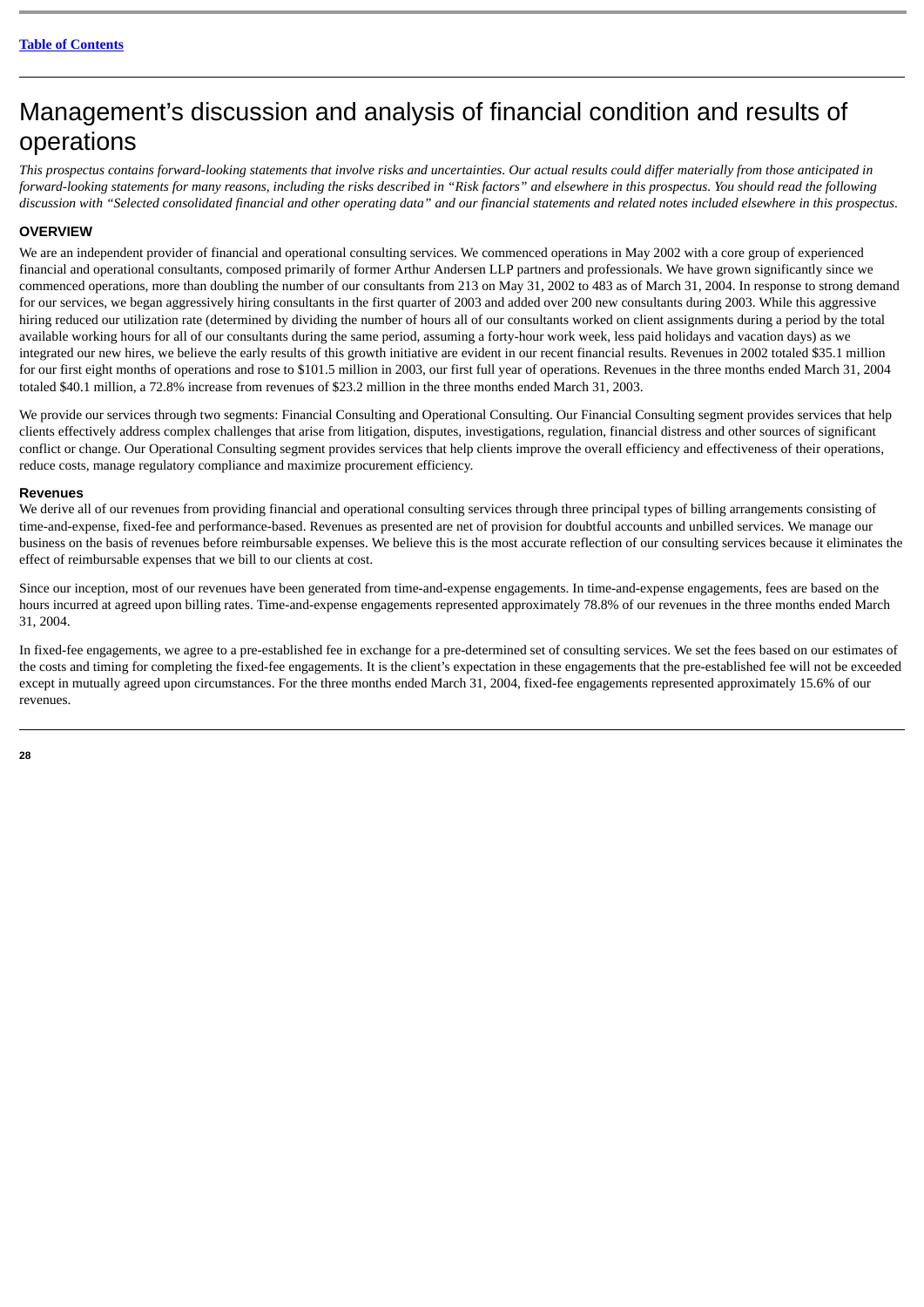Performance-based fee engagements generally tie fees to the attainment of contractually defined objectives. We enter into performance-based engagements in essentially two forms. First, we generally earn fees that are directly related to the savings formally acknowledged by the client as a result of adopting our recommendations for improving cost effectiveness in the procurement area. Second, we have performance-based engagements in which we earn a success fee when and if certain pre-defined outcomes occur. Often this type of success fee supplements time-and-expense or fixed-fee engagements. While performancebased fee revenues represented approximately 5.6% of our revenues in the three months ended March 31, 2004, such revenues in the future may cause significant variations in quarterly revenues and operating results due to the timing of achieving the performance-based criteria.

Our quarterly results are also affected by our utilization rate and the number of business work days in each quarter. Our utilization rate can be negatively affected by increased hiring because there is generally a transition period for new consultants that results in a temporary drop in our utilization rate. Our utilization rate can also be affected by seasonal variations in the demand for our services from our clients. For example, during the third and fourth quarters of the year, vacations taken by our clients can result in the deferral of spending on existing and new engagements, which would negatively affect our utilization rate. The number of business work days are also affected by the number of vacation days taken by our consultants and holidays in each quarter. We typically have 10% to 15% fewer business work days available in the third and fourth quarters of the year, which can impact revenues during those periods. In particular, the decline in the number of business work days in the third and fourth quarters of 2002 and 2003 was offset by the hiring of a substantial number of additional consultants during those periods, thereby resulting in an increase in sequential revenues by quarter during both years. Future quarterly revenues will be impacted principally by the number of our available consultants, our utilization rate and the number of business work days in a quarter.

#### **Reimbursable expenses**

Reimbursable expenses that are billed to clients, primarily relating to travel and out-of-pocket expenses incurred in connection with engagements, are included in total revenues and reimbursable expenses, and typically an equivalent amount of these expenses are included in total direct cost of revenues and reimbursable expenses.

#### **Direct costs**

Our most significant expenses are costs classified as direct costs. These direct costs primarily include salaries, performance bonuses, payroll taxes and benefits for consultants, as well as fees paid to independent subcontractors that we retain to supplement consulting personnel, typically on an as needed basis for specific client engagements.

#### **Operating expenses**

Our operating expenses include selling, general and administrative expenses, which consist primarily of salaries, performance bonuses, payroll taxes and benefits for non-billable professionals. Also included in this category are other sales and marketing related expenses, rent and other office related expenses, professional fees and depreciation and amortization expense.

#### **Segment results**

Segment operating income consists of the revenues generated by a segment, less the direct costs of revenue and selling, general and administrative costs that are incurred directly by the segment. Unallocated corporate costs include costs related to administrative functions that are performed in a centralized manner that are not attributable to a particular segment. These administrative function costs include corporate office support costs, all office facility costs, costs relating to accounting and finance, human resources, legal, marketing, information technology and company-wide business development functions, as well as costs related to overall corporate management.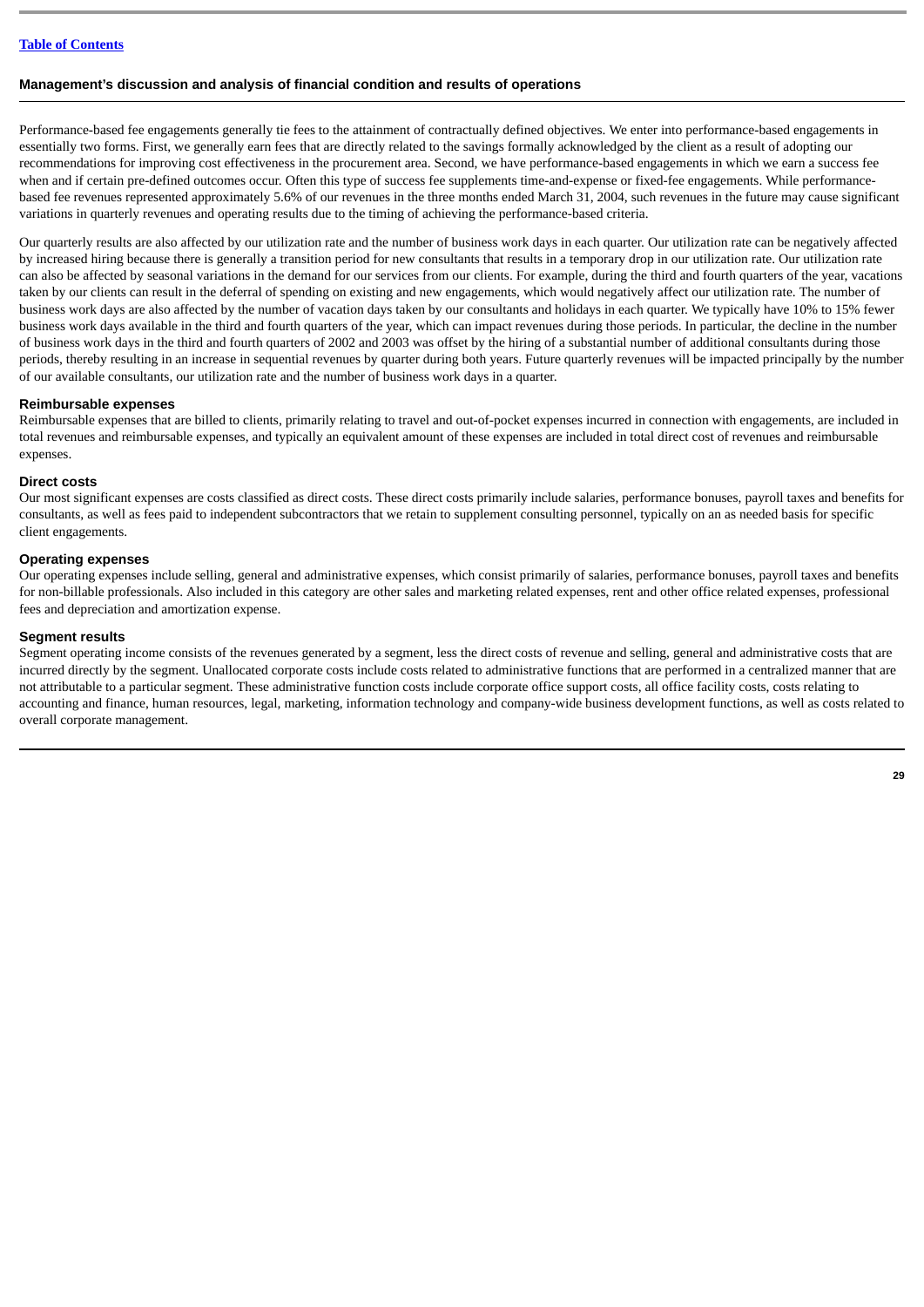#### **CRITICAL ACCOUNTING POLICIES**

Management's discussion and analysis of financial condition and results of operations are based upon our consolidated financial statements, which have been prepared in accordance with accounting principles generally accepted in the United States, or GAAP. The notes to our consolidated financial statements include disclosure of our significant accounting policies. We annually review our financial reporting and disclosure practices and accounting policies to ensure that our financial reporting and disclosures provide accurate information relative to the current economic and business environment. The preparation of financial statements in conformity with GAAP requires management to make assessments, estimates and assumptions that affect the reported amount of assets and liabilities and disclosure of contingent assets and liabilities as of the date of the financial statements, as well as the reported amounts of revenues and expenses during the reporting period. Critical accounting policies are those policies that we believe present the most complex or subjective measurements and have the most potential to impact our financial position and operating results. While all decisions regarding accounting policies are important, we believe that there are four accounting policies that could be considered critical. These critical policies, which are presented in detail in the notes to our financial statements, relate to revenue recognition, the provision for doubtful accounts and unbilled services, valuation of net deferred tax assets and stock-based compensation.

#### **Revenue recognition**

We recognize revenues in accordance with Staff Accounting Bulletin, or SAB, No. 101, "Revenue Recognition in Financial Statements," as amended by SAB No. 104, "Revenue Recognition." Revenue is recognized when persuasive evidence of an arrangement exists, the related services are provided, the price is fixed and determinable and collectibility is reasonably assured. Our services are primarily rendered under engagements that require the client to pay on a time-and-expense basis. Fees are based on the hours incurred at agreed-upon rates and recognized as services are provided. Revenues related to fixed-fee engagements are recognized based on estimates of work completed versus the total services to be provided under the engagement. Losses, if any, on fixed-fee engagements are recognized in the period in which the loss first becomes probable and reasonably estimable. To date, such losses have not been significant. Revenues related to performance-based engagements are recognized when all performance-based criteria are met. Reimbursable expenses related to time-and-expense and fixed-fee engagements are recognized as revenue in the period in which the expense is incurred. Reimbursable expenses subject to performance-based criteria are recognized as revenue when all performance criteria are met. Direct costs incurred on all types of engagements, including performance-based engagements, are recognized in the period in which incurred.

Differences between the timing of billings and the recognition of revenue are recognized as either unbilled services or deferred revenue. Revenues recognized for services performed but not yet billed to clients are recorded as unbilled services. Amounts billed to clients but not yet recognized as revenues are recorded as deferred revenue. Client prepayments and retainers that are unearned are also classified as deferred revenue and recognized over future periods as earned in accordance with the applicable engagement agreement.

#### **Provision for doubtful accounts and unbilled services**

We maintain a provision for doubtful accounts and for services performed but not yet billed for estimated losses based on several factors, including the historical percentages of fee adjustments and write-offs by practice group, an assessment of a client's ability to make required payments and the estimated cash realization from amounts due from clients. The provision is assessed by management on a quarterly basis. If the financial condition of a client deteriorates in the future, impacting the client's ability to make payments, an increase to our provision might be required or our provision may not be sufficient to cover actual write-offs.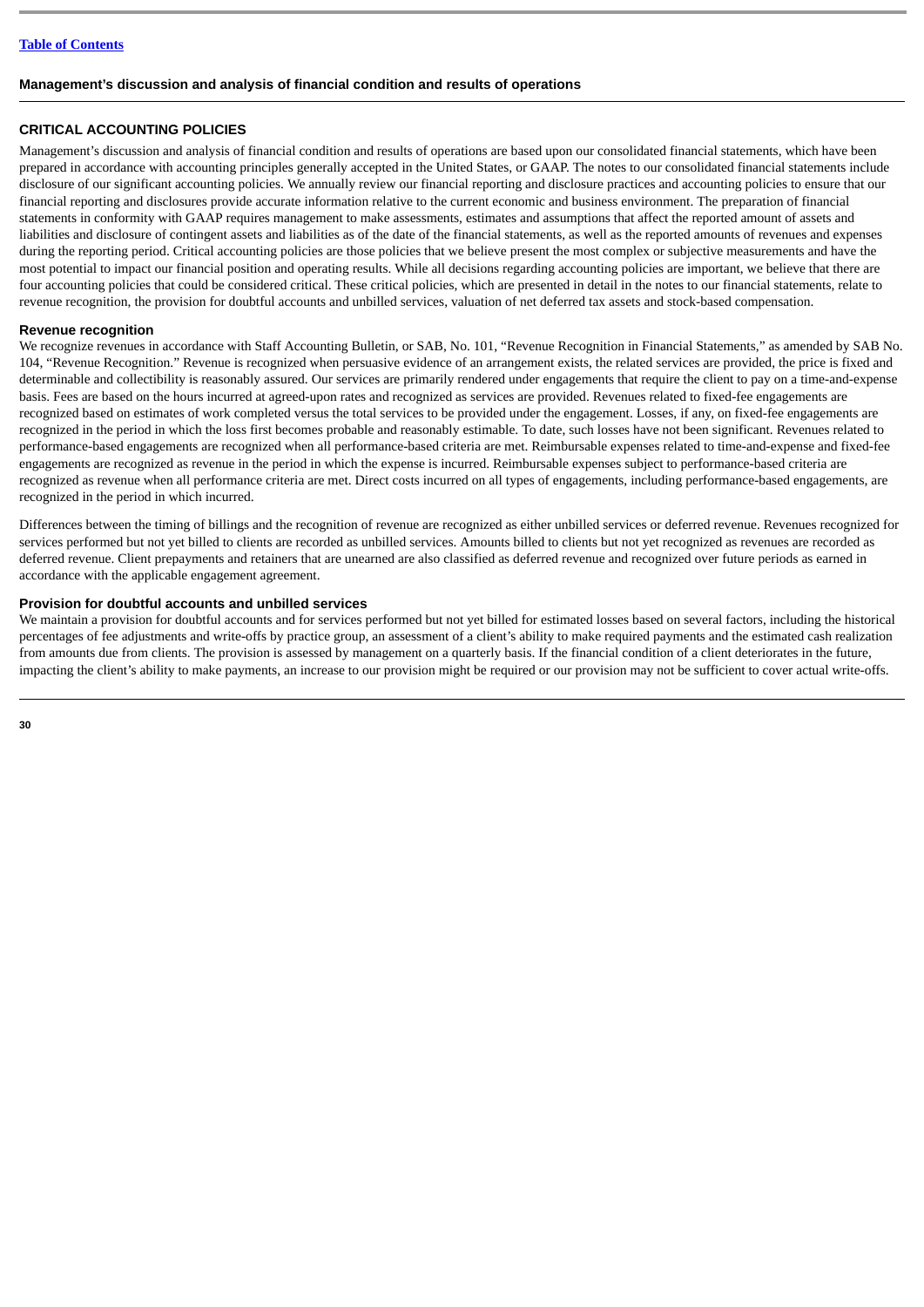#### **Valuation of net deferred tax assets**

We have recorded net deferred tax assets as we expect to realize future tax benefits related to the utilization of these assets. Although net losses have been experienced since our inception in 2002, no valuation allowance has been recorded relating to these deferred tax assets because we believe that it is more likely than not that future taxable income will be sufficient to allow us to utilize these assets. Should we determine in the future that we will not be able to fully utilize all or part of these deferred tax assets, we would need to establish a valuation allowance, which would be recorded as a charge to income in the period the determination was made. While utilization of these deferred tax assets will provide future cash flow benefits, they will not have an effect on future income tax provisions.

#### **Stock-based compensation**

The accounting for stock-based compensation is complex, and under certain circumstances, GAAP allows for alternative methods. As permitted, we account for stock-based compensation using the intrinsic value method prescribed in Accounting Principles Board ("APB") Opinion No. 25, "Accounting for Stock Issued to Employees," and related interpretations and have elected the disclosure option of Statement of Financial Accounting Standards, or SFAS No. 123, "Accounting for Stock-Based Compensation." SFAS No. 123 requires that companies either recognize compensation expense for grants of stock, stock options and other equity instruments based on fair value, or provide pro forma disclosure of net income and earnings per share in the notes to the financial statements. Accordingly, we have measured compensation expense for stock options that we have granted to employees as the excess, if any, of the estimated fair value of our common stock, based upon the results of an independent appraiser, at the date of grant over the exercise price. The calculated stock-based compensation is included as a component of stockholders' equity and is amortized on a straight-line basis by charges to earnings over the vesting period of the applicable options.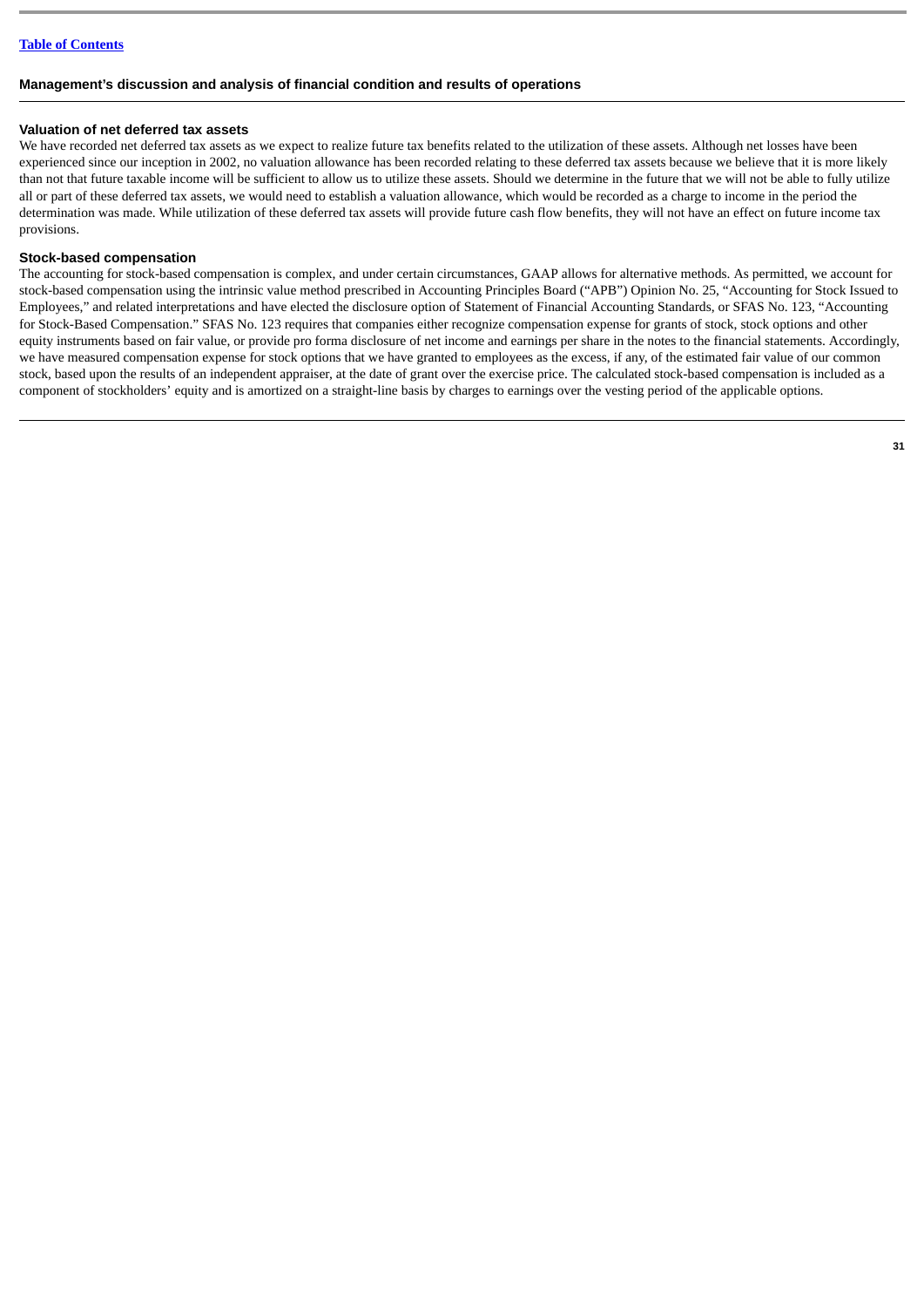#### **RESULTS OF OPERATIONS**

The following table sets forth selected segment and consolidated operating results and other operating data for the periods indicated:

| Segment and consolidated operating results: |                                 | <b>Period from</b><br>March 19,<br>2002 |    | Year ended<br>December 31,<br>2003 |                | Three months<br>ended March 31, |  |  |
|---------------------------------------------|---------------------------------|-----------------------------------------|----|------------------------------------|----------------|---------------------------------|--|--|
|                                             | (inception) to<br>Dec. 31, 2002 |                                         |    |                                    |                | 2004                            |  |  |
|                                             |                                 |                                         |    |                                    | (in thousands) | (unaudited)                     |  |  |
| Revenues and reimbursable expenses:         |                                 |                                         |    |                                    |                |                                 |  |  |
| <b>Financial Consulting revenues</b>        | \$                              | 22,400                                  | \$ | 69,941                             | \$17,217       | \$24,718                        |  |  |
| <b>Operational Consulting revenues</b>      |                                 | 12,701                                  |    | 31,545                             | 5,995          | 15,383                          |  |  |
|                                             |                                 |                                         |    |                                    |                |                                 |  |  |
| <b>Total revenues</b>                       |                                 | 35,101                                  |    | 101,486                            | 23,212         | 40,101                          |  |  |
| Total reimbursable expenses                 |                                 | 2,921                                   |    | 8,808                              | 2,069          | 3,443                           |  |  |
|                                             |                                 |                                         |    |                                    |                |                                 |  |  |
| Total revenues and reimbursable expenses    |                                 | 38,022                                  | \$ | 110,294                            | \$25,281       | \$43,544                        |  |  |
|                                             |                                 |                                         |    |                                    |                |                                 |  |  |
| Operating (loss) income:                    |                                 |                                         |    |                                    |                |                                 |  |  |
| <b>Financial Consulting</b>                 | \$                              | 3.912                                   | \$ | 22,011                             | \$7,592        | \$8,470                         |  |  |
| <b>Operational Consulting</b>               |                                 | 3,527                                   |    | 5,383                              | 1,336          | 5,114                           |  |  |
|                                             |                                 |                                         |    |                                    |                |                                 |  |  |
| Total segment operating income              |                                 | 7,439                                   |    | 27,394                             | 8,928          | 13,584                          |  |  |
| Unallocated corporate costs                 |                                 | 7,206                                   |    | 20,615                             | 4,123          | 6,589                           |  |  |
| Depreciation and amortization expense       |                                 | 3,048                                   |    | 5,328                              | 1,290          | 603                             |  |  |
| Other operating expenses                    |                                 | 3,715                                   |    | 1,668                              |                | 2,139                           |  |  |
|                                             |                                 |                                         |    |                                    |                |                                 |  |  |
| Total operating expenses                    |                                 | 13,969                                  |    | 27,611                             | 5,413          | 9,331                           |  |  |
|                                             |                                 |                                         |    |                                    |                |                                 |  |  |
| Operating (loss) income                     | \$                              | (6,530)                                 | \$ | (217)                              | \$3,515        | \$4,253                         |  |  |
|                                             |                                 |                                         |    |                                    |                |                                 |  |  |

**Other operating data (unaudited):**

| Number of consultants (at period end)(1): |         |       |           |     |       |           |
|-------------------------------------------|---------|-------|-----------|-----|-------|-----------|
| <b>Financial Consulting</b>               |         | 172   | 290       |     | 190   | 287       |
| <b>Operational Consulting</b>             |         | 90    | 187       |     | 104   | 196       |
|                                           |         |       |           |     |       |           |
| <b>Total</b>                              |         | 262   | 477       |     | 294   | 483       |
| Utilization rate(2):                      |         |       |           |     |       |           |
| <b>Financial Consulting</b>               |         | 55.7% | 66.8%     |     | 80.8% | 72.5%     |
| <b>Operational Consulting</b>             |         | 60.5% | 65.0%     |     | 66.4% | 74.8%     |
| <b>Total</b>                              |         | 57.3% | 66.1%     |     | 75.8% | 73.4%     |
| Average billing rate per hour(3):         |         |       |           |     |       |           |
| <b>Financial Consulting</b>               | \$      | 212   | \$<br>233 | \$. | 237   | \$<br>240 |
| <b>Operational Consulting</b>             | ሖ<br>J. | 195   | \$<br>189 | \$  | 204   | \$<br>213 |
| <b>Total</b>                              | .b      | 206   | \$<br>217 |     | 228   | 229       |
|                                           |         |       |           |     |       |           |

(1) Consultants consist of our billable professionals.<br>(2) We calculate the utilization rate for our consultants by dividing the number of hours all our consultants worked on client assignments during a period by the total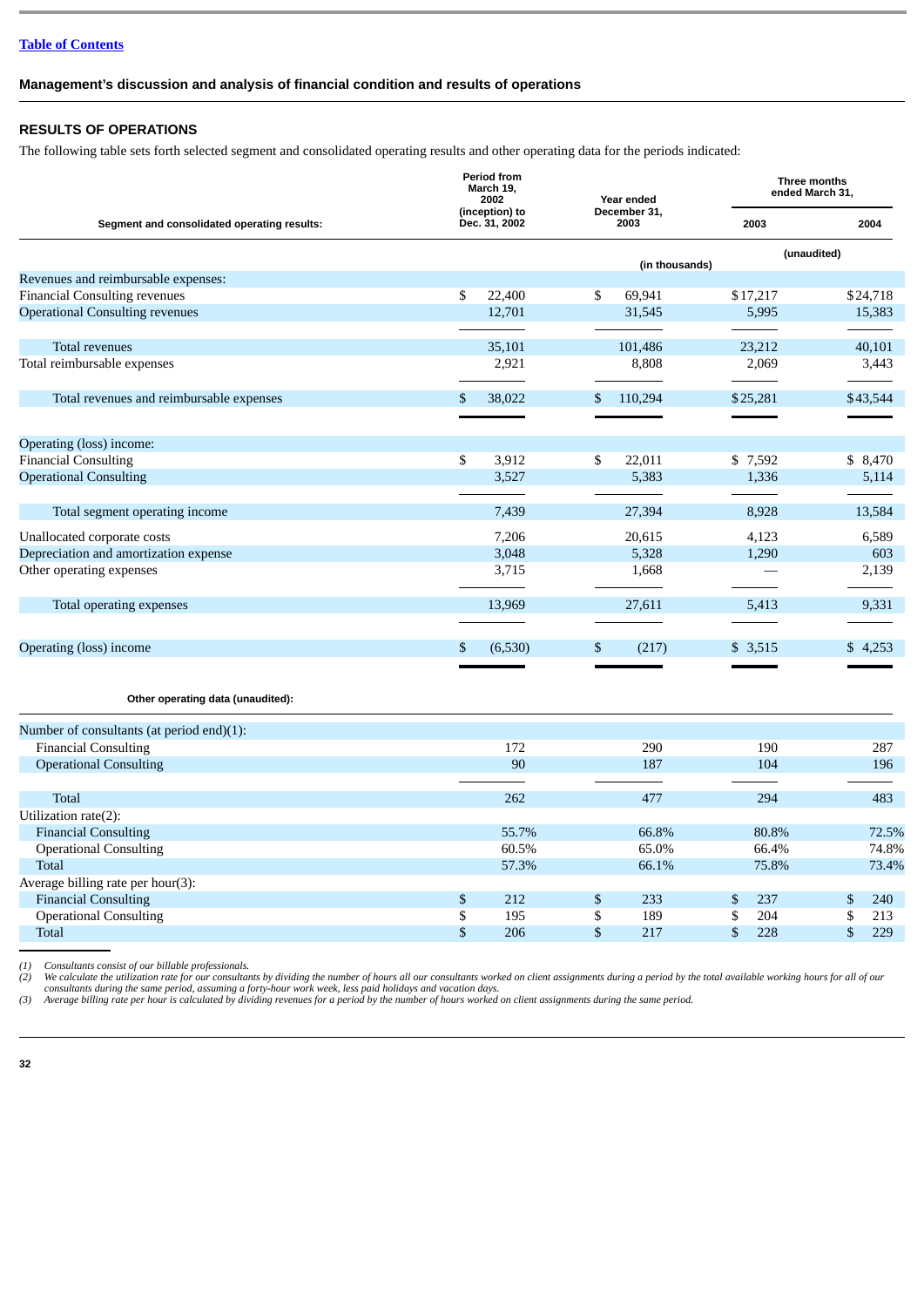#### **Management's discussion and analysis of financial condition and results of operations**

#### **Three months ended March 31, 2004 compared to the three months ended March 31, 2003**

#### **Revenues**

Revenues increased \$16.9 million, or 72.8%, to \$40.1 million for the three months ended March 31, 2004 from \$23.2 million for the three months ended March 31, 2003. Revenues from time-and-expense engagements increased \$11.5 million, or 57.2%, to \$31.6 million for the three months ended March 31, 2004 from \$20.1 million for the three months ended March 31, 2003. Revenues from fixed-fee engagements increased \$3.7 million, or 142.3%, to \$6.3 million for the three months ended March 31, 2004 from \$2.6 million for the three months ended March 31, 2003. Revenues from performance-based engagements increased \$1.7 million, or 340.0%, to \$2.2 million for the three months ended March 31, 2004 from \$0.5 million for the three months ended March 31, 2003.

The increase in revenues was reflective of accelerated hiring and increased billing rates without a significant decrease in utilization. The average number of consultants increased to 483 for the three months ended March 31, 2004 from 279 for the three months ended March 31, 2003, due to the addition of consultants to meet increased client demand for our services and position us for future growth. In addition, the average billing rate per hour increased to \$229 for the three months ended March 31, 2004 from \$228 for the three months ended March 31, 2003. Average billing rate per hour for any given period is calculated by dividing revenues for the period by the number of hours worked on client assignments during the same period. Our utilization rates for consultants decreased to 73.4% for the three months ended March 31, 2004 from 75.8% for the three months ended March 31, 2003. Utilization for the three months ended March 31, 2003 was influenced by two large time-sensitive engagements involving a large number of consultants.

#### **Direct costs**

Our direct costs increased \$11.3 million, or 83.1%, to \$24.9 million in the three months ended March 31, 2004 from \$13.6 million in the three months ended March 31, 2003. This increase in cost was primarily attributable to an increase in the average number of consultants to 483 for the three months ended March 31, 2004 from 279 for the three months ended March 31, 2003 as we added a substantial number of consultants during the third and fourth quarters of 2003 to meet a growing demand for our services. We expect direct costs will increase in the near term as we focus primarily on hiring additional managers, associates and analysts to expand support for our existing practices and better leverage the managing directors and directors that we hired in 2003.

#### **Operating expenses**

Selling, general and administrative expenses increased \$3.4 million, or 70.8%, to \$8.2 million in the three months ended March 31, 2004 from \$4.8 million in the three months ended March 31, 2003. The increase was due in part to an increase in the average number of non-billable professionals to 101 for the three months ended March 31, 2004 from 58 for the three months ended March 31, 2003 and their related compensation and benefit costs of \$4.0 million in the three months ended March 31, 2004 compared to \$2.0 million in the three months ended March 31, 2003. The remaining increase in selling, general and administrative costs in the three months ended March 31, 2004 compared to the same period in the prior year was due to increases in rent and other facility costs, promotion and marketing costs and other administrative costs associated with the general growth in business activity. We expect operating expenses will increase in the future in response to ongoing growth in business activity and new costs associated with being a public company.

Depreciation expense increased \$0.4 million to \$0.6 million in the three months ended March 31, 2004 from \$0.2 million in the three months ended March 31, 2003 as computers and leasehold improvements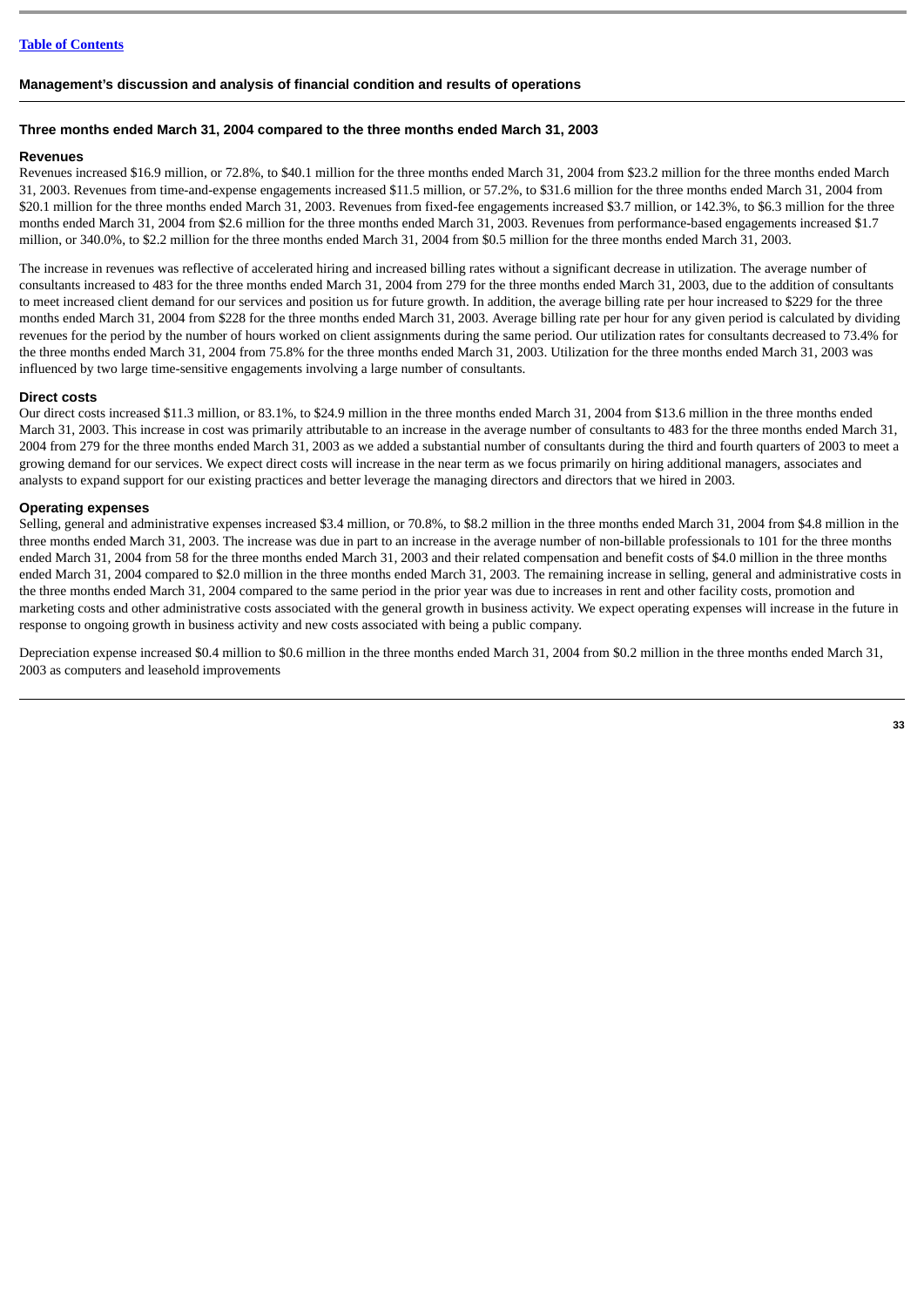were added to support our increase in employees. There was no amortization expense in the three months ended March 31, 2004 compared to \$1.1 million in the three months ended March 31, 2003. The decrease in amortization expense in the three months ended March 31, 2004 was due to the amortization of the \$5.5 million in intangible costs paid in 2002 to obtain the release of certain of our employees from non-competition agreements with Arthur Andersen LLP, their former employer, and the related assumption of \$0.8 million in liabilities, both of which were fully amortized by December 31, 2003.

Other operating expenses in the three months ended March 31, 2004 also includes a \$2.1 million pre-tax restructuring charge associated with the closing of two small, underperforming offices in Miami, Florida and Palo Alto, California. The charge included an accrual of approximately \$2.0 million for severance payments for the ten employees formerly employed at these locations, all of which was paid in April 2004, and approximately \$0.1 million for office lease payments, which will be paid by August 31, 2004. Three of the ten employees had contracts guaranteeing them base salary and bonus if terminated under certain circumstances.

#### **Operating income**

Operating income increased \$0.8 million, or 22.9%, to \$4.3 million in the three months ended March 31, 2004 from \$3.5 million in the three months ended March 31, 2003, primarily as a result of the changes in revenues, direct costs and operating expenses discussed above. Operating margin which is defined as operating income expressed as a percentage of revenues, declined to 10.6% in the three months ended March 31, 2004 from 15.1% in the three months ended March 31, 2003.

#### **Segment results**

#### **Financial Consulting**

# **Revenues**

Financial Consulting segment revenues increased \$7.5 million, or 43.6%, to \$24.7 million for the three months ended March 31, 2004 from \$17.2 million for the three months ended March 31, 2003. Revenues from time-and-expense engagements increased \$7.4 million, or 47.7%, to \$22.9 million for the three months ended March 31, 2004 from \$15.5 million for the three months ended March 31, 2003. Revenues from fixed-fee engagements increased \$0.3 million, or 20.0%, to \$1.8 million for the three months ended March 31, 2004 from \$1.5 million for the three months ended March 31, 2003. There were no revenues from performance-based engagements for the three months ended March 31, 2004 compared to \$0.2 million for the three months ended March 31, 2003. The increase in revenues was reflective of increases in the average number of consultants and the average billing rate per hour. The average number of consultants increased to 291 for the three months ended March 31, 2004 from 182 for the three months ended March 31, 2003 as we added a substantial number of consultants across all of our practices to meet growing demand for our services. The average billing rate per hour increased to \$240 for the three months ended March 31, 2004 from \$237 for the three months ended March 31, 2003. The increased headcount and billing rate were partially offset by a decrease in the utilization rate for our consultants to 72.5% for the three months ended March 31, 2004 from 80.8% for the three months ended March 31, 2003. Utilization for the three months ended March 31, 2003 was influenced by two large time-sensitive engagements involving a large number of consultants.

#### **Operating income**

Financial Consulting segment operating income increased \$0.9 million, or 11.8%, to \$8.5 million in the three months ended March 31, 2004 from \$7.6 million in the three months ended March 31, 2003. Segment operating margin, defined as segment operating income expressed as a percentage of segment revenues, declined to 34.3% in the three months ended March 31, 2004 from 44.1% in the three months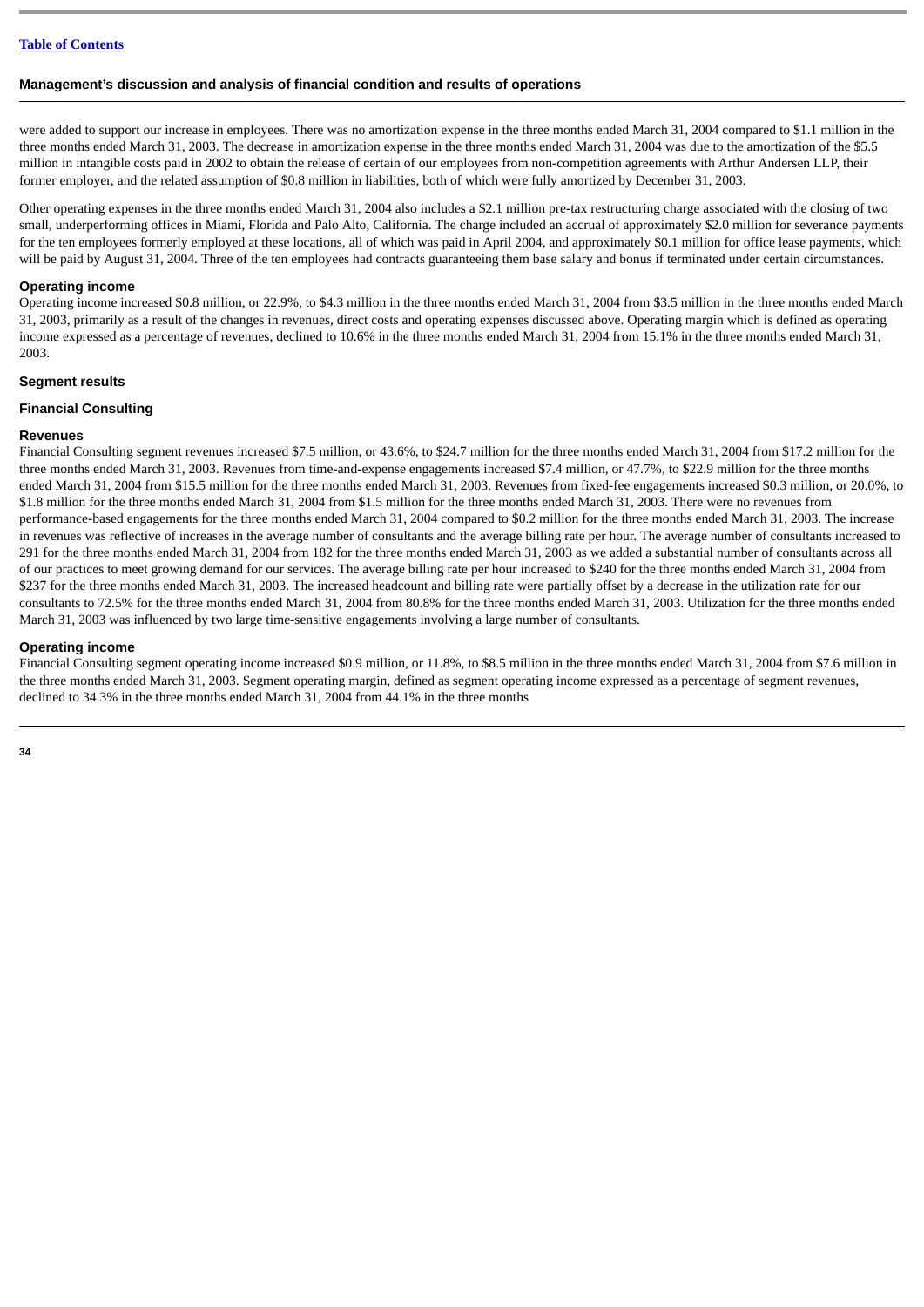#### **Management's discussion and analysis of financial condition and results of operations**

ended March 31, 2003 due to a \$0.2 million decline in performance-based fee revenues recognized and a decline in segment utilization rates to 72.5% for the three months ended March 31, 2004 from 80.8% for the three months ended March 31, 2003.

#### **Operational Consulting**

#### **Revenues**

Operational Consulting segment revenues increased \$9.4 million, or 156.7%, to \$15.4 million for the three months ended March 31, 2004 from \$6.0 million for the three months ended March 31, 2003. Revenues from time-and-expense engagements increased \$4.0 million, or 85.1%, to \$8.7 million for the three months ended March 31, 2004 from \$4.7 million for the three months ended March 31, 2003. Revenues from fixed-fee engagements increased \$3.4 million, or 309.1%, to \$4.5 million for the three months ended March 31, 2004 from \$1.1 million for the three months ended March 31, 2003. Revenues from performance-based engagements increased \$2.0 million to \$2.2 million for the three months ended March 31, 2004 from \$0.2 million for the three months ended March 31, 2003. The increase in revenues was reflective of increases in each of the average number of consultants, the average billing rate per hour and the utilization rate of our consultants. The average number of consultants increased to 192 for the three months ended March 31, 2004 from 97 for the three months ended March 31, 2003 as we added a substantial number of consultants across all of our practices to meet growing demand for our services. The average billing rate per hour increased to \$213 for the three months ended March 31, 2004 from \$204 for the three months ended March 31, 2003. In addition, the utilization rate for our consultants increased to 74.8% for the three months ended March 31, 2004 from 66.4% for the three months ended March 31, 2003.

# **Operating income**

Operational Consulting segment operating income increased \$3.8 million, or 292.3%, to \$5.1 million in the three months ended March 31, 2004 from \$1.3 million in the three months ended March 31, 2003. Segment operating margin increased to 33.2% in the three months ended March 31, 2004 from 22.3% in the three months ended March 31, 2003 due to the higher level of performance-based fee revenues recognized during the current year period as compared to the prior year period and an increase in the segment utilization rate to 74.8% for the three months ended March 31, 2004 from 66.4% for the three months ended March 31, 2003.

#### **Year ended December 31, 2003 compared to period from March 19, 2002 (inception) through December 31, 2002**

## **Revenues**

Revenues increased \$66.4 million, or 189.2%, to \$101.5 million for the year ended December 31, 2003 from \$35.1 million for the partial year ended December 31, 2002. Revenues from time-and-expense engagements increased \$55.6 million, or 182.3%, to \$86.1 million for the year ended December 31, 2003 from \$30.5 million for the partial year ended December 31, 2002. Revenues from fixed-fee engagements increased \$8.0 million, or 195.1%, to \$12.1 million for the year ended December 31, 2003 from \$4.1 million for the partial year ended December 31, 2002. Revenues from performance-based engagements increased \$2.8 million to \$3.3 million for the year ended December 31, 2003 from \$0.5 million for the partial year ended December 31, 2002. In addition to 2003 having twelve months of operations versus the first eight months of our operations in the 2002 period, the increase in revenues was reflective of increases in the average number of consultants, the average billing rate per hour and the utilization rate of our consultants. The average number of consultants increased to 365 for the year ended December 31, 2003 from 247 for the partial year ended December 31, 2002 as we added a substantial number of consultants across all of our practices to meet group demand for our services. The average billing rate per hour increased to \$217 for the year ended December 31, 2003 from \$206 for the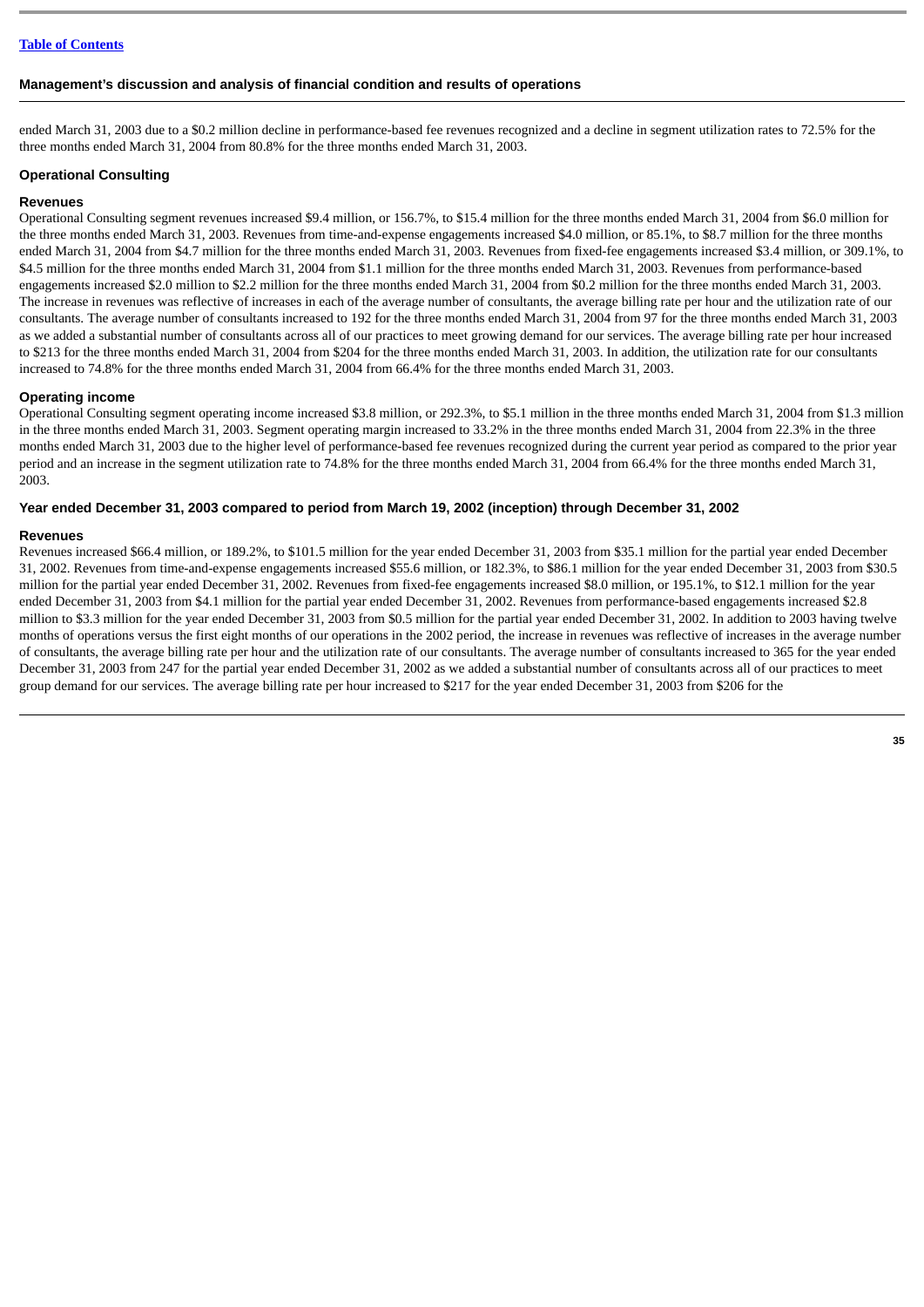# **Management's discussion and analysis of financial condition and results of operations**

partial year ended December 31, 2002. In addition, the utilization rate for our consultants increased to 66.1% for the year ended December 31, 2003 from 57.3% in the partial year ended December 31, 2002. Utilization for the year ended December 31, 2003 was influenced by two large time-sensitive engagements involving a large number of consultants.

# **Direct costs**

Our direct costs increased \$43.3 million, or 165.9%, to \$69.4 million in the year ended December 31, 2003 from \$26.1 million in the partial year ended December 31, 2002. This increase in cost was primarily attributable to an increase in the average number of consultants to 365 for the year ended December 31, 2003 from 247 for the partial year ended December 31, 2002 as we added a substantial number of consultants across all of our practices to meet a growing demand for our services.

#### **Operating expenses**

Selling, general and administrative expenses increased \$16.4 million, or 186.4%, to \$25.2 million in the year ended December 31, 2003 from \$8.8 million in the partial year ended December 31, 2002. The increase was due in part to an increase in the average number of non-billable professionals to 76 for the year ended December 31, 2003 from 45 for the partial year ended December 31, 2002 and their related compensation and benefit costs of \$9.0 million in the year ended December 31, 2003 compared to \$3.2 million in the partial year ended December 31, 2002. Office and equipment rentals increased to \$4.5 million in the year ended December 31, 2003 from \$1.1 million in the partial year ended December 31, 2002 as a result of increased office space and other facility costs associated with our quickly growing consultant and administrative workforce.

Depreciation expense increased \$1.2 million to \$1.6 million in the year ended December 31, 2003 from \$0.4 million in the partial year ended December 31, 2002 as we added computers and leasehold improvements during 2003 to support our increase in employees. Amortization expense increased \$1.1 million to \$3.7 million in the year ended December 31, 2003 from \$2.6 million in the partial year ended December 31, 2002. The increase in amortization expense was due to the amortization of the \$5.5 million in intangible costs paid in 2002 to obtain the release of certain of our employees from non-competition agreements with Arthur Andersen LLP, their former employer, and the related assumption of \$0.8 million in liabilities, both of which were fully amortized by December 31, 2003.

Other operating expenses in the year ended December 31, 2003 also included a \$1.7 million charge for the loss associated with the abandonment of an office lease while the partial year ended December 31, 2002 included a \$2.5 million expense related to management fees paid to an affiliate of Lake Capital Partners LP, a \$0.2 million expense related to advisory fees paid to an affiliate of PPM America, Inc. and \$1.0 million in other organization costs associated with the formation of our company.

# **Operating loss**

The operating loss for the year ended December 31, 2003 amounted to \$0.2 million as compared to an operating loss of \$6.5 million for the partial year ended December 31, 2002.

# **Segment results**

# **Financial Consulting**

# **Revenues**

Financial Consulting segment revenues increased \$47.5 million, or 212.1%, to \$69.9 million for the year ended December 31, 2003 from \$22.4 million for the partial year ended December 31, 2002. Revenues from time-and-expense engagements increased \$44.4 million, or 224.2%, to \$64.2 million for the year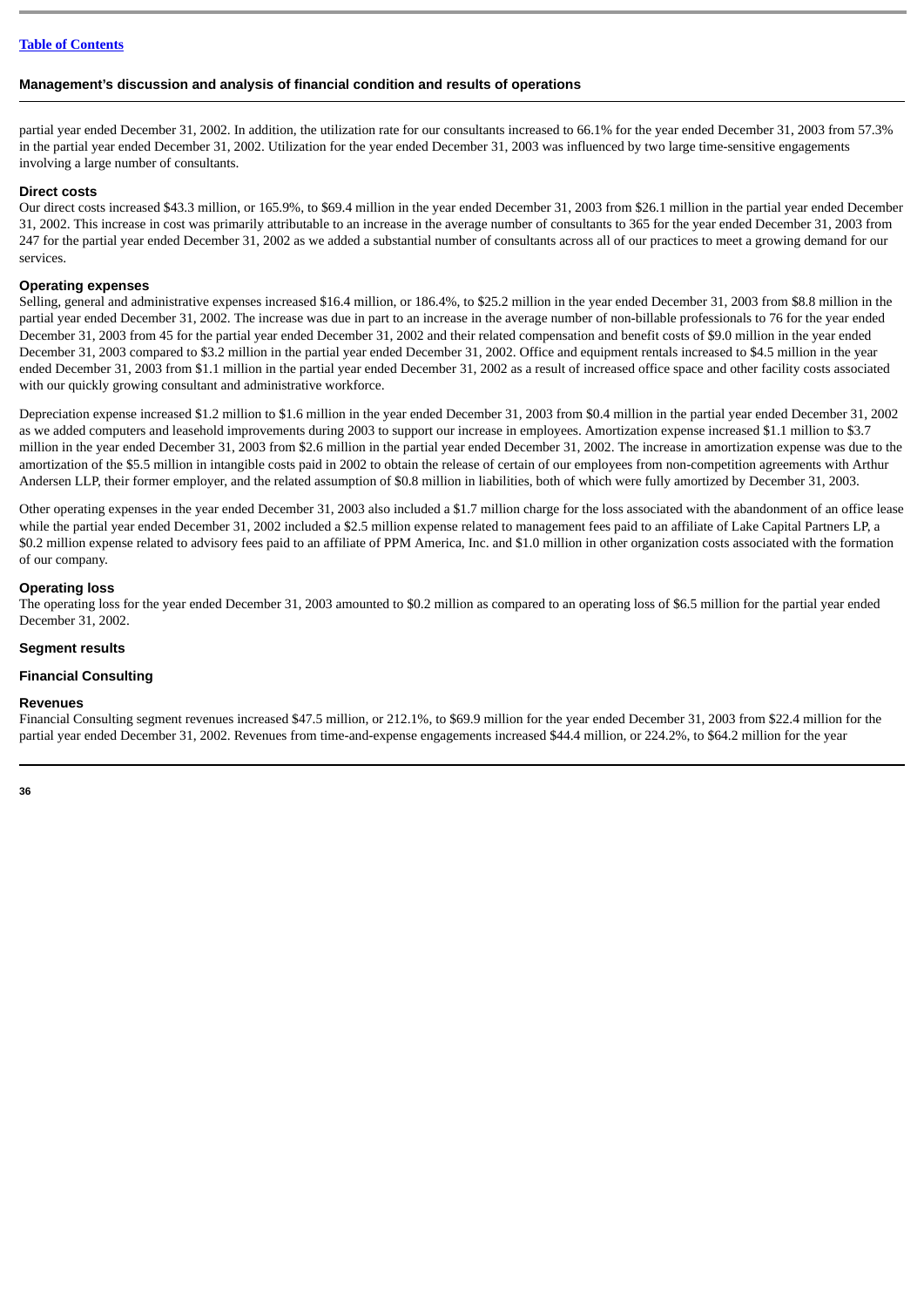ended December 31, 2003 from \$19.8 million for the partial year ended December 31, 2002. Revenues from fixed-fee engagements increased \$2.3 million, or 88.5%, to \$4.9 million for the year ended December 31, 2003 from \$2.6 million for the partial year ended December 31, 2002. Revenues from performance-based engagements were \$0.8 million for the year ended December 31, 2003, and there were no revenues from performance-based engagements in 2002. In addition to 2003 having twelve months of operations versus the first eight months of our operations in the 2002 period, the increase in revenues was reflective of increases in the average number of consultants, the average billing rate per hour and the utilization rate of our consultants. The average number of consultants increased to 227 for the year ended December 31, 2003 from 163 for the partial year ended December 31, 2002 as we added a substantial number of consultants across all of our practices to meet growing demand for our services. The average billing rate per hour increased to \$233 for the year ended December 31, 2003 from \$212 for the partial year ended December 31, 2002. In addition, the utilization rate for our consultants of 66.8% for the year ended December 31, 2003 was up from 55.7% for the partial year ended December 31, 2002.

#### **Operating income**

Financial Consulting segment operating income increased \$18.1 million, or 464.1%, to \$22.0 million in the year ended December 31, 2003 from \$3.9 million in the partial year ended December 31, 2002. Segment operating margin improved to 31.5% in the year ended December 31, 2003 from 17.5% in the partial year ended December 31, 2002 due to increased revenues and improved utilization rates of 66.8% for the year ended December 31, 2003 from 55.7% for the partial year ended December 31, 2002.

#### **Operational Consulting**

#### **Revenues**

Operational Consulting segment revenues increased \$18.8 million, or 148.0%, to \$31.5 million for the year ended December 31, 2003 from \$12.7 million for the partial year ended December 31, 2002. Revenues from time-and-expense engagements increased \$11.2 million, or 104.7%, to \$21.9 million for the year ended December 31, 2003 from \$10.7 million for the partial year ended December 31, 2002. Revenues from fixed-fee engagements increased \$5.7 million to \$7.2 million for the year ended December 31, 2003 from \$1.5 million for the partial year ended December 31, 2002. Revenues from performance-based engagements increased \$1.9 million to \$2.4 million for the year ended December 31, 2003 from \$0.5 million for the partial year ended December 31, 2002. In addition to 2003 having twelve months of operations versus the first eight months of our operations in the 2002 period, the increase in revenues was reflective of increases in the average number of consultants and the utilization rate of our consultants, which were partially offset by a decrease in the average billing rate per hour. The average number of consultants increased to 138 for the year ended December 31, 2003 from 84 for the partial year ended December 31, 2002. The utilization rate for our consultants of 65.0% for the year ended December 31, 2003 was up from 60.5% for the partial year ended December 31, 2002. The average billing rate per hour decreased to \$189 for the year ended December 31, 2003 from \$195 for the partial year ended December 31, 2002.

#### **Operating income**

Operational Consulting segment operating income increased \$1.9 million, or 54.3%, to \$5.4 million in the year ended December 31, 2003 from \$3.5 million in the partial year ended December 31, 2002. Segment operating margin decreased to 17.1% in the year ended December 31, 2003 from 27.8% in the partial year ended December 31, 2002 primarily due to investments made during 2003 to start a new practice and expand our capabilities in an existing practice in this segment. A total of 38 consultants were hired for the new and expanded practices during the course of 2003 and revenue generation lagged our investments in payroll and sales and marketing costs.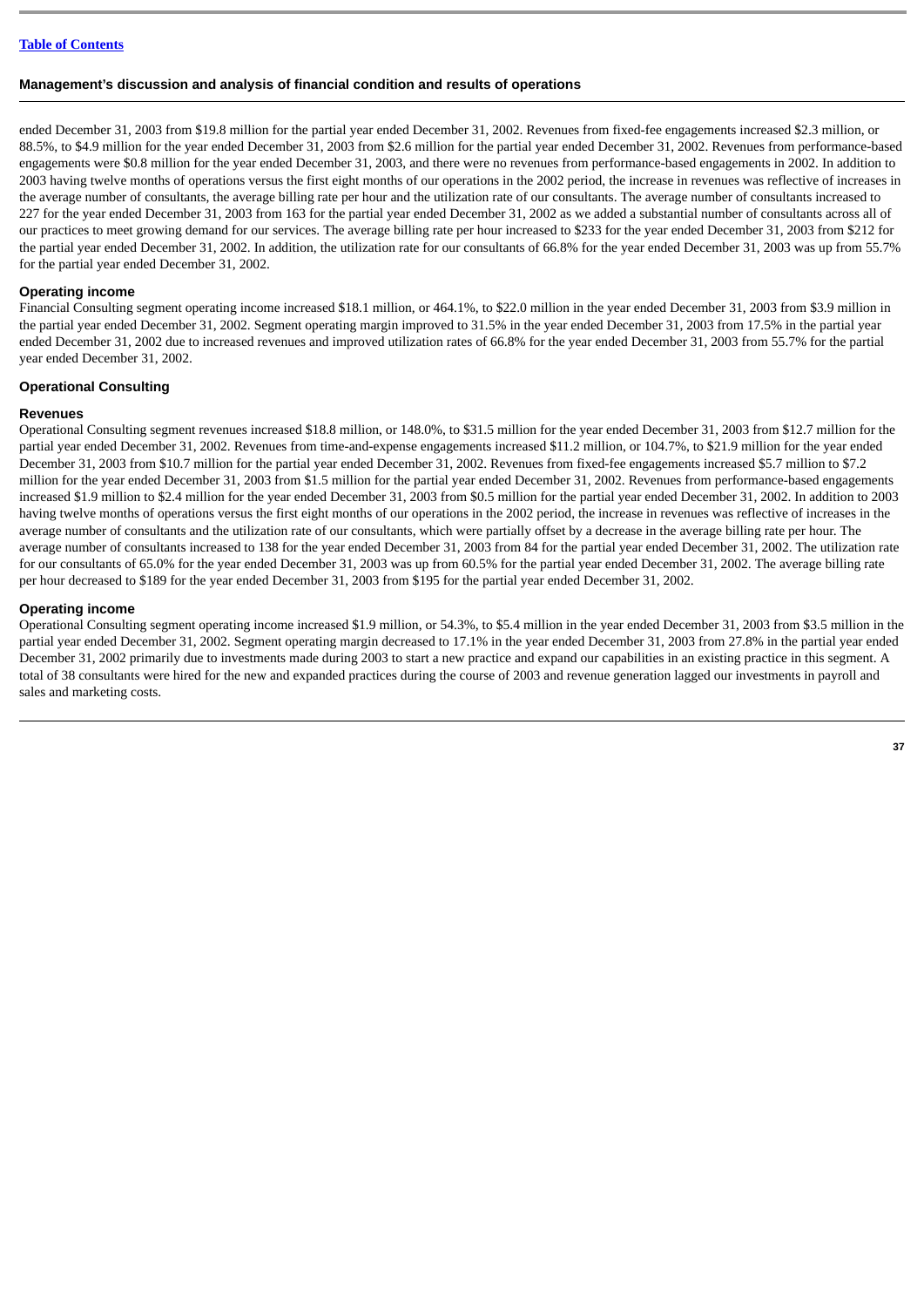# **Selected quarterly consolidated financial and other operating data**

The following table sets forth selected unaudited quarterly operating information for each of the eight quarters during the period from March 19, 2002 (inception) to March 31, 2004. We did not have any operations during the period from March 19, 2002 (inception) to March 31, 2002. The following quarterly consolidated financial data has been prepared on the same basis as, and should be read together with, the audited financial statements and related notes contained elsewhere in this prospectus and includes all normal recurring adjustments necessary for the fair presentation of the information for the periods presented. Results for any fiscal quarter are not necessarily indicative of results for the full year or for any future quarter.

|                                                                                     | Three months ended                                                 |                  |                  |                       |                         |                  |                          |                       |  |
|-------------------------------------------------------------------------------------|--------------------------------------------------------------------|------------------|------------------|-----------------------|-------------------------|------------------|--------------------------|-----------------------|--|
| <b>Consolidated quarterly financial</b><br>data:                                    | June 30,<br>2002                                                   | Sep. 30,<br>2002 | Dec. 31,<br>2002 | Mar. 31,<br>2003      | <b>June 30,</b><br>2003 | Sep. 30,<br>2003 | Dec. 31,<br>2003         | Mar. 31.<br>2004      |  |
|                                                                                     | (unaudited)<br>(in thousands, except other operating data amounts) |                  |                  |                       |                         |                  |                          |                       |  |
| Revenues and reimbursable expenses:                                                 |                                                                    |                  |                  |                       |                         |                  |                          |                       |  |
| Revenues                                                                            | 6,320<br>\$                                                        | \$12,994         | \$15,787         | \$ 23,212             | \$23,711                | \$25,549         | \$ 29,014                | \$40,101              |  |
| Reimbursable expenses                                                               | 478                                                                | 1,063            | 1,380            | 2,069                 | 1,837                   | 2,105            | 2,797                    | 3,443                 |  |
| Total revenues and reimbursable expenses<br>Direct costs and reimbursable expenses: | 6,798                                                              | 14,057           | 17,167           | 25,281                | 25,548                  | 27,654           | 31,811                   | 43,544                |  |
| <b>Direct costs</b>                                                                 | 5,417                                                              | 9,909            | 10,729           | 13,581                | 15,739                  | 19,055           | 21,026                   | 24,868                |  |
| Reimbursable expenses                                                               | 478                                                                | 1,063            | 1,380            | 2,069                 | 1,848                   | 2,138            | 2,874                    | 3,523                 |  |
| Total direct costs and reimbursable expenses                                        | 5,895                                                              | 10,972           | 12,109           | 15,650                | 17,587                  | 21,193           | 23,900                   | 28,391                |  |
| Gross profit                                                                        | 903                                                                | 3,085            | 5,058            | 9,631                 | 7,961                   | 6,461            | 7,911                    | 15,153                |  |
| Operating expenses:                                                                 |                                                                    |                  |                  |                       |                         |                  |                          |                       |  |
| Selling general and administrative expenses                                         | 1,538                                                              | 3,485            | 3,790            | 4,826                 | 6,267                   | 6,616            | 7,476                    | 8,158                 |  |
| Depreciation and amortization expense                                               | 602                                                                | 1,166            | 1,280            | 1,290                 | 1,368                   | 1,492            | 1,178                    | 603                   |  |
| Other operating expenses                                                            | 2,168                                                              | 1,425            | 122              | $\frac{1}{2}$         | $\equiv$                | 1,668            | $\overline{\phantom{m}}$ | 2,139                 |  |
|                                                                                     |                                                                    |                  |                  |                       |                         |                  |                          |                       |  |
| Total operating expenses                                                            | 4,308                                                              | 6,076            | 5,192            | 6,116                 | 7,635                   | 9,776            | 8,654                    | 10,900                |  |
| Operating (loss) income                                                             | (3, 405)                                                           | (2,991)          | (134)            | 3,515                 | 326                     | (3,315)          | (743)                    | 4,253                 |  |
| Other expense                                                                       |                                                                    | 133              | 200              | 199                   | 331                     | 217              | 221                      | 245                   |  |
|                                                                                     |                                                                    |                  |                  |                       |                         |                  |                          |                       |  |
| (Loss) income before (benefit) provision for income                                 |                                                                    |                  |                  |                       |                         |                  |                          |                       |  |
| taxes                                                                               | (3,405)                                                            | (3, 124)         | (334)            | 3,316                 | (5)                     | (3,532)          | (964)                    | 4,008                 |  |
| (Benefit) provision for income taxes                                                | (1, 362)                                                           | (1,236)          | (99)             | 1,375                 | 76                      | (1, 367)         | (206)                    | 1,661                 |  |
| Net (loss) income                                                                   | (2,043)                                                            | (1,888)          | (235)            | 1,941                 | (81)                    | (2, 165)         | (758)                    | 2,347                 |  |
| Accrued dividends on 8% preferred stock                                             | 135                                                                | 255              | 256              | 253                   | 263                     | 275              | 275                      | 273                   |  |
| Net (loss) income attributable to common<br>stockholders                            | (2,178)<br>\$                                                      | (2,143)          | (491)<br>\$.     | 1,688<br>$\mathbb{S}$ | (344)<br>\$             | \$(2,440)        | \$(1,033)                | 2,074<br>$\mathbb{S}$ |  |
|                                                                                     |                                                                    |                  |                  |                       |                         |                  |                          |                       |  |
| Other operating data:                                                               |                                                                    |                  |                  |                       |                         |                  |                          |                       |  |
| Number of consultants (at period end)(1)                                            | 236                                                                | 255              | 262              | 294                   | 355                     | 449              | 477                      | 483                   |  |

*(1) Consultants consist of our billable professionals. (2) We calculate the utilization rate for our consultants by dividing the number of hours all of our consultants worked on client assignments during a period by the total available working hours for all of our*

Utilization rate(2) 49.6% 53.7% 64.6% 75.8% 69.4% 60.6% 62.7% 73.4% Villization rate(2)<br>
Average billing rate per hour(3) <br>
Average billing rate per hour(3) 5 211 \$ 207 \$ 202 \$ 228 \$ 220 \$ 215 \$ 210 \$ 229

consultants during the same period, assuming a forty-hour work week, less paid holidays and vacation days.<br>(3) Average billing rate per hour is calculated by dividing revenues for a period by the number of hours worked on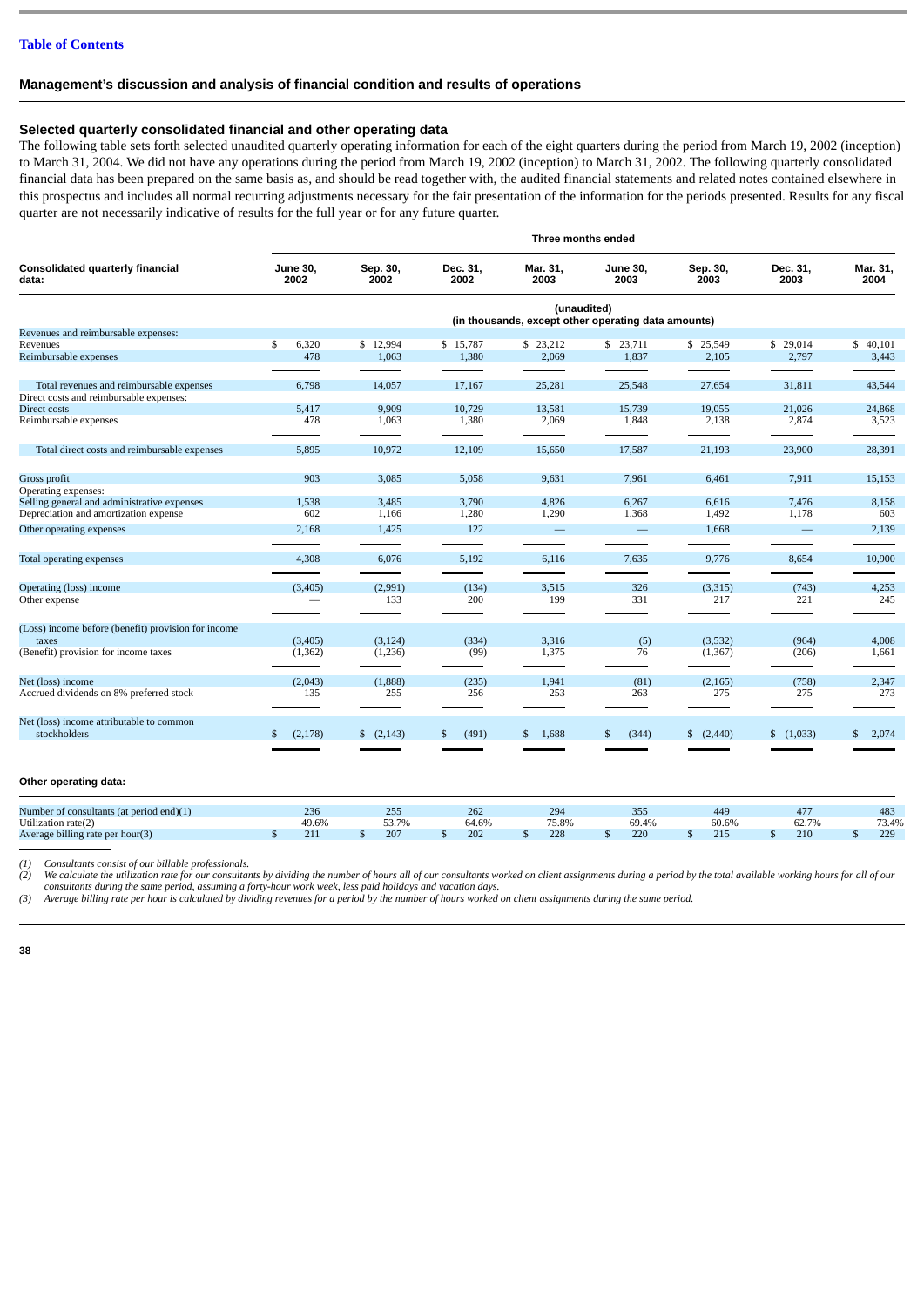## **Management's discussion and analysis of financial condition and results of operations**

Our future operating results are difficult to predict and may vary significantly. Revenues and operating results fluctuate from quarter to quarter as a result of numerous factors including the following:

- $\emptyset$  the size and number of client engagements commenced and completed during a quarter;
- $\emptyset$  the achievement of milestones under performance-based engagements;
- $\emptyset$  the number of business work days in a quarter:
- $\emptyset$  the number of consultants; and
- $\emptyset$  utilization rates, which in turn can be affected by increased hiring, as there is generally a transition period for new consultants that results in a temporary drop in utilization.

Although our fee structure is variable, our direct costs, which include primarily consultant payroll costs, are fixed within the short-term.

#### **LIQUIDITY AND CAPITAL RESOURCES**

Our primary sources of liquidity are cash flows from operations, debt capacity available under our credit facility and available cash reserves. Our primary financing need has been to fund our growth.

# **Operating activities**

Cash flows used in operating activities totaled \$5.1 million for the three months ended March 31, 2004 compared to cash generated by operating activities of \$0.6 million for the three months ended March 31, 2003. The decrease in cash provided by operations for the three months ended March 31, 2004 was primarily attributable to increases in working capital. Receivables from clients and unbilled services increased \$9.2 million during the three months ended March 31, 2004 primarily as a result of revenue increases in the latter portion of the current year quarter that were not billed prior to March 31, 2004. In addition, in the three months ended March 31, 2004, there was a \$2.3 million increase in the use of funds associated with decreases in accounts payable, accrued expenses and accrued payroll and related benefits (including 2003 bonus payments made in February 2004). There was also a \$0.6 million use of funds in the three months ended March 31, 2004 for the change in accrued interest payable relating to annual interest payments made on the \$10.1 million in 8% promissory notes payable to HCG Holdings LLC. These uses of funds were partially offset by a \$1.8 million reduction in our income tax receivable in the first three months of 2004 and a \$1.7 million increase in deferred revenue, which consisted of client retainers received and the pre-billing of services to clients.

As the result of the decrease in cash provided by operations described above and the changes noted below in investing and financing activities, cash and cash equivalents declined to \$0.1 million at March 31, 2004 and as of March 31, 2004 we had borrowings of \$1.5 million outstanding under our bank credit agreement described below.

Cash flow generated by operating activities totaled \$4.0 million for the year ended December 31, 2003 compared to cash used in operating activities of \$9.8 million for the partial year ended December 31, 2002. The increase in cash provided by operations for the year ended December 31, 2003 was primarily attributable to revenue growth in excess of the growth in operating expenses when compared to the partial year ended December 31, 2002, which had eight months of operations, and various start-up costs associated with the commencement of operations.

Our balance of cash and cash equivalents was \$4.3 million at December 31, 2003, a decrease of \$0.1 million, or 2.3%, from the \$4.4 million balance at December 31, 2002.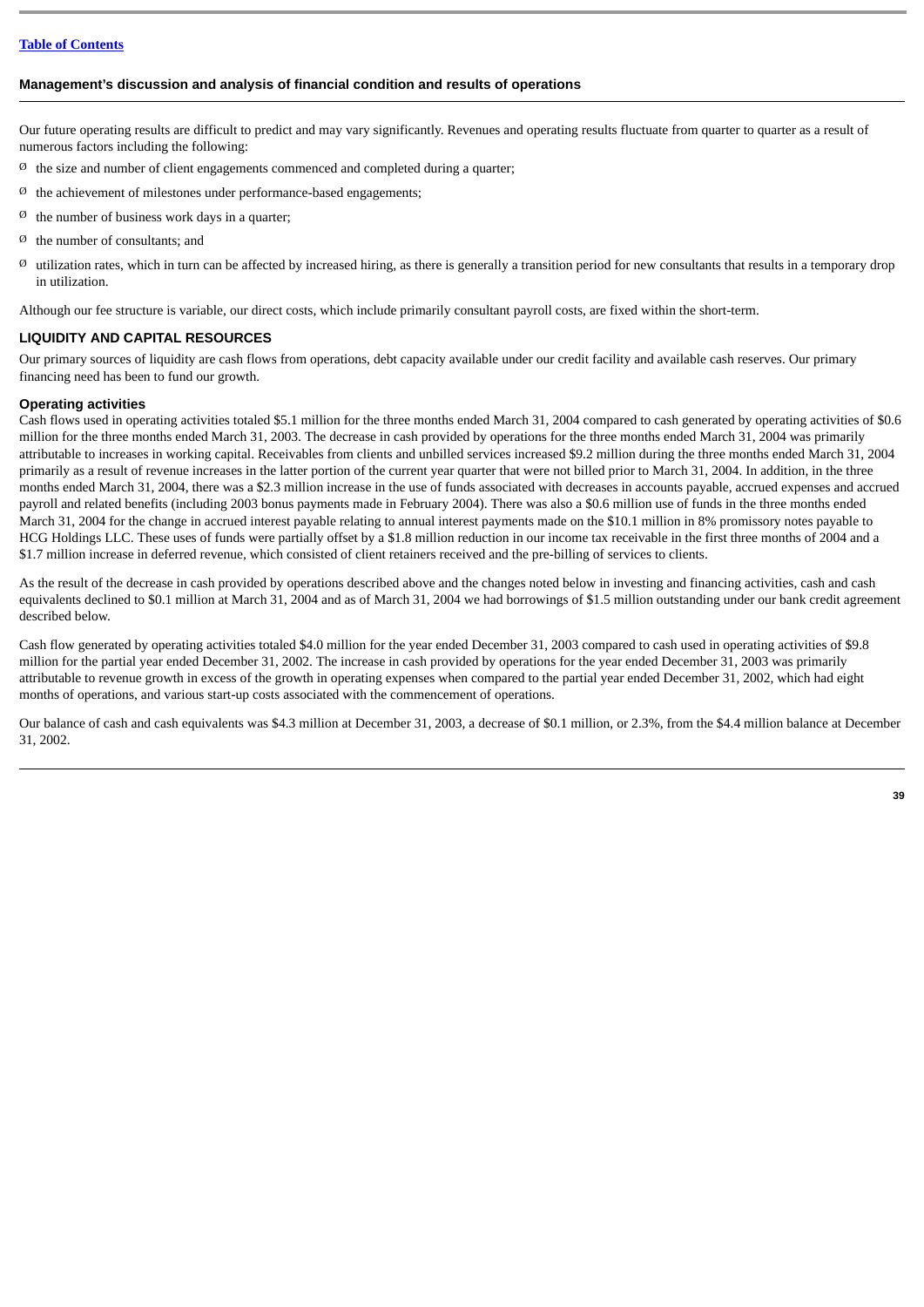#### **Investing activities**

Cash used by investing activities was \$0.5 million for the three months ended March 31, 2004 and \$1.1 million for the three months ended March 31, 2003. Use of cash in both periods pertained to the purchase of computer hardware and software, furniture and fixtures and leasehold improvements needed to meet the ongoing needs relating to the hiring of additional employees and the expansion of office space.

Cash used by investing activities was \$4.2 million for the year ended December 31, 2003 and \$8.6 million for the partial year ended December 31, 2002. In the partial year ended December 31, 2002, we paid \$5.5 million to obtain the release of certain employees from non-competition agreements with Arthur Andersen LLP, their former employer, as well as \$0.8 million for the assumption of certain related liabilities. In addition, we paid \$2.3 million in the partial year ended December 31, 2002 for the purchase of computer hardware and software, furniture and fixtures and leasehold improvements relating to the hiring of employees and establishment of new offices. Capital expenditures for the purchase of property and equipment, including computer hardware and software, furniture and fixtures and leasehold improvements, were the primary use of cash in the year ended December 31, 2003, as business expansion and the hiring of new employees continued during the course of the year. We estimate that our capital expenditures in 2004 will be approximately \$6.5 million for the purchase of additional computers, furniture and fixtures and leasehold improvements as our business continues to expand.

#### **Financing activities**

Between April and June 2002, in connection with our initial capitalization, we issued to HCG Holdings LLC an aggregate of 12,500 shares of our 8% preferred stock for an aggregate consideration of \$12.5 million and an aggregate of approximately 25.9 million shares of our common stock at a purchase price of \$0.01 per share for an aggregate consideration of approximately \$0.3 million. Proceeds of approximately \$10.1 million were also received from the issuance of 8% promissory notes to HCG Holdings LLC. We had no other borrowings outstanding as of December 31, 2002.

The terms of the 8% preferred stock contain specific provisions regarding redemption. Upon the consummation of this offering, we will exercise our option to redeem our outstanding 8% preferred stock for approximately \$ million, which is equal to their original issuance price plus cumulative dividends that will have accrued from the date of investment through the date of this prospectus at a rate of 8% per annum, compounded annually, together with a liquidation participation amount calculated as if we were liquidated as of the date of the redemption.

The terms of the 8% promissory notes require us to mandatorily prepay the outstanding principal immediately after a qualified public offering, including this offering. Accordingly, we will use approximately \$ million of our net proceeds from this offering to repay the outstanding 8% promissory notes, including accrued and unpaid interest, upon the consummation of this offering. For further information, see "Certain relationships and related transactions."

In 2003, our wholly-owned operating subsidiary, Huron Consulting Group LLC, entered into a bank credit agreement that allowed it to borrow up to the lesser of \$5.0 million or 75% of eligible accounts receivable, as defined by the terms of the agreement. Borrowings under the agreement were also limited by any outstanding letters of credit. Borrowings under the agreement bear interest at either the prime rate or LIBOR plus 2.75%. We had no borrowings outstanding as of December 31, 2003; however, available borrowings under the agreement were limited to \$4.0 million as of that date due to outstanding letters of credit totaling \$1.0 million. Our bank credit agreement includes covenants for minimum equity and maximum annual capital expenditures as well as covenants restricting our ability to incur additional indebtedness or engage in certain types of transactions outside of the ordinary course of business.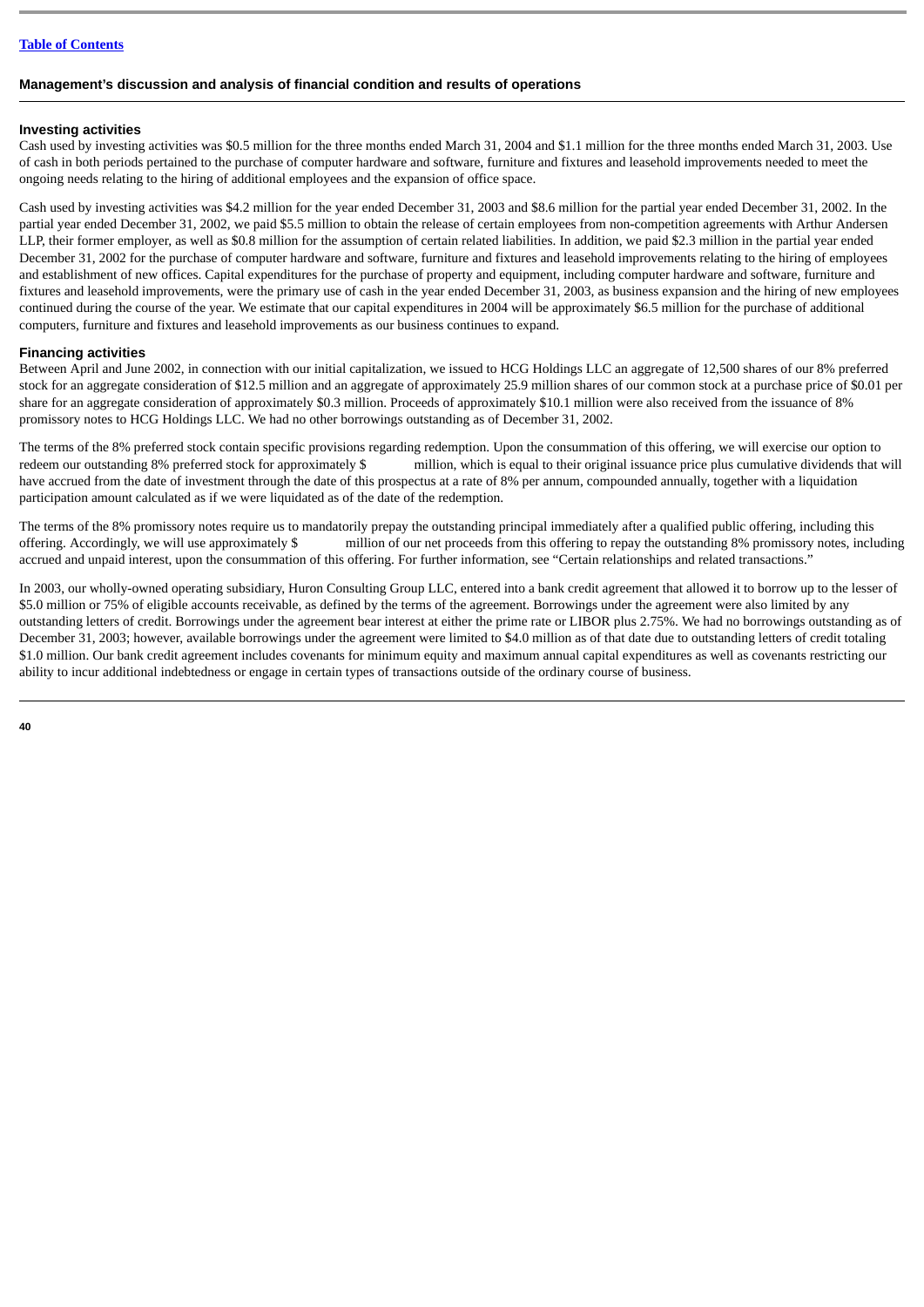During 2004, we received waivers from the bank that extended by sixty days the due date for the 2003 audited financial statements, allowed Huron Consulting Group LLC to exceed its limitation on distributions made to Huron Consulting Group Inc. and waived the minimum equity covenant. During 2003, we received waivers from the bank that effectively increased the capital expenditure limit from \$2.5 million to \$4.5 million and ultimately, by amendment, to \$7.5 million. We also received a waiver of the 30-day clean up provision, which requires that we have an uninterrupted 30-day period each year with no loans outstanding under the agreement.

Before expiring in January 2004, our bank credit agreement was amended to extend the term to February 10, 2005 and to increase the total availability to the lesser of \$15.0 million or 75% of eligible accounts receivable and 30% of unbilled services, the latter not to exceed \$3.0 million. Borrowings under the agreement are also limited by any outstanding letters of credit. Borrowings under the amended credit agreement bear interest at either the prime rate or LIBOR plus 2.75%. Borrowings are secured by substantially all of our assets. The bank credit agreement was further amended to clarify the minimum equity covenant and decrease the minimum equity requirement as well as to permit certain asset sales outside the ordinary course.

As of March 31, 2004, borrowings outstanding under our bank credit agreement were \$1.5 million and the remaining balance available under the credit agreement was \$10.6 million after the calculation of eligible accounts receivable and unbilled services balances and a reduction of \$1.7 million for letters of credit outstanding.

# **Future needs**

We believe that the net proceeds from the sale of common stock offered by this prospectus, combined with funds generated from operations and borrowing availability under our credit agreement, will provide sufficient cash resources to fund our anticipated cash needs, at least through the next twelve months. Thereafter, it is expected that cash needs related to future operations will be funded with cash generated from operations and short or long-term borrowings. Our ability to secure short-term and long-term financing in the future will depend on several factors, including our future profitability, the quality of our accounts receivable and unbilled services, our relative levels of debt and equity and overall condition of the credit markets. Following this offering, the remaining net proceeds will be invested in short-term, interest bearing investment grade securities.

# **CONTRACTUAL OBLIGATIONS**

The following tables represent our obligations and commitments to make future payments under contracts, such as lease agreements, and under contingent commitments as of December 31, 2003.

|                                                    | Less<br>than<br>1 year | $1 - 3$<br>years | $4 - 5$<br>years | After 5<br>years | <b>Total</b> |
|----------------------------------------------------|------------------------|------------------|------------------|------------------|--------------|
|                                                    |                        |                  | (in thousands)   |                  |              |
| <b>Operating leases</b>                            | \$3,322                | \$ 7,581         | \$3,586          | 3,234<br>S.      | \$17,723     |
| Long-term debt (consisting of 8% promissory notes) |                        |                  | 101              | 9,975            | 10,076       |
|                                                    |                        |                  |                  |                  |              |
| Total contractual obligations                      | \$3,322                | \$ 7,581         | \$ 3,687         | \$13,209         | \$27,799     |
|                                                    |                        |                  |                  |                  |              |

We lease our facilities and certain equipment under operating lease arrangements expiring on various dates through 2014. We lease office facilities under noncancelable operating leases that include fixed or minimum payments plus, in some cases, scheduled base rent increases over the term of the lease and additional rents based on the Consumer Price Index. Certain leases provide for monthly payments of real estate taxes, insurance and other operating expense applicable to the property. In addition, we lease equipment under noncancelable operating leases.

During 2002, we entered into promissory note agreements with HCG Holdings LLC totaling \$10.1 million. Interest accrues on the promissory notes at the rate of 8% per year. The notes mature five years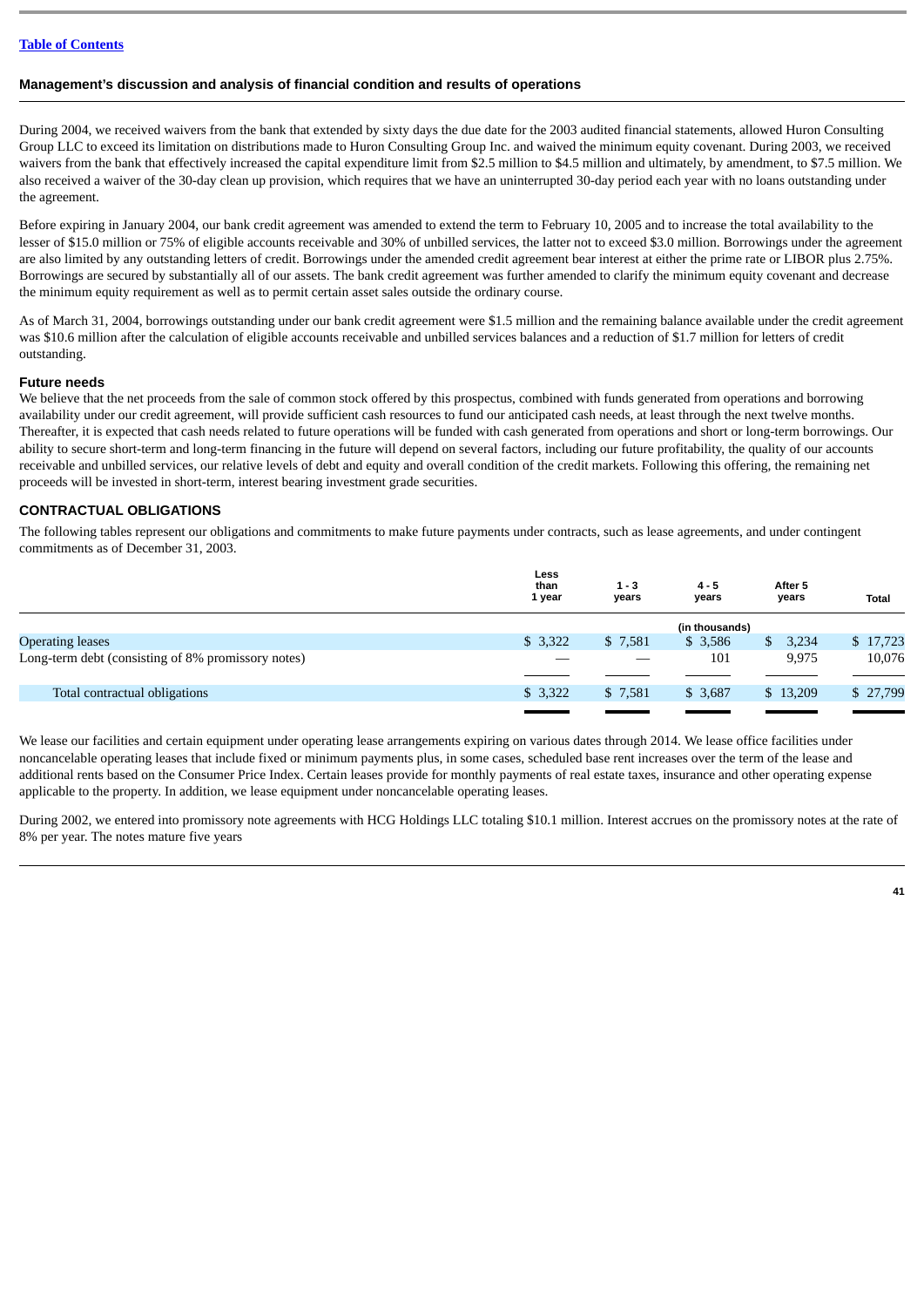and six months from the date of issuance. The notes may be prepaid at any time without penalty and prepayment is mandatory upon the occurrence of specified events, including the consummation of this offering. Accordingly, upon the consummation of this offering, we will use approximately \$ million of our net proceeds from this offering to repay the outstanding 8% promissory notes, including accrued and unpaid interest.

# **OFF BALANCE SHEET ARRANGEMENTS**

We have not entered into any off-balance sheet arrangements.

## **QUALITATIVE AND QUANTITATIVE DISCLOSURES ABOUT MARKET RISK**

We are exposed to market risks related to interest rates and changes in the market value of our investments. We do not enter into interest rate caps or collars or other hedging instruments. Our exposure to changes in interest rates is limited to borrowings under the bank credit agreement, which has a variable interest rates tied to the LIBOR or prime rate. From time to time, we invest excess cash in marketable securities. These investments principally consist of overnight sweep accounts. Due to the short maturity of our investments and debt obligations, we have concluded that we do not have material market risk exposure.

#### **RECENT ACCOUNTING PRONOUNCEMENTS**

In May 2003, the Financial Accounting Standards Board, or FASB, issued Statement No. 150, "Accounting for Certain Financial Instruments with Characteristics of both Liabilities and Equity." This statement establishes standards for how an issuer classifies and measures certain financial instruments with characteristics of both liabilities and equity. It requires the issuer to classify a financial instrument that is within the scope of the standard as a liability if the financial instrument embodies an obligation of the issuer. The adoption of the provisions of Statement No. 150 did not have any impact on our financial position or results of operations.

In January 2003, the FASB issued Interpretation No. 46, "Consolidation of Variable Interest Entities and Interpretation of ARB No. 51," which is effective immediately for all variable interest entities created after January 31, 2003 and for the first fiscal year or interim period beginning after June 15, 2003 for variable interest entities in which an enterprise holds a variable interest that it acquired before February 1, 2003. We do not have variable interest entities that fall within the scope of this pronouncement and therefore the adoption of this pronouncement did not have any impact on our financial statements.

In March 2004, the FASB issued an Exposure Draft on "Share-Based Payment, an amendment of FASB Statements No. 123 and 95." In this proposed statement, the FASB believes that employee services received in exchange for equity instruments give rise to recognizable compensation cost as the services are used in the issuing entity's operations. In addition, the proposed statement would require that public companies measure the compensation cost related to employee services received in exchange for equity instruments issued based on the grant-date fair value of those instruments. The FASB will also consider other items such as streamlining volatility assumptions and addressing the fair value measurement models. This proposed statement would neither change the accounting in FASB Statement No. 123, "Accounting for Stock-Based Compensation," for transactions in which an enterprise exchanges its equity instruments for services of parties other than employees nor change the accounting for stock ownership plans, which are subject to American Institute of Certified Public Accountants Statement of Position 93-6, "Employer's Accounting for Employee Stock Ownership Plans." The FASB intends to reconsider the accounting for those transactions and plans in a later phase of its project on equity-based compensation. Our management will continue to assess the potential impact this statement will have on us.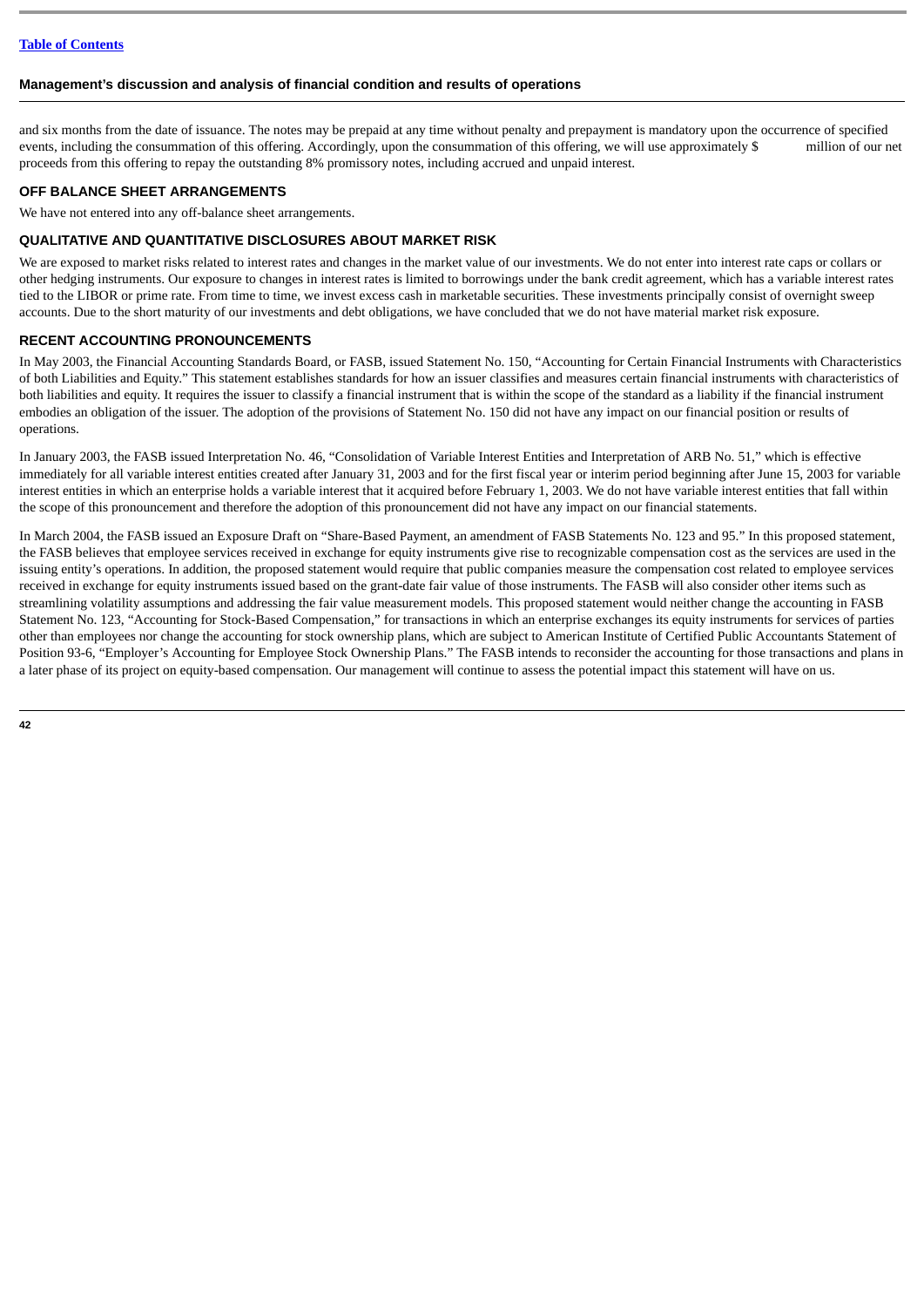# **Business**

# **OVERVIEW**

We are an independent provider of financial and operational consulting services. Our highly experienced and credentialed professionals employ their expertise in accounting, finance, economics and operations to provide our clients with specialized analysis and customized advice and solutions that are tailored to address each client's particular challenges and opportunities. Our financial consulting services help clients effectively address complex challenges that arise from litigation, disputes, investigations, regulation, financial distress and other sources of significant conflict or change. Our operational consulting services help clients improve the overall efficiency and effectiveness of their operations, reduce costs, manage regulatory compliance and maximize procurement efficiency.

Our financial consulting services include:

- Ø offering financial and economic analysis, forensic accounting and expert support and testimony services for organizations and their law firms in connection with litigation, business disputes and regulatory and internal investigations;
- $\emptyset$  providing restructuring, turnaround and bankruptcy advisory services for financially distressed organizations, creditors and other constituents; and
- $\emptyset$  performing valuations of businesses or assets to assist clients with financial reporting, tax compliance, damage or purchase price assessments and restructuring efforts.

Our operational consulting services include:

- $\emptyset$  assisting research universities and academic medical centers with research administration opportunities and challenges;
- $\emptyset$  assisting healthcare payors and providers improve the effectiveness of operations and reduce costs;
- $\emptyset$  helping large and middle-market organizations that have recently undergone a change in leadership, are integrating acquisitions or are coping with a change in competitive dynamics to address performance challenges and take advantage of opportunities;
- $\emptyset$  helping in-house legal departments improve their operations and reduce their costs; and
- $\varnothing$  developing and implementing procurement plans that provide savings throughout the sourcing process.

We commenced operations in May 2002 with a core group of experienced financial and operational consultants that consisted primarily of former Arthur Andersen LLP partners and professionals, including our chief executive officer, Gary E. Holdren. We created Huron because we believed that a financial and operational consulting business that is unaffiliated with a public accounting firm is better suited to serve its clients' needs. As an independent consulting firm, Huron is not subject to the legal restrictions placed on public accounting firms that prohibit them from providing certain non-audit services to their audit clients. We also believed that many other consulting firms provided only a limited scope of services and therefore a company such as ours with a wide array of services would be better positioned to serve the diverse and complex needs of various organizations.

We have grown significantly since we commenced operations, more than doubling the number of our consultants from 213 on May 31, 2002 to 483 on March 31, 2004. We have hired experienced professionals from a variety of organizations, including the four largest public accounting firms, referred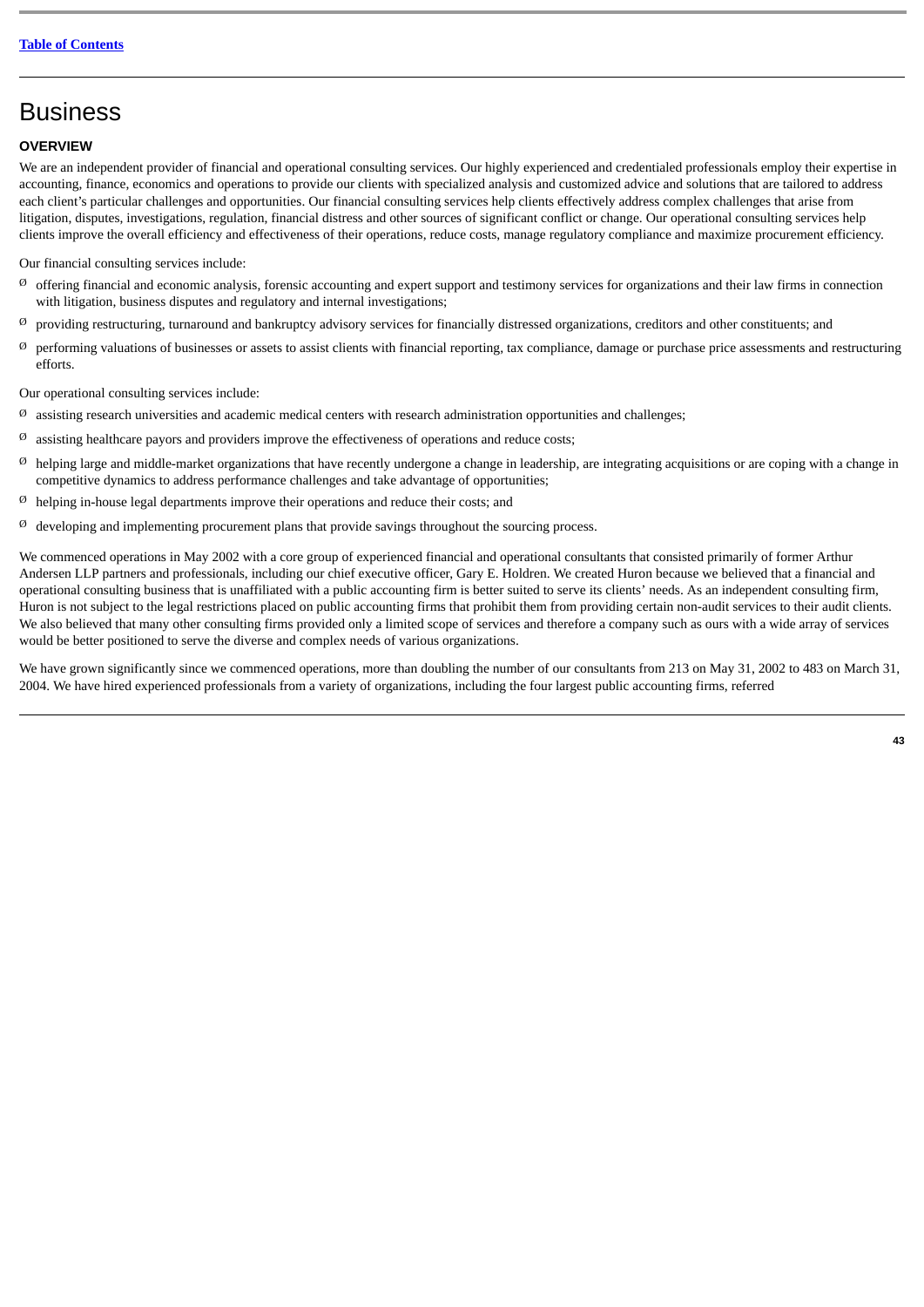# **Business**

to as the Big Four, and other consulting firms. Our highly credentialed consultants include certified public accountants, MBAs, accredited valuation specialists and forensic accountants. Our 63 managing directors who are consultants have an average of 20 years of business experience.

We provide our services to a wide variety of both financially sound and distressed organizations, including Fortune 500 companies, medium-sized and large businesses, leading academic institutions, healthcare organizations and the law firms that represent these various organizations. Since May 2002, we have conducted over 1,000 engagements for over 500 clients, and we have worked on engagements with 35 of the 40 largest U.S. law firms listed in *The American Lawyer* 2003 Am Law 100. In addition to our headquarters in Chicago, we have five other core offices located in Boston, Houston, New York City, San Francisco and Washington, D.C. and two smaller offices located in Charlotte and Los Angeles.

### **INDUSTRY BACKGROUND**

Many organizations are facing increasingly large and complex business disputes and lawsuits, a growing number of regulatory and internal investigations and more intense public scrutiny. Concurrently, increased competition and regulation are presenting significant operational and financial challenges for organizations. Distressed companies are responding to these challenges by restructuring and reorganizing their businesses and capital structures, while financially healthy organizations are striving to capitalize on opportunities by improving operations, reducing costs and enhancing revenue. Many organizations have limited dedicated resources to respond effectively to these challenges and opportunities. Consequently, we believe these organizations will increasingly seek to augment their internal resources with experienced independent consultants like us.

We believe the demand for our services is driven by the following factors:

- Ø **SEC and internal investigations.** The increased scrutiny of accounting practices, internal controls and disclosure has contributed to the large number of financial restatements by public companies. In response to a number of recent incidences of corporate malfeasance and accounting irregularities, the SEC has conducted an increasing number of public company investigations over the past few years. In 2003, the SEC initiated 679 enforcement actions—81 more than in any other prior year—including nearly 200 actions involving financial fraud or reporting violations. For fiscal year 2005, the President has requested a record \$913 million budget, 13% above the prior fiscal year's appropriation, to hire more staff and continue to enhance SEC oversight and investigation initiatives. In addition, an increasing number of boards of directors, audit committees and special independent committees of companies that have had to review their historical financials or respond to complaints by whistleblowers have conducted internal forensic investigations to determine the underlying facts. These dynamics have driven demand for independent financial consultants like us who help clients respond to SEC investigations, evaluate restatements of financial statements and support internal investigations by combining investigative accounting and financial reporting skills with business and practical experience.
- $\emptyset$  **Litigation and disputes.** Litigation and business disputes are prevalent in the United States and, we believe, the volume of this activity does not necessarily correlate with the economic cycle. The breadth and magnitude of these matters is increasing. For example, antitrust investigation and enforcement activities by federal, state and local authorities present heightened complexities and risks for companies in the areas of mergers and acquisitions, pricing policies, distribution relationships and patent and intellectual property matters. In addition, private parties can bring antitrust claims asserting a variety of violations. In complex litigation and disputes, organizations and the law firms that represent them regularly engage experienced consultants to provide or support expert testimony or perform data analyses involving financial, economic and accounting issues.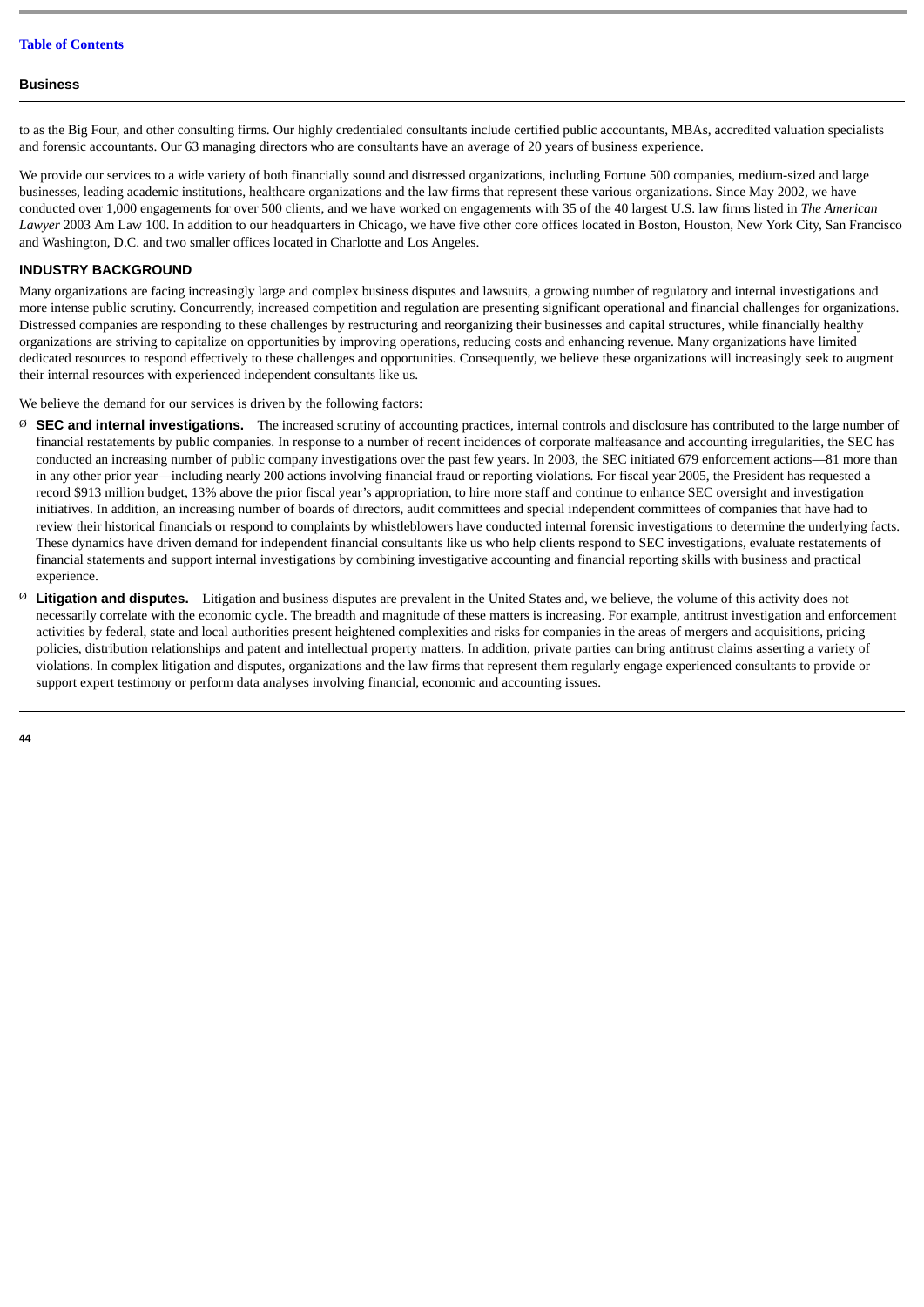#### **Business**

- $\varnothing$  **Sarbanes-Oxley and stockholder activism.** The enactment of the Sarbanes-Oxley Act of 2002 has substantially limited the scope of non-audit services that large public accounting firms, such as the Big Four, can provide to their audit clients. We believe these limitations represent a significant opportunity for independent consulting firms. A study done by the Investor Responsibility Research Center in February 2002 of 1,224 public U.S. companies estimated that 72%, or approximately \$4.0 billion, of the fees these companies paid to the accounting firm that conducted their audit in fiscal 2000 were for non-audit services. Although a substantial amount of this spending was for tax services, which we do not provide, we believe there is still a significant opportunity to provide these other services. Further, influential institutional investors, citing concerns over perceived conflicts of interest, have opposed the ratification of auditors and the election of directors of companies that engage their auditors to perform permissible non-audit services. We believe that the restrictions of Sarbanes-Oxley, the increasing stockholder opposition to auditors performing consulting services for their audit clients and the relatively small number of large public accounting firms will lead many clients to choose independent consulting firms over the Big Four when seeking providers of various consulting services.
- Ø **Operational challenges and opportunities.** Organizations must constantly reevaluate business processes in order to manage change and risk and minimize or recover costs. For example, in the healthcare industry, the steady flow of changes that affect healthcare funding, treatments, delivery and administration increase the difficulty in managing a complex mix of factors, including rising healthcare costs and insurance premiums and the increasing number of uninsured citizens. In the higher education industry, research universities and academic medical centers must develop and maintain programs to effectively manage research compliance risks and implement systems that support the recovery of research costs. Additionally, the difficulties of managing a large number of legal matters compels in-house legal departments to seek ways to improve their efficiency and effectiveness, which drives demand for consultants specializing in legal department operations. In general, a variety of organizations seek to improve their procurement efficiencies, improve operational processes and reduce costs. We believe that in seeking to meet these challenges and capitalize on these opportunities, organizations will increasingly augment their internal resources with consultants who can provide a combination of industry expertise and strong technical skills.
- Improving economic conditions and merger and acquisition activity. Despite depressed levels in recent years, there was a rebound in merger and acquisition, or M&A, activity in the first four months of 2004 amidst an improvement in general economic conditions. According to Dealogic, the aggregate dollar value of announced M&A transactions increased approximately 130% in the first four months of 2004 compared to the first four months of 2003. We believe M&A activity creates demand for financial consulting services, such as purchase price allocations and other similar valuation services and dispute and litigation services, as well as operational consulting services, such as performance improvement and strategic sourcing.
- Financial distress. Despite the recent decline in corporate bankruptcy filings, we believe there will continue to be a sufficient number of bankruptcies of the size and complexity that typically require debtors and other constituents to retain the services of financial advisors. Additionally, outside of the bankruptcy process there is an ongoing need for restructuring and turnaround consulting services to assist financially distressed, under-performing and debt-laden companies and their stakeholders.

#### **OUR COMPETITIVE STRENGTHS**

We believe the following key strengths will enable us to take advantage of the industry trends described above and help us compete effectively in the consulting marketplace:

 $\emptyset$  **Experienced and highly qualified consultants.** We believe the principal reason clients choose a particular consulting firm is the experience of the firm's professionals. Our managing directors who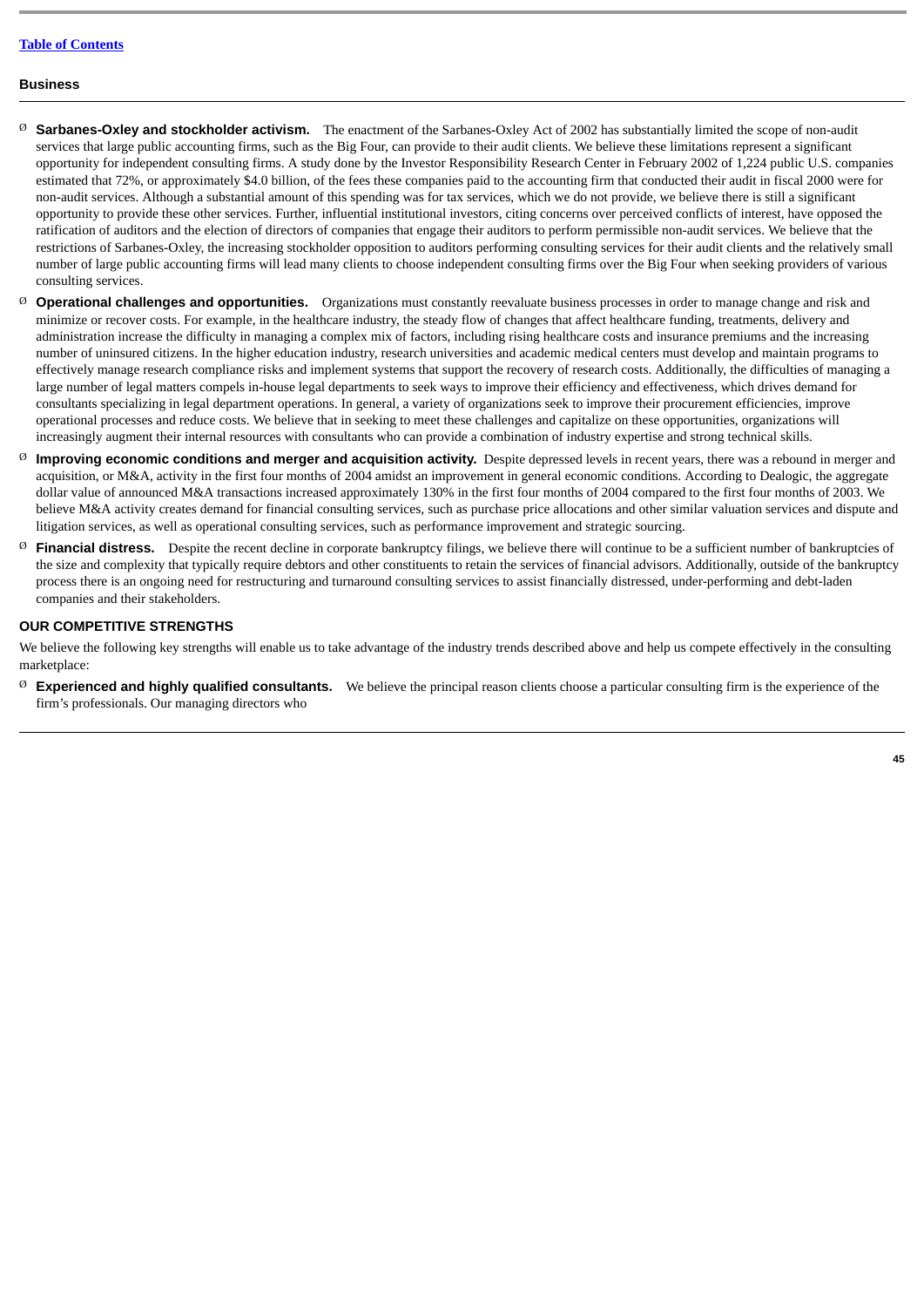#### **Business**

are consultants have an average of 20 years of business experience and come from a wide array of organizations, including national accounting firms and other consulting firms. Our consultants combine proficiency in accounting, finance, economics and operations with deep knowledge of specific industries. In addition, many of our consultants are highly credentialed, and include certified public accountants, MBAs, accredited valuation specialists and forensic accountants.

- $\emptyset$  **Independent provider of financial and operational consulting services.** We are not affiliated with an accounting firm and, therefore, we are not constrained by the provisions of Sarbanes-Oxley that limit an accounting firm's ability to provide non-audit services to its audit clients. We believe that these restrictions, together with the perceived conflicts of interests inherent with auditors providing consulting services to their audit clients, provide us with a competitive advantage over public accounting firms in securing consulting engagements. We also believe that the relatively small number of large public accounting firms will lead some organizations to engage independent consultants like us to preserve their flexibility to hire large public accounting firms for audit or other attest services.
- Ø **Complementary service offerings and integrated approach.** Many problems faced by organizations involve broad but interrelated operational and financial issues that require creative solutions drawn from various areas of expertise. We offer a broad array of financial and operational consulting services that can be delivered through teams of consultants from our different practices. Our integrated approach enables us to provide solutions tailored to specific client needs. For example, in a securities fraud lawsuit, we can deploy a team of forensic accountants to review a client's historical accounting and financial reporting practices and a valuation specialist to perform impairment analyses. In addition, our range of service offerings reduces our dependence on any one service offering or industry, provides a stimulating work environment for our consultants and enhances our flexibility in managing the utilization and career development of our directors, managers, associates and analysts.
- Ø **Distinctive culture.** We believe we have been successful in attracting and retaining top talent because of our distinctive culture, which combines the energy and flexibility of a high-growth company with the professionalism of a major professional services firm. To preserve our distinctive culture, our chief executive officer or chief operating officer has personally interviewed each managing director candidate prior to making an offer of employment. We believe our performance-based compensation program, which both recognizes individual performance and reinforces teamwork, also contributes to our recruiting and retention success. In our view, these elements combine to create an environment in which talented, self-directed professionals will want to build a long-term career.

# **OUR GROWTH STRATEGY**

Our strategy to increase our revenues and grow our company involves the following key elements:

- $\varnothing$  **Attracting additional highly qualified consultants.** From May 31, 2002 through March 31, 2004, we more than doubled the number of our consultants from 213 to 483. We have five human resource professionals dedicated to recruiting employees who will complement and add depth to our broad array of existing consulting skills. We believe our stimulating work environment, performance-based compensation program and distinctive culture will enable us to attract additional top talent from other consulting firms, accounting firms, targeted industries and on-campus recruiting. In the near term, our focus will primarily be on hiring and developing additional managers, associates and analysts to expand support for our existing practices and better leverage the managing directors and directors that we hired in 2003. We will also continue to hire talented managing directors to build our business.
- $\emptyset$  **Growing our existing relationships and developing new relationships.** We work hard to maintain and grow our existing client and law firm relationships. The goodwill created from these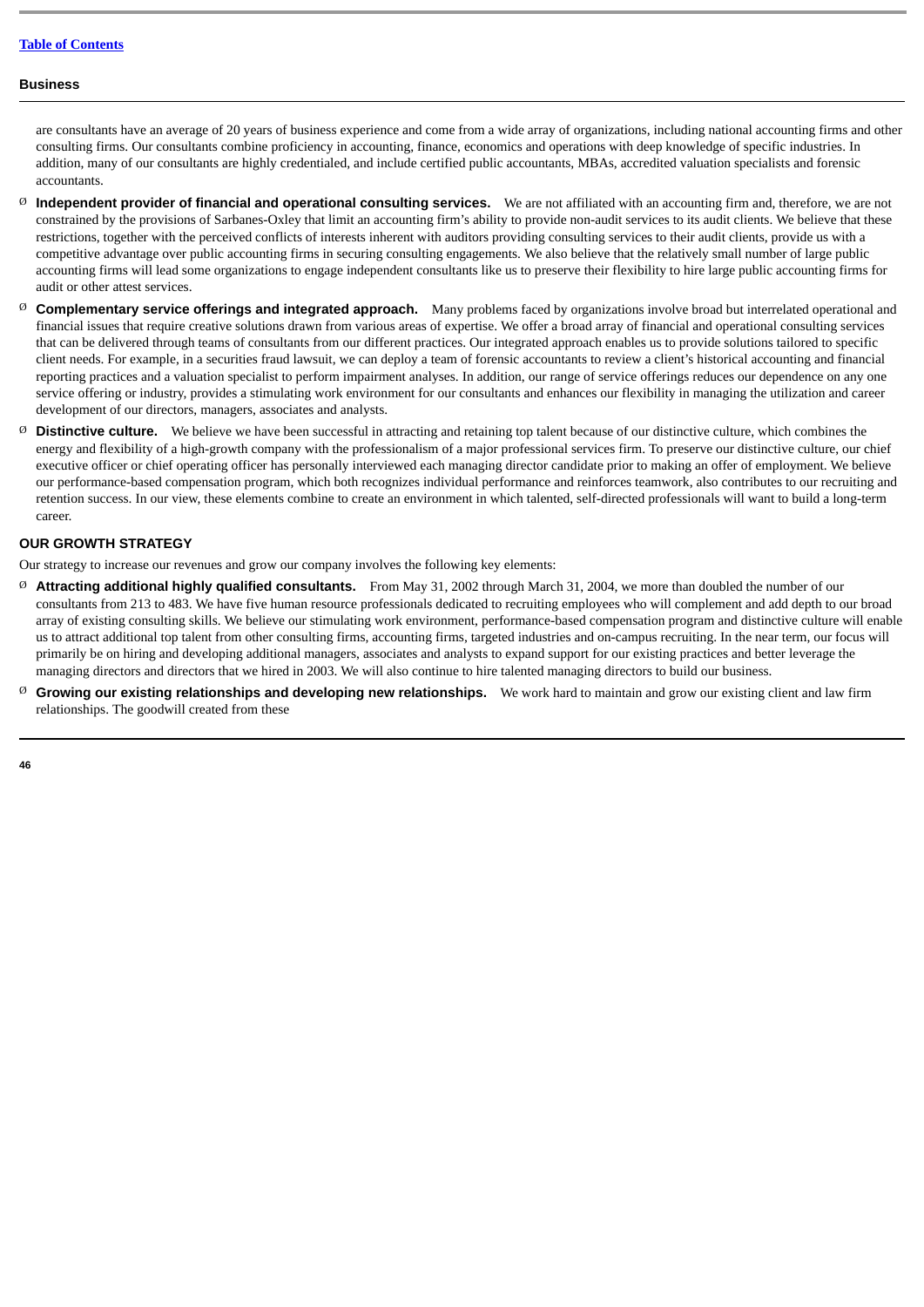# **Business**

relationships leads to referrals from satisfied clients and their law firms, which also enables us to secure engagements with new clients.

- $\emptyset$  **Continuing to promote and deliver an integrated approach to service delivery.** We will continue to utilize our experience with the financial and operational challenges facing our clients to identify and provide additional value-added services as part of an integrated solution. Frequently, a particular engagement is expanded or a new engagement secured with an existing client as a direct result of our quality work for that client. To promote the teamwork required to provide integrated solutions, we evaluate and compensate individuals based on their contributions to our entire organization, not just on the performance of their particular engagements or practices.
- Continuing to build our brand. We intend to continue to build our reputation and a common identity for the services we provide under the Huron brand name. We believe that using a common brand name and identity for our services enhances our visibility in the marketplace and improves our ability to compete for new business. To enhance our brand, we actively promote our name and capabilities through our sales and marketing activities, such as participation in seminars, sponsorship of client events and publication of articles in industry periodicals. We also are continuing to develop internal quality assurance programs to support our goal of consistently providing high quality, client-focused services.
- $\emptyset$  **Expanding our service offerings.** We believe there will be opportunities to expand our current capabilities or broaden the scope of our existing services, and we will evaluate these in response to client and general market demands. If we choose to expand our service offerings, we believe that we can grow our business to address any expansion of our service offerings with our existing consultants or a combination of existing consultants and new hires. We may also evaluate select acquisitions of complementary businesses as another means to broaden the scope or depth of our capabilities and expand our client base.

# **OUR SERVICES**

We provide our services through two segments: Financial Consulting and Operational Consulting. For the year ended December 31, 2003 and the three months ended March 31, 2004, we derived 68.9% and 61.6%, respectively, of our revenues from Financial Consulting and 31.1% and 38.4%, respectively, from Operational Consulting. For further information on our segment results, see the section of this prospectus entitled "Management's discussion and analysis of financial condition and results of operations" and Note 12 to our consolidated financial statements included elsewhere in this prospectus.

#### **Financial Consulting**

Our Financial Consulting segment provides highly specialized financial and economic analysis and advice to help clients effectively address complex challenges that arise from litigation, disputes, investigations, regulation, financial distress and other sources of significant conflict or change. Our Financial Consulting segment consisted of 287 consultants as of March 31, 2004. This segment's practices and the services they offer include:

 $\emptyset$  **Disputes and investigations.** Our disputes and investigations practice provides financial and economic analysis to support law firms and corporations in connection with business disputes, lawsuits and regulatory or internal investigations. We have extensive experience in the areas of financial investigations and forensic accounting, including matters involving SEC or other regulatory inquiries or investigations, financial restatements and special accounting projects. We provide specialized accounting services to gather and analyze voluminous financial data and reconstruct complex transactions and events. In addition, we apply economic and econometric analyses in the areas of antitrust and anticompetitive practices, securities fraud, insurance claims and damages, as well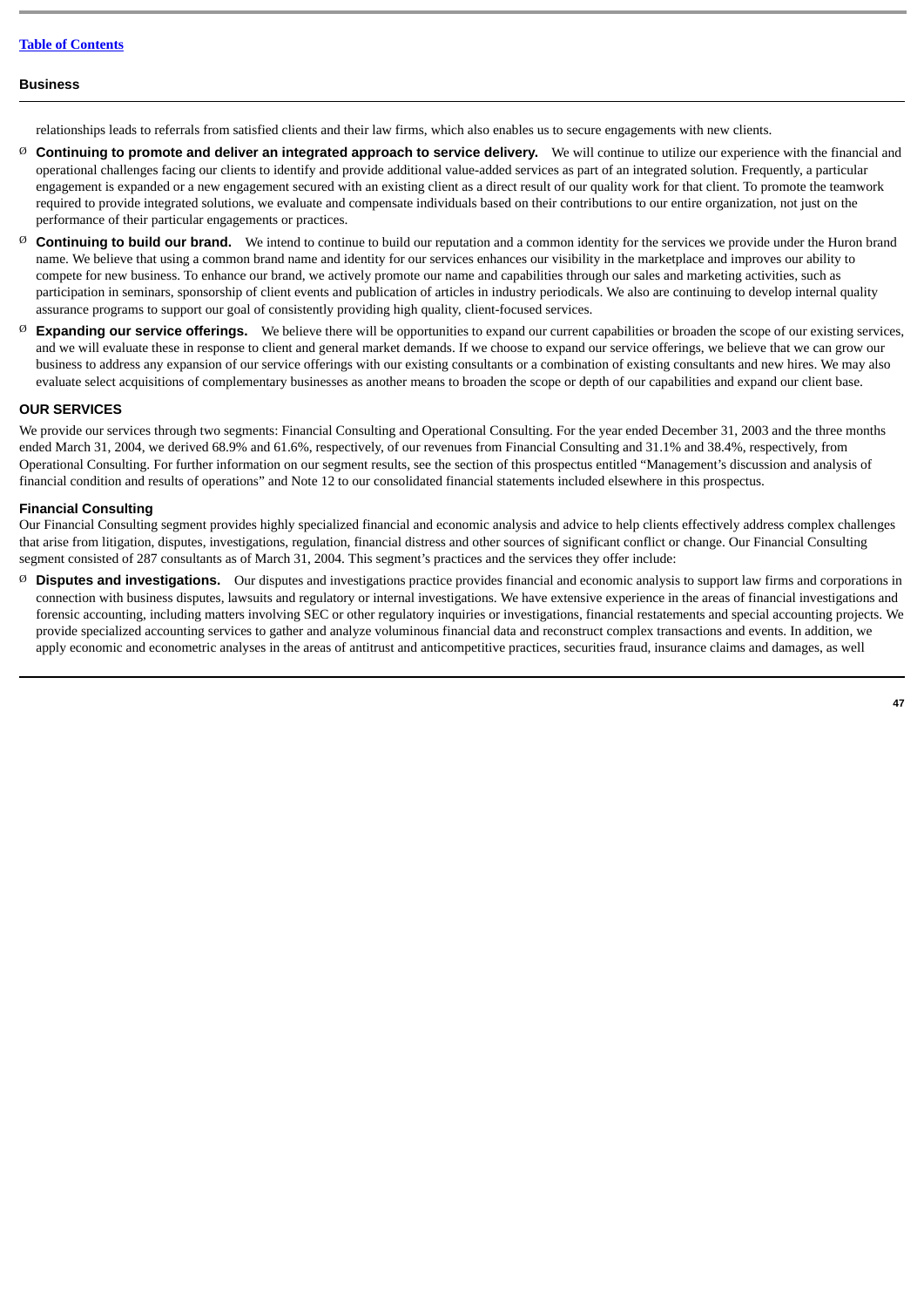#### **Business**

as deliver or support independent expert testimony in such cases. We also provide services supporting clients' paper and electronic discovery/document management needs, including computer forensics.

- $\emptyset$  **Corporate advisory services.** Our corporate advisory services practice provides financial analysis to financially distressed companies, creditor constituencies and other stakeholders in connection with bankruptcy proceedings and out-of-court restructurings. For distressed companies, we assess the viability of their business and work closely with management to develop and implement a turnaround plan to improve cash flow and a debt-restructuring plan to improve their balance sheet. In some instances, we serve in interim management roles. When out-of-court solutions are not achievable, we assist clients with preparing for a Chapter 11 bankruptcy filing and with all aspects of the bankruptcy process by gathering, analyzing and presenting financial and business information needed to achieve a successful reorganization. We also provide claims management services to help companies process and analyze complex and voluminous claims filed in bankruptcies. For creditor constituencies, including committees of unsecured creditors, we provide similar financial analyses designed to maximize the recovery of amounts owed to creditors and assess the viability of a debtor's reorganization plan. Certain consultants in this practice also provide specialized financial advisory services to stakeholders in the energy industry.
- $\emptyset$  Valuation services. Our valuation services practice delivers expert valuation analysis to clients and their advisors. We perform valuations and appraisals of businesses and business interests, intellectual property, real property, machinery, equipment and other tangible and intangible assets. Our valuation services practice typically supports client needs in the following contexts:
	- **–** transactions: supporting clients' financial and tax reporting, especially in the context of acquisitions and other corporate transactions;
	- **–** litigation or disputes: valuing businesses or assets; and
	- **–** bankruptcies: supporting the restructuring process or the sale of business assets.

# **Operational Consulting**

Our Operational Consulting segment provides services designed to help clients improve the overall efficiency and effectiveness of their operations by enhancing revenue, reducing costs, managing regulatory compliance and maximizing procurement efficiencies. Our Operational Consulting segment consisted of 196 consultants as of March 31, 2004. This segment's practices and the services they offer include:

- Higher education. Our higher education practice provides operational consulting services to research universities and academic medical centers. We provide financial modeling, operational process redesign, strategic planning and assessments and advice on software selection and implementation, especially in connection with helping research universities address the challenges and complexities of administering research programs, including the complex requirements of federally-funded research. Our research administration services include compliance assessments, cost recovery services and operations assistance. We also have extensive experience implementing the PeopleSoft Grants Suite as a technology solution to sponsored research administration challenges.
- $\varnothing$  **Healthcare.** Our healthcare practice helps healthcare providers and payors effectively address their strategic, operational and financial challenges. On the provider side, we help hospitals, physicians and other healthcare providers improve operations by performing assessments and implementing solutions designed to reduce costs and increase effectiveness. Our engagements typically focus on revenue cycle and cash acceleration, patient care productivity and management, supply chain improvements, strategic growth and planning, financial planning and physician services. For healthcare payors, we focus on compliance and government contracting issues, such as with Medicare, the U.S. health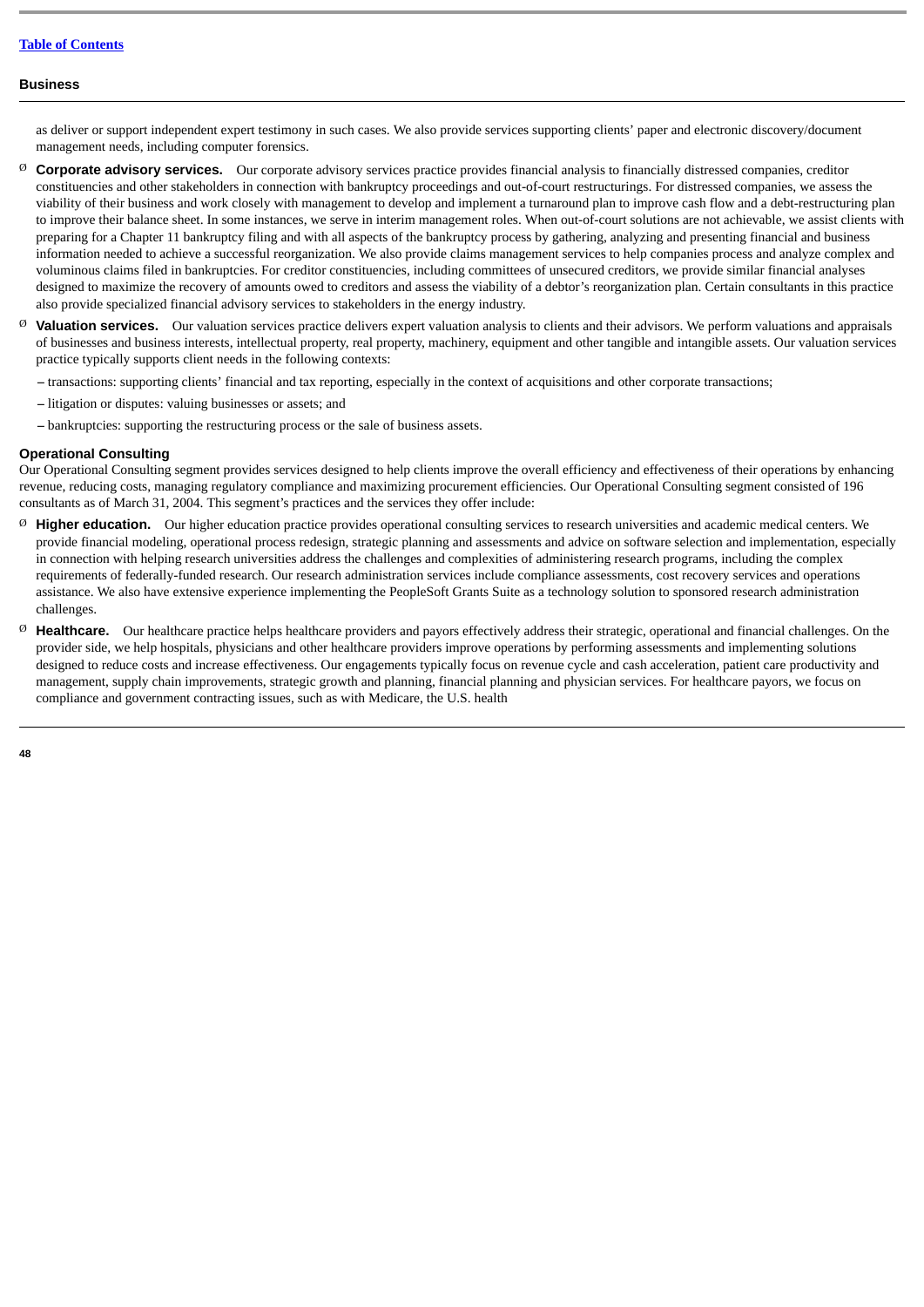#### **Business**

insurance program for people age 65 and older and certain others, and TRICARE, the U.S. military health system. Our Medicare contract services include Medicare contract transition and termination assistance, implementation of cost accounting standards, secondary payer analyses, strategic assessments and proposal support services. We also assist pharmaceutical companies with pricing analyses and related aspects of regulatory disclosures and calculations.

- $\emptyset$  **Strategic sourcing.** Our strategic sourcing practice works with clients to drive sustainable non-salary cost reductions. We help clients achieve significant savings by addressing the entire procurement process, including contract negotiations, vendor selection, consumption patterns, total cost of ownership, performance measurement, knowledge transfer and make-versus-buy decisions. We identify opportunities for measurable savings, develop approved action plans and guide the implementation of those plans to final conclusion. We have achieved substantial savings for clients in a wide variety of spend categories, including office-related products, telecommunications, IT hardware, software and services, insurance, printing services, travel and industry-specific categories.
- Performance improvement. Our performance improvement practice works with executive officers and other senior managers of large and middlemarket organizations that have recently undergone a change in leadership, are integrating acquisitions or are coping with a change in competitive dynamics to address performance challenges and take advantage of opportunities. Our engagements typically aim to increase effectiveness of operations or decrease costs by developing and implementing solutions for clients in areas such as business process improvement, supply chain design, organization design and strategy.
- Legal business consulting. Our legal business consulting practice helps in-house legal departments enhance the quality of legal services while reducing costs by more efficiently aligning people, processes and technology. We provide strategic advice to help legal departments improve their organizational design, business processes and management of outside counsel. One area of special emphasis is helping clients to choose and implement technology-powered solutions that improve legal department operations. For instance, we have extensive experience in selecting, customizing and successfully rolling out matter management systems that help legal departments track and manage lawsuits and other legal matters. These systems are powerful tools for managing budgets, spending and resources. We also provide similar services for document-management systems, patent-management applications and electronic-billing systems.

# **OUR CLIENTS**

We provide financial and operational consulting services to a wide variety of both financially sound and distressed organizations, including Fortune 500 companies, medium-sized and large businesses, academic institutions, healthcare organizations and the law firms that represent these various organizations. Our clients are in a broad array of industries, including education, professional services, transportation services, healthcare, telecommunications, financial services, electronics, consumer products, energy and utilities, industrial manufacturing and food and beverage. Since commencing operations in May 2002, we have conducted over 1,000 engagements for over 500 clients. Our top ten clients represented 32.1% of our revenues in the year ended December 31, 2003 and 30.9% of our revenues in the three months ended March 31, 2004. No single client accounted for more than 10% of our revenues in either of those periods. The following are examples of engagements that we have performed for our clients.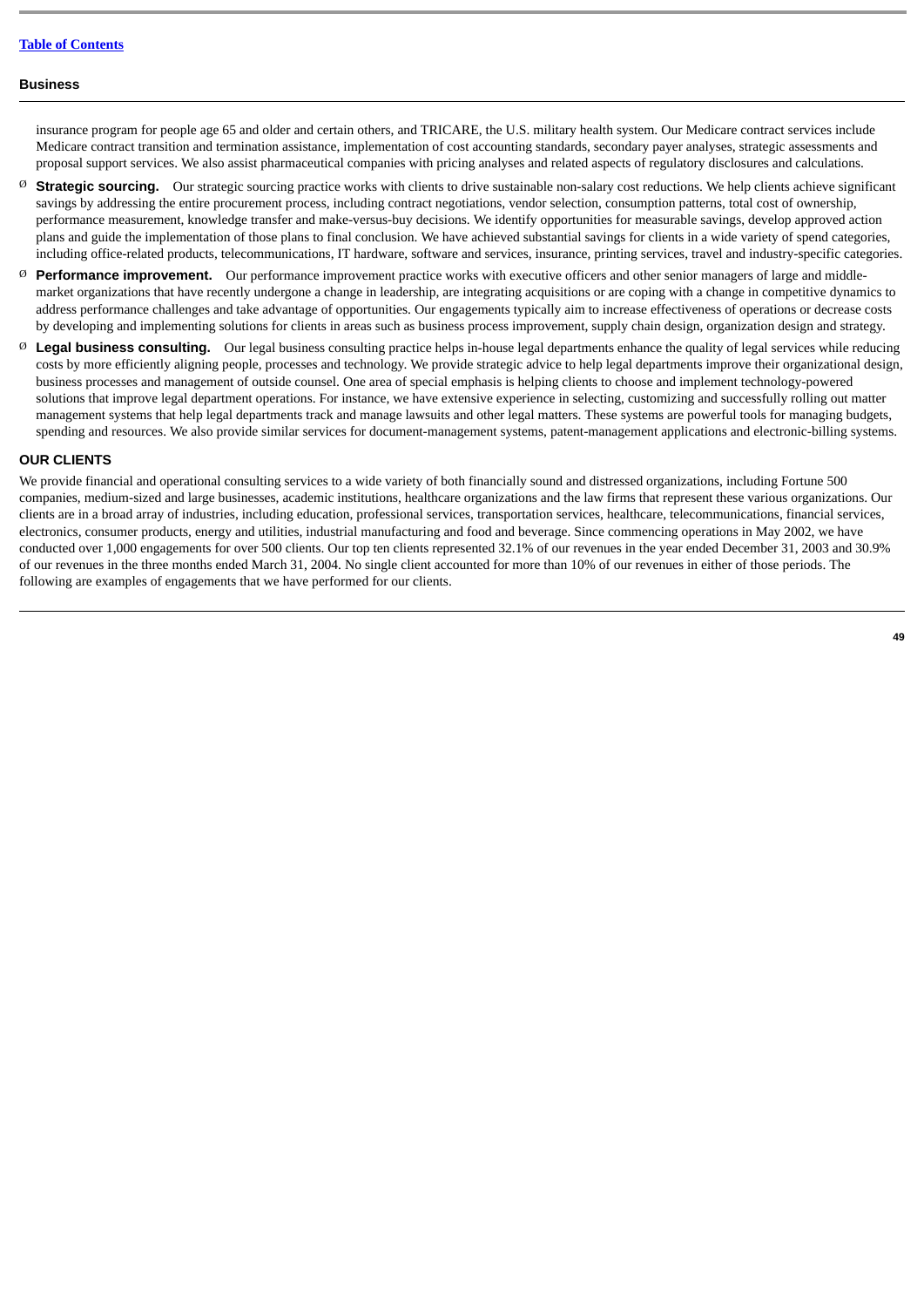# **Business**

| <b>Financial Consulting</b>                           |                                                                                                                                                             |                                                                                                                                                                                                                                                                                                                                                                                                                                                                                                                                                                                                                                                                                                         |
|-------------------------------------------------------|-------------------------------------------------------------------------------------------------------------------------------------------------------------|---------------------------------------------------------------------------------------------------------------------------------------------------------------------------------------------------------------------------------------------------------------------------------------------------------------------------------------------------------------------------------------------------------------------------------------------------------------------------------------------------------------------------------------------------------------------------------------------------------------------------------------------------------------------------------------------------------|
| Practice(s)                                           | <b>Client need</b>                                                                                                                                          | <b>Huron solution</b>                                                                                                                                                                                                                                                                                                                                                                                                                                                                                                                                                                                                                                                                                   |
| Disputes and investigations and valuation<br>services | Assist legal counsel for an<br>audit committee of a public<br>software company in<br>connection with an SEC<br>investigation and class action<br>litigation | $\emptyset$ Forensic accounting experts conducted a large-scale, in-depth financial analysis<br>of financial records and analyzed issues such as revenue recognition,<br>acquisition accounting, capitalization of assets, complex transactions and<br>goodwill impairment to identify accounting errors.<br>$\emptyset$ Consultants specializing in GAAP assisted the client with preparation of the<br>restatement of its financial statements and presentations to the SEC.<br>$\varnothing$ Computer forensics experts assisted legal counsel in gathering data by<br>capturing copies of servers, hard drives and emails and searching these sources<br>for use in the restatement and litigation. |
| Corporate advisory services                           | Assist with Chapter 11<br>bankruptcy proceedings of a<br>healthcare provider                                                                                | Ø Analyzed the operations of the company to predict revenue going forward to<br>demonstrate the viability of the company.<br>Ø With the involvement of our healthcare practice,<br>assisted in the evaluation of the company's operating expenses during the<br>bankruptcy proceedings and the negotiation of the terms of the debtor-in-<br>possession financing.<br>$\varnothing$ Served as the interface between creditors' committees and their advisors by<br>addressing information requests, managing meetings and other committee-<br>related issues.                                                                                                                                           |
|                                                       |                                                                                                                                                             | $\varnothing$ Analyzed the feasibility of the company's projections in the plan of<br>reorganization with the assistance of the healthcare practice and provided<br>written testimony on this analysis at the reorganization plan confirmation<br>hearing.                                                                                                                                                                                                                                                                                                                                                                                                                                              |
| <b>Valuation services</b>                             | Value assets of acquired<br>company for purchase price<br>allocation by a global media<br>company                                                           | $\emptyset$ Analyzed the fair market value of the assets of the acquired company, including<br>tangible assets, customer relationships, favorable contracts, franchise value and<br>goodwill.<br>$\emptyset$ Determined the remaining life of the assets as well as tested for impairment of<br>the assets in other operating units to support financial reporting requirements.                                                                                                                                                                                                                                                                                                                        |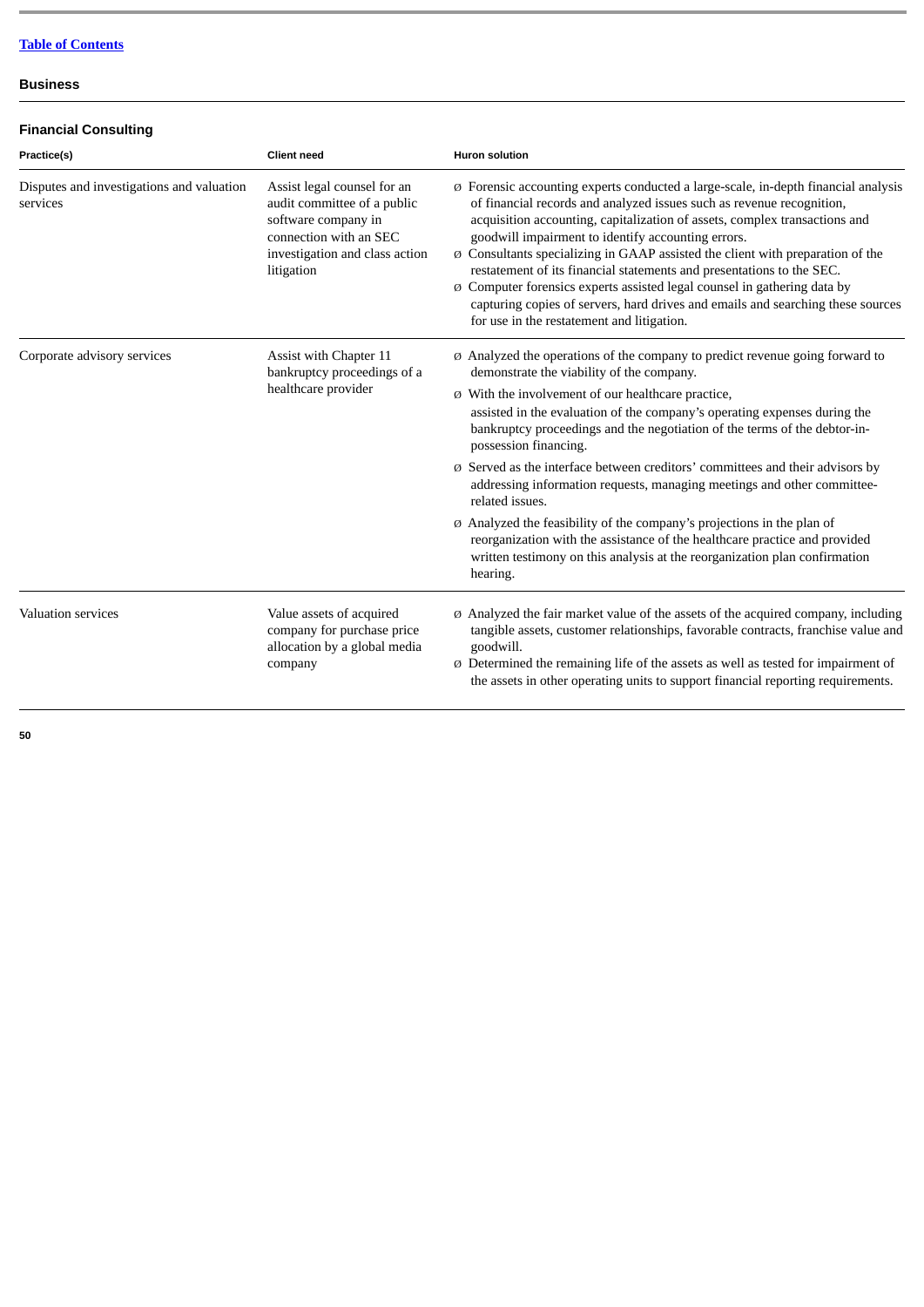# **Business**

# **Operational Consulting**

| Operational Consulting                  |                                                                                                                                                                              |                                                                                                                                                                                                                                                                                                                                                                                                                                                                                                                                             |
|-----------------------------------------|------------------------------------------------------------------------------------------------------------------------------------------------------------------------------|---------------------------------------------------------------------------------------------------------------------------------------------------------------------------------------------------------------------------------------------------------------------------------------------------------------------------------------------------------------------------------------------------------------------------------------------------------------------------------------------------------------------------------------------|
| Practice(s)                             | <b>Client need</b>                                                                                                                                                           | <b>Huron solution</b>                                                                                                                                                                                                                                                                                                                                                                                                                                                                                                                       |
| Higher education and strategic sourcing | Assess research<br>administration infrastructure<br>of a leading university due to<br>dramatic growth in research<br>volume and increased scrutiny<br>of federal regulations | $\emptyset$ Evaluated current operations and provided a plan for implementation of<br>improvements to research administration infrastructure, including:<br>- rolesand responsibilities within central university units and departmental<br>units;<br>- organizational structure of the research enterprise, including its relationship<br>with other university entities;<br>- businessprocesses;<br>- informationsystems;<br>- personnel;<br>- trainingand educational programs; and<br>- performancemeasures for central research units. |
|                                         |                                                                                                                                                                              | $\emptyset$ Evaluated the exposure of the primary research support units to financial and<br>operational risks relating to research universities.                                                                                                                                                                                                                                                                                                                                                                                           |
|                                         |                                                                                                                                                                              | $\varnothing$ Assessed impact of plans to replace university-wide financial systems on<br>research administration support services.                                                                                                                                                                                                                                                                                                                                                                                                         |
|                                         |                                                                                                                                                                              | Our strategic sourcing practice is currently identifying areas where the<br>Ø<br>university could reduce its costs of procuring goods and services, such as<br>through library services, scientific supplies or office-related products.                                                                                                                                                                                                                                                                                                    |
| Healthcare                              | Improve operating margins of<br>healthcare provider                                                                                                                          | $\emptyset$ Comprehensive assessment of performance levels related to operating costs,<br>supply costs, revenue cycle and organizational structure efficiency.<br>$\emptyset$ Quantified and prioritized areas of potential opportunity for change, growth<br>and/or improvement, including revenue management, nurse staffing,<br>elimination of duplicative services, use of supplies and efficiency of<br>information systems.                                                                                                           |
|                                         |                                                                                                                                                                              | $\emptyset$ Developed plans for annualized improvements in:                                                                                                                                                                                                                                                                                                                                                                                                                                                                                 |
|                                         |                                                                                                                                                                              | - patientcare;                                                                                                                                                                                                                                                                                                                                                                                                                                                                                                                              |
|                                         |                                                                                                                                                                              | - supplychain;<br>– revenuecycle; and                                                                                                                                                                                                                                                                                                                                                                                                                                                                                                       |
|                                         |                                                                                                                                                                              | - informationtechnology.                                                                                                                                                                                                                                                                                                                                                                                                                                                                                                                    |
|                                         |                                                                                                                                                                              |                                                                                                                                                                                                                                                                                                                                                                                                                                                                                                                                             |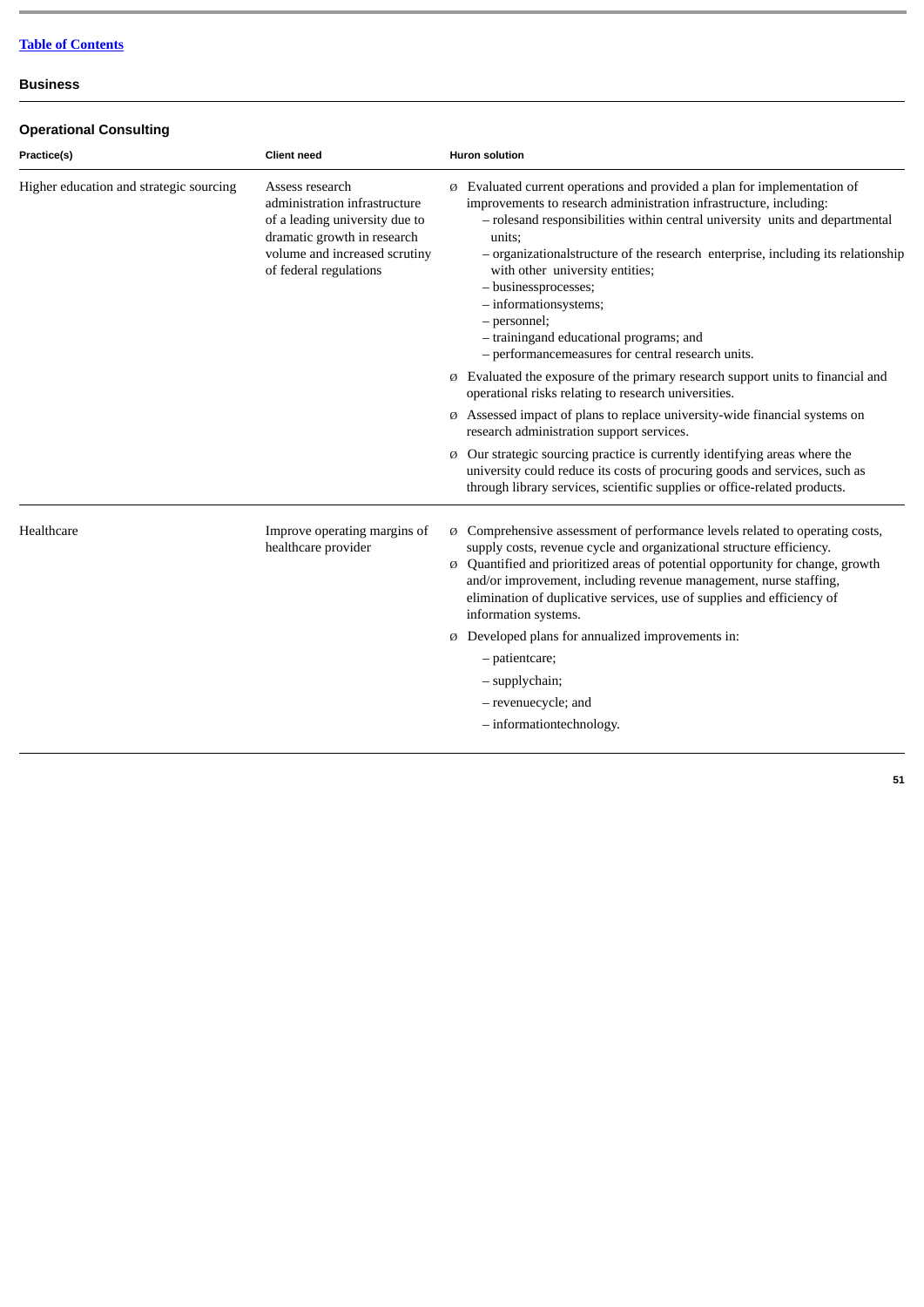#### **Business**

| Practice(s)               | Client need                                         | <b>Huron solution</b>                                                                                                                                                                                                          |
|---------------------------|-----------------------------------------------------|--------------------------------------------------------------------------------------------------------------------------------------------------------------------------------------------------------------------------------|
| Legal business consulting | Develop cost saving<br>initiatives for              | $\varnothing$ Analyzed processing of legal matters through various phases and the distribution and<br>management of legal work by internal and outside staff.                                                                  |
|                           | pharmaceutical company's<br>recently expanded legal | $\varnothing$ Developed cost saving initiatives to improve organizational design, outside counsel<br>management and business process.                                                                                          |
|                           | department                                          | $\varnothing$ Assisted with the implementation of an interim matter management system for<br>litigation and the selection of a new department-wide matter management system that<br>will be implemented over a period of time. |

## **EMPLOYEES**

Our ability to bring the right expertise together to address client issues requires a willingness to work and think outside the bounds of a single practice or specialty. Our success depends on our ability to attract and retain highly talented professionals by creating a work environment where individuals and teams thrive and individuals are rewarded for their contributions and our successes. To accomplish those goals and recognize performance, we have adopted a comprehensive rewards program incorporating compensation, training and development opportunities, performance management and special recognition programs.

As of March 31, 2004, we had 588 employees, consisting of 483 consultants and 105 non-billable professionals. The 483 consultants consisted of 63 managing directors, 74 directors, 114 managers and 232 associates and analysts. Of these consultants, 133 have a master's degree in business administration, 76 are certified public accountants and various others are accredited valuation specialists and forensic accountants. Our managing directors serve clients as advisors and engagement team leaders, originate revenue through new and existing client relationships, and work to strengthen our intellectual capital, develop our people and enhance our reputation. Our directors and managers manage day-to-day client relationships and oversee the delivery and overall quality of our work product. Our associates and analysts gather and organize data, conduct detailed analyses and prepare presentations that synthesize and distill information to support recommendations we deliver to clients.

Our 105 non-billable professionals at March 31, 2004 consisted of 11 managing directors, 15 directors, 13 managers, 36 associates and analysts and 30 assistants. Our non-billable professionals include our senior management team, senior client relationship managers and legal, finance, information technology, marketing and human resource personnel.

We assimilate and support employees in their career progression through training and development programs. We have structured orientation and training programs for new analysts, "milestone" programs to help recently promoted employees quickly become effective in their new roles, and opportunities for selfdirected training, including technical and consulting courses. We assign employees internal performance coaches to identify opportunities for development, formal training or certifications.

Our compensation plan includes competitive base salary, incentives and benefits. Under our incentive plan, directors, managers, associates and analysts set goals each year with a performance coach. These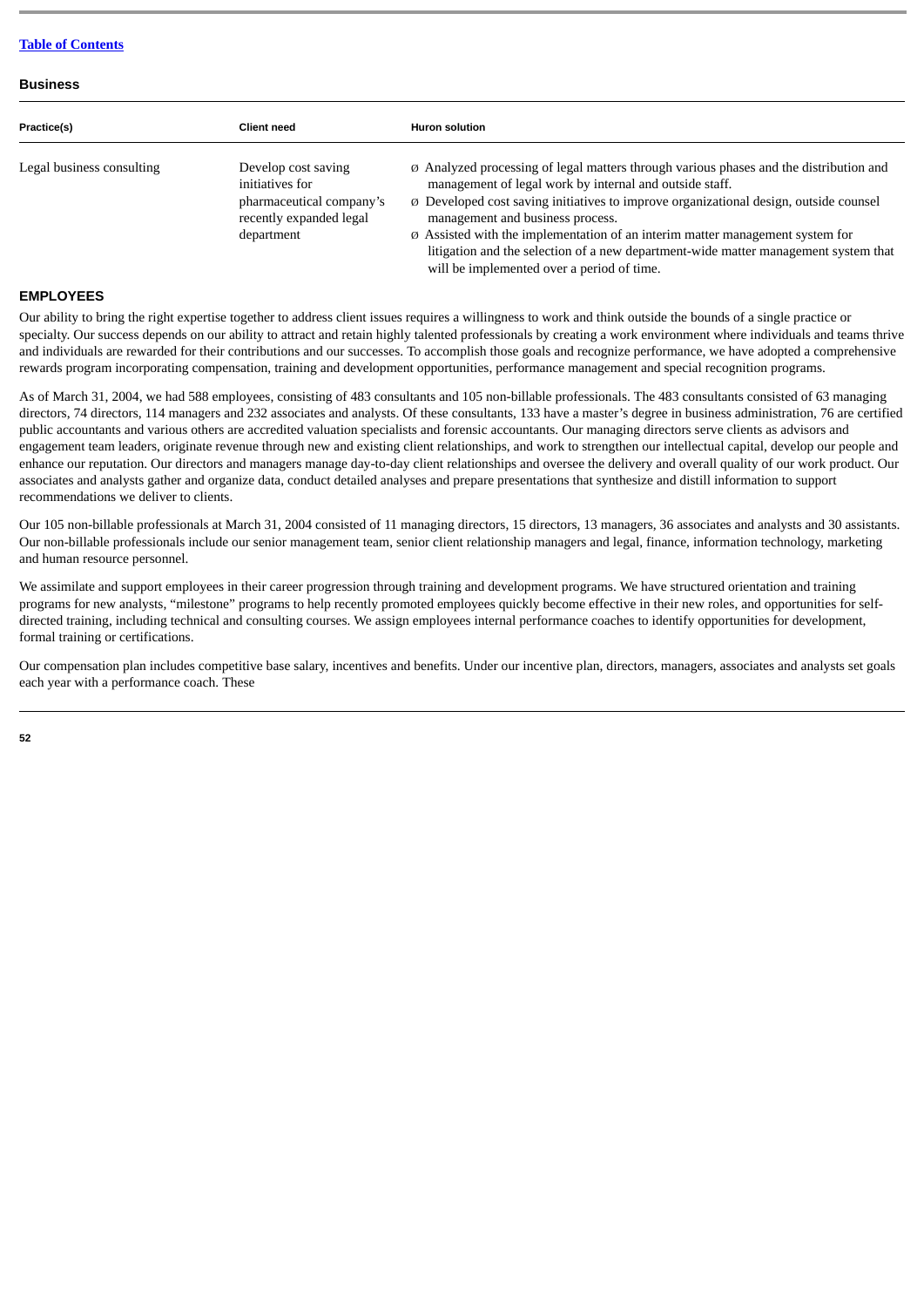goals are aligned with our business goals as well as individual interests and development needs. The plan balances our value of teamwork with recognition of individual performance, and incentive compensation is tied to both team and individual performance. Incentives for managing directors are based on their individual performance and their contribution to their practice and to our business as a whole. Funding of the managing director incentive pool is based on our achievement of annual financial goals. In addition, managing directors, directors and managers are eligible for long-term equity incentives.

# **BUSINESS DEVELOPMENT AND MARKETING**

#### **Business development**

Our business development activities aim to build relationships and a strong brand reputation with key sources of business and referrals, especially top-tier law firms and the offices of the chief financial officer and general counsel of organizations. We believe that excellent service delivery to clients is critical to building relationships and our brand reputation, and we emphasize the importance of client service to all of our employees.

We generate most of our new business opportunities through relationships that our managing directors have with individuals working in corporations, academic institutions, existing or former clients and top-tier law firms. Although some managing directors spend more time on service delivery than new business development, all of our managing directors understand their important role in ongoing relationship and business development, which is reinforced through our compensation and incentive program. We actively seek to identify new business opportunities, and we frequently receive referrals and repeat business from past and current clients and from the law firms with which we have worked.

In addition, to complement the business development efforts of our managing directors, we recently formed a group of senior client relationship managers, who are focused exclusively on developing client relationships and generating new business through their extensive network of contacts. We also have formed relationships with prominent academics, which we believe may generate new business opportunities.

# **Marketing**

We have a centralized marketing department with a marketing professional assigned to each of our practices. The centralized department coordinates these professionals' activities, and also develops and coordinates traditional marketing programs, such as participation in seminars, sponsorship of client events and publication of articles in industry publications to actively promote our name and capabilities. The marketing department also manages public relations activities, develops printed marketing materials and performs research and database management to support sales efforts.

# **COMPETITION**

The consulting services industry is extremely competitive, highly fragmented and subject to rapid change. The industry includes a large number of participants with a variety of skills and industry expertise, including other business operations and financial consulting firms, general management consulting firms, the consulting practices of major accounting firms, technical and economic advisory firms, regional and specialty consulting firms and the internal professional resources of organizations. We compete with a large number of service providers in both of our segments. Our competitors often vary depending on the particular practice area. In addition, we also expect to continue to face competition from new entrants because the barriers to entry into consulting services are relatively low.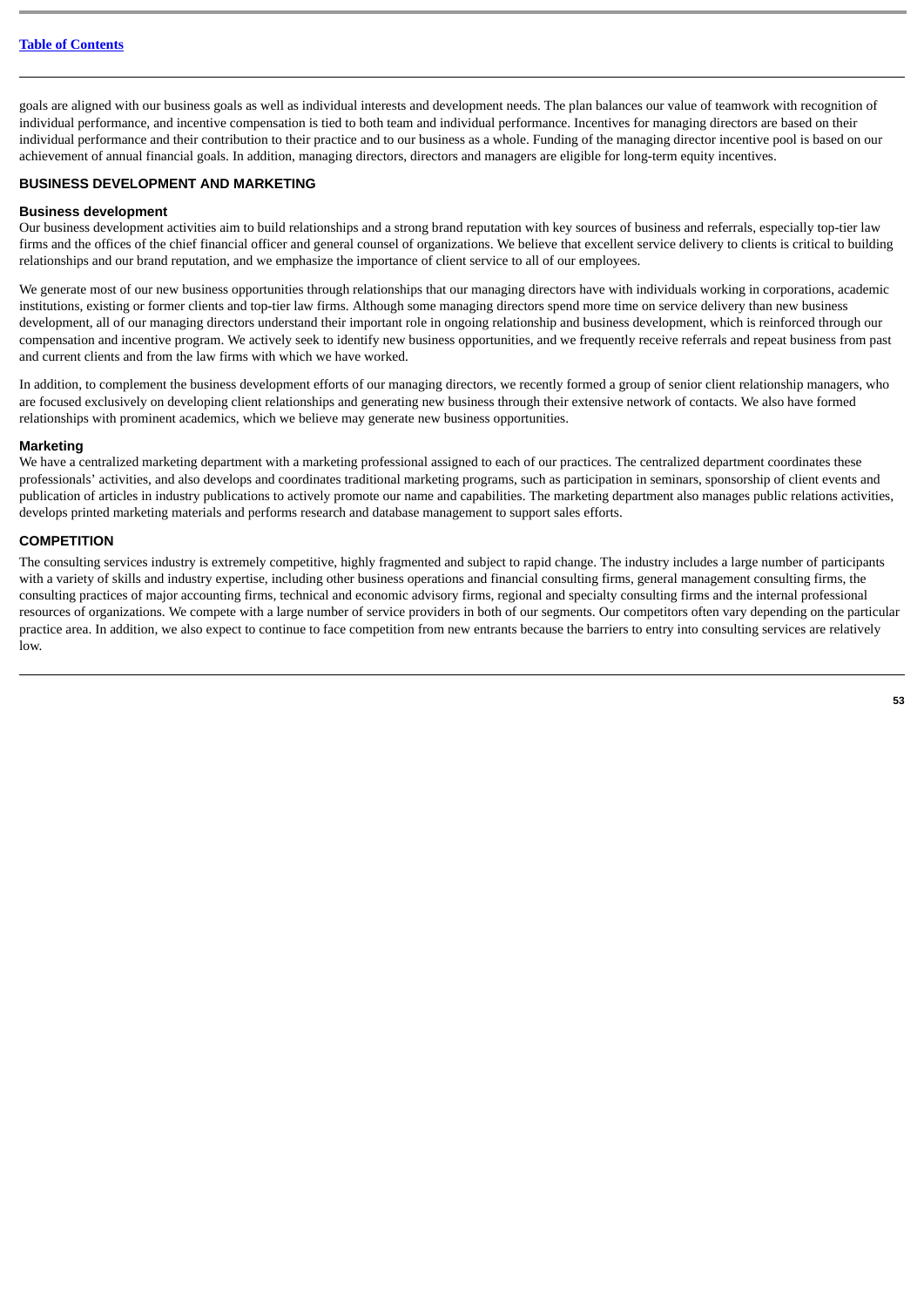#### **Business**

We believe the principal competitive factors in our market include firm and consultant reputations, client and law firm relationships and referrals, the ability to attract and retain top consultants, the ability to manage engagements effectively and the ability to be responsive and provide high quality services. There is also competition on price, although to a lesser extent due to the critical nature of many of the issues that the types of services we offer address. Many of our competitors have a greater geographic footprint, including an international presence, and name recognition, as well as have significantly greater personnel, financial, technical and marketing resources than we do. We believe that our independence, experience, reputation, industry focus and broad range of professional services enable us to compete favorably and effectively in the consulting marketplace.

#### **FACILITIES**

Our principal executive offices are located in a leased facility in Chicago, Illinois, consisting of approximately 62,000 square feet of office space, under a ten-year lease that expires in May 2014. We have two five-year renewal options that will allow us to continue to occupy this office space until May 2024. We also have an ongoing expansion option that allows us to lease additional space at such time as the additional space is available for lease, subject to specified notice and election provisions contained in the lease agreement. This facility accommodates our executive team and corporate departments, as well as consultants in each of our practices. We also occupy leased facilities for our five other core offices located in Boston, Houston, New York City, San Francisco and Washington, D.C., as well as smaller offices located in Charlotte and Los Angeles. We do not own any real property. We believe that our leased facilities are adequate to meet our current needs and that additional facilities are available for lease to meet future needs.

#### **LEGAL PROCEEDINGS**

From time to time, we are involved in legal proceedings and litigation arising in the ordinary course of business. As of the date of this prospectus, we are not a party to or threatened with any litigation or other legal proceeding that, in our opinion, could have a material adverse effect on our business, operating results or financial condition.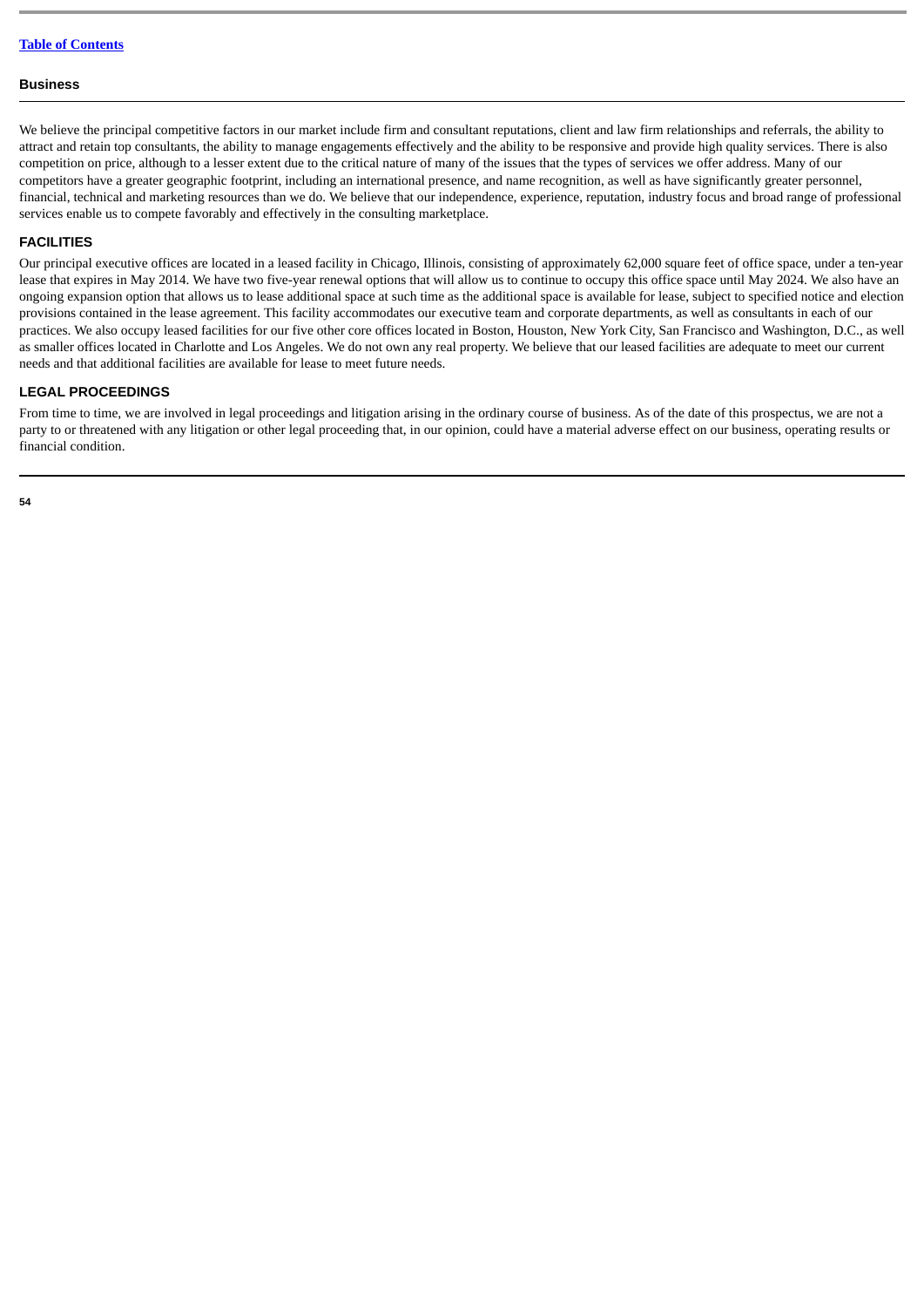# **EXECUTIVE OFFICERS AND DIRECTORS**

The following table sets forth the names and positions of our executive officers and board members, as well as our director nominees, and their ages as of May 10, 2004.

Prior to the consummation of this offering, we expect to appoint four new independent directors, including Deborah A. Bricker, James D. Edwards and John McCartney. They have consented to serve as directors. In addition, we anticipate that Paul G. Yovovich will be added to our board after the consummation of this offering.

| Age | Position(s)                                           |
|-----|-------------------------------------------------------|
| 53  | Chief Executive Officer, President and Director       |
| 56  | Chief Operating Officer and Director                  |
| 50  | Vice President, Chief Financial Officer and Treasurer |
| 38  | Vice President, Chief Legal Officer and Secretary     |
| 45  | Vice President and Assistant Secretary                |
| 48  | Vice President, Human Resources                       |
| 51  | Director Nominee                                      |
| 60  | Director Nominee                                      |
| 51  | Director Nominee                                      |
|     |                                                       |

The following is information regarding each of our executive officers, board members, director nominees and Mr. Yovovich.

*Gary E. Holdren* has served as our Chief Executive Officer and President and as a director since May 2004 and as Chief Executive Officer of Huron Consulting Group LLC, our operating subsidiary, since June 2003 and President of Huron Consulting Group LLC since we commenced operations in May 2002. Previously, he was a partner and the midwest director of global client services of Arthur Andersen LLP, where he also served on the U.S. management committee from 1991 to 1998, and the executive council of Andersen Worldwide from 1994 to 1998. Mr. Holdren has more than 30 years of experience consulting with corporations and legal counsels on complex financial and business matters as well as extensive experience serving as an expert witness. He has extensive consulting experience in international tax, antitrust and corporate civil damages and has testified as an accounting and industry expert in federal tax court and federal district courts. Mr. Holdren is a member of the board of directors of the Lyric Opera of Chicago and Cowboy Dreams, a Chicago-area charitable organization. He also serves on the executive committee and board of directors of The Joffrey Ballet of Chicago, and is a member of the Business Advisory Council of the Richard T. Farmer School of Business, Miami University-Ohio. Mr. Holdren is a certified public accountant.

*George E. Massaro* has served as our Chief Operating Officer and as a director since May 2004 and as Chief Operating Officer of Huron Consulting Group LLC since June 2003. Mr. Massaro joined Huron Consulting Group LLC in August 2002 as a managing director and subsequently became the leader of our disputes and investigation and valuation services practices. Previously, he served as the managing partner of Arthur Andersen LLP's 1,200 person New England practice from 1998 to 2002 and managing partner of the Boston office from 1995 to 1998. Mr. Massaro has served clients in the financial services and high technology industries. Mr. Massaro serves as a director of Charles River Laboratories, a provider of research products and preclinical services for the biomedical community, and of Eastern Bank Corporation, an independent mutual bank holding company in New England. He is a certified public accountant.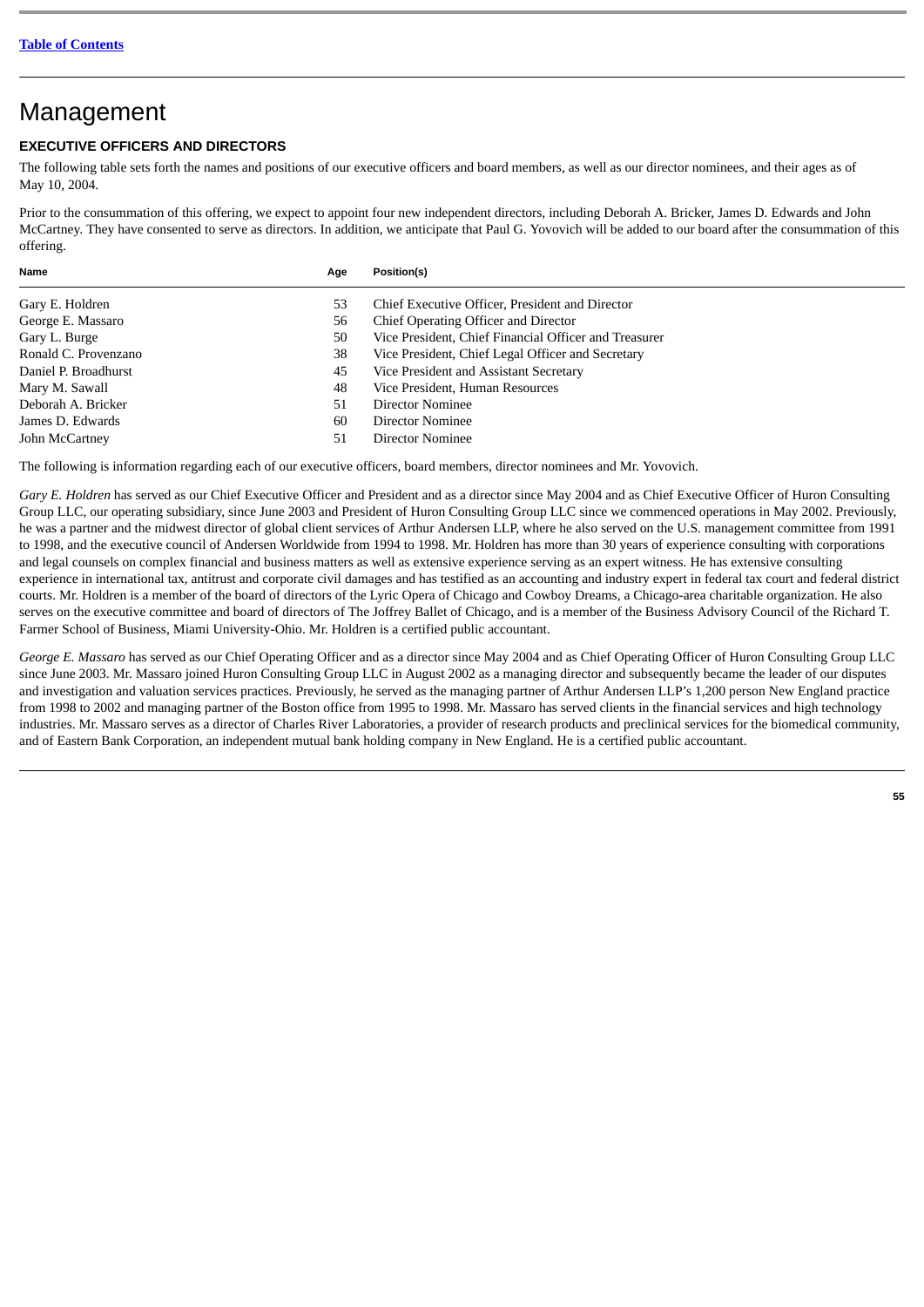*Gary L. Burge* has served as our Vice President, Chief Financial Officer and Treasurer since May 2004 and as Vice President, Chief Financial Officer and Treasurer of Huron Consulting Group LLC since November 2002. Prior to joining us, he served as the chief financial officer for PrimeCo Wireless Communications from 2001 to 2002. From 1999 to 2001, Mr. Burge served as chief financial officer for Morningstar Inc., a globally recognized provider of investment information and services to the individual and institutional marketplace. During his career, he has also held various senior management and leadership roles with 360° Communications Company, Sprint Corporation and Centel Corporation, where he held positions in finance, information technology, engineering and mergers and acquisitions. Mr. Burge began his career in professional services with Deloitte & Touche LLP. He is a certified public accountant.

*Ronald C. Provenzano* has served as our Vice President, Chief Legal Officer and Secretary since May 2004. He has also served as Vice President, Chief Legal Officer and Secretary of Huron Consulting Group LLC since 2004 and as its deputy general counsel from 2003 to 2004. From 1999 to 2003, Mr. Provenzano was vice president and associate general counsel of True North Communications, where he was in charge of litigation and regulatory affairs, including management of disputes and government investigations for True North and its worldwide subsidiaries. Following True North's merger with Interpublic Group, he served as division counsel for the Chicago office of Interpublic's Foote, Cone & Belding subsidiary. From 1992 to 1998, Mr. Provenzano practiced at Kirkland & Ellis, where he was a partner from 1997 to 1998.

*Daniel P. Broadhurst* has served as our Vice President and Assistant Secretary since May 2004 and as Vice President and Assistant Secretary of Huron Consulting Group LLC since January 2004 and Managing Director of Huron Consulting Group LLC since May 2002. He is responsible for quality and corporate development as well as providing business and financial consulting services. His expertise covers large and complex litigation matters related to international and domestic tax law, regulatory issues, breach of contract, intellectual property, fraud, tort, environmental, and claims against government agencies. Previously, Mr. Broadhurst was a partner at Arthur Andersen LLP and led the economic and financial consulting group from 1998 through 2002. He is a certified public accountant.

*Mary M. Sawall* has served as our Vice President, Human Resources since May 2004, as Vice President, Human Resources of Huron Consulting Group LLC since January 2004 and as Managing Director and head of Human Resources of Huron Consulting Group LLC since May 2002 when we commenced operations. Previously, she was executive vice president of human resources at Encore Development, a technology solutions provider, from 2000 to 2001, and at Whittman-Hart Inc., a global business and technology solutions provider, from 1998 to 2000. She has also served as director of human resources for the Illinois practice of Deloitte & Touche LLP and has had financial and administrative management positions at Booz Allen Hamilton and Cambridge Associates.

*Deborah A. Bricker* is a nominee to our board of directors and has consented to serve as a director. She has served as the President of Bricker Partners LLC, a private investment and management consulting company, since 1999. Ms. Bricker previously founded and was president of Bricker & Associates, Inc., an operational improvement consulting firm, from 1978 to 1999 when it was sold to Keane, Inc. She currently serves on the board of directors of Forsythe Technology, Inc. and on the boards of several not-for-profit institutions, including The Goodman Theatre, where she was the immediate past chairman, The Chicago Public Library Foundation, The University of Chicago Hospitals & Health System and The Chicago Public Education Fund.

James D. Edwards is a nominee to our board of directors and has consented to serve as a director. He is the owner of JDE Enterprises Inc., a provider of consulting and independent contractor services.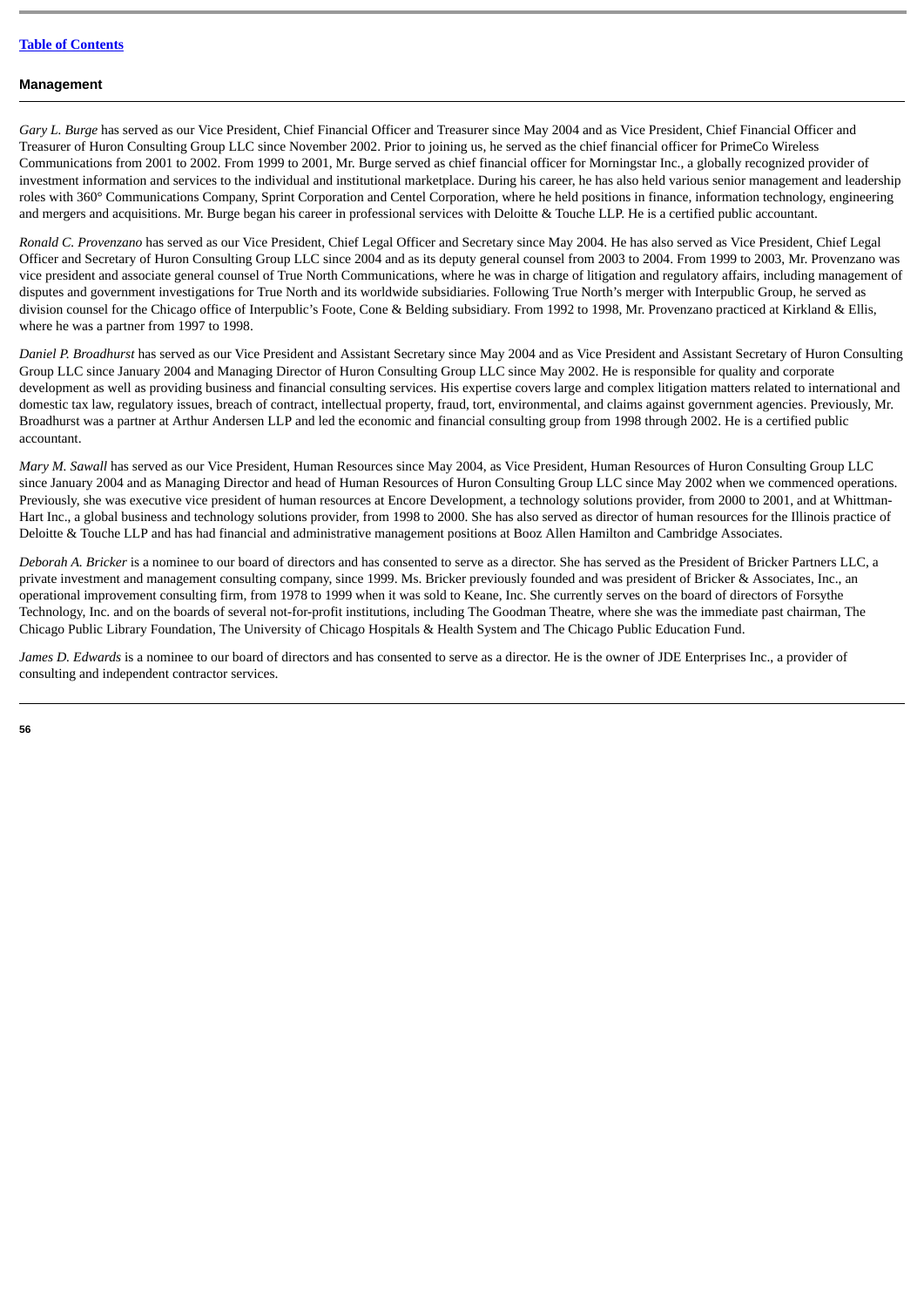#### **Management**

Mr. Edwards retired in 2002 as managing partner-global markets of Arthur Andersen LLP, a position he had held since 1998. Mr. Edwards began his career with Arthur Andersen LLP in 1964 and served in several positions after that time. Mr. Edwards is also a director of IMS Health Incorporated and Transcend Services, Inc.

*John McCartney* is a nominee to our board of directors and has consented to serve as a director. He has served as a director of Westcon Group, Inc. since August 1998 and was elected chairman of the board of directors in January 2001. Mr. McCartney served as vice chairman of the board of directors of Datatec from October 1998 until March 2004. Since December 2003, he has served as chairman of the board of First Circle Medical, Inc., a privately held medical therapy company. Since 1998, Mr. McCartney has served as a director of A.M. Castle Corporation, a steel distributor, and he currently serves as lead director and chairman of the audit committee. From June 1997 to March 1998, he held the position of president of 3Com Corporation's Client Access Unit. He joined the executive management team of US Robotics in March 1984 as vice president and chief financial officer and served in various executive capacities until serving as president and chief operating officer of US Robotics from January 1996 until its merger with 3Com Corporation in June 1997. From 1981 to 1984, Mr. McCartney was vice president of operations of Dur-o-wal, Inc., a company that manufactures and supplies products to the masonry construction industry. From 1976 to 1981, he held the position of manager at Grant Thornton LLP, a public accounting firm. Mr. McCartney is a certified public accountant.

*Paul G. Yovovich*, 50, is anticipated to be added to our board after consummation of the offering. He served as the Chief Executive Officer of Huron Consulting Group Inc. from our inception through April 2004. Mr. Yovovich has served as president of Lake Capital Management LLC since 1999. Previously, he held a variety of senior executive positions and was president of Advance Ross Corporation, an international financial services company, from 1993 to 1996. Mr. Yovovich serves on the boards of 3Com Corporation, APAC Customer Services, Inc., Archstone Consulting, Dutko Holdings LLC and DVC Worldwide, LLC.

# **BOARD OF DIRECTORS**

Our certificate of incorporation provides that our board of directors will consist of such number of directors as from time to time fixed by resolution of the board, which currently consists of two persons. We expect to increase the size of our board to include five additional members. Ms. Bricker, Mr. Edwards and Mr. McCartney, nominees to our board, will each be an independent director in accordance with the independence requirements of the NASDAQ National Market and the rules of the SEC. We anticipate adding Mr. Yovovich to our board after consummation of the offering.

Prior to the completion of this offering, our certificate of incorporation will be amended to divide our board into three classes, as nearly equal in number as possible, with one class to be elected each year to serve for a three-year term. Class I directors will have an initial term expiring in 2005, Class II directors will have an initial term expiring in 2006 and Class III directors will have an initial term expiring in 2007.

The composition of the committees of the board of directors described below will be determined prior to the consummation of this offering.

# **BOARD COMMITTEES**

Prior to the consummation of this offering, we plan to establish an audit committee, a compensation committee and a nominating committee. The composition of the committees of the board of directors will be determined once independent directors are added to our board.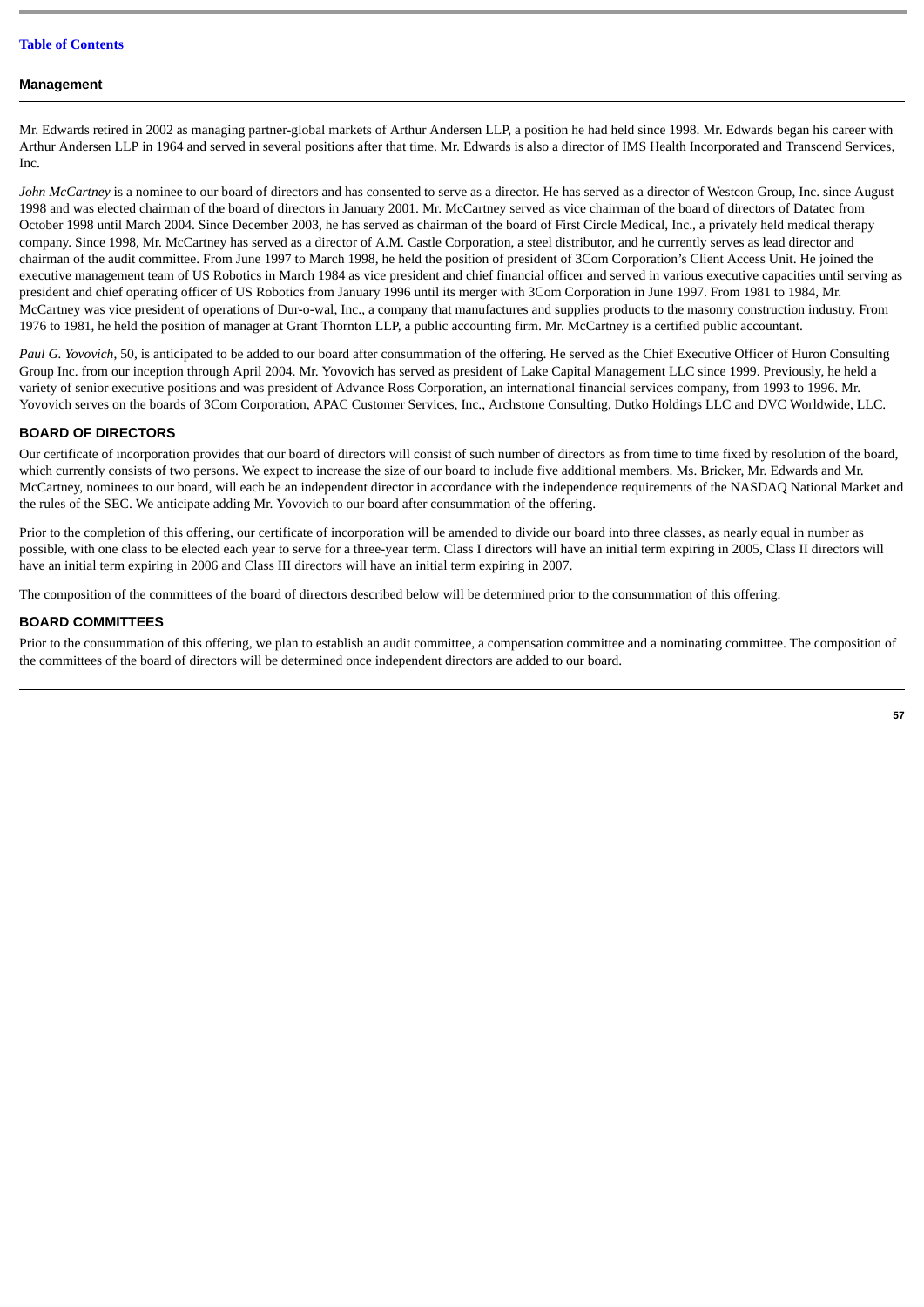#### **Audit committee**

The audit committee will be comprised of not fewer than three directors elected by a majority of the board. The audit committee will oversee our accounting and financial reporting processes, as well as the audits of our financial statements, including retaining and discharging our auditors. Our audit committee will comply with the independence requirements of the NASDAQ National Market and the rules of the SEC under the Securities Exchange Act of 1934, as amended.

#### **Compensation committee**

The compensation committee will be comprised of not fewer than three directors elected by a majority of the board. The compensation committee will oversee the administration of our benefit plans, review and administer all compensation arrangements for executive officers and establish and review general policies relating to the compensation and benefits of our officers and employees. Our compensation committee will comply with the independence requirements of the NASDAQ National Market.

# **Nominating committee**

The nominating committee will be comprised of not fewer than three directors elected by a majority of the board. The nominating committee's responsibilities will include identifying and recommending to the board appropriate director nominee candidates. Our nominating committee will comply with the independence requirements of the NASDAQ National Market.

# **COMPENSATION COMMITTEE INTERLOCKS AND INSIDER PARTICIPATION**

None of our executive officers will serve as a member of the board of directors or compensation committee of any entity that has one or more executive officers serving as a member of our board of directors or compensation committee.

Although we had no compensation committee during the year ended December 31, 2003, Mr. Holdren, Mr. Massaro, Ms. Sawall, Mr. Yovovich, our former Chief Executive Officer of the company and president of Lake Capital Management LLC, and Edward A. Kovas, our former Vice President and vice president of Lake Capital Management LLC, participated in various stages of deliberation concerning executive officer compensation. See "Certain relationships and related transactions."

#### **COMPENSATION OF DIRECTORS**

We do not currently compensate our directors for their service as members of our board of directors. After the consummation of this offering, we will pay each of our independent directors \$20,000 per year and \$1,000 for each meeting of the board of directors or any committee of the board that he or she attends. We also plan to pay a fee for acting as a committee chair and to grant stock options and/or restricted common stock to independent directors under our Omnibus Stock Plan. On the date of this prospectus, we intend to grant to each independent director options exercisable for shares of our common stock, assuming a public offering price of \$ per share, the mid-point of the range shown on the cover of this prospectus. These options will have a per share exercise price equal to the public offering price. All of our directors will be reimbursed for out-of-pocket expenses for attending board and committee meetings.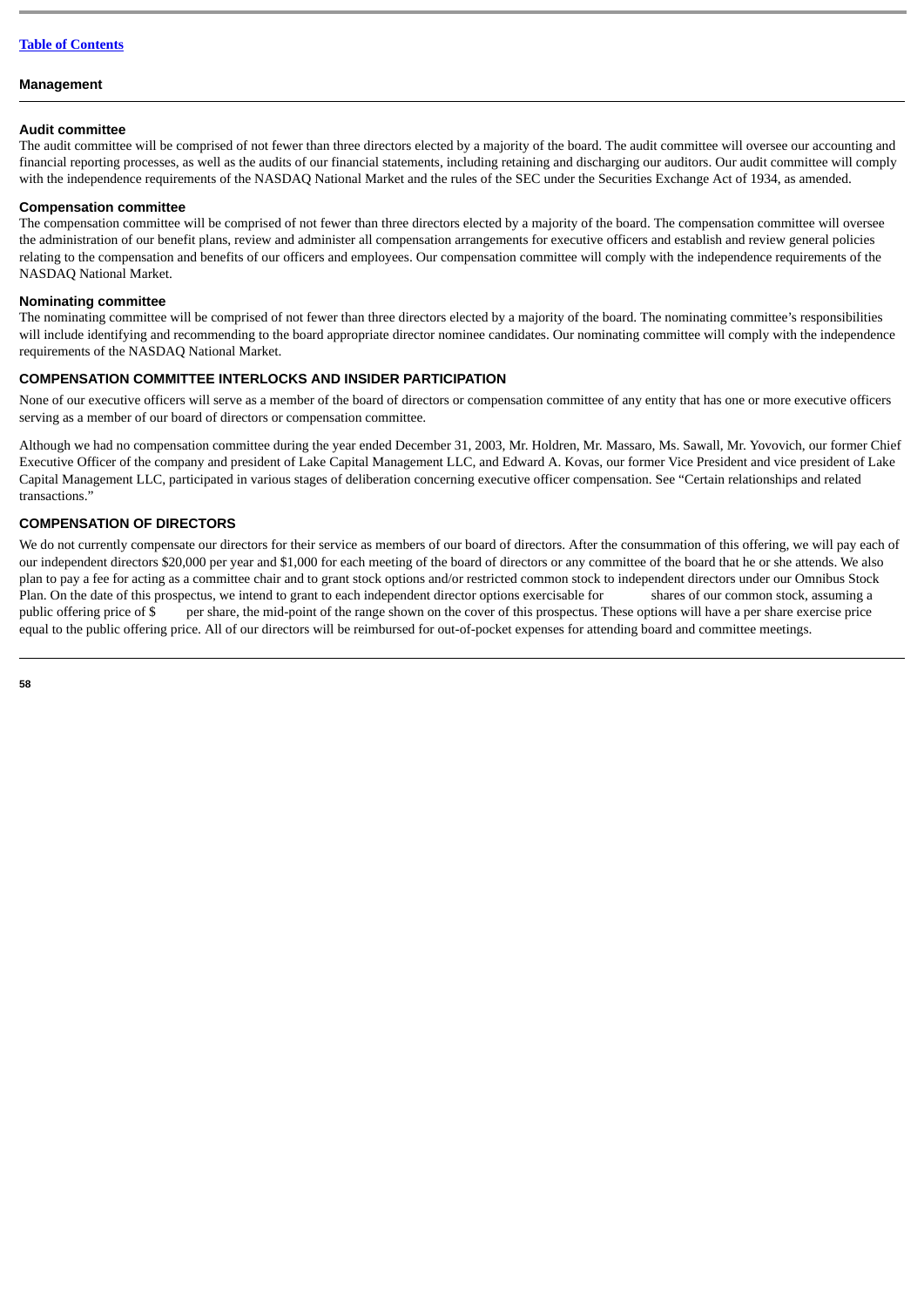#### **COMPENSATION OF EXECUTIVE OFFICERS**

The following table sets forth information on compensation earned by Mr. Holdren, our Chief Executive Officer, and each of our next four most highly compensated executive officers for the year ended December 31, 2003. We refer to these officers in this prospectus as our named executive officers.

# **Summary compensation table**

|                                                                                  | Annual<br>compensation |            | Long-term compensation<br>awards-number of  |                                    |  |
|----------------------------------------------------------------------------------|------------------------|------------|---------------------------------------------|------------------------------------|--|
| Name and principal position                                                      | Salary (\$)            | Bonus (\$) | securities<br>underlying options $(\#)$ (2) | All other<br>compensation (\$) (3) |  |
| Gary E. Holdren <sup>(1)</sup><br>Chief Executive Officer and President          | 750,000                | 500,375    |                                             | 23,878                             |  |
| George E. Massaro<br><b>Chief Operating Officer</b>                              | 450,000                | 350,625    |                                             | 24,380                             |  |
| Daniel P. Broadhurst<br>Vice President and Assistant Secretary                   | 485,116                | 184,167    |                                             | 17,880                             |  |
| Suzanne S. Bettman $(4)$<br>Vice President, Chief Legal Officer and<br>Secretary | 310,065                | 103,750    |                                             | 13.065                             |  |
| Mary M. Sawall<br>Vice President, Human Resources                                | 225,000                | 100,000    |                                             | 15,121                             |  |

(1) Mr. Holdren has served as our Chief Executive Officer and President since May 2004 and as Chief Executive Officer of Huron Consulting Group LLC since June 2003 and President since we commenced<br>operations in May 2002. D

*as Chief Executive Officer in April 2004. (2) See disclosure under "Option grants in fiscal year 2003" below. (3) All other compensation details:*

|                | 401(k) match (\$) | Life insurance<br>premiums (\$) | Long-<br>term disability<br>insurance<br>premiums (\$) |
|----------------|-------------------|---------------------------------|--------------------------------------------------------|
| Mr. Holdren    | 12,000            | 4,278                           | 7,600                                                  |
| Mr. Massaro    | 12,000            | 6,139                           | 6,241                                                  |
| Mr. Broadhurst | 12,000            | 1,360                           | 4,520                                                  |
| Ms. Bettman    | 9.208             | 1,021                           | 2,836                                                  |
| Ms. Sawall     | 12,000            | 1,500                           | 1,621                                                  |

*(4) Ms. Bettman resigned in February 2004.*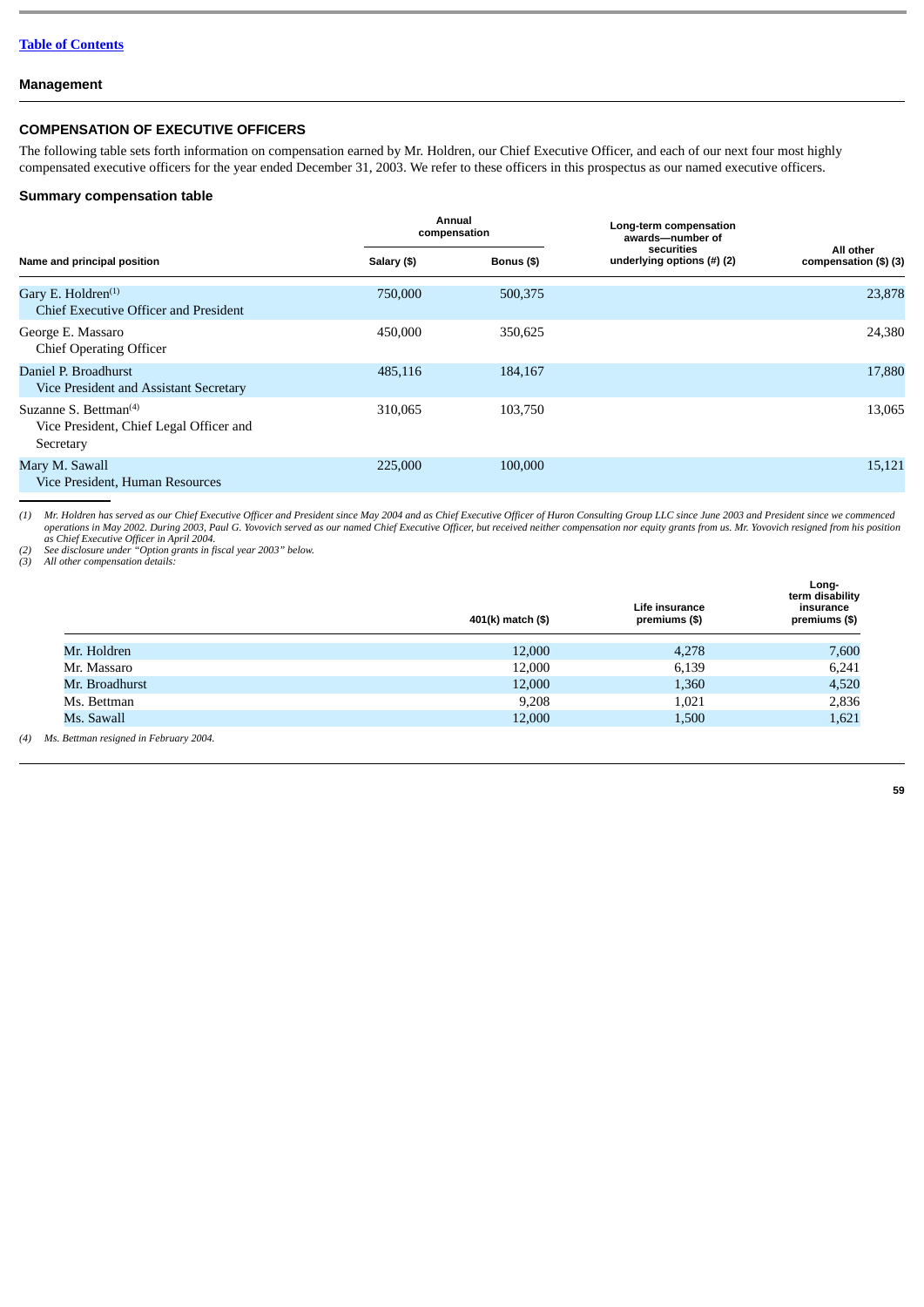## **Option grants in fiscal year 2003**

The following table sets forth information concerning the grant of stock options to each of the named executive officers during the last fiscal year. The potential realizable value is calculated based on assumed rates of stock appreciation of 0%, 5% and 10% compounded annually from the date the options were granted until their expiration date. The assumed 0%, 5% and 10% rates of stock appreciation are based on an assumed public offering price of \$, the mid-point of the range shown on the cover of this prospectus. These numbers are calculated based on the requirements of the SEC and do not reflect our estimate of future stock price growth.

|                       | Number of<br>securities<br>underlying<br>options | <b>Percent of total</b><br>options<br>granted to | <b>Exercise or</b>      |                    | Potential realizable value at<br>assumed rates of stock price<br>appreciation for option term<br>$(10 \text{ years})$ |    |     |  |
|-----------------------|--------------------------------------------------|--------------------------------------------------|-------------------------|--------------------|-----------------------------------------------------------------------------------------------------------------------|----|-----|--|
| Name                  | granted <sup>(1)</sup>                           | employees in<br>fiscal year                      | base price<br>per share | Expiration<br>date | 0%                                                                                                                    | 5% | 10% |  |
| Gary E. Holdren       |                                                  | 4.65%                                            |                         | 5/23/13            |                                                                                                                       |    |     |  |
| George E. Massaro     |                                                  | 2.32%                                            |                         | 5/23/13            |                                                                                                                       |    |     |  |
|                       |                                                  | 6.97%                                            |                         | 12/22/13           |                                                                                                                       |    |     |  |
| Daniel P. Broadhurst  |                                                  | 0.70%                                            |                         | 5/23/13            |                                                                                                                       |    |     |  |
| Suzanne S. Bettman(2) |                                                  | 0.23%                                            |                         | 5/23/13            |                                                                                                                       |    |     |  |
| Mary M. Sawall        |                                                  | 0.93%                                            |                         | 5/23/13            |                                                                                                                       |    |     |  |

*(1) All options vest 25% each grant anniversary over four years, subject to the executive's continued employment.*

*(2) These options were cancelled in connection with Ms. Bettman's resignation in February 2004.*

### **Option values at December 31, 2003**

The following table sets forth information concerning the exercise of stock options during 2003 by each of the named executive officers and the value at the end of our 2003 fiscal year of the unexercised options held by the named executive officers. The value realized upon exercise of stock options during 2003 and the value of unexercised in-the-money options are based on an assumed public offering price of \$ , the mid-point of the range shown on the cover of this prospectus.

| <b>Name</b>           | Shares acquired on<br>exercise (#) | Value realized (\$) | Number of<br>securities underlying<br>unexercised options<br>at fiscal year end<br>exercisable/<br>unexercisable (#) | Value of unexercised<br>in-the-money<br>options at<br>fiscal year end<br>exercisable/<br>unexercisable (\$) |
|-----------------------|------------------------------------|---------------------|----------------------------------------------------------------------------------------------------------------------|-------------------------------------------------------------------------------------------------------------|
|                       |                                    |                     |                                                                                                                      |                                                                                                             |
| Gary E. Holdren       |                                    |                     |                                                                                                                      |                                                                                                             |
| George E. Massaro     |                                    |                     |                                                                                                                      |                                                                                                             |
| Daniel P. Broadhurst  |                                    |                     |                                                                                                                      |                                                                                                             |
| Suzanne S. Bettman(1) |                                    |                     |                                                                                                                      |                                                                                                             |
| Mary M. Sawall        |                                    |                     |                                                                                                                      |                                                                                                             |

*(1) The unexercisable options were cancelled in connection with Ms. Bettman's resignation.*

### **EMPLOYMENT AGREEMENTS**

#### **Holdren senior management agreement**

Huron Consulting Group LLC has entered into a senior management agreement with Mr. Holdren. The agreement, which was effective as of May 13, 2002, has an initial term of three years and automatically renews for additional one-year periods on an annual basis unless, at least 60 days prior to the expiration of the then-current term, we or Mr. Holdren provide notice that the agreement shall not renew. The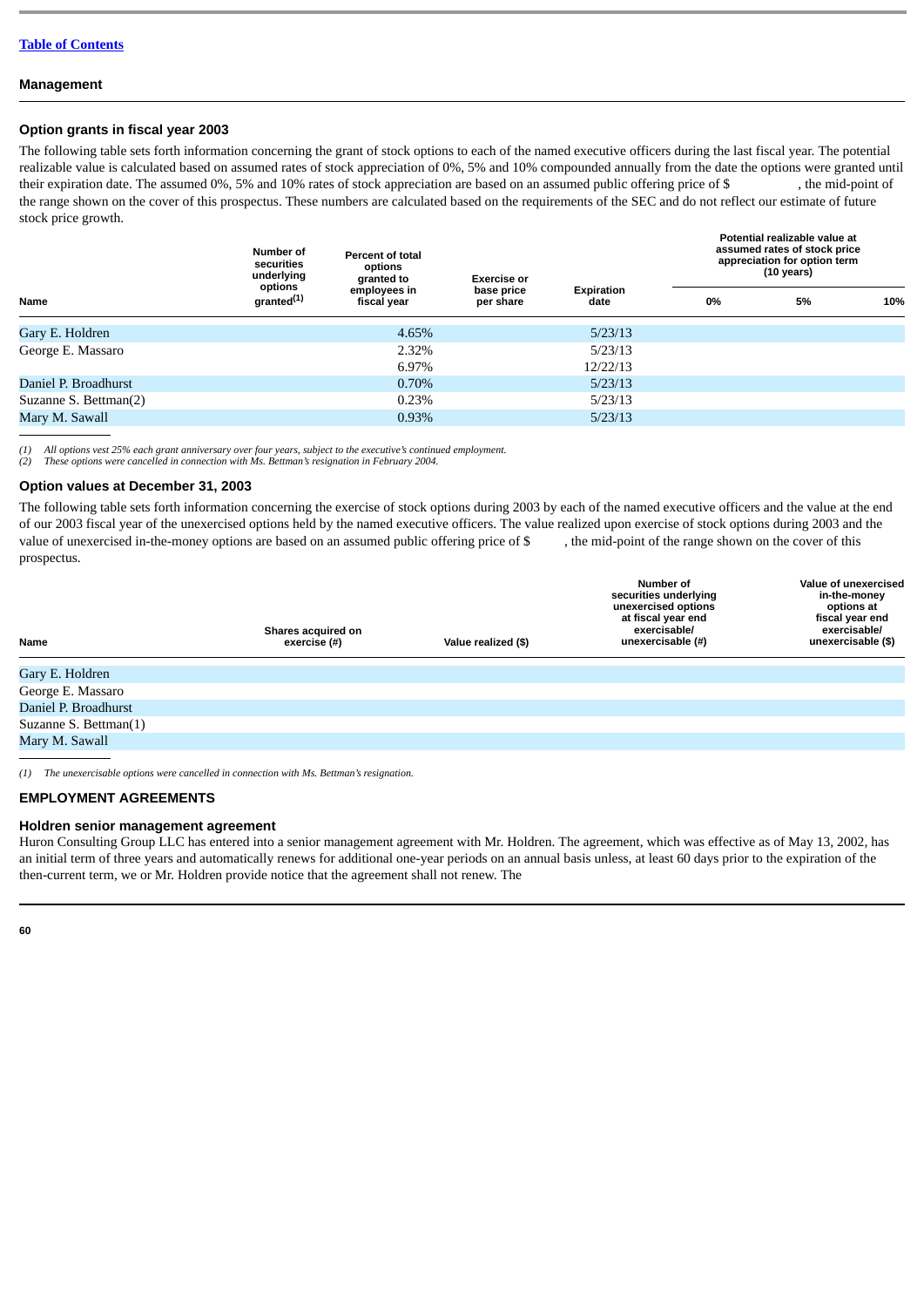agreement provides that Mr. Holdren will report to the chairman of our board of directors. Under the terms of the agreement, in 2004, Mr. Holdren's minimum annual base salary is \$800,000 and his annual performance bonus target is \$850,000. Compensation is subject to annual review. Mr. Holdren will receive a minimum payment with respect to that annual bonus for the periods ending on each of May 13, 2004 and May 13, 2005, in an amount of \$225,000 and \$112,500, respectively, with such amounts being paid in four quarterly installments during the year to which they relate. Thereafter, the remaining amount of the annual bonus to be received by Mr. Holdren will be based on the achievement of performance goals set by our compensation committee. Mr. Holdren is also eligible for additional bonuses in the event that our annual earnings exceed targets set by the compensation committee, in amounts that the compensation committee determines to be appropriate.

Mr. Holdren's agreement provides that if his employment is terminated by us without cause, if he resigns for good reason (as such terms are defined in the agreement) or if he is terminated in connection with a non-renewal of the agreement prior to the fifth anniversary of its execution, Mr. Holdren will be entitled to severance pay of \$1,500,000, payable over the twelve-month period following termination, along with continuation of medical and dental benefits and company provided perquisites during such twelve-month period. If Mr. Holdren is terminated by us without cause or if he resigns for good reason within twelve months of a qualified change of control, the \$1,500,000 will be paid in a lump sum. In addition, Mr. Holdren or his estate is entitled to severance pay of six-months' base salary over the six-month period following his death or disability, along with continuation of medical benefits. Mr. Holdren is also entitled to coverage under our directors and officers insurance policy for six years following his termination, subject to specified exceptions and limitations. Mr. Holdren has agreed to certain restrictive covenants that will survive for a period of one to three years following the termination of his employment pursuant to which he will not solicit our clients or interfere with our relationships with our employees or customers.

Mr. Holdren's agreement provided for the purchase by him of shares of our common stock pursuant to a separate restricted shares award agreement under our 2002 Equity Incentive Plan. On December 10, 2002, Mr. Holdren purchased the shares of our common stock, at a purchase price of \$ per share. The restricted shares award agreement provides us with repurchase rights with respect to these shares that lapse over a three-year vesting period, subject to acceleration upon the occurrence of certain specified events, including a qualified public offering of shares of our common stock. Pursuant to the acceleration provision, Mr. Holdren's restricted shares will fully vest immediately prior to the consummation of this offering. In addition, Mr. Holdren will have the ability to exercise certain piggyback registration rights with respect to these shares. Pursuant to these piggyback registration rights, if, following the consummation of this offering, we propose any underwritten public offering of our equity securities pursuant to an effective registration statement under the Securities Act (other than a registration statement relating to our employee benefit plans, exchange offers by us or a merger or acquisition of a business or assets by us), Mr. Holdren is entitled to include his shares of common stock in that registration with all registration expenses paid by us.

Pursuant to a separate restricted shares award agreement under our 2002 Equity Incentive Plan, on December 31, 2002, Mr. Holdren purchased an additional shares of our common stock. While we currently have repurchase rights with respect to these shares, the repurchase rights will lapse in connection with the consummation of this offering. Mr. Holdren does not have registration rights with respect to these restricted common shares.

Mr. Holdren has subsequently been granted options to acquire an additional shares of our common stock under our 2003 Equity Incentive Plan.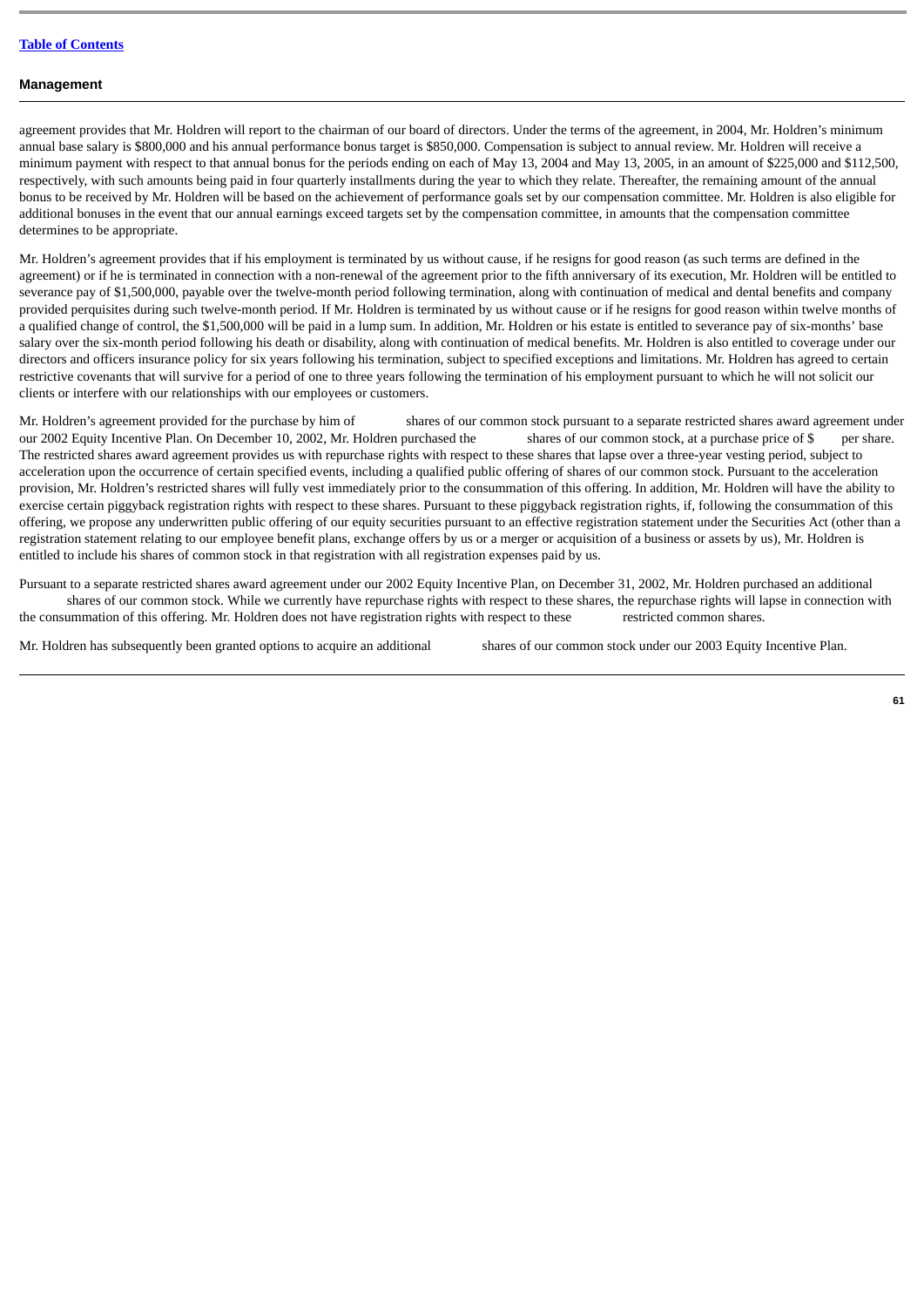## **Massaro senior management agreement**

Huron Consulting Group LLC has also entered into a senior management agreement with Mr. Massaro. Mr. Massaro's agreement, which was effective August 12, 2002, has an initial three-year term and automatically renews for additional one-year periods on an annual basis unless, at least 60 days prior to the expiration of the then-current term, we or Mr. Massaro provide notice that the agreement shall not renew. Under the terms of the agreement, Mr. Massaro receives a minimum annual base salary of \$350,000 and has an annual performance bonus target during his initial three year term of \$150,000. Compensation is subject to annual review. Mr. Massaro has a guaranteed minimum bonus payment of \$75,000 for the year ending August 12, 2004, to be paid in quarterly installments during the year and a guaranteed minimum bonus payment of \$37,500 for the year ending August 12, 2005, also payable in quarterly installments during the year. Mr. Massaro is also eligible for additional bonuses in the event that our annual earnings exceed targets set by our compensation committee, in amounts that the compensation committee determines to be appropriate.

Mr. Massaro was also granted options to acquire shares of our common stock under our 2002 Equity Incentive Plan at the time his employment commenced. Mr. Massaro has subsequently been granted options to acquire an additional shares of our common stock under our 2002 Equity Incentive Plan and options to acquire an additional shares of our common stock under our 2003 Equity Incentive Plan. In accordance with the original terms of the grants under our 2002 Equity Incentive Plan, the options granted under that plan will vest in full in connection with the consummation of this offering.

Mr. Massaro's agreement provides that if his employment is terminated by us without cause or if he resigns for good reason (as such terms are defined in the agreement) he will be entitled to severance pay equal to six months' base salary, which amount is subject to offset for remuneration earned by Mr. Massaro during the six-month period following such a termination. In addition, Mr. Massaro or his estate is entitled to severance pay of three months base salary payable over the three-month period following his death or disability, along with continuation of medical benefits. Mr. Massaro has also agreed to certain restrictive covenants that will survive for one year following the termination of his employment pursuant to which, among other things, he will not solicit our clients or interfere with our relationships with our employees or customers.

# **Broadhurst senior management agreement**

Huron Consulting Group LLC has also entered into a senior management agreement with Mr. Broadhurst. Mr. Broadhurst's agreement, which was effective May 15, 2002, has an initial three-year term and automatically renews for additional one-year periods on an annual basis unless, at least 60 days prior to the expiration of the then-current term, we or Mr. Broadhurst provide notice that the agreement shall not renew. Under the terms of the agreement, Mr. Broadhurst receives an annual base salary of no less than \$485,000, an annual target bonus for the initial term of \$260,000 and has a guaranteed minimum bonus payment of \$130,000 with respect to such bonus for the year ending May 15, 2004 and a guaranteed minimum bonus payment of \$65,000 for the following year ending May 15, 2005, to be paid in quarterly installments during each year. Mr. Broadhurst is also eligible for additional bonuses in the event that our annual earnings exceed targets set by the compensation committee, in amounts that the compensation committee determines to be appropriate.

Mr. Broadhurst was also granted options to acquire shares of our common stock under our 2002 Equity Incentive Plan at the time his employment commenced. In accordance with the original terms of the grant, these options will vest in full in connection with the consummation of this offering. Mr. Broadhurst has subsequently been granted options to acquire an additional shares of our common stock under our 2003 Equity Incentive Plan, which will not vest as a result of the consummation of this offering.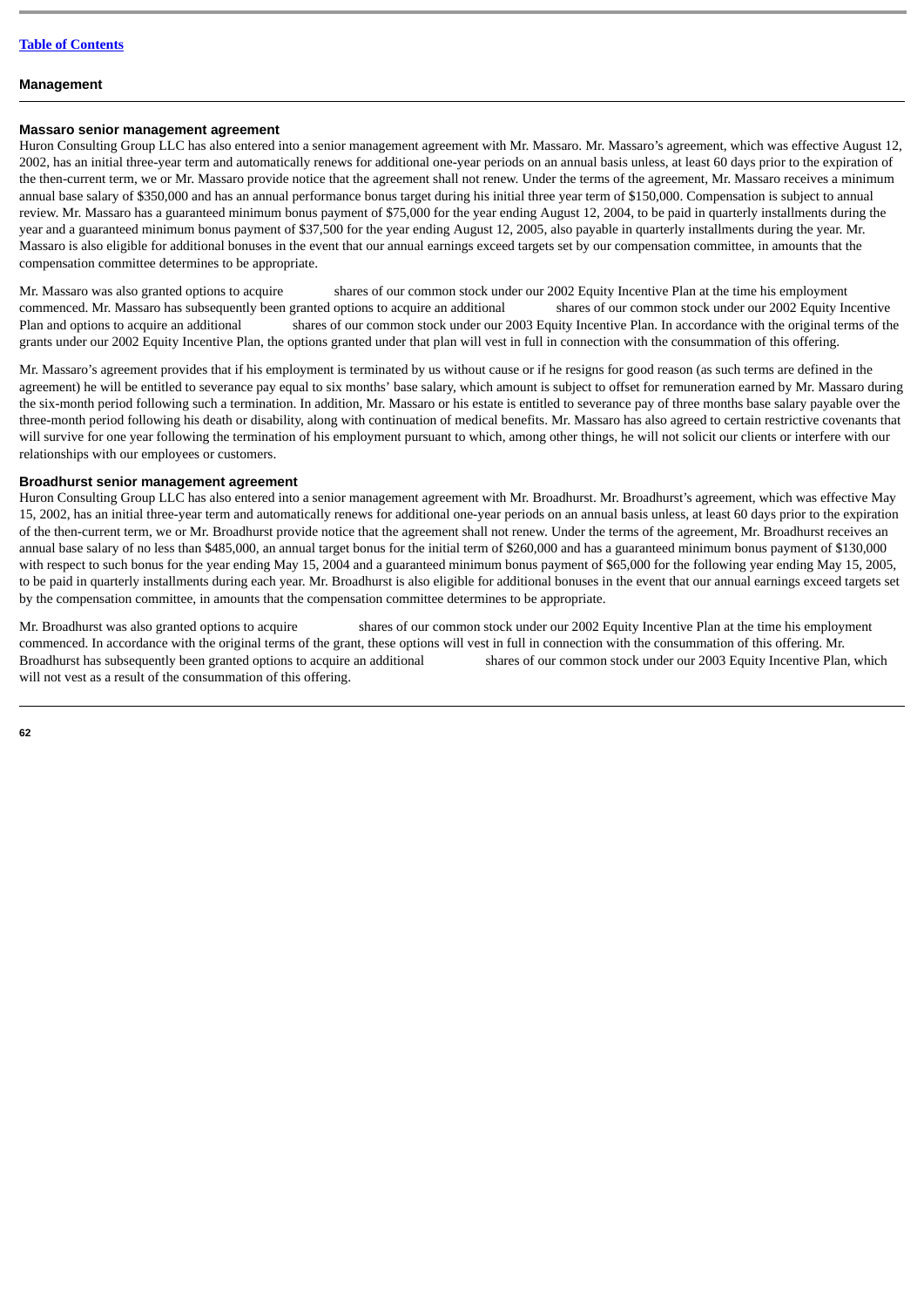Mr. Broadhurst's agreement provides that if his employment is terminated by us without cause or if he resigns for good reason (as such terms are defined in the agreement) he will be entitled to severance pay equal to six months' base salary, which amount is subject to offset for remuneration earned by Mr. Broadhurst during the six-month period following such a termination. In addition, Mr. Broadhurst or his estate is entitled to severance pay of three months' base salary payable over the three-month period following his death or disability, along with continuation of medical benefits. Mr. Broadhurst has also agreed to certain restrictive covenants that will survive for one year following the termination of his employment pursuant to which, among other things, he will not solicit our clients or interfere with our relationships with our employees or customers.

#### **Bettman senior management agreement**

Huron Consulting Group LLC had entered into a senior management agreement with Ms. Bettman prior to her resignation in February 2004. Ms. Bettman did not receive any severance pay in connection with her resignation. Certain restrictive covenants of the agreement survive for one year following her resignation pursuant to which, among other things, she agreed not to solicit our clients or interfere with our relationships with our employees or customers.

# **Sawall senior management agreement**

Huron Consulting Group LLC has entered into a senior management agreement with Ms. Sawall. Ms. Sawall's agreement, which was effective May 1, 2002, has an initial one-year term and automatically renews for additional one-year periods on an annual basis unless, at least 60 days prior to the expiration of the thencurrent term, we or Ms. Sawall provide notice that the agreement shall not renew. Under the terms of the agreement, Ms. Sawall receives an annual base salary of no less than \$225,000 and is eligible to participate in our annual performance bonus plan. Ms. Sawall is also eligible for additional bonuses in the event that our annual earnings exceed targets set by the compensation committee, in amounts that the compensation committee determines to be appropriate.

Ms. Sawall was also granted options to acquire shares of our common stock under our 2002 Equity Incentive Plan at the time her employment commenced. Ms. Sawall has subsequently been granted options to acquire an additional shares of our common stock under our 2002 Equity Incentive Plan and options to acquire an additional shares of our common stock under our 2003 Equity Incentive Plan. In accordance with the original terms of the grants under our 2002 Equity Incentive Plan, the options granted under that plan will vest in full in connection with the consummation of this offering.

Ms. Sawall's agreement provides that if her employment is terminated by us without cause or if she resigns for good reason (as such terms are defined in the agreement) she will be entitled to severance pay equal to six months' base salary, which amount is subject to offset for remuneration earned by Ms. Sawall during the six-month period following such a termination. In addition, Ms. Sawall or her estate is entitled to severance pay of three months' base salary payable over the three-month period following her death or disability, along with continuation of medical benefits. Ms. Sawall has also agreed to certain restrictive covenants that will survive for one year following termination of her employment pursuant to which, among other things, she will not interfere with our relationships with our employees or customers.

# **EQUITY INCENTIVE PLANS**

# **Existing equity incentive plans**

We have adopted three equity incentive plans (our 2003 Equity Incentive Plan, our 2002 Equity Incentive Plan and our Amended and Restated 2002 Equity Incentive Plan (California)). Our existing equity incentive plans provide for the grant of equity options, equity appreciation rights and equity awards to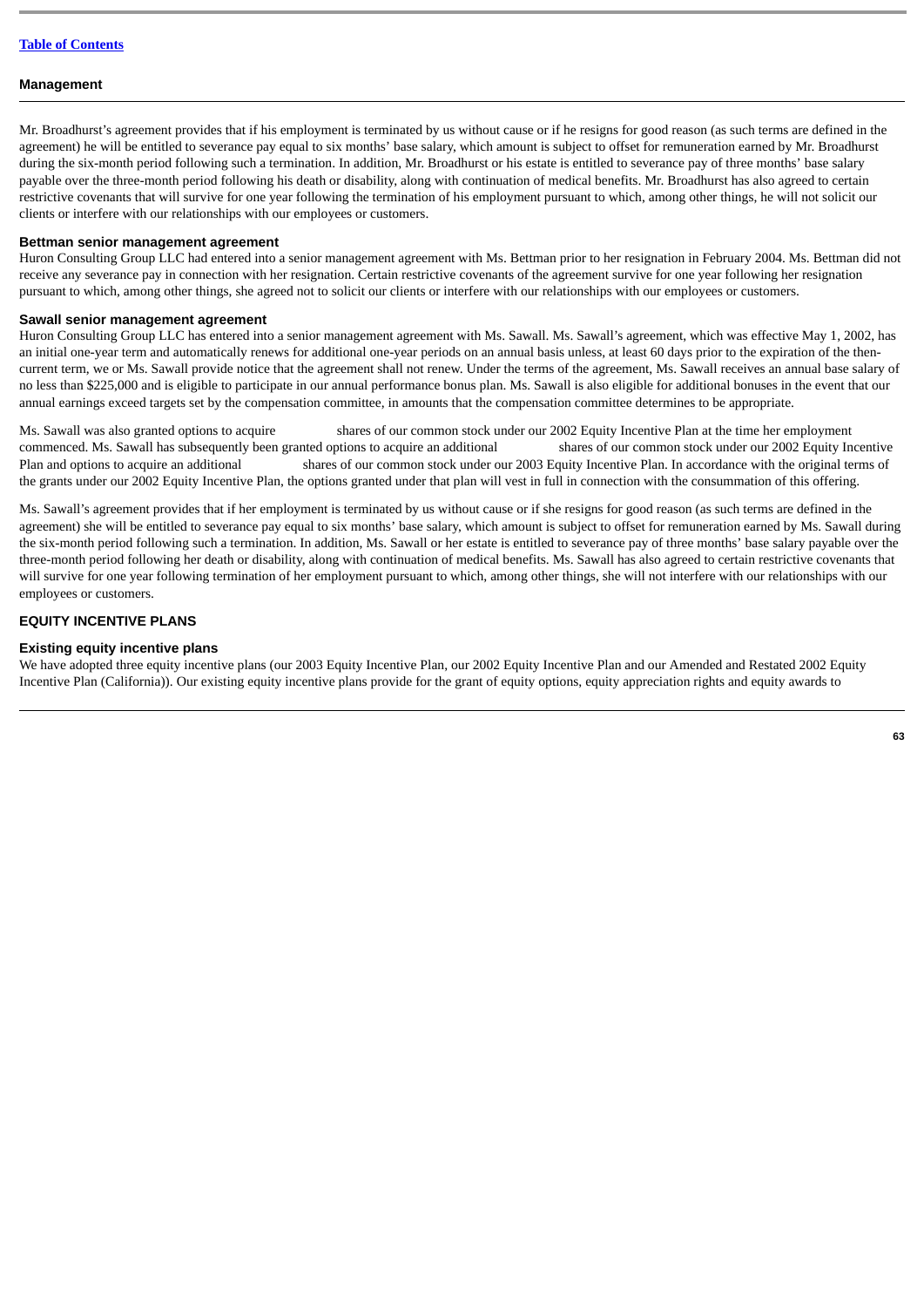#### **Management**

our officers, employees, third-party consultants and advisors. Following the consummation of this offering, we will issue future stock-based awards only under our 2004 Omnibus Stock Plan described below.

We have reserved shares of common stock for issuance under our three existing equity incentive plans. Of that number, as of March 31, 2004, a total of shares have been issued as past awards or are reserved for issuance under outstanding awards, consisting of shares subject to restricted stock awards and shares issuable upon the exercise of options, with a weighted average exercise price of \$ per share. Following the consummation of this offering, shares subject to restricted stock awards granted in 2002 will be fully vested and options exercisable for shares issued pursuant to our 2002 Equity Incentive Plan and options exercisable for shares issued pursuant to our 2002 Equity Incentive Plan (California) will be fully vested.

Our compensation committee will administer our existing equity incentive plans following the consummation of this offering. Our compensation committee may amend, suspend or terminate the plans at any time. Additionally, our compensation committee may amend the terms of any outstanding awards, except that any award amendment that would adversely affect the rights of an award holder must be consented to by the award holder, unless the amendment is made either to avoid an expense charge to our company or to allow us take a deduction under the tax code.

# **2004 Omnibus stock plan**

Prior to the consummation of this offering, we intend to adopt a new 2004 Omnibus Stock Plan, or the Omnibus Plan, which will replace our existing plans for grants of equity-based compensation following the consummation of this offering. There are several types of awards that may be granted under the Omnibus Plan: stock options (including both incentive stock options, or ISOs, within the meaning of Section 422 of the Internal Revenue Code and nonqualified options, which are options that do not qualify as ISOs), stock appreciation rights, restricted stock, phantom stock, stock bonus awards, and other equity-based awards valued in whole or in part by reference to, or otherwise based on, our common stock. A total of shares of common stock are reserved for issuance under the Omnibus Plan, subject to equitable adjustment upon certain corporate transactions or events. Shares subject to an award that remain unissued upon the cancellation or termination of the award will again become available for award under the Omnibus Plan, as shall any shares subject to an award that are retained by us as payment of the exercise price or tax withholding obligations and previously owned shares surrendered to us as payment of the exercise price of an option or to satisfy tax withholding obligations. In addition, to the extent an award is paid or settled in cash, the number of shares previously subject to the award shall again be available for grants pursuant to the Omnibus Plan.

The Omnibus Plan will be administered by our compensation committee. Our officers, employees and non-employee directors and third-party consultants are eligible to receive awards under the Omnibus Plan in the discretion of the compensation committee. The compensation committee will have the responsibility for interpreting the plan and determining all of the terms and conditions of awards made under the plan, including when they will become exercisable or otherwise vest. The compensation committee has the authority to accelerate the exercisability and/or vesting of any outstanding award at such times and under such circumstances as it deems appropriate. The Omnibus Plan may be amended by our board, subject to stockholder approval where necessary to satisfy legal or regulatory requirements. The Omnibus Plan will terminate not later than the tenth anniversary of its adoption. Awards granted before the termination of the Omnibus Plan may extend beyond that date in accordance with their terms.

The Omnibus Plan is intended to permit the grant of performance-based compensation within the meaning of Section 162(m) of the Internal Revenue Code, which generally limits the deduction that we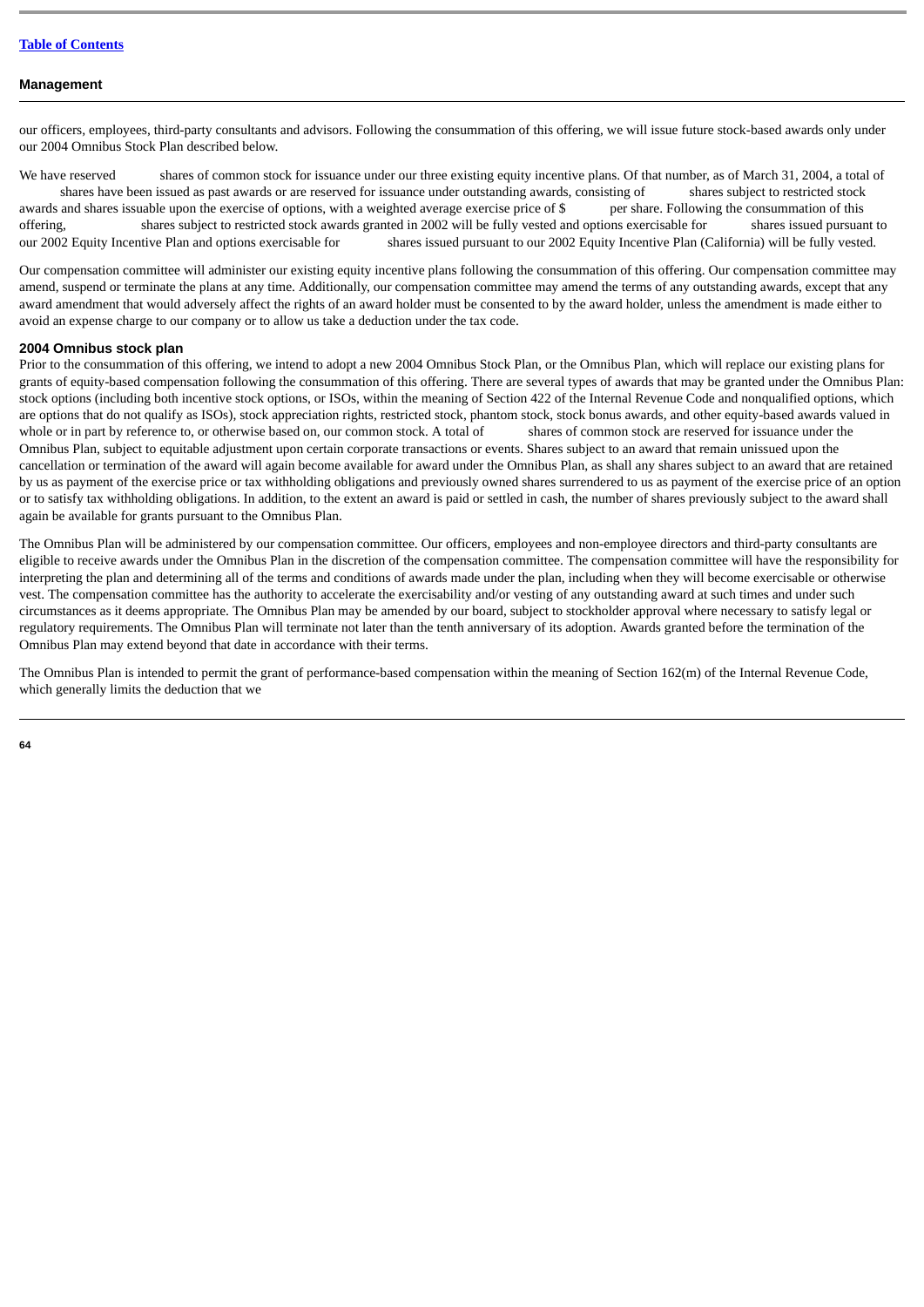#### **Management**

may take for compensation of our five most senior executive officers. Under Section 162(m), certain compensation, including compensation based on the attainment of performance goals, will not be subject to this limitation if certain requirements are met. The vesting of awards that are intended to qualify as performance based compensation will be based upon business criteria as established by the compensation committee from time to time.

To date, no awards have been granted under the Omnibus Plan. Inasmuch as awards under the Omnibus Plan will be granted at the sole discretion of our compensation committee, it is not possible at this time to determine either the persons who will receive awards under the Omnibus Plan or the amount of any such awards. On the date of effectiveness of the registration statement of which this prospectus forms a part, we intend to file a registration statement on Form S-8 covering the shares of our common stock reserved for issuance under the Omnibus Plan. On the date of this prospectus, we intend to grant shares of restricted stock to certain of our employees and options exercisable for shares of our common stock, with a per share exercise price equal to the public offering price and assuming a public offering price of \$ per share, the mid-point of the range shown on the cover of this prospectus, to each of our independent directors.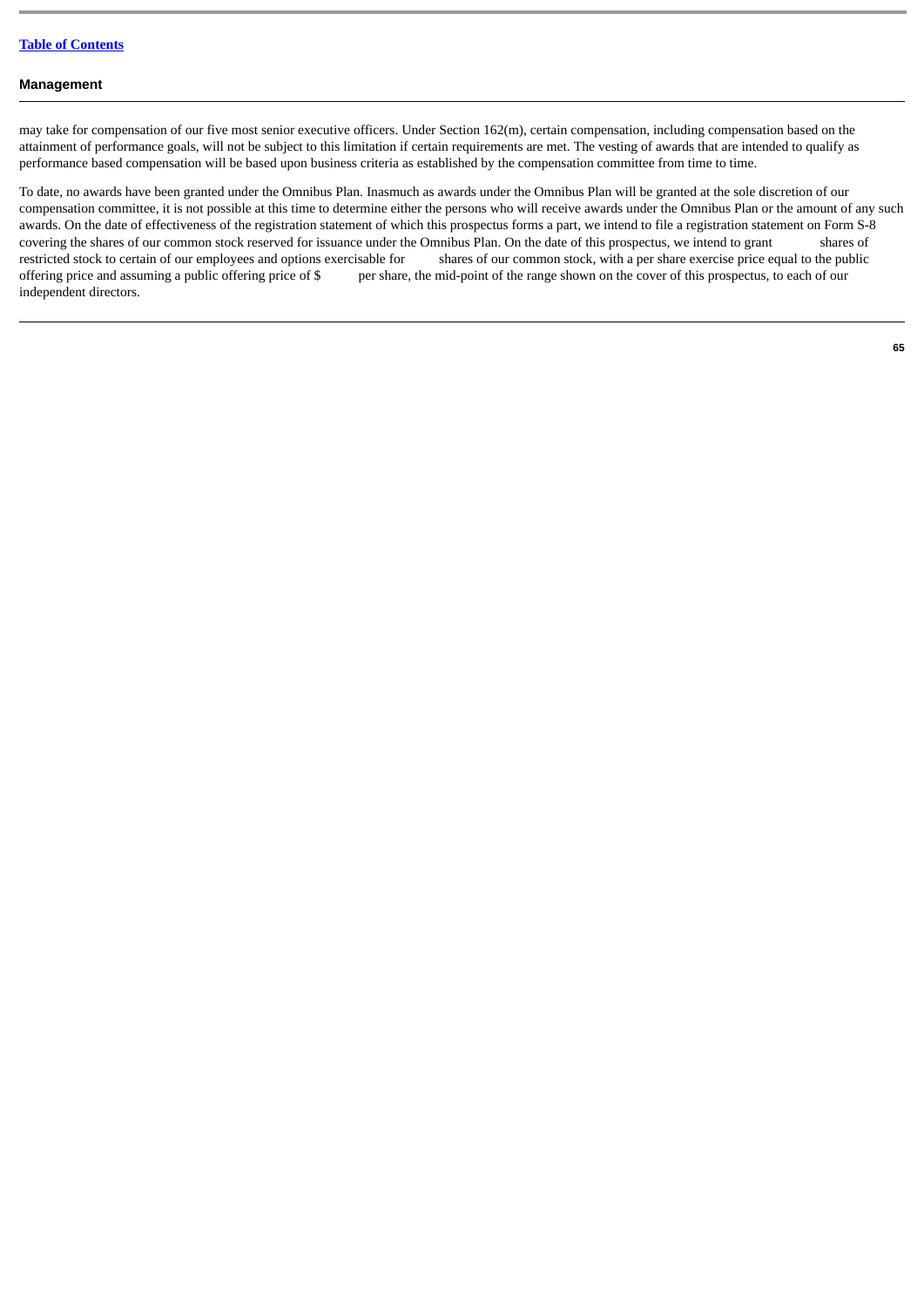# Certain relationships and related transactions

# **HCG Holdings LLC**

HCG Holdings LLC currently owns approximately 94% of our outstanding common stock and all of our outstanding 8% preferred stock and 8% promissory notes. HCG Holdings LLC is controlled by Lake Capital Partners LP and Lake Capital Management LLC. The remaining equity interests in HCG Holdings LLC are held by certain institutional investors, some of our executive officers and employees, each of our board members, a director nominee and approximately 30 other holders. The executive officers and members or nominees of our board holding interests in HCG Holdings LLC are Messrs. Broadhurst, Burge, Holdren, Massaro and McCartney. Mr. Yovovich, whom we expect to add to our board after the consummation of this offering, is president of Lake Capital Management LLC and also has equity interests in HCG Holdings LLC. Upon consummation of this offering, we will use approximately \$ million of our estimated net proceeds to redeem our outstanding 8% preferred stock and approximately \$ million to repay our outstanding 8% promissory notes.

# **Management agreement and services**

On April 23, 2002, HCG Holdings LLC entered into a Management Agreement on our behalf with Lake Capital Management LLC, which led the group of investors that sponsored our formation, pursuant to which Lake Capital Management LLC agreed to assist in our formation and provide general management services for us. In 2002, Lake Capital Management LLC was paid fees of \$1.5 million under this agreement, \$0.5 million of which was paid by offsetting amounts outstanding under a promissory note issued by Lake Capital Management LLC to us. Upon termination of the agreement in July 2002, we paid Lake Capital Management LLC an additional \$1.0 million, which was paid by offsetting amounts outstanding under a promissory note. The only provisions of the agreement surviving termination relate to the limitation of Lake Capital Management LLC's liability for losses arising out of the services performed under the agreement and our obligation to indemnify Lake Capital Management LLC and persons related to it against such losses or liabilities, subject to specified exceptions. Mr. Yovovich has served as a president of Lake Capital Management LLC since 1999.

From time to time, Huron Consulting Group LLC reimburses Lake Capital Management LLC for its out-of-pocket expenses in connection with its provision of management advice on an at-will basis. We paid approximately \$195,600 for the partial year ended December 31, 2002, approximately \$97,000 for the year ended December 31, 2003 and \$12,300 for the three months ended March 31, 2004.

# **Advisory services agreement**

On April 23, 2002, HCG Holdings LLC entered into an Advisory Services Agreement on our behalf with PPM America Private Equity Fund, L.P., or PPM LP, which owns approximately 31% of the equity interests in HCG Holdings LLC, pursuant to which PPM LP agreed to provide general management and other corporate advisory services to us. In 2002, PPM LP was paid \$0.3 million under this agreement. The agreement was terminated in July 2002. The only provision of the agreement surviving termination relates to the limitation of PPM LP's liability for losses arising out of the services performed under the agreement.

# **Registration rights—Holdren**

On December 10, 2002, Mr. Holdren purchased shares of our common stock, at a purchase price of \$ per share, pursuant to a restricted shares award agreement under our 2002 Equity Incentive Plan. The restricted shares award agreement grants Mr. Holdren certain piggyback registration rights with respect to these shares. Pursuant to these piggyback registration rights, if, following the consummation of this offering, we propose any underwritten public offering of our equity securities pursuant to an effective registration statement under the Securities Act (other than a registration statement relating to our employee benefit plans, exchange offers by us or a merger or acquisition of a business or assets by us), Mr. Holdren is entitled, subject to certain limitations, to include his shares of restricted common stock in that registration with all registration expenses paid by us.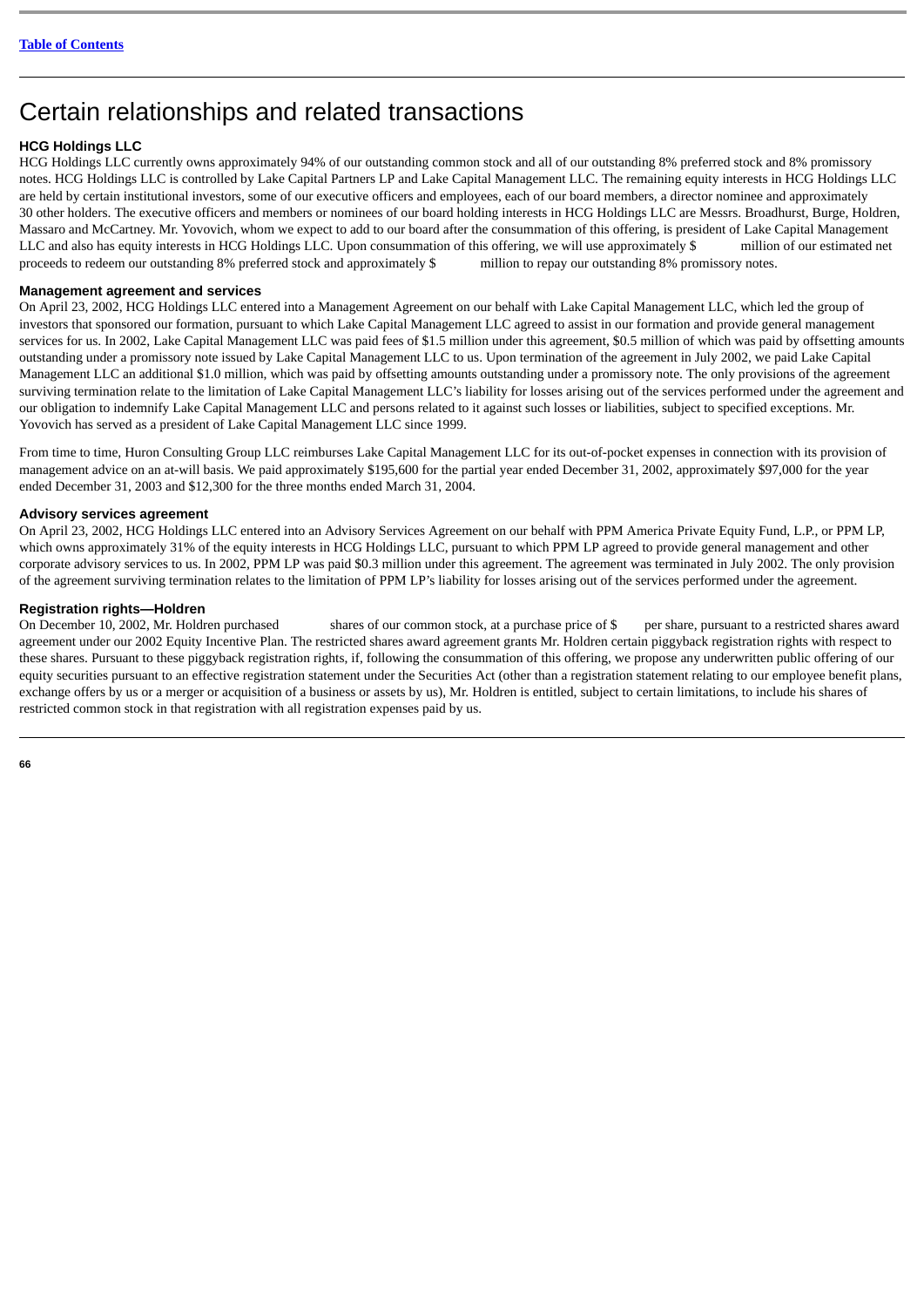# **Certain relationships and related transactions**

#### **Registration rights—HCG Holdings LLC**

Prior to the consummation of this offering, we and HCG Holdings LLC will enter into an agreement pursuant to which we will provide HCG Holdings LLC certain demand, piggyback and shelf registration rights with respect to the shares (shares if the underwriters over-allotment option is exercised in full) of our common stock held by it immediately following the consummation of this offering.

#### **Lake Capital Management LLC**

We have an arrangement whereby we share with Lake Capital Management LLC season tickets for a luxury suite at Soldier Field for home games of the Chicago Bears that we use to entertain current and prospective clients. Under this arrangement, we paid \$65,000 for the 2003 season and are responsible for \$66,495 for the 2004 season.

#### **Family relationships**

Mr. Massaro's son-in-law, Marc Mercier, is currently employed by us as an associate. In this capacity, he received total salary and bonus of approximately \$61,250 and \$22,700 in the year ended December 31, 2003 and the partial year ended December 31, 2002, respectively.

# **Highline Technology LLC**

Our wholly-owned operating subsidiary, Huron Consulting Group LLC, entered into an agreement, effective as of September 3, 2003, with Highline Technology LLC, an entity in which Mr. Yovovich owns 40%, pursuant to which Highline provides management of information technology services and special intellectual technology projects and solution integration. Our subsidiary pays quarterly fees of \$31,250, plus expenses, during the term of the agreement, which can be terminated by either party upon 30 days prior written notice to the other party any time after December 31, 2004. No payments were made under the agreement in 2003, and a total of approximately \$111,100 has been paid in 2004.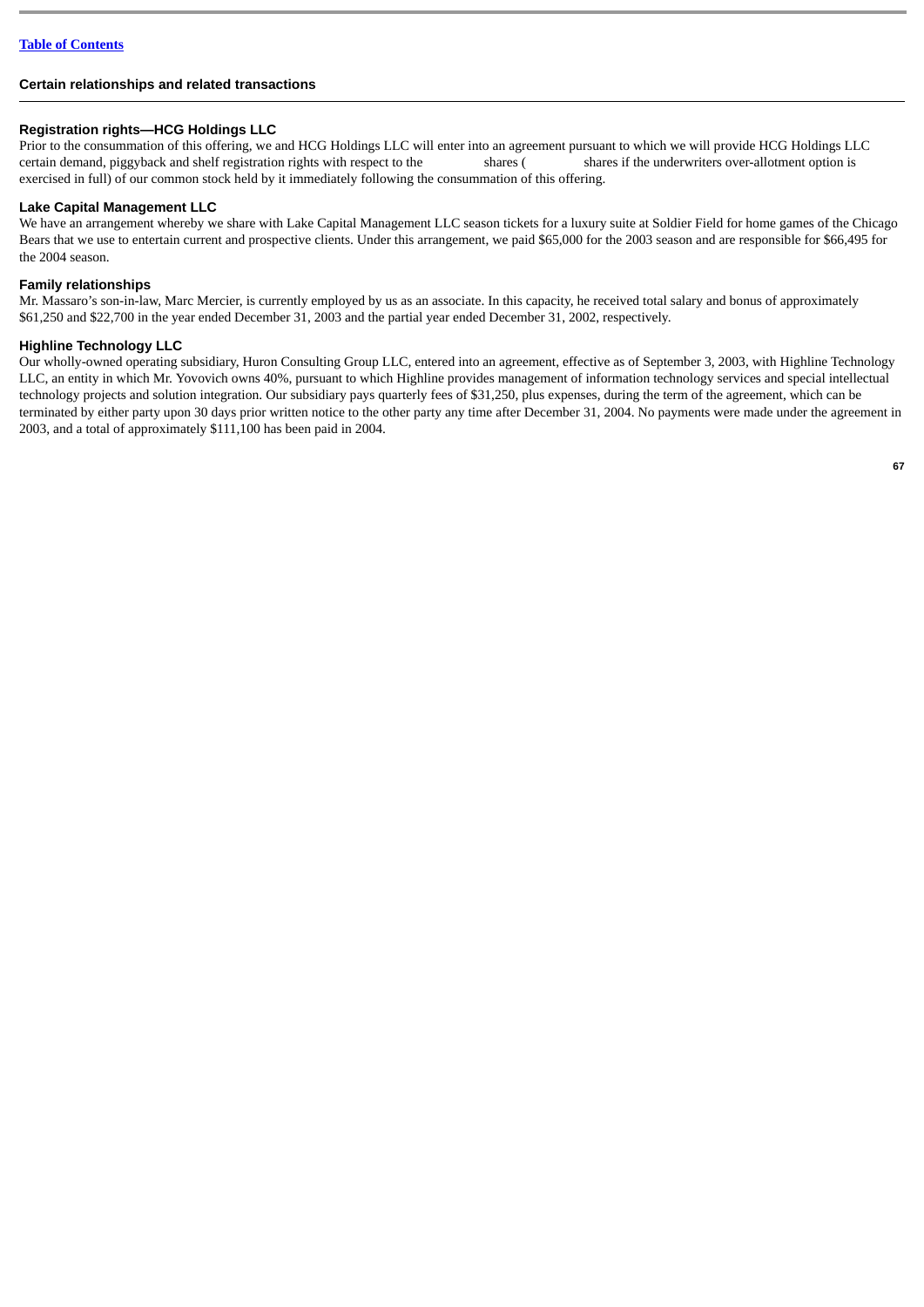# Principal and selling stockholders

The following table sets forth, as of , 2004, certain information regarding the beneficial ownership of our common stock by:

- $\emptyset$  each person known by us to beneficially own 5% or more of our common stock;
- $\emptyset$  each member of our board of directors and each director nominee;
- $\emptyset$  each of our named executive officers;
- $\emptyset$  all directors and executive officers as a group; and
- $\emptyset$  the selling stockholder.

Beneficial ownership is determined according to the rules of the SEC, and generally means that a person has beneficial ownership of a security if he or she possesses sole or shared voting or investment power of that security, and includes options that are currently exercisable or exercisable within 60 days. Each director, officer or 5% or more stockholder, as the case may be, has furnished us with information with respect to beneficial ownership. Except as otherwise indicated, we believe that the beneficial owners of common stock listed below, based on the information each of them has given to us, have sole investment and voting power with respect to their shares, except where community property laws may apply.

The following table lists applicable percentage ownership based on shares of common stock outstanding as of , 2004, which gives effect to a

 for stock split of our Class A common stock and Class B common stock and to the conversion of all of our outstanding shares of Class A common stock and Class B common stock into shares of our common stock, on a one-for-one basis, each of which will occur prior to the completion of this offering. The following table also lists applicable percentage ownership based on shares of common stock outstanding after completion of this offering. Options to purchase shares of our common stock that are exercisable within 60 days of , 2004, are deemed to be beneficially owned by the persons holding these options for the purpose of computing percentage ownership of that person, but are not treated as outstanding for the purpose of computing any other person's ownership percentage. Except as noted below, this table does not take into account the underwriters' over-allotment option.

|                                                                                                      | <b>Beneficial ownership</b><br>prior to offering |      |                       | <b>Beneficial ownership</b><br>after offering |   |
|------------------------------------------------------------------------------------------------------|--------------------------------------------------|------|-----------------------|-----------------------------------------------|---|
| Name of beneficial owner                                                                             | <b>Shares</b>                                    | %    | <b>Shares offered</b> | <b>Shares</b>                                 | % |
| HCG Holdings LLC(1)                                                                                  |                                                  | $\%$ |                       |                                               | % |
| Gary E. Holdren(2)                                                                                   |                                                  |      |                       |                                               |   |
| George E. Massaro(3)                                                                                 |                                                  |      |                       |                                               |   |
| Daniel P. Broadhurst(4)                                                                              |                                                  |      |                       |                                               |   |
| Suzanne S. Bettman(5)                                                                                |                                                  |      |                       |                                               |   |
| Mary M. Sawall(6)                                                                                    |                                                  |      |                       |                                               |   |
| Deborah A. Bricker                                                                                   |                                                  |      |                       |                                               |   |
| James D. Edwards                                                                                     |                                                  |      |                       |                                               |   |
| John McCartney(7)                                                                                    |                                                  |      |                       |                                               |   |
| All directors and executive officers as a group (<br>persons(8)<br>indicates less than 1% ownership. |                                                  |      |                       |                                               |   |

*(footnotes on following page)*

**68**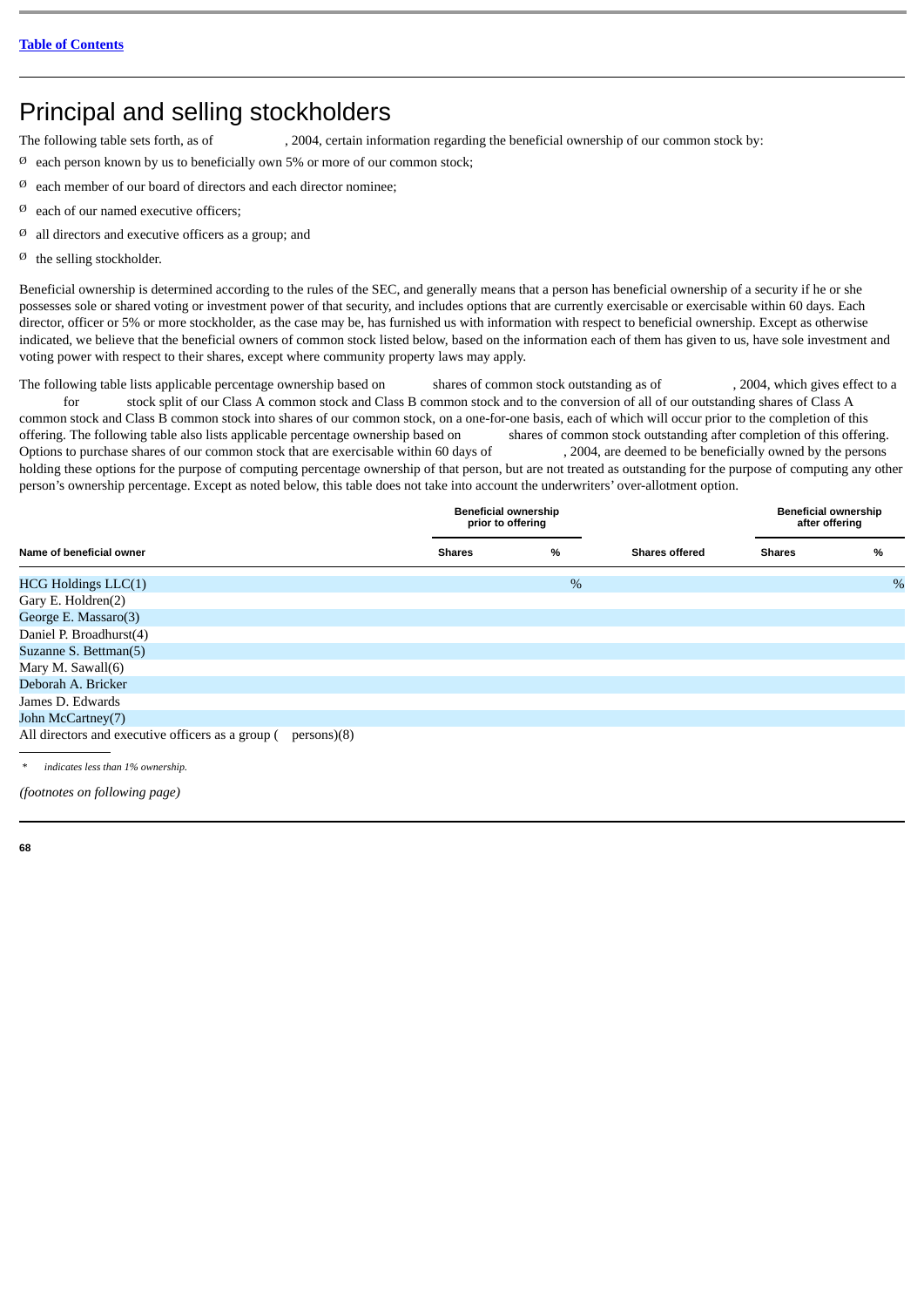# **Principal and selling stockholders**

(1) Lake Capital Partners LP and Lake Capital Management LLC are members of HCG Holdings LLC and collectively have investment and voting control over the shares of our common stock held by HCG<br>Holdings LLC. Lake Capital In *Terence M. Graunke and Paul G. Yovovich are the sole members of Lake Partners LLC and, pursuant to the Lake Partners LLC operating agreement, each has investment and voting control over, and may* be deemed to be the beneficial owner of, the shares controlled by that entity. Mr. Graunke is also the controlling member of Lake Capital Management LLC and, pursuant to the Lake Capital Management LLC operating agreement, has investment and voting control over, and may be deemed to be the beneficial owner of, the shares controlled by that entity. Mr. Graunke and Mr. Yovovich disclaim beneficial<br>ownership in the shar

*of this prospectus. Includes shares in respect of Mr. Holdren's equity interests in HCG Holdings LLC and shares held in trust for his wife and children as to which he disclaims beneficial ownership. (3)* Includes shares issuable upon exercise of options that are exercisable currently or within 60 days of , 2004, including shares issuable upon exercise of options that will vest in full in connection with the consummat full in connection with the consummation of this offering pursuant to their terms. Excludes

respect of Mr. Massaro's equity interests in HCG Holdings LLC.<br>(4) Includes shares issuable upon exercise of options that are exercisable currently or within 60 days of , 2004, including shares issuable upon exercise of op

- *full in connection with the consummation of this offering pursuant to their terms. Excludes* shares of restricted common stock to be granted on the date of this prospectus. Includes shares in *respect of Mr. Broadhurst's equity interests in HCG Holdings LLC. (5) Includes shares in respect of Ms. Bettman's equity interests in HCG Holdings LLC.*
- 
- (6) Includes shares issuable upon exercise of options that are exercisable currently or within 60 days of , 2004, including shares issuable upon exercise of options that will vest in<br>full in connection with the consummatio *respect of Ms. Sawall's equity interests in HCG Holdings LLC.*<br>*Includes shares in respect of Mr. McCartney's equity in*
- 
- (7) Includes shares in respect of Mr. McCartney's equity interests in HCG Holdings LLC.<br>(8) Includes an aggregate of shares issuable upon exercise of options held by members of the group that are exercisable currently or w issuable upon exercise of options that will vest in full in connection with the consummation of this offering pursuant to their terms. Excludes shares of restricted common stock to be granted on the *date of this prospectus.*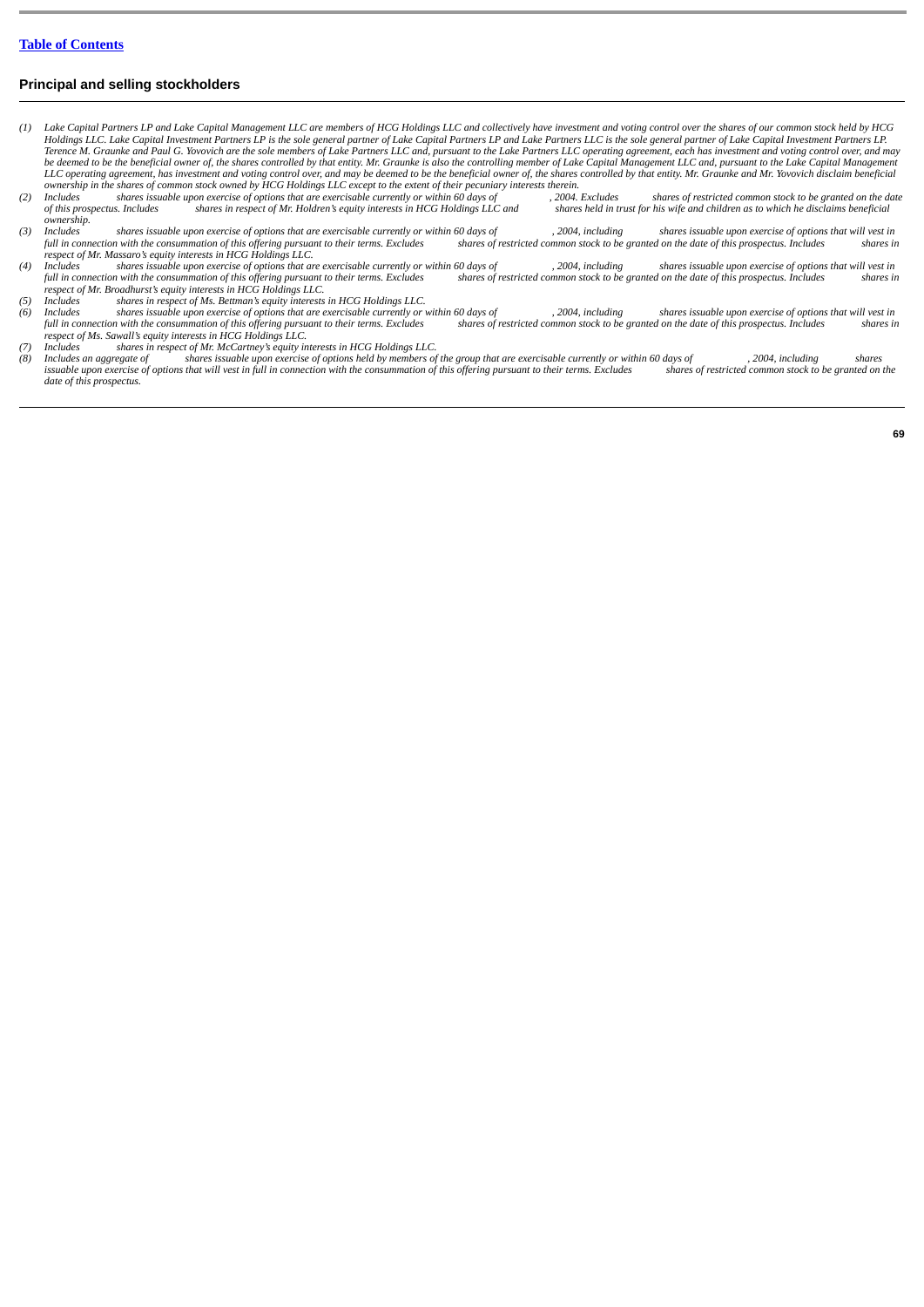*The following is a description of the material terms of our certificate of incorporation and bylaws, as each is anticipated to be in effect upon the consummation of this offering, and of certain provisions of Delaware law. The following summary does not purport to be complete and is subject to, and is qualified in its entirety by, the provisions of our certificate of incorporation and bylaws, copies of which will be filed as exhibits to the registration statement of which this prospectus forms a part, and by the applicable provisions of Delaware law.*

Immediately following the closing of this offering, our authorized capital stock will consist of:

- $\emptyset$  shares of common stock, par value \$.01 per share;
- $\varnothing$  shares of 8% preferred stock, par value \$.01 per share; and
- Ø shares of preferred stock.

Upon the closing of this offering, there will be shares of common stock and no shares of preferred stock issued and outstanding. We intend to use approximately \$ million of our net proceeds from this offering to optionally redeem all of our outstanding 8% preferred stock upon consummation of this offering, as described in the section of this prospectus entitled "Use of proceeds," and upon full redemption, the 8% preferred stock will cease to exist as a separate class of capital stock.

# **COMMON STOCK**

## **Voting**

The holders of our common stock are entitled to one vote for each share held of record on each matter submitted to a vote of stockholders, including the election of directors, and do not have any right to cumulate votes in the election of directors.

## **Dividends**

Subject to the rights and preferences of the holders of any shares of our 8% preferred stock or any series of preferred stock which may at the time be outstanding, holders of our common stock are entitled to such dividends as our board of directors may declare out of funds legally available.

## **Liquidation rights**

In the event of any liquidation, dissolution or winding-up of our affairs, after payment of all of our debts and liabilities and subject to the rights and preferences of the holders of any outstanding shares of our 8% preferred stock or any series of our preferred stock, the holders of our common stock will be entitled to receive the distribution of any of our remaining assets.

## **Other matters**

Holders of our common stock have no conversion, preemptive or other subscription rights and there are no redemption rights or sinking fund provisions with respect to the common stock. All outstanding shares of our common stock are, and the shares of our common stock to be sold in this offering when issued and paid for will be, validly issued, fully paid and non-assessable.

## **8% PREFERRED STOCK**

We intend to use approximately \$ million of our net proceeds from this offering to optionally redeem all of our outstanding 8% preferred stock, as described in the section of this prospectus entitled "Use of proceeds."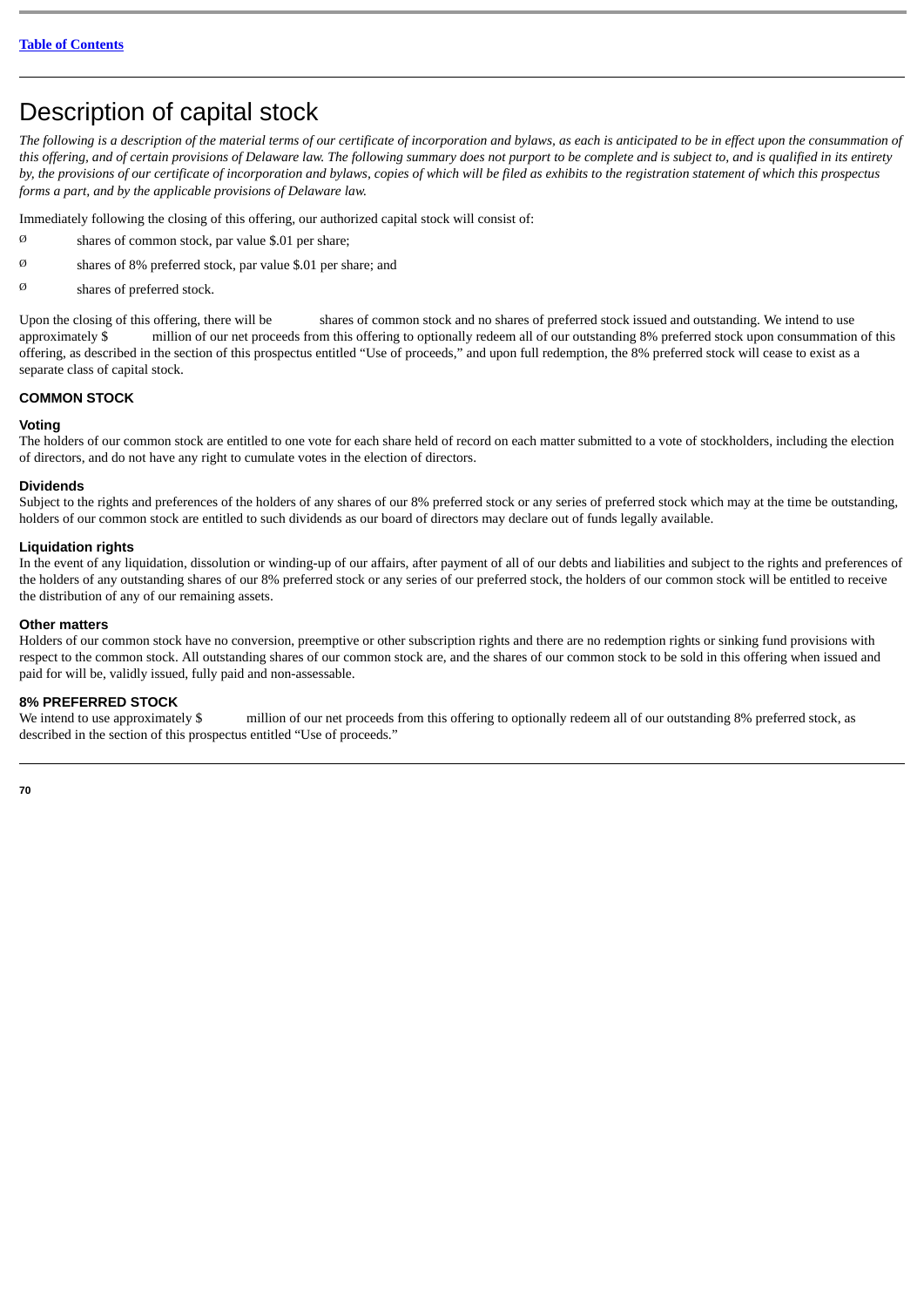#### **Dividends**

The 8% preferred stock accrues dividends on a daily basis at the rate of 8% per annum, compounded annually, on its stated value per share, from and including the date of issuance of the share until the earlier of our liquidation, dissolution or the winding-up of our affairs or the redemption or conversion of the share in accordance with its terms. The 8% preferred stock has a stated value of \$1,000 per share, subject to adjustment. Each share of 8% preferred stock is also entitled to receive any dividends paid on shares of our common stock as if each share of 8% preferred stock were equal to the number of shares of common stock determined by dividing (a) the stated value of the share of 8% preferred stock by (b) the market price of a share of common stock. Under our certificate of incorporation, the market price of a share of common stock is determined based upon the trading pricing of our common stock or, in the event our common stock is not listed for trading, as reasonable determined by our board.

At any time shares of 8% preferred stock are issued and outstanding, we will be prohibited from declaring or paying dividends on or making any distribution in respect of our common stock or any other capital stock ranking junior to the 8% preferred stock as to dividends or other distributions unless prior to or concurrently with such declaration, payment or distribution all accumulated and unpaid dividends on the 8% preferred stock shall have been fully paid or declared with funds irrevocably set apart for payment. HCG Holdings LLC has waived this condition in connection with the special dividend declared by us on May 12, 2004. See "Dividend Policy".

## **Liquidation preference**

In the event of any liquidation, dissolution or winding-up of our affairs, each holder of our 8% preferred stock will be entitled to receive, out of our assets available for distribution to stockholders, a liquidation preference in an amount of cash equal to the then current stated value of the shares of 8% preferred stock held plus all accrued and unpaid dividends. After the payment of the liquidation preference in full, our remaining assets available for distribution to stockholders will be distributed first to the holders of any securities that rank senior to our common stock as to liquidation and then ratably, on a share for share basis, to the holders of common stock and the holders of 8% preferred stock and any other holders of securities ranking on a parity with shares of our common stock as to liquidation. The liquidation preference and the pro rata portion of the 8% preferred stock's liquidation participation amount are collectively referred to as the liquidation amount.

#### **Redemption at our option**

We may, at any time, redeem all or any portion of any outstanding shares of 8% preferred stock. If we elect to optionally redeem shares of 8% preferred stock, we will pay a price per share of 8% preferred stock equal to the liquidation amount, calculated as if we were to be liquidated as of the date of the redemption. Any optional redemptions by us will be made to each holder of outstanding shares of 8% preferred stock pro rata based on the aggregate liquidation amount of the 8% preferred stock held by each holder.

# **PREFERRED STOCK**

We are authorized to issue up to shares of preferred stock. Our certificate of incorporation authorizes our board, without any further stockholder action or approval, to issue these shares in one or more classes or series, to establish from time to time the number of shares to be included in each class or series and to fix the rights, preferences and privileges of the shares of each wholly unissued class or series and any of its qualifications, limitations or restrictions. Our board may authorize the issuance of preferred stock with voting or conversion rights that could adversely affect the voting power or other rights of the holders of our common stock. We currently have no plans to issue any shares of preferred stock.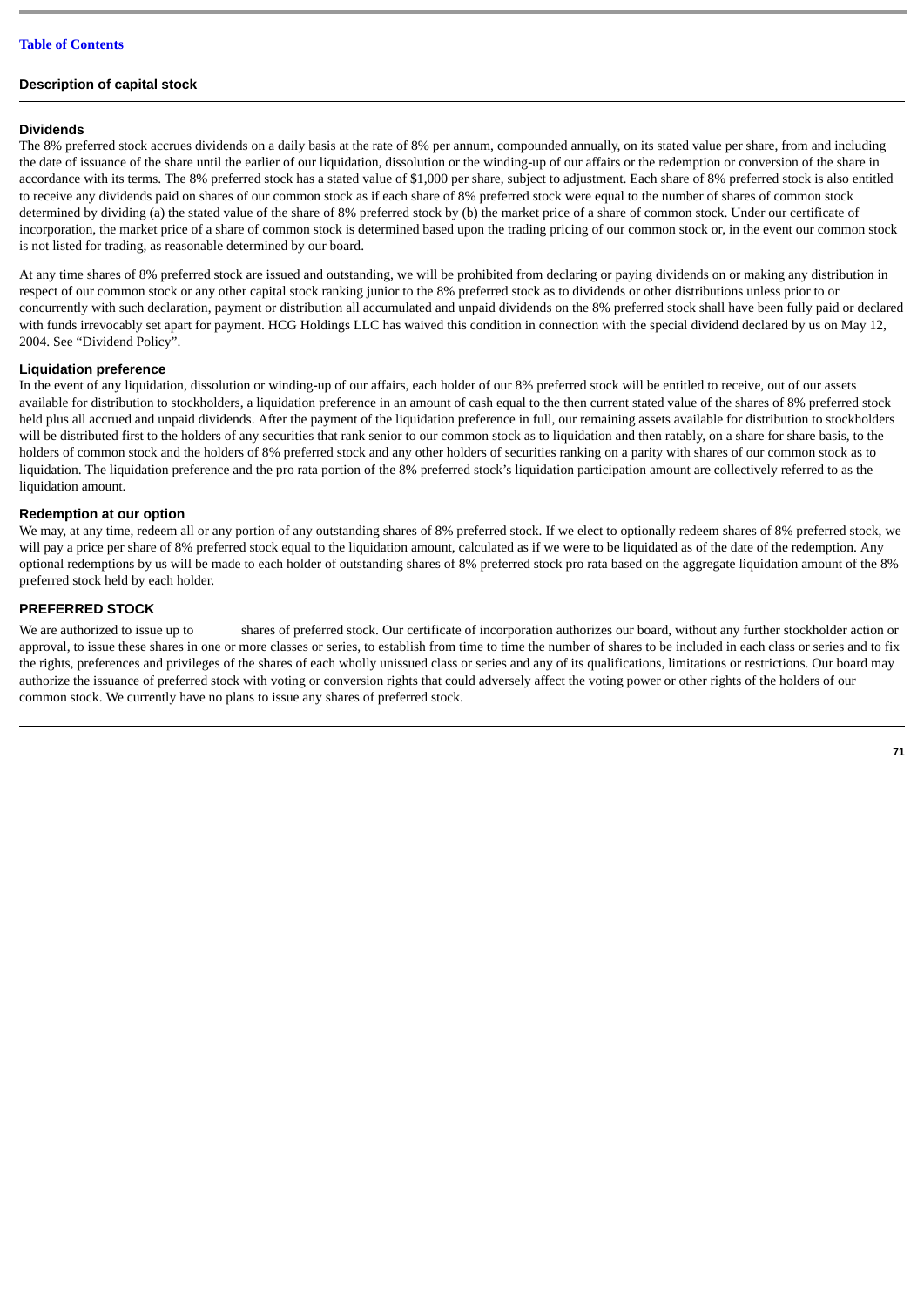## **ANTI-TAKEOVER EFFECTS OF VARIOUS PROVISIONS OF OUR CERTIFICATE OF INCORPORATION, OUR BYLAWS AND DELAWARE LAW**

Provisions of our certificate of incorporation, bylaws and Delaware law, which are summarized below, may be deemed to have an anti-takeover effect and may delay, defer or prevent a tender offer or takeover attempt that a stockholder might consider in such stockholder's best interest, including those attempts that might result in a premium over the market price for the shares held by stockholders.

# **Classified board of directors**

Our certificate of incorporation provides for a board of directors divided into three classes, as nearly equal in number as possible, with one class to be elected each year to serve for a three-year term. The provision for a classified board will have the effect of making it more difficult for stockholders to change the composition of our board.

#### **Number of directors; removal for cause; filling vacancies**

Our certificate of incorporation and our bylaws provide that the number of directors will be fixed from time to time by an affirmative resolution of our board. Upon the closing of this offering, the size of our board will be fixed at seven directors.

Under the General Corporation Law of the State of Delaware, or the DGCL, unless otherwise provided in our certificate of incorporation, directors serving on a classified board may be removed by the stockholders only for cause. Our certificate of incorporation and bylaws provide that directors may be removed from office only for cause and only by the affirmative vote of the holders of at least two-thirds of the shares then entitled to vote generally in an election of directors, voting together as a single class. Our certificate of incorporation and bylaws also provide that any vacancies or newly created directorships on our board will be filled only by the affirmative vote of a majority of the remaining directors then in office, even if less than a quorum of the board of directors remains. Any director elected in accordance with the preceding sentence will hold office for the remainder of the full term of the class of directors in which the vacancy occurred or the new directorship was created and until such director's successor shall have been elected and qualified. No decrease in the number of directors constituting the board of directors shall shorten the term of any incumbent director.

The director removal and vacancy provisions will make it more difficult for a stockholder to remove incumbent directors and simultaneously gain control of the board by filling vacancies created by such removal with its own nominees.

#### **Special meetings of stockholders**

Our certificate of incorporation and bylaws deny stockholders the right to call a special meeting of stockholders. Our certificate of incorporation and bylaws provide that a special meeting of stockholders may be called only by a majority of our entire board of directors or the chairman of our board.

## **Stockholder action by written consent**

Our certificate of incorporation requires all stockholder actions to be taken by a vote of the stockholders at an annual or special meeting, and does not permit the stockholders to act by written consent without a meeting.

#### **Stockholder proposals**

At an annual meeting of stockholders, only business that is properly brought before the meeting will be conducted or considered. To be properly brought before an annual meeting of stockholders, business must be specified in the notice of the meeting (or any supplement to that notice), brought before the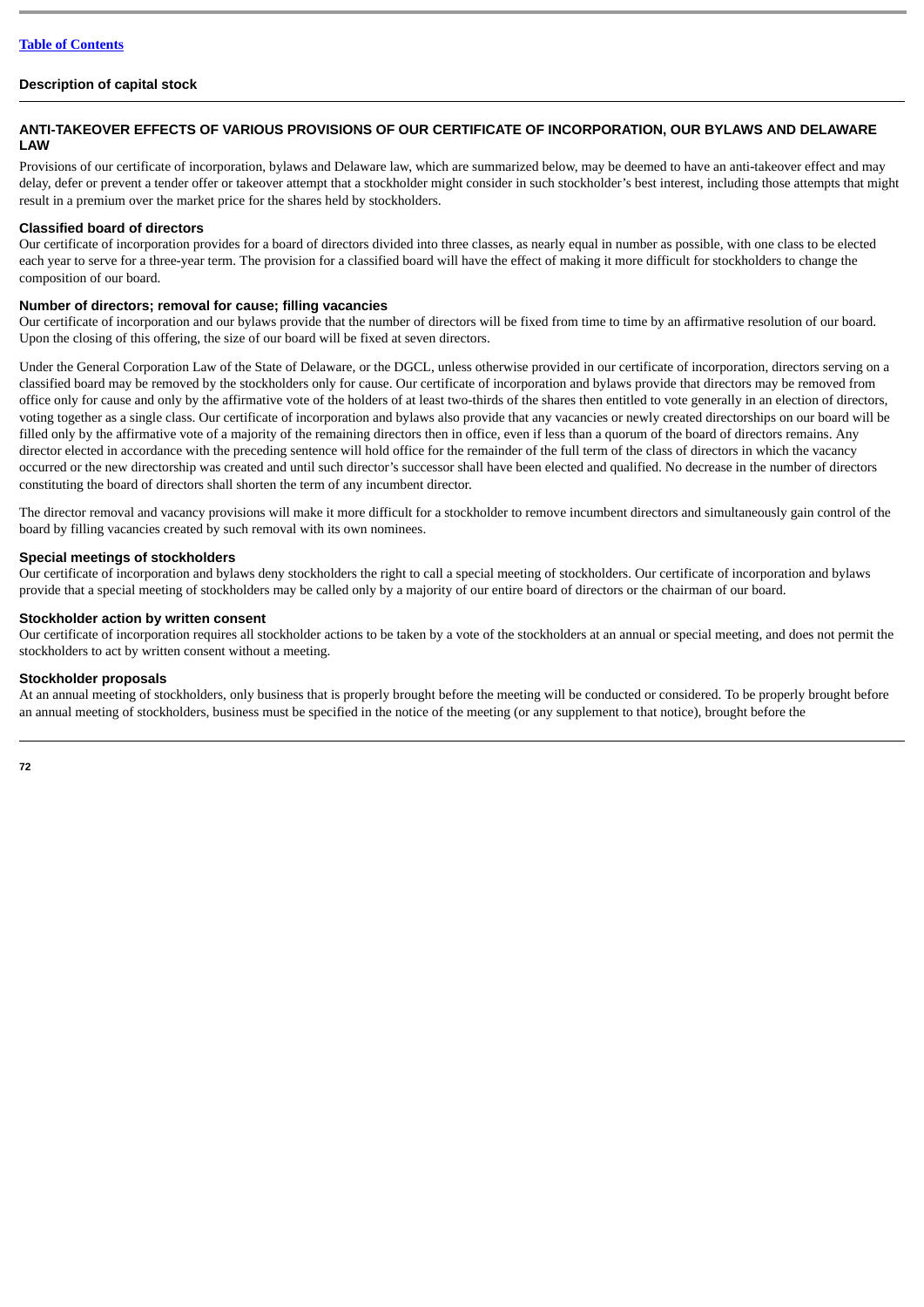meeting by or at the direction of the board (or any duly authorized committee of the board) or properly brought before the meeting by a stockholder. For business to be properly brought before an annual meeting by a stockholder, the stockholder must:

- $\emptyset$  be a stockholder of record on the date of the giving of the notice for the meeting;
- $\emptyset$  be entitled to vote at the meeting; and
- $\emptyset$  have given timely written notice of the business to our secretary.

To be timely, a stockholder's notice must be delivered to or mailed and received at our principal executive offices not less than 90 days nor more than 120 days prior to the anniversary date of the last annual meeting; provided, however, that in the event that the annual meeting is called for a date that is not within 25 days before or after the anniversary date, notice by the stockholder must be received not later than the close of business on the 10th day following the day on which notice of the date of the annual meeting was first given to stockholders.

A stockholder's notice to the secretary must set forth as to each matter the stockholder proposes to bring before the annual meeting:

- $\emptyset$  a brief description of the business desired to be brought before the annual meeting and the reasons for conducting the business at the annual meeting;
- $\emptyset$  the name and address, as they appear on our books, of the stockholder proposing such business;
- $\emptyset$  the class or series and number of our shares which are owned beneficially or of record by the stockholder proposing the business;
- $\emptyset$  a description of all arrangements or understandings between such stockholder and any other person or persons (including their names) in connection with the proposal of such business by such stockholder and any material interest of such stockholder in the business; and
- $\emptyset$  a representation that the stockholder intends to appear in person or by proxy at the meeting to bring the business before the meeting.

Similarly, at a special meeting of stockholders, only such business as is properly brought before the meeting will be conducted or considered. To be properly brought before a special meeting, business must be specified in the notice of the meeting (or any supplement to that notice) given by or at the direction of a majority of the entire board of directors or the chairman of our board.

## **Nomination of candidates for election to our board**

Under our bylaws, only persons that are properly nominated will be eligible for election to be members of our board. To be properly nominated, a director candidate must be nominated at an annual meeting of the stockholders by or at the direction of our board (or any duly authorized committee of the board) or properly nominated by a stockholder. To properly nominate a director, a stockholder must:

- $\emptyset$  be a stockholder of record on the date of the giving of the notice for the meeting;
- $\emptyset$  be entitled to vote at the meeting; and
- $\emptyset$  have given timely written notice in proper written form to our secretary.

To be timely, a stockholder's notice must be delivered to or mailed and received at our principal executive offices:

 $\emptyset$  in the case of an annual meeting, not less than 90 days nor more than 120 days prior to the anniversary date of the last annual meeting of our stockholders; provided, however, that in the event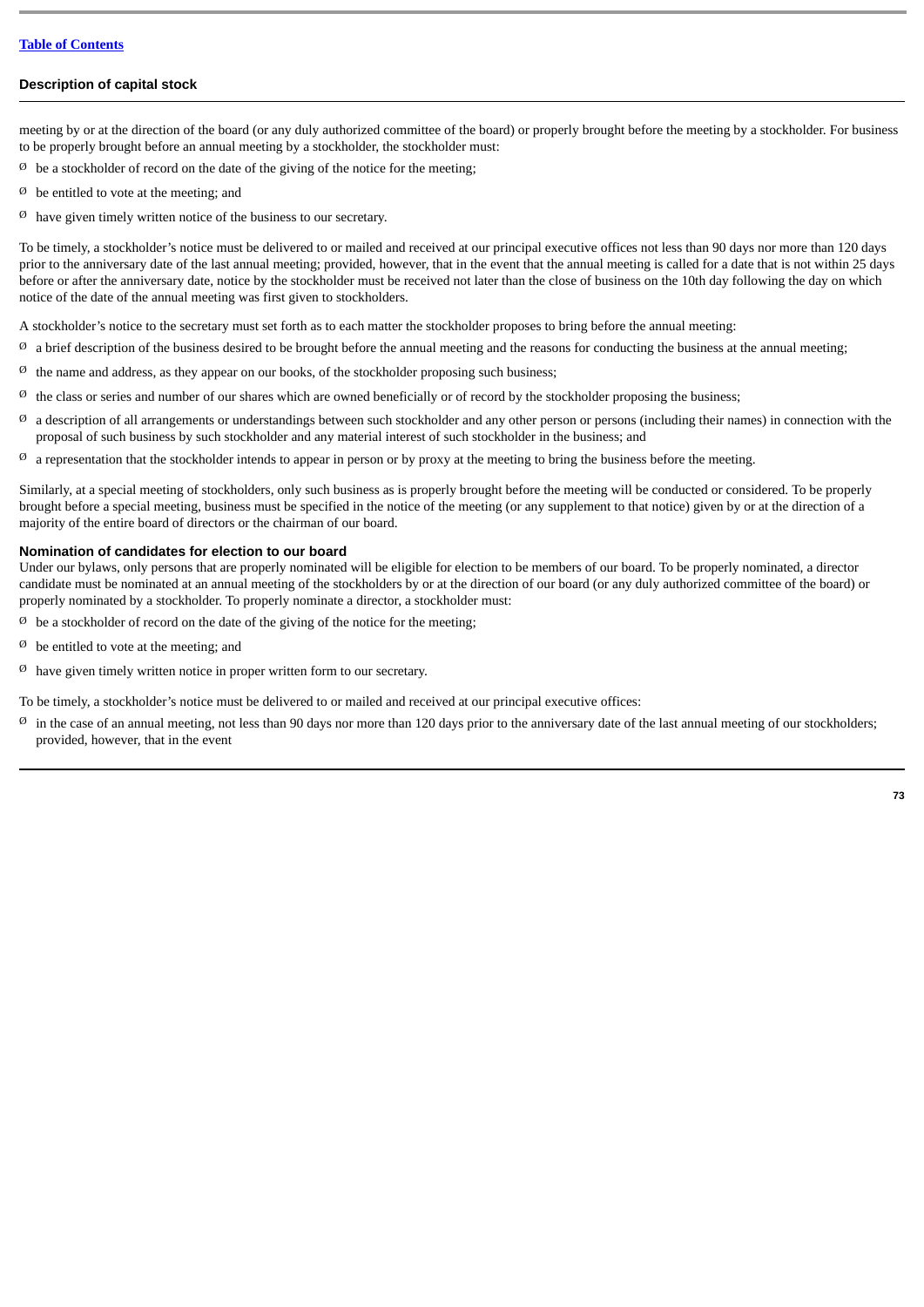#### **Table of [Contents](#page-2-0)**

## **Description of capital stock**

that the annual meeting is called for a date that is not within 25 days before or after the anniversary date of the last annual meeting, notice by the stockholder in order to be timely must be received not later than the close of business on the 10th day following the day on which notice of the date of the annual meeting was first given to stockholders; and

 $\emptyset$  in the case of a special meeting of stockholders called for the purpose of electing directors, not later than the close of business on the 10th day following the day on which notice of the date of such meeting was first given to stockholders.

To be in proper written form, a stockholder's notice to the secretary must be accompanied by a written consent of each proposed nominee to being named as a nominee and to serve as a director if elected and must set forth:

- $\emptyset$  as to each person whom the stockholder proposes to nominate for election as a director:
	- the name, age, business address and residence address of the person;
	- the principal occupation or employment of the person;
	- the class or series and number of shares of our capital stock that are owned beneficially or of record by the person; and
	- any other information relating to the person that would be required to be disclosed in a proxy statement or other filings required to be made in connection with solicitations of proxies for election of directors pursuant to Section 14 of the Securities Exchange Act of 1934, as amended, or the Exchange Act, and the rules and regulations promulgated thereunder; and
- $\emptyset$  as to the stockholder giving the notice:
	- the name and record address of such stockholder;
	- the class or series and number of shares of our capital stock that are owned beneficially or of record by such stockholder;
	- a description of all arrangements or understandings between such stockholder and each proposed nominee and any other person or persons (including their names) pursuant to which the nomination(s) are to be made by such stockholder;
	- a representation that such stockholder intends to appear in person or by proxy at the meeting to nominate the persons named in its notice; and
	- any other information relating to such stockholder that would be required to be disclosed in a proxy statement or other filings required to be made in connection with solicitations of proxies for election of directors pursuant to Section 14 of the Exchange Act and the rules and regulations promulgated thereunder.

## **Amendment of certificate of incorporation and bylaws**

The DGCL provides generally that the affirmative vote of a majority of the outstanding shares entitled to vote is required to amend or repeal a corporation's certificate of incorporation or bylaws, unless the certificate of incorporation requires a greater percentage. Our certificate of incorporation generally requires the approval of not less than two-thirds of the voting power of all of the shares of our capital stock entitled to vote, voting together as a single class, to amend any provisions of our certificate of incorporation described in this section. Our certificate of incorporation and bylaws provide that the holders of at least two-thirds of the voting power of all of the shares of our capital stock entitled to vote generally in the election of directors, voting together as a single class, have the power to amend or repeal our bylaws. In addition, our certificate of incorporation grants our board of directors the authority to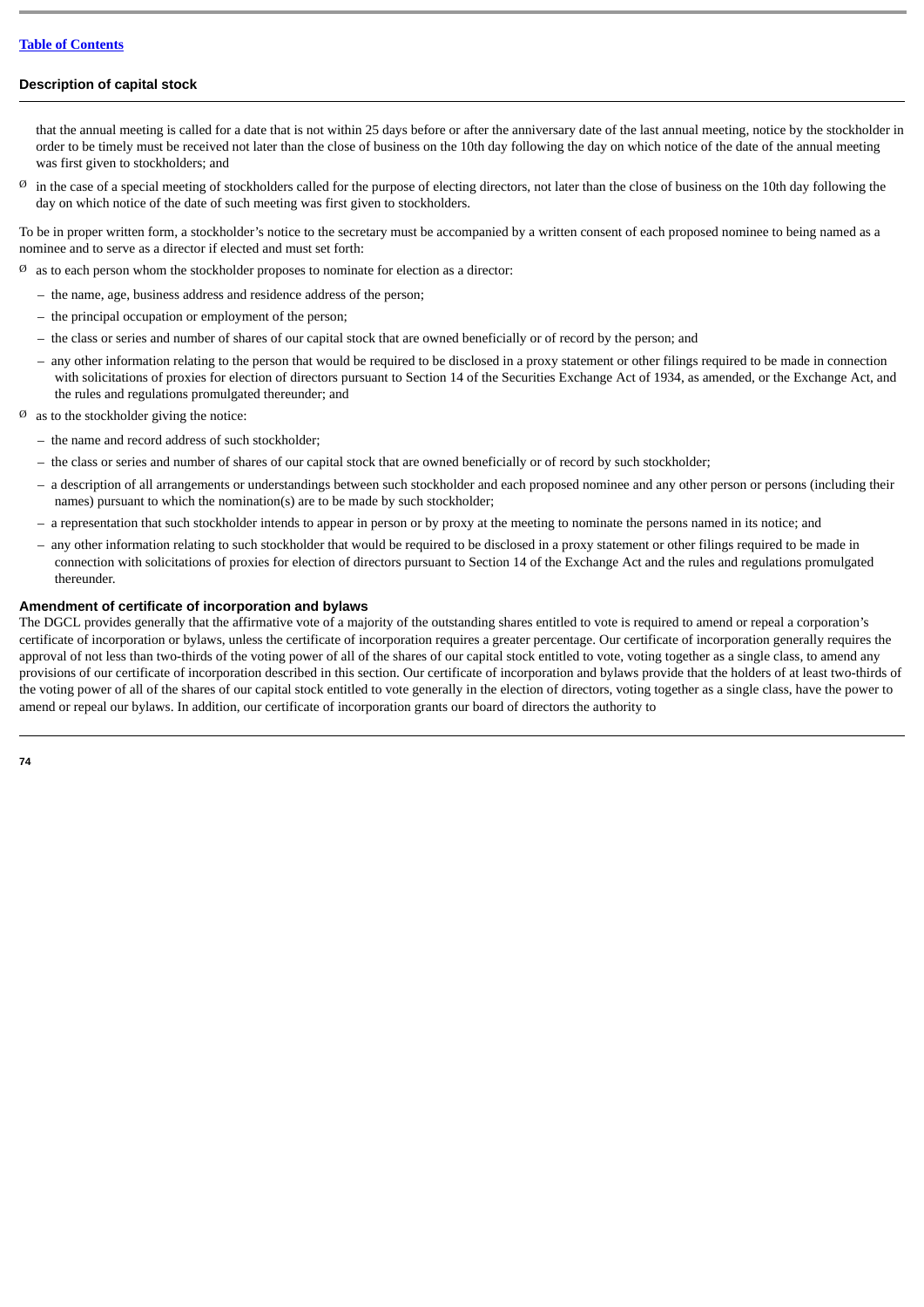amend and repeal our bylaws without a stockholder vote in any manner not inconsistent with the laws of the State of Delaware or our certificate of incorporation.

#### **LIMITATIONS ON LIABILITY AND INDEMNIFICATION OF DIRECTORS AND OFFICERS**

We have adopted provisions in our certificate of incorporation that limit or eliminate the personal liability of our directors to the maximum extent permitted by the DGCL. The DGCL expressly permits a corporation to provide that its directors will not be liable for monetary damages for a breach of their fiduciary duties as directors, except for liability:

- $\emptyset$  for any breach of the director's duty of loyalty to us or our stockholders;
- $\varnothing$  for any act or omission not in good faith or that involves intentional misconduct or a knowing violation of law;
- $\emptyset$  under Section 174 of the DGCL (relating to unlawful stock repurchases, redemptions or other distributions or payment of dividends); or
- $\emptyset$  for any transaction from which the director derived an improper personal benefit.

These limitations of liability do not generally affect the availability of equitable remedies such as injunctive relief or rescission. Our certificate of incorporation and bylaws also authorize us to indemnify our officers, directors and other agents to the fullest extent permitted under the DGCL and we may advance expenses to our directors, officers and employees in connection with a legal proceeding, subject to limited exceptions.

As permitted by the DGCL, our certificate of incorporation and bylaws provide that:

- $\emptyset$  we must indemnify our directors and officers to the fullest extent permitted by the DGCL, subject to limited exceptions; and
- $\emptyset$  we may purchase and maintain insurance on behalf of our current or former directors, officers, employees or agents against any liability asserted against them and incurred by them in any such capacity, or arising out of their status as such.

We may enter into separate indemnification agreements with each of our directors that may be broader than the specific indemnification provisions contained in the DGCL. These indemnification agreements may require us, among other things, to indemnify our directors against liabilities that may arise by reason of their status or service as directors, other than liabilities arising from willful misconduct. These indemnification agreements may also require us to advance any expenses incurred by the directors as a result of any proceeding against them as to which they could be indemnified and to obtain directors' and officers' insurance if available on reasonable terms.

The limited liability and indemnification provisions in our certificate of incorporation, bylaws and indemnification agreements may discourage stockholders from bringing a lawsuit against our directors for breach of their fiduciary duties and may reduce the likelihood of derivative litigation against our directors and officers, even though a derivative action, if successful, might otherwise benefit us and our stockholders. A stockholder's investment in us may be adversely affected to the extent we pay the costs of settlement or damage awards against our directors and officers under these indemnification provisions.

At present, there is no pending litigation or proceeding involving any of our directors, officers, employees or agents in which indemnification by us is sought, nor are we aware of any threatened litigation or proceeding that may result in a claim for indemnification.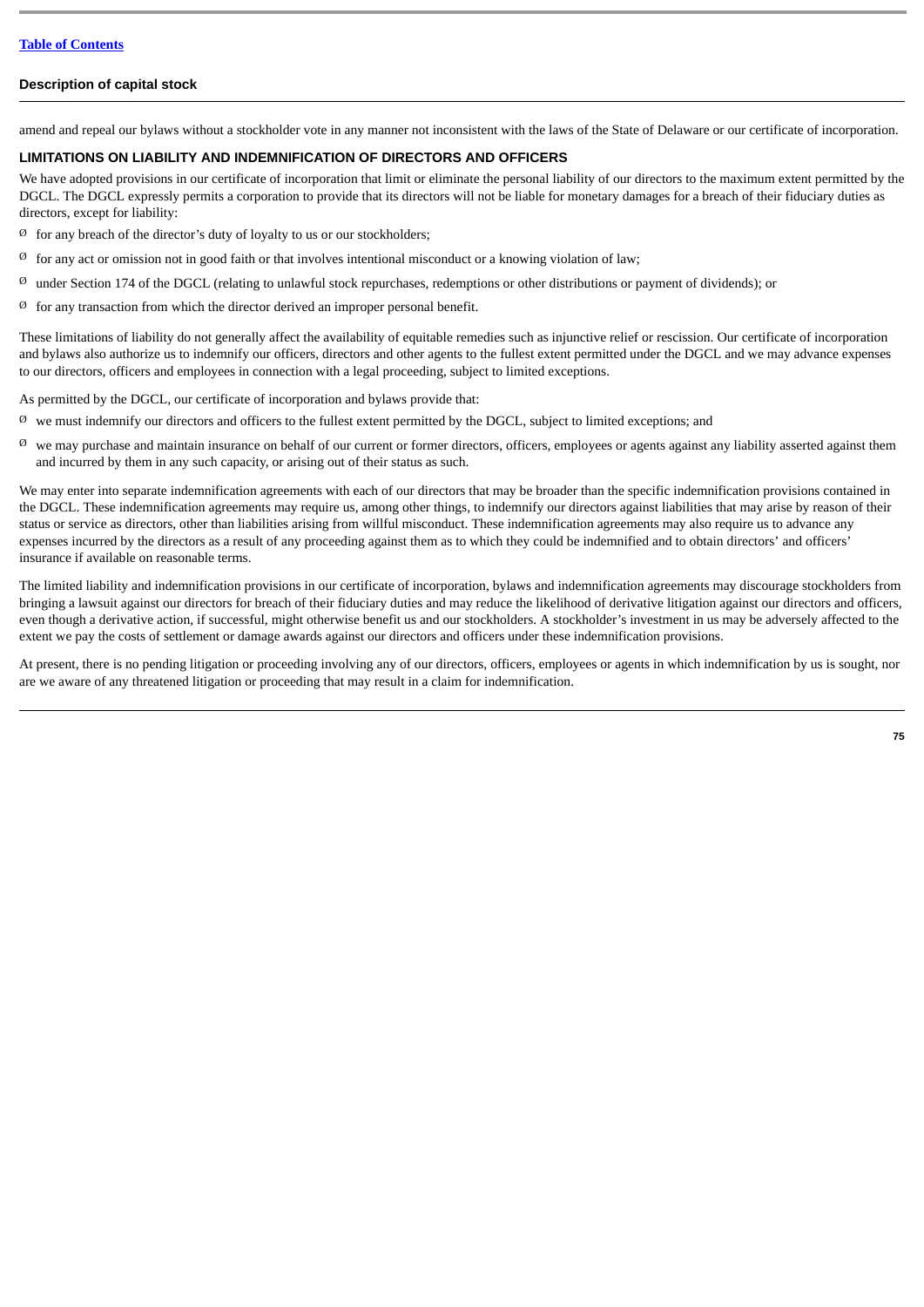# **TRANSFER AGENT AND REGISTRAR**

The transfer agent and registrar for our common stock is

# **LISTING**

We intend to apply for the quotation of our common stock on the Nasdaq National Market under the symbol "HURN."

**76**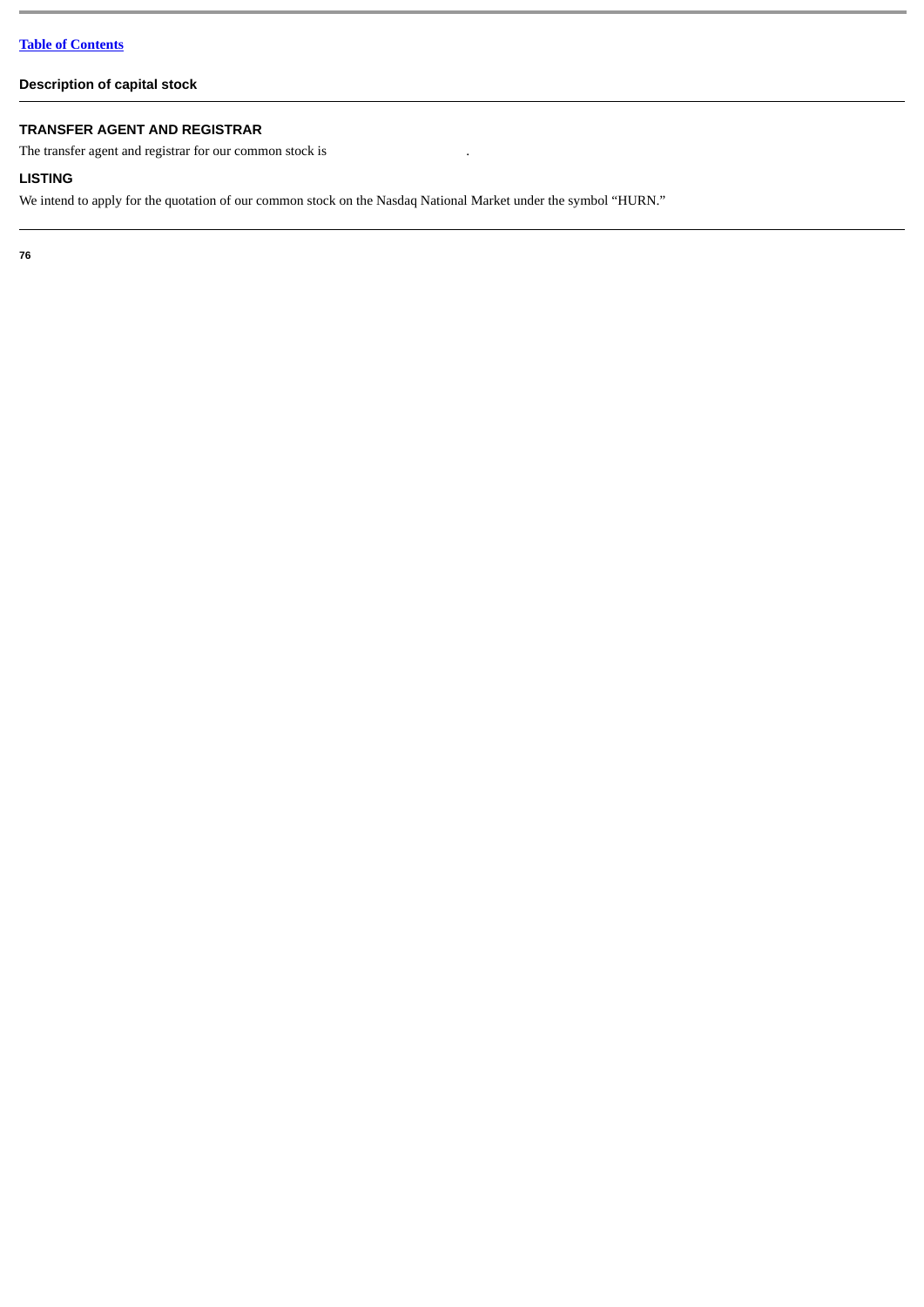# Shares eligible for future sale

Prior to this offering there has been no public market for our common stock, and a significant public market for our common stock may never develop or be sustained after this offering. We cannot predict the effect, if any, that market sales of shares or the availability of shares for sale will have on the market price prevailing from time to time. As described below, only a limited number of shares will be available for sale shortly after this offering due to contractual and legal restrictions on resale. However, sales of our common stock in the public market after the restrictions lapse, or the perception that these sales may occur, could cause the market price of our common stock to decline.

Upon completion of this offering, we will have an aggregate of outstanding shares of common stock, excluding shares of restricted common stock to be granted to certain of our employees on the date of this prospectus. As of , 2004, we had outstanding stock options held by employees, consultants and directors for the purchase of an aggregate of shares of common stock.

The shares of common stock being sold in this offering (or shares if the underwriters exercise the over-allotment option in full) will be freely tradable without restriction or further registration under the Securities Act, unless the shares are purchased by affiliates of our company, as that term is defined in Rule 144 of the Securities Act. All remaining shares were issued and sold by us in private transactions and are eligible for public sale if registered under the Securities Act, or sold in accordance with Rule 144 or Rule 701 thereunder.

## **LOCK-UP AGREEMENTS**

We, each member of our board, each of our director nominees, each of our executive officers and managing directors and the selling stockholder have signed lock-up agreements under which they will agree not to offer, sell, contract to sell, pledge, hedge or otherwise dispose of, directly or indirectly, any shares of our common stock or securities convertible into or exercisable or exchangeable for shares of common stock, for a period of 180 days after the date of this prospectus. The 180-day lock-up period may be extended under certain circumstances where we announce or pre-announce earnings or material news or a material event occurs within approximately 18 days before, or approximately 16 days after, the termination of the 180-day period. In certain circumstances, however, the lock-up period will not be extended if we are actively traded, meaning that we have a public float of at least \$150.0 million and average trading volume of at least \$1.0 million per day. UBS Securities LLC and Deutsche Bank Securities Inc., in their sole discretion, may release some or all of these shares before the 180-day lockup period ends.

Following the expiration of the lock-up period, shares of common stock, including shares issuable upon the exercise of vested options 180 days after the date of this prospectus, will be available for sale in the public market, subject in some cases to the vesting of restricted common stock and to the volume and other restrictions of compliance with Rule 144, Rule 144(k) or Rule 701.

## **ELIGIBILITY OF RESTRICTED SHARES FOR SALE IN THE PUBLIC MARKET**

#### **Rule 144**

In general, under Rule 144, a person or persons whose shares are aggregated who has beneficially owned restricted securities for at least one year, including the holding period of any holder who is not an affiliate, and who files a Form 144 with respect to this sale, is entitled to sell within any three-month period commencing 90 days after the date of this prospectus a number of shares of common stock that does not exceed the greater of:

 $\emptyset$  1% of the then outstanding shares of our common stock, or approximately shares immediately after this offering; or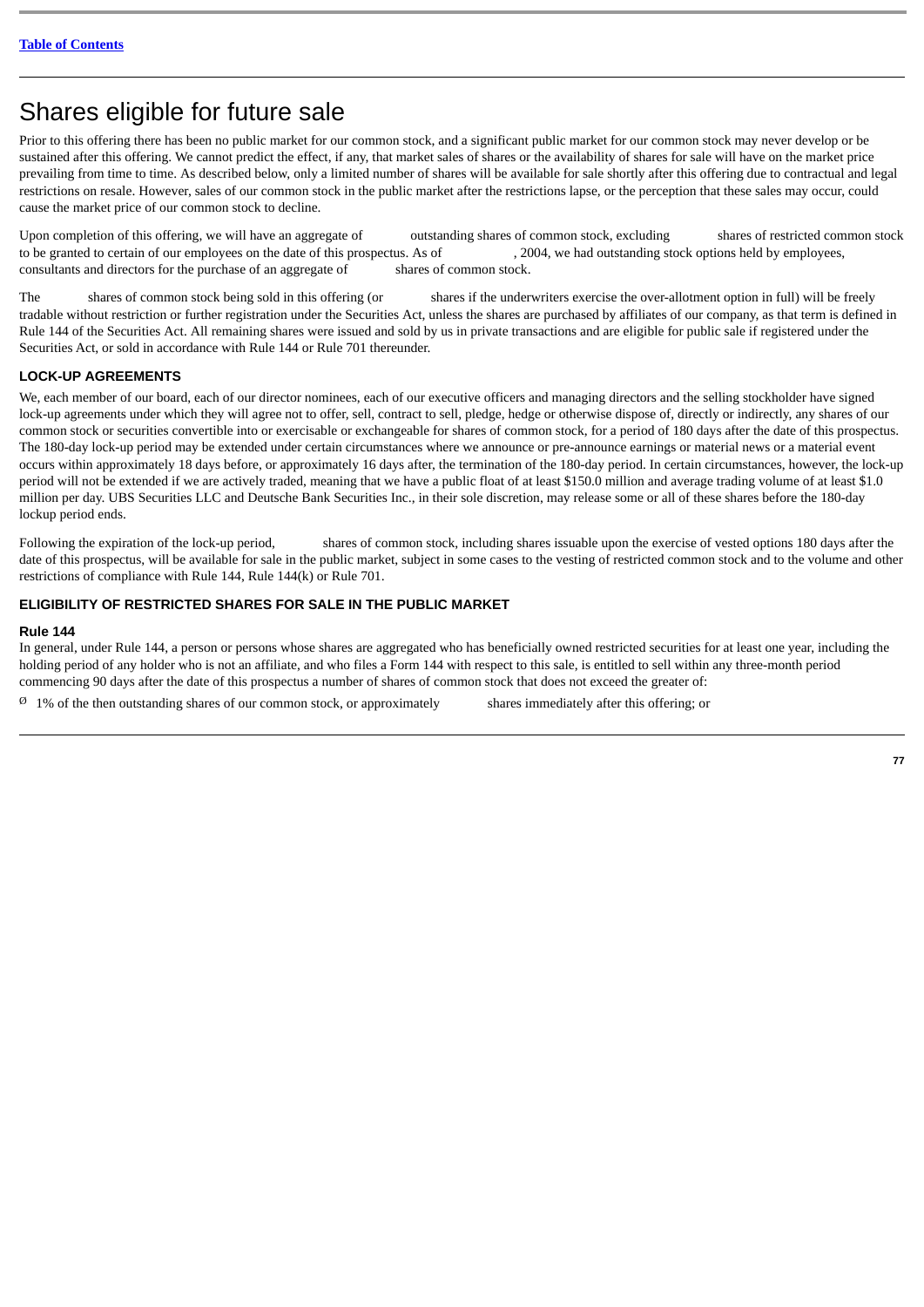## **Shares eligible for future sale**

 $\varnothing$  the average weekly trading volume during the four calendar weeks preceding the date of which notice of the sale is filed on Form 144.

Sales under Rule 144 are also subject to restrictions relating to manner of sale and the availability of current public information about us.

## **Rule 144(k)**

A person who is not deemed to have been our affiliate at any time during the 90 days immediately preceding a sale and who has beneficially owned his or her shares for at least two years, including the holding period of any prior owner who is not an affiliate, is entitled to sell these shares of common stock pursuant to Rule 144(k) without regard to the volume limitations, manner of sale provisions, public information or notice requirements of Rule 144. Affiliates must always sell pursuant to Rule 144, even after the applicable holding periods have been satisfied.

## **Rule 701**

Rule 701 may be relied upon with respect to the resale of securities originally purchased from us by our employees, directors, officers, consultants or advisers prior to the closing of this offering and pursuant to written compensatory benefit plans or written contracts relating to the compensation of these persons. In addition, the SEC has indicated that Rule 701 will apply to stock options granted by us before this offering, along with the shares acquired upon exercise of these options. Securities issued in reliance on Rule 701 are deemed to be restricted shares and, beginning 90 days after the date of this prospectus, may be sold by persons other than affiliates subject only to the manner of sale provisions of Rule 144 and by affiliates under Rule 144 without compliance with the holding period requirements. As of March 31, 2004, of our outstanding shares of common stock had been issued in reliance on Rule 701 as a result of exercise of stock options.

## **EQUITY COMPENSATION**

We intend to file a registration statement on Form S-8 under the Securities Act, covering approximately shares of common stock reserved for issuance under our equity incentive plans. This Form S-8 registration statement is expected to be filed soon after the effectiveness of the registration statement of which this prospectus forms a part, and the Form S-8 will automatically become effective upon filing. Accordingly, shares registered under this registration statement will, subject to Rule 144 provisions applicable to affiliates, be available for sale in the open market, unless these shares are subject to vesting restrictions with us or are otherwise subject to the contractual restrictions described above. As soon as practicable following the filing of the Form S-8 registration statement relating to our Omnibus Plan, we intend to grant shares of restricted common stock to certain of our employees and options exercisable for shares of our common stock, with a per share exercise price equal to the public offering price and assuming a public offering price of \$ per share, the mid-point of the range shown on the cover of this prospectus, to each of our independent directors.

## **REGISTRATION RIGHTS**

Pursuant to a restricted shares award agreement, Mr. Holdren has been granted certain piggyback registration rights with respect to the shares of our common stock that he purchased under the agreement. For further information regarding these registration rights, see the section of this prospectus entitled "Management—Holdren senior management agreement."

Prior to the consummation of this offering, we and HCG Holdings LLC will enter into an agreement pursuant to which we will provide HCG Holdings LLC certain demand, piggyback and shelf registration rights with respect to the shares of our common stock (shares if the underwriters overallotment option is exercised in full) held by it immediately following the consummation of this offering.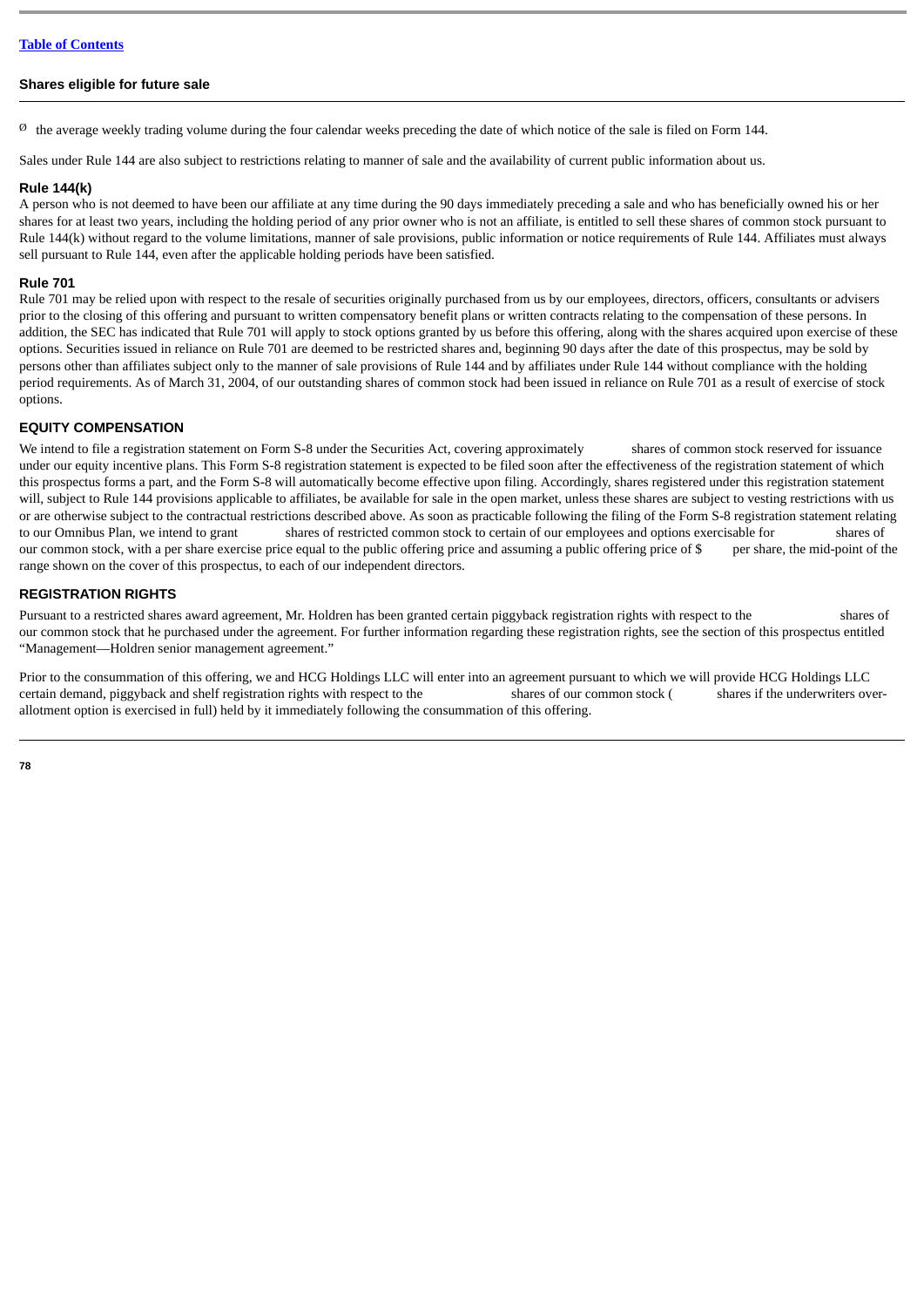# Material U.S. federal tax considerations for non-U.S. holders of our common stock

The following is a general discussion of the material U.S. federal income and estate tax consequences of the ownership and disposition of our common stock by a "Non-U.S. Holder." For purposes of this discussion, a "Non-U.S. Holder" is a beneficial owner of our stock who is treated for the relevant U.S. federal tax purposes as a non-resident alien individual, or a foreign partnership, foreign corporation, foreign estate, or foreign trust. Because U.S. federal tax law uses different tests in determining whether an individual is a non-resident alien for income and estate tax purposes, some individuals may be "Non-U.S. Holders" for purposes of the U.S. federal income tax discussion below, but not for purposes of the U.S. federal estate tax discussion, and *vice versa*.

This discussion is based on current provisions of the U.S. Internal Revenue Code of 1986, as amended (the "Code"), judicial decisions, and administrative regulations and interpretations in effect as of the date of this prospectus, all of which are subject to change, possibly with retroactive effect. This discussion assumes that a Non-U.S. Holder holds our common stock as a capital asset as determined for U.S. federal income tax purposes (generally, property held for investment). This discussion does not address all aspects of U.S. federal income and estate taxation that may be relevant to Non-U.S. Holders in light of their particular circumstances, including, without limitation, Non-U.S. Holders that are controlled foreign corporations, passive foreign investment companies, passthrough entities, or U.S. expatriates; Non-U.S. Holders that hold their common stock through pass-through entities; and Non-U.S. Holders who own, directly, indirectly or constructively, more than 5% of our common stock. This discussion also does not address any tax consequences arising under the laws of any U.S. state or local, or non-U.S. jurisdiction.

**You should consult your own tax advisor regarding the U.S. federal income and estate tax consequences of holding and disposing of our common stock in light of your particular situation, as well as any consequences under state, local or non-U.S. law.**

# **DIVIDENDS**

Distributions on our common stock will constitute dividends for U.S. federal income tax purposes to the extent paid from our current or accumulated earnings and profits, as determined for U.S. federal income tax purposes. In general, we will be required to withhold U.S. federal income tax at a 30% rate, or such lower rate as may be specified by an applicable income tax treaty, on dividends paid to a Non-U.S. Holder. To obtain a reduced rate of withholding under a treaty, you must provide us with appropriate documentation (typically, a properly-executed IRS Form W-8BEN certifying your entitlement to benefits under the treaty). You will not be required to furnish a U.S. taxpayer identification number in order to claim treaty benefits with respect to our dividends if our common stock is traded on an "established financial market" for U.S. federal income tax purposes. Treasury Regulations provide special rules to determine whether, for purposes of determining the applicability of an income tax treaty, dividends paid to a Non-U.S. Holder that is an entity should be treated as paid to the entity or to those holding an interest in that entity.

We generally will not be required to withhold U.S. federal income tax from dividends that are effectively connected with your conduct of a trade or business within the United States, so long as you provide us with appropriate documentation (typically, a properly executed IRS Form W-8ECI, stating that the dividends are so effectively connected). Instead, such dividends will be subject to U.S. federal income tax on a net income basis, generally in the same manner as if you were a resident of the United States. If you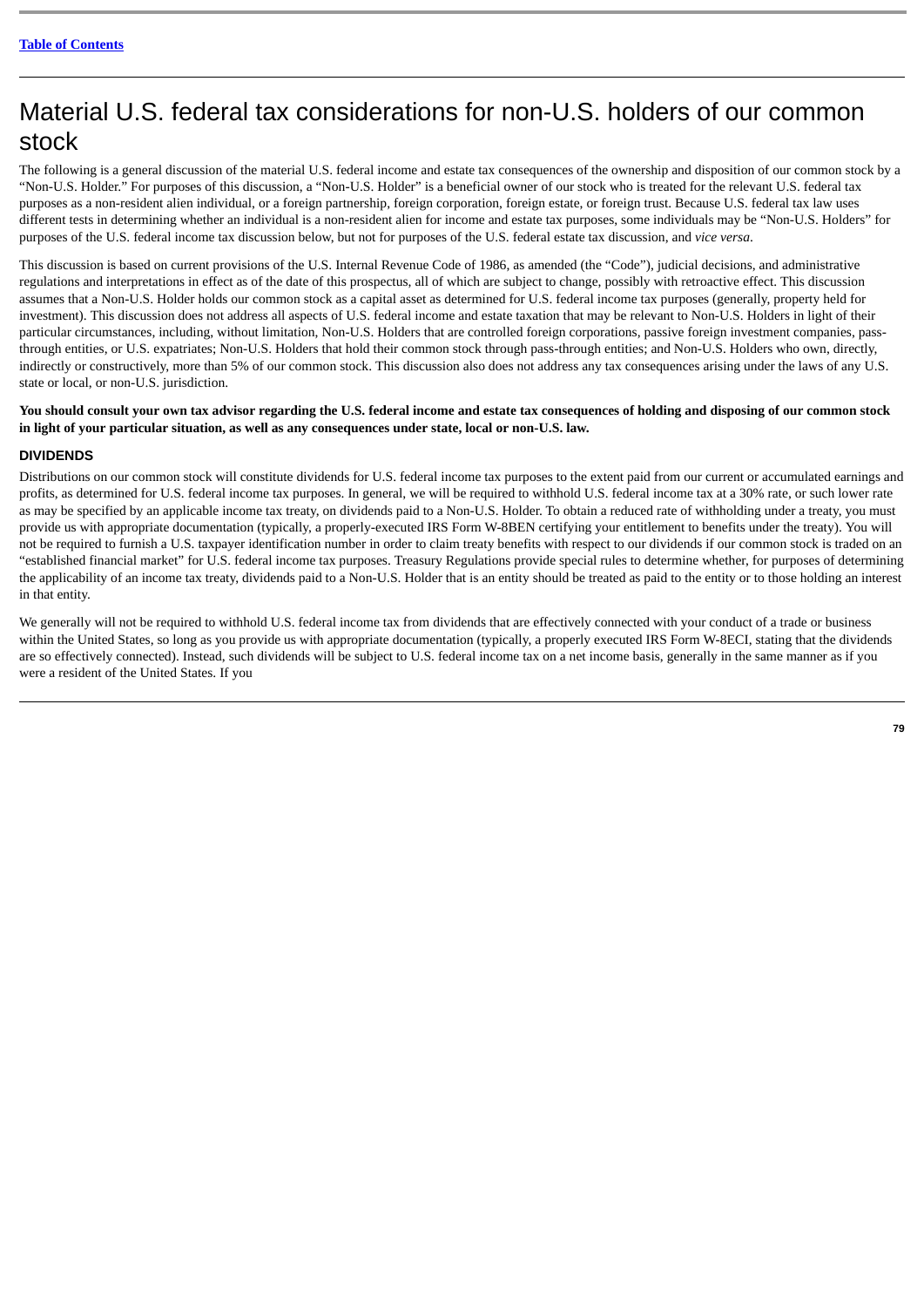#### **Table of [Contents](#page-2-0)**

## **Material U.S. federal tax considerations for non-U.S. holders of our common stock**

are a foreign corporation, your effectively-connected dividends may also be subject to an additional "branch profits tax," which is imposed under certain circumstances at a rate of 30% (or such lower rate as may be specified by an applicable treaty), subject to certain adjustments and exceptions.

## **GAIN ON SALE OR DISPOSITION OF COMMON STOCK**

A Non-U.S. Holder generally will not be subject to U.S. federal income tax with respect to any gain realized on a sale or other disposition of our common stock. However, you will be taxed on such gain if (i) the gain is effectively connected with a trade or business that you conduct in the United States (in the event that certain tax treaty provisions apply, the gain must also be attributable to a permanent establishment in the United States (or, in the case of an individual, a fixed place of business) in order to be subject to tax), (ii) you are a non-resident alien individual, you are present in the United States for 183 or more days in the taxable year of the sale or disposition and certain other conditions are met, or (iii) our stock is treated as a United States real property interest in your hands, within the meaning of Section 897(c) of the Code.

Subject to the exception noted below, our stock will generally be treated as a U.S. real property interest if we are or have been a "United States real property holding corporation" within the meaning of Section 897(c) at any time that you held the stock within five years before the sale or disposition. We believe that we are not, and we do not anticipate becoming, a United States real property holding corporation. Moreover, even if we are treated as a United States real property holding corporation, so long as our common stock is "regularly traded on an established securities market" for U.S. federal income tax purposes, our common stock will not be treated as a U.S. real property interest in the hands of a Non-U.S. Holder who has owned no more than 5% of the common stock (assuming for this purpose that any options or shares of convertible preferred stock that you own have been exercised or converted and applying certain constructive ownership rules to determine your ownership) during the five years preceding a sale or disposition. If we are treated as a U.S. real property holding corporation and our common stock is not regularly traded on an established securities market, 10% of the amount realized by a Non-U.S. Holder on a sale or disposition of our common stock must be withheld by the purchaser and remitted to the U.S. Internal Revenue Service. The amount withheld may be applied to the Non-U.S. Holder's U.S. federal income tax liability or, if in excess thereof, refunded provided that the required information is timely furnished to the U.S. Internal Revenue Service.

## **INFORMATION REPORTING REQUIREMENTS AND BACKUP WITHHOLDING**

Generally, we must report to the U.S. Internal Revenue Service the amount of dividends we pay to you, your name and address, and the amount of any tax withheld. A similar report will be sent to you. Pursuant to tax treaties or other information-sharing agreements, the U.S. Internal Revenue Service may make its reports available to tax authorities in your country of residence.

We generally will not be required to apply backup withholding to dividends that we pay to you if you have provided an appropriate certification of your U.S. federal taxpayer identification number, or of the fact that you are not a U.S. person, unless we or our paying agent otherwise have actual knowledge that you are a U.S. person. Generally, you will provide such certification on an IRS Form W-8BEN.

Under current U.S. federal income tax law, information reporting and backup withholding imposed at a rate of 28% (increasing to 31% in 2011) will apply to the proceeds of a disposition of our common stock effected by or through a U.S. office of a broker unless the disposing holder certifies as to its non-U.S. status or otherwise establishes an exemption. Generally, U.S. information reporting and backup withholding will not apply to a payment of disposition proceeds where the transaction is effected outside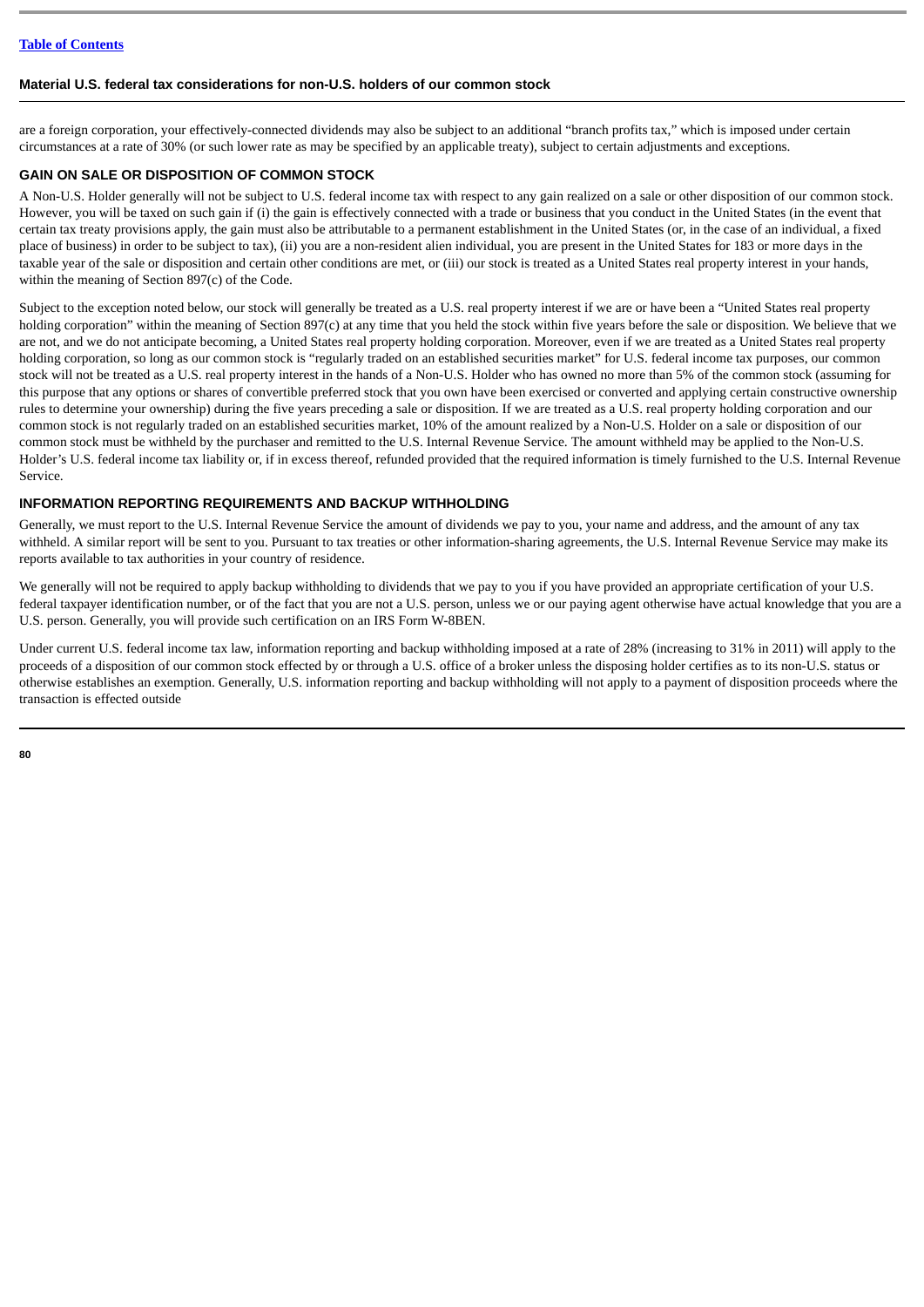# **Material U.S. federal tax considerations for non-U.S. holders of our common stock**

the United States through a non-U.S. office of a non-U.S. broker. U.S. federal information reporting requirements (but not backup withholding) generally will also apply to a payment of disposition proceeds by foreign offices of U.S. brokers or foreign brokers with certain types of relationships to the United States unless the Non-U.S. Holder establishes an exemption.

Backup withholding is not an additional tax. Rather, the amount of tax withheld will be treated as a payment against your actual U.S. federal income tax liability (if any), and if the withholding results in an overpayment of tax, a refund may be obtained, provided that the required information is timely furnished to the U.S. Internal Revenue Service.

Non-U.S. Holders should consult their own tax advisors regarding the application of information reporting and backup withholding to them, including the availability of and procedure for obtaining an exemption from backup withholding.

## **FEDERAL ESTATE TAX**

An individual Non-U.S. Holder who at the time of his death is treated as the owner of an interest in our common stock will be required to include the value thereof in his gross estate for U.S. federal estate tax purposes, and may be subject to U.S. federal estate tax unless an applicable estate tax treaty provides otherwise. Legislation enacted in the spring of 2001 provides for reductions in the U.S. federal estate tax through 2009 and the elimination of the estate tax entirely in 2010. Under this legislation, the U.S. federal estate tax would be fully reinstated, as in effect prior to the reductions, in 2011. On June 18, 2003, the U.S. House of Representatives passed a bill that would permanently extend the estate tax repeal after it expires in 2010 under the 2001 legislation. No assurance can be given that the bill passed by the U.S. House of Representatives will be in enacted in its present form or at all.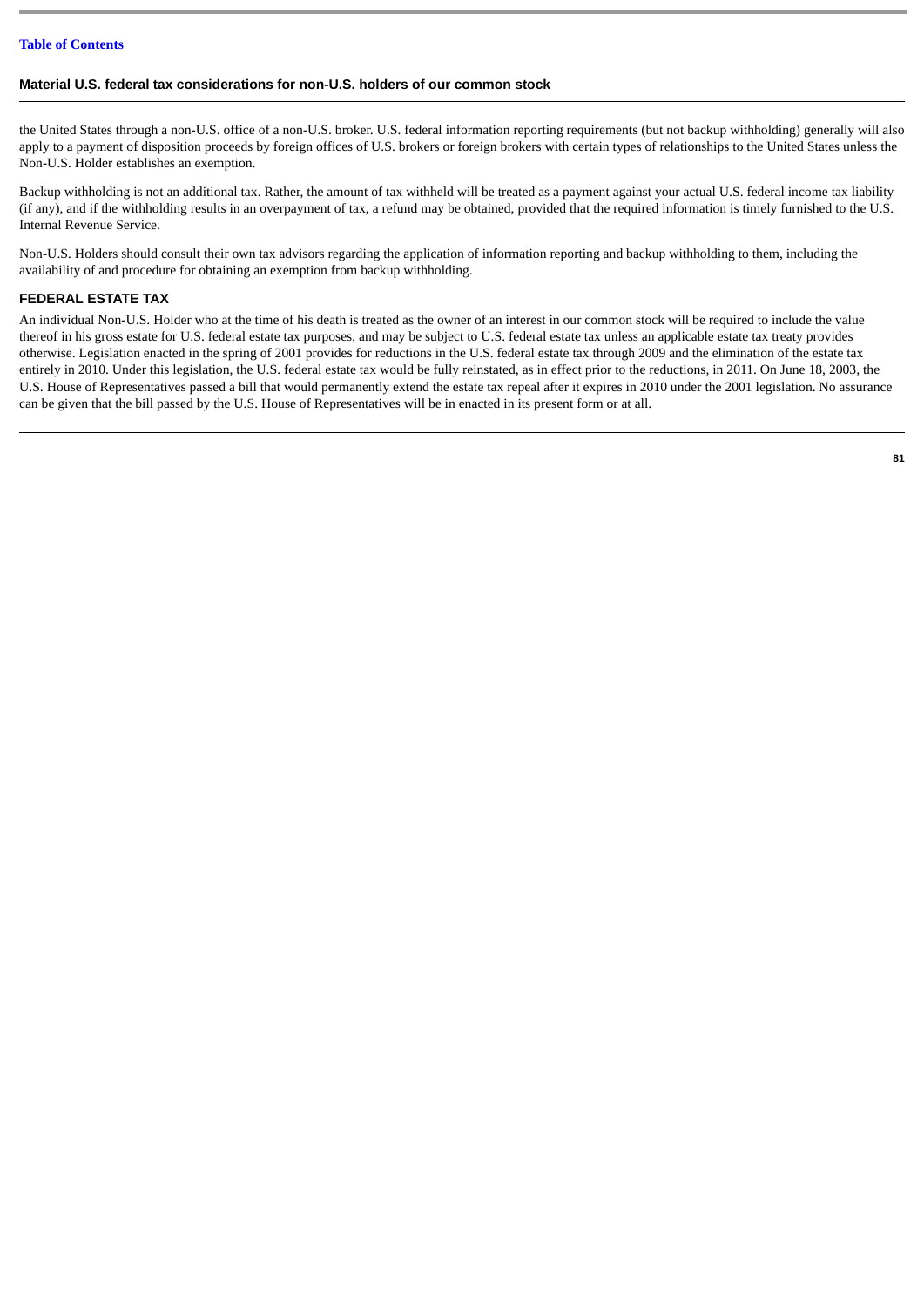We and the selling stockholder are offering the shares of our common stock described in this prospectus through the underwriters named below. UBS Securities LLC and Deutsche Bank Securities Inc. are acting as joint book-running managers and together with William Blair & Company, L.L.C. are the representatives of the underwriters. We and the selling stockholder have entered into an underwriting agreement with the representatives. Subject to the terms and conditions of the underwriting agreement, each of the underwriters has severally agreed to purchase the number of shares of common stock listed next to its name in the following table:

| Underwriters                    | <b>Number of shares</b> |
|---------------------------------|-------------------------|
|                                 |                         |
| UBS Securities LLC              |                         |
| Deutsche Bank Securities Inc.   |                         |
| William Blair & Company, L.L.C. |                         |
|                                 |                         |

# Total and the contract of the contract of the contract of the contract of the contract of the contract of the contract of the contract of the contract of the contract of the contract of the contract of the contract of the

The underwriting agreement provides that the underwriters must buy all of the shares if they buy any of them. However, the underwriters are not required to take or pay for the shares covered by the underwriters' over-allotment option described below.

Our common stock and the common stock of the selling stockholder is offered subject to a number of conditions, including:

- $\emptyset$  receipt and acceptance of our common stock by the underwriters; and
- $\emptyset$  the underwriters' right to reject orders in whole or in part.

We have been advised by the representatives that the underwriters intend to make a market in our common stock, but that they are not obligated to do so and may discontinue making a market at any time without notice.

In connection with this offering, certain of the underwriters or securities dealers may distribute prospectuses electronically.

## **OVER-ALLOTMENT OPTION**

The selling stockholder has granted the underwriters an option to buy up to additional shares of our common stock. The underwriters may exercise this option solely for the purpose of covering over-allotments, if any, made in connection with this offering. The underwriters have 30 days from the date of this prospectus to exercise this option. If the underwriters exercise this option, they will each purchase additional shares approximately in proportion to the amounts specified in the table above.

## **COMMISSIONS AND DISCOUNTS**

Shares sold by the underwriters to the public will initially be offered at the public offering price set forth on the cover of this prospectus. Any shares sold by the underwriters to securities dealers may be sold at a discount of up to \$ per share from the public offering price. Any of these securities dealers may resell any shares purchased from the underwriters to other brokers or dealers at a discount of up to \$ per share from the public offering price. If all the shares are not sold at the public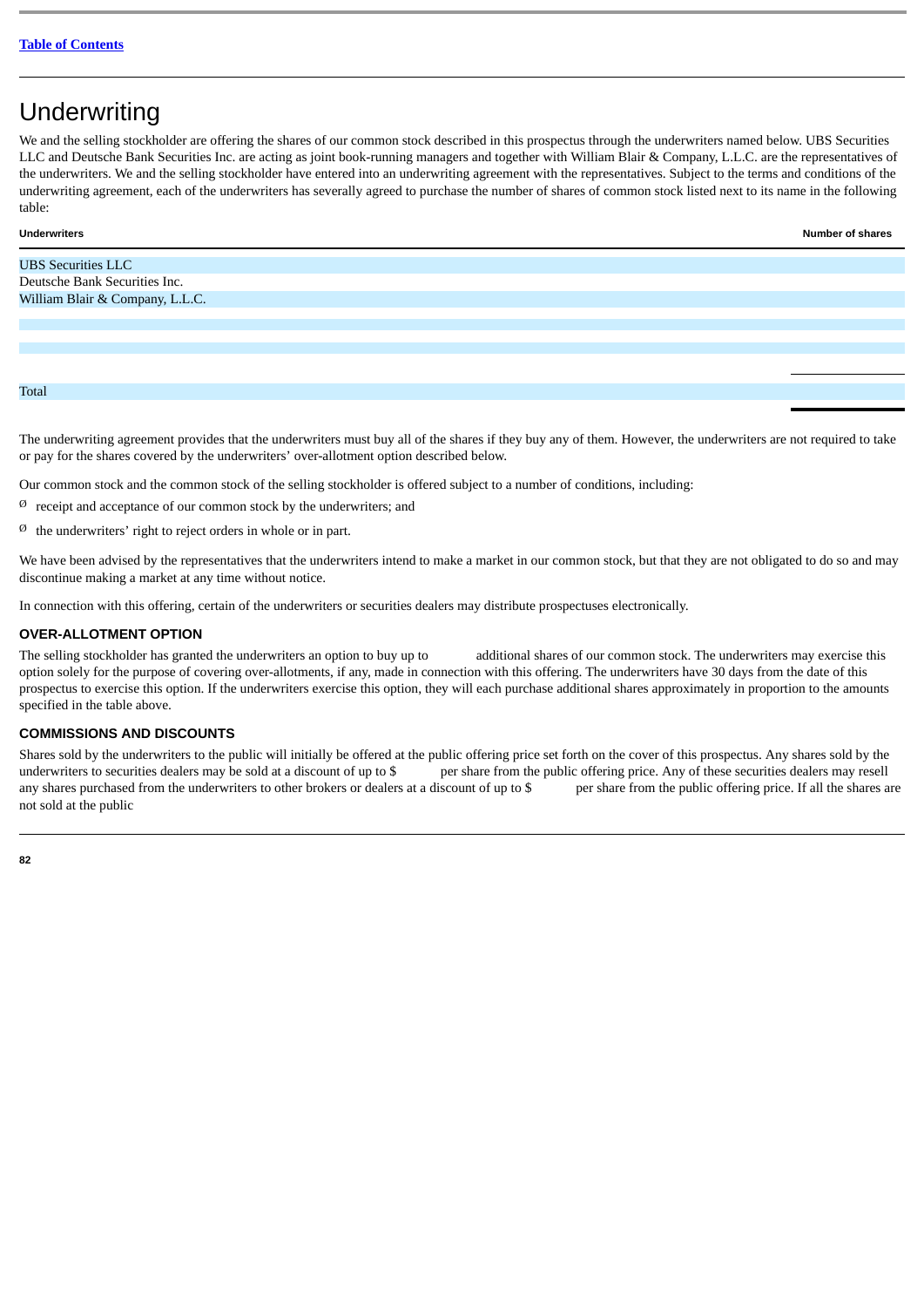offering price, the representatives may change the offering price and the other selling terms. Sales of shares made outside of the United States may be made by affiliates of the underwriters. Upon execution of the underwriting agreement, the underwriters will be obligated to purchase the shares at the prices and upon the terms stated therein, and, as a result, will thereafter bear any risk associated with changing the offering price to the public or other selling terms. The underwriters have informed us that they do not expect discretionary sales to exceed 5% of the shares of common stock to be offered**.**

The following table shows the per share and total underwriting discounts and commissions we will pay to the underwriters assuming both no exercise and full exercise of the underwriters' option to purchase up to an additional shares.

|           | Paid by us  |                      | Paid by selling stockholder |                      | <b>Total</b> |                      |  |
|-----------|-------------|----------------------|-----------------------------|----------------------|--------------|----------------------|--|
|           | No exercise | <b>Full exercise</b> | No exercise                 | <b>Full exercise</b> | No exercise  | <b>Full exercise</b> |  |
| Per Share |             |                      | ω                           |                      |              |                      |  |
| Total     |             |                      |                             |                      |              |                      |  |

We estimate that the total expenses of this offering payable by us, not including the underwriting discounts and commissions, will be approximately \$ This amount includes expenses, other than underwriting discounts and commissions, incurred by the selling stockholder in connection with this offering, which we have agreed to pay.

## **NO SALES OF SIMILAR SECURITIES**

We, each member of our board, each of our director nominees, each of our executive officers and managing directors and the selling stockholder have entered into lock-up agreements with the underwriters. Under these agreements, we and each of these persons may not, without the prior written approval of UBS Securities LLC and Deutsche Bank Securities Inc., subject to certain permitted exceptions specified in the agreements, sell, offer to sell, contract or agree to sell, hypothecate, pledge, hedge, grant any option to purchase or otherwise dispose of or agree to dispose of, directly or indirectly, our common stock or securities convertible into or exchangeable for our common stock. These restrictions will be in effect for a period of 180 days after the date of this prospectus. The 180-day lock-up period may be extended under certain circumstances where we announce or pre-announce earnings or material news or a material event occurs within approximately 18 days before, or approximately 16 days after, the termination of the 180-day period. In certain circumstances, however, the lock-up period will not be extended if we are actively traded, meaning that we have a public float of at least \$150.0 million and average trading volume of at least \$1.0 million per day. At any time and without public notice, UBS Securities LLC and Deutsche Bank Securities Inc. may, in their sole discretion, release all or some of the securities from these lock-up agreements.

We and the selling stockholder have agreed to indemnify the underwriters against certain liabilities, including liabilities under the Securities Act. If we are unable to provide this indemnification, we have agreed to contribute to payments that the underwriters may be required to make in respect of those liabilities.

We intend to apply for the quotation of our common stock on the NASDAQ National Market under the symbol "HURN."

### **PRICE STABILIZATION, SHORT POSITIONS**

In connection with this offering, the underwriters may engage in activities that stabilize, maintain or otherwise affect the price of our common stock including:

- $\emptyset$  stabilizing transactions;
- $\emptyset$  short sales: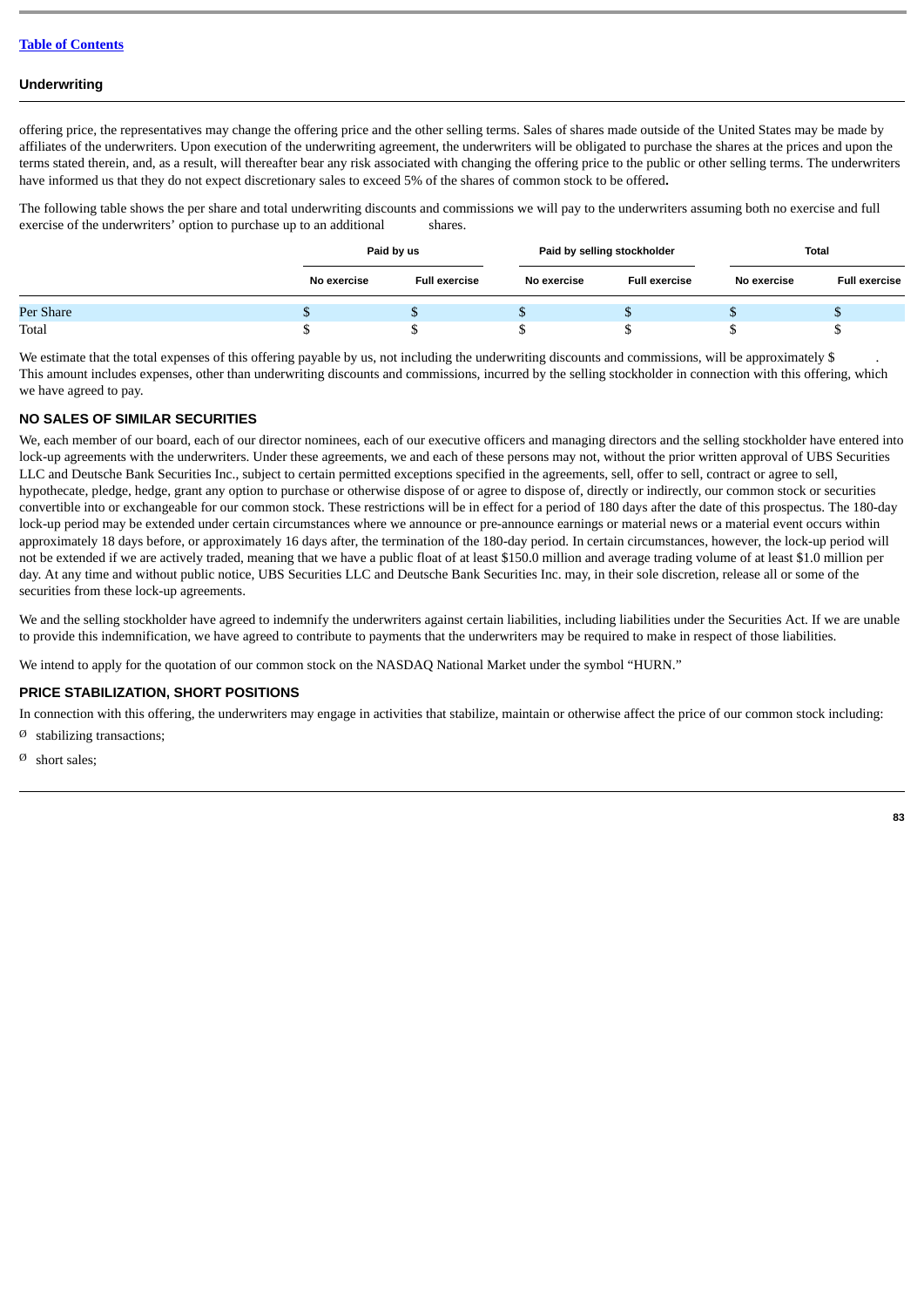- $\emptyset$  purchases to cover positions created by short sales;
- $\emptyset$  imposition of penalty bids; and
- $\emptyset$  syndicate covering transactions.

Stabilizing transactions consist of bids or purchases made for the purpose of preventing or retarding a decline in the market price of our common stock while this offering is in progress. These transactions may also include making short sales of our common stock, which involves the sale by the underwriters of a greater number of shares of common stock than they are required to purchase in this offering, and purchasing shares of common stock on the open market to cover positions created by short sales. Short sales may be "covered" shorts, which are short positions in an amount not greater than the underwriters' over-allotment option referred to above, or may be "naked" shorts, which are short positions in excess of that amount.

The underwriters may close out any covered short position by either exercising their over-allotment option, in whole or in part, or by purchasing shares in the open market. In making this determination, the underwriters will consider, among other things, the price of shares available for purchase in the open market as compared to the price at which they may purchase shares through the over-allotment option.

Naked short sales are in excess of the over-allotment option. The underwriters must close out any naked short position by purchasing shares in the open market. A naked short position is more likely to be created if the underwriters are concerned that there may be downward pressure on the price of the common stock in the open market that could adversely affect investors who purchased in this offering.

The underwriters also may impose a penalty bid. This occurs when a particular underwriter repays to the underwriters a portion of the underwriting discount received by it because the representatives have repurchased shares sold by or for the account of that underwriter in stabilizing or short covering transactions.

As a result of these activities, the price of our common stock may be higher than the price that otherwise might exist in the open market. If these activities are commenced, they may be discontinued by the underwriters at any time. The underwriters may carry out these transactions on the NASDAQ National Market, in the over-the-counter market or otherwise.

# **DETERMINATION OF OFFERING PRICE**

Prior to this offering, there has been no public market for our common stock. The initial public offering price will be determined by negotiation by us and the representatives of the underwriters. The principal factors to be considered in determining the initial public offering price include:

- $\emptyset$  the information set forth in this prospectus;
- $\emptyset$  our history and prospects, and the history and prospects of the industry in which we compete;
- $\emptyset$  our past and present financial performance and an assessment of our management;
- $\emptyset$  our prospects for future earnings and the present state of our development;
- $\emptyset$  the general condition of the securities markets at the time of this offering;
- $\emptyset$  the recent market prices of, and demand for, public traded common stock of generally comparable companies; and
- $\emptyset$  other factors deemed relevant by the underwriters and us.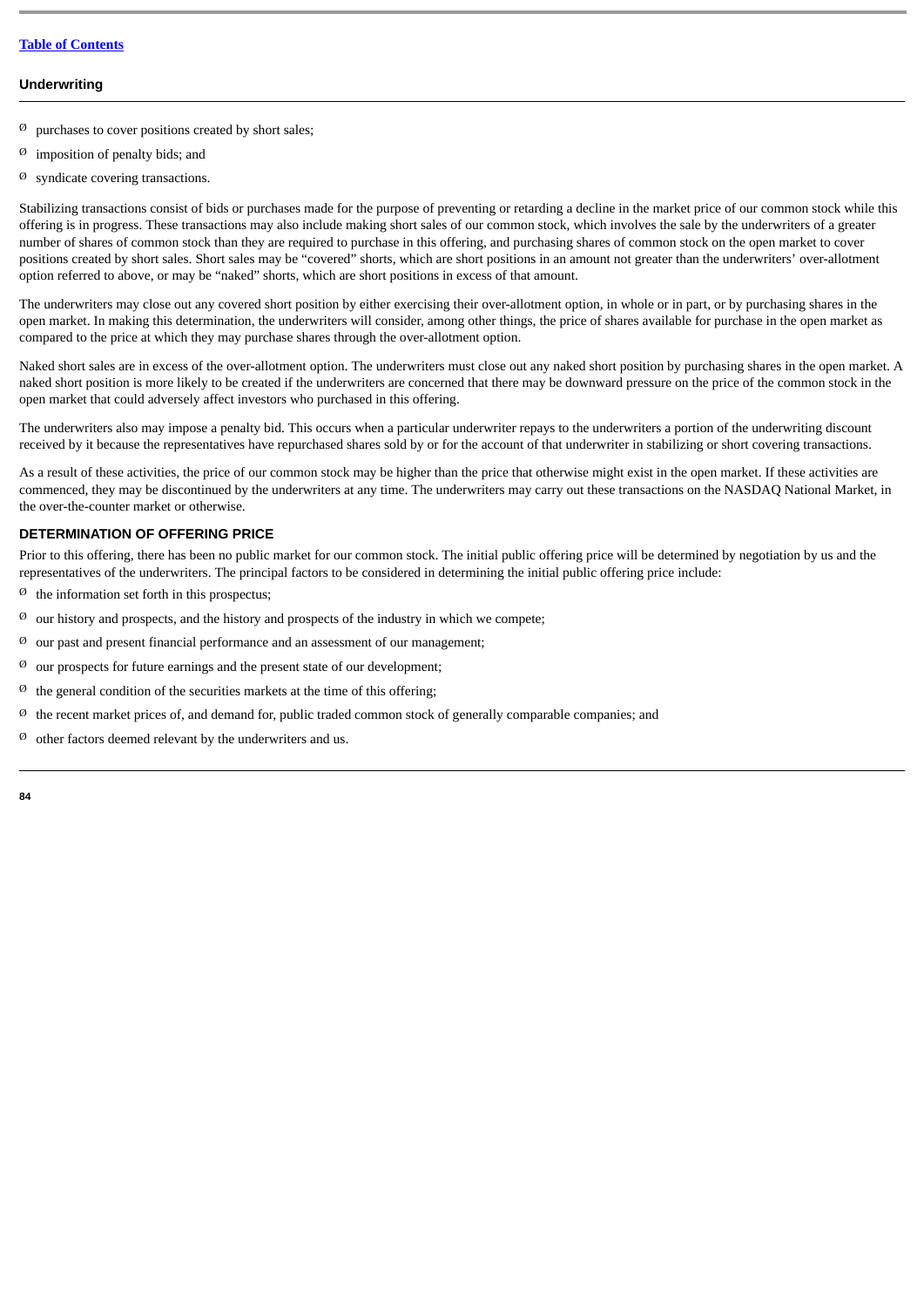#### **DIRECTED SHARE PROGRAM**

At our request, certain of the underwriters have reserved up to 5% of the common stock being offered by this prospectus for sale to our board members, officers, employees, strategic partners and other individuals associated with us and members of their families at the initial offering price. The sales will be made by an affiliate of UBS Securities LLC through a directed share program. We do not know if these persons will choose to purchase all or any portion of these reserved shares, but any purchases they do make will reduce the number of shares available to the general public. These persons must commit to purchase no later than the open of business on the day following the date of this prospectus. Certain persons purchasing such reserved shares will be prohibited from disposing of or hedging such shares for a period of at least 180 days after the date of this prospectus.

## **AFFILIATIONS**

The underwriters and their affiliates may, from time to time, provide certain commercial banking, financial advisory and investment banking services for us for which they will receive customary fees.

### **SELLING RESTRICTIONS**

Each underwriter, severally and not jointly, represents and agrees that:

- $\emptyset$  it has not offered or sold and, prior to the expiry of a period of six months from the closing date, will not offer or sell any shares to persons in the United Kingdom except to persons whose ordinary activities involve them in acquiring, holding, managing or disposing of investments (as principal or agent) for the purposes of their businesses or otherwise in circumstances which have not resulted and will not result in an offer to the public in the United Kingdom within the meaning of the Public Offers of Securities Regulations 1995;
- $\emptyset$  it has only communicated or caused to be communicated and will only communicate or cause to be communicated any invitation or inducement to engage in investment activity (within the meaning of section 21 of the Financial Services and Markets Act 2000 ("FSMA")) received by it in connection with the issue or sale of any shares in circumstances in which section 21(1) of the FSMA does not apply to us; and
- $\emptyset$  it has complied and will comply with all applicable provisions of the FSMA with respect to anything done by it in relation to the shares in, from or otherwise involving the United Kingdom.

The securities may not be offered, sold, transferred or delivered in or from The Netherlands, as part of their initial distribution or as part of any re-offering, and neither this prospectus nor any other document in respect of the offering may be distributed or circulated in The Netherlands, other than to individuals or legal entities which include, but are not limited to, banks, brokers, dealers, institutional investors and undertakings with a treasury department, who or which trade or invest in securities in the conduct of a business or profession.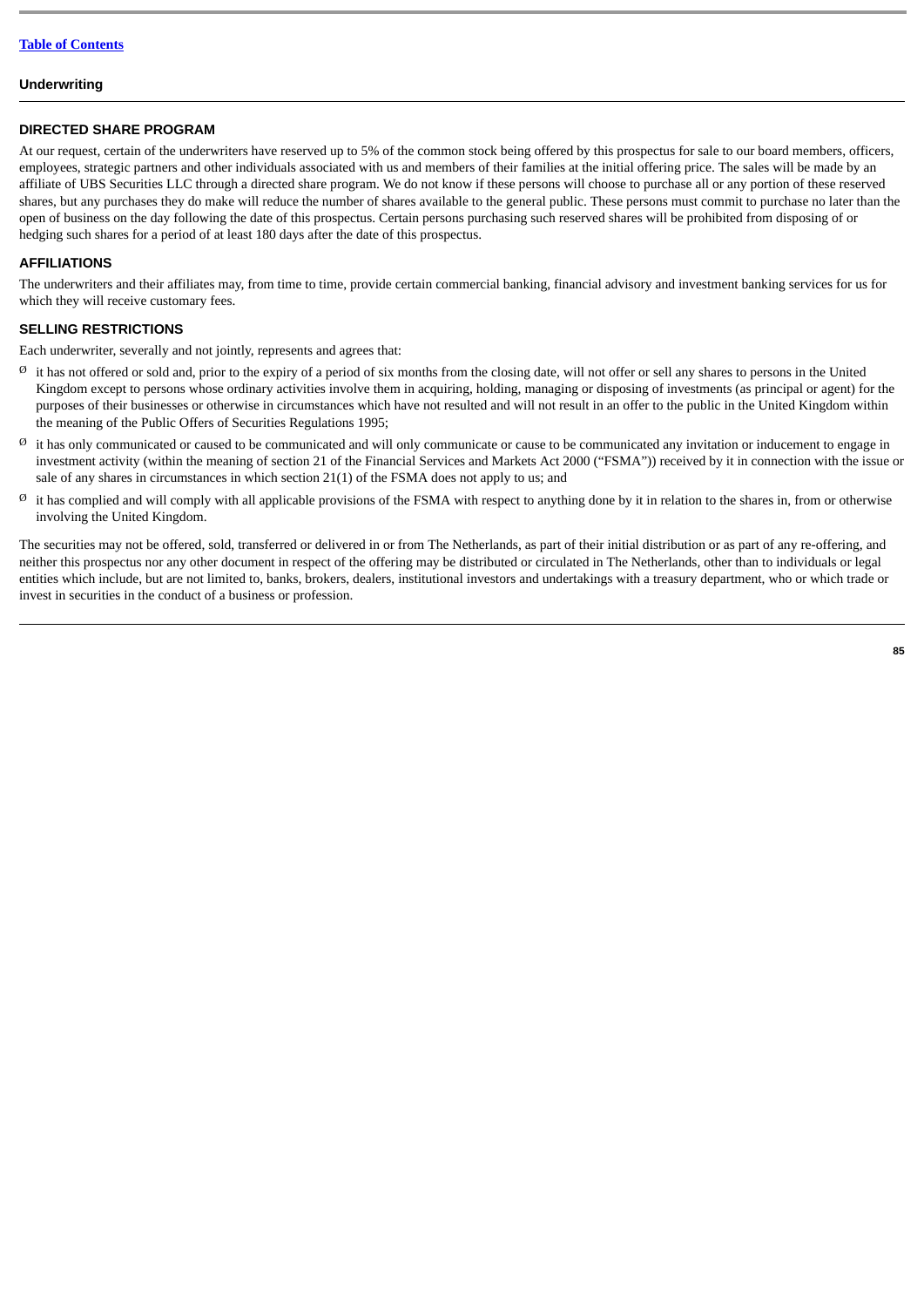# Legal matters

The validity of the shares of our common stock offered by this prospectus will be passed upon for us and the selling stockholder by Skadden, Arps, Slate, Meagher & Flom LLP, Chicago, Illinois, and for the underwriters by Katten Muchin Zavis Rosenman, Chicago, Illinois. From time to time, Katten Muchin Zavis Rosenman acts as our counsel on various matters unrelated to this offering.

# Experts

The consolidated financial statements as of December 31, 2002 and 2003 and for the period from March 19, 2002 (inception) to December 31, 2002 and the year ended December 31, 2003 included in this prospectus have been so included in reliance on the report of PricewaterhouseCoopers LLP, independent accountants, given on the authority of said firm as experts in auditing and accounting.

# Where you can find additional information

We have filed with the SEC a Registration Statement on Form S-1 under the Securities Act with respect to the common stock offered in this prospectus. This prospectus, filed as part of the registration statement, does not contain all of the information set forth in the registration statement and its exhibits and schedules, portions of which have been omitted as permitted by the rules and regulations of the SEC. For further information about us and our common stock, we refer you to the registration statement and to its exhibits and schedules. Statements in this prospectus about the contents of any contract, agreement or other document are not necessarily complete and, in each instance, we refer you to the copy of such contract, agreement or document filed as an exhibit to the registration statement, with each such statement being qualified in all respects by reference to the document to which it refers. Anyone may inspect the registration statement and its exhibits and schedules without charge at the Public Reference Room the SEC maintains at 450 Fifth Street, N.W., Washington, D.C. 20549. You may obtain copies of all or any part of these materials from the SEC upon the payment of certain fees prescribed by the SEC. You may obtain further information about the operation of the SEC's Public Reference Room by calling the SEC at 1-800-SEC-0330. You may also inspect these reports and other information without charge at a website maintained by the SEC. The address of this site is http://www.sec.gov.

Upon completion of this offering, we will become subject to the informational requirements of the Exchange Act and will be required to file reports, proxy statements and other information with the SEC. You will be able to inspect and copy these reports, proxy statements and other information at the Public Reference Room of the SEC as described above or inspect them without charge at the SEC's website.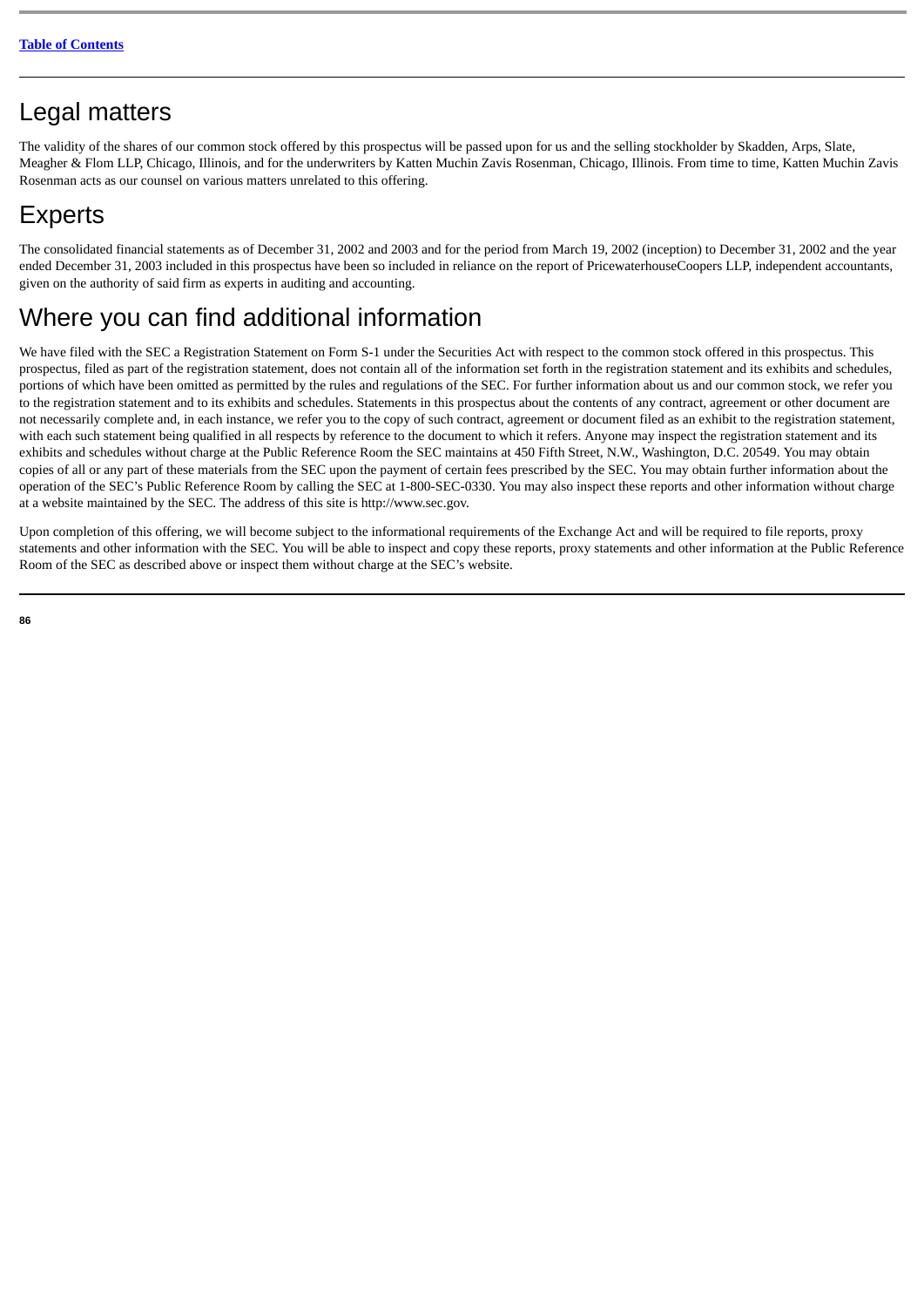# **Index to financial statements**

| <b>Report of Independent Auditors</b>                                                                                                             | $F-2$ |
|---------------------------------------------------------------------------------------------------------------------------------------------------|-------|
| Consolidated Balance Sheets at December 31, 2002 and 2003 and March 31, 2004 (unaudited)                                                          | $F-3$ |
| Consolidated Statements of Operations for the period from March 19, 2002 (inception) to December 31, 2002, for the year ended December 31, 2003   |       |
| and for the three months ended March 31, 2003 (unaudited) and March 31, 2004 (unaudited)                                                          | $F-4$ |
| Consolidated Statements of Stockholders' Deficit for the period from March 19, 2002 (inception) to December 31, 2002, for the year ended December |       |
| 31, 2003 and for the three months ended March 31, 2004 (unaudited)                                                                                | $F-5$ |
| Consolidated Statements of Cash Flows for the period from March 19, 2002 (inception) to December 31, 2002, for the year ended December 31, 2003   |       |
| and for the three months ended March 31, 2003 (unaudited) and March 31, 2004 (unaudited)                                                          | $F-6$ |
| <b>Notes to Consolidated Financial Statements</b>                                                                                                 | $F-7$ |
|                                                                                                                                                   |       |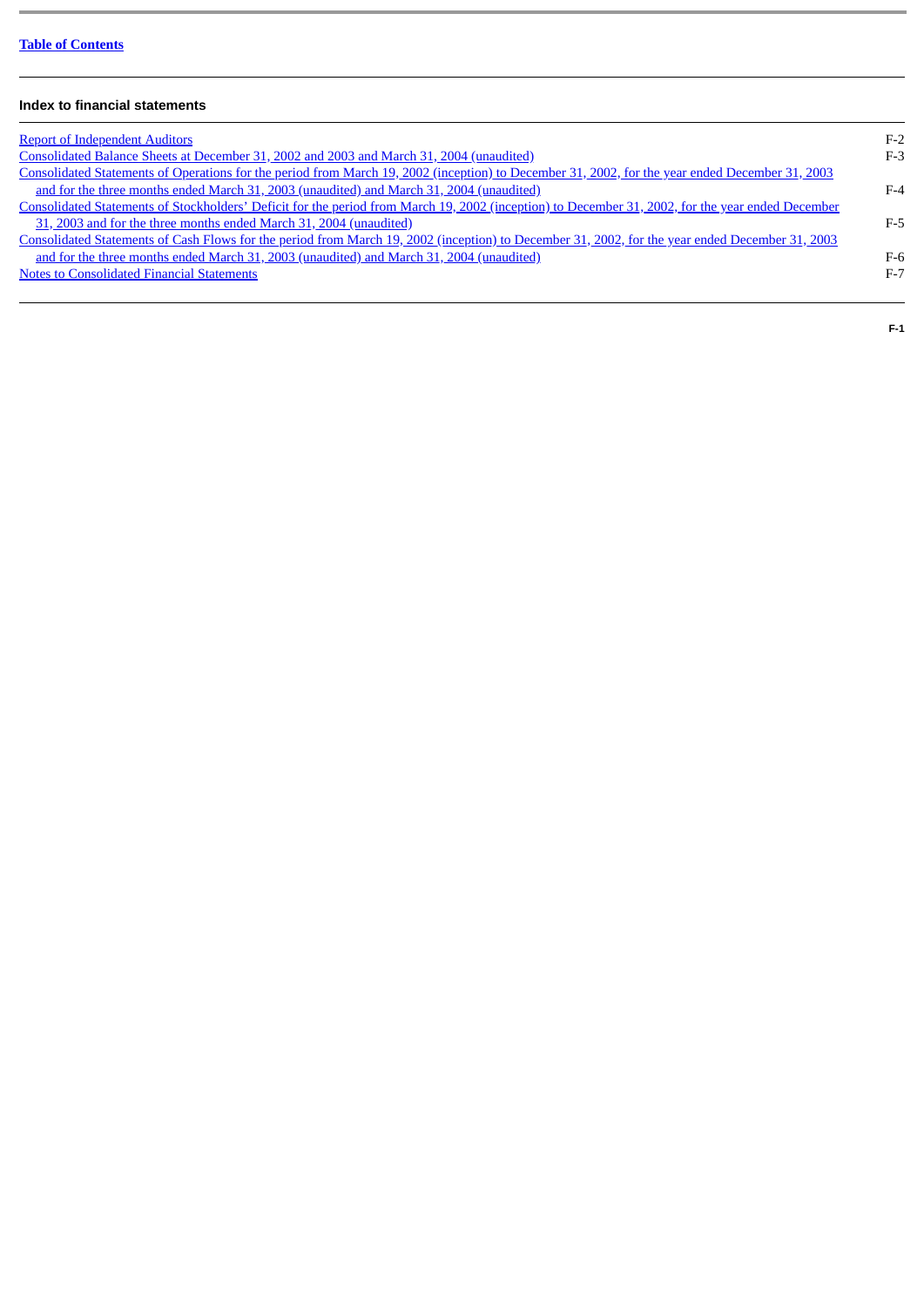# <span id="page-90-0"></span>Report of Independent Auditors

To the Board of Directors and Stockholders of Huron Consulting Group Inc.:

In our opinion, the accompanying consolidated balance sheets and the related consolidated statements of operations, stockholders' deficit and cash flows present fairly, in all material respects, the financial position of Huron Consulting Group Inc. and its subsidiary at December 31, 2002 and 2003, and the results of their operations and their cash flows for the period from March 19, 2002 (inception) to December 31, 2002 and the year ended December 31, 2003 in conformity with accounting principles generally accepted in the United States of America. These financial statements are the responsibility of the Company's management; our responsibility is to express an opinion on these financial statements based on our audits. We conducted our audits of these statements in accordance with auditing standards generally accepted in the United States of America, which require that we plan and perform the audit to obtain reasonable assurance about whether the financial statements are free of material misstatement. An audit includes examining, on a test basis, evidence supporting the amounts and disclosures in the financial statements, assessing the accounting principles used and significant estimates made by management, and evaluating the overall financial statement presentation. We believe that our audits provide a reasonable basis for our opinion.

/s/ PricewaterhouseCoopers LLP

Chicago, Illinois March 25, 2004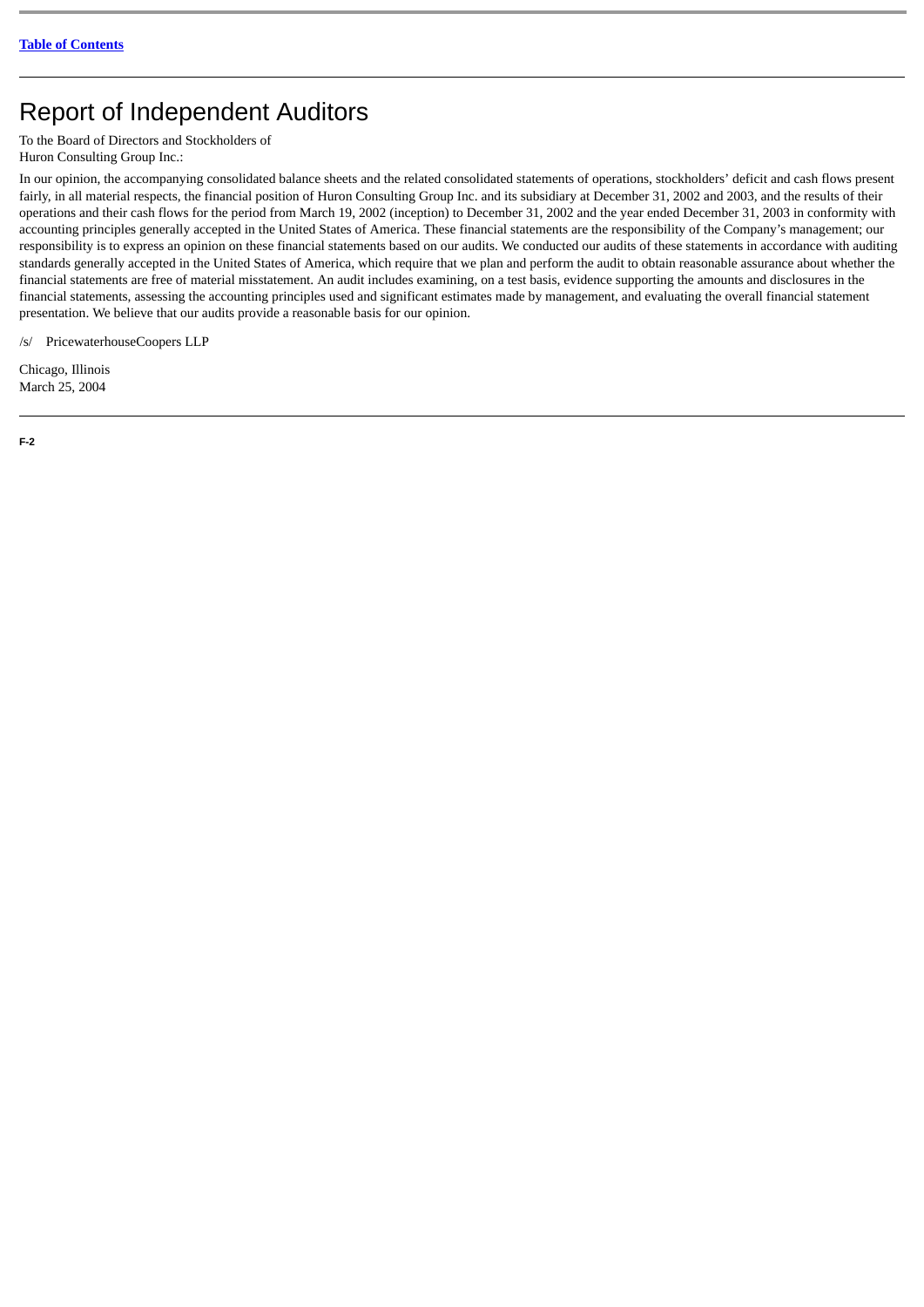# <span id="page-91-0"></span>**CONSOLIDATED BALANCE SHEETS**

|                                                                                                                                                                                                                | December 31,             |                           |                            | <b>Pro Forma</b><br>March 31. |  |
|----------------------------------------------------------------------------------------------------------------------------------------------------------------------------------------------------------------|--------------------------|---------------------------|----------------------------|-------------------------------|--|
|                                                                                                                                                                                                                | 2002                     | 2003                      | March 31,<br>2004          | 2004<br>(note 2)              |  |
|                                                                                                                                                                                                                |                          |                           | (unaudited)                |                               |  |
| Assets                                                                                                                                                                                                         |                          |                           |                            |                               |  |
| Current assets:                                                                                                                                                                                                |                          |                           |                            |                               |  |
| Cash and cash equivalents                                                                                                                                                                                      | 4,448,806<br>\$          | 4,251,097<br>$\mathbb{S}$ | 70,236<br>\$               | 70,236<br>$\mathbf{s}$        |  |
| Receivables from clients                                                                                                                                                                                       | 6.440.626                | 16.151.667                | 16,500,611                 | 16.500.611                    |  |
| <b>Unbilled services</b>                                                                                                                                                                                       | 6,505,714                | 8,704,057                 | 17,575,104                 | 17,575,104                    |  |
| Provision for doubtful accounts and unbilled services                                                                                                                                                          | (381,753)                | (1,791,720)               | (2,570,706)                | (2,570,706)                   |  |
| Net receivables from clients and unbilled services                                                                                                                                                             | 12,564,587               | 23,064,004                | 31,505,009                 | 31,505,009                    |  |
| Income tax receivable                                                                                                                                                                                          |                          | 2.286.015                 | 485.011                    | 485.011                       |  |
| Deferred income taxes                                                                                                                                                                                          | 283,754                  | 1,945,932                 | 2,303,630                  | 2,303,630                     |  |
|                                                                                                                                                                                                                |                          |                           |                            |                               |  |
| Other current assets                                                                                                                                                                                           | 387,542                  | 836,868                   | 1,226,022                  | 1,226,022                     |  |
| Total current assets                                                                                                                                                                                           | 17,684,689               | 32,383,916                | 35,589,908                 | 35,589,908                    |  |
| Property and equipment, net                                                                                                                                                                                    | 1,898,954                | 4,498,251                 | 4,427,513                  | 4,427,513                     |  |
| Other assets:                                                                                                                                                                                                  |                          |                           |                            |                               |  |
| Deferred income taxes                                                                                                                                                                                          | 2,426,570                | 2,332,543                 | 2,158,650                  | 2,158,650                     |  |
| Intangibles, net of accumulated amortization of \$2,635,172, \$6,384,415 and \$0, at December<br>31, 2002 and 2003 and March 31, 2004 (unaudited), respectively                                                | 3,689,243                |                           |                            |                               |  |
| Deposits                                                                                                                                                                                                       | 883,203                  | 674,000                   | 366,000                    | 366,000                       |  |
|                                                                                                                                                                                                                |                          |                           |                            |                               |  |
| Total other assets                                                                                                                                                                                             | 6,999,016                | 3,006,543                 | 2,524,650                  | 2,524,650                     |  |
| <b>Total assets</b>                                                                                                                                                                                            | \$ 26,582,659            | \$ 39,888,710             | \$42,542,071               | \$42,542,071                  |  |
| Liabilities and stockholders' deficit                                                                                                                                                                          |                          |                           |                            |                               |  |
| Current liabilities:                                                                                                                                                                                           |                          |                           |                            |                               |  |
| Accounts payable                                                                                                                                                                                               | $\mathbb{S}$<br>221,759  | 1,396,265<br>\$           | 1,249,585<br>$\mathcal{S}$ | 1,249,585<br>\$               |  |
| Accrued expenses                                                                                                                                                                                               | 1,334,796                | 3,821,527                 | 3,196,147                  | 3,196,147                     |  |
| Accrued payroll and related benefits                                                                                                                                                                           | 4,625,401                | 13,914,391                | 12,388,137                 | 12,388,137                    |  |
| Borrowings under line of credit                                                                                                                                                                                |                          |                           | 1,500,000                  | 1,500,000                     |  |
| Deferred revenue                                                                                                                                                                                               | 1,379,741                | 2,272,886                 | 3,983,380                  | 3,983,380                     |  |
| Interest payable to HCG Holdings LLC                                                                                                                                                                           | 342,741                  | 819,624                   | 199,418                    | 199,418                       |  |
|                                                                                                                                                                                                                |                          |                           |                            |                               |  |
| Total current liabilities                                                                                                                                                                                      | 7.904.438                | 22,224,693                | 22.516.667                 | 22.516.667                    |  |
| Commitments and contingencies                                                                                                                                                                                  |                          |                           |                            |                               |  |
| Notes payable to HCG Holdings LLC                                                                                                                                                                              | 10,075,764               | 10,075,764                | 10,075,764                 | 10,075,764                    |  |
| 8% preferred stock, \$1,000 per share stated value plus accrued 8% annual cumulative dividends; 106,840<br>shares authorized; 12,500 shares issued and outstanding at December 31, 2002 and 2003 and March 31, |                          |                           |                            |                               |  |
| 2004 (unaudited)                                                                                                                                                                                               | 13,145,735               | 14,212,000                | 14,485,281                 | 14,485,281                    |  |
| Stockholders' deficit:                                                                                                                                                                                         |                          |                           |                            |                               |  |
| Class A common stock; \$0.01 par value; 31,025,715 shares authorized; 25,946,858 shares issued and<br>outstanding at December 31, 2002 and 2003 and March 31, 2004 (unaudited), respectively                   | 259,469                  | 259,469                   | 259,469                    |                               |  |
| Class B common stock; \$0.01 par value; 4,578,857 shares authorized; 1,200,000, 1,569,375 and 1,601,875<br>shares issued and outstanding at December 31, 2002 and 2003 and March 31, 2004 (unaudited),         |                          |                           |                            |                               |  |
| respectively                                                                                                                                                                                                   | 12,000                   | 15,694                    | 16,019                     |                               |  |
| Common stock; \$0.01 par value 27,548,733 shares outstanding at March 31, 2004 (pro forma - unaudited)                                                                                                         | $\overline{\phantom{a}}$ |                           |                            | 275,488                       |  |
| Additional paid-in capital                                                                                                                                                                                     |                          | 41,519                    | 55,603                     | 55,603                        |  |
| Stock subscription receivable                                                                                                                                                                                  | (3,000)                  |                           |                            |                               |  |
| <b>Retained deficit</b>                                                                                                                                                                                        | (4,811,747)              | (6,940,429)               | (4,866,732)                | (4,866,732)                   |  |
|                                                                                                                                                                                                                |                          |                           |                            |                               |  |
| Total stockholders' deficit                                                                                                                                                                                    | (4,543,278)              | (6,623,747)               | (4,535,641)                | (4,535,641)                   |  |
| Total liabilities and stockholders' deficit                                                                                                                                                                    | \$26,582,659             | \$ 39,888,710             | \$42,542,071               | \$42,542,071                  |  |
|                                                                                                                                                                                                                |                          |                           |                            |                               |  |

*The accompanying notes are an integral part of the consolidated financial statements.*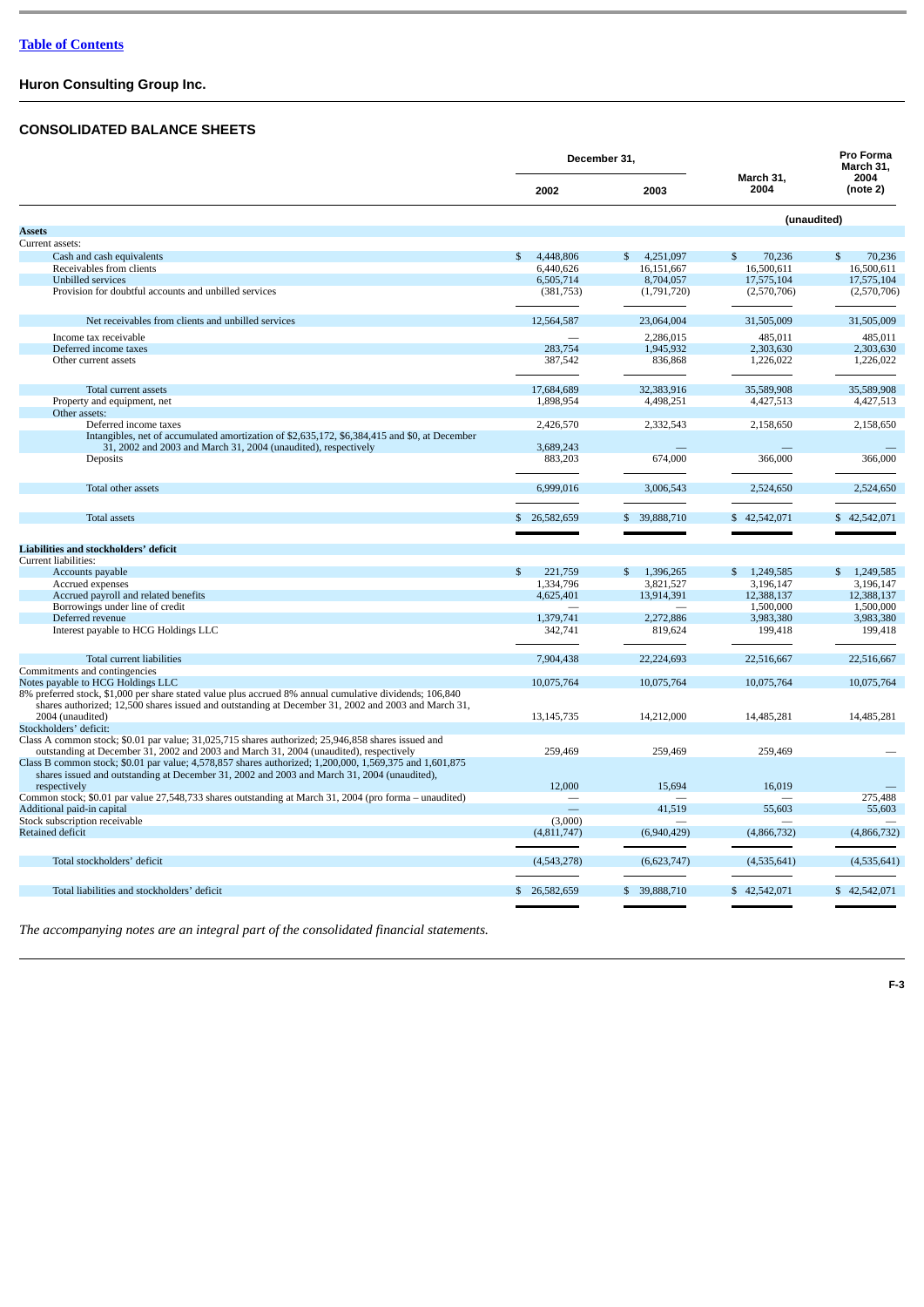# <span id="page-92-0"></span>**CONSOLIDATED STATEMENTS OF OPERATIONS**

|                                                                                                                 | <b>Period from</b><br>March 19, 2002<br>(inception) to |                      |                | Year ended               |              | Three months ended       | March 31,    |            |  |
|-----------------------------------------------------------------------------------------------------------------|--------------------------------------------------------|----------------------|----------------|--------------------------|--------------|--------------------------|--------------|------------|--|
|                                                                                                                 |                                                        | December 31,<br>2002 |                | December 31,<br>2003     |              | 2003                     |              | 2004       |  |
|                                                                                                                 |                                                        |                      |                |                          |              |                          | (unaudited)  |            |  |
| Revenues and reimbursable expenses:                                                                             |                                                        |                      |                |                          |              |                          |              |            |  |
| Revenues                                                                                                        | \$                                                     | 35,100,712           |                | \$ 101,485,674           | \$           | 23,211,757               | \$           | 40,101,455 |  |
| Reimbursable expenses                                                                                           |                                                        | 2,921,301            |                | 8,808,455                |              | 2,069,406                |              | 3,442,776  |  |
|                                                                                                                 |                                                        |                      |                |                          |              |                          |              |            |  |
| Total revenues and reimbursable expenses                                                                        |                                                        | 38,022,013           |                | 110,294,129              |              | 25,281,163               |              | 43,544,231 |  |
| Direct costs and reimbursable expenses:                                                                         |                                                        |                      |                |                          |              |                          |              |            |  |
| Direct costs                                                                                                    |                                                        | 26,054,642           |                | 69,400,274               |              | 13,580,371               |              | 24,868,410 |  |
| Reimbursable expenses                                                                                           |                                                        | 2,921,301            |                | 8,929,129                |              | 2,069,406                |              | 3,522,763  |  |
| Total direct costs and reimbursable expenses                                                                    |                                                        | 28,975,943           |                | 78,329,403               |              | 15,649,777               |              | 28,391,173 |  |
|                                                                                                                 |                                                        |                      |                |                          |              |                          |              |            |  |
| Gross profit                                                                                                    |                                                        | 9,046,070            |                | 31,964,726               |              | 9,631,386                |              | 15,153,058 |  |
| Operating expenses:                                                                                             |                                                        |                      |                |                          |              |                          |              |            |  |
| Selling, general and administrative                                                                             |                                                        | 8,812,781            |                | 25,184,911               |              | 4,826,369                |              | 8,158,092  |  |
| Depreciation and amortization                                                                                   |                                                        | 3,047,914            |                | 5,328,484                |              | 1.289.964                |              | 603,053    |  |
| Loss on lease abandonment                                                                                       |                                                        |                      |                | 1,668,000                |              |                          |              |            |  |
| Restructuring charge                                                                                            |                                                        |                      |                | $\overline{\phantom{a}}$ |              | $\overline{\phantom{0}}$ |              | 2,138,827  |  |
| Management and advisory fees paid to related parties                                                            |                                                        | 2,750,000            |                | $\equiv$                 |              | L.                       |              |            |  |
| Organization costs                                                                                              |                                                        | 965,489              |                |                          |              |                          |              |            |  |
| Total operating expenses                                                                                        |                                                        | 15,576,184           |                | 32,181,395               |              | 6,116,333                |              | 10,899,972 |  |
|                                                                                                                 |                                                        |                      |                |                          |              |                          |              |            |  |
| Operating (loss) income                                                                                         |                                                        | (6,530,114)          |                | (216, 669)               |              | 3,515,053                |              | 4,253,086  |  |
| Other expense:                                                                                                  |                                                        |                      |                |                          |              |                          |              |            |  |
| Interest expense                                                                                                |                                                        | 331,784              |                | 856,252                  |              | 198,414                  |              | 245,269    |  |
| Other                                                                                                           |                                                        | 1,113                |                | 111,513                  |              | 428                      |              |            |  |
| Total other expense                                                                                             |                                                        | 332,897              |                | 967,765                  |              | 198,842                  |              | 245,269    |  |
|                                                                                                                 |                                                        |                      |                |                          |              |                          |              |            |  |
| Net (loss) income before (benefit) provision for income taxes                                                   |                                                        | (6,863,011)          |                | (1, 184, 434)            |              | 3,316,211                |              | 4,007,817  |  |
| (Benefit) provision for income taxes                                                                            |                                                        | (2,696,999)          |                | (122, 017)               |              | 1,374,970                |              | 1,660,839  |  |
|                                                                                                                 |                                                        |                      |                |                          |              |                          |              |            |  |
| Net (loss) income                                                                                               |                                                        | (4,166,012)          |                | (1,062,417)              |              | 1,941,241                |              | 2,346,978  |  |
| Accrued dividends on 8% preferred stock                                                                         |                                                        | 645,735              |                | 1,066,265                |              | 253,031                  |              | 273,281    |  |
| Net (loss) income attributable to common stockholders                                                           | \$                                                     | (4,811,747)          | \$             | (2, 128, 682)            | \$.          | 1,688,210                | \$           | 2,073,697  |  |
| Net (loss) income attributable to common stockholders per share:                                                |                                                        |                      |                |                          |              |                          |              |            |  |
| <b>Basic</b>                                                                                                    | \$                                                     | (0.18)               | \$             | (0.08)                   | \$           | 0.01                     | \$           | 0.05       |  |
| Diluted                                                                                                         | $\sqrt{5}$                                             | (0.18)               | $\mathfrak{s}$ | (0.08)                   | $\mathbb{S}$ | 0.01                     | $\mathbb{S}$ | 0.05       |  |
| Weighted average shares used in calculating net (loss) income attributable to common stockholders per<br>share: |                                                        |                      |                |                          |              |                          |              |            |  |
| <b>Basic</b>                                                                                                    |                                                        | 27,146,858           |                | 27,303,203               |              | 27,146,858               |              | 27,540,425 |  |
| Diluted                                                                                                         |                                                        | 27,146,858           |                | 27,303,203               |              | 27,146,858               |              | 29,318,637 |  |
| Unaudited pro forma net (loss) income attributable to common stockholders per share: (Note 2)                   |                                                        |                      |                |                          |              |                          |              |            |  |
| <b>Basic</b>                                                                                                    |                                                        |                      | \$             |                          |              |                          | \$           |            |  |
| <b>Diluted</b>                                                                                                  |                                                        |                      | $\mathsf{\$}$  |                          |              |                          | $\mathbf{s}$ |            |  |
| The accompanying notes are an integral part of the consolidated financial statements.                           |                                                        |                      |                |                          |              |                          |              |            |  |

**F-4**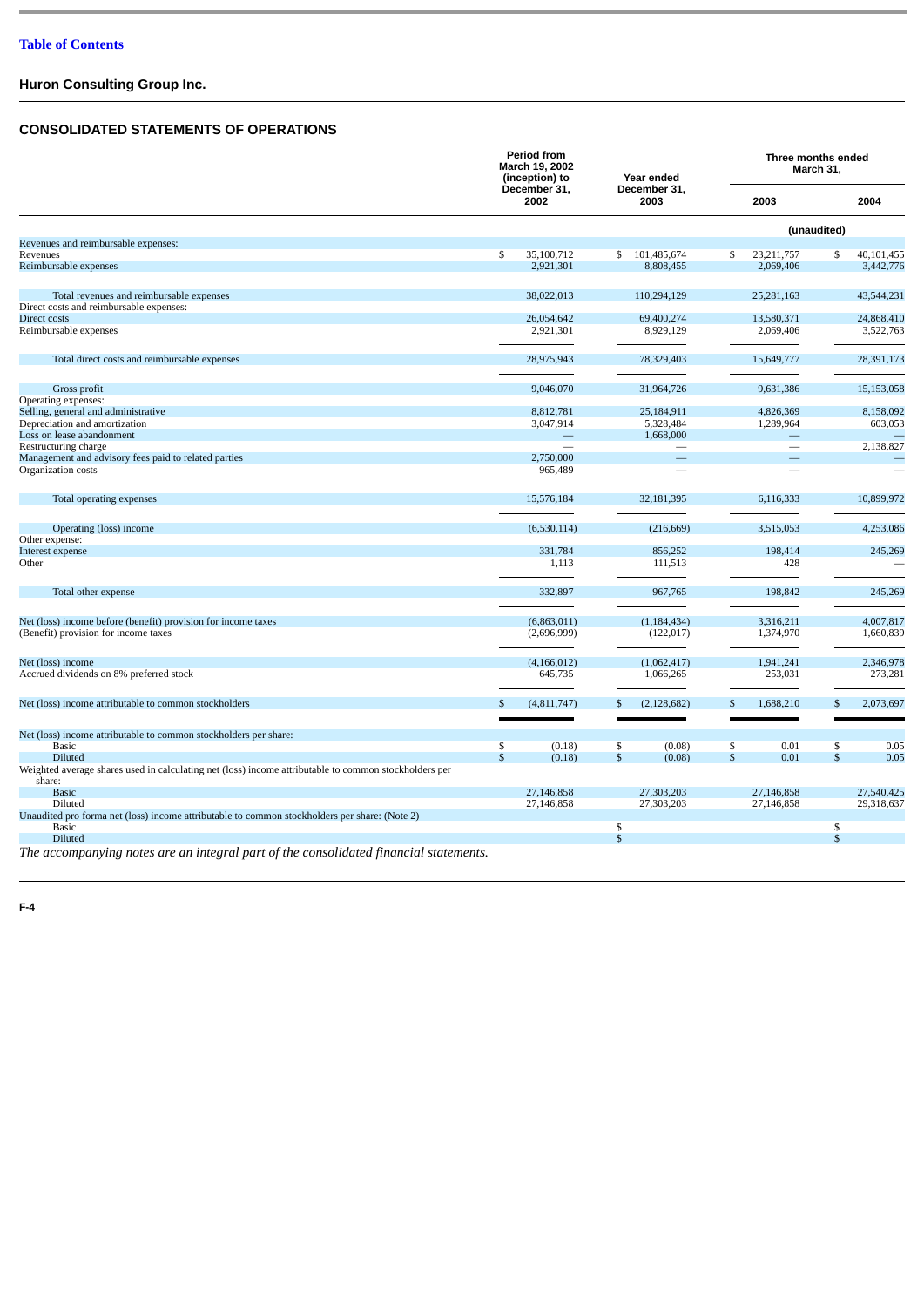# <span id="page-93-0"></span>**CONSOLIDATED STATEMENTS OF STOCKHOLDERS' DEFICIT**

|                                                        | <b>Class A</b><br>common stock |                                           |               | <b>Class B</b><br>common stock |     | <b>Stock</b>             |               | <b>Additional</b>          |               |                    |                     |  |                          |
|--------------------------------------------------------|--------------------------------|-------------------------------------------|---------------|--------------------------------|-----|--------------------------|---------------|----------------------------|---------------|--------------------|---------------------|--|--------------------------|
|                                                        | <b>Shares</b>                  | <b>Amount</b>                             | <b>Shares</b> | Amount                         |     |                          |               | subscription<br>receivable |               | paid-in<br>capital | Retained<br>deficit |  | Stockholders'<br>deficit |
| Balance at March 19, 2002                              |                                |                                           |               |                                |     |                          |               |                            |               |                    |                     |  |                          |
| (inception)                                            |                                | $\mathbf{s}$                              |               | $\mathbf{s}$                   | -\$ |                          | $\mathcal{S}$ |                            | \$            | $\mathbf{s}$       |                     |  |                          |
| Issuance of Class A common stock                       | 25,946,858                     | 259,469                                   |               |                                |     |                          |               |                            |               |                    | 259,469             |  |                          |
| Issuance of Class B common stock                       |                                | $\qquad \qquad \overline{\qquad \qquad }$ | 1,200,000     | 12,000                         |     | $\sim$                   |               |                            |               |                    | 12,000              |  |                          |
| Stock subscription receivable                          |                                |                                           |               |                                |     | (3,000)                  |               |                            |               |                    | (3,000)             |  |                          |
| Accrued dividends on 8% preferred<br>stock             |                                |                                           |               |                                |     |                          |               |                            | (645, 735)    |                    | (645, 735)          |  |                          |
| Net loss                                               |                                |                                           |               |                                |     |                          |               |                            | (4, 166, 012) |                    | (4, 166, 012)       |  |                          |
|                                                        |                                |                                           |               |                                |     |                          |               |                            |               |                    |                     |  |                          |
| Balance at December 31, 2002                           | 25,946,858                     | 259,469                                   | 1,200,000     | 12,000                         |     | (3,000)                  |               |                            | (4,811,747)   |                    | (4,543,278)         |  |                          |
| Exercise of stock options                              |                                | $\overline{\phantom{m}}$                  | 369,375       | 3,694                          |     | $\qquad \qquad$          |               |                            |               |                    | 3,694               |  |                          |
| Stock option compensation                              |                                |                                           |               | $\qquad \qquad -$              |     | $\qquad \qquad -$        |               | 41.519                     |               |                    | 41,519              |  |                          |
| Stock subscription receivable                          |                                |                                           |               |                                |     | 3,000                    |               |                            |               |                    | 3,000               |  |                          |
| Accrued dividends on 8% preferred<br>stock             |                                |                                           |               |                                |     |                          |               |                            | (1,066,265)   |                    | (1,066,265)         |  |                          |
| Net loss                                               |                                |                                           |               |                                |     |                          |               |                            | (1,062,417)   |                    | (1,062,417)         |  |                          |
|                                                        |                                |                                           |               |                                |     |                          |               |                            |               |                    |                     |  |                          |
| Balance at December 31, 2003                           | 25,946,858                     | 259,469                                   | 1,569,375     | 15,694                         |     | $\overline{\phantom{0}}$ |               | 41,519                     | (6,940,429)   |                    | (6,623,747)         |  |                          |
| Exercise of stock options<br>(unaudited)               |                                |                                           | 32,500        | 325                            |     |                          |               |                            |               |                    | 325                 |  |                          |
| Stock option compensation                              |                                |                                           |               |                                |     |                          |               |                            |               |                    |                     |  |                          |
| (unaudited)                                            |                                |                                           |               |                                |     |                          |               | 14,084                     |               |                    | 14,084              |  |                          |
| Accrued dividends on 8% preferred<br>stock (unaudited) |                                |                                           |               |                                |     |                          |               |                            | (273, 281)    |                    | (273, 281)          |  |                          |
| Net income (unaudited)                                 |                                |                                           |               |                                |     |                          |               |                            | 2,346,978     |                    | 2,346,978           |  |                          |
|                                                        |                                |                                           |               |                                |     |                          |               |                            |               |                    |                     |  |                          |
| Balance at March 31, 2004                              |                                |                                           |               |                                |     |                          |               |                            |               |                    |                     |  |                          |
| (unaudited)                                            | 25,946,858                     | \$ 259,469                                | 1,601,875     | \$ 16,019                      | \$. |                          |               | 55,603                     | \$(4,866,732) | \$.                | (4,535,641)         |  |                          |
|                                                        |                                |                                           |               |                                |     |                          |               |                            |               |                    |                     |  |                          |

*The accompanying notes are an integral part of the consolidated financial statements.*

**F-5**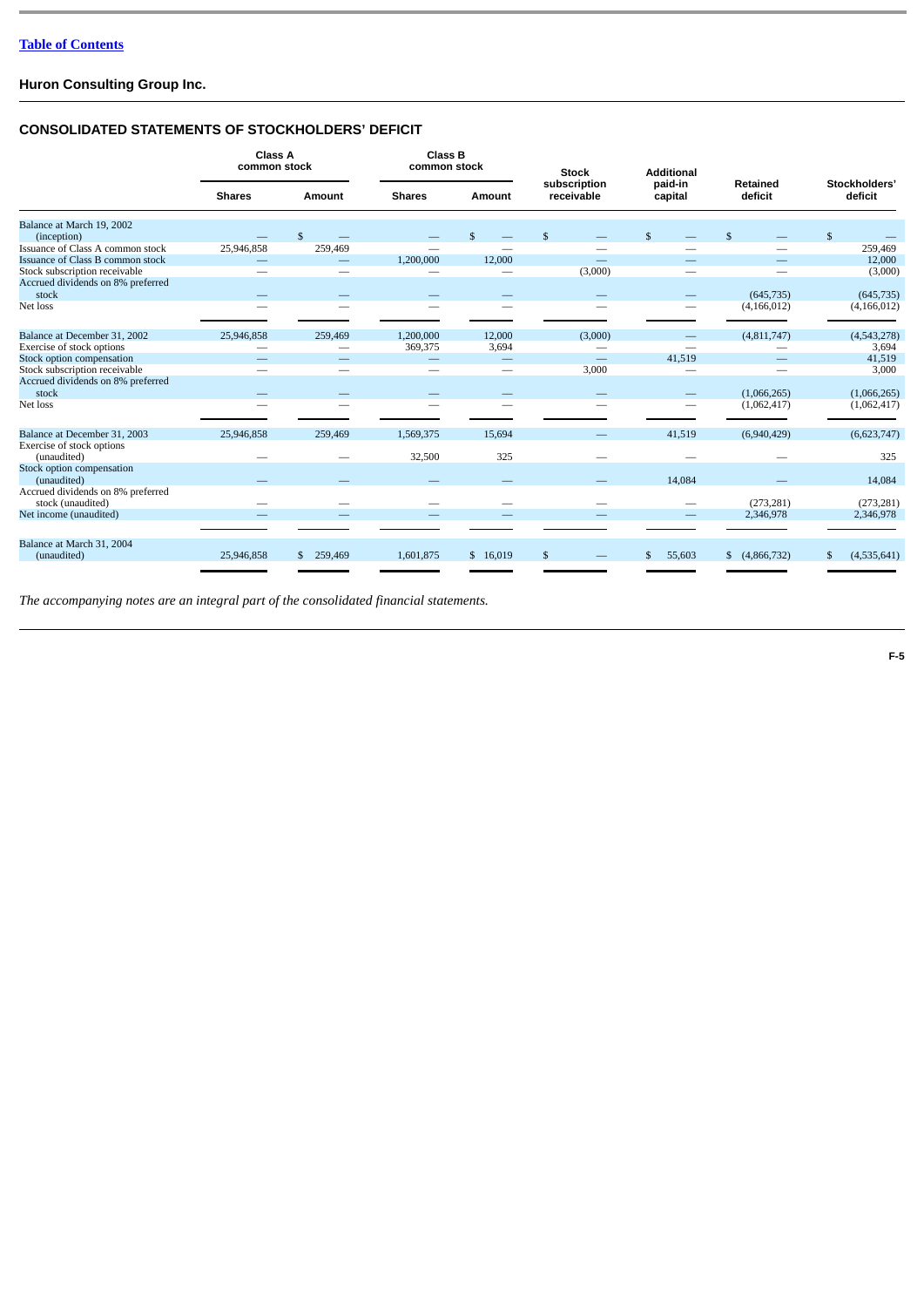# <span id="page-94-0"></span>**CONSOLIDATED STATEMENTS OF CASH FLOWS**

|                                                                  | <b>Period from</b><br>March 19, 2002<br>(inception) to | Year ended           |               | Three months ended<br>March 31, |
|------------------------------------------------------------------|--------------------------------------------------------|----------------------|---------------|---------------------------------|
|                                                                  | December 31,<br>2002                                   | December 31,<br>2003 | 2003          | 2004                            |
|                                                                  |                                                        |                      |               | (unaudited)                     |
| Cash flows from operating activities:<br>Net (loss) income       | \$(4,166,012)                                          | \$(1,062,417)        | \$1,941,241   | \$2,346,978                     |
| Adjustments to reconcile net (loss) income to net cash (used in) |                                                        |                      |               |                                 |
| provided by operating activities                                 |                                                        |                      |               |                                 |
| Depreciation and amortization                                    | 3,047,914                                              | 5,328,484            | 1,289,964     | 603,053                         |
| Loss on long-term deposits                                       |                                                        | 111,085              |               |                                 |
| Deferred income taxes                                            | (2,710,324)                                            | (1,568,151)          | (38, 451)     | (183, 805)                      |
| Compensation expense related to stock option issuance            |                                                        | 41,519               |               | 14,084                          |
| Provision for doubtful accounts and unbilled services            | 381,753                                                | 1,409,967            | 177,304       | 778,986                         |
| Changes in operating assets and liabilities:                     |                                                        |                      |               |                                 |
| Increase in receivables from clients                             | (6,440,626)                                            | (9,711,041)          | (2,371,734)   | (348, 944)                      |
| Increase in unbilled services                                    | (6,505,714)                                            | (2, 198, 343)        | (4,623,727)   | (8,871,047)                     |
| (Increase) decrease in income tax receivable                     |                                                        | (2,286,015)          |               | 1,801,004                       |
| Increase in other current assets                                 | (387, 542)                                             | (449, 326)           | (145, 403)    | (389, 154)                      |
| (Increase) decrease in deposits                                  | (883, 203)                                             | 98,118               | 32            | 308,000                         |
| Increase (decrease) in accounts payable and accrued expenses     | 1,556,555                                              | 3,661,237            | 867,833       | (772,060)                       |
| Increase (decrease) in accrued payroll and related benefits      | 4,625,401                                              | 9,288,990            | 1,008,578     | (1,526,254)                     |
| Increase (decrease) in interest payable to HCG Holdings LLC      | 342,741                                                | 476,883              | (141, 226)    | (620, 206)                      |
| Increase in income taxes payable                                 |                                                        |                      | 1,411,821     |                                 |
| Increase in deferred revenue                                     | 1,379,741                                              | 893,145              | 1,207,224     | 1,710,494                       |
| Net cash (used in) provided by operating activities              | (9,759,316)                                            | 4,034,135            | 583,456       | (5, 148, 871)                   |
| Cash flows from investing activities:                            |                                                        |                      |               |                                 |
| Purchase of property and equipment                               | (2,311,696)                                            | (4, 178, 538)        | (1,091,150)   | (532, 315)                      |
| Acquisition of intangibles                                       | (6,324,415)                                            | (60,000)             |               |                                 |
|                                                                  |                                                        |                      |               |                                 |
| Net cash used in investing activities                            | (8,636,111)                                            | (4,238,538)          | (1,091,150)   | (532, 315)                      |
| Cash flows from financing activities:                            |                                                        |                      |               |                                 |
| Proceeds from issuance of Class A common stock                   | 259,469                                                |                      |               |                                 |
| Proceeds from issuance of Class B common stock                   | 9,000                                                  | 3,000                |               |                                 |
| Proceeds from issuance of 8% preferred stock                     | 12,500,000                                             |                      |               |                                 |
| Proceeds from exercise of stock options                          |                                                        | 3,694                |               | 325                             |
| Proceeds from borrowings under line of credit                    |                                                        | 19,175,000           |               | 14,000,000                      |
| Repayments on line of credit                                     |                                                        | (19, 175, 000)       |               | (12,500,000)                    |
| Proceeds from notes issued to HCG Holdings LLC                   | 10,075,764                                             |                      |               |                                 |
|                                                                  |                                                        |                      |               |                                 |
| Net cash provided by financing activities                        | 22,844,233                                             | 6,694                |               | 1,500,325                       |
| Net increase (decrease) in cash and cash equivalents             | 4,448,806                                              | (197,709)            | (507, 694)    | (4, 180, 861)                   |
| Cash and cash equivalents:                                       |                                                        |                      |               |                                 |
| Beginning of the period                                          |                                                        | 4,448,806            | 4,448,806     | 4,251,097                       |
|                                                                  |                                                        |                      |               |                                 |
| End of the period                                                | 4,448,806<br>\$                                        | 4,251,097            | \$ 3,941,112  | \$<br>70,236                    |
| Noncash transaction:                                             |                                                        |                      |               |                                 |
| Accrued dividends on 8% preferred stock                          | \$<br>645,735                                          | 1,066,265<br>\$      | 253,031<br>S  | \$<br>273,281                   |
|                                                                  |                                                        |                      |               |                                 |
| Supplemental disclosure of cash flow information:                |                                                        |                      |               |                                 |
| Cash paid for interest                                           | \$                                                     | 416,979<br>\$        | 374,512<br>\$ | \$<br>910,681                   |
| Cash paid for taxes                                              | \$                                                     | \$<br>3,736,471      | \$<br>14,125  | \$<br>43,640                    |
|                                                                  |                                                        |                      |               |                                 |

*The accompanying notes are an integral part of the consolidated financial statements.*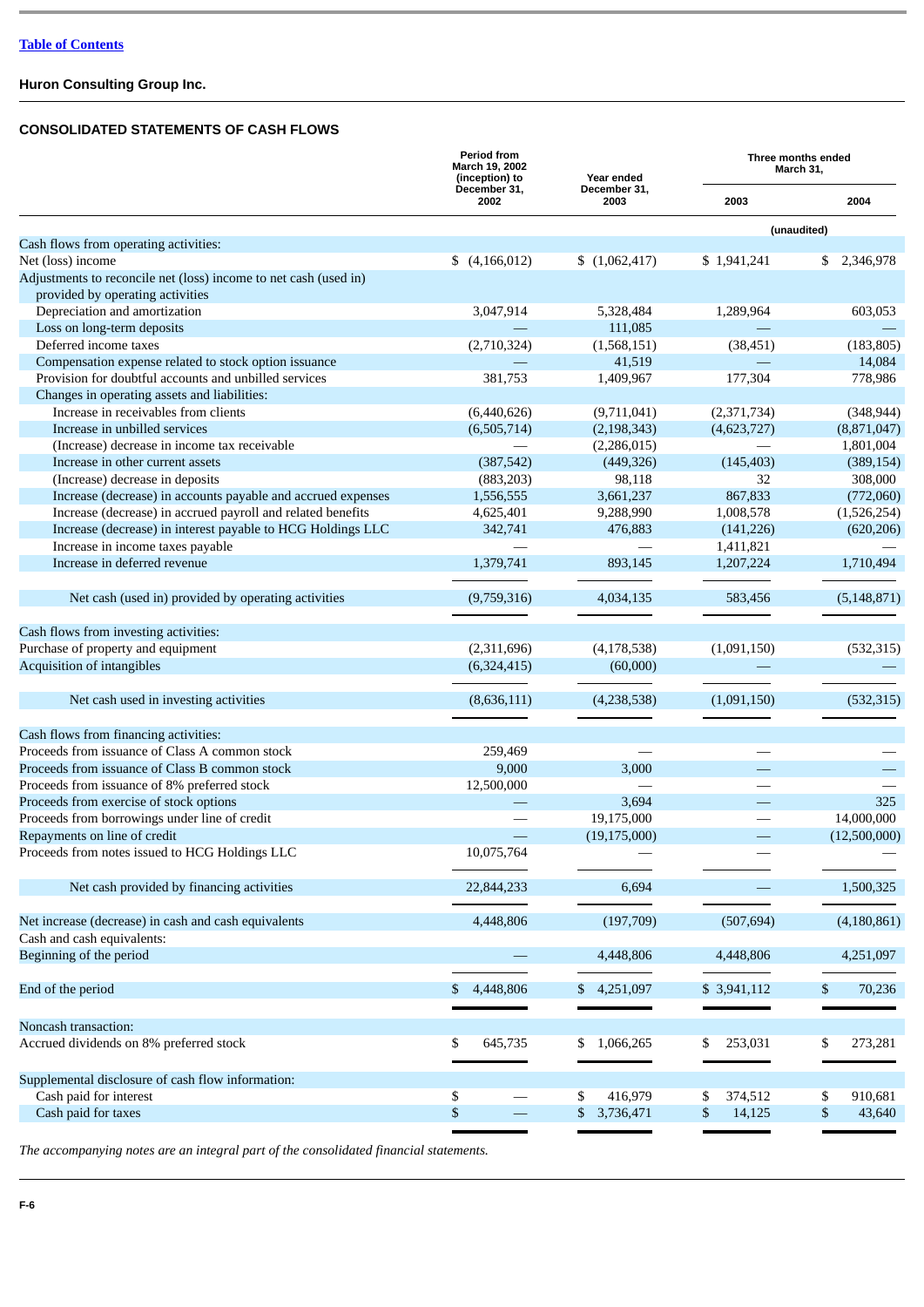## <span id="page-95-0"></span>**1. Description of business**

Huron Consulting Group Inc. (the "Company") was formed on March 19, 2002. The Company's wholly- owned subsidiary, Huron Consulting Group LLC ("Huron LLC"), is an independent provider of financial and operational consulting services, whose clients include Fortune 500 companies, medium-sized and large businesses, leading academic institutions, healthcare organizations and the law firms that represent these various organizations. The Company is a majority owned subsidiary of HCG Holdings LLC.

## **2. Summary of significant accounting policies**

## **Basis of presentation**

The accompanying consolidated financial statements reflect the results of operations and cash flows for the period from March 19, 2002 (inception) to December 31, 2002, the year ended December 31, 2003, and the three months ended March 31, 2003 and 2004.

## **Principles of consolidation**

The consolidated financial statements include the accounts of the Company and its wholly-owned subsidiary, Huron LLC. All significant intercompany transactions have been eliminated in consolidation.

## **Interim financial information**

The interim consolidated financial statements as of March 31, 2004 and for the three months ended March 31, 2003 and 2004 and the financial data and the other information for these periods disclosed in the notes to the consolidated financial statements are unaudited. In the opinion of management, the interim consolidated financial statements have been prepared on the same basis as the audited consolidated financial statements and reflect all adjustments (consisting only of normal recurring adjustments) necessary for the fair presentation of the interim results. The results of operations for the interim periods are not necessarily indicative of the results to be expected for any future periods.

## **Unaudited pro forma consolidated balance sheet**

The unaudited pro forma consolidated balance sheet as of March 31, 2004 reflects the conversion of all of the outstanding shares of Class A common stock and Class B common stock into shares of common stock, pursuant to the terms of our certificate of incorporation, which will occur immediately prior to the consummation of the Company's proposed initial public offering.

# **Unaudited pro forma net (loss) income attributable to common stockholders per share**

The unaudited pro forma net (loss) income attributable to common stockholders per share and the pro forma weighted average shares outstanding reflect certain events that will occur upon the consummation of the Company's proposed initial public offering of common stock, but do not reflect shares or proceeds from the offering. The pro forma adjustments to net (loss) income attributable to common stockholders include an adjustment of approximately \$483,000 and \$117,000 for the year ended December 31, 2003 and the three months ended March 31, 2004, respectively, to eliminate the interest expense, net of tax expense, related to the repayment of the Company's outstanding notes payable to HCG Holdings LLC and an adjustment of approximately \$1,066,000 and \$273,000 for the year ended December 31, 2003 and the three months ended March 31, 2004, respectively, to eliminate the accrued dividends on 8% preferred stock associated with the redemption of the Company's outstanding 8% preferred stock. The notes payable to HCG Holdings LLC will be repaid and the 8% preferred stock will be redeemed by the Company with a portion of the net proceeds from the initial public offering. The pro forma weighted average shares outstanding represents an increase of and weighted average shares as of December 31, 2003 and March 31, 2004, respectively, related to shares that would have been issued to repay the notes payable to HCG Holdings LLC and to redeem the 8% preferred stock as if these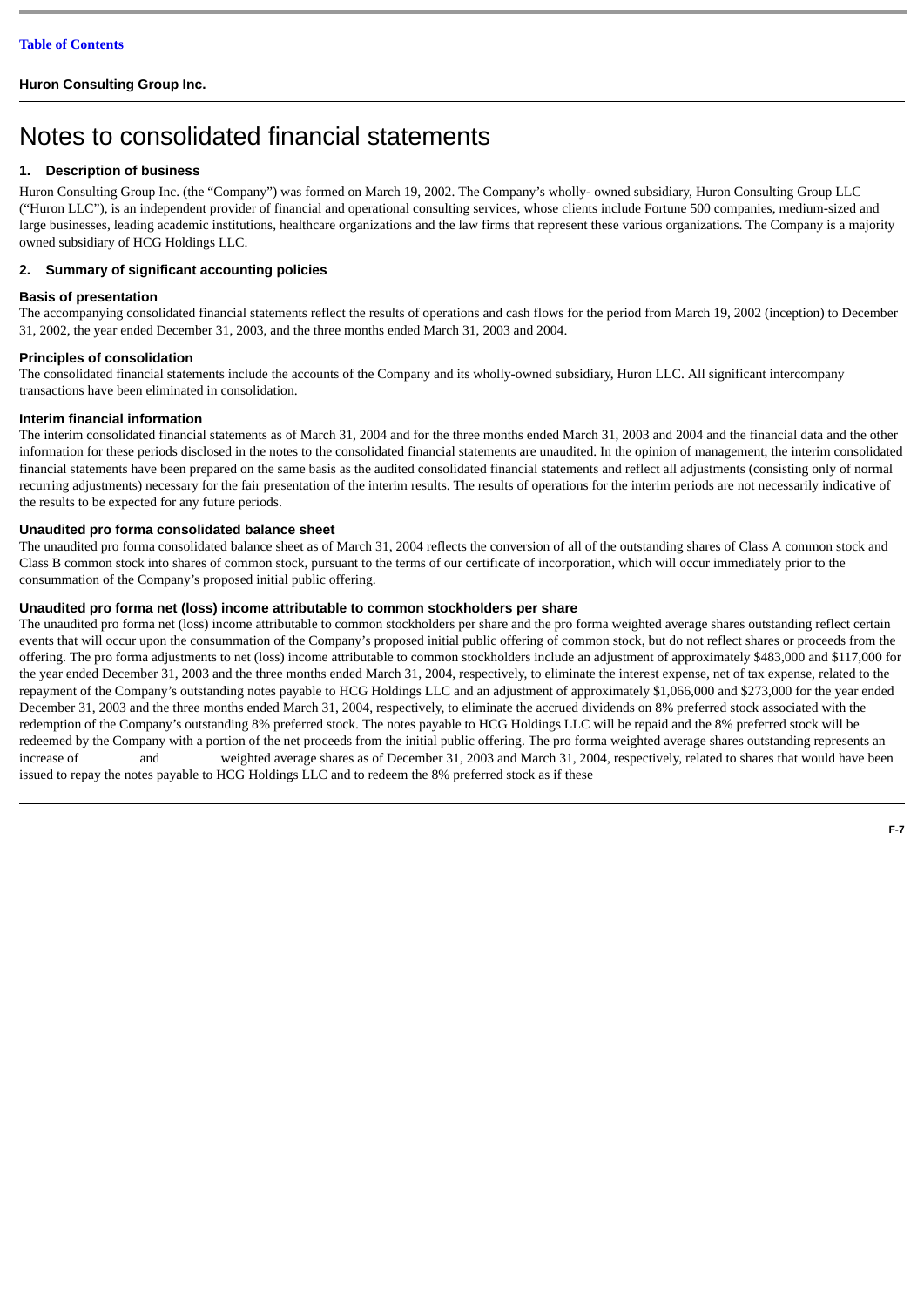transactions occurred at the beginning of each period. The pro forma weighted average shares outstanding also include the issuance of shares of restricted common stock as of December 31, 2003 and March 31, 2004 as if this transaction also occurred at the beginning of each period.

**Year ended December 31, 2003 Three months ended March 31, 2004** (**unaudited**)<br>\$ (2,128,682) Net (loss) income attributable to common stockholders  $\sim$  8 (2,128,682)  $\sim$  5 2,073,697 Unaudited pro forma adjustment 390,410 390,410 390,410 390,410 390,410 390,410 390,410 390,410 390,410 390,410 Unaudited pro forma net (loss) income attributable to common stockholders  $\qquad \qquad$  \$ (579,472) \$ 2,464,107 Unaudited pro forma net (loss) income attributable to common stockholders per share: Basic  $\qquad \qquad \text{S}$ Diluted Unaudited pro forma weighted average shares outstanding used in calculating net loss (income) attributable to common shareholders per share:

**Basic Community of the Community of Community of the Community of Community** of the Community of the Community of

Diluted

## **Use of estimates**

The preparation of financial statements in conformity with accounting principles generally accepted in the United States of America requires management to make estimates and assumptions that affect the amounts that are reported in the consolidated financial statements and accompanying disclosures. Actual results may differ from these estimates.

#### **Revenue recognition**

The Company recognizes revenues in accordance with Staff Accounting Bulletin ("SAB") No. 101, "Revenue Recognition in Financial Statements," as amended by SAB No. 104, "Revenue Recognition" when persuasive evidence of an arrangement exists, the related services are provided, the price is fixed and determinable and collectibility is reasonably assured. These services are primarily rendered under arrangements that require the client to pay on a time-andexpense basis. Fees are based on the hours incurred at agreed-upon rates and recognized as services are provided. Revenues related to fixed-fee engagements are recognized based on estimates of work completed versus the total services to be provided under the engagement. Losses, if any, on fixed-fee engagements are recognized in the period in which the loss first becomes probable and reasonably estimable. The Company also earns revenues on a performance-based fee basis and recognizes such revenues when all performance criteria are met. Direct costs incurred on engagements, including performance-based fee engagements, are expensed in the period incurred.

Provisions are recorded for the estimated realization adjustments on all engagements, including engagements for which fees are subject to review by the bankruptcy courts. Expense reimbursements that are billable to clients are included in total revenues and reimbursable expenses, and typically an equivalent amount of reimbursable expenses are included in total direct costs and reimbursable expenses. Reimbursable expenses related to time-and-expense and fixed-fee engagements are recognized as revenue in the period in which the expense is incurred. Reimbursable expenses subject to performance-based criteria are recognized as revenue when all performance criteria are met.

Differences between the timing of billings and the recognition of revenue are recognized as either unbilled services or deferred revenue in the accompanying consolidated balance sheets. Revenues recognized for services performed but not yet billed to clients have been recorded as unbilled services. Client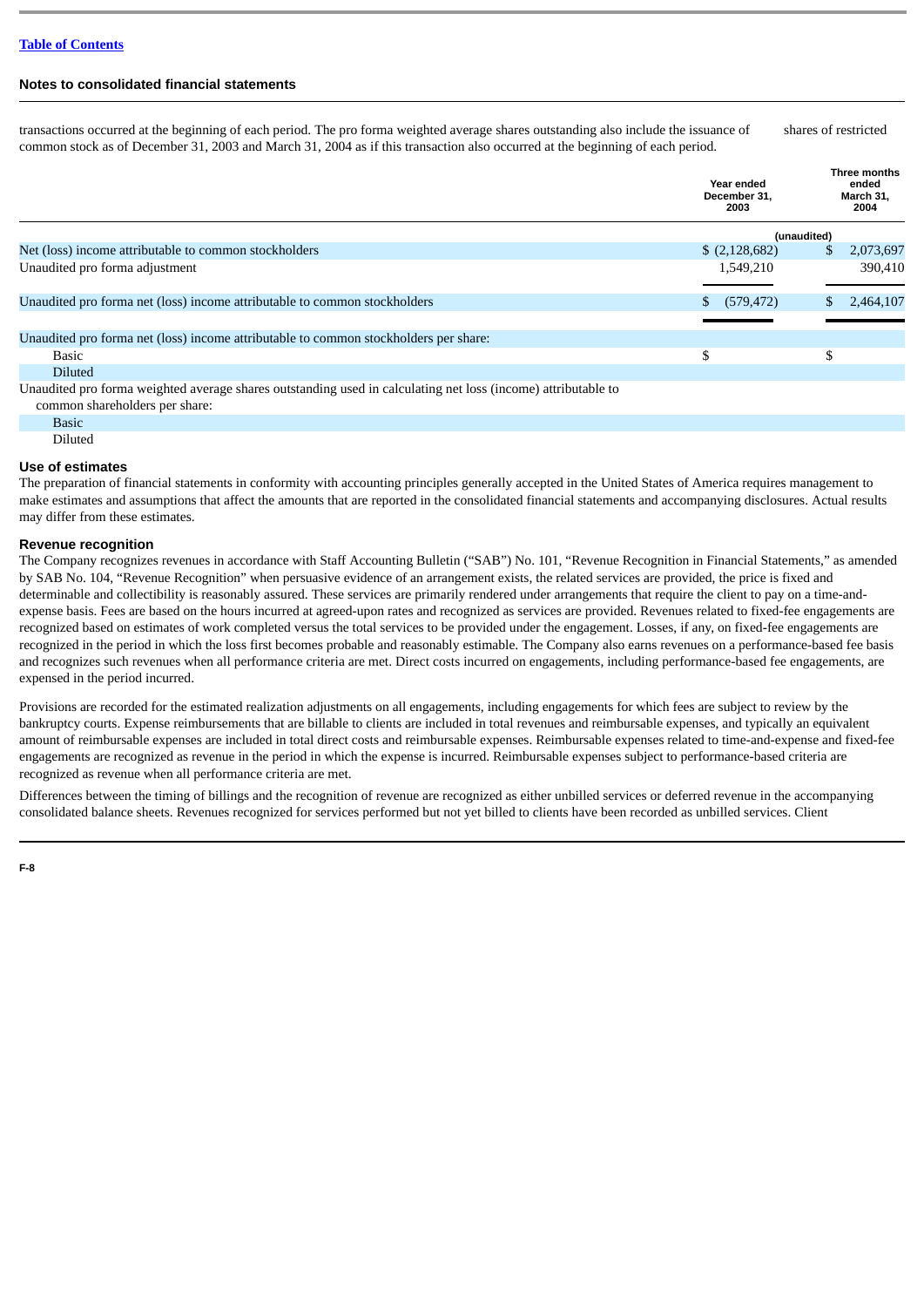prepayments and retainers are classified as deferred (i.e., unearned) revenue and recognized over future periods as earned in accordance with the applicable engagement agreement.

## **Direct costs and reimbursable expenses**

Direct costs and reimbursable expenses consists primarily of billable employee compensation and their related benefit costs, the cost of outside consultants or subcontractors assigned to revenue generating activities and direct expenses to be reimbursed by clients.

# **Cash and cash equivalents**

Cash and cash equivalents consist of cash deposited in demand deposits at banks and overnight investments.

## **Earnings per share**

The net (loss) income per share calculations for the period from March 19, 2002 (inception) to December 31, 2002, the year ended December 31, 2003 and the three months ended March 31, 2003 and 2004 is presented below:

|                                                                             | <b>Period from</b><br>March 19, 2002<br>(inception) to | Year ended           |               | <b>Three months</b><br>ended March 31, |  |
|-----------------------------------------------------------------------------|--------------------------------------------------------|----------------------|---------------|----------------------------------------|--|
|                                                                             | December 31,<br>2002                                   | December 31,<br>2003 | 2003          | 2004                                   |  |
|                                                                             |                                                        |                      | (unaudited)   |                                        |  |
| Basic net (loss) income attributable to common stockholders per share:      |                                                        |                      |               |                                        |  |
| Net (loss) income                                                           | \$(4,166,012)                                          | \$(1,062,417)        | \$1,941,241   | \$2,346,978                            |  |
| Dividends accrued on 8% preferred stock                                     | (645, 735)                                             | (1,066,265)          | (253, 031)    | (273, 281)                             |  |
| Amount allocated to preferred stockholders                                  |                                                        |                      | (1,652,326)   | (700, 366)                             |  |
| Net (loss) income attributable to common stockholders—basic                 | \$(4,811,747)                                          | (2,128,682)          | 35,884<br>\$. | \$1,373,331                            |  |
| Weighted average common stock outstanding                                   | 27,146,858                                             | 27,303,203           | 27,146,858    | 27,540,425                             |  |
| Basic net (loss) income attributable to common stockholders per share       | \$<br>(0.18)                                           | \$<br>(0.08)         | \$<br>0.01    | 0.05<br>\$                             |  |
|                                                                             |                                                        |                      |               |                                        |  |
| Diluted net (loss) income attributable to common stockholders per<br>share: |                                                        |                      |               |                                        |  |
| Net (loss) income                                                           | \$(4,166,012)                                          | \$(1,062,417)        | \$1,941,241   | \$2,346,978                            |  |
| Dividends accrued on 8% preferred stock                                     | (645, 735)                                             | (1,066,265)          | (253,031)     | (273, 281)                             |  |
| Amount allocated to preferred stockholders                                  |                                                        |                      | (1,652,326)   | (700, 366)                             |  |
|                                                                             |                                                        |                      |               |                                        |  |
| Net (loss) income attributable to common stockholders-diluted               | \$(4,811,747)                                          | (2,128,682)          | \$<br>35,884  | \$1,373,331                            |  |
| Weighted average common stock outstanding                                   | 27,146,858                                             | 27,303,203           | 27,146,858    | 27,540,425                             |  |
| Weighted average common stock equivalents—options                           |                                                        |                      |               | 1,778,212                              |  |
|                                                                             |                                                        |                      |               |                                        |  |
| Adjusted weighted average common stock<br>-diluted                          | 27,146,858                                             | 27,303,203           | 27,146,858    | 29,318,637                             |  |
| Diluted net (loss) income attributable to common stockholders per           |                                                        |                      |               |                                        |  |
| share                                                                       | \$<br>(0.18)                                           | (0.08)<br>S.         | 0.01<br>S     | \$<br>0.05                             |  |
|                                                                             |                                                        |                      |               |                                        |  |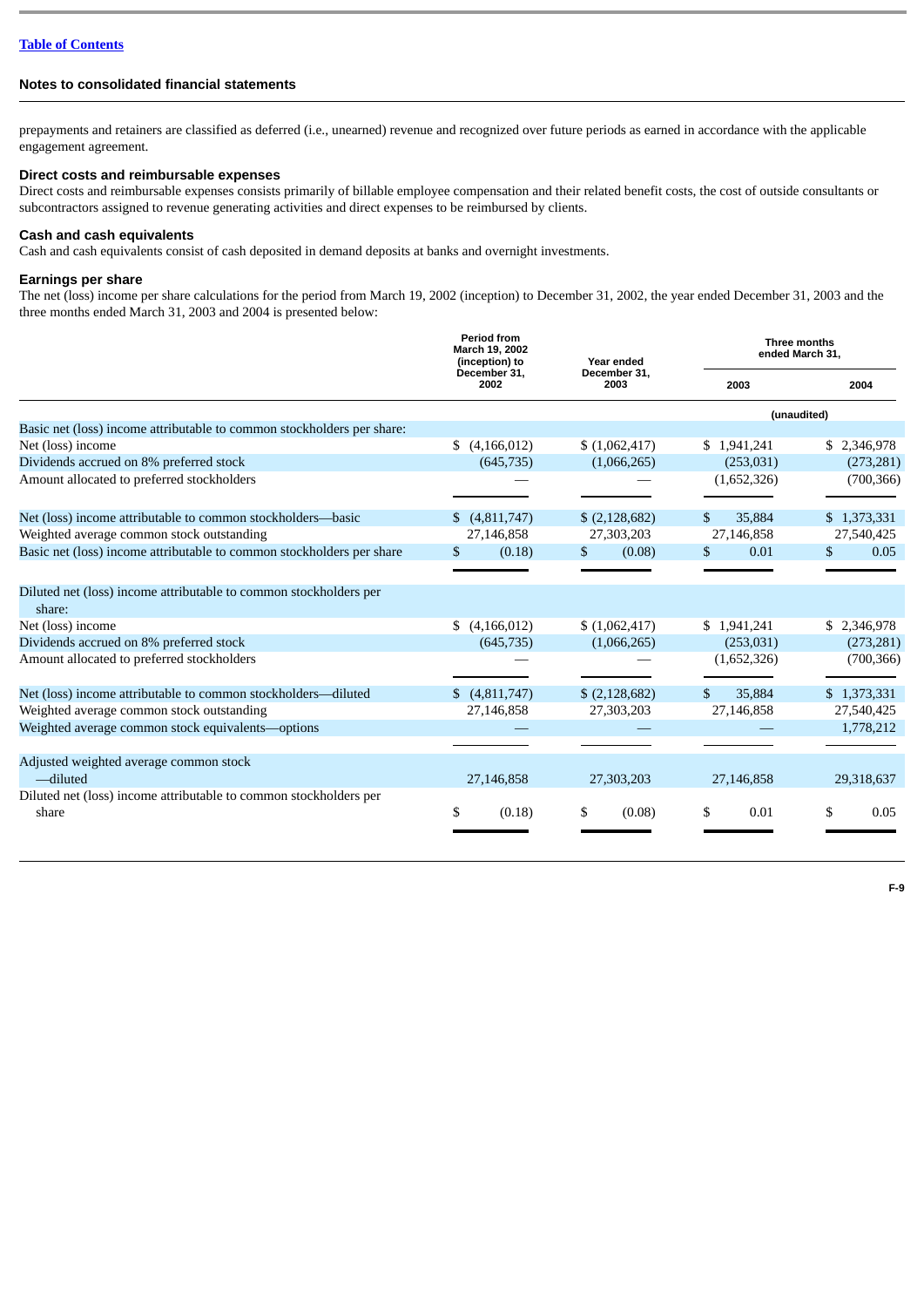Income, after the deduction for the accrued preferred dividends, has been allocated to the common and preferred stock based on their respective rights to share in dividends. The 8% preferred stock participates in any dividends paid to common stock on an as converted basis using the current period estimated fair market value of a share of common stock. Weighted average common stock equivalents of approximately 1,200,000 for the year ended December 31, 2003 were excluded from the computation of diluted loss per share, as they would have been anti-dilutive. There are no dilutive securities for the period from March 19, 2002 (inception) to December 31, 2002 and the three months ended March 31, 2003 as the estimated fair market value of the common stock was equal to the strike price of options granted.

#### **Concentrations of credit risk**

To the extent receivables from customers become delinquent, collection activities commence. No single customer balance is considered large enough to pose a significant credit risk. The provision for doubtful accounts and unbilled services is based upon the expected ability to collect accounts receivable and bill and collect unbilled services. Management does not anticipate incurring losses on accounts receivable in excess of established allowances.

## **Fair value of financial instruments**

Cash and cash equivalents are stated at cost, which approximates fair market value. The carrying values for receivables from clients, unbilled services, accounts payable, deferred revenue and other accrued liabilities reasonably approximate fair market value due to the nature of the financial instrument and the short term maturity of these items.

## **Property and equipment**

Property and equipment is stated at cost, less accumulated depreciation. Depreciation of property and equipment is computed on a straight-line basis over the estimated useful life.

Property and equipment, net at December 31, 2002 and December 31, 2003, is composed of the following:

|                                                 | December 31. |             |                                      |
|-------------------------------------------------|--------------|-------------|--------------------------------------|
|                                                 | 2002         | 2003        | Useful life                          |
| Computers, related equipment and software       | \$1,751,753  | \$3,943,357 | 2-3 years                            |
| Furniture and fixtures                          | 210,937      | 1,021,312   | 5 years                              |
| Leasehold improvements                          | 349,006      | 1,525,339   | Shorter of lease term or useful life |
|                                                 |              |             |                                      |
|                                                 | 2,311,696    | 6,490,008   |                                      |
| Total accumulated depreciation and amortization | (412,742)    | (1,991,757) |                                      |
|                                                 | \$1,898,954  | \$4,498,251 |                                      |
|                                                 |              |             |                                      |

#### **Long-lived assets**

Long-lived assets are reviewed for impairment whenever events or changes in circumstances indicate that the carrying amount of an asset may not be recoverable in accordance with Statement of Financial Accounting Standards ("SFAS") No. 144, "Accounting for the Impairment of Long-Lived Assets," which became effective for fiscal years beginning after December 15, 2001. No impairment charges were recorded in 2002 and 2003.

#### **Intangible assets**

The Company accounts for intangible assets under SFAS No. 142, "Goodwill and Other Intangible Assets." This standard requires that certain identifiable intangible assets be amortized over their expected useful lives.

**F-10**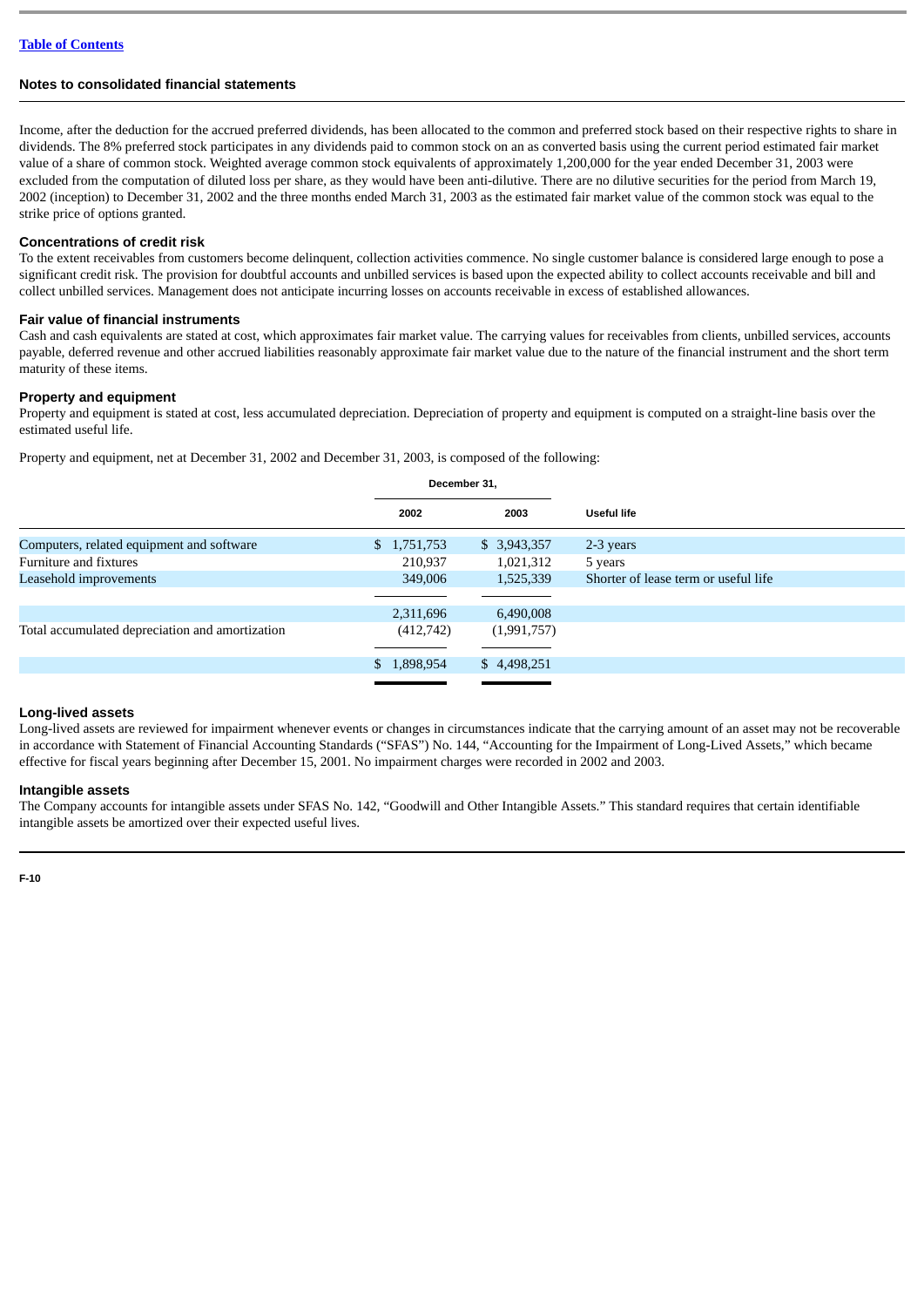## **Advertising costs**

Advertising costs are expensed as incurred. Advertising expenses for the period from March 19, 2002 (inception) to December 31, 2002 and the year ended December 31, 2003, totaled \$143,813 and \$300,849, respectively.

#### **Income taxes**

Current tax liabilities and assets are recognized for the estimated taxes payable or refundable on the tax returns for the current year. Deferred tax assets and liabilities are recognized for the future tax consequences attributable to differences between the financial statement carrying amounts of existing assets and liabilities and their respective tax bases. Deferred tax assets and liabilities are measured using enacted tax rates expected to apply to taxable income in the years in which those temporary differences are expected to be recovered or settled.

#### **Comprehensive income**

Comprehensive income consists solely of net income (loss). There are no other changes in stockholders' deficit except those resulting from investments by owners.

## **Stock-based compensation**

The Company accounts for stock-based compensation using the intrinsic value method prescribed in Accounting Principles Board ("APB") Opinion No. 25, "Accounting for Stock Issued to Employees," and related interpretations and elects the disclosure option of SFAS No. 123, "Accounting for Stock-Based Compensation" as amended by SFAS No. 148, "Accounting for Stock-Based Compensation—Transition and Disclosure." SFAS No. 123 requires that companies either recognize compensation expense for grants of stock, stock options and other equity instruments based on fair value, or provide pro forma disclosure of net income and earnings per share in the notes to the financial statements. Accordingly, the Company has measured compensation expense for stock options as the excess, if any, of the estimated fair market value of stock, based upon the results of an independent appraisal, at the date of grant over the exercise price.

The following table details the effect on net (loss) income attributable to common stockholders and net (loss) income attributable to common stockholders per share if compensation expense for the stock plans had been recorded based on the fair value method under SFAS 123, "Accounting for Stock Based Compensation."

|                                                                                                                                          |                      | <b>Period from</b><br>Year ended<br>(inception) to |                      | March 19, 2002 |      |             | Three months<br>ended March 31, |             |
|------------------------------------------------------------------------------------------------------------------------------------------|----------------------|----------------------------------------------------|----------------------|----------------|------|-------------|---------------------------------|-------------|
|                                                                                                                                          | December 31,<br>2002 |                                                    | December 31.<br>2003 |                | 2003 |             |                                 | 2004        |
|                                                                                                                                          |                      |                                                    |                      |                |      |             | (unaudited)                     |             |
| Net (loss) income attributable to common stockholders                                                                                    | \$                   | (4,811,747)                                        |                      | (2,128,682)    |      | \$1.688,210 |                                 | \$2,073,697 |
| Add: Total stock-based employee compensation expense included in reported<br>net (loss) income, net of related tax effects               |                      |                                                    |                      | 24,911         |      |             |                                 | 8,450       |
| Deduct: Total stock-based employee compensation expense determined under<br>fair value method for all awards, net of related tax effects |                      | (224)                                              |                      | (27, 775)      |      | (381)       |                                 | (21,699)    |
|                                                                                                                                          |                      |                                                    |                      |                |      |             |                                 |             |
| Pro forma net (loss) income attributable to common stockholders                                                                          |                      | (4,811,971)                                        |                      | (2,131,546)    |      | \$1,687,829 |                                 | \$2,060,448 |
| Earnings per share:                                                                                                                      |                      |                                                    |                      |                |      |             |                                 |             |
| Basic-as reported                                                                                                                        | \$                   | (0.18)                                             | \$                   | (0.08)         | \$   | 0.01        | \$                              | 0.05        |
| Basic-pro forma                                                                                                                          | \$                   | (0.18)                                             | \$                   | (0.08)         | \$   | 0.01        | \$                              | 0.05        |
| Diluted—as reported                                                                                                                      | \$                   | (0.18)                                             | \$                   | (0.08)         | \$   | 0.01        | \$                              | 0.05        |
| Diluted-pro forma                                                                                                                        | \$                   | (0.18)                                             | \$                   | (0.08)         | \$   | 0.01        | \$                              | 0.05        |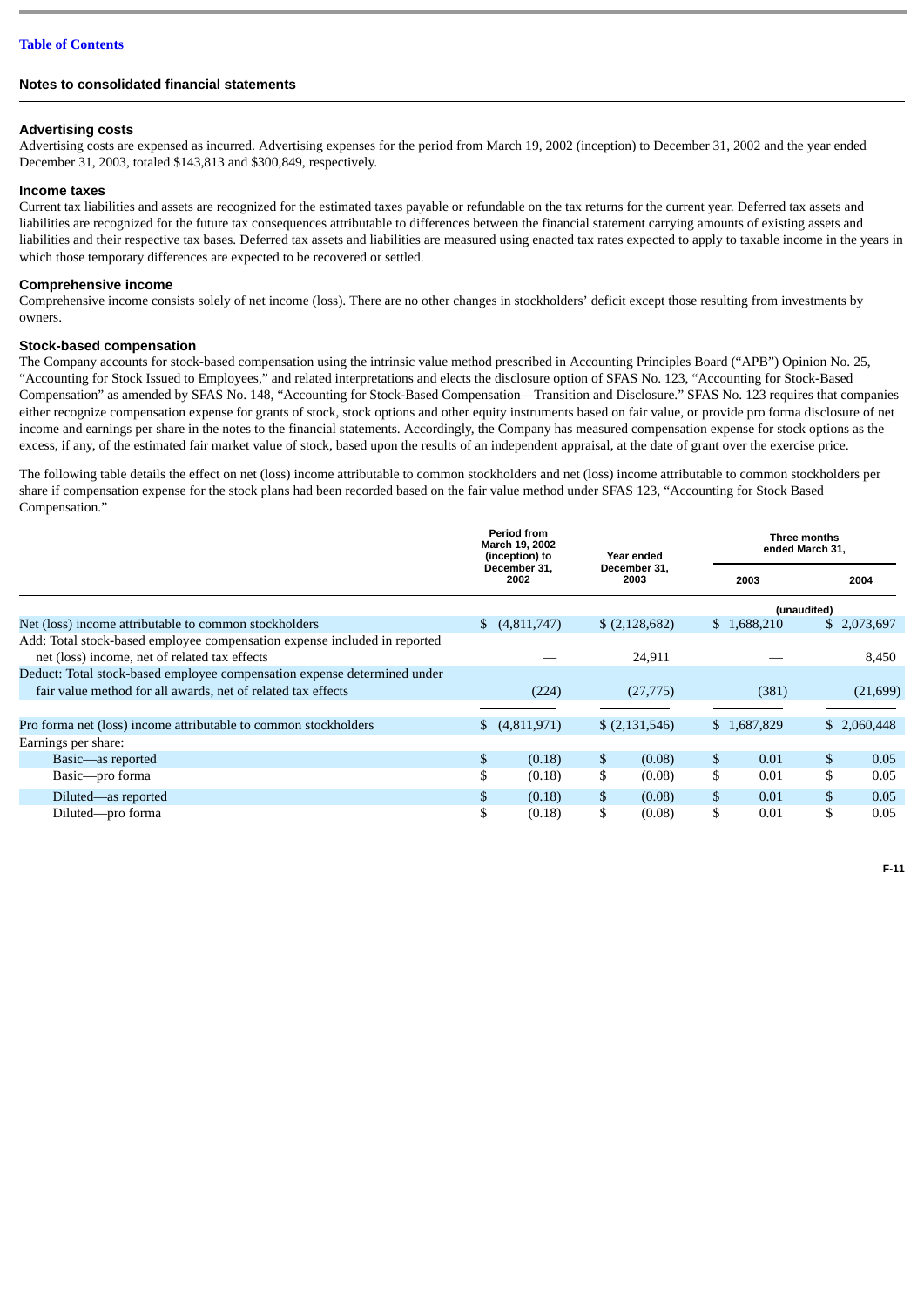## **Segment reporting**

SFAS No. 131, "Disclosures about Segments of an Enterprise and Related Information," establishes annual and interim reporting standards for an enterprises business segments and related disclosures about its products, services, geographic areas and major customers. The Company provides services through two segments: Financial Consulting and Operational Consulting. The Financial Consulting segment provides services that help clients effectively address complex challenges that arise from litigation, disputes, investigations, regulation, financial distress and other sources of significant conflict or change. The Operational Consulting segment provides services that help clients improve the overall efficiency and effectiveness of their operations by enhancing revenue, reducing costs managing regulatory compliance and maximizing procurement efficiency.

## **New accounting pronouncements**

In May 2003, the Financial Accounting Standards Board ("FASB") issued SFAS No. 150, "Accounting for Certain Financial Instruments with Characteristics of both Liabilities and Equity." This statement establishes standards for how an issuer classifies and measures certain financial instruments with characteristics of both liabilities and equity. It requires the issuer to classify a financial instrument that is within the scope of the standard as a liability if the financial instrument embodies an obligation of the issuer. The adoption of the provisions of SFAS No. 150 did not have any impact on the Company's financial position or results of operations.

In January 2003, the FASB issued Interpretation No. 46, "Consolidation of Variable Interest Entities and Interpretation of ARB No. 51," which is effective immediately for all variable interest entities created after January 31, 2003 and for the first fiscal year or interim period beginning after June 15, 2003 for variable interest entities in which an enterprise holds a variable interest that it acquired before February 1, 2003. The Company does not have variable interest entities that fall within the scope of this pronouncement and therefore the adoption of this pronouncement did not have any impact on its financial statements.

In March 2004, the FASB issued an Exposure Draft on "Share-Based Payment, an amendment of FASB Statements No. 123 and 95." In this proposed Statement, the FASB believes that employee services received in exchange for equity instruments give rise to recognizable compensation cost as the services are used in the issuing entity's operations. In addition, the proposed statement would require that public companies measure the compensation cost related to employee services received in exchange for equity instruments issued based on the grant-date fair value of those instruments. This proposed statement would neither change the accounting in FASB Statement No. 123, "Accounting for Stock-Based Compensation," for transactions in which an enterprise exchanges its equity instruments for services of parties other than employees nor change the accounting for stock ownership plans, which are subject to American Institute of Certified Public Accountants Statement of Position 93-6, "Employer's Accounting for Employee Stock Ownership Plans." The FASB intends to reconsider the accounting for those transactions and plans in a later phase of its project on equity-based compensation. The FASB will also consider other items such as streamlining volatility assumptions and addressing the fair value measurement models. The Company's management will continue to assess the potential impact this statement will have on the Company.

## **3. Intangible assets**

During 2002, the Company obtained a release of certain employees from non-competition agreements with Arthur Andersen LLP, their former employer, in exchange for a payment of \$5,502,500 and the assumption of certain related liabilities in the amount of \$821,915. The Company estimates that the value received as a result of the employees' release from these agreements has a useful life of eighteen months, the length of the restrictive covenants in the agreements with Arthur Andersen LLP.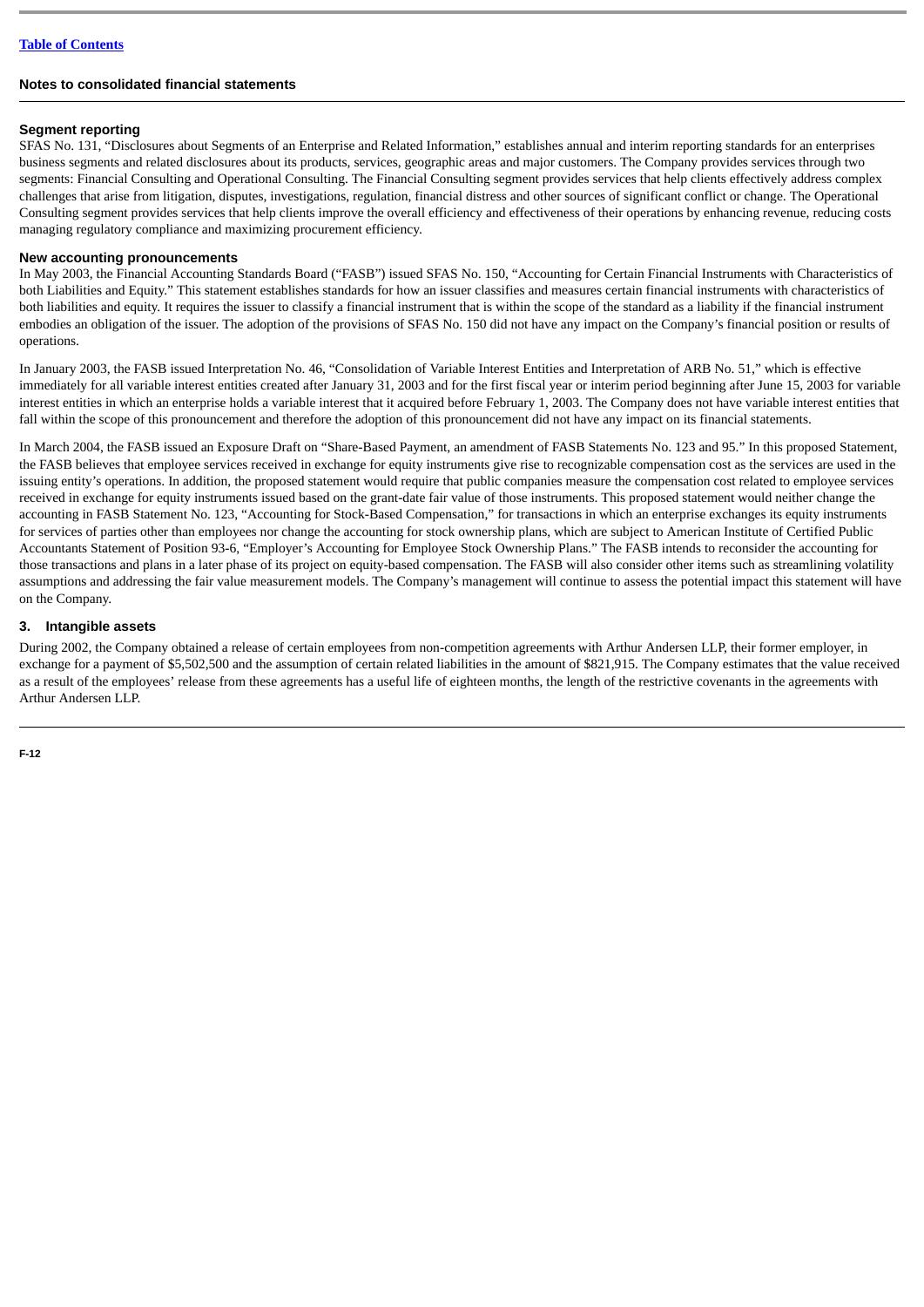Aggregate amortization expense for the period from March 19, 2002 (inception) to December 31, 2002 and the year ended December 31, 2003 was \$2,635,172 and \$3,749,243, respectively. The remaining net book value of the intangible asset was fully amortized during the year ended December 31, 2003.

## **4. Employee benefit plan**

The Company sponsors a qualified defined contribution 401(k) plan covering substantially all of its employees. Under the plan, employees are entitled to make both pre-tax and after-tax contributions. The Company matches an amount equal to the employees' contributions up to 6% of the employees' salaries. The Company's matching contributions for the period from March 19, 2002 (inception) to December 31, 2002 and the year ended December 31, 2003 were \$887,466 and \$2,330,542, respectively.

# **5. Related party transactions**

On April 23, 2002, HCG Holdings LLC, on behalf of the Company, entered into an agreement with Lake Capital Management LLC, a related party, under which Lake Capital Management LLC agreed to provide certain management services to the Company in exchange for a \$1,500,000 payment. The Company paid an additional \$1,000,000 fee upon termination of the agreement in July 2002. Lake Capital Management LLC is an interest holder of HCG Holdings LLC.

In connection with an Advisory Services Agreement, dated April 23, 2002, between HCG Holdings LLC, on behalf of the Company, and PPM America Private Equity Fund, L.P., or PPM LP, a member of HCG Holdings LLC, the Company paid PPM LP \$250,000 for certain advisory services. The advisory services agreement was terminated in July 2002.

## **6. Income taxes**

The income tax benefit for the period from March 19, 2002 (inception) to December 31, 2002 and the year ended December 31, 2003 consists of the following:

|                      | Period from<br>March 19, 2002<br>(inception) to<br>December 31,<br>2002 | Year ended<br>December 31,<br>2003 |  |
|----------------------|-------------------------------------------------------------------------|------------------------------------|--|
| Current:             |                                                                         |                                    |  |
| Federal              | \$                                                                      | \$1,139,525                        |  |
| <b>State</b>         | 13,325                                                                  | 306,609                            |  |
|                      |                                                                         |                                    |  |
|                      | 13,325                                                                  | 1,446,134                          |  |
|                      |                                                                         |                                    |  |
| Deferred:            |                                                                         |                                    |  |
| Federal              | (2,170,956)                                                             | (1,256,082)                        |  |
| <b>State</b>         | (539, 368)                                                              | (312,069)                          |  |
|                      |                                                                         |                                    |  |
|                      | (2,710,324)                                                             | (1,568,151)                        |  |
|                      |                                                                         |                                    |  |
| <b>Total benefit</b> | (2,696,999)                                                             | (122, 017)<br>\$                   |  |
|                      |                                                                         |                                    |  |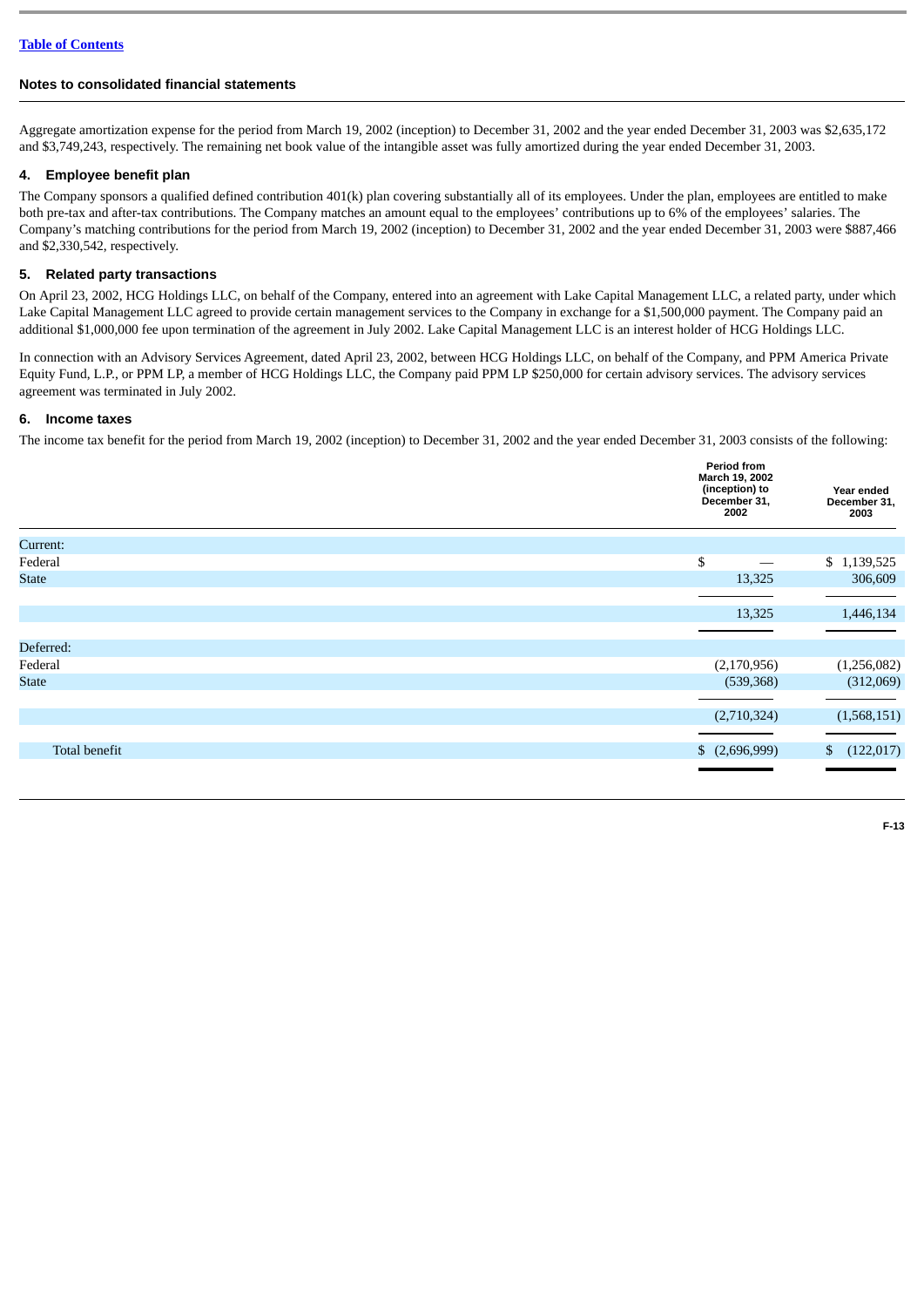#### **Table of [Contents](#page-2-0)**

# **Notes to consolidated financial statements**

Reconciliation of the U.S. statutory income tax rate to the effective tax rate is as follows. The 2003 tax rate effects are due to the relative low amount of pretax loss in 2003.

|                                              | <b>Period from</b><br>March 19, 2002<br>(inception) to<br>December 31,<br>2002 | Year ended<br>December 31,<br>2003 |
|----------------------------------------------|--------------------------------------------------------------------------------|------------------------------------|
| Percent of pretax income:                    |                                                                                |                                    |
| At U.S. statutory tax rate—expense (benefit) | $(35.0)\%$                                                                     | $(35.0)\%$                         |
| State income taxes                           | (5.1)%                                                                         | (5.2)%                             |
| Meals and entertainment                      | 0.8%                                                                           | 17.9%                              |
| Other non deductible items                   |                                                                                | 12.0%                              |
|                                              |                                                                                |                                    |
| Effective tax benefit rates                  | $(39.3)\%$                                                                     | $(10.3)\%$                         |
|                                              |                                                                                |                                    |

Other non deductible items include taxes not deductible for Federal income tax purposes.

Deferred tax assets at December 31, 2002 and 2003 consist of the following:

|                                                       |              | December 31, |     |             |
|-------------------------------------------------------|--------------|--------------|-----|-------------|
|                                                       |              | 2002         |     | 2003        |
| Net operating loss carryforward                       | $\mathbb{S}$ | 1,369,293    | \$. | 407,903     |
| Amortization of intangibles                           |              | 947,013      |     | 2,282,498   |
| Provision for doubtful accounts and unbilled services |              | 153,465      |     | 720,271     |
| Accrued liabilities                                   |              | 130,289      |     | 1,143,965   |
| Property, plant and equipment                         |              |              |     | (300, 869)  |
| Prepaid expenses                                      |              |              |     | (132, 194)  |
| Other                                                 |              | 110,264      |     | 156,901     |
|                                                       |              |              |     |             |
| Deferred income tax assets                            |              | 2,710,324    |     | \$4,278,475 |

At December 31, 2003, the Company had a net operating loss carryforward for U.S. federal income tax purposes of approximately \$1.1 million that begins to expire in 2023. The income tax loss carryforward may be subject to certain limitations based upon changes in ownership that could impair the ability to utilize the benefits of this loss in the future. Although realization of the net deferred tax asset is not assured, management believes, based upon current estimates, that it is more likely than not that all of the net deferred tax assets will be realized. Accordingly, a valuation allowance has not been recorded as of December 31, 2002 or 2003.

## **7. Notes payable to HCG Holdings LLC**

At various times during 2002, the Company entered into promissory note agreements with HCG Holdings LLC. The total principal amount borrowed under the promissory note agreements as of December 31, 2002 and 2003 is \$10,075,764. Interest accrues daily on the promissory notes at a rate of 8% per year and aggregated \$342,741 and \$819,624 at December 31, 2002 and 2003. Interest is payable annually beginning on January 2, 2003. The notes mature five years and six months from the date of issuance as follows:

| 2007 | D.           | 100,502    |
|------|--------------|------------|
| 2008 |              | 9,975,262  |
|      | <sup>S</sup> | 10,075,764 |
|      |              |            |

**F-14**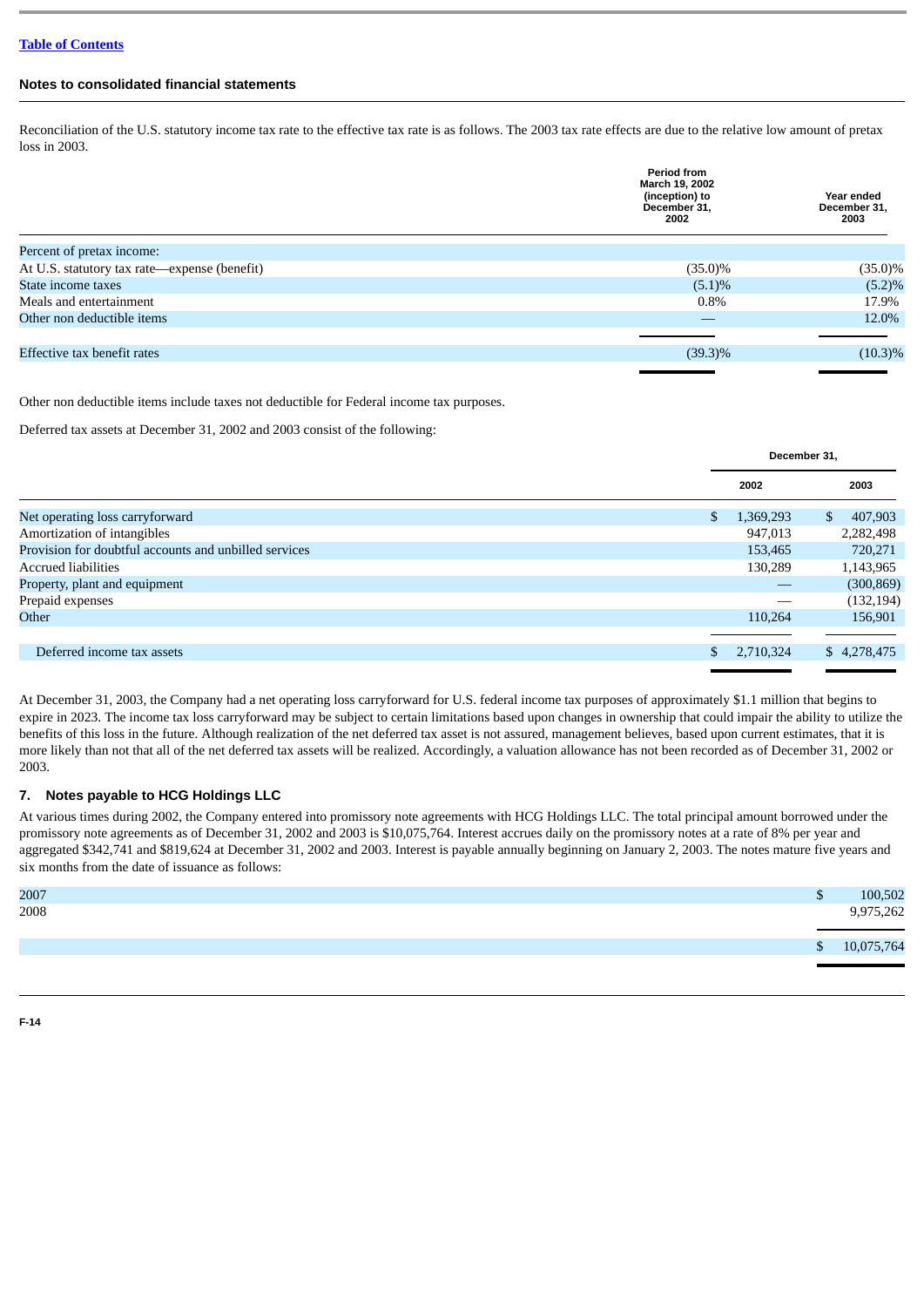The Company may prepay the principal at any time without penalty. Prepayment of the notes is mandatory upon a fundamental change, change of control or qualified public offering, as defined in the promissory note agreements.

## **8. Line of credit and guarantee**

Huron LLC has a committed borrowing facility amounting to the lesser of \$5.0 million or 75% of eligible accounts receivable that was unused as of December 31, 2003, the term expiring on January 31, 2004. Before expiring, the borrowing facility was amended to extend the term to February 10, 2005 and increase the total availability to the lesser of \$15.0 million or 75% of eligible accounts receivable and 30% of unbilled services, the latter not to exceed \$3.0 million. Borrowings under the new credit agreement will bear interest at either the prime rate or LIBOR, rounded up to the nearest whole percentage, plus 2.75%. Borrowings are secured by substantially all of Huron LLC's assets. At December 31, 2003, Huron LLC was in compliance with or obtained waivers for its debt covenants.

Guarantees in the form of letters of credit of \$1.0 million were outstanding at December 31, 2003 to support certain office lease obligations.

# **9. Capital structure**

The Company's capital structure consists of 8% Preferred Stock, Preferred Stock and Class A and Class B Common Stock.

## **8% preferred stock**

The 8% preferred stock has a stated value of \$1,000 per share and accrues dividends on a daily basis, compounded annually, at the rate of 8% per annum on the stated value. In the event of a liquidation, dissolution or winding up of the Company, the holders of the 8% preferred stock will be entitled to be paid an amount equal to the stated value plus all cumulative accrued and unpaid dividends (the "Liquidation Preference") before any distributions are made with respect to Preferred Stock or Class A and Class B Common Stock. Remaining assets for distribution will be distributed on a share for share basis, to the holders of the Class A and Class B Common Stock and the holders of the 8% preferred stock. The Liquidation Preference and the pro rata portion of the 8% preferred stock's liquidation participation amount are collectively referred to as the "Liquidation Amount."

At any time after April 23, 2008, holders of the 8% preferred stock may require the Company to redeem all or a portion of their stock at the Liquidation Amount, calculated as if the Company were to be liquidated as of the date of such redemption, provided that during the one-year prior to April 23, 2009, the Company is not required to redeem more than 50% of the 8% preferred stock from any holder. At any time, the Company may redeem the 8% preferred stock at the Liquidation Amount, calculated as if the Company were to be liquidated as of the date of such redemption.

In the event of a qualified public offering, holders of the 8% preferred stock have the right to either (i) convert each share of 8% preferred stock into Class A Common Stock, based on the Liquidation Amount less accrued but unpaid dividends, as well as receive payment of the accrued but unpaid dividends; (ii) convert each share of 8% preferred stock into Class A Common Stock, based on the Liquidation Amount; or (iii) continue to hold all of the 8% preferred stock. The conversion rate is based on the Liquidation Amount (less accrued and unpaid dividends, if applicable) divided by the mid-range offering price of a share of common stock to be sold to the public in a qualified public offering.

## **Preferred stock**

The Company is expressly authorized to provide for the issuance of all or any of the 200,000 authorized Preferred Stock in one or more classes or series, and to fix for each such class or series such voting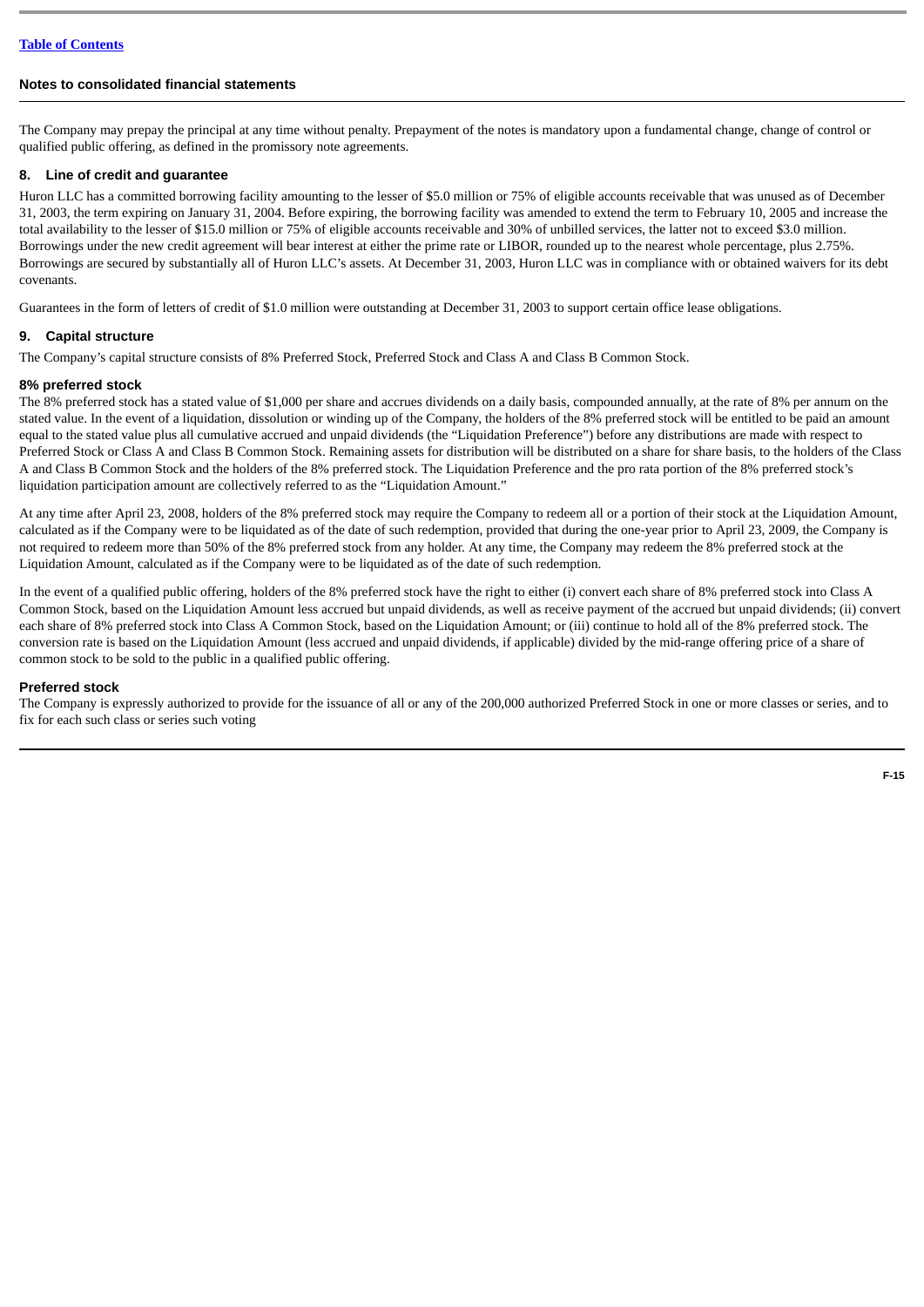powers and such distinctive designations or other special rights and restrictions as shall be stated and expressed in the resolutions adopted by the Company's Board of Directors. As of December 31, 2002 and 2003, no such Preferred Stock have been approved or issued.

#### **Common stock**

Subject to the rights of the holders of the 8% preferred stock and any series of Preferred Stock, holders of voting Class A and nonvoting Class B Common Stock shall be entitled to receive dividends declared by the Company's Board of Directors.

Upon a change in control or qualified public offering, all issued and outstanding Class B Common Stock will be converted into Class A Common Stock and the Class B Common Stock will cease to exist.

Under the Huron Consulting Group Inc. 2002 Equity Incentive Plan, an officer of Huron LLC purchased 1,200,000 shares of Class B Common Stock during 2002, which are subject to vesting and forfeiture provisions, at a cost of \$0.01 per share. In limited circumstances, the Company has repurchase rights with respect to vested and unvested shares.

#### **10. Equity incentive plan**

In 2002, the Huron Consulting Group Inc. 2002 Equity Incentive Plan and the Huron Consulting Group Inc. 2002 Equity Incentive Plan (California) were established pursuant to which up to 4,500,000 Class B non-voting and 250,000 Class A voting shares, respectively, may be granted. In 2003, the Huron Consulting Group Inc. 2003 Equity Incentive Plan was established pursuant to which up to 3,168,000 Class B nonvoting shares may be granted. The equity incentive plans (the "Plans") provide for the issuance of equity options, equity appreciation rights and equity awards to employees, officers, directors, consultants or advisors to the Company.

The equity option activity under the Plans is as follows:

|                                       | Common<br>shares |              | Weighted<br>average<br>exercise price |
|---------------------------------------|------------------|--------------|---------------------------------------|
| Balance at March 19, 2002 (inception) |                  | $\mathbb{S}$ |                                       |
| Granted                               | 1,968,500        |              | 0.01                                  |
| Exercised                             |                  |              |                                       |
| Forfeited                             | (30,000)         |              | 0.01                                  |
| <b>Expired</b>                        |                  |              | $\overline{\phantom{0}}$              |
|                                       |                  |              |                                       |
| Balance at December 31, 2002          | 1,938,500        |              | 0.01                                  |
| Granted                               | 2,151,000        |              | 0.27                                  |
| Exercised                             | (369, 375)       |              | 0.01                                  |
| Forfeited                             | (42,000)         |              | 0.10                                  |
| <b>Expired</b>                        |                  |              | $\qquad \qquad \longleftarrow$        |
|                                       |                  |              |                                       |
| Balance at December 31, 2003          | 3,678,125        | \$           | 0.15                                  |
| Granted (unaudited)                   | 973,500          |              | 0.85                                  |
| Exercised (unaudited)                 | (32,500)         |              | 0.01                                  |
| Forfeited (unaudited)                 | (149,500)        |              | 0.09                                  |
| Expired (unaudited)                   |                  |              | $\overline{\phantom{m}}$              |
|                                       |                  |              |                                       |
| Balance at March 31, 2004 (unaudited) | 4,469,625        | $\mathbf{s}$ | 0.31                                  |
|                                       |                  |              |                                       |

**F-16**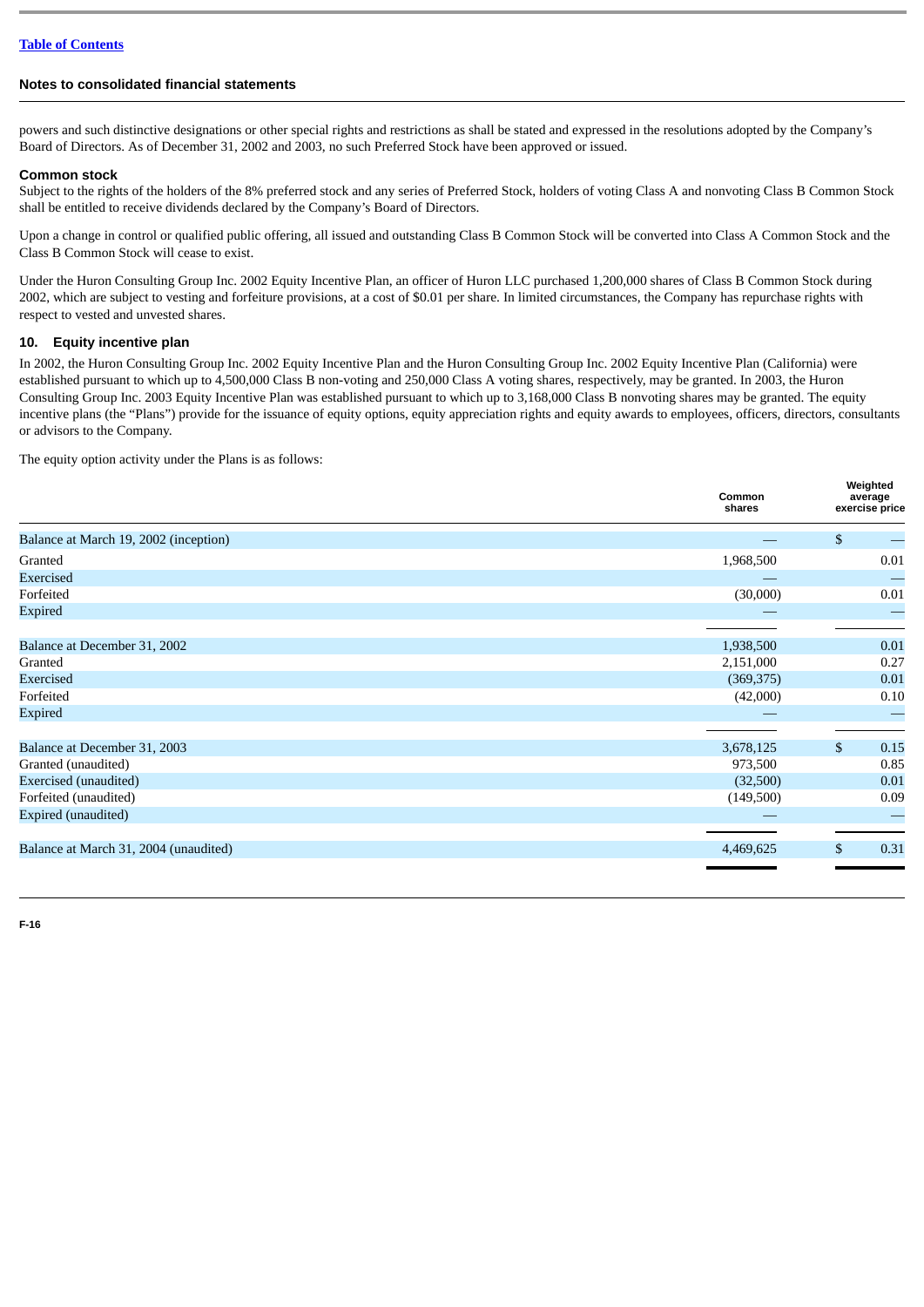The characteristics of outstanding and of exercisable stock options under the Company's Plans at December 31, 2003 were as follows:

| December 31, 2003                          |                                       |                     |                                       |                                |
|--------------------------------------------|---------------------------------------|---------------------|---------------------------------------|--------------------------------|
|                                            | <b>Options outstanding</b>            |                     | <b>Options exercisable</b>            |                                |
| Having a<br>Per share exercise<br>price of | Weighted<br>average<br>remaining life | Number of<br>shares | Weighted<br>average<br>remaining life | Number of<br>shares            |
| \$0.01                                     | 8.6                                   | 1,826,625           | 8.7                                   | 107,750                        |
| \$0.25                                     | 9.4                                   | 1,072,500           |                                       |                                |
| \$0.32                                     | 9.4                                   | 101,500             |                                       | $\qquad \qquad \longleftarrow$ |
| \$0.37                                     | 9.9                                   | 677,500             |                                       |                                |
|                                            |                                       |                     |                                       |                                |
| Total                                      | 9.1                                   | 3,678,125           | 8.7                                   | 107,750                        |
|                                            |                                       |                     |                                       |                                |

As of December 31, 2003, there were exercisable equity options of 107,750, with a weighted average exercise price of \$0.01. There were no options exercisable at December 31, 2002. Subject to acceleration under certain conditions, all equity options vest and become fully exercisable after 4 years from the date of grant so long as the employee remains employed by the Company. All options expire ten years after the grant date.

The fair value of each equity option is estimated (on the date of grant) based on the Black-Scholes option pricing model with the following weighted-average assumptions used for grants for the years ended December 31, 2002 and 2003:

|                                 | December 31, |      |
|---------------------------------|--------------|------|
|                                 | 2002         | 2003 |
| Dividend yield                  | None         | None |
| Risk-free interest rate         | 3.3%         | 2.3% |
| Expected option life (in years) | ∽            |      |

See Note 2 for compensation expense for the Plan using the fair value-based method, consistent with SFAS No. 123.

# **11. Commitments and contingencies**

#### **Litigation**

From time to time, the Company is involved in various legal matters arising out of the ordinary course of business. Although the outcome of these matters cannot presently be determined, in the opinion of management, disposition of these matters will not have a material adverse effect on the financial position or results of operations of the Company.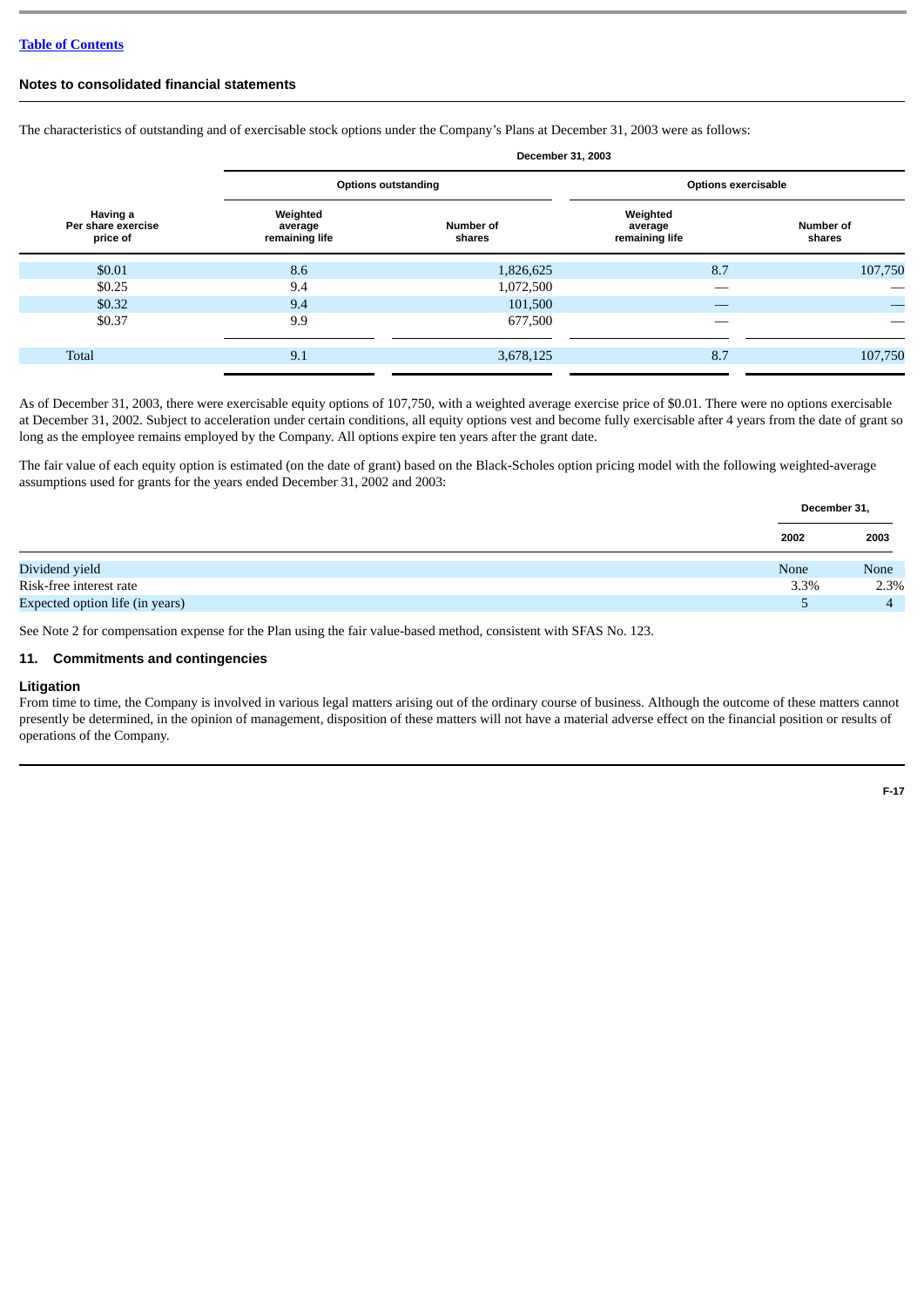#### **Lease commitments**

The Company has various lease agreements, principally for office space, with various renewal options. Rental expense, including operating costs and taxes, for the period from March 19, 2002 (inception) to December 31, 2002 and the year ended December 31, 2003 was \$1,152,595 and \$2,993,462, respectively. Future minimum rental commitments under non-cancelable operating leases as of December 31, 2003, are as follows:

| 2004 |                                 | 3,322,034  |
|------|---------------------------------|------------|
| 2005 |                                 | 3,962,048  |
| 2006 |                                 | 3,618,413  |
| 2007 |                                 | 3,586,258  |
| 2008 |                                 | 3,233,891  |
|      |                                 |            |
|      | Total minimum lease commitments | 17,722,644 |
|      |                                 |            |

## **12. Segment information**

Segment operating income consists of the revenues generated by a segment, less the direct costs of revenue and selling, general and administrative costs that are incurred directly by the segment. Unallocated corporate costs include costs related to administrative functions that are performed in a centralized manner that are not attributable to a particular segment. These administrative function costs include costs for corporate office support, all office facility costs, costs relating to accounting and finance, human resources, legal, marketing, information technology and company-wide business development functions, as well as costs related to overall corporate management.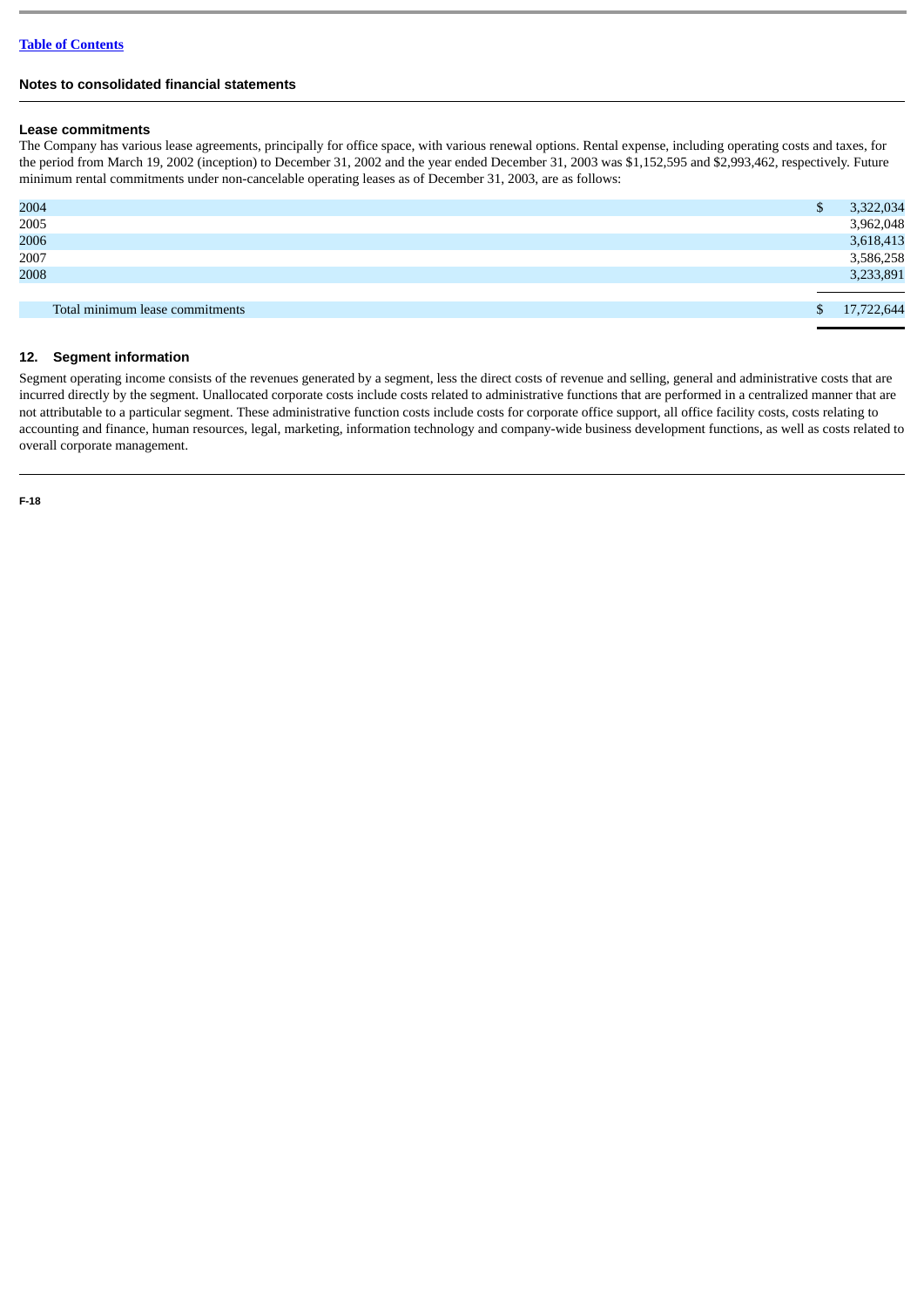The following table presents information about reported segments along with the items necessary to reconcile the segment information to the totals reported in the accompanying consolidated financial statements:

|                                                               | <b>Period from</b><br>March 19, 2002<br>(inception) to<br>December 31,<br>2002 | Year ended           | Three months ended<br>March 31, |              |  |
|---------------------------------------------------------------|--------------------------------------------------------------------------------|----------------------|---------------------------------|--------------|--|
|                                                               |                                                                                | December 31,<br>2003 | 2003                            | 2004         |  |
|                                                               |                                                                                |                      | (unaudited)                     |              |  |
| <b>Financial Consulting:</b>                                  |                                                                                |                      |                                 |              |  |
| Revenues                                                      | \$22,399,602                                                                   | \$ 69,941,301        | \$17,217,073                    | \$24,718,194 |  |
| Segment operating income                                      | 3,911,894                                                                      | 22,011,032           | 7,591,795                       | 8,469,927    |  |
| Segment operating income as a percent of segment revenues     | 17.5%                                                                          | 31.5%                | 44.1%                           | 34.3%        |  |
| <b>Operational Consulting:</b>                                |                                                                                |                      |                                 |              |  |
| Revenues                                                      | \$12,701,110                                                                   | \$ 31,544,373        | \$5,994,684                     | \$15,383,261 |  |
| Segment operating income                                      | 3,527,188                                                                      | 5,383,260            | 1,336,258                       | 5, 114, 233  |  |
| Segment operating income as a percent of segment revenues     | 27.8%                                                                          | 17.1%                | 22.3%                           | 33.2%        |  |
| <b>Total Company:</b>                                         |                                                                                |                      |                                 |              |  |
| Revenues                                                      | \$35,100,712                                                                   | \$101,485,674        | \$23,211,757                    | \$40,101,455 |  |
| Reimbursable expenses                                         | 2,921,301                                                                      | 8,808,455            | 2,069,406                       | 3,442,776    |  |
|                                                               |                                                                                |                      |                                 |              |  |
| Total revenues and reimbursable expenses                      | \$38,022,013                                                                   | \$110,294,129        | \$25,281,163                    | \$43,544,231 |  |
| Statement of operations reconciliation:                       |                                                                                |                      |                                 |              |  |
| Segment operating income                                      | 7,439,082<br>\$                                                                | \$27,394,292         | \$ 8,928,053                    | \$13,584,160 |  |
| Charges not allocated at the segment level:                   |                                                                                |                      |                                 |              |  |
| Other selling, general and administrative expenses            | 7,205,793                                                                      | 20,614,477           | 4,123,036                       | 6,589,194    |  |
| Depreciation and amortization expense                         | 3,047,914                                                                      | 5,328,484            | 1,289,964                       | 603,053      |  |
| Loss on lease abandonment                                     |                                                                                | 1,668,000            |                                 |              |  |
| Restructuring charge                                          |                                                                                |                      |                                 | 2.138.827    |  |
| Management and advisory fees paid to related parties and      |                                                                                |                      |                                 |              |  |
| organization costs                                            | 3,715,489                                                                      |                      |                                 |              |  |
| Interest expense                                              | 331,784                                                                        | 856,252              | 198,414                         | 245,269      |  |
| Other expense                                                 | 1,113                                                                          | 111,513              | 428                             |              |  |
| Net (loss) income before (benefit) provision for income taxes | $$$ (6,863,011)                                                                | (1, 184, 434)<br>S.  | \$ 3,316,211                    | \$4,007,817  |  |
|                                                               |                                                                                | December 31,         |                                 | March 31,    |  |
|                                                               | 2002                                                                           | 2003                 |                                 | 2004         |  |
|                                                               |                                                                                |                      |                                 | (unaudited)  |  |
| Segment assets:                                               |                                                                                |                      |                                 |              |  |
| <b>Financial Consulting</b>                                   | \$8,727,367                                                                    | \$15,960,872         |                                 | \$20,201,227 |  |
| <b>Operational Consulting</b>                                 | 3,837,219                                                                      | 7,103,108            |                                 | 11,303,782   |  |
| <b>Unallocated assets</b>                                     | 14,018,073                                                                     | 16,824,730           |                                 | 11,037,062   |  |
| Total assets                                                  | \$26,582,659                                                                   | \$ 39,888,710        |                                 | \$42,542,071 |  |
|                                                               |                                                                                |                      |                                 |              |  |

All long-lived assets are in the United States. During 2002 and 2003, no customer in either segment accounted for 10% or more of total revenues of the Company.

**F-19**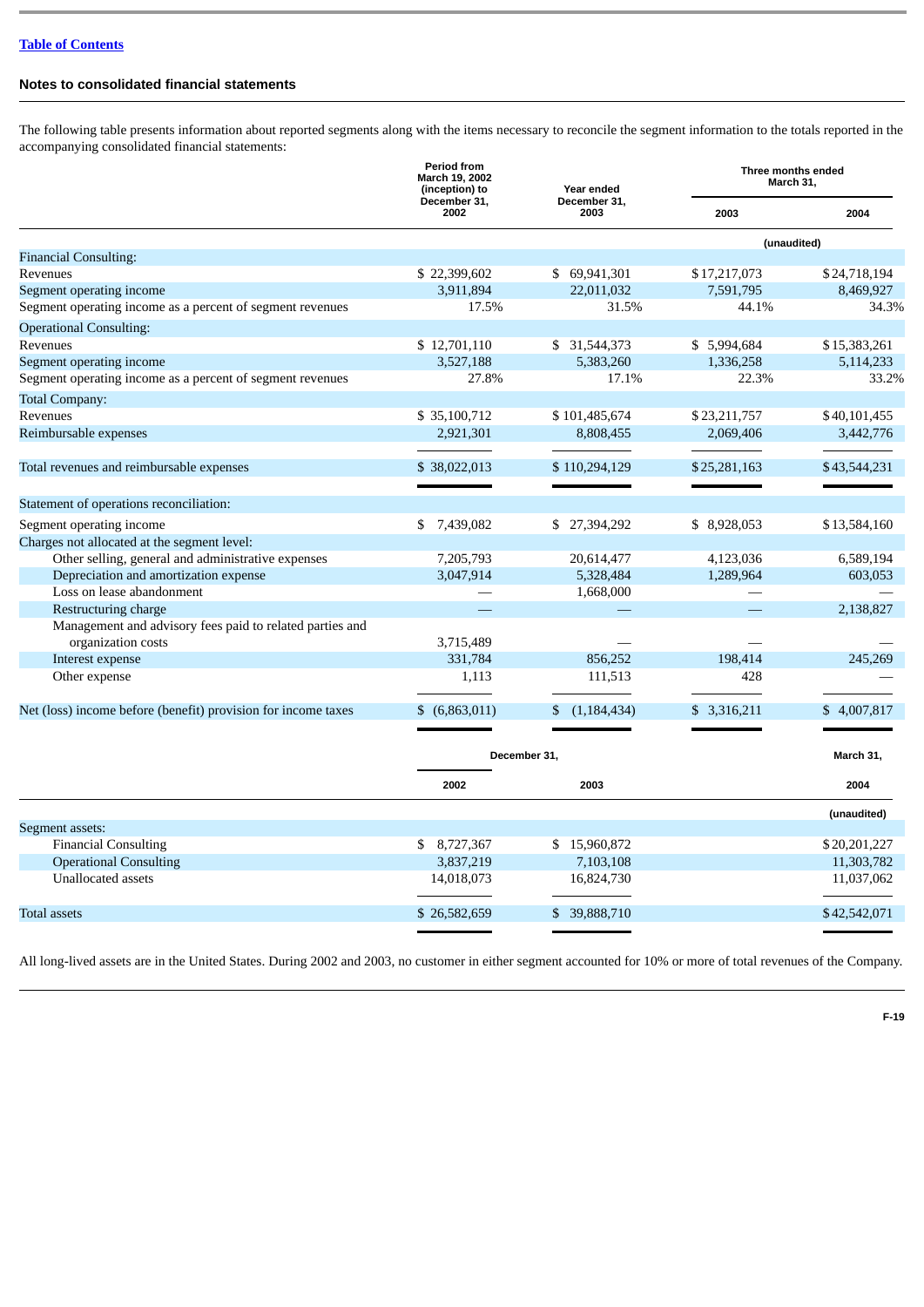## **Notes to consolidated financial statements**

## **13. Valuation and qualifying accounts**

The following summarizes the activity of the provision for doubtful accounts and unbilled services:

|                                                              | <b>Balance at</b><br>beginning<br>of period | <b>Additions</b><br>charged to<br>income | <b>Deductions</b> | <b>Balance at</b><br>end of period |
|--------------------------------------------------------------|---------------------------------------------|------------------------------------------|-------------------|------------------------------------|
| Period from March 19, 2002 (inception) to December 31, 2002: |                                             |                                          |                   |                                    |
| Provision for doubtful accounts and unbilled services        | $\equiv$                                    | 841.104                                  | 459.351           | 381.753<br>S                       |
| Year Ended December 31, 2003:                                |                                             |                                          |                   |                                    |
| Provision for doubtful accounts and unbilled services        | \$ 381,753                                  | 5.334.767                                | 3.924.800         | 1.791.720<br>\$                    |

## **14. Subsequent events (unaudited)**

## **Restructuring charge**

In March 2004, the Company incurred a \$2.1 million pre-tax restructuring charge associated with the closing of two offices. The charge included an accrual of approximately \$2.0 million for severance payments, all of which was paid in April 2004 and approximately \$0.1 million for office lease payments. The terms of the related office leases expire in August 2004.

## **Dividend**

On May 12, 2004, the Company declared a special dividend on each outstanding share of Class A and Class B Common Stock and 8% preferred stock payable to holders of record on May 25, 2004. The 8% preferred stock participates on an as converted basis. The aggregate amount of the dividend will be \$1.25 million.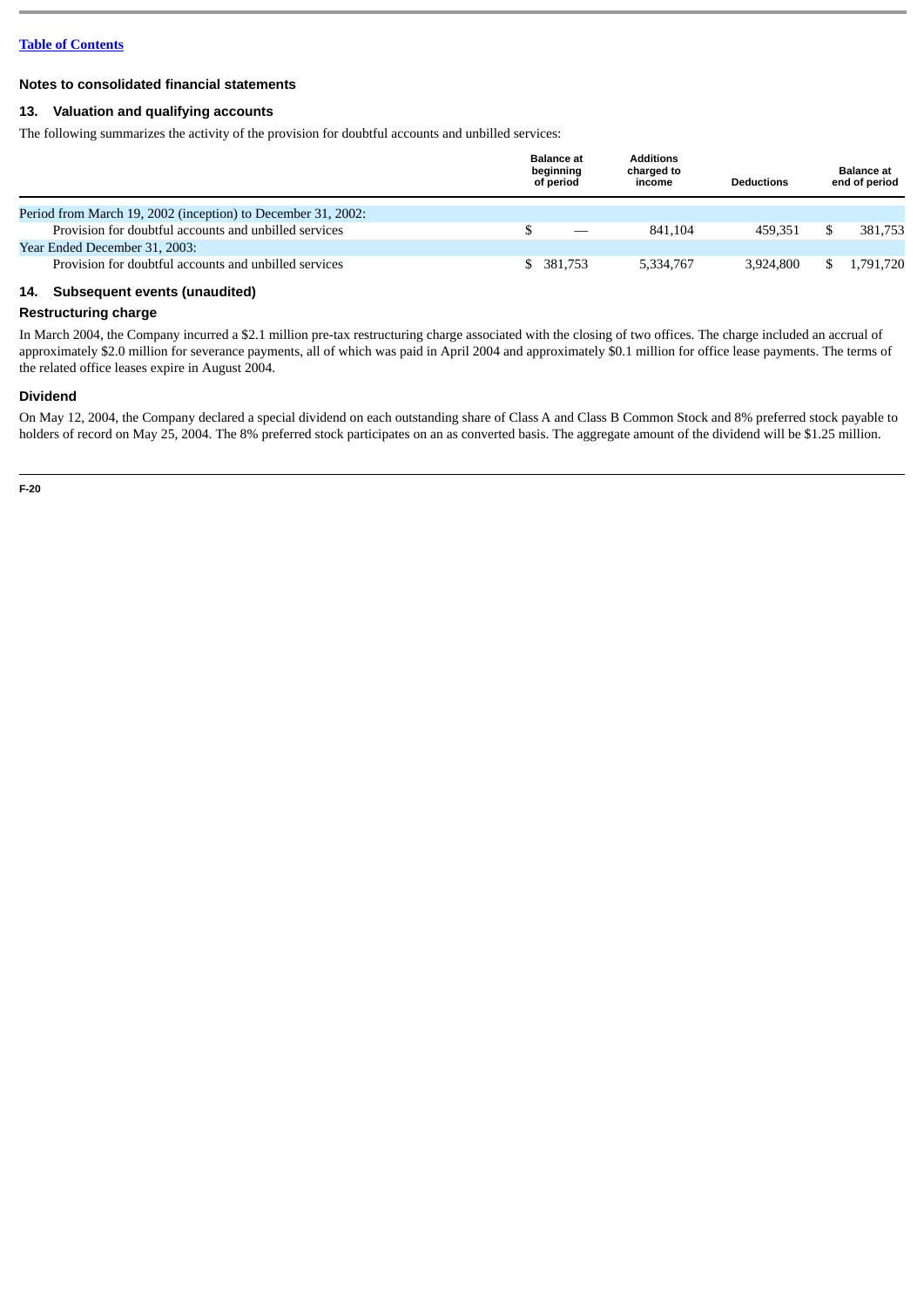**Huron Consulting Group Inc.**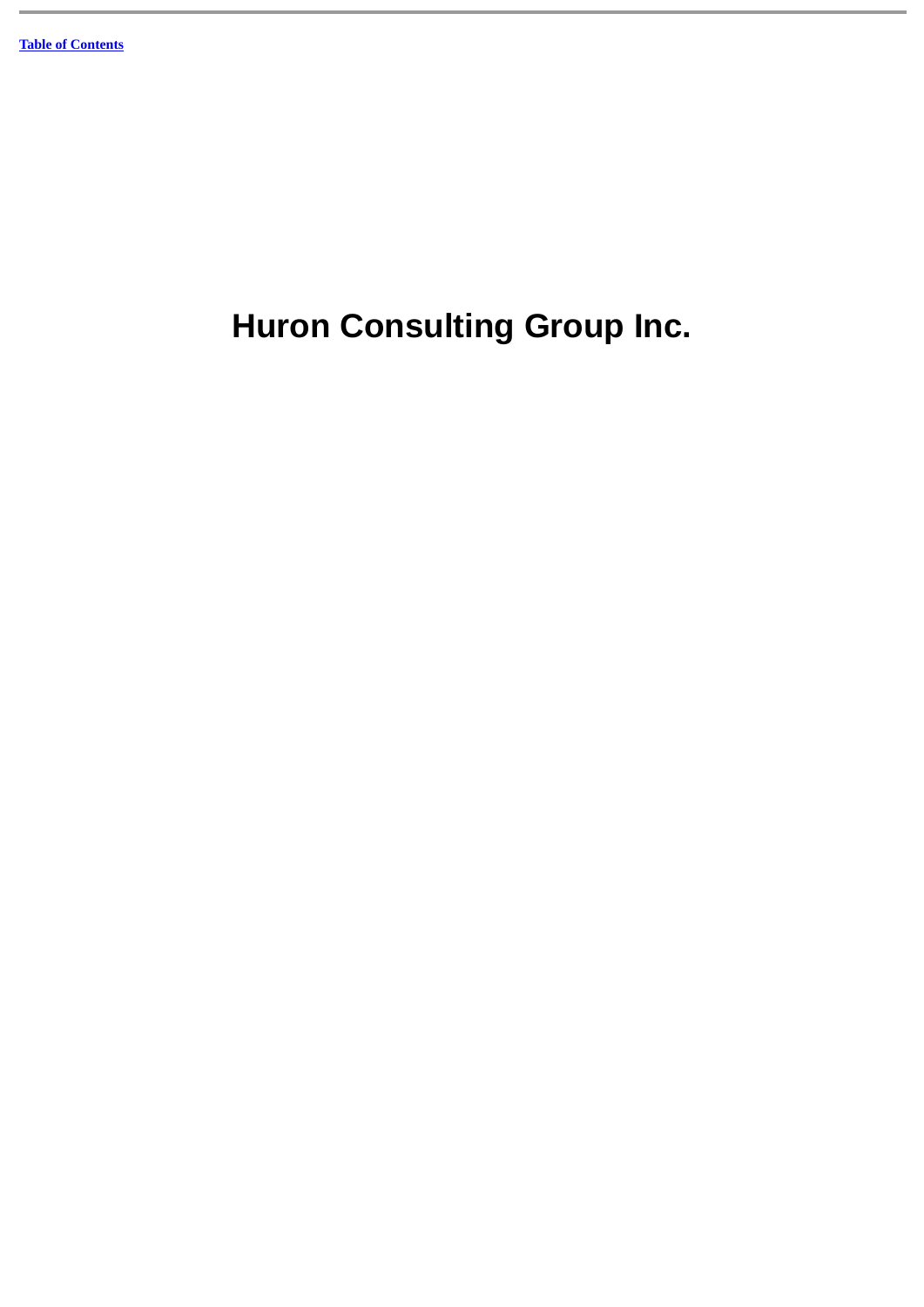# Part II

## Information not required in prospectus

## **ITEM 13. OTHER EXPENSES OF ISSUANCE AND DISTRIBUTION.**

The following table sets forth the costs and expenses, other than underwriting discounts and commissions, payable by us in connection with the sale of common stock being registered. All amounts, other than the SEC registration fee and the NASD filing fee, are estimates.

| <b>SEC</b> registration fee                    | \$12,670 |
|------------------------------------------------|----------|
| NASD Filing fee                                | 10,500   |
| NASDAQ National Market listing fee             | $*$      |
| Printing and engraving expenses                | $\ast$   |
| Legal fees and expenses                        | $*$      |
| Accounting fees and expenses                   | $\ast$   |
| Transfer agent and registrar fees and expenses |          |
| Miscellaneous fees and expenses                | $\ast$   |
|                                                |          |
| <b>Total</b>                                   | $*$      |
|                                                |          |

*\* To be completed by amendment.*

## **ITEM 14. INDEMNIFICATION OF DIRECTORS AND OFFICERS**

Section 102 of the General Corporation Law of the State of Delaware (the "DGCL") allows a corporation to eliminate the personal liability of directors to a corporation or its stockholders for monetary damages for a breach of a fiduciary duty as a director, except where the director breached his duty of loyalty, failed to act in good faith, engaged in intentional misconduct or knowingly violated a law, authorized the payment of a dividend or approved a stock repurchase or redemption in violation of Delaware corporate law or obtained an improper personal benefit.

Section 145 of the DGCL empowers a Delaware corporation to indemnify any person who was or is a party or is threatened to be made a party to any threatened, pending or completed action, suit or proceeding, whether civil, criminal, administrative or investigative (other than an action by or in the right of such corporation) by reason of the fact that such person is or was a director, officer, employee or agent of such corporation, or is or was serving at the request of such corporation as a director, officer, employee or agent of another corporation, partnership, joint venture, trust or other enterprise. The indemnity may include expenses (including attorneys' fees), judgments, fines and amounts paid in settlement actually and reasonably incurred by such person in connection with such action, suit or proceeding, provided that such person acted in good faith and in a manner such person reasonably believed to be in or not opposed to the best interests of the corporation and, with respect to any criminal action or proceeding, had no reasonable cause to believe such person s conduct was unlawful. A Delaware corporation may indemnify directors, officers, employees and other agents of such corporation in an action by or in the right of a corporation under the same conditions against expenses (including attorneys' fees) actually and reasonably incurred by the person in connection with the defense and settlement of such action or suit, except that no indemnification is permitted without judicial approval if the person to be indemnified has been adjudged to be liable to the corporation. Where a present or former director or officer of the corporation is successful on the merits or otherwise in the defense of any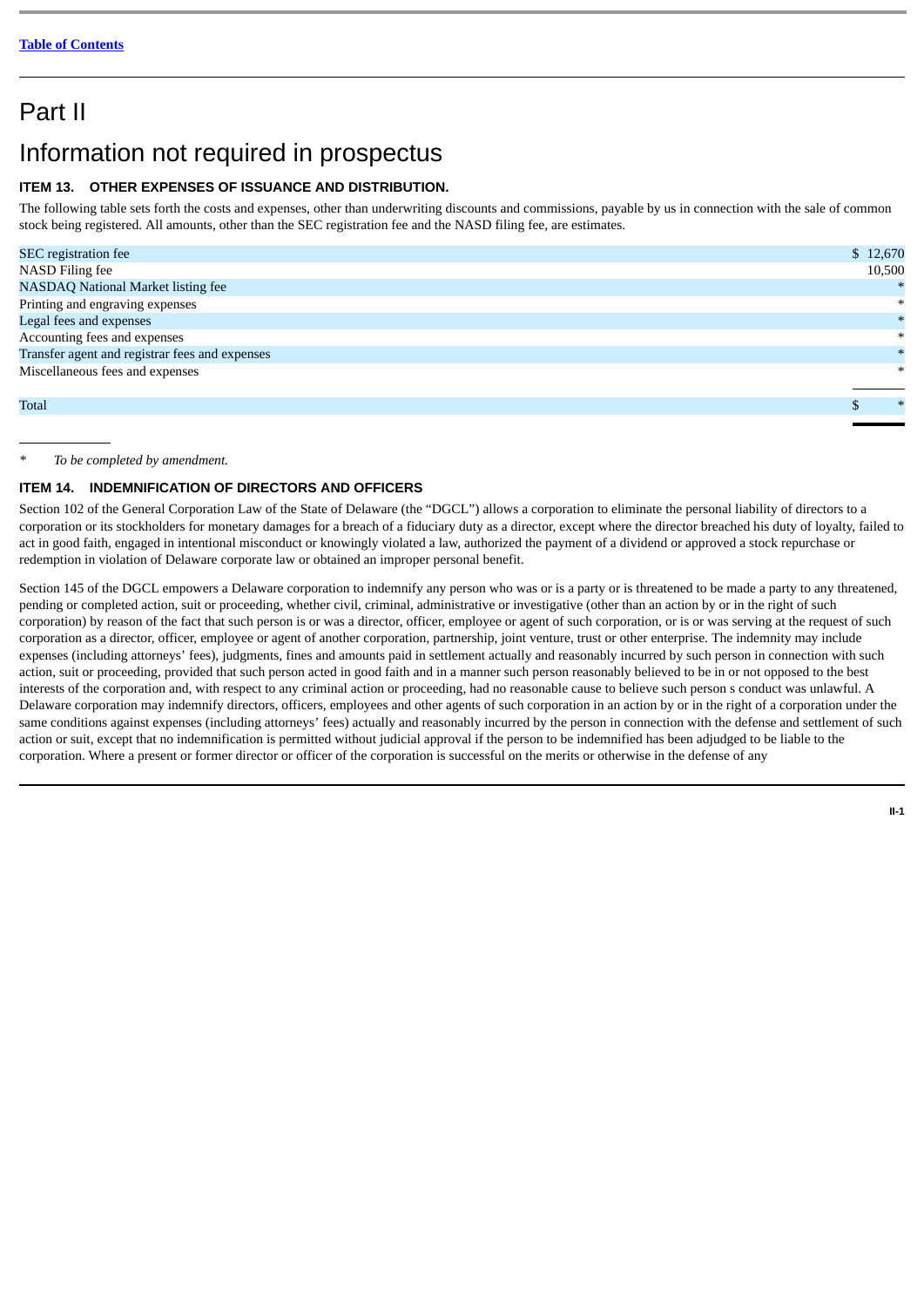## **Part II**

action, suit or proceeding referred to above or in defense of any claim, issue or matter therein, the corporation must indemnify such person against the expenses (including attorneys' fees) which he or she actually and reasonably incurred in connection therewith.

Section 174 of the DGCL provides, among other things, that a director who willfully or negligently approves of an unlawful payment of dividends or an unlawful stock purchase or redemption, may be held liable for such actions. A director who was either absent when the unlawful actions were approved or dissented at the time, may avoid liability by causing his or her dissent to such actions to be entered into the books containing the minutes of the meetings of the board of directors at the time such action occurred or immediately after such absent director receives notice of the unlawful acts.

The Registrant's Certificate of Incorporation contains provisions that provide for indemnification of officers and directors and their heirs and representatives to the full extent permitted by, and in the manner permissible under, the DGCL.

As permitted by Section 102(b)(7) of the DGCL, the Registrant's Certificate of Incorporation contains a provision eliminating the personal liability of a director to the Registrant or its stockholders for monetary damages for breach of fiduciary duty as a director, subject to some exceptions.

The Registrant maintains, at its expense, a policy of insurance which insures its directors and officers, subject to exclusions and deductions as are usual in these kinds of insurance policies, against specified liabilities which may be incurred in those capacities.

The Underwriting Agreement, contained in Exhibit 1.1 hereto, contains provisions indemnifying our officers and directors against some types of liabilities.

## **ITEM 15. RECENT SALES OF UNREGISTERED SECURITIES.**

Between April and June 2002, in connection with our initial capitalization, we issued to HCG Holdings LLC an aggregate of 12,500 shares of our 8% preferred stock for an aggregate consideration of \$12.5 million and an aggregate of approximately 25.9 million shares of our common stock at a purchase price of \$0.01 per share for an aggregate consideration of approximately \$0.3 million.

In December 2002, the Registrant issued a total of 1,200,000 shares of Class B common stock to Gary E. Holdren, the Registrant's Chief Executive Officer, for aggregate consideration of \$12,000.

Since inception, the Registrant has issued to officers, employees and third-party consultants options to purchase 4,838,000 shares of Class B common stock with per share exercise prices ranging from \$.01 to \$.85, and has issued 409,375 shares of Class B common stock upon exercise of such options for an aggregate exercise price of \$4,094.

Since inception, the Registrant has issued to officers, directors, employees and third-party consultants options to purchase 255,000 shares of Class A common stock with per share exercises prices ranging from \$.01 to \$.85.

The issuances of securities describe in this Item 15 were deemed to be exempt from registration under the Securities Act in reliance on Section 4(2) or Rule 701 of the Securities Act as transactions by an issuer not involving any public offering. The recipients of securities in each such transaction represented their intention to acquire the securities for investment only and not with a view to or for sale in connection with any distribution thereof and appropriate legends were affixed to the share certificates and other instruments issued in such transactions. The sale of these securities were made without general solicitation or advertising.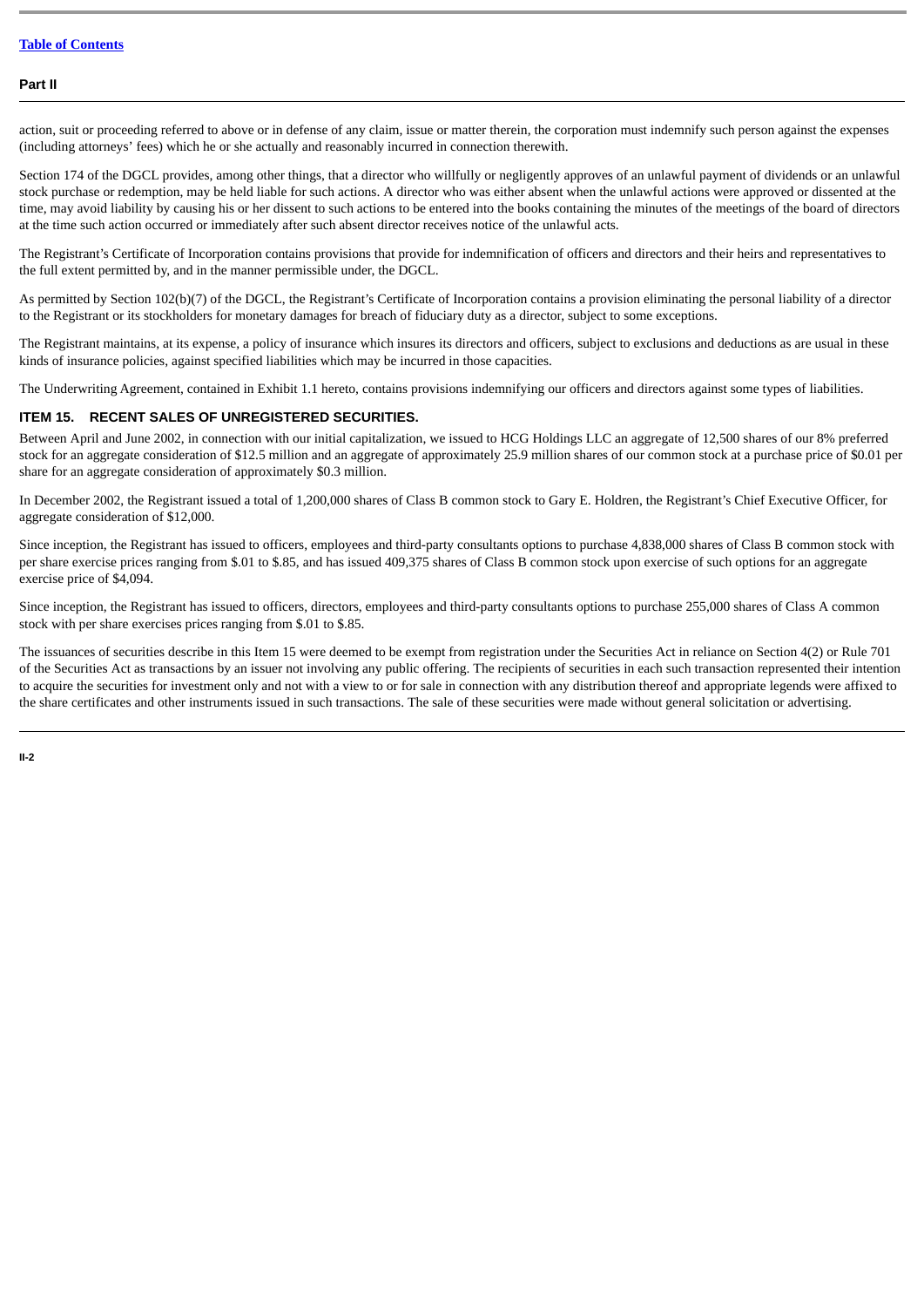## **Part II**

| <b>ITEM 16.</b>          | <b>EXHIBITS AND FINANCIAL STATEMENT SCHEDULES.</b>                                                                                                                                                                |  |  |
|--------------------------|-------------------------------------------------------------------------------------------------------------------------------------------------------------------------------------------------------------------|--|--|
|                          | The following documents are exhibits to the Registration Statement.<br>a)                                                                                                                                         |  |  |
| <b>Exhibit</b><br>number | <b>Description of exhibit</b>                                                                                                                                                                                     |  |  |
| $1.1*$                   | Form of Underwriting Agreement.                                                                                                                                                                                   |  |  |
| $3.1*$                   | Third Amended and Restated Certificate of Incorporation of Huron Consulting Group Inc.                                                                                                                            |  |  |
| $3.2*$                   | Second Amended and Restated Bylaws of Huron Consulting Group Inc.                                                                                                                                                 |  |  |
| $4.1*$                   | Form of Specimen Stock Certificate                                                                                                                                                                                |  |  |
| $5.1*$                   | Opinion of Skadden, Arps, Slate, Meagher & Flom LLP, special counsel to Huron Consulting Group Inc.                                                                                                               |  |  |
| 10.1                     | Office Lease, dated December 2003, between Union Tower, LLC and Huron Consulting Group LLC.                                                                                                                       |  |  |
| $10.2*$                  | Senior Management Agreement, effective as of May 13, 2002, between Huron Consulting Group LLC and Gary E. Holdren.                                                                                                |  |  |
| $10.3*$                  | First Amendment to Senior Management Agreement, effective as of January 1, 2004, between Huron Consulting Group LLC and Gary E.<br>Holdren.                                                                       |  |  |
| $10.4*$                  | Restricted Shares Award Agreement, dated December 10, 2002, between Huron Consulting Group Inc., Huron Consulting Group LLC, HCG<br>Holdings LLC and Gary E. Holdren.                                             |  |  |
| $10.5*$                  | Restricted Shares Award Agreement, dated December 31, 2002, between Huron Consulting Group Inc. and Gary E. Holdren.                                                                                              |  |  |
| $10.6*$                  | Senior Management Agreement, effective as of August 12, 2002, between Huron Consulting Group LLC and George E. Massaro.                                                                                           |  |  |
| $10.7*$                  | Senior Management Agreement, effective as of May 15, 2002, between Huron Consulting Group LLC and Daniel Broadhurst.                                                                                              |  |  |
| $10.8*$                  | Senior Management Agreement, effective as of May 1, 2002, between Huron Consulting Group LLC and Mary Sawall.                                                                                                     |  |  |
| $10.9*$                  | Huron Consulting Group Inc. 2002 Equity Incentive Plan and form of options agreement thereunder.                                                                                                                  |  |  |
| $10.10*$                 | Amendment No. 1 to Huron Consulting Group Inc. 2002 Equity Incentive Plan.                                                                                                                                        |  |  |
| $10.11*$                 | Amended and Restated Huron Consulting Group Inc. 2002 Equity Incentive Plan (California) and form of options agreement thereunder.                                                                                |  |  |
| $10.12*$                 | Huron Consulting Group Inc. 2003 Equity Incentive Plan and form of options agreement thereunder.                                                                                                                  |  |  |
| $10.13*$                 | Huron Consulting Group Inc. 2004 Omnibus Stock Plan and form of option and restricted stock agreement thereunder.                                                                                                 |  |  |
| $10.14*$                 | Second Amended and Restated Secured Revolving Line of Credit Note, dated February 11, 2004, between Huron Consulting Group LLC and<br>LaSalle Bank, N.A.                                                          |  |  |
| $10.15*$                 | Loan and Security Agreement, dated January 31, 2003, between Huron Consulting Group LLC and LaSalle Bank, N.A., including amendments<br>thereto, dated as of January 28, 2004, February 11, 2004 and May 7, 2004. |  |  |
| $21.1*$                  | List of Subsidiaries of Huron Consulting Group Inc.                                                                                                                                                               |  |  |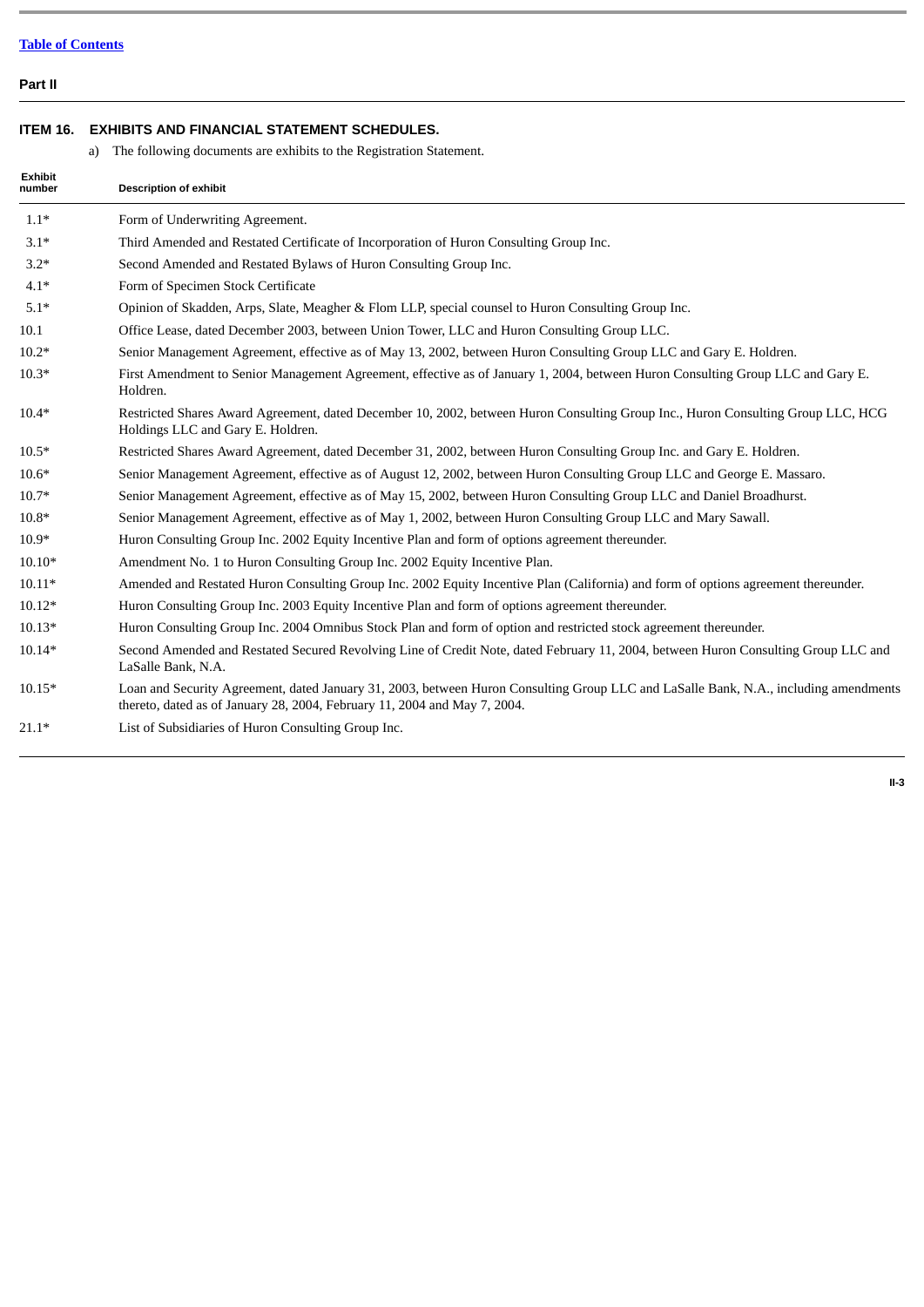#### **Part II**

| Exhibit<br>number | <b>Description of exhibit</b>                                                  |
|-------------------|--------------------------------------------------------------------------------|
| 23.1              | Consent of PricewaterhouseCoopers LLP.                                         |
| $23.2*$           | Consent of Skadden, Arps, Slate, Meagher & Flom LLP (included in Exhibit 5.1). |
| 24.1              | Power of Attorney (included on signature page).                                |
| 99.1              | Consent of Director Nominee (Deborah A. Bricker)                               |
| 99.2              | Consent of Director Nominee (James D. Edwards)                                 |
| 99.3              | Consent of Director Nominee (John McCartney)                                   |

*\* To be filed by amendment.*

b) Financial Statement Schedules

All schedules have been omitted because the information required to be set forth in the schedules is not applicable or is shown in the consolidated financial statements or notes thereto.

## **ITEM 17. UNDERTAKINGS.**

The undersigned Registrant hereby undertakes to provide to the underwriters at the closing specified in the Underwriting Agreement, certificates in such denominations and registered in such names as required by the underwriters to permit prompt delivery to each purchaser.

Insofar as indemnification for liabilities arising under the Securities Act may be permitted to directors, officers and controlling persons of the Registrant pursuant to the foregoing provisions, or otherwise, the Registrant has been advised that in the opinion of the Securities and Exchange Commission such indemnification is against public policy as expressed in the Securities Act and is, therefore, unenforceable. In the event that a claim for indemnification against such liabilities (other than the payment by the Registrant of expenses incurred or paid by a director, officer or controlling person of the Registrant in the successful defense of any action, suit or proceeding) is asserted by such director, officer or controlling person in connection with the securities being registered, the Registrant will, unless in the opinion of its counsel the matter has been settled by controlling precedent, submit to a court of appropriate jurisdiction the question whether such indemnification by it is against public policy as expressed in the Securities Act and will be governed by the final adjudication of such issue.

The undersigned Registrant hereby undertakes that:

(1) For purposes of determining any liability under the Securities Act, the information omitted from the form of prospectus filed as part of this Registration Statement in reliance upon Rule 430A and contained in a form of prospectus filed by the Registrant pursuant to Rule 424(b)(1) or (4) or 497(h) under the Securities Act shall be deemed to be part of this Registration Statement as of the time it was declared effective.

(2) For the purpose of determining any liability under the Securities Act, each post-effective amendment that contains a form of prospectus shall be deemed to be a new Registration Statement relating to the securities offered therein, and the offering of such securities at that time shall be deemed to be the initial bona fide offering thereof.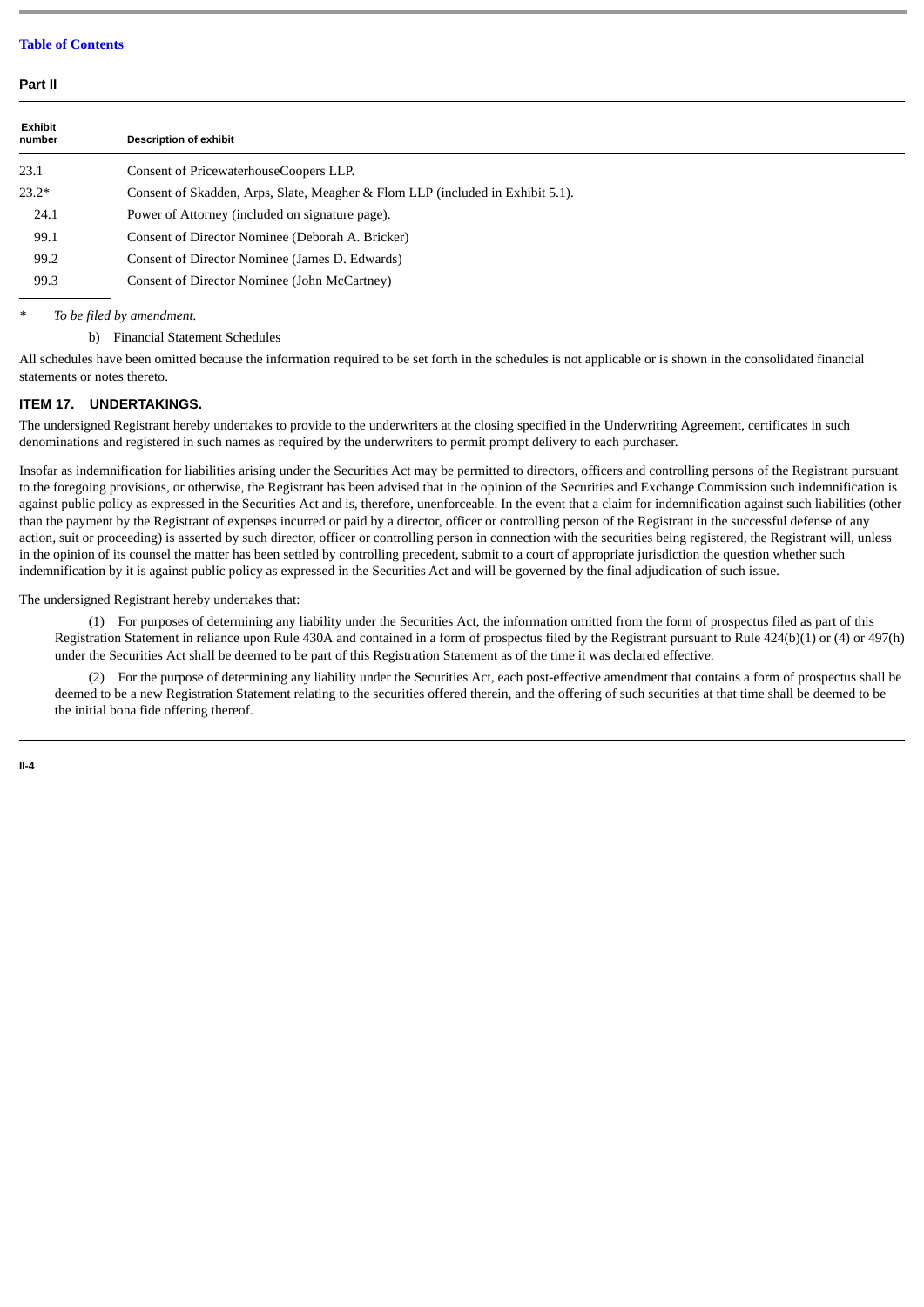## **Part II**

|  | <b>SIGNATURES</b> |
|--|-------------------|

Pursuant to the requirements of the Securities Act of 1933, the Registrant has duly caused this Registration Statement to be signed on its behalf by the undersigned, thereunto duly authorized, in the City of Chicago, State of Illinois, on May 12, 2004.

| HURON CONSULTING GROUP INC. |                                                          |  |
|-----------------------------|----------------------------------------------------------|--|
| By:                         | /s/ Gary E. Holdren                                      |  |
| Name:<br>Title:             | Gary E. Holdren<br>President and Chief Executive Officer |  |

## **POWER OF ATTORNEY**

We, the undersigned directors and officers of Huron Consulting Group Inc., a Delaware corporation, do hereby constitute and appoint Gary L. Burge and Ronald C. Provenzano, and each of them, our true and lawful attorney-in-fact and agent, to do any and all acts and things in our names and on our behalf in our capacities as directors and officers and to execute any and all instruments for us and in our name in the capacities indicated below, which said attorney and agent may deem necessary or advisable to enable said Registrant to comply with the Securities Act of 1933 and any rules, regulations and requirements of the Securities and Exchange Commission, in connection with the registration statements, or any registration statement for this offering that is to be effective upon filing pursuant to Rule 462 under the Securities Act of 1933, including specifically, but without limitation, power and authority to sign for us or any of us in our names in the capacities indicated below, any and all amendments (including post-effective amendments) hereof; and we do hereby ratify and confirm all that said attorneys and agents shall do or cause to be done by virtue thereof.

Pursuant to the requirements of the Securities Act of 1933, this Registration Statement has been signed by the following persons in the capacities indicated below on May 12, 2004.

| Signature                       | Title                                                                            |
|---------------------------------|----------------------------------------------------------------------------------|
| Gary E. Holdren<br>$\sqrt{s}$   | President, Chief Executive Officer and Director<br>(principal executive officer) |
| Gary E. Holdren                 |                                                                                  |
| George E. Massaro<br>$\sqrt{s}$ | Chief Operating Officer and Director                                             |
| George E. Massaro               |                                                                                  |
| Gary L. Burge<br>$\sqrt{s}$     | Chief Financial Officer<br>(principal financial and accounting officer)          |
| Gary L. Burge                   |                                                                                  |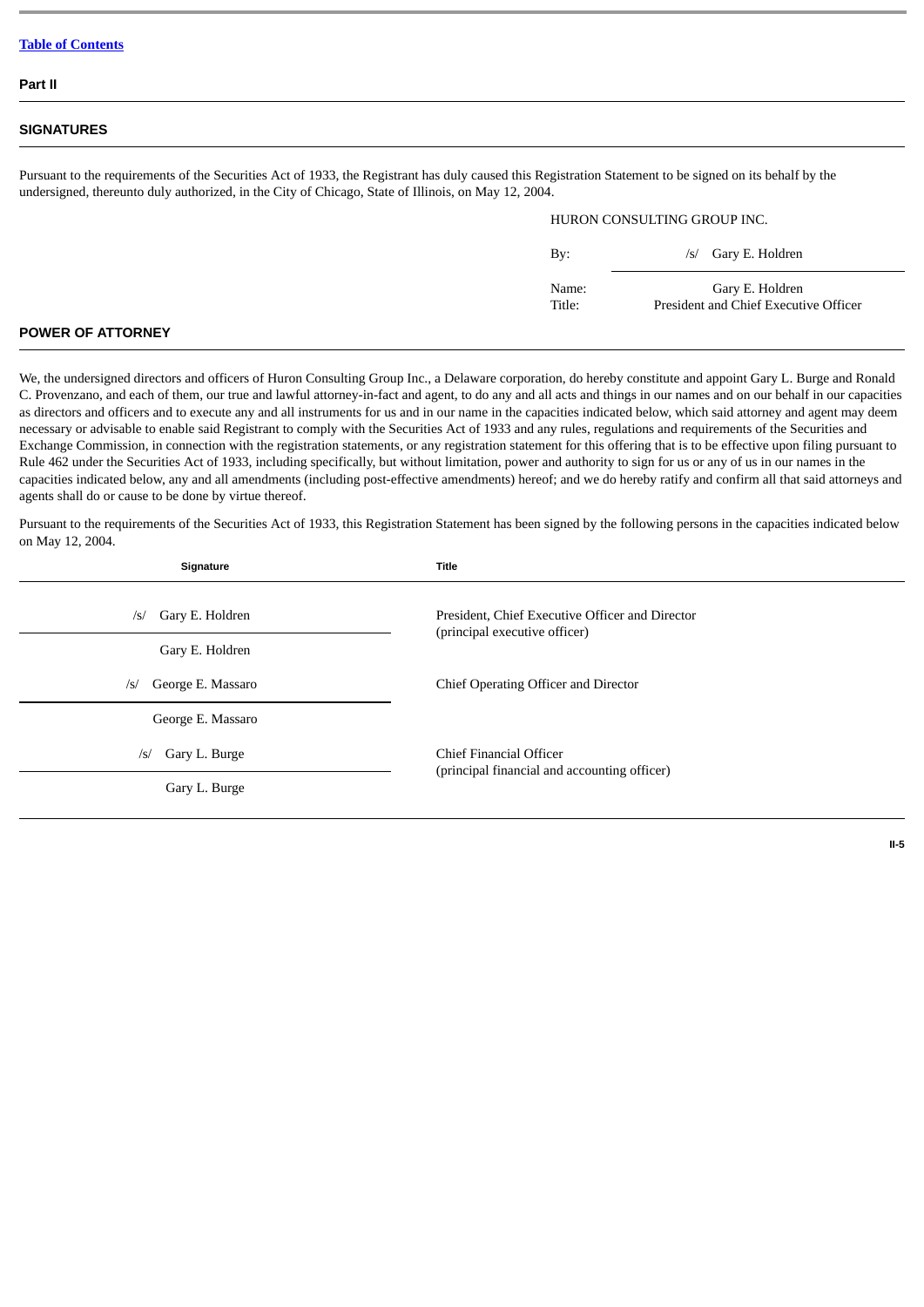## Exhibit index

| <b>Exhibit</b><br>number | <b>Description of exhibit</b>                                                                                                                                                                                     |
|--------------------------|-------------------------------------------------------------------------------------------------------------------------------------------------------------------------------------------------------------------|
| $1.1*$                   | Form of Underwriting Agreement.                                                                                                                                                                                   |
| $3.1*$                   | Third Amended and Restated Certificate of Incorporation of Huron Consulting Group Inc.                                                                                                                            |
| $3.2*$                   | Second Amended and Restated Bylaws of Huron Consulting Group Inc.                                                                                                                                                 |
| $4.1*$                   | Form of Specimen Stock Certificate                                                                                                                                                                                |
| $5.1*$                   | Opinion of Skadden, Arps, Slate, Meagher & Flom LLP, special counsel to Huron Consulting Group Inc.                                                                                                               |
| 10.1                     | Office Lease, dated December 2003, between Union Tower, LLC and Huron Consulting Group LLC.                                                                                                                       |
| $10.2*$                  | Senior Management Agreement, effective as of May 13, 2002, between Huron Consulting Group LLC and Gary E. Holdren.                                                                                                |
| $10.3*$                  | First Amendment to Senior Management Agreement, effective as of January 1, 2004, between Huron Consulting Group LLC and Gary E.<br>Holdren.                                                                       |
| $10.4*$                  | Restricted Shares Award Agreement, dated December 10, 2002, between Huron Consulting Group Inc., Huron Consulting Group LLC, HCG<br>Holdings LLC and Gary E. Holdren.                                             |
| $10.5*$                  | Restricted Shares Award Agreement, dated December 31, 2002, between Huron Consulting Group Inc. and Gary E. Holdren.                                                                                              |
| $10.6*$                  | Senior Management Agreement, effective as of August 12, 2002, between Huron Consulting Group LLC and George E. Massaro.                                                                                           |
| $10.7*$                  | Senior Management Agreement, effective as of May 15, 2002, between Huron Consulting Group LLC and Daniel Broadhurst.                                                                                              |
| $10.8*$                  | Senior Management Agreement, effective as of May 1, 2002, between Huron Consulting Group LLC and Mary Sawall.                                                                                                     |
| $10.9*$                  | Huron Consulting Group Inc. 2002 Equity Incentive Plan and form of options agreement thereunder.                                                                                                                  |
| $10.10*$                 | Amendment No. 1 to Huron Consulting Group Inc. 2002 Equity Incentive Plan.                                                                                                                                        |
| $10.11*$                 | Amended and Restated Huron Consulting Group Inc. 2002 Equity Incentive Plan (California) and form of options agreement thereunder.                                                                                |
| $10.12*$                 | Huron Consulting Group Inc. 2003 Equity Incentive Plan and form of options agreement thereunder.                                                                                                                  |
| $10.13*$                 | Huron Consulting Group Inc. 2004 Omnibus Stock Plan and form of option and restricted stock agreement thereunder.                                                                                                 |
| 10.14*                   | Second Amended and Restated Secured Revolving Line of Credit Note, dated February 11, 2004, between Huron Consulting Group LLC and<br>LaSalle Bank, N.A.                                                          |
| $10.15*$                 | Loan and Security Agreement, dated January 31, 2003, between Huron Consulting Group LLC and LaSalle Bank, N.A., including amendments<br>thereto, dated as of January 28, 2004, February 11, 2004 and May 7, 2004. |
| $21.1*$                  | List of Subsidiaries of Huron Consulting Group Inc.                                                                                                                                                               |
|                          |                                                                                                                                                                                                                   |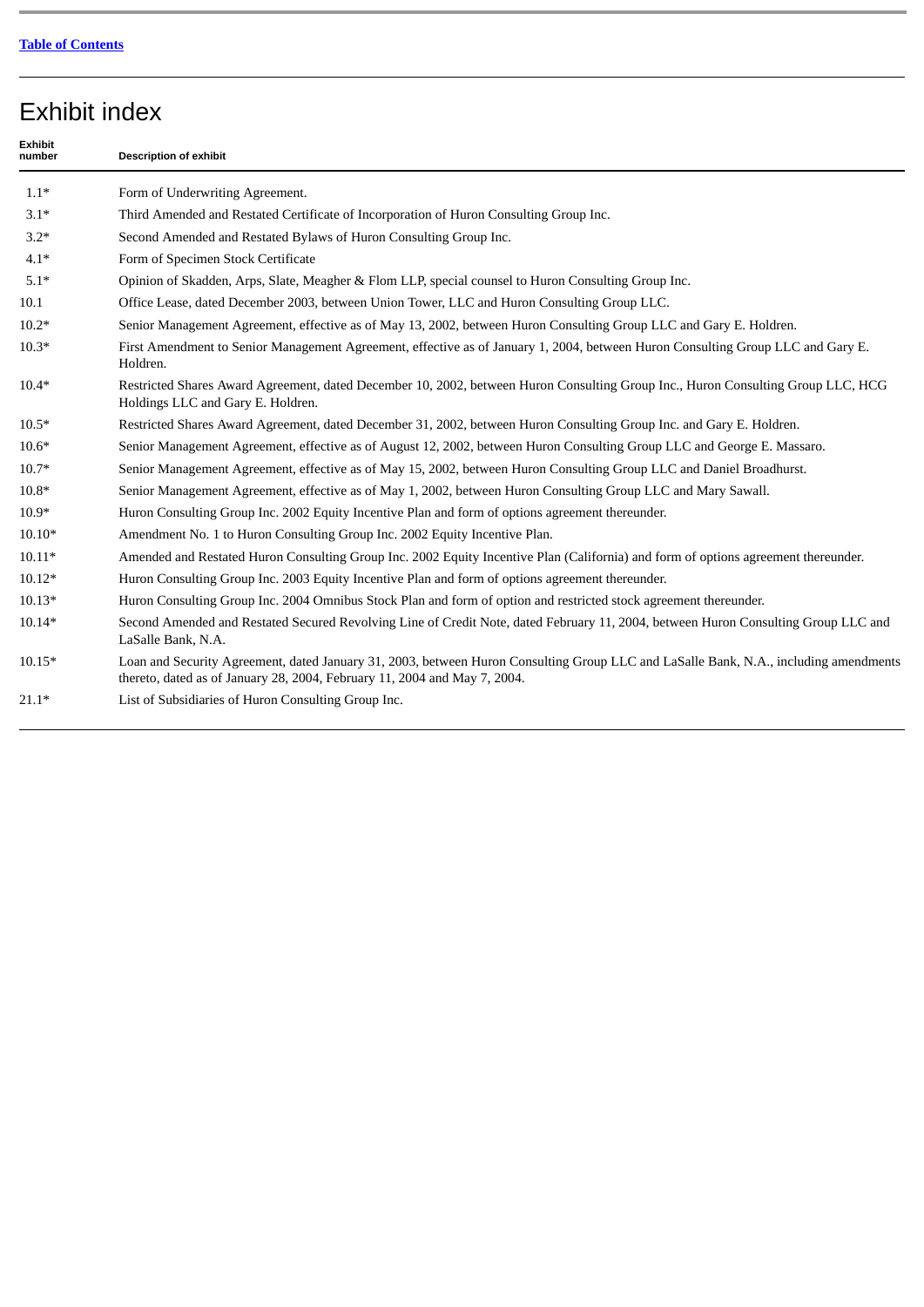| Exhibit<br>number | <b>Description of exhibit</b>                                                  |
|-------------------|--------------------------------------------------------------------------------|
| 23.1              | Consent of PricewaterhouseCoopers LLP.                                         |
| $23.2*$           | Consent of Skadden, Arps, Slate, Meagher & Flom LLP (included in Exhibit 5.1). |
| 24.1              | Power of Attorney (included on signature page).                                |
| 99.1              | Consent of Director Nominee (Deborah A. Bricker)                               |
| 99.2              | Consent of Director Nominee (James D. Edwards)                                 |
| 99.3              | Consent of Director Nominee (John McCartney)                                   |
| *                 | To be filed by amendment.                                                      |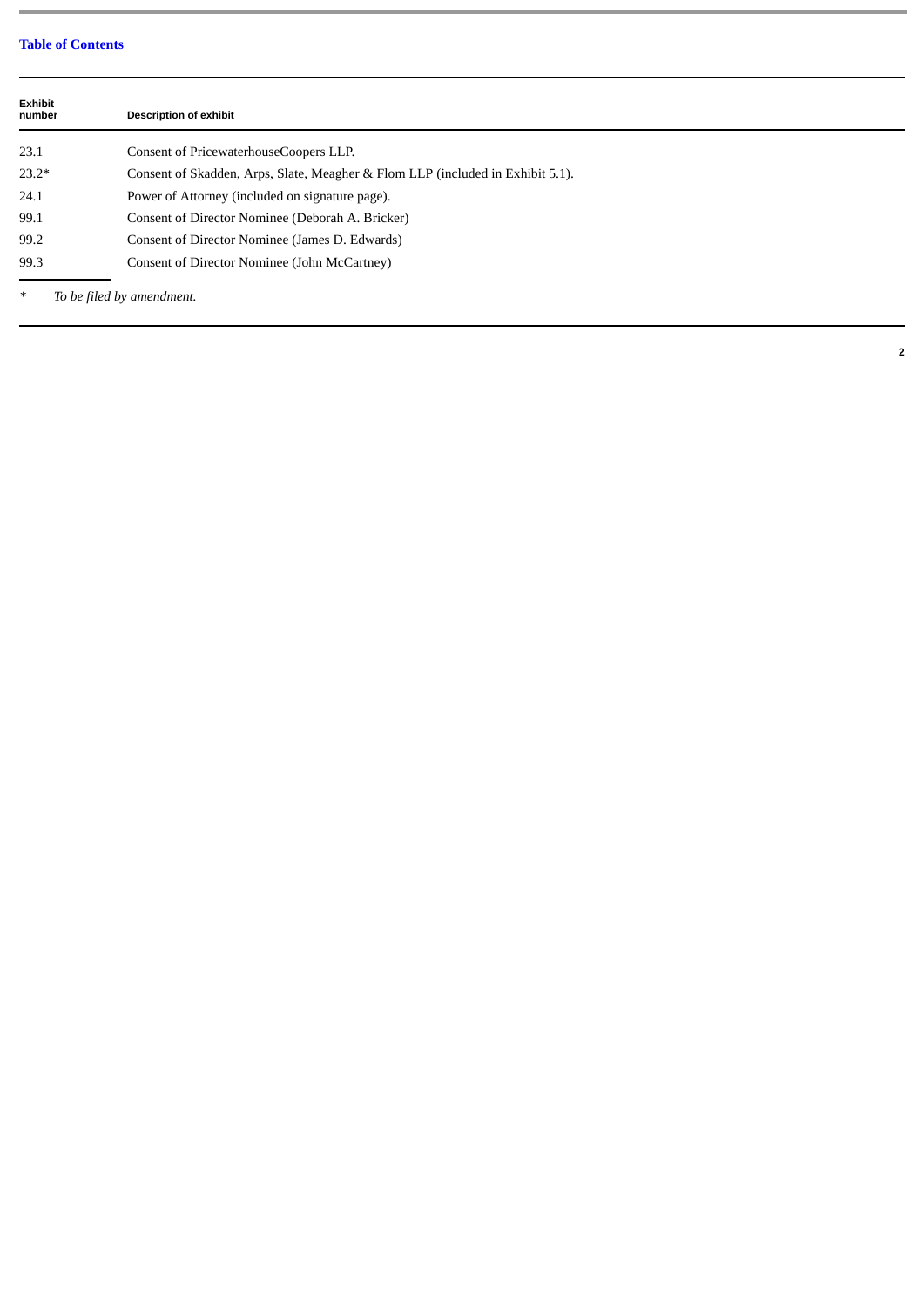## **UNION TOWER**

## **OFFICE LEASE**

## **BETWEEN**

**UNION TOWER, LLC, a Delaware limited liability company**

**LANDLORD**

## **AND**

**HURON CONSULTING GROUP LLC a Delaware limited liability company**

## **TENANT**

**DATED December \_\_ , 2003**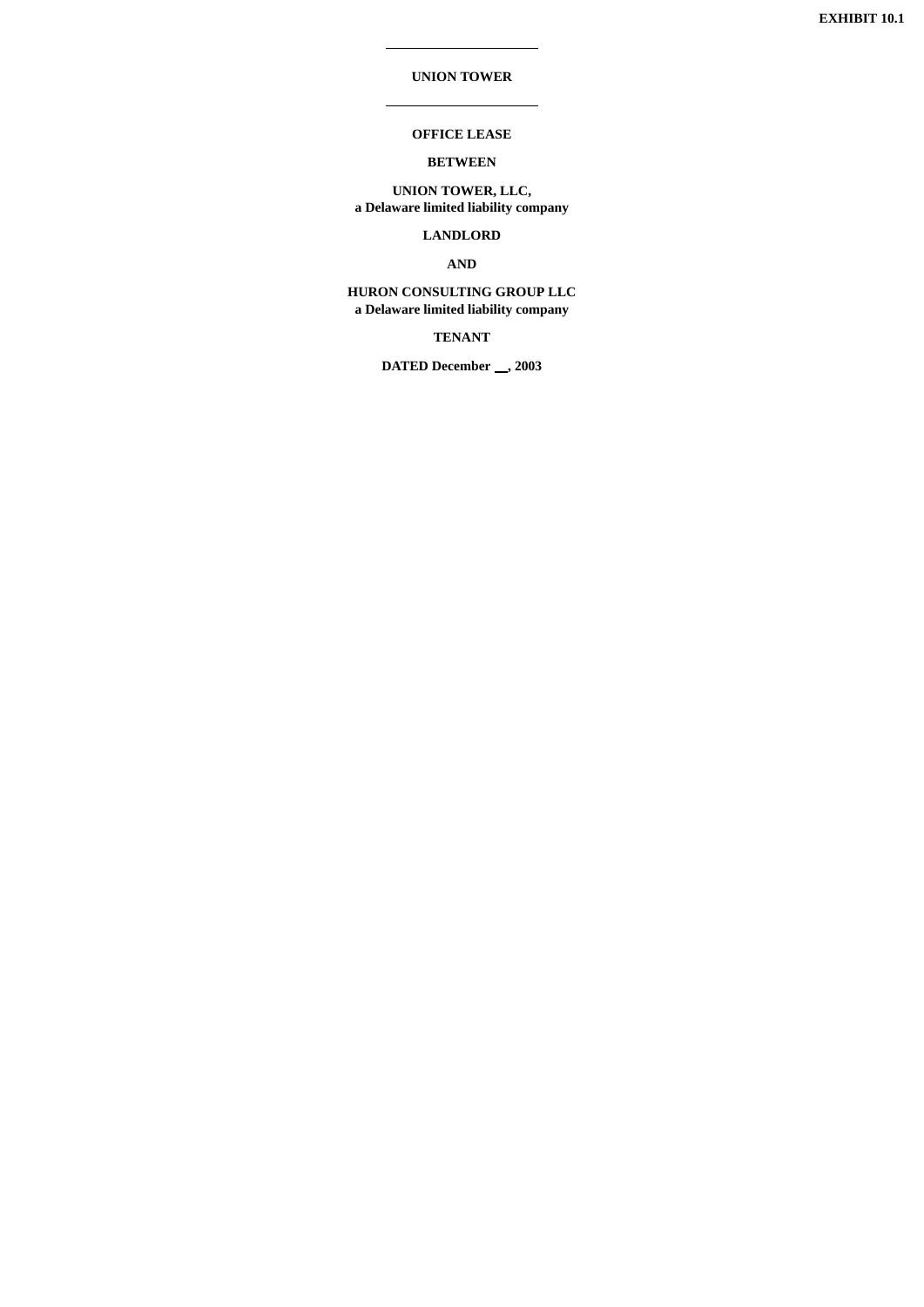## **TABLE OF CONTENTS**

| <b>ARTICLE</b>    |                                                     | PAGE |
|-------------------|-----------------------------------------------------|------|
| <b>ARTICLE 1</b>  | Premises and Term; Effect of Sublease               |      |
| <b>ARTICLE 2</b>  | <b>Base Rent</b>                                    | 2    |
| <b>ARTICLE 3</b>  | <b>Additional Rent</b>                              |      |
| <b>ARTICLE 4</b>  | Commencement Of Term                                | 5    |
| <b>ARTICLE 5</b>  | <b>Condition Of Premises</b>                        |      |
| <b>ARTICLE 6</b>  | <b>Use And Rules</b>                                | 5    |
| <b>ARTICLE 7</b>  | Services And Utilities                              | 6    |
| <b>ARTICLE 8</b>  | <b>Alterations And Liens</b>                        | 8    |
| <b>ARTICLE 9</b>  | Repairs                                             | 10   |
| <b>ARTICLE 10</b> | Casualty Damage                                     | 10   |
| <b>ARTICLE 11</b> | Insurance, Subrogation, And Waiver Of Claims        | 11   |
| <b>ARTICLE 12</b> | Condemnation                                        | 13   |
| <b>ARTICLE 13</b> | <b>Return Of Possession</b>                         | 13   |
| <b>ARTICLE 14</b> | <b>Holding Over</b>                                 | 14   |
| <b>ARTICLE 15</b> | No Waiver                                           | 14   |
| <b>ARTICLE 16</b> | Attorneys' Fees And Jury Trial                      | 15   |
| <b>ARTICLE 17</b> | Personal Property Taxes, Rent Taxes And Other Taxes | 15   |
| <b>ARTICLE 18</b> | Reasonable Approvals                                | 15   |
| <b>ARTICLE 19</b> | Subordination, Attornment And Mortgagee Protection  | 15   |
| <b>ARTICLE 20</b> | <b>Estoppel Certificate</b>                         | 17   |
| <b>ARTICLE 21</b> | <b>Assignment And Subletting</b>                    | 17   |
| <b>ARTICLE 22</b> | Rights Reserved By Landlord                         | 20   |
| <b>ARTICLE 23</b> | Landlord's Remedies                                 | 21   |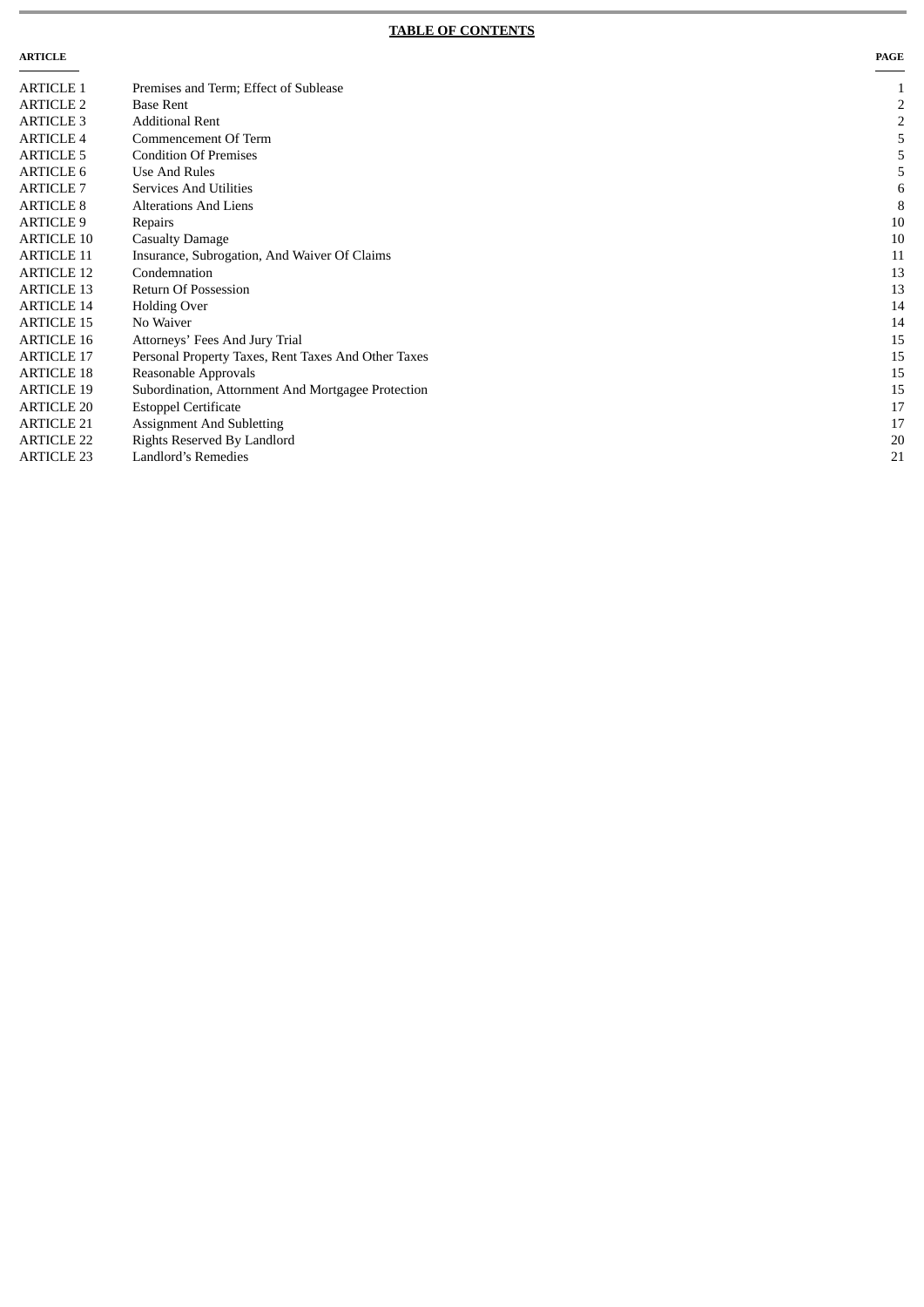| <b>ARTICLE</b>    |                                                    | PAGE |
|-------------------|----------------------------------------------------|------|
| ARTICLE 24        | Landlord's Right To Cure and Landlord's Default    | 24   |
| ARTICLE 25        | Captions, Definitions And Severability             | 25   |
| ARTICLE 26        | Conveyance By Landlord And Liability               | 29   |
| ARTICLE 27        | Indemnification                                    | 29   |
| ARTICLE 28        | Safety And Security Devices, Services And Programs | 30   |
| ARTICLE 29        | <b>Communications And Computer Lines</b>           | 30   |
| <b>ARTICLE 30</b> | Hazardous Materials                                | 31   |
| ARTICLE 31        | Miscellaneous                                      | 33   |
| ARTICLE 32        | Offer                                              | 34   |
| ARTICLE 33        | <b>Notices</b>                                     | 34   |
| <b>ARTICLE 34</b> | <b>Real Estate Brokers</b>                         | 34   |
| ARTICLE 35        | <b>Security Deposit</b>                            | 35   |
| ARTICLE 36        | Americans With Disabilities Act                    | 36   |
| ARTICLE 37        | Option To Extend                                   | 36   |
| ARTICLE 38        | Signs                                              | 38   |
| ARTICLE 39        | Parking                                            | 39   |
| <b>ARTICLE 40</b> | <b>Expansion Option</b>                            | 41   |
| <b>ARTICLE 41</b> | <b>Termination Option</b>                          | 43   |
| ARTICLE 42        | Exculpation                                        | 44   |
| ARTICLE 43        | <b>Entire Agreement</b>                            | 44   |
| RIDER ONE         |                                                    |      |

EXHIBIT A—FLOOR PLANS OF PREMISES

EXHIBIT B-1—BASE RENT

EXHIBIT B-2—BASE RENT (if Tenant Terminates the Lease with respect to the 16<sup>th</sup> Floor Premises)

## EXHIBIT C—EXCLUSION FROM OPERATING EXPENSES

## EXHIBIT D—FORM OF LETTER OF CREDIT

## EXHIBIT E—TENANT IMPROVEMENT WORKLETTER

EXHIBIT F—CLEANING SPECIFICATIONS

ii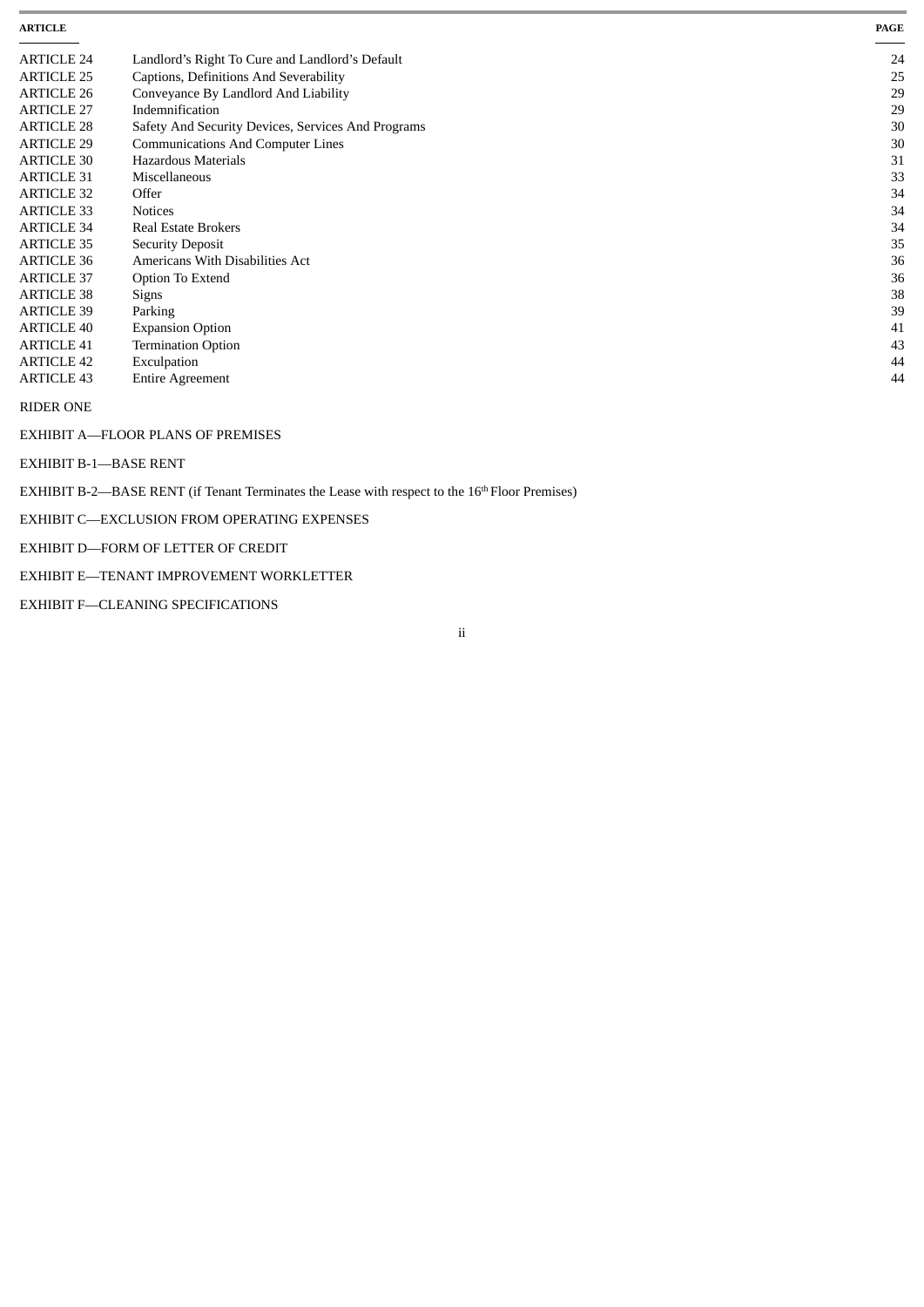#### **OFFICE LEASE**

**THIS LEASE** (the **"Lease"**) made as of the day of December, 2003 (the **"Effective Date"**), between **UNION TOWER, LLC,** a Delaware limited liability company (**"Landlord"**), and **HURON CONSULTING GROUP LLC,** a Delaware limited liability company (**"Tenant"**), whose address is 550 West Van Buren Street, Chicago, Illinois.

#### WITNESSETH:

## **ARTICLE 1**

## **PREMISES AND TERM; EFFECT OF SUBLEASE**

(A) **Premises.** Landlord hereby leases to Tenant and Tenant hereby leases from Landlord that certain space (the **"Premises"**) shown on **Exhibit A** hereto and consisting of the entire rentable area on the eighth floor (the **"8th Floor Premises"**), the entire rentable area on the ninth floor (the **"9th Floor Premises"**) the entire rentable area on the sixteenth floor (the **"16th Floor Premises"**) and the entire rentable area on the seventeenth floor (the **"17th Floor Premises"**), in the building known as Union Tower (the **"Building"**), located at 550 West Van Buren Street, Chicago, Illinois (the **"Property,"** as further described in Article 25), subject to the provisions herein contained. Landlord and Tenant agree that for purposes of this Lease, (i) the aggregate rentable area of the 8<sup>th</sup> Floor Premises, 9<sup>th</sup> Floor Premises, and 17<sup>th</sup> Floor Premises is 62,001 square feet, (ii) the rentable area of the 16<sup>th</sup> Floor Premises is 20,667 square feet, and (iii) the rentable area of the Building is 332,608 square feet.

(B) **Delivery.** Landlord shall deliver the Premises to Tenant no later than two (2) weeks after the Effective Date. If Landlord fails to deliver any portion of the Premises at such time, then the Commencement Date shall be delayed one (1) day for every one (1) day of delay in delivery. Tenant shall have the right to terminate the Lease if such delay in delivery exceeds ninety (90) days in duration, by written notice to Landlord delivered prior to the date on which such delivery occurs.

(C) **Term.** The term of this Lease (the **"Term"**) shall commence on December 31, 2003 (the **"Effective Commencement Date"**). Notwithstanding the Effective Commencement Date, however, the Commencement Date for all other purposes herein with respect to the 8<sup>th</sup> Floor Premises, 9<sup>th</sup> Floor Premises, and  $17<sup>th</sup>$  Floor Premises shall commence on the earlier of (i) May 20, 2004, or (ii) the date Tenant occupies the  $17<sup>th</sup>$  Floor Premises for the purposes of conducting its business therefrom (the "Commencement Date"). The commencement date of this Lease with respect to the 16<sup>th</sup> Floor Premises shall be the earlier of (i) January 1, 2005 or (ii) the date Tenant occupies the 16<sup>th</sup> Floor Premises for the purpose of conducting its business therefrom, after waiver of its termination right pursuant to Article 41 herein (the **"16th Floor Commencement Date"**). The Term of this Lease shall end on the date that is ten (10) Lease Years after the Commencement Date (rather than ten (10) years after the Effective Commencement Date) (the **"Expiration Date"**), unless sooner terminated as provided herein. For purposes of this Lease, a Lease Year shall mean the twelve (12) month period commencing on the Commencement Date and each subsequent twelve (12) month period during the Term, provided, however, if the Commencement Date is not the first  $(1<sup>st</sup>)$  day of a month, the first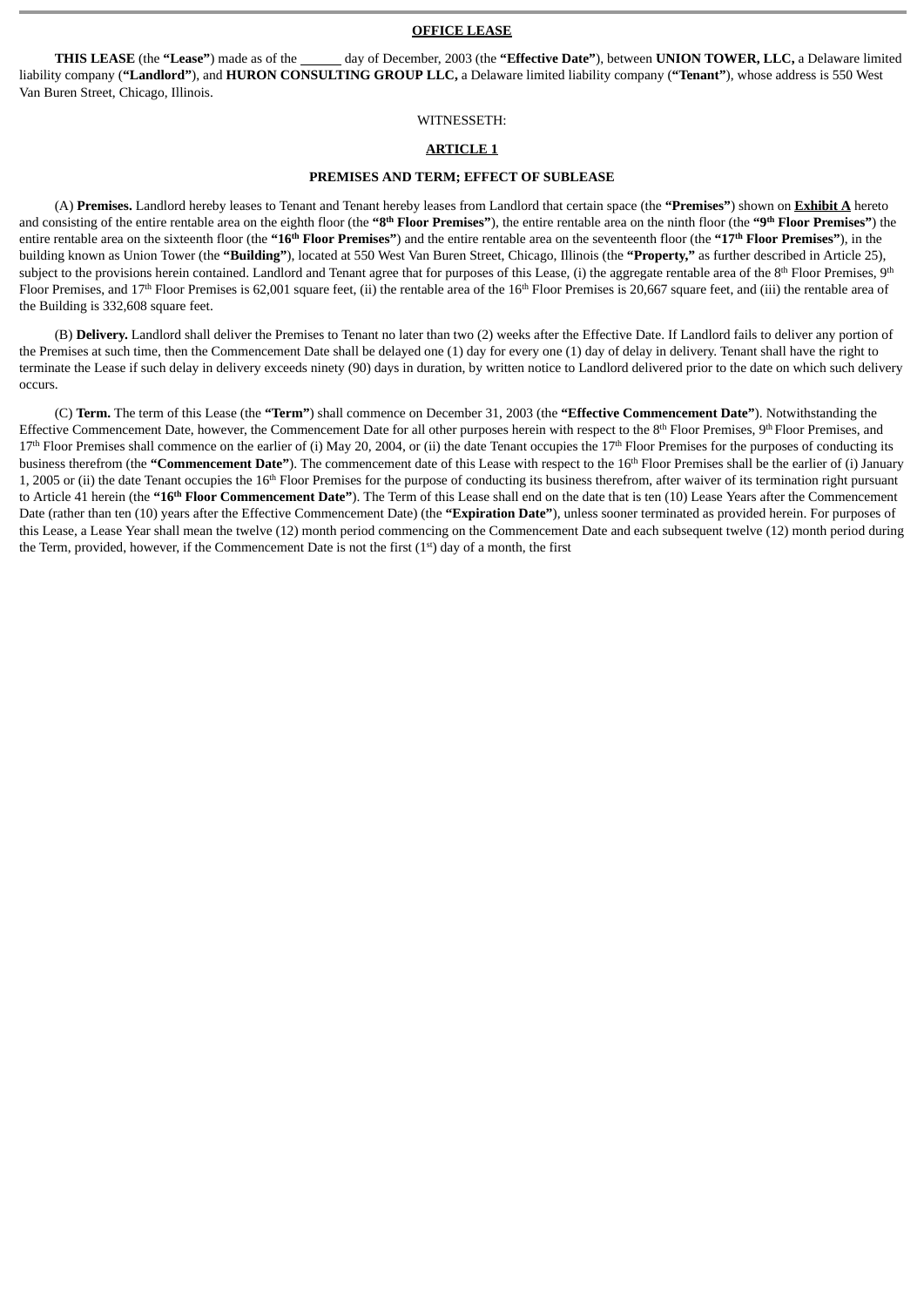Lease Year shall be the period commencing on the Commencement Date and ending on the last day of the twelfth  $(12<sup>th</sup>)$  full calendar month following the Commencement Date.

(D) **Effect Of Existing Sublease.** Landlord and Tenant further acknowledge that Tenant has been occupying and shall, until the Commencement Date, continue to occupy and pay rent on the 8<sup>th</sup> Floor Premises and 9<sup>th</sup> Floor Premises pursuant to the terms of the following (the **"Sublease Documents"**): (i) that certain Sublease Agreement dated July 16, 2002 between Tenant, as Subtenant, and XOR Inc., as Sublandlord; and (ii) that certain Consent to Sublease dated July 26, 2002, between Tenant and Landlord. Landlord agrees to allow Tenant to occupy the Premises under the Sublease Documents until the Commencement Date and in the event the Sublease Documents terminate prior to the Commencement Date for any reason other than Tenant's default thereunder, Landlord shall recognize Tenant on the same terms as Tenant possesses the Premises under the Sublease Documents until the Commencement Date. The Sublease Documents shall remain in full force and effect until the Commencement Date, and a default by Tenant under any of the Sublease Documents shall be deemed to be a Default under this Lease. Upon the Commencement Date of this Lease, this Lease shall replace and supersede the Sublease Documents and the Sublease Documents shall terminate and be of no further force or effect except as to obligations which arose thereunder prior to the Commencement Date. Any tenant improvements made prior to the Commencement Date and after the Effective Date shall, however, be made in accordance with the Tenant Improvement Workletter attached hereto as **Exhibit E** and incorporated herein by reference.

## **ARTICLE 2**

## **BASE RENT**

Tenant shall pay Landlord Base Rent as set forth in **Exhibit B-1** attached hereto, in monthly installments, in advance on or before the first day of each calendar month during the Term. If the Commencement Date is a day other than the first day of a calendar month, then the Base Rent for such month with respect to the applicable portion of the Premises shall be prorated on the basis of 1/30th of the monthly Base Rent for each day of such month, and, if the Term ends on a day other than the last day of a calendar month, then the Base Rent for such month shall be prorated on the basis of 1/30th of the monthly Base Rent for each day of such month.

## **ARTICLE 3**

#### **ADDITIONAL RENT**

(A) **Taxes.** From and after the Commencement Date, Tenant shall pay Landlord an amount equal to Tenant's Prorata Share of Taxes in the manner described below. The terms **"Taxes"** and **"Tenant's Prorata Share"** shall have the meanings specified therefor in Article 25.

(B) **Operating Expenses.** From and after the Commencement Date, Tenant shall pay Landlord an amount equal to Tenant's Prorata Share of Operating Expenses in the manner described below. The term **"Operating Expenses"** shall have the meaning specified therefor in Article 25.

(C) **Manner of Payment.** Taxes and Operating Expenses shall be paid in the following manner:

 $\overline{2}$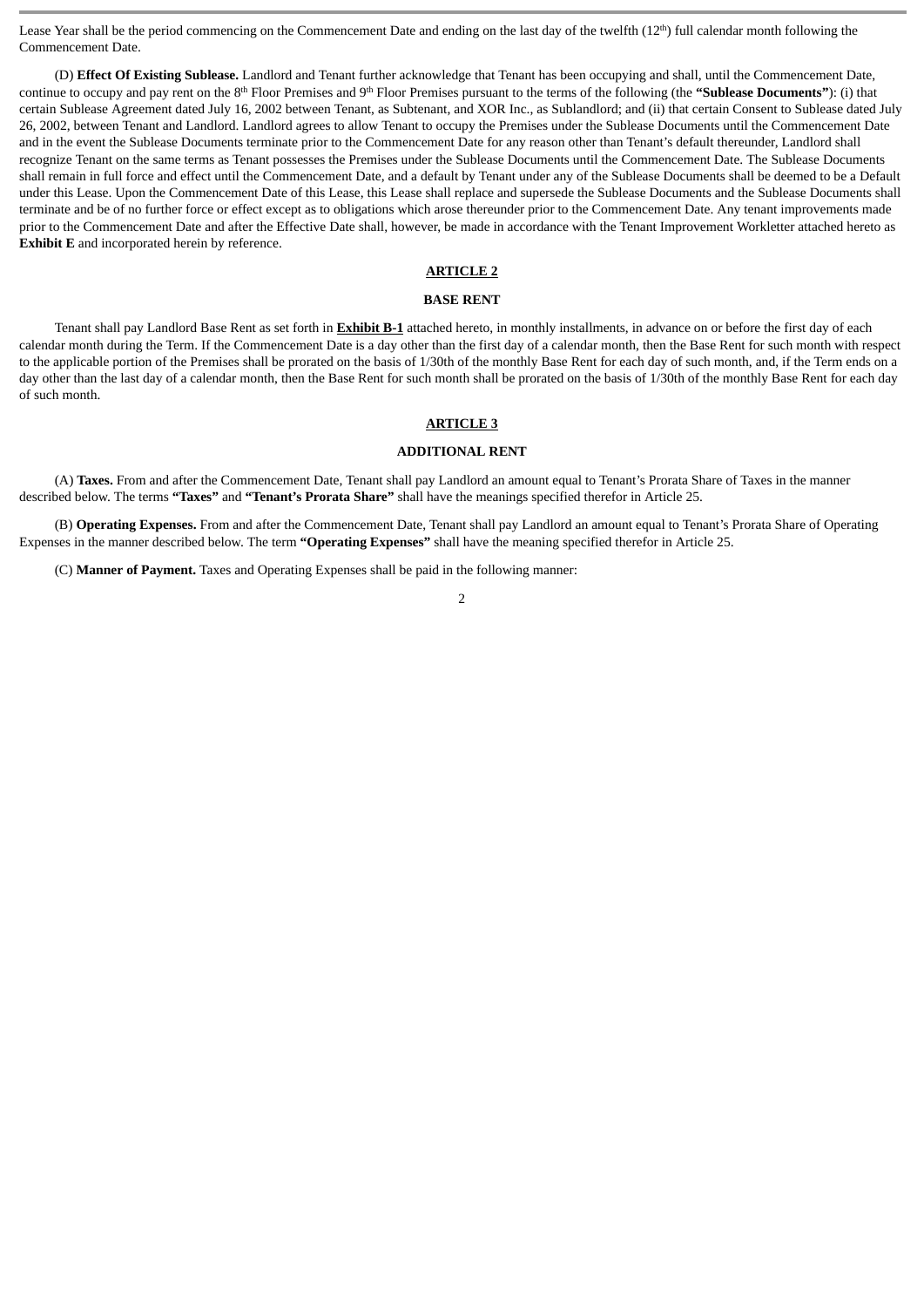- (i) Landlord shall reasonably estimate in advance the amounts Tenant shall owe for Taxes and Operating Expenses for any full or partial calendar year of the Term. In such event, Tenant shall pay such estimated amounts, on a monthly basis, on or before the first day of each calendar month, together with Tenant's payment of Base Rent. Such estimate may be reasonably adjusted from time to time by Landlord.
- (ii) Within one hundred twenty (120) days but in no event later than one hundred eighty (180) days after the end of each calendar year, or as soon thereafter as practicable, Landlord shall provide a statement (the **"Statement"**) to Tenant showing: (a) the amount of actual Taxes and Operating Expenses for such calendar year, with a listing of amounts for major categories of Operating Expenses, (b) any amount paid by Tenant towards Taxes and Operating Expenses during such calendar year on an estimated basis, and (c) any revised estimate of Tenant's obligations for Taxes and Operating Expenses for the current calendar year.
- (iii) If the Statement shows that Tenant's estimated payments were less than Tenant's actual obligations for Taxes and Operating Expenses for such year, Tenant shall pay the difference. If the Statement shows an increase in Tenant's estimated payments for the current calendar year, Tenant shall pay the difference between the new and former estimates, for the period of January 1 of the current calendar year through the month in which the Statement is sent. Tenant shall make such payments within thirty (30) days after Landlord provides the Statement to Tenant.
- (iv) If the Statement shows that Tenant's estimated payments exceeded Tenant's actual obligations for Taxes and Operating Expenses, Tenant shall receive a credit for the difference against payments of Rent next due. If the Term shall have expired and no further Rent shall be due, Tenant shall receive a refund of such difference, within thirty (30) days after Landlord provides the Statement to Tenant.
- (v) So long as Tenant's obligations hereunder are not adversely affected thereby, Landlord reserves the right to reasonably change, from time to time, the manner or timing of the foregoing payments. In lieu of providing one Statement covering Taxes and Operating Expenses, Landlord may provide separate statements, at the same or different times. No delay by Landlord in providing the Statement (or separate statements) shall be deemed a default by Landlord. Further, all Statements (or separate statements) must be delivered to Tenant within one (1) year from the end of the applicable Lease Year, or Landlord shall be deemed to have waived its right to require payment of Tenant's obligations for actual or estimated Taxes or Operating Expenses, absent manifest error.

(D) **Proration.** If the Term commences other than on January 1, or ends other than on December 31, Tenant's obligations to pay estimated and actual amounts towards Taxes and Operating Expenses for such first or final calendar years shall be prorated to reflect the portion of such years included in the Term. Such proration shall be made by multiplying the total estimated or actual (as the case may be) Taxes and Operating Expenses, for such calendar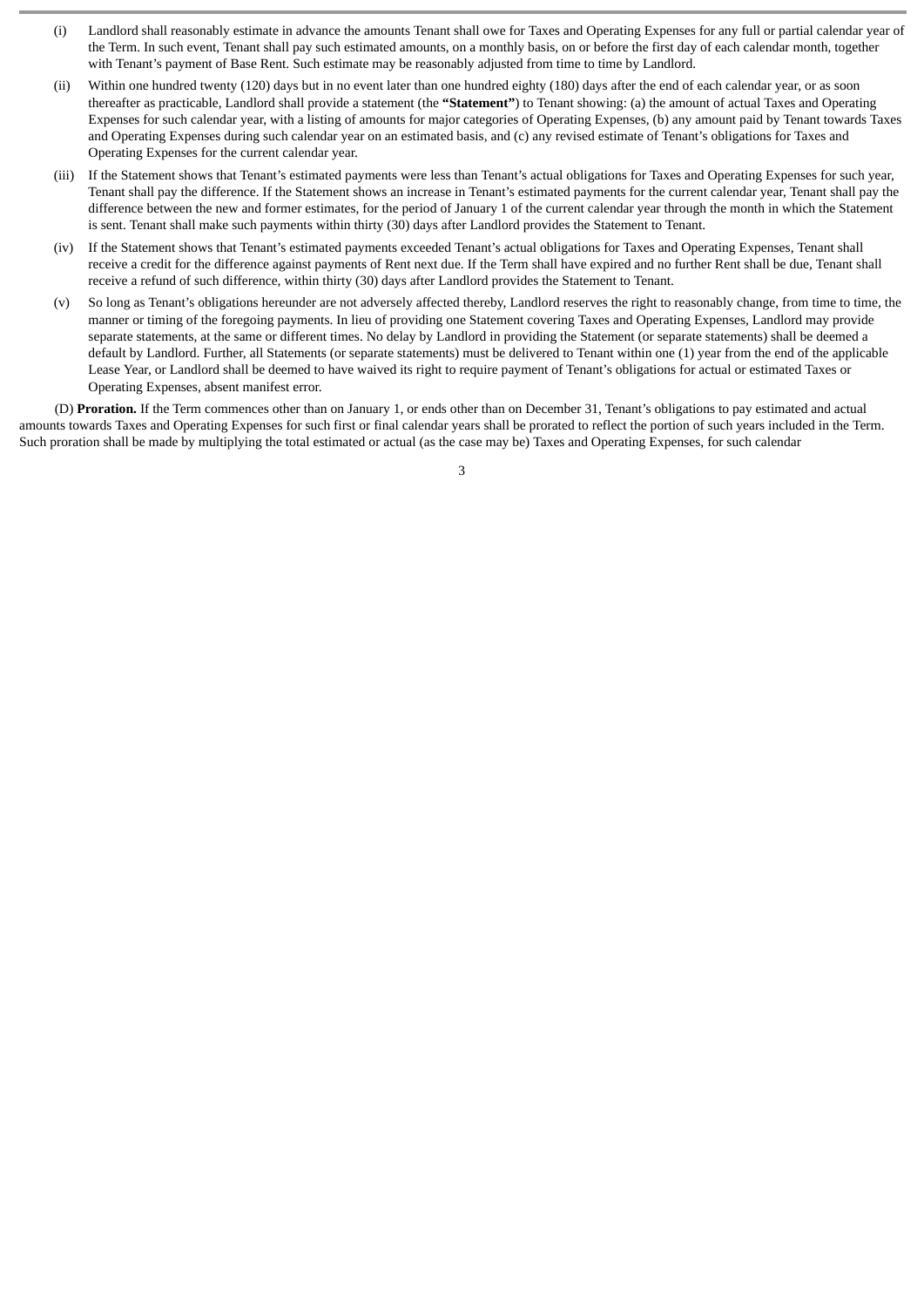years by a fraction, the numerator of which shall be the number of days of the Term during such calendar year, and the denominator of which shall be 365.

(E) **Landlord's Records.** Landlord shall maintain records respecting Taxes and Operating Expenses and determine the same in accordance with sound accounting and management practices, and generally accepted accounting principles, consistently applied. Although this Lease contemplates the computation of Taxes and Operating Expenses on a cash basis, Landlord shall make reasonable and appropriate accrual adjustments to ensure that each calendar year includes substantially the same recurring items. Landlord reserves the right to change to a full accrual system of accounting so long as the same is consistently applied and Tenant's obligations are not adversely affected. Tenant or its representative shall have the right to examine such records, upon reasonable prior notice specifying such records Tenant desires to examine, during normal business hours at the place or places where such records are normally kept by sending such notice no later than ninety (90) days following the furnishing of the Statement. Tenant may take exception to matters included in Taxes or Operating Expenses, or Landlord's computation of Tenant's Prorata Share of either, by sending notice specifying such exception and the reasons therefor to Landlord no later than sixty (60) days after Tenant's examination. Such Statement shall be considered final, except as to matters to which exception is taken after examination of Landlord's records in the foregoing manner and within the foregoing times or except for manifest error or fraud. Tenant acknowledges that Landlord's ability to budget and incur expenses depends on the finality of such Statement, and accordingly agrees that time is of the essence of this Paragraph. If Tenant takes exception to any matter contained in the Statement as provided herein, Landlord shall refer the matter to an independent certified public accounting firm designated by Landlord, whose certification as to the proper amount shall be final and conclusive as between Landlord and Tenant. Tenant shall promptly pay the cost of such certification unless such certification determines that Tenant was overbilled by more than five percent (5%) in the aggregate, in which event Landlord shall pay the reasonable cost of such certification and shall also reimburse Tenant for the reasonable third party costs incurred by Tenant (charged on an hourly basis and not including any contingency fees) within thirty (30) days after Landlord's receipt of Tenant's written demand accompanied by evidence of such costs incurred. If such certification indicates that the amount actually paid by Tenant, in relation to a matter for which Tenant has taken exception pursuant to this Paragraph, exceeds the amount Tenant should have paid, then Landlord shall credit the difference against the then next due payments to be made by Tenant under this Article 3, or if the Lease has expired, such amount shall be refunded to Tenant within thirty (30) days of such certification. Pending resolution of any such exceptions in the foregoing manner, Tenant shall continue paying Tenant's Prorata Share of Taxes and Operating Expenses in the amounts determined by Landlord, subject to adjustment after any such exceptions are so resolved.

(F) **Rent and Other Charges.** Base Rent, Taxes, Operating Expenses and any other amounts which Tenant is or becomes obligated to pay Landlord under this Lease are sometimes herein referred to collectively as **"Rent,"** and all remedies applicable to the non-payment of Rent shall be applicable thereto. Rent shall be paid at any office maintained by Landlord or its agent at the Property; or at such other place as Landlord may designate in writing after prior reasonable notice.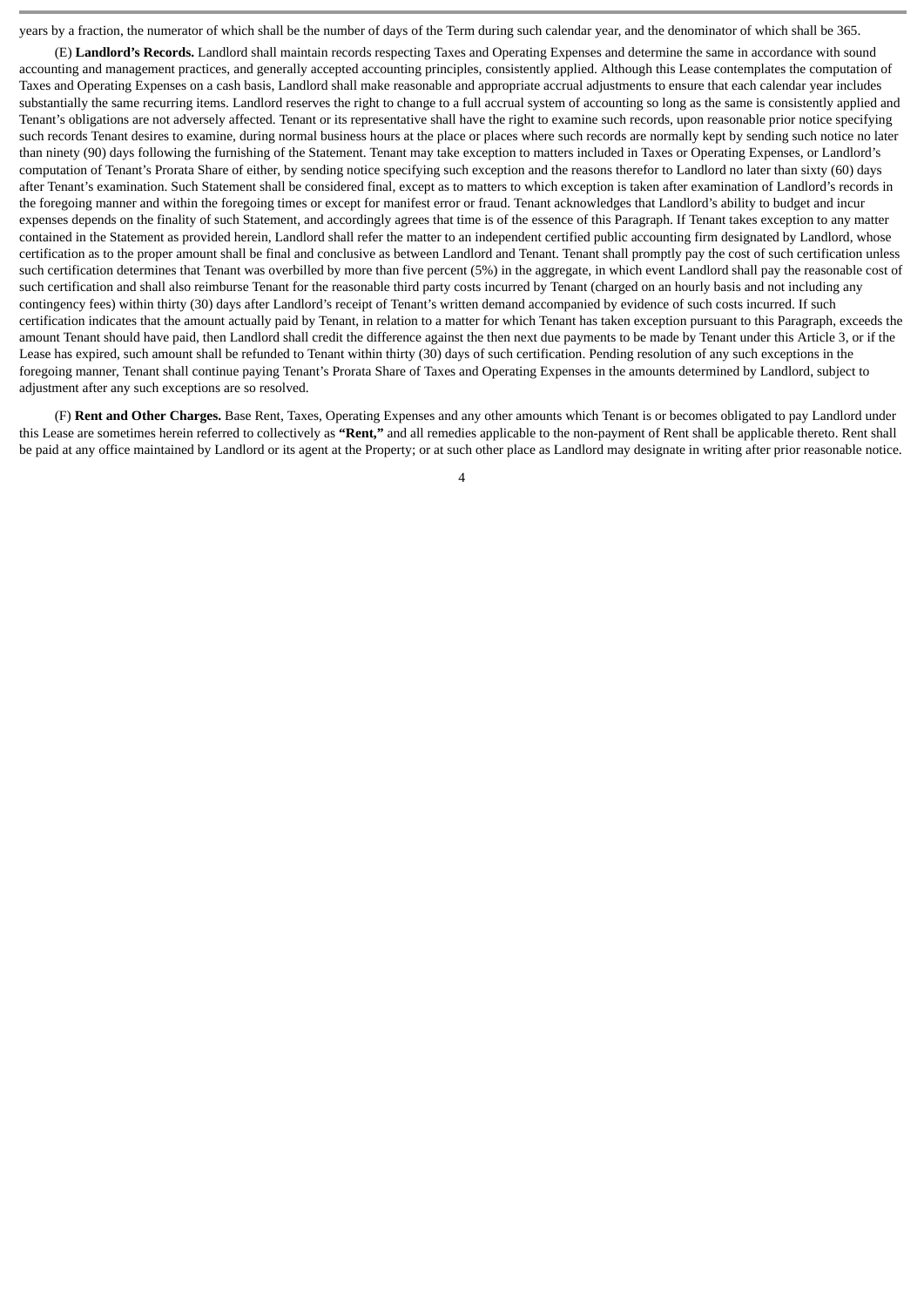## **ARTICLE 4**

#### **Commencement Of Term**

The Commencement Date is set forth in Article 1. During any period that Tenant shall be permitted to enter the Premises prior to the Commencement Date, other than to occupy the same (*e.g*., to perform alterations or improvements), Tenant shall comply with all terms and provisions of this Lease, specifically including without limitation all requirements of the Tenant Improvement Workletter attached hereto as **Exhibit E**. except those provisions requiring the payment of Rent. Notwithstanding the foregoing, with respect to the 8<sup>th</sup> Floor Premises and 9<sup>th</sup> Floor Premises, Tenant's rights and obligations prior to the Commencement Date shall be governed by the Sublease Documents.

#### **ARTICLE 5**

## **Condition Of Premises**

Subject to the provisions of **Exhibit E** attached hereto, Tenant agrees to accept the Premises, Property, Systems and Equipment (as defined in Article 25) "as is," except for latent defects, without any agreements, representations, understandings or obligations on the part of Landlord to perform any alterations, repairs or improvements except as expressly set forth in this Lease. Notwithstanding the foregoing, Landlord shall deliver the Systems and Equipment within the Premises to Tenant in good working order, and Landlord shall also promptly cause the common areas of the Property to comply with any requirements imposed by governmental authorities pursuant to applicable Laws.

#### **ARTICLE 6**

### **Use And Rules**

Tenant shall use the Premises for general office purposes and no other purpose whatsoever, in compliance with all applicable Laws, and without disturbing or interfering with any other tenant or occupant of the Property. Tenant will comply with all Laws regulations and other requirements, including without limitation, environmental, health, safety and police requirements and regulations respecting the Premises, now or hereinafter in force, at its sole cost; provided, however, that Tenant shall not be obligated to make any structural or capital improvements to the Premises in order to comply with any particular Law unless such Law is applicable to the Premises due to Tenant's specific use thereof or as a result of any alterations to the Premises made by Tenant. Tenant shall not use the Premises in any manner so as to cause a cancellation of Landlord's insurance policies, or an increase in the premiums thereunder. Tenant shall comply with all rules set forth in Rider One attached hereto (the **"Rules"**). Landlord shall have the right to reasonably amend such Rules and supplement the same with other reasonable Rules (not expressly inconsistent with this Lease) relating to the Property, or the promotion of safety, care, cleanliness or good order therein, and all such amendments or new Rules shall be binding upon Tenant after five (5) days notice thereof to Tenant, provided that any amendment or supplement to the Rules does not materially and adversely affect any of Tenant's rights under this Lease. All Rules shall be applied on a non-discriminatory basis, but nothing herein shall be construed to give Tenant or any other Person (as defined in Article 25) any claim, demand or cause of action against Landlord arising out of the violation of such Rules by any other tenant, occupant, or visitor of the Property, or out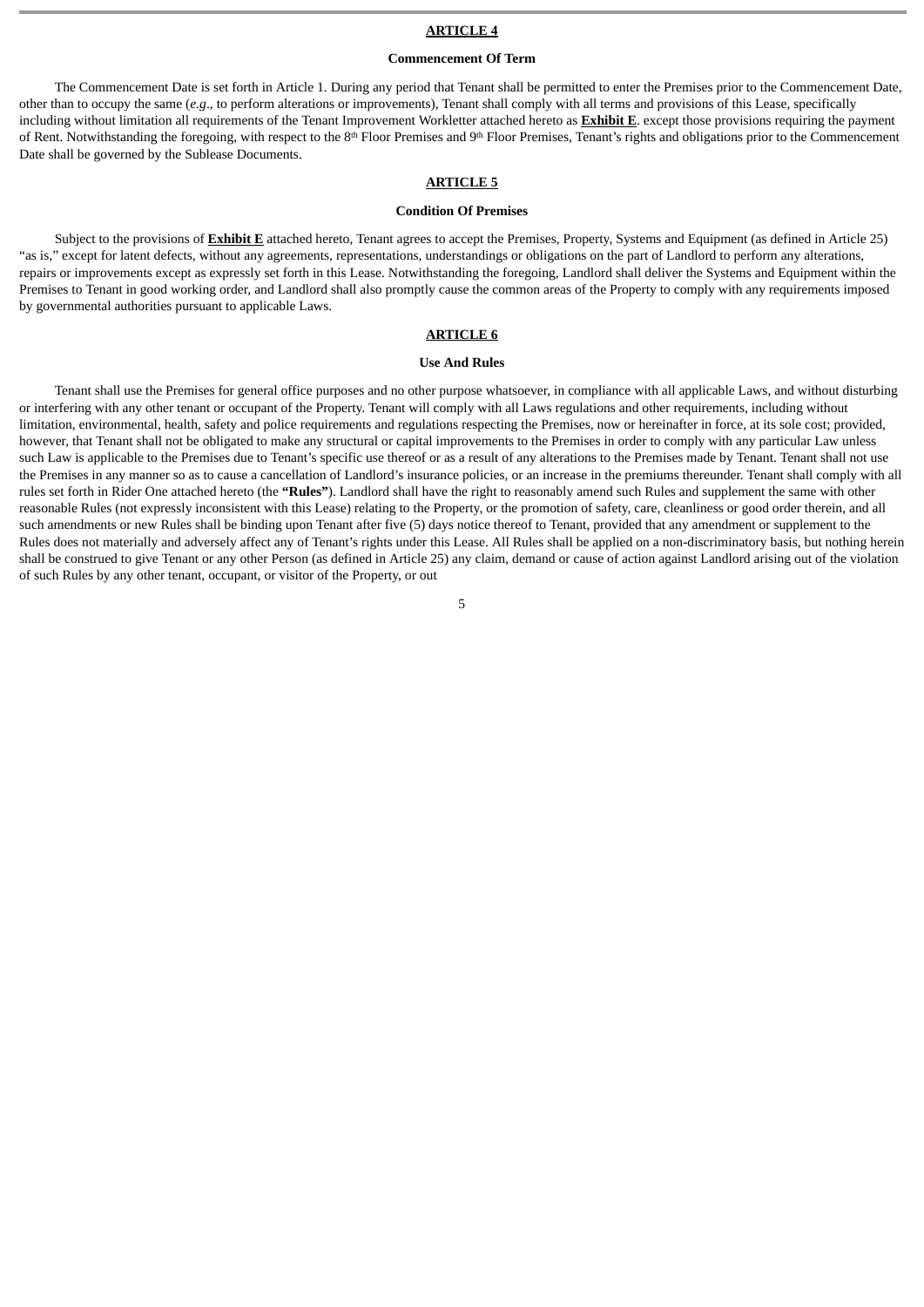of the enforcement or waiver of the Rules by Landlord in any particular instance. To the extent there is a conflict between the Rules and this Lease, this Lease shall control.

## **ARTICLE 7**

#### **Services And Utilities**

Landlord shall throughout the Term, provide and maintain the following services and utilities in a manner consistent with Comparable Buildings (as defined below) (the cost of which shall be included in Operating Expenses unless otherwise stated herein or in any separate rider hereto):

(A) Heating, ventilation, and air-conditioning (**"HVAC"**) from 7:00 a.m. until 6:00 p.m. Monday through Friday, except on Holidays (as defined in Article 25), and on Saturdays from 8:00 a.m. until 1:00 p.m. Landlord shall cause the base Building HVAC system to comply with all applicable governmental laws, rules, regulations and building codes (collectively, **"Laws"**) and with the standards established by the American Society of Heating, Refrigeration, and Air Conditioning Engineers (**"ASHRAE"**) for high-rise office buildings or standards customarily adopted for Comparable Buildings including HVAC System compatibility with ASHRAE standards in terms of total capacity (total cfm = not less than .80 cfm per actual square foot central air supply based on cold air delivery at 48 degrees Fahrenheit air temperature) and of outside air intake (not less than 20 cfm per person based on an occupancy level of one person per 143 rentable square feet) not be responsible for inadequate air-conditioning or ventilation to the extent the same occurs because Tenant uses any item of equipment which has an electrical load in excess of the average electrical load and human occupancy factors for the Building's HVAC system as designed. Whenever heat generating machines or equipment installed by Tenant (other than customary office equipment in customary quantities) affect the temperature otherwise maintained by Landlord in the Premises, or whenever the occupancy or electrical load exceeds the air conditioning standards set forth by Landlord, Landlord shall be relieved of responsibility for maintaining such standards and in such event Tenant shall, promptly, following delivery of written notice by Landlord to Tenant, either (i) discontinue use of such heat generating machines or equipment, or (ii) install supplementary air conditioning units in the Premises, the cost, installation, operation and maintenance of which shall be paid by Tenant to Landlord at such rates as Landlord reasonably charges from time to time in the Building. Tenant will cooperate with Landlord and abide by all reasonable regulations and requirements which Landlord may prescribe for the proper functioning of the ventilating and air conditioning systems.

(B) Electrical service to the Premises shall be not less than 5 watts per useable square foot for lighting and general utility power (120 volt power for lighting).

(C) Water for drinking, lavatory and toilet purposes at those points of supply provided for nonexclusive general use of other tenants at the Property twentyfour (24) hours a day, seven (7) days a week (subject to temporary shutdown for maintenance and emergencies).

(D) Customary office cleaning and trash removal service, Monday through Friday evenings, in and about the Premises, in accordance with the cleaning specifications attached hereto as **Exhibit F**.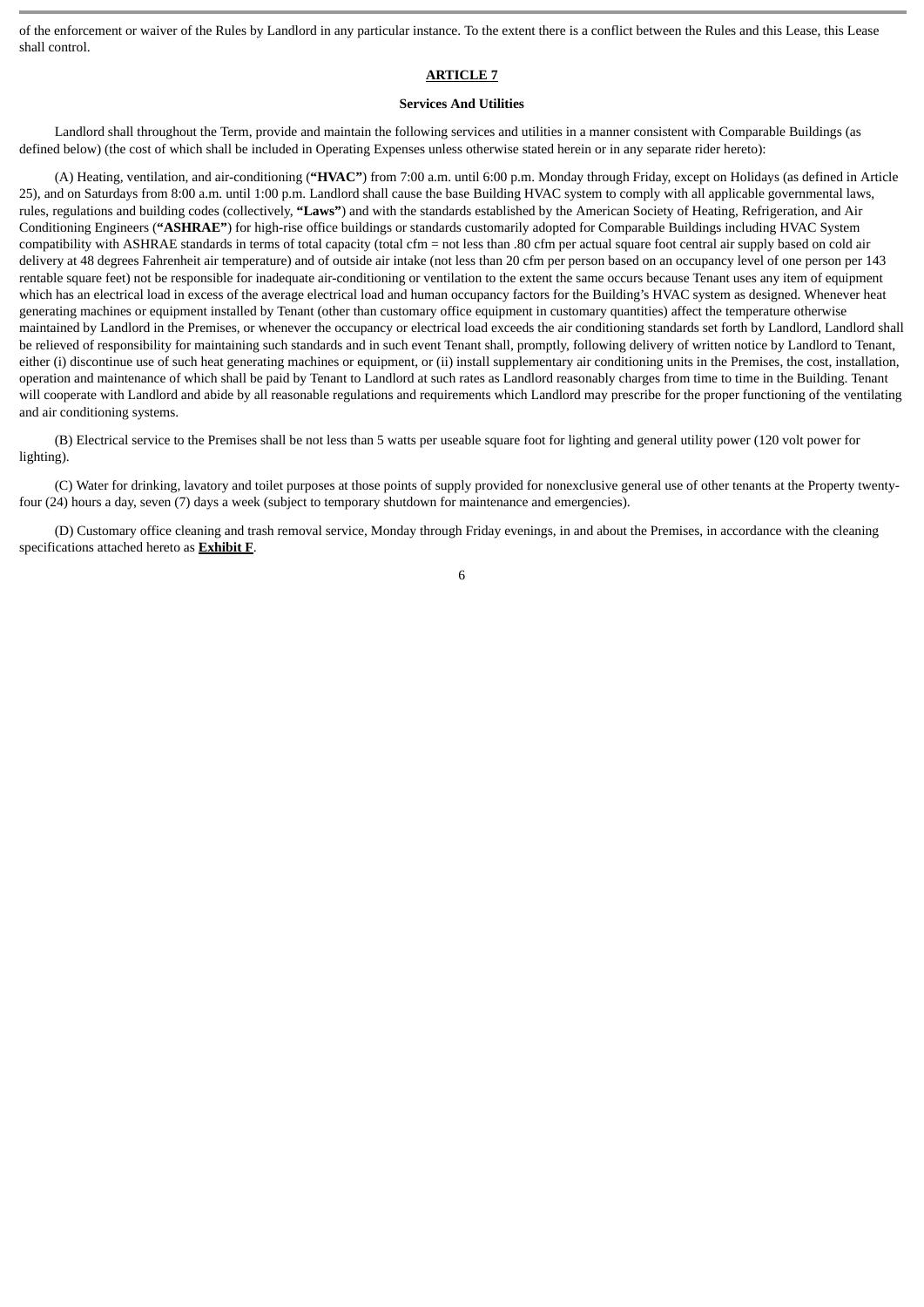(E) Operatorless passenger elevator service (and freight elevator service subject to scheduling by Landlord and payment of Landlord's standard charges therefor, if used outside of normal Building hours and if an attendant or special operations are required, in Landlord's discretion) in common with Landlord and other tenants and their contractors, agents and visitors.

(F) Tenant shall have access to the Building twenty-four (24) hours a day, seven (7) days per week. After normal business hours, access to the Building will be provided using a key card or other similar access and monitoring system, provided, however, that Landlord shall cause a security representative to be at the Property twenty-four (24) hours a day, seven (7) days per week.

(G) Landlord shall seek to provide such extra utilities or services as Tenant may from time to time request, if the same are reasonable and feasible for Landlord to provide and do not involve modifications or additions to the Property or existing Systems and Equipment (as defined in Article 25), and if Landlord shall receive Tenant's request within a reasonable period prior to the time such extra utilities or services are required. Landlord may comply with written or oral requests by any officer or employee of Tenant, unless Tenant shall notify Landlord of, or Landlord shall request, the names of authorized individuals (up to 3 for each floor on which the Premises are located) and procedures for written requests. Tenant shall, for such extra utilities or services, pay such charges as Landlord shall from time to time reasonably establish for the Building. All charges for such extra utilities or services shall be due at the same time as the installment of Base Rent with which the same are billed, or if billed separately, shall be due within thirty (30) days after such billing. In the event Tenant shall fail to make payment for such additional services, Landlord may, in addition to all other remedies which Landlord may have for the non-payment of Rent and without notice to Tenant, discontinue any or all such additional services, and such discontinuance shall not be held or pleaded as an eviction or as a disturbance in any manner whatsoever of Tenant's possession, or relieve Tenant from the payment of Rent when due, or vary or change any other provision of this Lease, or render Landlord liable for damages of any kind whatsoever.

At Landlord's sole cost and expense, the Premises shall be separately metered and Tenant shall pay directly to the utility company all electricity charges with respect to Tenant's electrical consumption within the Premises. In the event that Tenant wishes to utilize services of an alternative electricity service provider (**"ASP"**) rather than the public utility that is servicing the Building as of the date of Tenant's execution of this Lease, no such ASP shall be permitted to provide service to Tenant or to install its lines or other equipment within the Building without obtaining the prior written consent of Landlord, which consent may be granted or denied in Landlord's sole discretion. Tenant's use of electrical service shall not exceed the safe and lawful capacity of the Building's existing electrical circuits. In the event that Tenant requires HVAC service outside of the normal Building hours set forth in Article 7(A) above, Landlord shall seek to provide same, provided that Landlord shall receive Tenant's request within a reasonable period prior to the time such extra HVAC service is needed. Landlord may comply with written or oral requests by any officer or employee of Tenant. Tenant shall pay such charges as Landlord shall from time to time reasonably establish for such extra HVAC service. All charges for extra HVAC service shall be due at the same time as the installment of Base Rent with which the same are billed, or if billed separately, shall be due within thirty (30) days after such billing.

Landlord does not warrant that any services or utilities will be free from shortages, failures, variations, or interruptions caused by repairs, maintenance, replacements,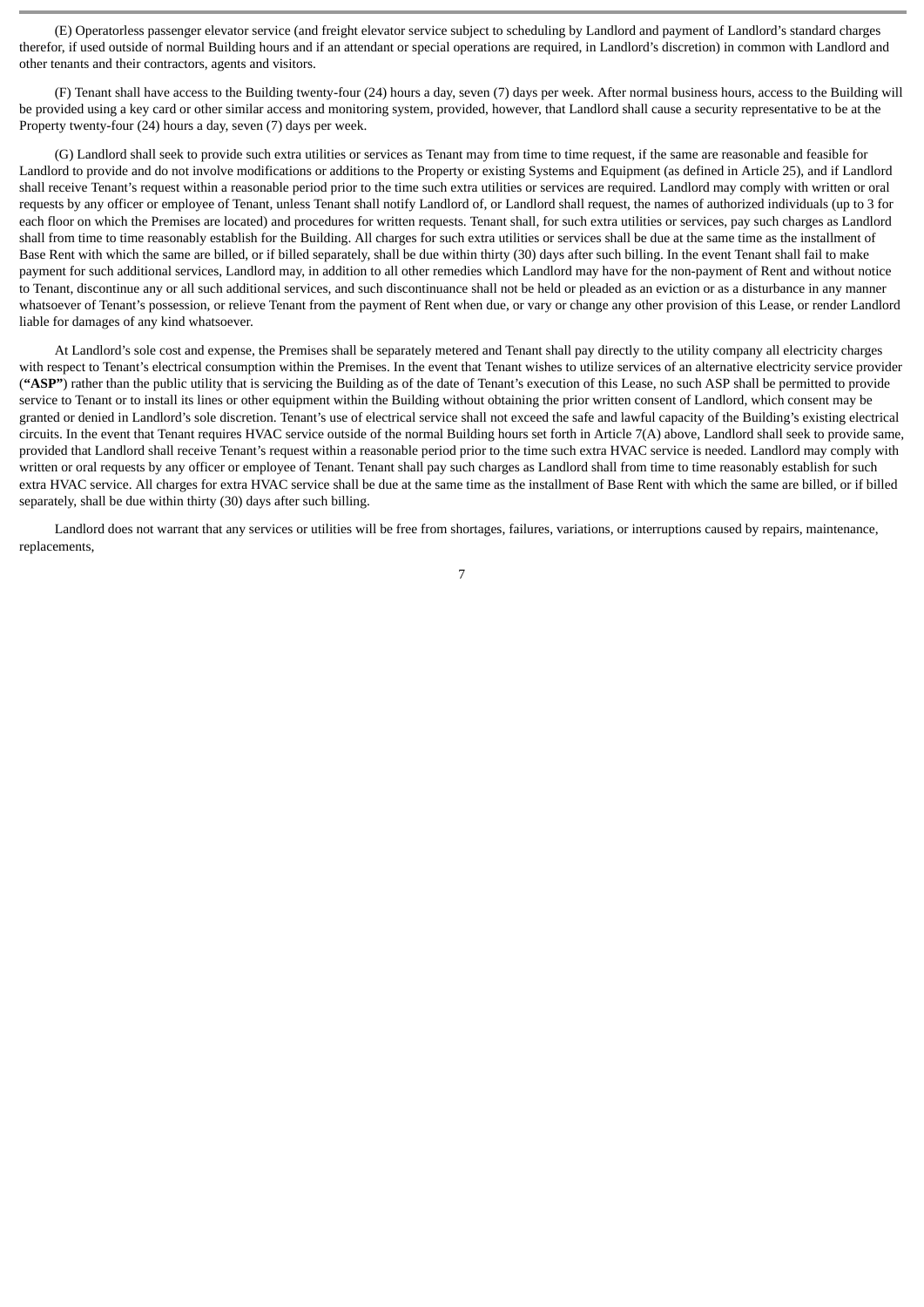improvements, alterations, changes of service, strikes, lockouts, labor controversies, accidents, inability to obtain services, fuel, steam, water or supplies, governmental requirements or requests, or other causes beyond Landlord's reasonable control. None of the same shall be deemed an eviction or disturbance of Tenant's use and possession of the Premises or any part thereof, or render Landlord liable to Tenant for abatement of Rent, or relieve Tenant from performance of Tenant's obligations under this Lease. Landlord in no event shall be liable for damages by reason of loss of profits, business interruption or other consequential damages.

Notwithstanding anything to the contrary in the Lease, in the event that there shall be an interruption, curtailment or suspension of the Building's elevator, electricity or HVAC service or water supply in the manner required to be provided in this Article 7 (and no reasonably equivalent alternative service or supply is provided by Landlord) and such interruption, curtailment or suspension causes the Premises to be untenantable (a **"Service Interruption"**), and if (i) such Service Interruption shall not have been caused, in whole or in part, by an act or omission or negligence of Tenant, or of Tenant's agents, employees, contractors or visitors, and (ii) Tenant shall have given written notice respecting such Service Interruption to Landlord, such Service Interruption continues for more than five (5) consecutive business days after Landlord receives such notice, subject to extension due to force majeure (as defined in Article 10), Base Rent hereunder shall thereafter be abated in the same proportion as the portion of the Premises caused to be untenantable by the Service Interruption bears to the entire Premises from the end of such five (5) consecutive business day period until such time as such interruption, curtailment or suspension is remedied or the Premises (or affected portion thereof) are again tenantable, whichever shall first occur. If for any reason, however, a Service Interruption is not permanently restored within eighteen (18) months after its occurrence, Tenant shall have the right to terminate this Lease by providing written notice thereof to Landlord at any time after such eighteen (18) months and prior to restoration of service. Further, nothing herein contained is intended to apply to casualties within the scope of Article 10 of this Lease; in the event of such a casualty, the termination rights and other provisions of Article 10 shall control and govern over those set forth in this Article 7. Further, notwithstanding the foregoing, in the event that a Service Interruption of one (1) business day or more occurs which is caused by the intentional misconduct or gross negligence of Landlord, or of Landlord's agents, the abatement of Rent shall commence immediately upon notice from Tenant of such Service Interruption.

## **ARTICLE 8**

## **Alterations And Liens**

Tenant shall make no additions, changes, alterations or improvements (the **"Work"**) to the Premises or the Systems and Equipment (as defined in Article 25) pertaining to the Premises without the prior written consent of Landlord, which consent will not be unreasonably withheld as long as any proposed additions, changes, alterations or improvements do not affect the Systems and Equipment or the structure of the Property and as long as Tenant complies with the other requirements of this Article 8. Tenant shall not place a load upon any floor of the Premises that exceeds seventy (70) pounds per square foot "live load." Landlord reserves the right to reasonably designate the position of all Equipment which Tenant wishes to place within the Premises based on advice from Landlord's engineer if the Equipment is over one hundred (100) pounds or if it exceeds seventy (70) pounds per square foot "live load", and to place limitations on the weight thereof. Although Tenant must comply with the other provisions of this Article 8, Tenant must provide at least ten (10) days prior written notice to Landlord, but need not obtain Landlord's consent, as a condition of performing (a) cosmetic improvements such as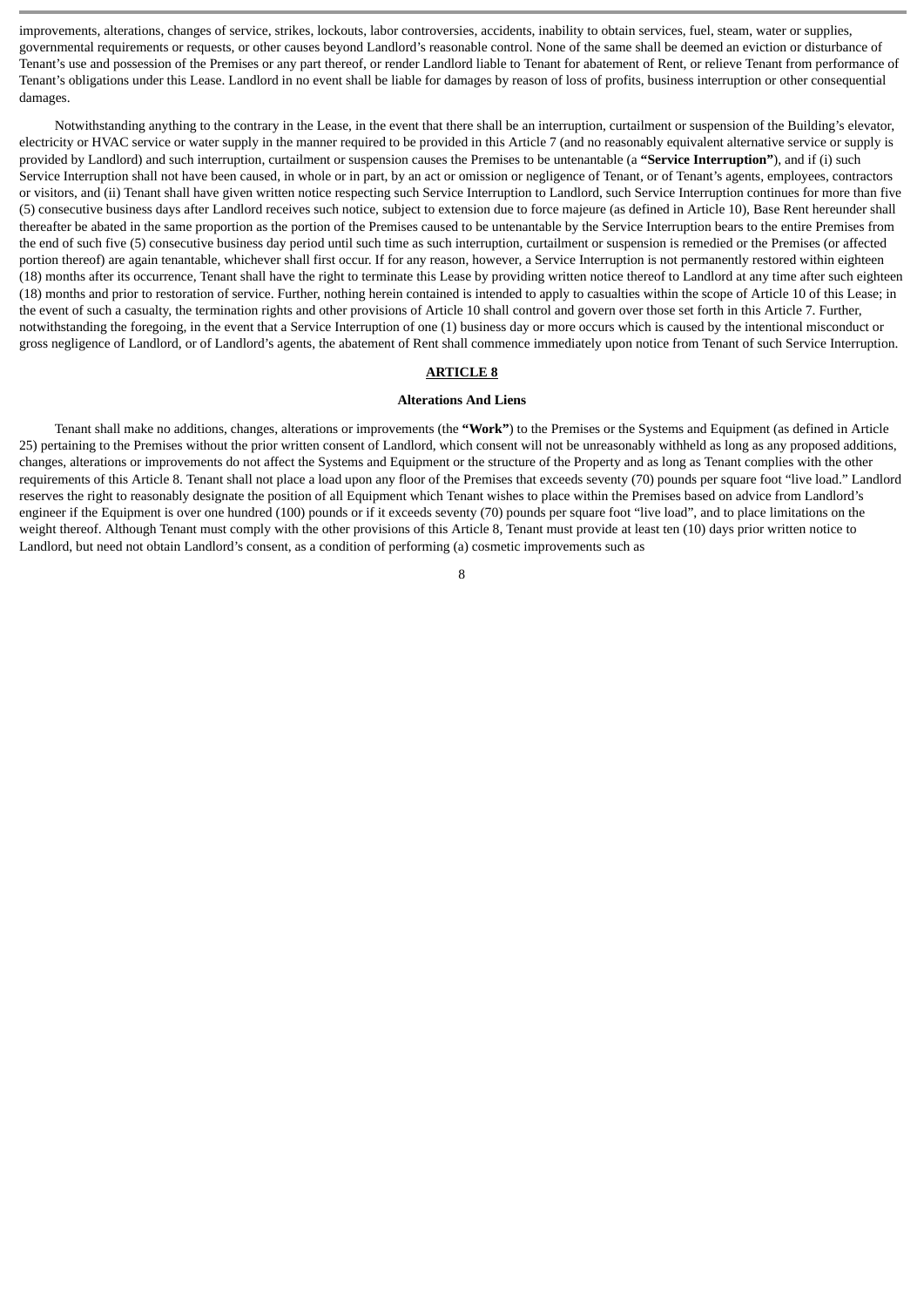painting or re-carpeting, or (b) additions, changes, alterations or improvements that do not affect the Systems and Equipment or the structure of the Property and which cost less than \$50,000 in the aggregate. Landlord may impose reasonable requirements as a condition of such consent including without limitation the submission of plans and specifications for Landlord's prior written approval, obtaining necessary permits, posting bonds, obtaining insurance, prior approval of contractors, subcontractors and suppliers, prior receipt of copies of all contracts and subcontracts, contractor and subcontractor lien waivers, affidavits listing all contractors, subcontractors and suppliers, use of union labor (if Landlord uses union labor), affidavits from engineers acceptable to Landlord stating that the Work will not adversely affect the Systems and Equipment or the structure of the Property, and reasonable requirements as to the manner and times in which such Work shall be done. All Work shall be performed in a good and workmanlike manner and all materials used shall be of a quality comparable to or better than those in the Premises and Property and shall be in accordance with plans and specifications approved by Landlord, and Landlord may require that all such Work be performed under Landlord's supervision. In all cases, Tenant shall pay Landlord's out-of-pocket expenses incurred in connection with Landlord's review of Tenant's plans and specifications and Landlord's supervision of the Work not to exceed three percent (3%) of the hard costs of performing such Work. If Landlord consents or supervises, the same shall not be deemed a warranty as to the adequacy of the design, workmanship or quality of materials, and Landlord hereby expressly disclaims any responsibility or liability for the same. Landlord shall under no circumstances have any obligation to repair, maintain or replace any portion of the Work.

Tenant shall keep the Property and Premises free from any mechanic's, materialman's or similar liens or other such encumbrances in connection with any Work on or respecting the Premises not performed by or at the request of Landlord, and shall indemnify and hold Landlord harmless from and against any claims, liabilities, judgments, or costs (including attorneys' fees) arising out of the same or in connection therewith. Tenant shall give Landlord notice at least ten (10) business days prior to the commencement of any Work on the Premises (or such additional time as may be necessary under applicable Laws), to afford Landlord the opportunity of posting and recording appropriate notices of non-responsibility. Tenant shall remove any such lien or encumbrance by bond or otherwise or provide such other adequate security reasonably acceptable to Landlord within thirty (30) days after written notice by Landlord, and if Tenant shall fail to do so, Landlord may pay the amount necessary to remove such lien or encumbrance, without being responsible for investigating the validity thereof. The amount so paid shall be deemed additional Rent under this Lease payable upon demand, without limitation as to other remedies available to Landlord under this Lease. Nothing contained in this Lease shall authorize Tenant to do any act which shall subject Landlord's title to the Property or Premises to any liens or encumbrances whether claimed by operation of law or express or implied contract. Any claim to a lien or encumbrance upon the Property or Premises arising in connection with any Work on or respecting the Premises not performed by or at the request of Landlord shall be null and void, or at Landlord's option shall attach only against Tenant's interest in the Premises and shall in all respects be subordinate to Landlord's title to the Property and Premises.

Notwithstanding anything to the contrary in this Lease, the title to any alterations installed or paid for by Tenant, including, without limitation, the initial Tenant improvements, shall remain the property of Tenant until the end of the Term.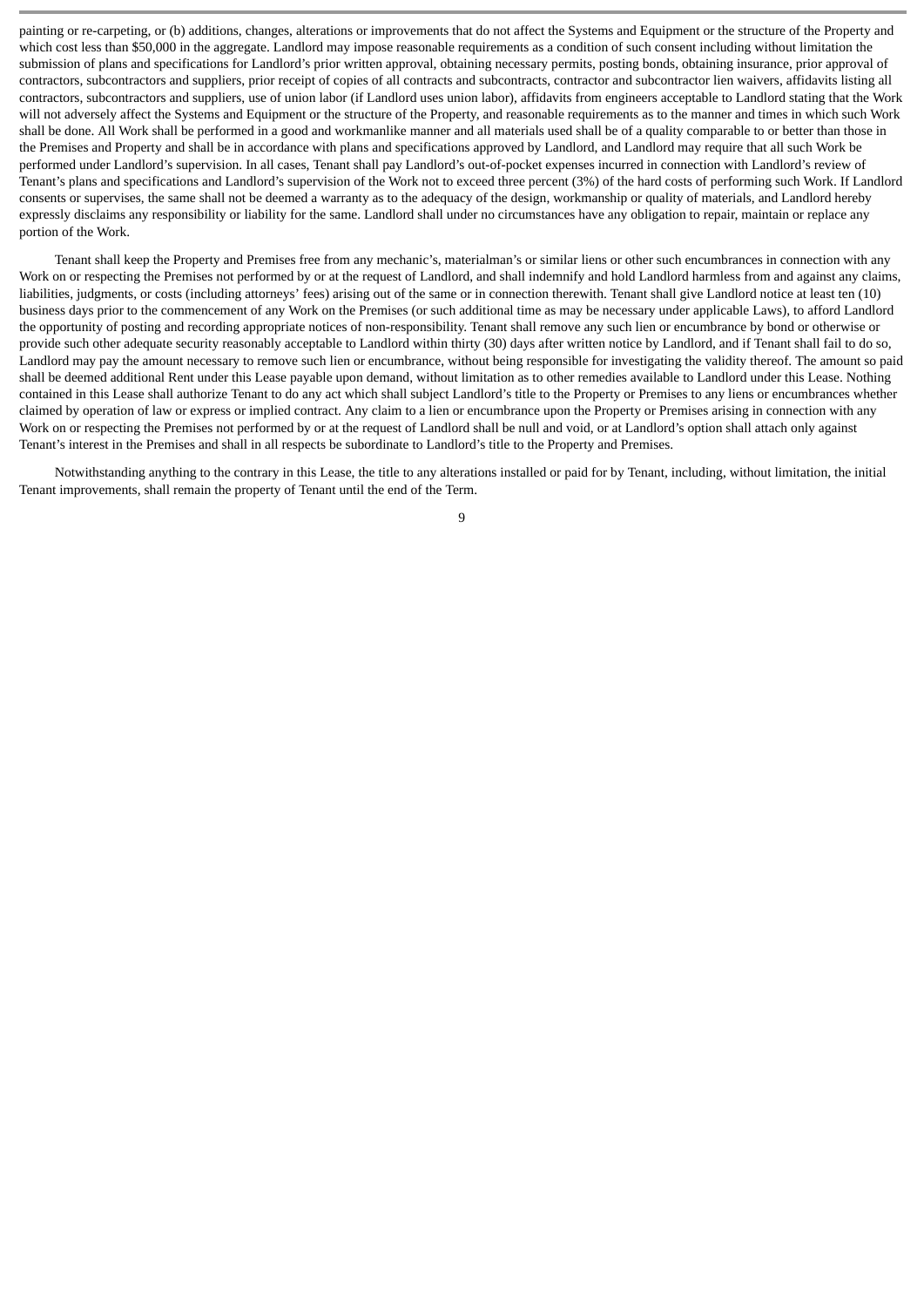## **ARTICLE 9**

## **Repairs**

Except for customary cleaning and trash removal provided by Landlord under Article 7, and damage covered under Article 10, Tenant shall keep the Premises (other than the structure of the Building and Systems and Equipment and the Common Areas, which are Landlord's obligation to maintain) in good and sanitary condition, working order and repair (including without limitation, carpet, wall-covering, doors, plumbing and other fixtures, equipment, alterations and improvements whether installed by Landlord or Tenant), subject to ordinary wear and tear and damage by casualty. In the event that any repairs, maintenance or replacements are required, Tenant shall promptly arrange for the same either through Landlord for such reasonable charges as Landlord may from time to time establish, or such contractors as Landlord generally uses at the Property or such other contractors as Landlord shall first reasonably approve in writing, and in a first class, workmanlike manner reasonably approved by Landlord in advance in writing. If Tenant does not with reasonable promptness make such arrangements, Landlord may, but need not, make such repairs, maintenance and replacements, and the costs paid or incurred by Landlord therefor shall be reimbursed by Tenant promptly after request by Landlord. Tenant shall indemnify Landlord and pay for any repairs, maintenance and replacements to areas of the Property outside the Premises, caused, in whole or in part, as a result of moving any furniture, fixtures, or other property to or from the Premises, or by Tenant or its employees, agents, contractors, or visitors, normal wear and tear excepted. Except as provided in the preceding sentence, or for damage covered under Article 10, Landlord shall keep the common areas and structural portions of the Property in good and sanitary condition, working order and repair in a manner similar to Comparable Buildings (the cost of which shall be included in Operating Expenses, as described in Article 25, except as limited therein).

## **ARTICLE 10**

#### **Casualty Damage**

If the Premises or any common areas of the Property providing access thereto shall be damaged by fire or other casualty, and if such casualty does not cause a termination of this Lease as hereinafter provided, Landlord shall use available insurance proceeds to restore the same. Such restoration shall be to substantially the condition prior to the casualty, except for modifications required by zoning and building codes and other Laws or by any Holder (as defined in Article 25), any other modifications to the common areas deemed desirable by Landlord (provided access to the Premises is not materially impaired), and except that Landlord shall not be required to repair or replace any of Tenant's furniture, furnishings, fixtures or equipment, or any alterations or improvements made by Tenant or any improvements made to the Premises that are above the base building condition. Landlord shall not be liable for any inconvenience or annoyance to Tenant or its visitors, or injury to Tenant's business resulting in any way from such damage or the repair thereof. However, Landlord shall allow Tenant a proportionate abatement of Rent during the time and to the extent the Premises are unfit for occupancy for the purposes permitted under this Lease and not occupied by Tenant as a result thereof including a reasonable period not to exceed one hundred twenty (120) days to permit Tenant to restore Tenant's improvements and alterations which are not Landlord's responsibility hereunder. Notwithstanding the foregoing to the contrary, Landlord may elect to terminate this Lease by notifying Tenant in writing of such termination within sixty (60) days after the date of damage (such termination notice to include a termination date providing at least ninety (90)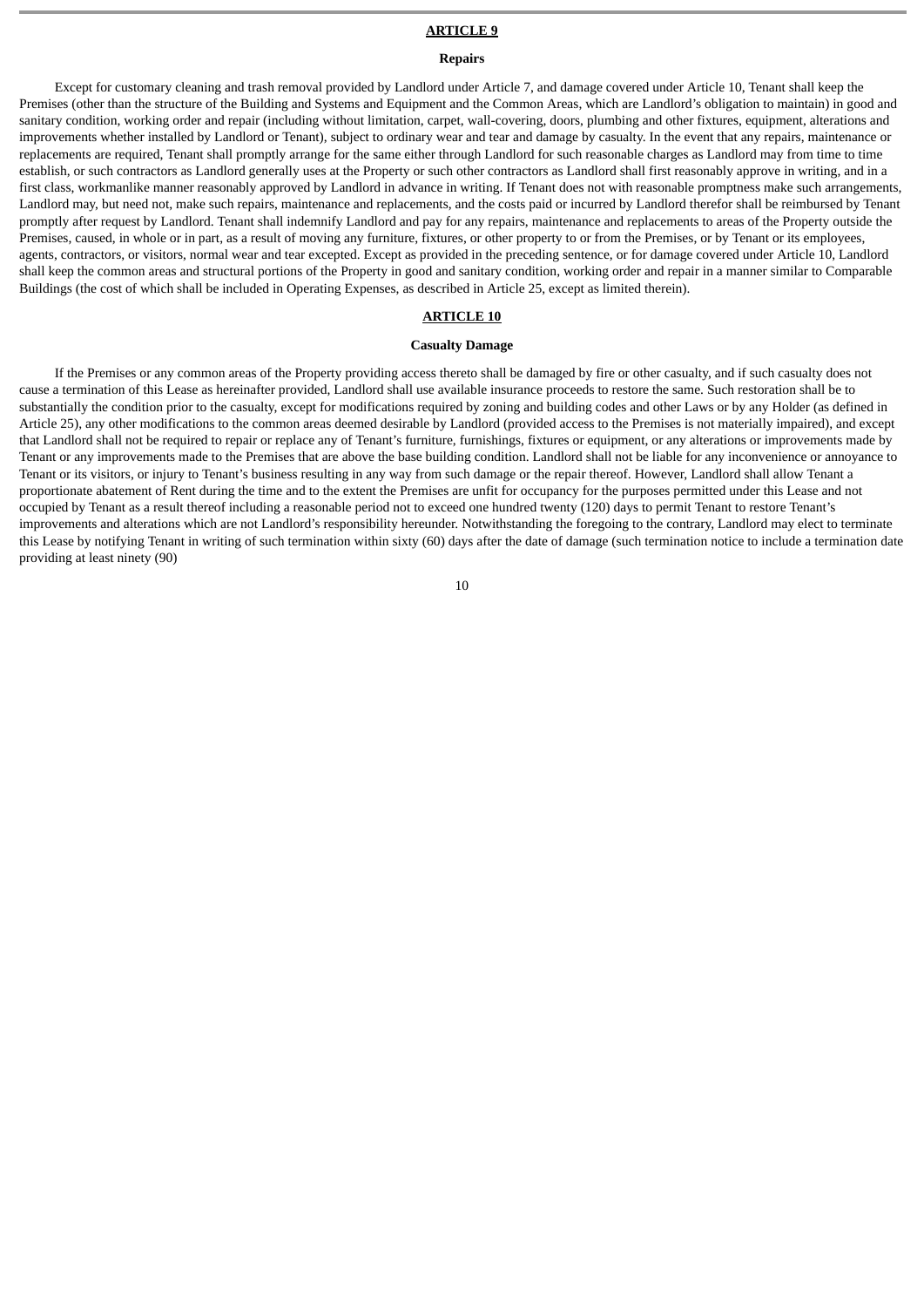days for Tenant to vacate the Premises) if the Property shall be damaged by fire or other casualty or cause such that: (a) repairs to the Premises and access thereto cannot reasonably be completed within one hundred twenty (120) days after the casualty without the payment of overtime or other premiums, (b) more than twenty-five percent (25%) of the Premises is affected by the damage, and fewer than 24 months remain in the Term, or any material damage occurs to the Premises during the last 12 months of the Term, (c) any Holder (as defined in Article 25) shall require that the insurance proceeds or any portion thereof be used to retire the Mortgage debt (or shall terminate the ground lease, as the case may be), or the damage is not fully covered by Landlord's insurance policies, or (d) the cost of the repairs, alterations, restoration or improvement work would exceed forty percent (40%) of the replacement value of the Building. Tenant agrees that Landlord's obligation to restore, and the abatement of Rent provided herein shall be Tenant's sole recourse in the event of such damage and Tenant waives any other rights Tenant may have under any applicable law to terminate the Lease by reason of damage to the Premises or Property. Tenant acknowledges that this Article represents the entire agreement between the parties respecting damage to the Premises or Property.

Notwithstanding anything to the contrary contained in this Article 10, Tenant may terminate this Lease if Tenant is unable to use all or a substantial portion of the Premises as a result of fire or other casualty and (a) Landlord fails to commence restoration work to the Premises within sixty (60) days after the damage occurs, or (b) Landlord fails to substantially complete such work within one hundred fifty (150) days after commencing the same, or such additional time as may be necessary due to strikes, lock-outs or other labor troubles, shortages of equipment or materials, governmental requirements, power shortages or outages or other causes beyond Landlord's reasonable control (collectively, **"force majeure"**), which time period for events of force majeure shall in no event exceed, in the aggregate, more than two hundred and ten (210) days, or (c) such work is reasonably estimated (which estimate Landlord shall provide within sixty (60) days following the casualty), to take more than one hundred eighty (180) days to substantially complete after being commenced, or (d) more than forty percent (40%) of the Premises is affected by the damage, and fewer than twelve (12) months remain in the Term. In order to exercise any of the foregoing termination rights, Tenant must send Landlord at least sixty (60) days (but not more than one hundred twenty (120) days) advance notice specifying the basis for termination, and such notice must be given no later than thirty (30) days following the Landlord's notice of the estimated time to substantially complete the restoration work. Such termination rights shall not be available to Tenant if Landlord substantially completes the repairs to the Premises within sixty (60) days after Tenant's notice.

## **ARTICLE 11**

## **Insurance, Subrogation, And Waiver Of Claims**

Tenant shall maintain during the Term Commercial General Liability insurance, with limits of not less than \$3,000,000 per occurrence for personal injury, bodily injury or death, or property damage or destruction (including loss of use thereof). Such insurance shall be primary and any insurance carried by Landlord or any other insured shall be excess and noncontributory. Tenant shall also maintain during the Term workers' compensation insurance as required by statute, employer's liability insurance in an amount of not less than \$1,000,000 per occurrence, and primary, noncontributory, "all-risk" property damage insurance covering Tenant's personal property, business records, fixtures and equipment, for damage or other loss caused by fire or other casualty or cause including, but not limited to, vandalism and malicious mischief, theft, water damage of any type, including sprinkler leakage, bursting or stoppage of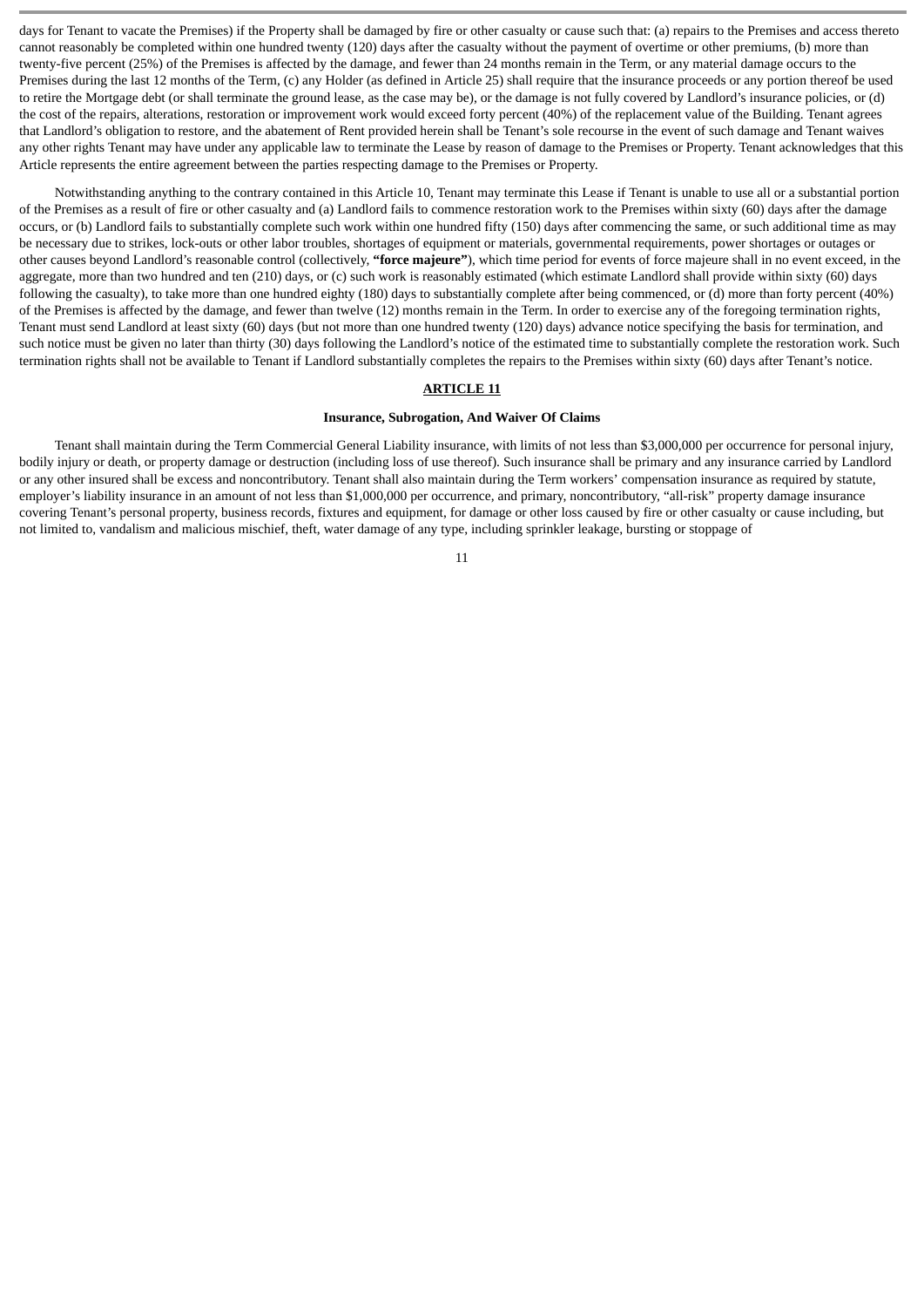pipes, explosion, business interruption, and other insurable risks in amounts not less than the full insurable replacement value of such property and full insurable value of such other interests of Tenant (subject to reasonable deductible amounts). Landlord shall, as part of Operating Expenses, maintain during the Term Commercial General Liability insurance, with limits of not less than \$3,000,000 per occurrence for personal injury, bodily injury or death, or property damage or destruction (including loss of use thereof). Landlord shall also, as part of Operating Expenses, maintain during the Term workers' compensation insurance as required by statute, and primary, non-contributory, extended coverage or "all-risk" property damage insurance, in an amount equal to one hundred percent (100%) of the full insurable replacement value of the Property (exclusive of the costs of excavation, foundations and footings, and such risks required to be covered by Tenant's insurance, and subject to reasonable deductible amounts), or such other amount necessary to prevent Landlord from being a co-insured, and such other additional coverage as Landlord shall reasonably deem appropriate or that may be required by any Holder (as defined in Article 25).

Tenant shall provide Landlord with certificates evidencing such coverage (and, with respect to liability coverage, showing as named insureds Landlord, any Holder of which Tenant has notice, and such other parties that Landlord shall designate from time to time) prior to the Commencement Date, which shall state that such insurance coverage may not be changed or canceled without at least thirty (30) days prior written notice to Landlord, and shall provide renewal certificates to Landlord at least thirty (30) days prior to expiration of such policies. Except as provided to the contrary herein, any insurance carried by Landlord or Tenant shall be for the sole benefit of the party carrying such insurance. Any insurance policies hereunder may be "blanket policies," provided that payments made in connection with other properties covered by such blanket policies shall not diminish the insurance amounts required hereunder. All insurance required hereunder shall be provided by responsible insurers and Tenant's insurer shall have a rating of at least A-X in the then current edition of Best's Key Rating Insurance guide and shall otherwise be reasonably acceptable to Landlord. By this Article, Landlord and Tenant intend that their respective property loss risks shall be borne by responsible insurance carriers to the extent above provided, and Landlord and Tenant hereby agree to look solely to, and seek recovery only from, their respective insurance carriers in the event of a property loss to the extent that such coverage is agreed to be provided hereunder. The parties each hereby waive all rights and claims against such other for such losses, and waive all rights of subrogation of their respective insurers, provided such waiver of subrogation shall not affect the right of the insured to recover thereunder. The parties agree that their respective insurance policies are now, or shall be, endorsed such that said waiver of subrogation shall not affect the right of the insured to recover thereunder.

Tenant shall carry and maintain during the entire Term, at Tenant's sole cost and expense, increased amounts of the insurance required to be carried by Tenant pursuant to this Article 11, and such other reasonable types of insurance coverage and in such reasonable amounts covering the Premises and Tenant's operations therein, including errors and omissions coverage for design professionals in connection with alterations to the Premises, as may be reasonably requested by Landlord, provided such increased amounts and other types of insurance are consistent with the amounts and types of insurance being required by owners of comparable buildings in the Chicago metropolitan area.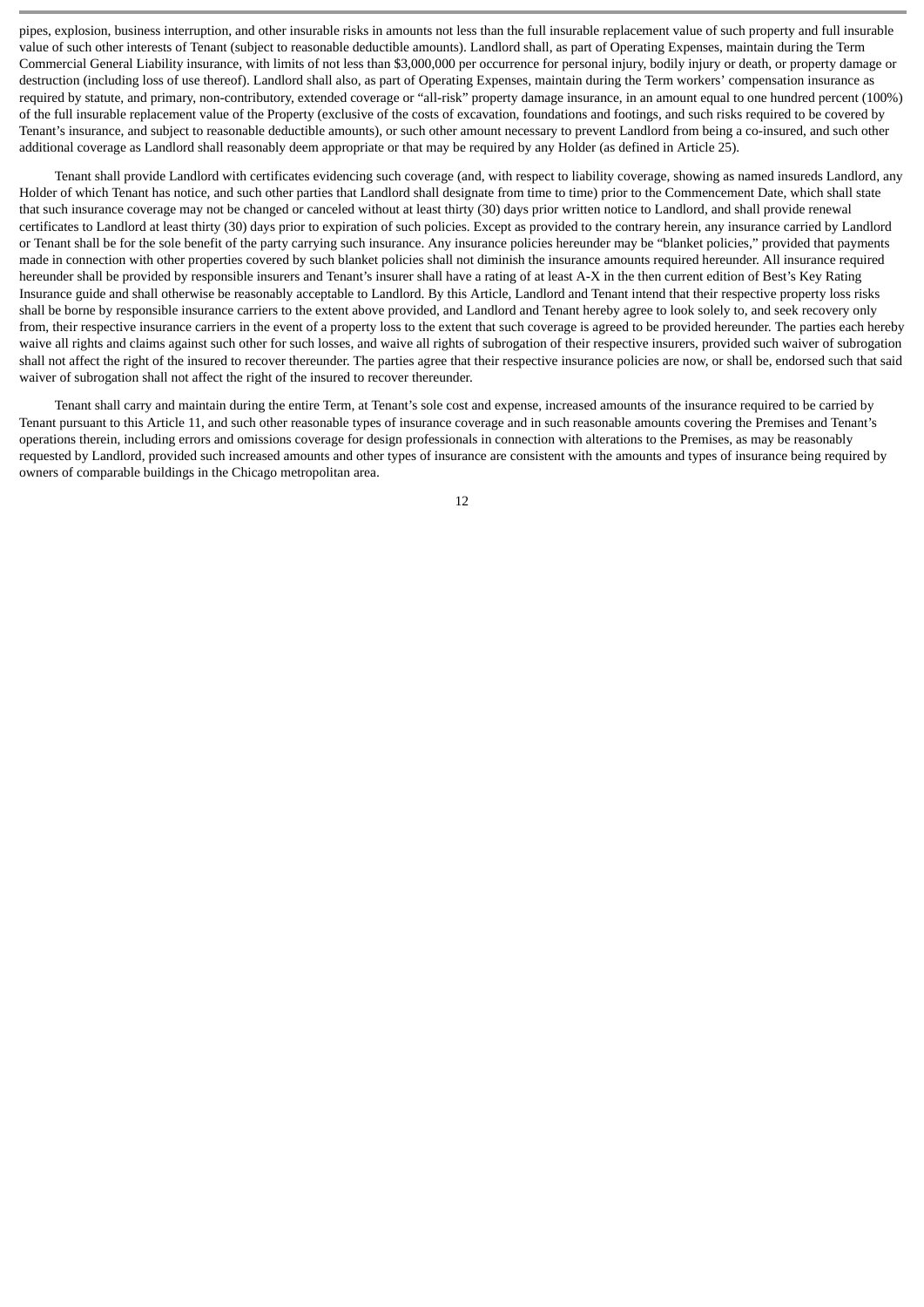### **ARTICLE 12**

#### **Condemnation**

If the whole or any material part of the Premises or Property shall be taken by power of eminent domain or condemned by any competent authority for any public or quasi-public use or purpose, or if any adjacent property or street shall be so taken or condemned, or reconfigured or vacated by such authority in such manner as to require the use, reconstruction or remodeling of any material part of the Premises or Property, or if Landlord shall grant a deed or other instrument in lieu of such taking by eminent domain or condemnation, Landlord shall have the option to terminate this Lease upon ninety (90) days notice, provided such notice is given no later than one hundred eighty (180) days after the date of such taking, condemnation, reconfiguration, vacation, deed or other instrument provided that Landlord also terminates at least fifty percent (50%) of the other remaining leases of the portion of the Property affected by such condemnation. Tenant shall have reciprocal termination rights if the whole or any material part of the Premises is permanently taken, or if access to the Premises is permanently materially impaired. Landlord shall be entitled to receive the entire award or payment in connection therewith, except that Tenant shall have the right to file any separate claim available to Tenant for any taking of Tenant's personal property and fixtures belonging to Tenant and removable by Tenant upon expiration of the Term, and for moving expenses (so long as such claim does not diminish the award available to Landlord or any Holder, and such claim is payable separately to Tenant). All Rent shall be apportioned as of the date of such termination, or the date of such taking, whichever shall first occur. If any part of the Premises shall be taken, and this Lease shall not be so terminated, the Rent shall be proportionately abated.

## **ARTICLE 13**

#### **Return Of Possession**

At the expiration or earlier termination of this Lease or Tenant's right of possession, Tenant shall surrender possession of the Premises in the condition required under Article 9, ordinary wear and tear and damage by casualty or condemnation excepted, and shall surrender all keys, any key cards, and any parking stickers or cards, to Landlord, and advise Landlord as to the combination of any locks or vaults then remaining in the Premises, and shall remove all trade fixtures and personal property. All improvements, fixtures and other items in or upon the Premises (except trade fixtures and personal property belonging to Tenant), whether installed by Tenant or Landlord, shall be Landlord's property and shall remain upon the Premises, all without compensation, allowance or credit to Tenant. However, if at the time of Landlord's approval of any alteration, Landlord notified Tenant in writing to remove such alteration at the end of the Term, prior to such termination or within ten (10) days after such termination, Tenant shall promptly remove such of the foregoing items as are designated in such notice and restore the Premises to the condition prior to the installation of such items; provided, Landlord shall not require removal of (a) customary office improvements installed pursuant to any separate agreement signed by both parties in connection with entering this Lease (except as expressly provided to the contrary therein), (b) the improvements installed pursuant to the Work Agreement or (c) improvements installed during the Term that are consistent with the improvements installed pursuant to the Work Agreement, or improvements installed by Tenant with Landlord's written approval (except as expressly required by Landlord in connection with granting such approval). If Tenant shall fail to perform any repairs or restoration, or fail to remove any items from the Premises required hereunder, Landlord may do so, and Tenant shall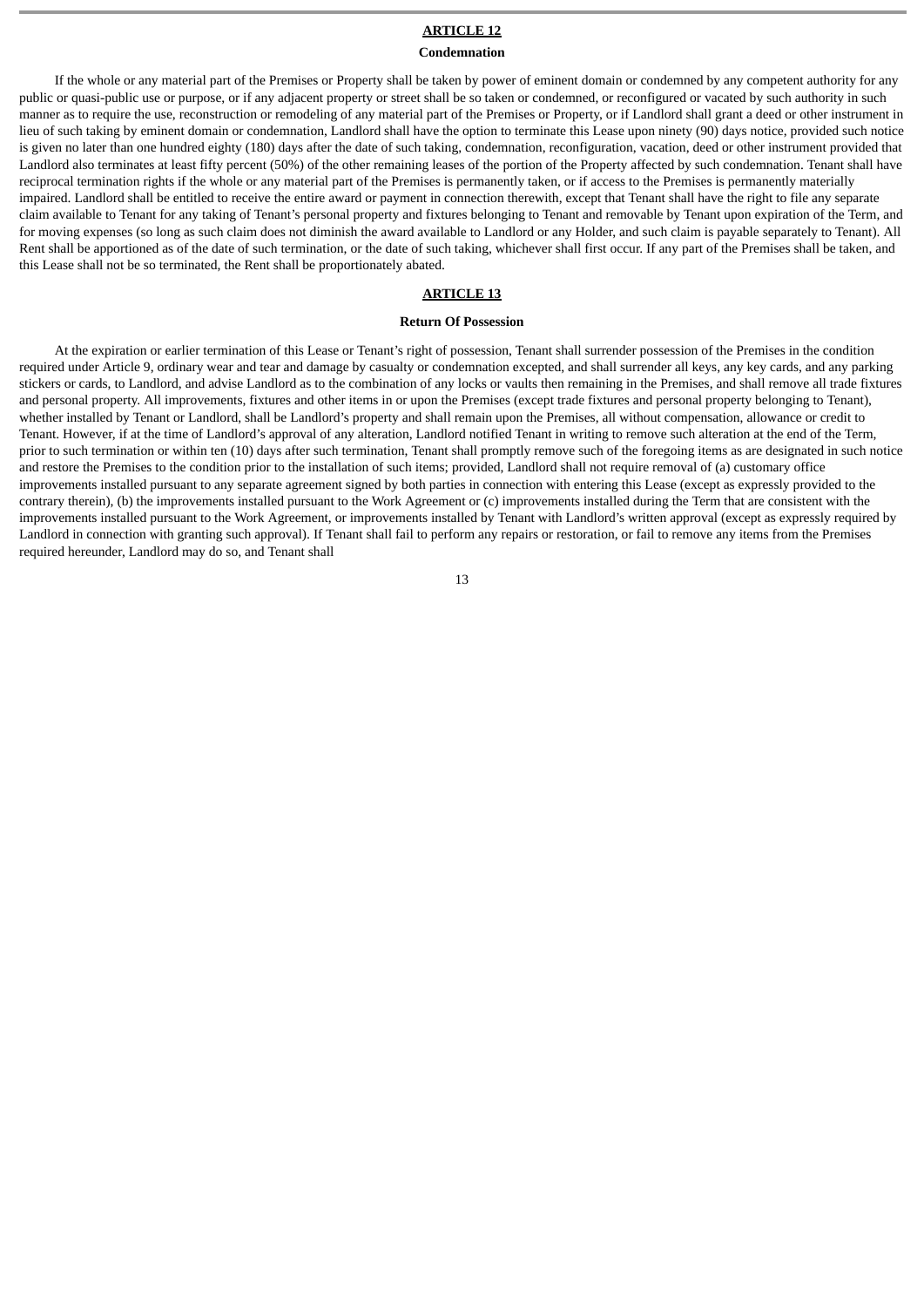pay Landlord the cost thereof upon demand. All property removed from the Premises by Landlord pursuant to any provisions of this Lease or any Law may be handled or stored by Landlord at Tenant's expense, and Landlord shall in no event be responsible for the value, preservation or safekeeping thereof. All property not removed from the Premises or retaken from storage by Tenant within thirty (30) days after expiration or earlier termination of this Lease or Tenant's right to possession shall at Landlord's option be conclusively deemed to have been conveyed by Tenant to Landlord as if by bill of sale without payment by Landlord. Unless prohibited by applicable Law, Landlord shall have a lien against such property for the costs incurred in removing and storing the same.

## **ARTICLE 14**

## **Holding Over**

Landlord and Tenant recognize that Landlord's damages resulting from Tenant's failure to timely surrender possession of the Premises may be substantial, may exceed the amount of the Rent payable hereunder, and will be impossible to accurately measure. Accordingly, if possession of the Premises is not surrendered to Landlord on the Expiration Date or sooner termination of this Lease, Tenant shall (a) pay to landlord for each month (or any portion thereof) during which Tenant holds over in the Premises after the Expiration Date or sooner termination of this Lease, a sum equal to one hundred fifty percent (150%) of the Rent payable under this Lease for the last full calendar month of the Term (or the highest amount permitted by Law, whichever shall be less), (b) after the first thirty (30) days of the holdover period, in addition to any other rights or remedies Landlord may have hereunder or at law, Tenant shall also be liable to Landlord for (i) any payment or rent concession which Landlord may be required to make to any tenant obtained by Landlord for all or any part of the Premises (a **"New** Tenant") in order to induce such New Tenant not to terminate its lease by reason of the holding over by Tenant for which Tenant has received prior written notice, and (ii) the loss of the benefit of the bargain if any New Tenant shall terminate its lease by reason of the holding-over by Tenant for which Tenant has received prior written notice, and (c) indemnify Landlord against all claims for damages by any New Tenant; and such other remedies as Landlord may have at law or in equity. No holding-over by Tenant, nor the payment to Landlord of the amounts specified above, shall operate to extend the Term hereof. Nothing herein contained shall be deemed to permit Tenant to retain possession of the Premises after the Expiration Date or sooner termination of this Lease, and no acceptance by Landlord of payments from Tenant after the Expiration Date or sooner termination of this Lease shall be deemed to be other than on account of the amount to be paid by Tenant in accordance with the provisions of this Article 14.

## **ARTICLE 15**

#### **No Waiver**

No provision of this Lease will be deemed waived by either party unless expressly waived in writing signed by the waiving party. No waiver shall be implied by delay or any other act or omission of either party. No waiver by either party of any provision of this Lease shall be deemed a waiver of such provision with respect to any subsequent matter relating to such provision, and Landlord's consent or approval respecting any action by Tenant shall not constitute a waiver of the requirement for obtaining Landlord's consent or approval respecting any subsequent action. Acceptance of Rent by Landlord shall not constitute a waiver of any breach by Tenant of any term or provision of this Lease. No acceptance of a lesser amount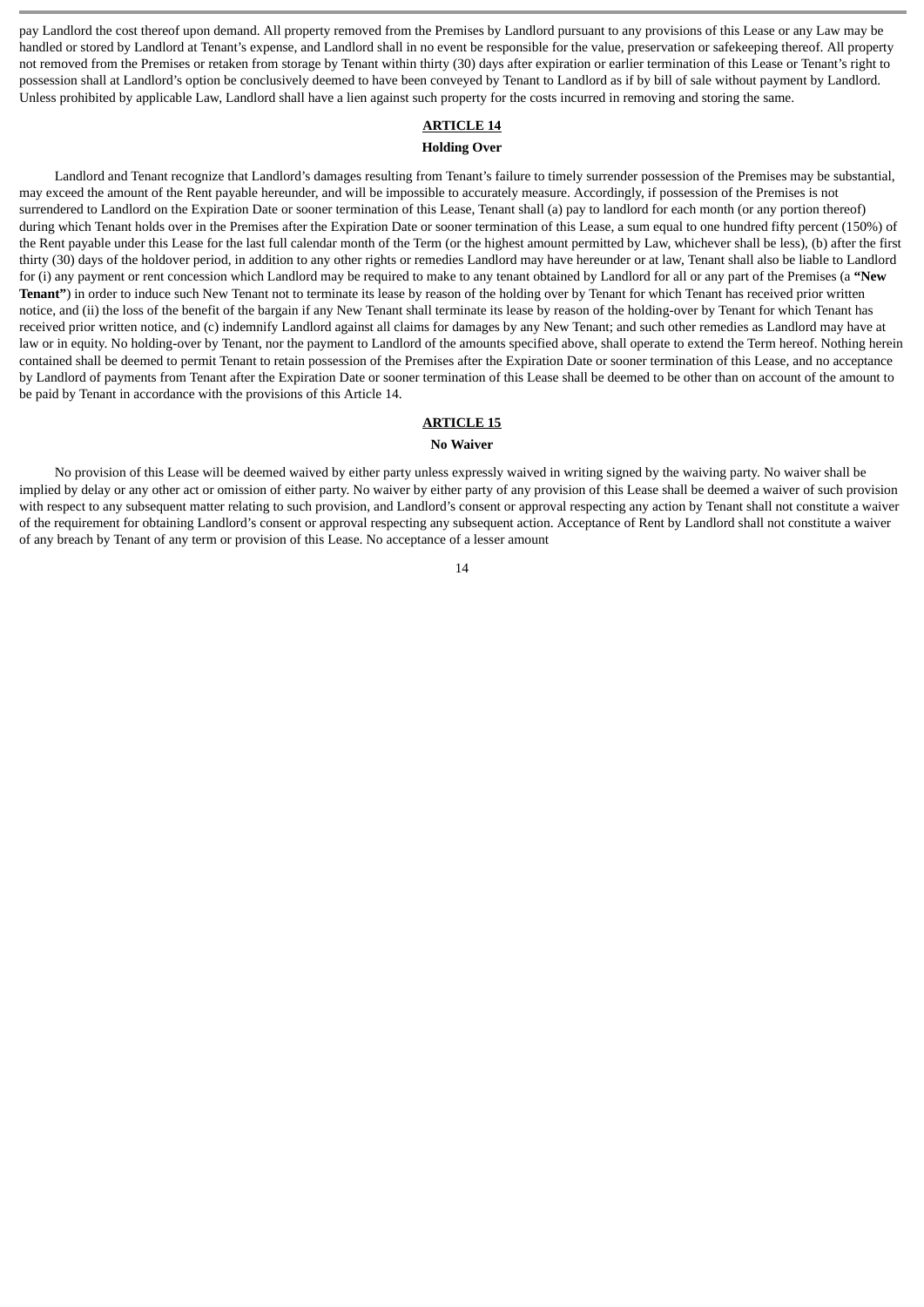than the Rent herein stipulated shall be deemed a waiver of Landlord's right to receive the full amount due, nor shall any endorsement or statement on any check or payment or any letter accompanying such check or payment be deemed an accord and satisfaction, and Landlord may accept such check or payment without prejudice to Landlord's right to recover the full amount due. The acceptance of Rent or of the performance of any other term or provision from any Person other than Tenant, including any Transferee, shall not constitute a waiver of Landlord's right to approve any Transfer.

## **ARTICLE 16**

## **Attorneys' Fees And Jury Trial**

In the event of any litigation between the parties, the prevailing party shall be entitled to obtain, as part of the judgment, all reasonable attorneys' fees, costs and expenses incurred in connection with such litigation, except as may be limited by applicable Law. In the interest of obtaining a speedier and less costly hearing of any dispute, the parties hereby each irrevocably waive the right to trial by jury.

## **ARTICLE 17**

### **Personal Property Taxes, Rent Taxes And Other Taxes**

Tenant shall pay prior to delinquency all taxes, charges or other governmental impositions assessed against or levied upon Tenant's fixtures, furnishings, equipment and personal property located in the Premises, and any Work to the Premises under Article 8. Whenever possible, Tenant shall cause all such items to be assessed and billed separately from the property of Landlord. In the event any such items shall be assessed and billed with the property of Landlord, Tenant shall pay Landlord its share of such taxes, charges or other governmental impositions within thirty (30) days after Landlord delivers a statement and a copy of the assessment or other documentation, showing the amount of such impositions applicable to Tenant's property. Tenant shall pay any rent tax or sales tax, service tax, or value added tax, or any other applicable tax on the Rent or services herein or otherwise respecting this Lease.

## **ARTICLE 18**

## **Reasonable Approvals**

Whenever Landlord's approval or consent is expressly required under this Lease (including Article 21) or any other agreement between the parties, Landlord shall not unreasonably withhold or delay such approval or consent, except as expressly provided herein to the contrary and except for matters affecting the structure, safety or security of the Property, or the appearance of the Property from any common or public areas.

## **ARTICLE 19**

## **Subordination, Attornment And Mortgagee Protection**

This Lease is subject and subordinate to all Mortgages (as defined in Article 25) now or hereafter placed upon the Property, and to all other encumbrances and matters of public record applicable to the Property. This clause shall be self-operative and no further instrument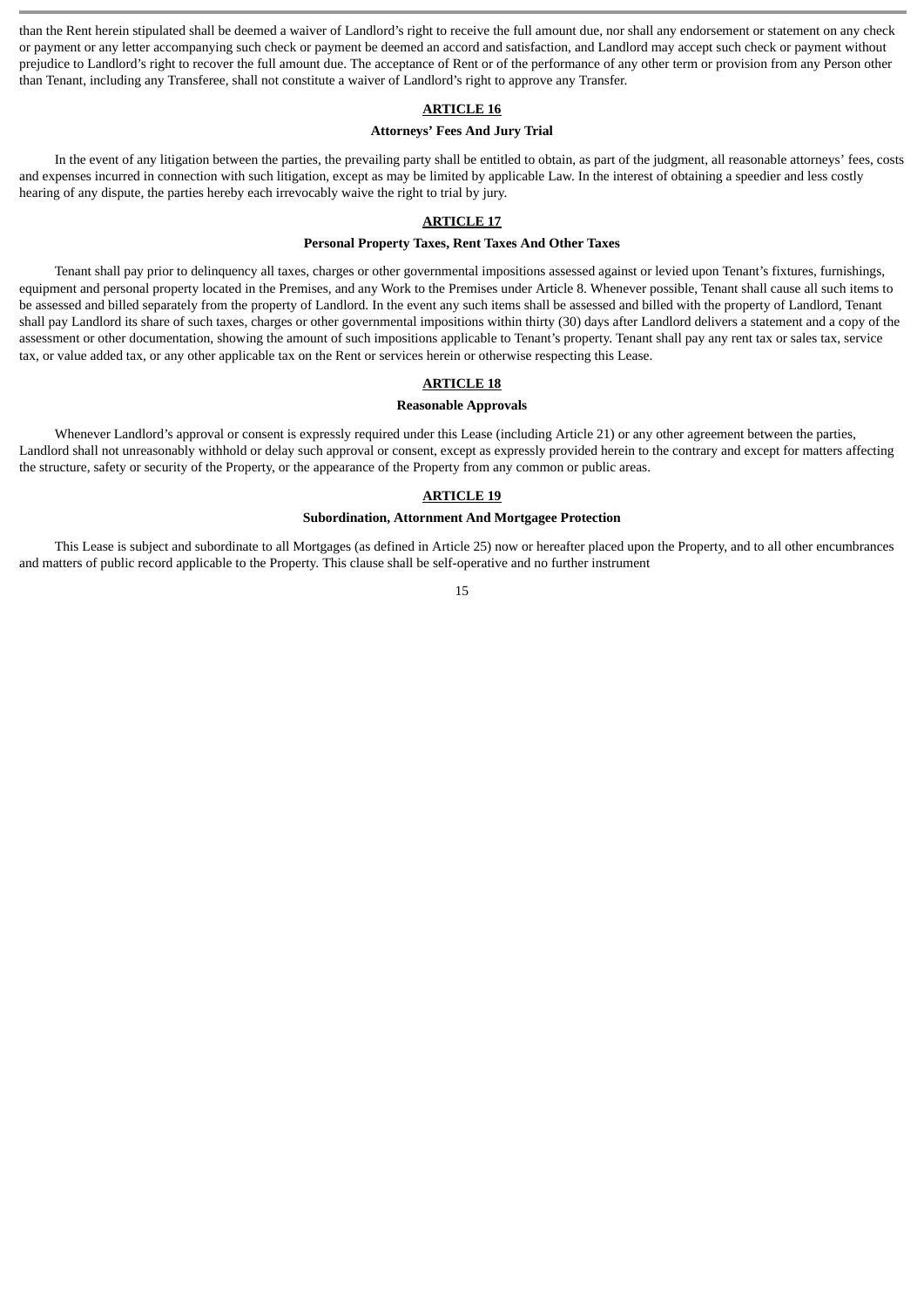of subordination shall be required for the benefit of any Holder (as defined in Article 25), provided such Holder, purchaser or grantee shall accept this Lease and agree not to disturb Tenant's occupancy in accordance with the terms and subject to the conditions set forth in this Lease, so long as Tenant does not Default and fail to cure within the time permitted hereunder. If any foreclosure proceedings (or any other enforcement of remedies, such as termination of any ground lease) are initiated or effected by any Holder, or if a deed in lieu is granted, Tenant agrees, upon written request by any such Holder, by any purchaser at foreclosure sale or by any grantee of a deed in lieu, to attorn and pay Rent to such party or to any person claiming by, through or under such party, and to execute and deliver any instruments necessary or appropriate to evidence or effectuate such attornment. In the event of any such attornment by Tenant, no Holder, no purchaser at foreclosure sale, no grantee of a deed in lieu, no affiliate of any of the foregoing, and no person claiming by, through or under any of such persons, which shall become the Landlord under the Lease shall be: (i) liable for any act or omission of Landlord, or subject to any offsets, abatements or defenses which Tenant might have against Landlord except as explicitly set forth in this Lease, if any (prior to such successor becoming Landlord under such attornment) and except for any unfunded tenant improvement allowance, or subject to exercise of any right of termination which Tenant might have the right to exercise prior to such successor becoming Landlord under such attornment, (ii) liable for any security deposit or bound by any Rent prepaid more than thirty (30) days prior to the date when due not actually received by such successor Landlord, (iii) bound by any modification of this Lease entered into after the date of such successor Landlord's Mortgage (or the date of the Mortgage under which such successor came into title, as applicable) that is not consented to by such successor Landlord (provided that Tenant has received notice of the name and address of such successor Landlord), excluding any modification explicitly contemplated herein, such as after Tenant's exercise of any expansion option under Article 40 herein, or (iv) bound by any obligation to perform any work or to make improvements to the Premises, except for (1) repairs, replacements and maintenance pursuant to the express provisions of this Lease the need for which arises after the date such successor became Landlord under the Lease, (2) repairs to the Premises or any part thereof as a result of damage by fire or other casualty pursuant to the express provisions of this Lease, but only to the extent that such repairs reasonably can be made from the net proceeds of any insurance actually made available to such successor Landlord, (3) repairs to the Premises as a result of a partial condemnation pursuant to the express provisions of this Lease, but only to the extent that such repairs reasonably can be made from the net proceeds of any award made available to such successor Landlord and (4) improvements required to be made by Landlord or paid for by Landlord pursuant to the Tenant Improvement Workletter attached hereto as **Exhibit E**. Any Holder may elect to make this Lease prior to the lien of its Mortgage, by written notice to Tenant, and if the Holder of any prior Mortgage so shall elect, this Lease shall be prior to any subordinate Mortgage. Tenant agrees to deliver to any Holder by certified mail, return receipt requested, a copy of any notice of default served by Tenant upon Landlord, provided that prior to such notice Tenant has been notified in writing (by delivering to Tenant a copy of an assignment of leases, or otherwise) of the address of such Holder. Tenant further agrees that if Landlord shall have failed to cure such default within the times permitted Landlord for cure under this Lease, any such Holder whose address has been provided to Tenant and who has received a notice of default from Tenant shall have an additional period to cure such default of thirty (30) days (or such additional time as may be reasonably required under the circumstances to cure such default due to causes beyond such Holder's control, including time to obtain possession of the Property by power of sale or judicial action). Tenant agrees, upon demand of any Holder or any successor Landlord which shall have come into possession or acquired title to the Premises, as aforesaid, to execute a new lease of the Premises (as tenant) with Lender or such Successor Owner (as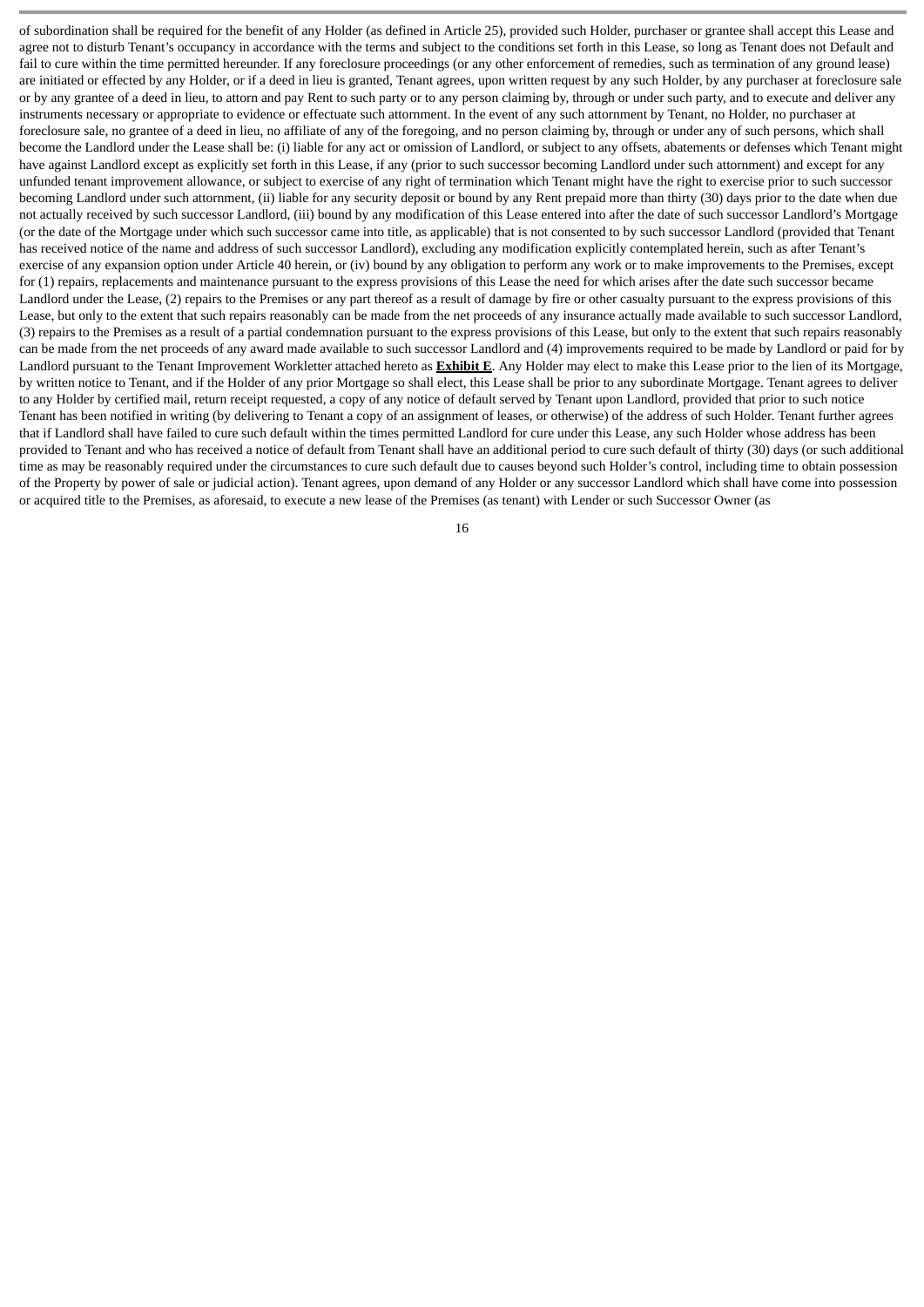landlord) upon the same terms and conditions as the Lease between Tenant and Landlord, which new lease shall cover any unexpired term of the Lease existing at the time of such conveyance of title, in the event the term of the Lease shall terminate upon or prior to the time of such conveyance of title. Tenant shall execute such documentation, including in recordable form, as Landlord or any Holder may reasonably request from time to time, in order to confirm the matters set forth in this Article.

## **ARTICLE 20**

#### **Estoppel Certificate**

Tenant shall from time to time, within ten (10) business days after written request from Landlord or any Holder, execute, acknowledge and deliver to Landlord or any Holder a statement (i) certifying that this Lease is unmodified and in full force and effect or, if modified, stating the nature of such modification and certifying that this Lease as so modified, is in full force and effect (or if this Lease is claimed not to be in force and effect, specifying the ground therefor) and any dates to which the Rent has been paid in advance, and the amount of any Security Deposit, (ii) acknowledging that there are not any uncured defaults on the part of' Landlord or Tenant hereunder, or specifying such defaults if any are claimed, (iii) stating whether Tenant has any rights to offsets or abatement of Rent, and (iv) certifying such other matters as Landlord may reasonably request, or as may be requested by Landlord's current or prospective Holders, insurance carriers, auditors, and prospective purchasers. Any such statement may be relied upon by any such parties.

## **ARTICLE 21**

## **Assignment And Subletting**

(A) **Transfers.** Tenant shall not, without the prior written consent of Landlord, which consent shall not be unreasonably withheld, conditioned, or delayed, as further described below: (i) assign, mortgage, pledge, hypothecate, encumber, or permit any lien to attach to, or otherwise transfer, this Lease or any interest hereunder, by operation of law or otherwise, (ii) sublet the Premises or any part thereof, or (iii) permit the use of the Premises by any Persons (as defined in Article 25) other than Tenant and its employees (all of the foregoing are hereinafter sometimes referred to collectively as **"Transfers"** and any Person to whom any Transfer is made or sought to be made is hereinafter sometimes referred to as a **"Transferee"**). If Tenant shall desire Landlord's consent to any Transfer, Tenant shall notify Landlord in writing, which notice shall include: (a) the proposed effective date (which shall not be less than thirty (30) nor more than one hundred eighty (180) days after Tenant's notice), (b) the portion of the Premises to be Transferred (herein called the **"Subject Space"**), (c) the terms of the proposed Transfer and the consideration therefor, the name and address of the proposed Transferee, and a copy of all documentation pertaining to the proposed Transfer, and (d) current financial statements of the proposed Transferee certified by an officer, partner or owner thereof, and any other information to enable Landlord to determine the financial responsibility, character, and reputation of the proposed Transferee, nature of such Transferee's business and proposed use of the Subject Space, and such other information as Landlord may reasonably require. Any Transfer made without complying with this Article shall, at Landlord's option, be null, void and of no effect, or shall constitute a Default under this Lease. Whether or not Landlord shall grant consent, Tenant shall pay the reasonable attorney's fees and other out-of-pocket costs and expenses incurred by Landlord in review and processing Tenant's request for consent, within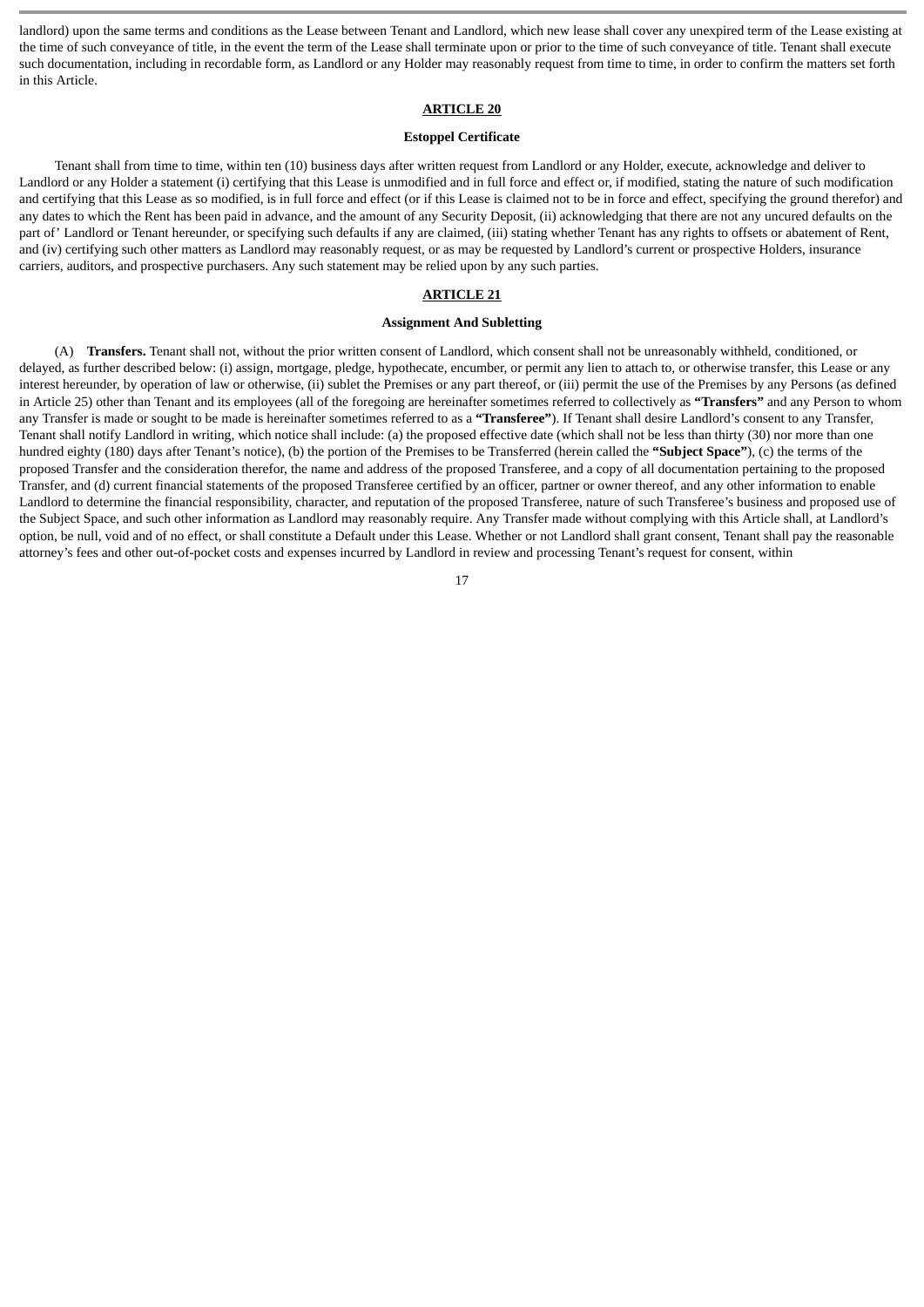thirty (30) days after presentation by Landlord of its statement setting forth such costs and expenses.

(B) **Approval.** Landlord will not unreasonably withhold condition, or delay its consent (as provided in Article 18) to any proposed Transfer of the Subject Space to the Transferee on the terms specified in Tenant's notice. The parties hereby agree that it shall be reasonable under this Lease and under any applicable Law for Landlord to withhold consent to any proposed Transfer where one or more of the following applies (without limitation as to other reasonable grounds for withholding consent): (i) the Transferee is of a character or reputation or engaged in a business which is not consistent with the quality of the Property, (ii) the Transferee intends to use the Subject Space for purposes which are not permitted under this Lease, (iii) the Subject Space is not regular in shape with appropriate means of ingress and egress suitable for normal renting purposes, (iv) the Transferee is either a government (or agency or instrumentality thereof), foreign embassy or other foreign entity or person having diplomatic immunity, an occupant of the Property (provided, however, that if there is no vacant space comparable in size to the Subject Space available for occupancy at the Property, then a Transfer to an occupant of the Property may occur), (v) the proposed Transferee does not have a reasonable financial condition in relation to the obligations to be assumed in connection with the Transfer, or (vi) Tenant has committed and failed to cure a Default at the time Tenant requests consent to the proposed Transfer.

(C) **Transfer Premium.** If Landlord consents to a Transfer, and as a condition thereto which the parties hereby agree is reasonable, Tenant shall pay Landlord fifty percent (50%) of any Transfer Premium derived by Tenant from such Transfer. **"Transfer Premium"** shall mean all rent, additional Rent or other consideration paid by such Transferee solely with respect to the Transfer in excess of the Rent payable by Tenant under this Lease (on a monthly basis during the Term, and on a per rentable square foot basis, if less than all of the Premises is transferred), after deducting the reasonable expenses incurred by Tenant for any changes, alterations and improvements to the Premises, any other economic concessions or services provided to the Transferee, and any customary brokerage commissions paid in connection with the Transfer. The percentage of the Transfer Premium due Landlord hereunder shall be paid by Tenant with each installment of Rent due immediately following Tenant's receipt of any Transfer Premium from the Transferee.

(D) **Recapture.** Notwithstanding anything to the contrary contained in this Article, except with respect to a transfer to a Related Entity as provided in (G) of this Article 21, and except with respect to a Transfer to which Landlord has consented as provided herein or which is explicitly permitted hereunder without Landlord's consent, Landlord shall have the recapture option described in this Section 21(D). If Tenant desires to offer space within the Premises for sublease for a term (including renewal options) which is equal in length to the remaining term hereunder, less twelve months or less, Tenant shall provide written notice of such intent to Landlord, and Landlord shall have the right, by giving written notice to Tenant within ten (10) days after receipt of Tenant's notice of any such proposed Transfer, to recapture the Subject Space. Such recapture notice shall cancel and terminate this Lease with respect to the Subject Space as of the date stated in Tenant's notice as the effective date of the proposed Transfer (or at Landlord's option, shall cause the Transfer to be made to Landlord or its agent, in which case the parties shall execute the Transfer documentation promptly thereafter). If this Lease shall be cancelled with respect to less than the entire Premises, the Rent reserved herein shall be prorated on the basis of the number of rentable square feet retained by Tenant in proportion to the number of rentable square feet contained in the Premises, this Lease as so amended shall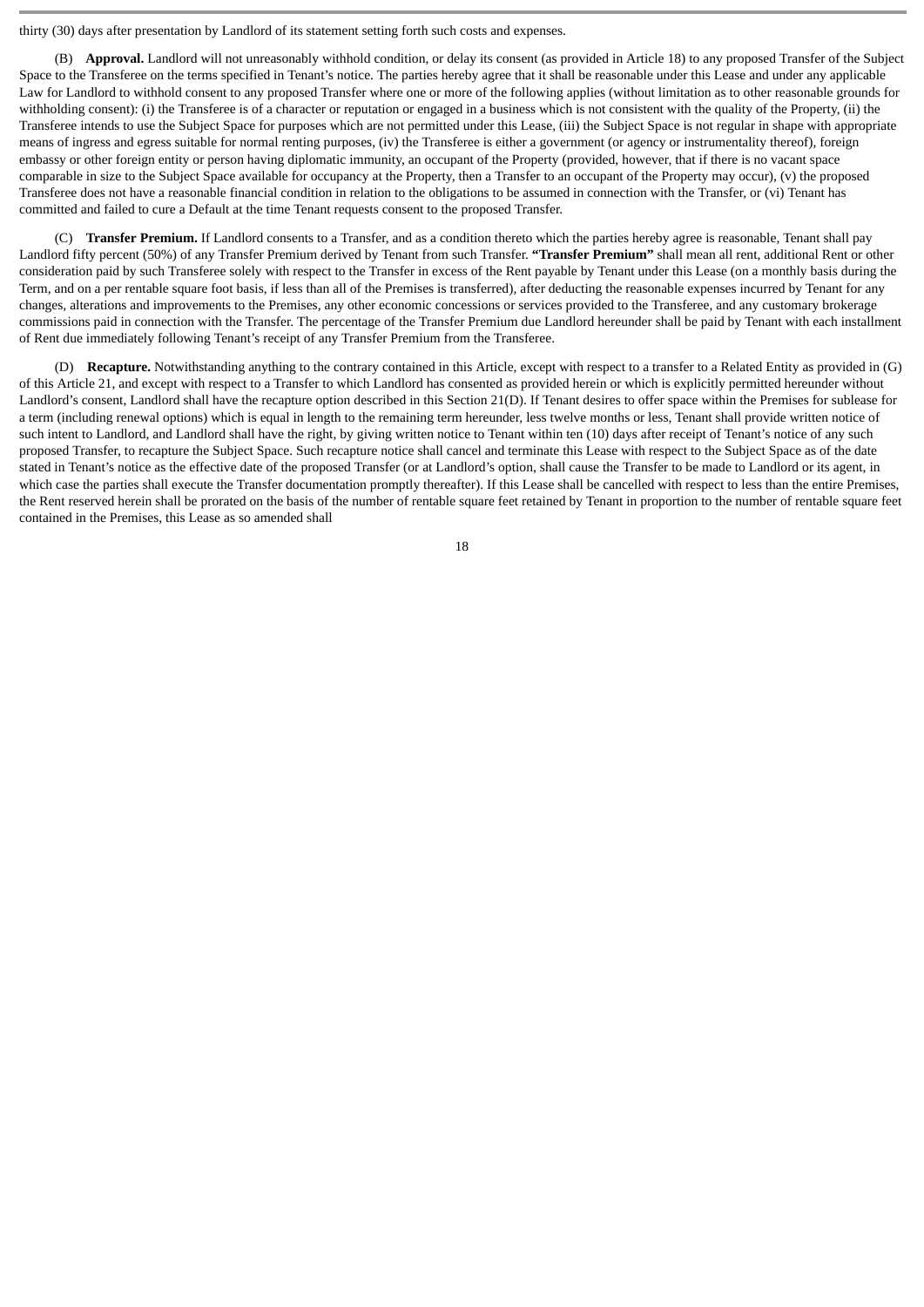continue thereafter in full force and effect, and upon request of either party, the parties shall execute written confirmation of the same. Landlord shall have no recapture right if (i) Tenant offers the space for sublease for a term (including renewal options) shorter than the remaining term hereunder, less twelve (12) months, or if (ii) Landlord fails to exercise such right within ten (10) days after receipt of Tenant's notice of any such proposed Transfer or sublease.

(E) **Terms of Consent.** If Landlord consents to a Transfer: (a) the terms and conditions of this Lease shall in no way be deemed to have been waived or modified, (b) such consent shall not be deemed consent to any further Transfer by either Tenant or a Transferee, (c) no Transfer relating to this Lease or agreement entered into with respect thereto, whether with or without Landlord's consent, shall relieve Tenant or any guarantor of this Lease from liability under this Lease, (d) Tenant shall deliver to Landlord promptly after execution, an original executed copy of all documentation pertaining to the Transfer in form reasonably acceptable to Landlord, and (e) Tenant shall furnish upon Landlord's request a complete statement, certified by an independent certified public accountant, or Tenant's chief financial officer, setting forth in detail the computation of any Transfer Premium Tenant has derived and shall derive from such Transfer. Landlord or its authorized representatives shall have the right at all reasonable times to audit the books, records and papers of Tenant relating to any Transfer, and shall have the right to make copies thereof. If the Transfer Premium respecting any Transfer shall be found understated, Tenant shall within thirty (30) days after demand pay the deficiency, and if understated by more than three percent (3%), Tenant shall pay Landlord's costs of such audit. Any sublease hereunder shall be subordinate and subject to the provisions of this Lease, and if this Lease shall be terminated during the term of any sublease, Landlord shall either: (i) treat such sublease as canceled and repossess the Subject Space by any lawful means provided that the document in which Landlord consented to such Transfer provides for such a right, or (ii) require that such subtenant attorn to and recognize Landlord as its landlord under any such sublease. If Tenant shall Default and fail to cure within the time permitted for cure under Article 23(A), Landlord is hereby irrevocably authorized, as Tenant's agent and attorney-in-fact, to direct any Transferee to make all payments under or in connection with the Transfer directly to Landlord (which Landlord shall apply towards Tenant's obligations under this Lease) until such Default is cured.

(F) **Certain Transfers.** For purposes of this Lease, the term **"Transfer"** shall also include (a) if Tenant is a partnership, limited liability company or similar entity, the withdrawal or change, voluntary, involuntary or by operation of law, of a majority of the partners or members, or a sale, assignment, mortgage, hypothecation, pledge or other transfer of a majority of partnership or membership interests, within a twelve (12) month period, or the dissolution of the partnership or other entity, and (b) if Tenant is a corporation, the dissolution, merger, consolidation or other reorganization of Tenant, or within a twelve (12) month period, the sale, assignment, or other transfer of more than an aggregate of fifty percent (50%) of Tenant's net assets. For purposes of this Lease, the term **"Transfer"** shall not include the transfer or sale of any of Tenant's stock, or the stock of any affiliate of Tenant, on a nationally recognized stock exchange.

(G) **Related Entities.** Notwithstanding anything to the contrary in this Article 21, Tenant may, upon not less than five (5) days prior written notice to Landlord, permit any corporations or other business entities which are controlled by, or are under common control with Tenant (a **"Related Entity"**) to sublet all or part of the Premises or receive an assignment of the Lease, provided that (i) Tenant shall not be in default under this Lease, (ii) prior to such subletting or assignment, as the case may be, Tenant furnishes Landlord with the name of any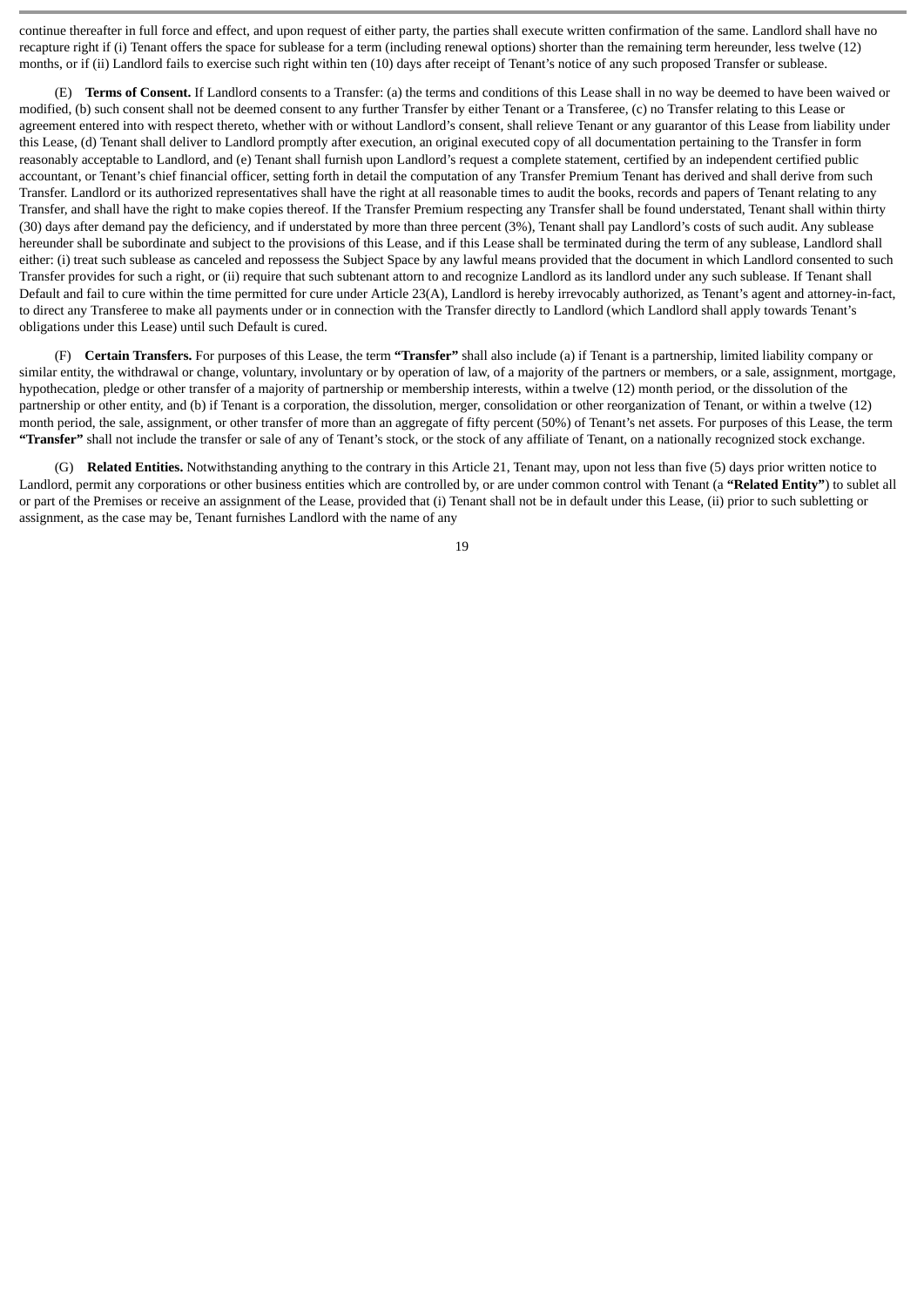such Related Entity, together with a certification of Tenant, and such other proof as Landlord may reasonably request, that such subtenant or assignee, as the case may be, is a Related Entity of Tenant and continues to remain such during the Term. Landlord shall have the right, at any reasonable time, to examine such books and records of Tenant as may be necessary to establish that such sublessee or assignee, as the case may be, remains a Related Entity of Tenant. Such subletting or assignment shall not relieve Tenant of any of Tenant's liability or obligations under this Lease. For the purposes hereof, **"control"** shall mean the power to directly or indirectly direct or cause the direction of the management or policies of such corporation or entity. In addition, Landlord's consent shall not be required with respect to a Transfer resulting from transactions with a business entity into or with which Tenant is merged or consolidated or to which substantially all of Tenant's assets are transferred so long as (i) such transfer was made for a legitimate independent business purpose and not for the purpose of transferring this Lease, (ii) the successor to Tenant has a net worth computed in accordance with generally accepted accounting principles at least equal to the net worth of Tenant immediately prior to such merger, consolidation, or transfer, and (iii) proof satisfactory to Landlord or such net worth is delivered to Landlord at least ten (10) days prior to the effective date of any such transaction.

## **ARTICLE 22**

#### **Rights Reserved By Landlord**

Except to the extent expressly limited herein, Landlord reserves full rights to control the Property (which rights may be exercised without subjecting Landlord to claims for constructive eviction, abatement of Rent, damages or other claims of any kind), including more particularly, but without limitation, the following rights:

(A) To change the name or street address of the Property (in which case Landlord shall reimburse Tenant for the reasonable costs incurred by Tenant for new stationery); install and maintain signs on the exterior and interior of the Property; retain at all times, and use in appropriate instances, keys to all doors within and into the Premises; grant to any Person the right to conduct any business or render any service at the Property, whether or not it is the same or similar to the use permitted Tenant by this Lease provided such business is commensurate with businesses conducted by tenants of Comparable Buildings; and have access for Landlord and other tenants of the Property to any mail chutes located on the Premises according to the rules of the United States Postal Service. Notwithstanding the foregoing, as long as Tenant is itself then occupying at least two (2) full floors in the Building, Landlord shall not name the Building after any direct competitor of Tenant.

(B) To enter the Premises at reasonable hours for reasonable purposes, including inspection and supplying cleaning service or other services to be provided Tenant hereunder, to show the Premises to current and prospective mortgage lenders, ground lessors, insurers, and prospective purchasers, tenants and brokers, at reasonable hours upon reasonable prior notice (provided, however, Landlord may not show the Premises to prospective tenants or their brokers until the last year of the term), and if Tenant shall abandon the Premises for a period of one hundred eighty (180) days, at any time, or shall vacate the same during the last three (3) months of the Term, to decorate, remodel, repair, or alter the Premises.

(C) To limit or prevent access to the Property, shut down elevator service, activate elevator emergency controls, or otherwise take such action or preventative measures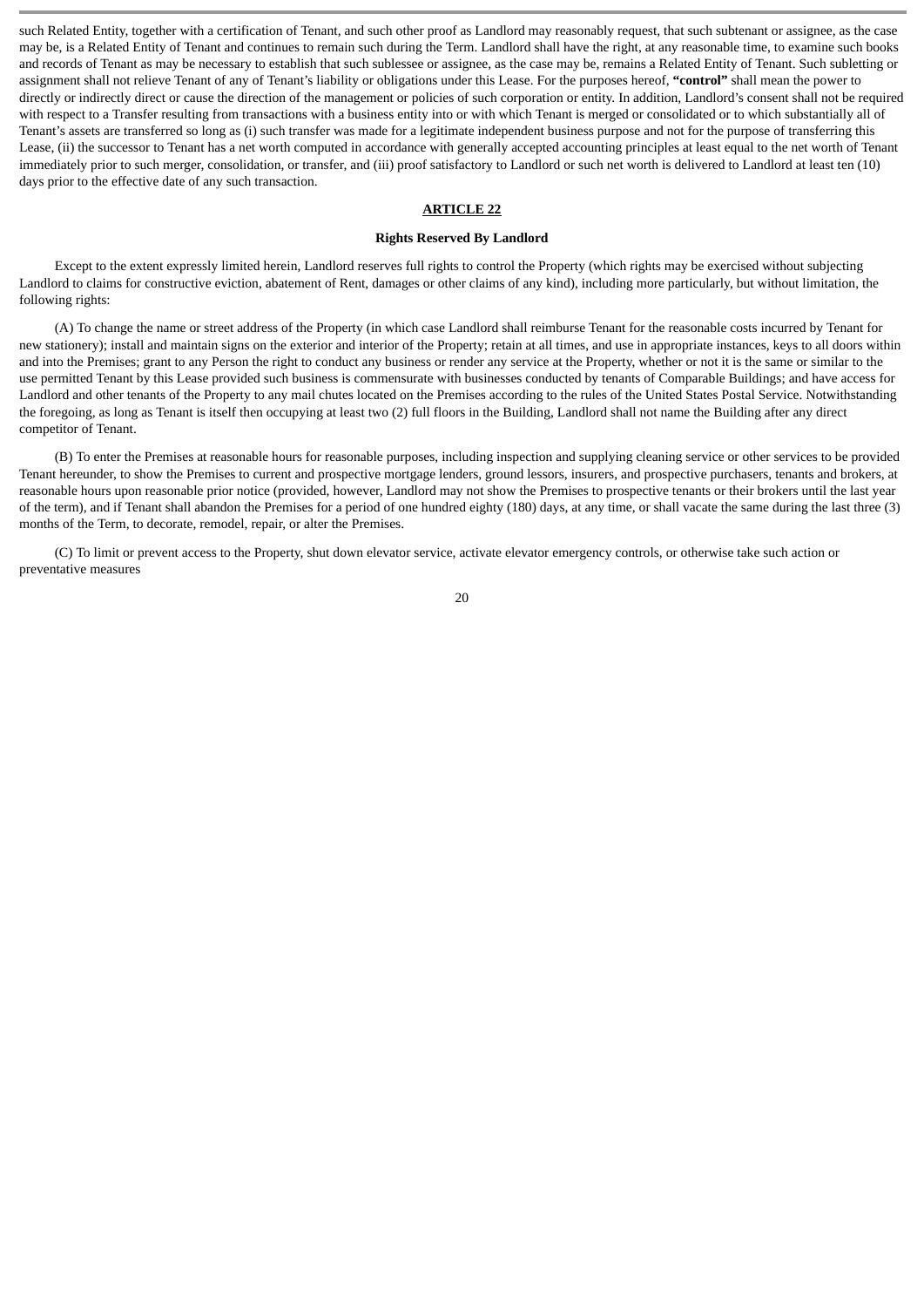reasonably deemed necessary by Landlord for the safety of tenants or other occupants of the Property or the protection of the Property and other property located thereon or therein, in case of fire, invasion, insurrection, riot, civil disorder, public excitement or other dangerous condition, or threat thereof.

(D) To decorate and to make alterations, additions and improvements, structural or otherwise, in or to the Property or any part thereof, and any adjacent building, structure, parking facility, land, street or alley (including without limitation changes and reductions in corridors, lobbies, parking facilities and other public areas and the installation of kiosks, planters, sculptures, displays, escalators, mezzanines, and other structures, facilities, amenities and features therein, and changes for the purpose of connection with or entrance into or use of the Property in conjunction with any adjoining or adjacent building or buildings, now existing or hereafter constructed), provided, however, Landlord shall maintain the Property in a condition equal to that of Comparable Buildings. In connection with such matters, or with any other repairs, maintenance, improvements, or alterations, in or about the Property, Landlord may erect scaffolding and other structures reasonably required, and during such operations may enter upon the Premises and take into and upon or through the Premises, all materials required to make such repairs, maintenance, alterations or improvements, and may close public entry ways, other public areas, restrooms, stairways or corridors. Further, in connection with such matters, Landlord shall make commercially reasonable efforts not to interfere with Tenant's use of or access to the Premises in any material respect.

In connection with entering the Premises to exercise any of the foregoing rights, Landlord shall: (a) provide reasonable advance written or oral notice to Tenant's on-site manager or other appropriate person (except in emergencies, or for routine cleaning or other routine matters), and (b) take reasonable steps to minimize any interference with Tenant's business.

## **ARTICLE 23**

#### **Landlord's Remedies**

(A) **Default.** The occurrence of any one or more of the following events shall constitute a **"Default"** by Tenant, which if not cured within any applicable time permitted for cure below, shall give rise to Landlord's remedies set forth in Paragraph (B), below: (i) failure by Tenant to make when due any payment of Rent, unless such failure is cured within ten (10) days after written notice; (ii) failure by Tenant to observe or perform any of the terms or conditions of this Lease to be observed or performed by Tenant other than the payment of Rent, or as provided below, unless such failure is cured within thirty (30) days after written notice, or such shorter period expressly provided elsewhere in this Lease (provided, if the nature of Tenant's failure is such that more time is reasonably required in order to cure, Tenant shall not be in Default if Tenant commences to cure within such period and thereafter reasonably seeks to cure such failure to completion); (iii) failure by Tenant to comply with the Rules, unless such failure is cured within five (5) days after written notice (provided, if the nature of Tenant's failure is such that more time is reasonably required in order to cure, Tenant shall not be in Default if Tenant commences to cure within period and thereafter reasonably seeks to cure such failure to completion); (iv) abandonment of the Premises; (v) (a) making by Tenant or any guarantor of this Lease (**"Guarantor"**) of any general assignment for the benefit of creditors, (b) filing by or against Tenant or any Guarantor of a petition to have Tenant or such Guarantor adjudged a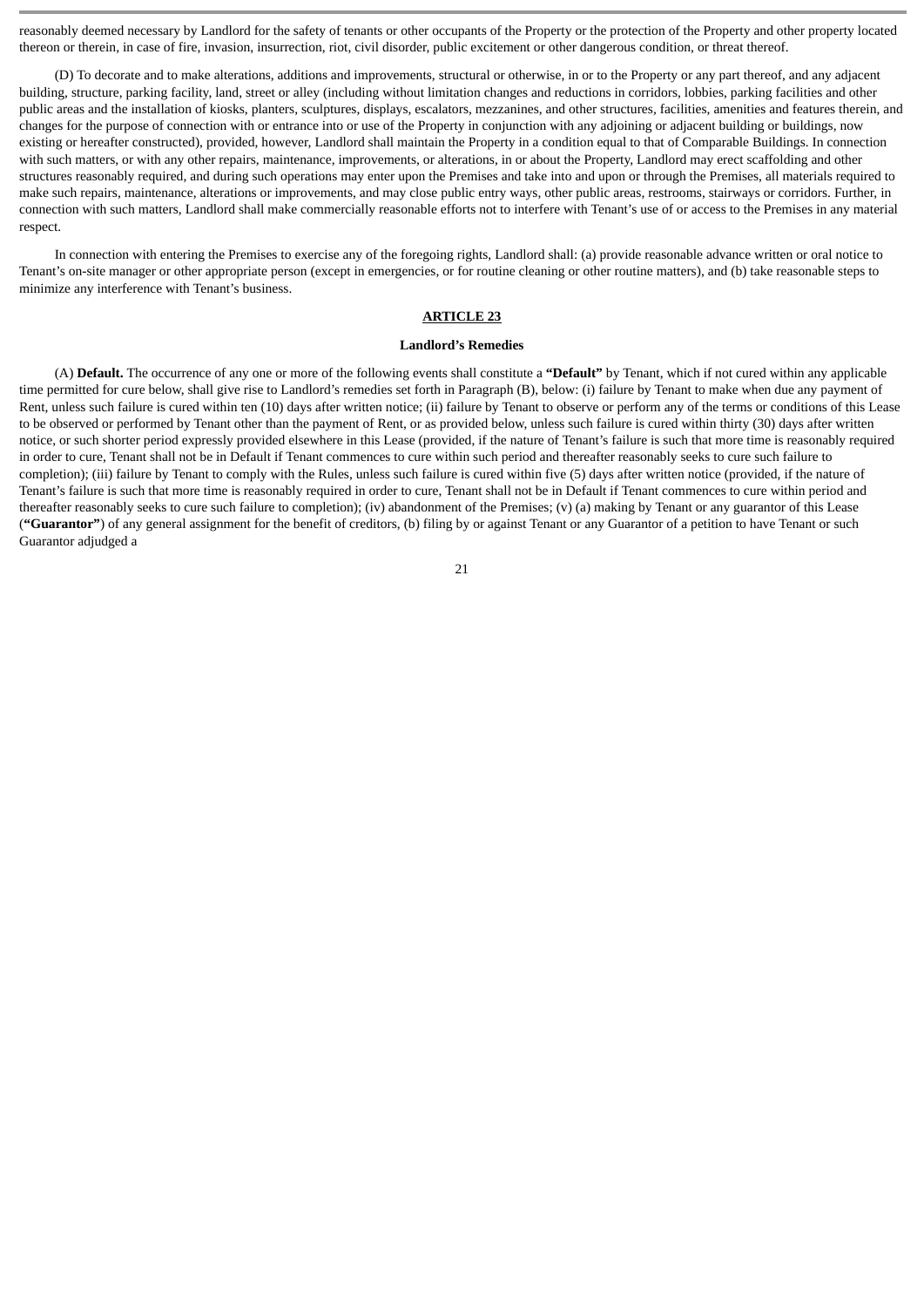bankrupt or a petition for reorganization or arrangement under any Law relating to bankruptcy (unless, in the case of a petition filed against Tenant or such Guarantor, the same is dismissed within sixty (60) days, (c) appointment of a trustee or receiver to take possession of substantially all of Tenant's assets located on the Premises or of Tenant's interest in this Lease, where possession is not restored to Tenant within thirty (30) days, (d) attachment, execution or other judicial seizure of substantially all of Tenant's assets located on the Premises or of Tenant's interest in this Lease, (e) Tenant's or any Guarantor's convening of a meeting of its creditors or any class thereof for the purpose of effecting a moratorium upon or composition of its debts, or (f) Tenant's or any Guarantor's insolvency or admission of an inability to pay its debts as they mature; (vi) any material misrepresentation herein, or material misrepresentation or omission in any financial statements or other materials provided by Tenant or any Guarantor in connection with negotiating or entering this Lease or by Tenant or any Guarantor in connection with any Transfer under Article 21; and (vii) cancellation of any guaranty of this Lease by any Guarantor. Failure by Tenant to comply with the same monetary term or condition of this Lease on three occasions during any twelve (12) month period shall cause any failure to comply with such term or condition during the succeeding twelve (12) month period, at Landlord's option, to constitute an incurable Default, if Landlord has given Tenant notice of each such failure within ten (10) days after each such failure occurs. The notice and cure periods provided herein are in lieu of, and not in addition to, any notice and cure periods provided by Law.

(B) **Remedies.** If a Default occurs and is not cured within any applicable time permitted under Paragraph (A), Landlord shall have the rights and remedies hereinafter set forth, which shall be distinct, separate and cumulative with and in addition to any other right or remedy allowed under any Law, or other provisions of this Lease:

- (i) Landlord may terminate this Lease, repossess the Premises by detainer suit, summary proceedings or other lawful means, and recover as damages a sum of money equal to: (a) any unpaid Rent as of the termination date including interest at the Default Rate (as defined in Article 25), (b) any unpaid Rent which would have accrued after the termination date through the time of award including interest at the Default Rate, less such loss of Rent that Tenant proves could have been reasonably avoided, (c) any unpaid Rent which would have accrued after the time of award during the balance of the Term, less such loss of Rent that Tenant proves could be reasonably avoided, and (d) any other amounts necessary to compensate Landlord for all damages proximately caused by Tenant's failure to perform its obligations under this Lease, including without limitation all Costs of Reletting (as defined in Paragraph E). For purposes of computing the amount of Rent herein that would have accrued after the time of award, Tenant's Prorata Share of Taxes and Operating Expenses shall be projected, based upon the average rate of increase, if any, in such items from the Commencement Date through the time of award.
- (ii) If Applicable Law permits, Landlord may terminate Tenant's right of possession and repossess the Premises by detainer suit, summary proceedings or other lawful means, without terminating this Lease (and if such Law permits, and Landlord shall not have expressly terminated the Lease in writing, any termination shall be deemed a termination of Tenant's right of possession only). In such event, Landlord may recover: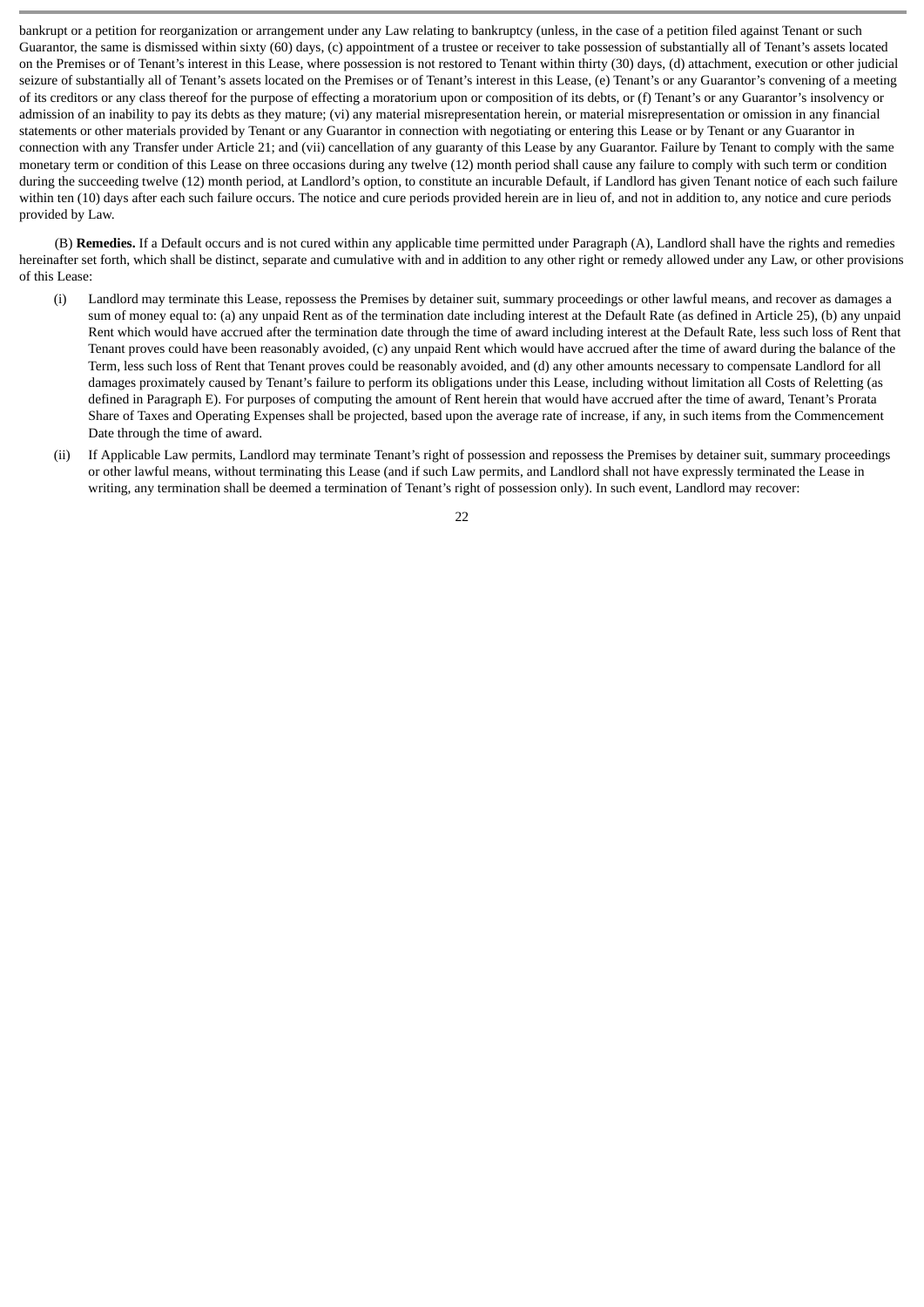(a) any unpaid Rent as of the date possession is terminated, including interest at the Default Rate, (b) any unpaid Rent which accrues during the Term from the date possession is terminated through the time of award (or which may have accrued from the time of any earlier award obtained by Landlord through the time of award), including interest at the Default Rate, less any Net Re-Letting Proceeds (as defined in Paragraph E) received by Landlord during such period, and less such loss of Rent that Tenant proves could have been reasonably avoided, and (c) any other amounts necessary to compensate Landlord for all damages proximately caused by Tenant's failure to perform its obligations under this Lease, including without limitation, all Costs of Reletting (as defined in Paragraph E). Landlord may bring suits for such amounts or portions thereof, at any time or times as the same accrue or after the same have accrued, and no suit or recovery of any portion due hereunder shall be deemed a waiver of Landlord's right to collect all amounts to which Landlord is entitled hereunder, nor shall the same serve as any defense to any subsequent suit brought for any amount not theretofore reduced to judgment.

(C) **Specific Performance, Collection of Rent and Acceleration.** Landlord shall at all times have the rights and remedies (which shall be cumulative with each other and cumulative and in addition to those rights and remedies available under Paragraph (B), above or any Law or other provision of this Lease), without prior demand or notice except as required by applicable Law: (i) to seek any declaratory, injunctive or other equitable relief, and specifically enforce this Lease, or restrain or enjoin a violation or breach of any provision hereof, and (ii) to sue for and collect any unpaid Rent which has accrued. Notwithstanding anything to the contrary contained in this Lease, to the extent not expressly prohibited by applicable Law, in the event of any Default by Tenant not cured within any applicable time for cure hereunder, Landlord may terminate this Lease or Tenant's right to possession and accelerate and declare that all Rent reserved for the remainder of the Term shall be immediately due and payable (in which event, Tenant's Prorata Share of Taxes and Operating Expenses for the remainder of the Term shall be projected based upon the average rate of increase, if any, in such items from the Commencement Date through the date of such declaration); provided, Landlord shall, after receiving payment of the same from Tenant, be obligated to turn over to Tenant any actual Net Re-Letting Proceeds thereafter received during the remainder of the Term, up to the amount so received from Tenant pursuant to this provision.

(D) **Late Charges and Interest.** Tenant shall pay, as additional Rent, a service charge of Two Hundred Dollars (\$200.00) for bookkeeping and administrative expenses, if Rent is not received within five (5) days after its due date and after Tenant's receipt of written notice, if such notice is explicitly required hereunder. In addition, Rent paid more than five (5) days after due shall accrue interest from the due date at the Default Rate (as defined in Article 25), until payment is received by Landlord. Such service charge and interest payments shall not be deemed consent by Landlord to late payments, nor a waiver of Landlord's right to insist upon timely payments at any time, nor a waiver of any remedies to which Landlord is entitled as a result of the late payment of Rent.

(E) **Certain Definitions. "Net Re-Letting Proceeds"** shall mean the total amount of rent and other consideration paid by any Replacement Tenants, less all Costs of Re-Letting, during a given period of time. **"Costs of Re-Letting"** shall include without limitation, all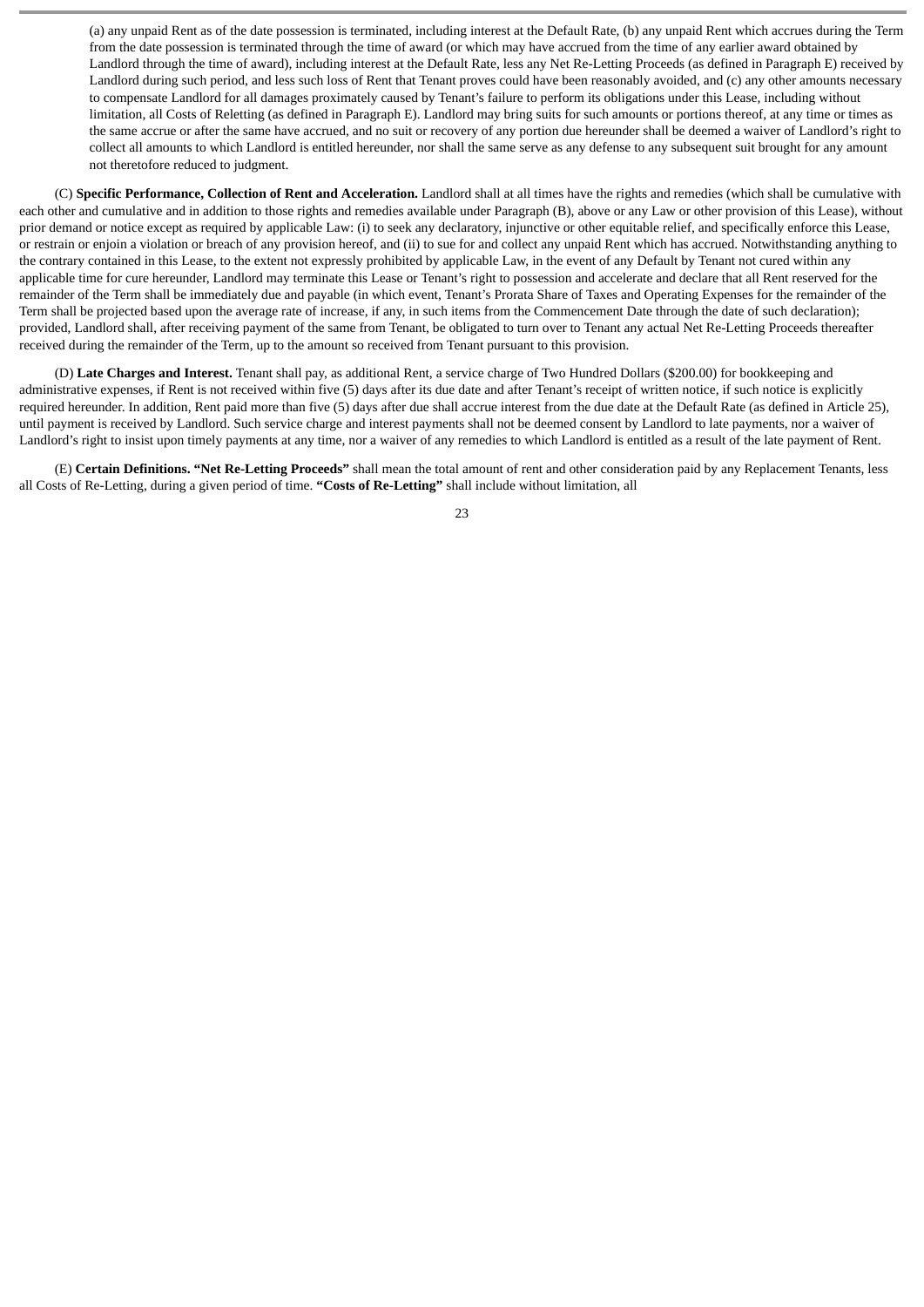reasonable costs and expenses incurred by Landlord for any repairs, maintenance, changes, alterations and improvements to the Premises, brokerage commissions, advertising costs, attorneys' fees, any customary free rent periods or credits, tenant improvement allowances, take-over lease obligations and other customary, necessary or appropriate economic incentives required to enter leases with Replacement Tenants, and costs of collecting rent from Replacement Tenants. **"Replacement Tenants"** shall mean any Persons (as defined in Article 25) to whom Landlord relets the Premises or any portion thereof pursuant to this Article.

(F) **Other Matters.** No re-entry or repossession, repairs, changes, alterations and additions, reletting, acceptance of keys from Tenant, or any other action or omission by Landlord shall be construed as an election by Landlord to terminate this Lease or Tenant's right to possession, or accept a surrender of the Premises, nor shall the same operate to release the Tenant in whole or in part from any of Tenant's obligations hereunder, unless express written notice of such intention is sent by Landlord or its agent to Tenant. To the fullest extent permitted by Law, all rent and other consideration paid by any Replacement Tenants shall be applied: first, to the Costs of Re-Letting, second, to the payment of any Rent theretofore accrued, and the residue, if any, shall be held by Landlord and applied to the payment of other obligations of Tenant to Landlord as the same become due (with any remaining residue to be retained by Landlord). Rent shall be paid without any prior demand or notice therefor (except as expressly provided herein) and without any deduction, set-off or counterclaim, or relief from any valuation or appraisement laws. Landlord may apply payments received from Tenant to any obligations of Tenant then accrued, without regard to such obligations as may be designated by Tenant. Landlord shall be under no obligation to observe or perform any provision of this Lease on its part to be observed or performed which accrues after the date of any Default by Tenant hereunder not cured within the times permitted hereunder. The times set forth herein for the curing of Defaults by Tenant are of the essence of this Lease. Tenant hereby irrevocably waives any right otherwise available under any Law to redeem or reinstate this Lease.

(G) **Mitigation.** In the event of a Default by Tenant, Landlord shall use reasonable efforts as required by applicable law to mitigate its damages and relet the Premises for the account of Tenant for such rent, for such time (which may be for a term extending beyond the Term of this Lease), in such portions and upon such other terms as Landlord in Landlord's sole discretion shall determine, and Landlord shall not be required to accept any tenant offered by Tenant or to observe any instructions given by Tenant relative to such reletting. Landlord may give priority over leasing the Premises to any other space Landlord desires to lease in the Building and shall not be required in any case to offer rent, length of term, or other terms for the Premises which are or would be less favorable to Landlord than those being offered for comparable space of Landlord in the Building.

## **ARTICLE 24**

#### **Landlord's Right To Cure and Landlord's Default**

(A) If Tenant defaults in the performance of its obligations under this Lease, Landlord, without waiving such default, shall have the right (but not the obligation), after the expiration of any grace period specifically provided by this Lease, and after an additional one (1) business day written notice to Tenant of Landlord's right to exercise its self-help rights to perform such obligations at Tenant's expense, without further notice to Tenant. All actual costs and expenses, including reasonable counsel fees and disbursements, incurred by Landlord performing such obligation shall be deemed to be Rent under this Lease and shall be paid by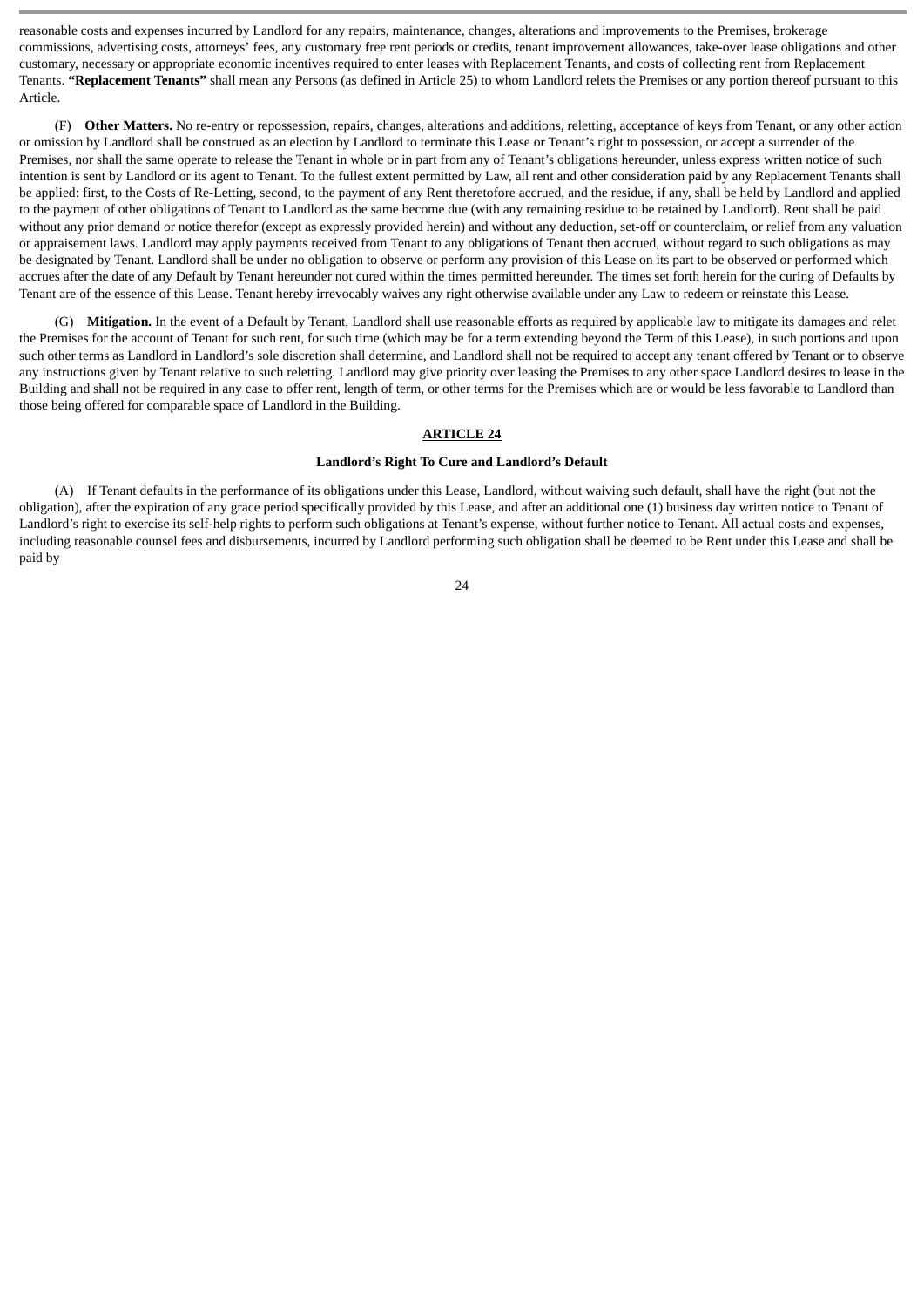Tenant to Landlord within five (5) days of demand, with interest thereon at the Default Rate from the date incurred by Landlord if not so paid within five (5) days of demand.

(B) If Landlord shall fail to perform any term or provision under this Lease required to be performed by Landlord, Landlord shall not be deemed to be in default hereunder nor subject to any claims for damages of any kind, unless such failure shall have continued for a period of thirty (30) days after written notice thereof by Tenant; provided, if the nature of Landlord's failure is such that more than thirty (30) days are reasonably required in order to cure, Landlord shall not be in default if Landlord commences to cure such failure within such thirty (30) day period, and thereafter reasonably seeks to cure such failure to completion. The aforementioned periods of time permitted for Landlord to cure shall be extended for any period of time during which Landlord is delayed in, or prevented from, curing due to fire or other casualty, strikes, lock-outs or other labor troubles, shortages of equipment or materials, governmental requirements, power shortages or outages, acts or omissions by Tenant or other Persons, and other causes beyond Landlord's reasonable control.

If Landlord shall fail to cure within the times permitted for cure herein, Landlord shall be subject to such remedies as may be available to Tenant (subject to the other provisions of this Lease); provided, however, in recognition that Landlord must receive timely payments of Rent and operate the Property, Tenant shall have no right of self-help to perform repairs or any other obligation of Landlord, and shall have no right to withhold, set-off or abate Rent.

# **ARTICLE 25**

#### **Captions, Definitions And Severability**

The captions of the Articles and Paragraphs of this Lease are for convenience of reference only and shall not be considered or referred to in resolving questions of interpretation. If any term or provision of this Lease shall be found invalid, void, illegal, or unenforceable with respect to any particular Person by a court of competent jurisdiction, it shall not affect, impair or invalidate any other terms or provisions hereof, or its enforceability with respect to any other Person, the parties hereto agreeing that they would have entered into the remaining portion of this Lease notwithstanding the omission of the portion or portions adjudged invalid, void, illegal, or unenforceable with respect to such Person.

(A) **"Building"** shall mean the structure identified in Article 1 of this Lease.

(B) **"Default Rate"** shall mean the prime rate of interest, as announced by The Wall Street Journal from time to time, plus five percent (5%) per annum, or the highest rate permitted by applicable Law, whichever shall be less.

(C) **"Holder"** shall mean the holder of any Mortgage or other instrument to secure debt at the time in question.

(D) **"Holidays"** shall mean all federally observed holidays, including New Year's Day, President's Day, Memorial Day, Independence Day, Labor Day, Veterans' Day, Thanksgiving Day, Christmas Day.

(E) **"Landlord"** and **"Tenant"** shall be applicable to one or more Persons as the case may be, and the singular shall include the plural, and the neuter shall include the masculine and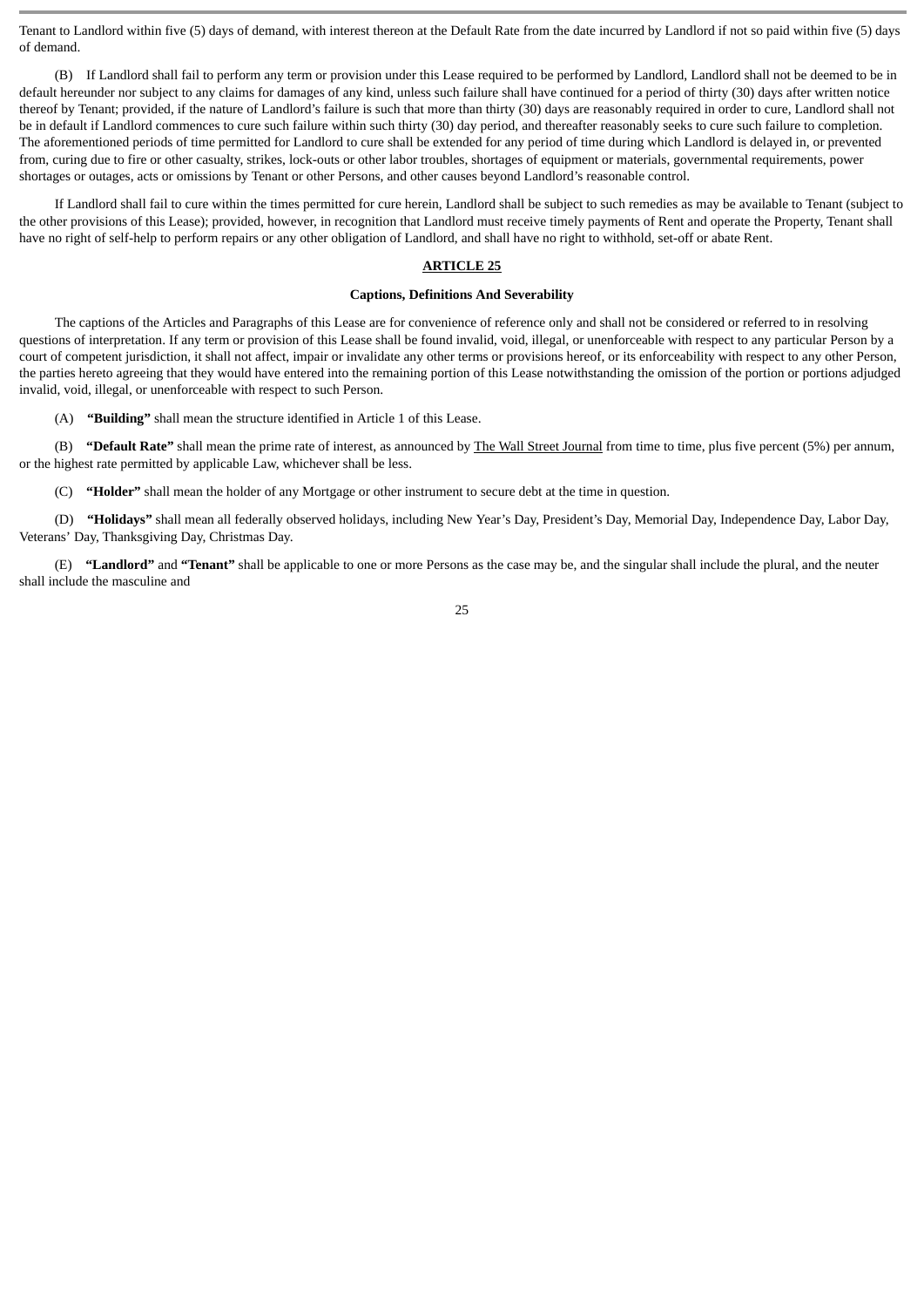feminine; and if there be more than one, the obligations thereof shall be joint and several. For purposes of any provisions indemnifying or limiting the liability of Landlord, the term "Landlord" shall include Landlord's present and future partners, beneficiaries, trustees, officers, directors, employees, shareholders, principals, agents, affiliates, successors and assigns.

(F) **"Law"** shall mean all federal, state, county and local governmental and municipal laws, statutes, ordinances, rules, regulations, codes, decrees, orders and other such requirements, applicable equitable remedies and decisions by courts in cases where such decisions are considered binding precedents in the state in which the Property is located, and decisions of federal courts applying the Laws of such State.

(G) **"Lease Year"** shall mean each twelve (12) month annual period, commencing on the Commencement Date, without regard to calendar years.

(H) **"Mortgage"** shall mean all mortgages, deeds of trust, and other encumbrances now or hereafter placed upon the Property or Building, or any part thereof, and all renewals, modifications, consolidations, replacements, increases, spreaders or extensions thereof, and all indebtedness now or hereafter secured thereby and all interest thereon and all amounts payable thereunder.

(I) **"Operating Expenses"** shall mean all customary expenses, costs and amounts (other than Taxes) of every kind and nature which Landlord shall pay during any calendar year any portion of which occurs during the Term, because of or in connection with the ownership, management, repair, maintenance, restoration and operation of the Property, including without limitation, any amounts paid for: (a) utilities for the Property, including but not limited to electricity, power, gas, steam, oil or other fuel, water, sewer, lighting, heating, air conditioning and ventilating, (b) permits, licenses and certificates necessary to operate, manage and lease the Property, (c) insurance applicable to the Property, not limited to the amount of coverage Landlord is required to provide under this Lease, (d) supplies, tools, equipment and materials used in the operation, repair and maintenance of the Property, (e) accounting, legal, inspection, and other customary services provided to Comparable Buildings, (f) any equipment rental (or installment equipment purchase or equipment financing agreements), or management agreements (including the cost of any management fee actually paid thereunder not to exceed management fees of three percent (3%) of gross rents of the Building, as provided in **Exhibit C**), up to customary and reasonable amounts), (g) wages, salaries and other compensation and benefits (including the fair value of any parking privileges provided) for all persons engaged in the operation, maintenance or security of the Property, and employer's Social Security taxes, unemployment taxes or insurance, and any other taxes which may be levied on such wages, salaries, compensation and benefits, (h) payments under any easement, operating agreement, declaration, restrictive covenant, or instrument pertaining to the sharing of costs in any planned development, and (i) operation, repair, and maintenance of all Systems and Equipment and components thereof (including replacement of components), janitorial service, alarm and security service, window cleaning, trash removal, elevator maintenance, riser management, cleaning of walks, parking facilities and building walls, removal of ice and snow, replacement of wall and floor coverings, ceiling tiles and fixtures in lobbies, corridors, restrooms and other common or public areas or facilities, maintenance and replacement of shrubs, trees, grass, sod and other landscaped items, irrigation systems, drainage facilities, fences, curbs, and walkways, repaving and re-striping parking facilities, and roof repairs. If the Property is not at least ninety-five percent (95%) fully occupied during all or a portion of any calendar year, Landlord may, in accordance with sound management practices and generally accepted accounting principles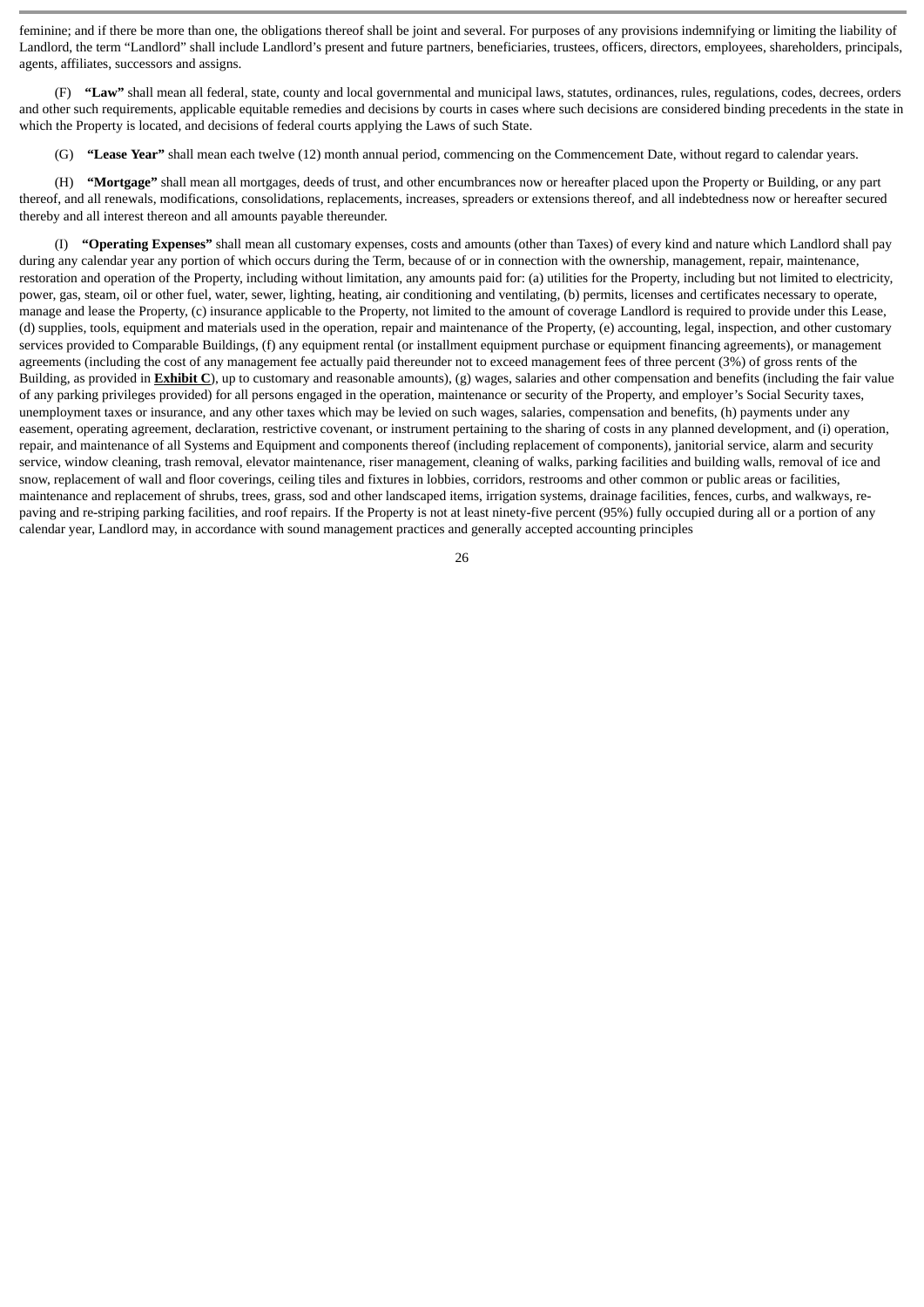consistently applied, determine the amount of variable Operating Expenses (i.e., those items which vary according to occupancy levels) that would have been paid had the Property been fully occupied, and the amount so determined shall be deemed to have been the amount of variable Operating Expenses for such year. Notwithstanding the foregoing, Operating Expenses shall not, however, include:

- (i) depreciation, interest, and amortization on Mortgages, and other debt costs or ground lease payments, if any; legal fees in connection with leasing, tenant disputes or enforcement of leases; real estate brokers' leasing commissions; improvements or alterations to tenant spaces; the cost of providing any service directly to and paid directly by, any tenant; any costs expressly excluded from Operating Expenses elsewhere in this Lease; costs of any items to the extent Landlord receives reimbursement from insurance proceeds or from a third party (such proceeds to be deducted from Operating Expenses in the year in which received); and
- (ii) capital expenditures, except those: (a) made primarily to reduce Operating Expenses, or to comply with any Laws or other governmental requirements, or (b) for replacements (as opposed to additions or new improvements) of non-structural items located in the common areas of the Property required to keep such areas in good condition; provided, all such permitted capital expenditures (together with financing charges at the lowest reasonable market rate and terms then available to Landlord) shall be amortized for purposes of this Lease over their useful lives; and
- (iii) The items listed on **Exhibit C** attached hereto.
- (J) **"Person"** shall mean an individual, trust, partnership, joint venture, association, corporation, and any other entity.

(K) **"Property"** shall mean the Building, and any common or public areas or facilities, easements, corridors, lobbies, sidewalks, loading areas, driveways, landscaped areas, skywalks, parking garages and lots, and any and all other structures or facilities operated or maintained in connection with or for the benefit of the Building, and all parcels or tracts of land on which all or any portion of the Building or any of the other foregoing items are located, and any fixtures, machinery, equipment, apparatus, Systems and Equipment, furniture and other personal property located thereon or therein and used in connection therewith, whether title is held by Landlord or its affiliates. Possession of areas necessary for utilities, services, safety and operation of the Property, including the Systems and Equipment (as defined in Article 25), fire stairways, perimeter walls, space between the finished ceiling of the Premises and the slab of the floor or roof of the Property thereabove, and the use thereof together with the right to install, maintain, operate, repair and replace the Systems and Equipment, including any of the same in, through, under or above the Premises in locations that will not materially interfere with Tenant's use of the Premises, are hereby excepted and reserved by Landlord, and not demised to Tenant.

(L) **"Rent"** shall have the meaning specified therefor in Article 3(F).

(M) **"Systems and Equipment"** shall mean any plant, machinery, transformers, duct work, cable, wires, and other equipment, facilities, and systems designed to supply heat,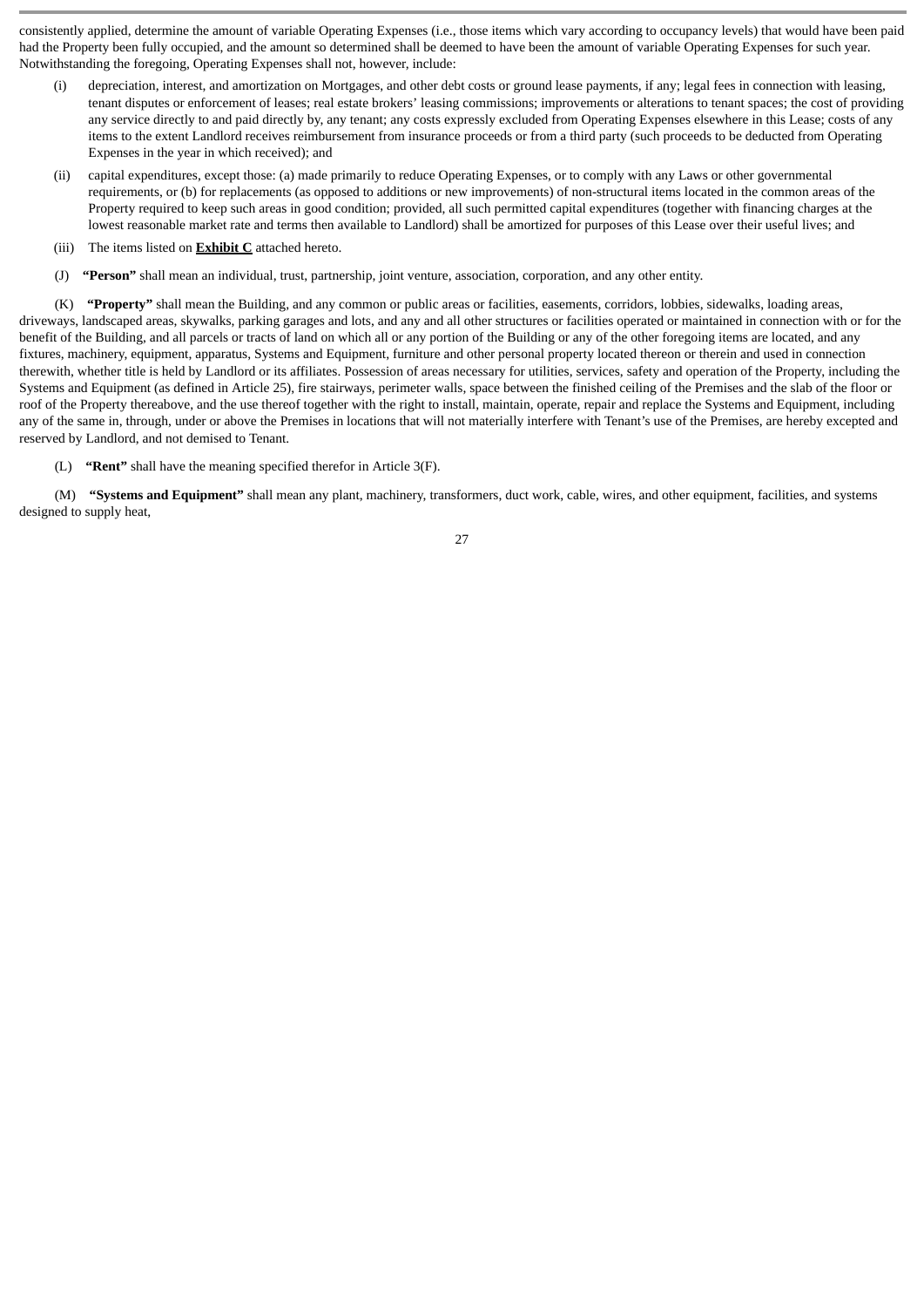ventilation, air conditioning and humidity or any other services or utilities, or comprising or serving as any component or portion of the electrical, gas, steam, plumbing, sprinkler, communications, alarm, security, or fire/life/safety systems or equipment, or any other mechanical, electrical, electronic, computer or other systems or equipment for the Property.

(N) **"Taxes"** shall mean all federal, state, county, or local governmental or municipal taxes, fees, charges or other impositions of every kind and nature, whether general, special, ordinary or extraordinary (including without limitation, real estate taxes, general and special assessments, transit taxes, water and sewer rents, taxes based upon the receipt of rent including gross receipts or sales taxes applicable to the receipt of rent or service or value added taxes (unless required to be paid by Tenant under Article 17), personal property taxes imposed upon the fixtures, machinery, equipment, apparatus, Systems and Equipment, appurtenances, furniture and other personal property used in connection with the Property which Landlord shall pay during any calendar year, any portion of which occurs during the Term (without regard to any different fiscal year used by such government or municipal authority) because of or in connection with the ownership, leasing and operation of the Property. Notwithstanding the foregoing, there shall be excluded from Taxes all excess profits taxes, transfer taxes, franchise taxes, gift taxes, capital stock taxes, inheritance and succession taxes, estate taxes, federal and state income taxes, and other taxes to the extent applicable to Landlord's general or net income (as opposed to rents, receipts or income attributable to operations at the Property). If the method of taxation of real estate prevailing at the time of execution hereof shall be, or has been altered, so as to cause the whole or any part of the taxes now, hereafter or heretofore levied, assessed or imposed on real estate to be levied, assessed or imposed on Landlord, wholly or partially, as a capital levy or otherwise, or on or measured by the rents received therefrom, then such new or altered taxes attributable to the Property shall be included within the term "Taxes," except that the same shall not include any enhancement of said tax attributable to other income of Landlord. Any actual reasonable expenses incurred by Landlord in attempting to protest, reduce or minimize Taxes shall be included in Taxes in the calendar year such expenses are paid. Tax refunds shall be deducted from Taxes in the year they are received by Landlord. If Taxes for any period during the Term or any extension thereof, shall be increased after payment thereof by Landlord, for any reason including without limitation error or reassessment by applicable governmental or municipal authorities, Tenant shall pay Landlord upon demand Tenant's Prorata Share of such increased Taxes. Tenant shall pay increased Taxes whether Taxes are increased as a result of increases in the assessment or valuation of the Property (whether based on a sale, change in ownership or refinancing of the Property or otherwise), increases in the tax rates, reduction or elimination of any rollbacks or other deductions available under current law, scheduled reductions of any tax abatement, as a result of the elimination, invalidity or withdrawal of any tax abatement, or for any other cause whatsoever. Notwithstanding the foregoing, if any Taxes shall be paid based on assessments or bills by a governmental or municipal authority using a fiscal year other than a calendar year, Landlord may elect to average the assessments or bills for the subject calendar year, based on the number of months of such calendar year included in each such assessment or bill. All Taxes which are special assessments payable in installments shall be paid over the longest possible period permitted before such assessments become delinquent, however, in such event Taxes shall include any interest or other charges imposed thereon by the taxing authority.

(O) **"Tenant's Prorata Share"** of Taxes and Operating Expenses shall be 18.64% until the 16<sup>th</sup> Floor Commencement Date, and thereafter, Tenant's Prorata share shall be 24.85%, provided, however, if Tenant exercises its right to terminate this Lease with respect to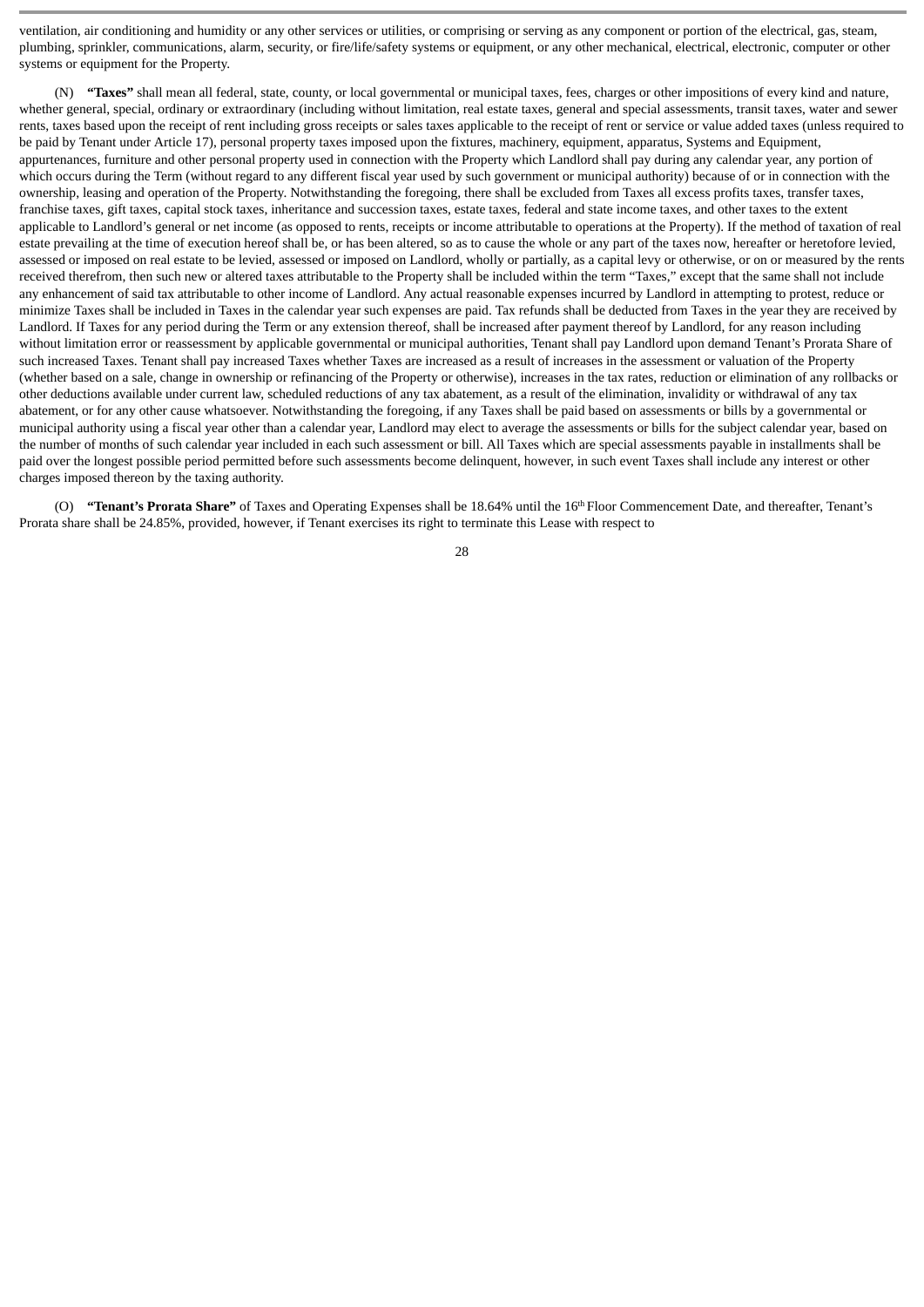the 16<sup>th</sup> Floor Premises as provided in Article 41 herein, then Tenant's Prorata Share shall remain 18.64%.

# **ARTICLE 26**

#### **Conveyance By Landlord And Liability**

In case Landlord or any successor owner of the Property or the Building shall convey or otherwise dispose of any portion thereof in which the Premises are located, to another Person (and nothing herein shall be construed to restrict or prevent such conveyance or disposition), such other Person shall thereupon be and become landlord hereunder and shall be deemed, subject to the terms of Article 19, to have fully assumed and be liable for all obligations of this Lease to be performed by Landlord which first arise after the date of conveyance, and Tenant shall attorn to such other Person, and Landlord or such successor owner shall, from and after the date of conveyance, be free of all liabilities and obligations hereunder arising after the date of such conveyance or disposition. The liability of Landlord to Tenant for any default by Landlord under this Lease or arising in connection herewith or with Landlord's operation, management, leasing, repair, renovation, alteration, or any other matter relating to the Property or the Premises, shall be limited to the interest of Landlord in the Property and the proceeds from the sale thereof. Tenant agrees to look solely to Landlord's interest in the Property and the proceeds from the sale thereof for the recovery of any judgment against Landlord, and Landlord shall not be personally liable for any such judgment or deficiency after execution thereon. The limitations of liability contained in this Article shall apply equally and inure to the benefit of Landlord's present and future members, partners, beneficiaries, officers, directors, trustees, shareholders, agents and employees, and their respective partners, heirs, successors and assigns. Under no circumstances shall any present or future member of Landlord (if Landlord is a limited liability company), general or limited partner of Landlord (if Landlord is a partnership), or trustee or beneficiary (if Landlord or any partner of Landlord is a trust) have any liability for the performance of Landlord's obligations under this Lease.

# **ARTICLE 27**

#### **Indemnification**

Except to the extent arising from the intentional misconduct or negligence of Landlord or Landlord's agents or employees, Tenant shall defend, indemnify and hold harmless Landlord and each Holder from and against any and all claims, demands, liabilities, damages, judgments, orders, decrees, actions, proceedings, fines, penalties, costs and expenses, including without limitation, court costs and attorneys' fees arising from or relating to any loss of life, damage or injury to person, property or business occurring in or from the Premises or the Parking Space, or caused by or in connection with any violation of this Lease or use of the Premises, the Parking Space or the Property by, or any other act or omission of, Tenant, any other occupant of the Premises, or any of their respective agents, employees, contractors or guests. Without limiting the generality of the foregoing, Tenant specifically acknowledges that the indemnity undertaking herein shall apply to claims in connection with or arising out of any "Work" as described in Article 8, the installation, maintenance, use or removal of any "Lines" located in or serving the Premises as described in Article 29, and the transportation, use, storage, maintenance, generation, manufacturing, handling, disposal, release or discharge of any "Hazardous Material" as described in Article 30 (whether or not any of such matters shall have been theretofore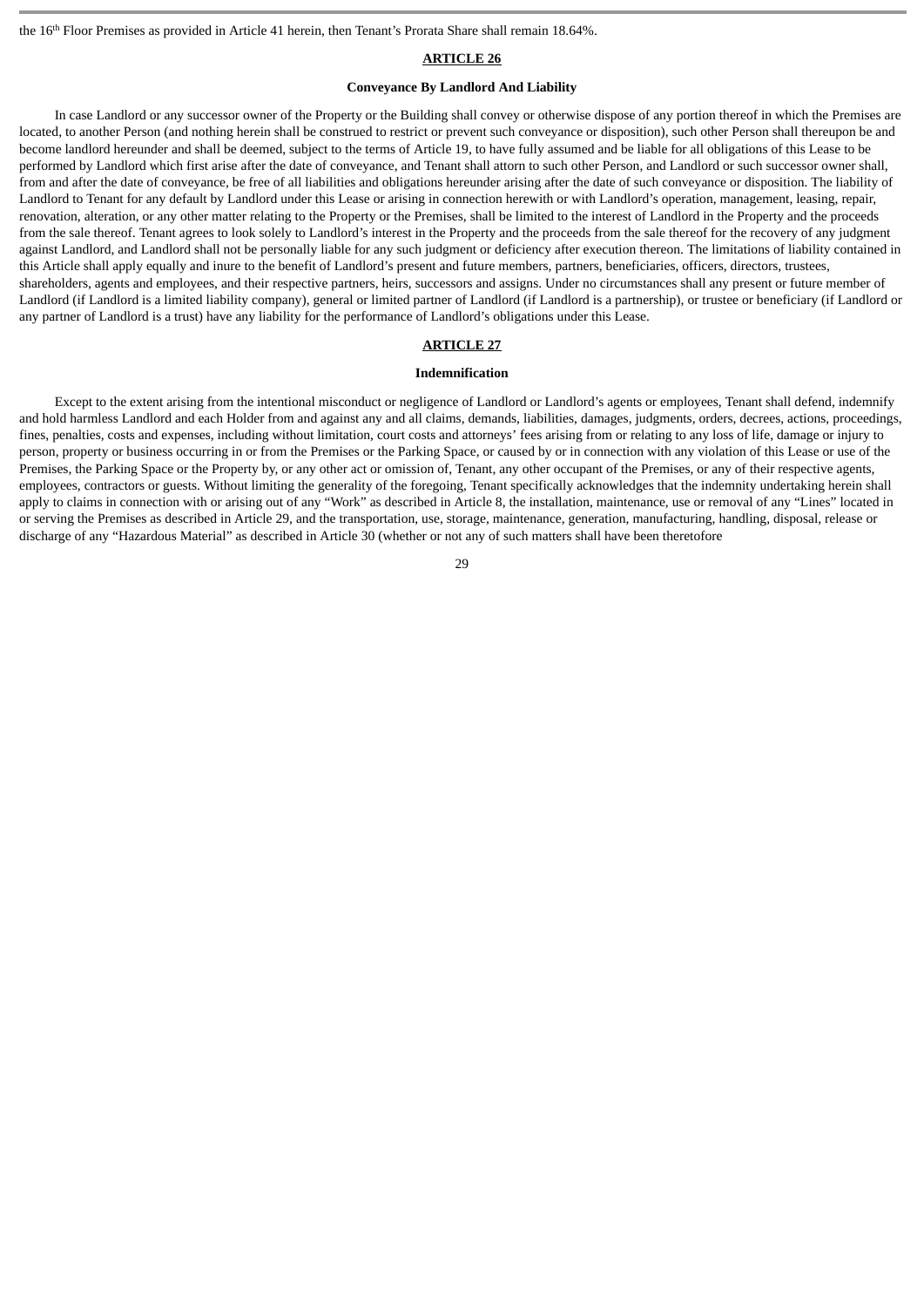approved by Landlord), except to the extent that any of the same arises from the intentional misconduct or negligent acts of Landlord or Landlord's agents or employees.

Except to the extent arising from the intentional misconduct or negligent acts of Tenant or Tenant's agents or employees or prohibited by Law, Landlord shall defend, indemnify and hold Tenant harmless from and against any and all claims, demands, liabilities, damages, judgments, orders, decrees, actions, proceedings, fines, penalties, costs and expenses, including without limitation, court costs and attorneys' fees arising from or relating to any loss of life, damage or injury to person, property or business

occurring in or from the common area of the Property (expressly excluding the Parking Space), or caused by or in connection with any negligent act or omission or violation of this Lease by Landlord, its agents, employees, contractors or guests.

## **ARTICLE 28**

#### **Safety And Security Devices, Services And Programs**

The parties acknowledge that safety and security devices, services and programs provided by Landlord, if any, while intended to deter crime and ensure safety, may not in given instances prevent theft or other criminal acts, or ensure safety of persons or property. The risk that any safety, or security device, service or program may not be effective, or may malfunction, or be circumvented by a criminal, is assumed by Tenant with respect to Tenant's property and interests, and Tenant shall obtain insurance coverage to the extent Tenant desires protection against such criminal acts and other losses, as further described in Article 11. Tenant agrees to cooperate in any reasonable safety or security program developed by Landlord or required by Law.

# **ARTICLE 29**

#### **Communications And Computer Lines**

Tenant may install, maintain, replace, remove or use any communications or computer wires, cables and related devices (collectively the **"Lines"**) at the Property in or serving the Premises, provided: (a) Tenant shall obtain Landlord's prior written consent, use an experienced and qualified contractor approved in writing by Landlord, and comply with all of the other provisions of Article 8, (b) any such installation, maintenance, replacement, removal or use shall comply with all Laws applicable thereto and good work practices, and shall not interfere with the use of any then existing Lines at the Property, (c) Tenant shall not use a number of spare Lines disproportionate to the Tenant's Prorata Share of space in the Building, (d) if Tenant at any time uses any equipment that may create an electromagnetic field exceeding the normal insulation ratings of ordinary twisted pair riser cable or cause radiation higher than normal background radiation, the Lines therefor (including riser cables) shall be appropriately insulated to prevent such excessive electromagnetic fields or radiation, (e) Tenant's rights shall be subject to the rights of any regulated telephone company, and (f) Tenant shall pay all reasonable costs in connection therewith. Landlord shall at all times maintain exclusive control over all risers (including, without limitation, their use) located at the Property but shall provide reasonable access to such risers, which may be through a riser management company. Landlord reserves the right to require that Tenant remedy and subsequently remove any Lines located in or serving the Premises which are installed in violation of these provisions if Tenant is unable to remedy such defects, or which are at any time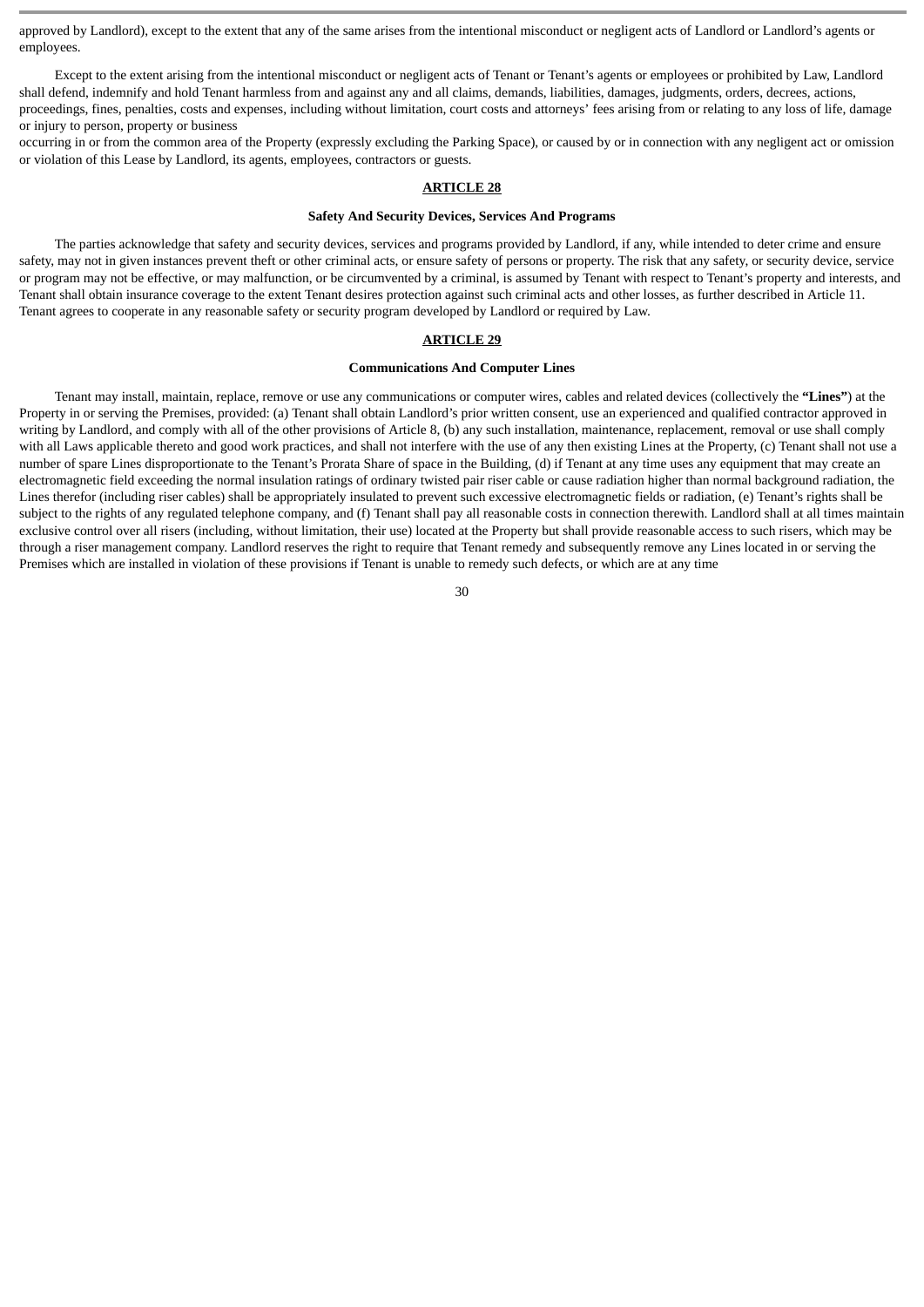in violation of any Laws or represent a dangerous or potentially dangerous condition (if such Lines were installed by Tenant or any other party) at the discretion of Tenant, within three (3) days after written notice.

Landlord may (but shall not have the obligation to): (i) install new Lines at the Property (ii) create additional space for Lines at the Property, and (iii) reasonably direct, monitor and/or supervise, through a riser management company, if Landlord so elects, the installation, maintenance, replacement and removal of, the allocation and periodic re-allocation of available space (if any) for, and the allocation of excess capacity (if any) on, any Lines now or hereafter installed at the Property by Landlord, Tenant or any other party (but Landlord shall not monitor or control the information transmitted through such Lines). Such rights shall not be in limitation of other rights that may be available to Landlord by Law or otherwise. If Landlord exercises any such rights, Landlord may charge Tenant for the costs attributable to Tenant, or may include those costs and all other costs in Operating Expenses under Article 25 (including without limitation, costs for acquiring and installing Lines and risers to accommodate new Lines and spare Lines, any associated computerized system and software for maintaining records of Line connections, riser management fees, and the fees of any consulting engineers and other experts); provided, any capital expenditures included in Operating Expenses hereunder shall be amortized (together with reasonable finance charges) over the period of time prescribed by Article 25.

Except to the extent arising from the intentional or negligent acts of Landlord or Landlord's agents or employees, Landlord shall have no liability for damages arising from, and Landlord does not warrant that the Tenant's use of any Lines will be free from the following (collectively called **"Line Problems"**): (x) any eavesdropping or wire-tapping by unauthorized parties not controlled by Landlord, (y) any failure of any Lines to satisfy Tenant's requirements, or (z) any shortages, failures, variations, interruptions, disconnections, loss or damage caused by the installation, maintenance, replacement, use or removal of Lines by or for other tenants or occupants at the Property, by any failure of the environmental conditions or the power supply for the Property to conform to any requirements for the Lines or any associated equipment, or any other problems associated with any Lines by any other cause. Under no circumstances shall any Line Problems be deemed an actual or constructive eviction of Tenant, render Landlord liable to Tenant for abatement of Rent, or relieve Tenant from performance of Tenant's obligations under this Lease. Landlord in no event shall be liable for damages by reason of loss of profits, business interruption or other consequential damage arising from any Line Problems. The provisions of this Article shall survive the expiration or earlier termination of this Lease.

## **ARTICLE 30**

#### **Hazardous Materials**

Tenant shall not transport, use, store, maintain, generate, manufacture, handle, dispose, release or discharge any **"Hazardous Material"** (as defined below) upon or about the Property, nor permit Tenant's employees, agents, contractors, and other occupants of the Premises to engage in such activities upon or about the Property. However, the foregoing provisions shall not prohibit the transportation to and from, and use, storage, maintenance and handling within, the Premises of substances customarily used in offices (or such other business or activity expressly permitted to be undertaken in the Premises under Article 6), provided: (a) such substances shall be used and maintained only in such quantities as are reasonably necessary for such permitted use of the Premises, strictly in accordance with applicable Law and the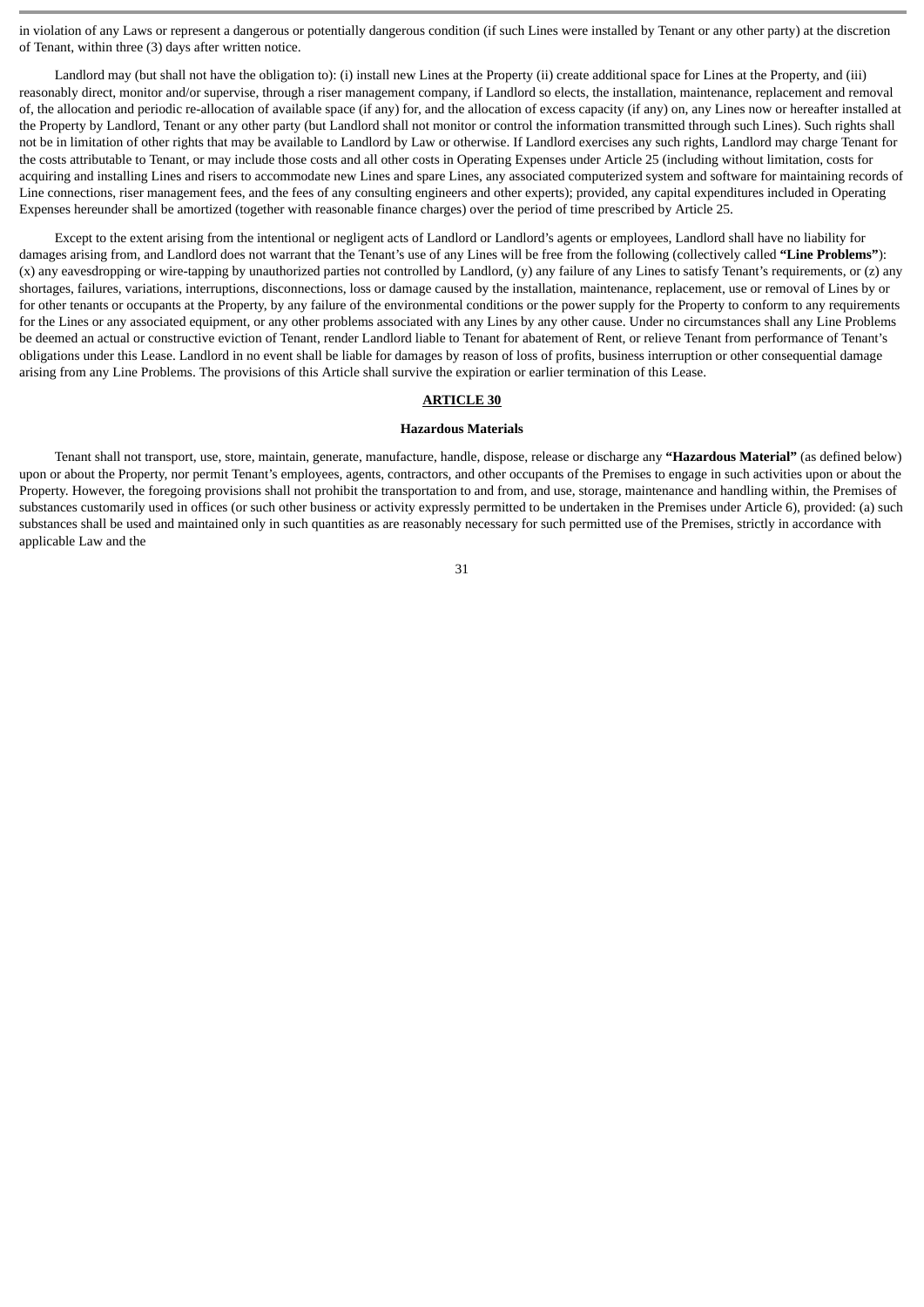manufacturers' instructions therefor, (b) such substances shall not be disposed of, released or discharged on the Property, and shall be transported to and from the Premises, and the Parking Space, in compliance with all applicable Laws, and as Landlord shall reasonably require, (c) if any applicable Law or Landlord's trash removal contractor requires that any such substances be disposed of separately from ordinary trash, Tenant shall make arrangements at Tenant's expense for such disposal directly with a qualified and licensed disposal company at a lawful disposal site (subject to scheduling and approval by Landlord), and shall ensure that disposal occurs frequently enough to prevent unnecessary storage of such substances in the Premises, and the Parking Space, and (d) any remaining such substances shall be completely, properly and lawfully removed from the Property upon expiration or earlier termination of this Lease (substances in compliance with this sentence are hereinafter called **"Permitted Substances"**).

To the extent Tenant becomes aware or receives notice, Tenant shall promptly notify Landlord of: (i) any enforcement, cleanup or other regulatory action taken or threatened by any governmental or regulatory authority with respect to the presence of any Hazardous Material on the Premises, or the Parking Space or the migration thereof from or to other property, (ii) any demands or claims made or threatened by any party against Tenant, the Premises or the Parking Space relating to any loss or injury resulting from any Hazardous Material, (iii) any release, discharge or nonroutine, improper or unlawful disposal or transportation of any Hazardous Material on or from the Premises or the Parking Space, and (iv) any matters where Tenant is required by Law to give a notice to any governmental or regulatory authority respecting any Hazardous Materials on the Premises or the Parking Space. Landlord shall have the right (but not the obligation) to join and participate, as a party, in any legal proceedings or actions affecting the Premises, or the Parking Space, initiated in connection with any environmental, health or safety Law. At such times as Landlord may reasonably request, Tenant shall provide Landlord with a written list identifying any Hazardous Material then used, stored, or maintained upon the Premises or the Parking Space (excluding Permitted Substances), the use and approximate quantity of each such material, a copy of any material safety data sheet (**"MSDS"**) issued by the manufacturer therefor, written information concerning the removal, transportation and disposal of the same, and such other information as Landlord may reasonably require or as may be required by Law. The term **"Hazardous Material"** for purposes hereof shall mean any chemical, substance, material or waste or component thereof which is now or hereafter listed, defined or regulated as a hazardous or toxic chemical, substance, material or waste or component thereof by any federal, state or local governing or regulatory body having jurisdiction, or which would trigger any employee or community "right-to-know" requirements adopted by any such body, or for which any such body has adopted any requirements for the preparation or distribution of an MSDS.

If any Hazardous Material is released, discharged or disposed of by Tenant or any other occupant of the Premises, or their employees, agents or contractors, on or about the Property in violation of the foregoing provisions, Tenant shall immediately, properly and in compliance with applicable Laws clean up and remove the Hazardous Material from the Property and any other affected property and clean or replace any affected personal property (whether or not owned by Landlord), at Tenant's expense. Such clean up and removal work shall be subject to Landlord's prior written approval (except in emergencies), and shall include, without limitation, any testing, investigation, and the preparation and implementation of any remedial action plan required by any governmental body having jurisdiction or reasonably required by Landlord. If Tenant shall fail to comply with the provisions of this Article within five (5) days after written notice by Landlord, or such shorter time as may be required by Law or in order to minimize any hazard to Persons or property, Landlord may (but shall not be obligated to) arrange for such compliance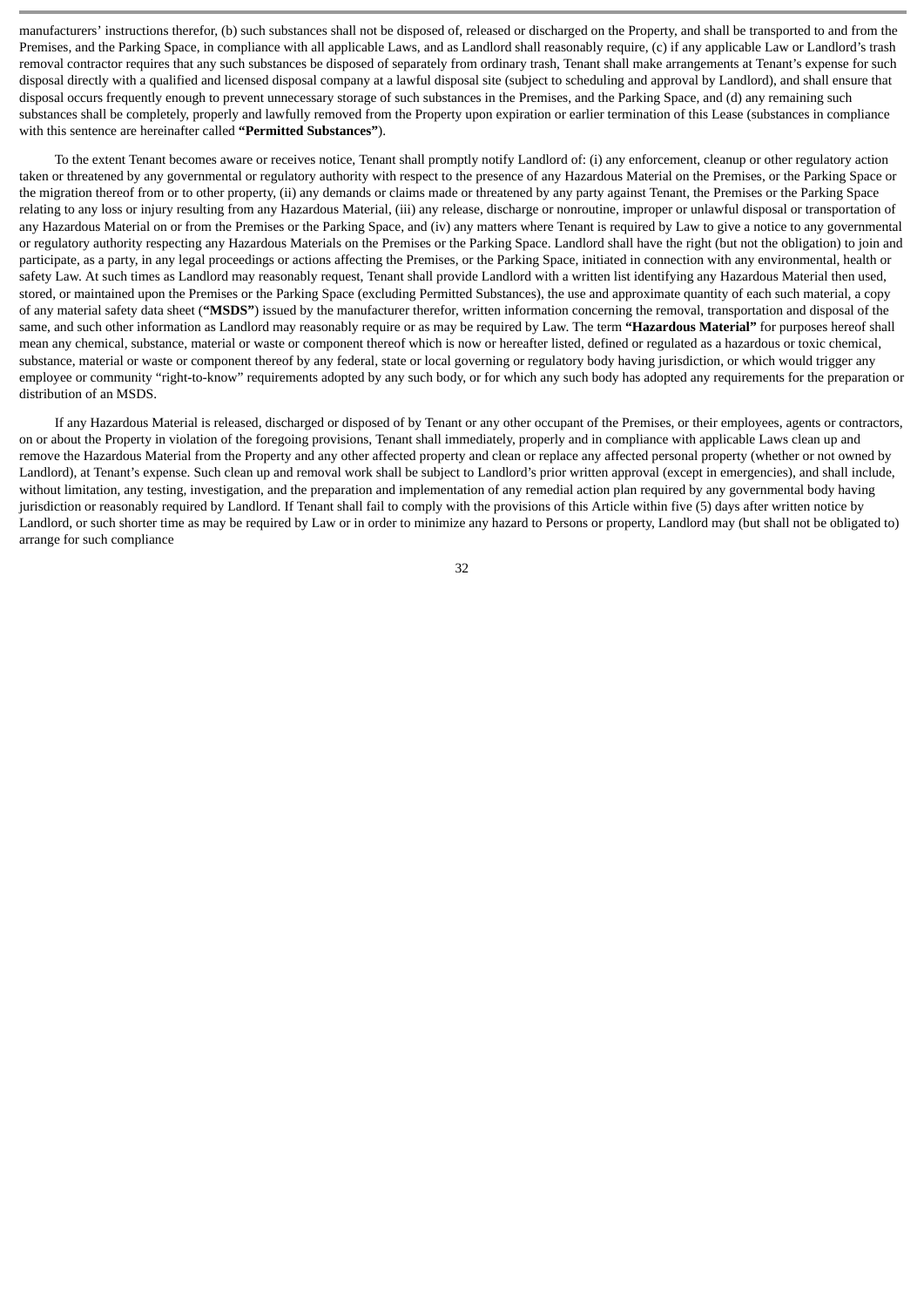directly or as Tenant's agent through contractors or other parties selected by Landlord, at Tenant's expense (without limiting Landlord's other remedies under this Lease or applicable Law). If any Hazardous Material is released, discharged or disposed of on or about the Property and such release, discharge or disposal is not caused by Tenant or other occupants of the Premises, or their employees, agents or contractors, such release, discharge or disposal shall be deemed casualty damage under Article 10 to the extent that the use and occupancy of the Premises, the Parking Space, or common areas serving the Premises are impaired thereby; in such case, Landlord and Tenant shall have the obligations and rights respecting such casualty damage provided under Article 10. To the extent that any Hazardous Materials in the Property (other than those released, discharged, or disposed of by Tenant, or its employees, agents, or contractors) are required to be remediated by order of any governmental authority pursuant to any Law, then Landlord at no cost to Tenant shall promptly remediate or cause remediation of such Hazardous Materials, or if such prompt remediation is not commercially reasonable, then Landlord shall so notify Tenant and such condition shall also be treated as casualty damage under Article 10. Landlord hereby represents to Tenant that Landlord has received no written notice of any current violation of Law with respect to any Hazardous Material in the Property.

#### **ARTICLE 31**

#### **Miscellaneous**

(A) Each of the terms and provisions of this Lease shall be binding upon and inure to the benefit of the parties hereto, their respective heirs, executors, administrators, guardians, custodians, successors and assigns, subject to the provisions of Article 21 respecting Transfers:

(B) Neither this Lease nor any memorandum of lease or short form lease shall be recorded by Tenant.

(C) This Lease shall be construed in accordance with the Laws of the state in which the Property is located.

(D) All obligations or rights of either party arising during or attributable to the period ending upon expiration or earlier termination of this Lease shall survive such expiration or earlier termination.

(E) Landlord agrees that, if Tenant timely pays the Rent and performs the terms and provisions hereunder, and subject to all other terms and provisions of this Lease, Tenant shall hold and enjoy the Premises during the Term, free of lawful claims by any Person acting by or through Landlord.

(F) This Lease does not grant any legal rights to "light and air" outside the Premises nor any particular view or cityscape visible from the Premises.

(G) Tenant shall provide Landlord with a copy of Tenant's audited financial statements within one hundred twenty (120) days after the end of Tenant's fiscal year or if Tenant does not audit its financial statements, Tenant shall provide Landlord with a certificate from its Chief Financial Officer certifying its then current unaudited financial statements as true, complete, and current.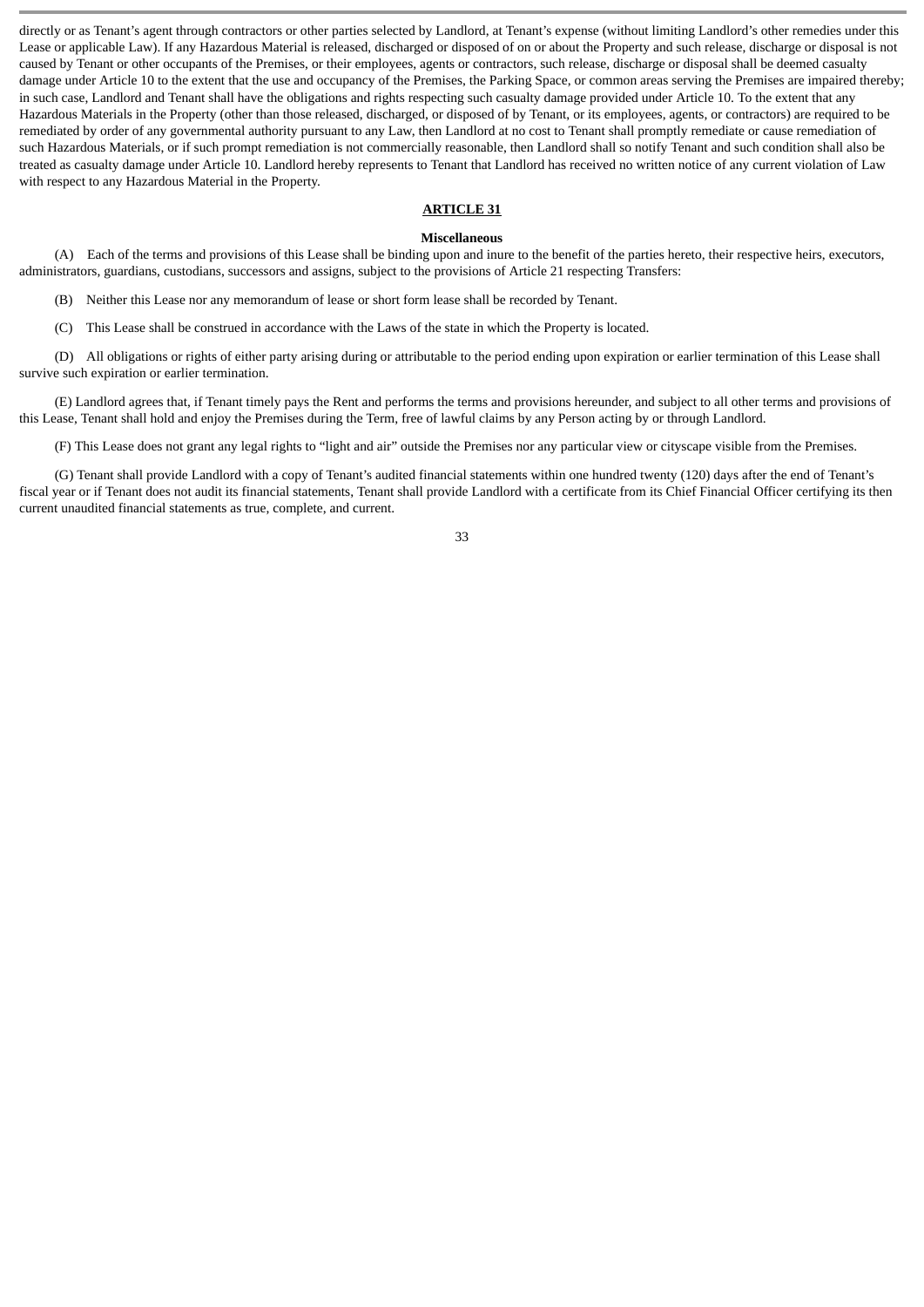(H) Tenant represents and warrants to Landlord that as of the Effective Date, there has been no material adverse change in Tenant's financial condition from the date of the most recent financial statements provided by Tenant to Landlord.

# **ARTICLE 32**

#### **Offer**

The submission and negotiation of this Lease shall not be deemed an offer to enter the same by Landlord, but the solicitation of such an offer by Tenant. Tenant agrees that its execution of this Lease constitutes a firm offer to enter the same which may not be withdrawn for a period of five (5) business days after delivery to Landlord (or such other period as may be expressly provided in any other agreement signed by the parties). During such period and in reliance on the foregoing Landlord may, at Landlord's option (and shall, if required by applicable Law), deposit any security deposit and Rent (provided that Tenant shall not be required to provide the foregoing until execution and delivery of this Lease), and proceed with any plans, specifications, alterations or improvements, and permit Tenant to enter the Premises, but such acts shall not be deemed an acceptance of Tenant's offer to enter this Lease, and such acceptance shall be evidenced only by Landlord signing and delivering this Lease to Tenant.

#### **ARTICLE 33**

#### **Notices**

Except as expressly provided to the contrary in this Lease, every notice or other communication to be given by either party to the other with respect hereto or to the Premises or Property, shall be in writing and shall not be effective for any purpose unless the same shall be served personally or by national air courier service, or United States certified mail, return receipt requested, postage prepaid, addressed, if to Tenant, at the address first set forth in the Lease Attention: Lease Administrator, until the Commencement Date, and thereafter to the Tenant at the Premises Attention: Lease Administrator, with a copy to Tenant at 550 West Van Buren Street, Chicago, Illinois 60607, Attention: General Counsel, and if to Landlord, at the address at which the last payment of Rent was required to be made and to Union Tower, LLC, c/o Principal Life Insurance Company, 711 High Street, Des Moines, Iowa 50392-0001, Attention: Darren Kleis, or such other address or addresses as Tenant or Landlord may from time to time designate by notice given as above provided. Every notice or other communication hereunder shall be deemed to have been given as of the third business day following the date of such mailing (or as of any earlier date evidenced by a receipt from such national air courier service or the United States Postal Service) or immediately if personally delivered. Notices not sent in accordance with the foregoing shall be of no force or effect until received by the foregoing parties at such addresses required herein.

#### **ARTICLE 34**

#### **Real Estate Brokers**

Tenant represents that Tenant has dealt only with U.S. Equities Asset Management, L.L.C. and Jones Lang LaSalle (whose commissions, if any, shall be paid by Landlord pursuant to separate agreement) as broker, agent or finder in connection with this Lease and agrees to indemnify and hold Landlord and its members and agents harmless from all damages,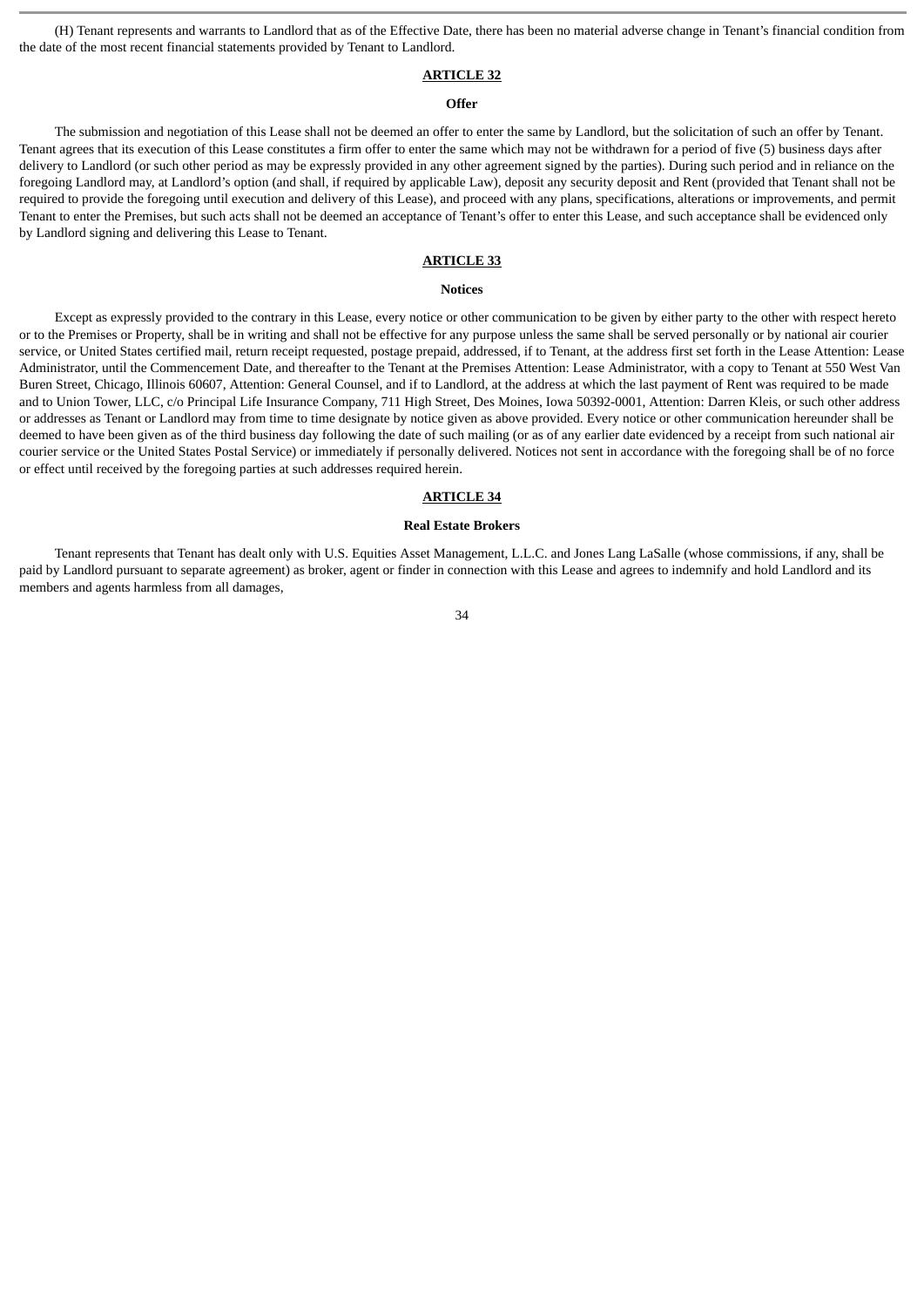judgments, liabilities and expenses (including reasonable attorneys' fees) arising from any claims or demands of any other broker, agent or finder with whom Tenant has dealt for any commission or fee alleged to be due in connection with its participation in the procurement of Tenant or the negotiation with Tenant of this Lease.

# **ARTICLE 35**

#### **Security Deposit**

Tenant shall deposit with Landlord a letter of credit (as described below) in the initial amount of Seven Hundred Fifty Thousand Dollars (\$750,000.00) or cash as a security deposit (**"Security Deposit"**), within five (5) business days after Tenant's execution and submission of this Lease. The amount of the Security Deposit shall increase to One Million Five Hundred Thousand Dollars (\$1,500,000.00) on the earlier of (i) February 1, 2004, or (ii) prior to Tenant's commencement of any Work in the 17th Floor Premises (as evidenced by Tenant's bringing in any trades). The letter of credit shall be an unconditional, stand-by, irrevocable non-documentary letter of credit substantially in the form attached hereto as **Exhibit D**, issued by a federally insured national banking association having offices for banking purposes in the City of Chicago with a net worth in excess of \$100,000,000.00 or otherwise reasonably acceptable to Landlord. The letter of credit shall have an expiration date no earlier than the Expiration Date or shall be renewed or replaced annually through the Expiration Date, in which event Tenant shall submit to Landlord original amendments extending the expiration date of the letter of credit (or replacement letters of credit with extended expiration dates), on an annual basis no later than the date that is 30 days prior to the expiration date of the letter of credit then in effect. Failure to so extend the expiration date of the letter of credit through the Expiration Date in the foregoing manner shall constitute a Default under this Lease, entitling Landlord, in addition to all other remedies, to draw down the letter of credit without notice to Tenant and to hold or apply the proceeds thereof as a Security Deposit. The letter of credit shall either be freely transferable or, upon any transfer of Landlord's interest in the Property, Tenant shall promptly (within ten (10) business days) at Tenant's expense procure a replacement letter of credit to a new beneficiary designated by Landlord, provided, however, that Tenant shall not be required to incur such transfer fees more than once during any twelve (12) month period.

The Security Deposit shall serve as security for the prompt, full and faithful performance by Tenant of the terms and provisions of this Lease. In the event that Tenant is in Default hereunder and fails to cure within any applicable time permitted under this Lease in excess of amounts owed by Landlord to Tenant (if any), or in the event that Tenant owes any amounts to Landlord upon the expiration of this Lease, Landlord may draw on the Security Deposit and use or apply the whole or any part of the Security Deposit for the payment of Tenant's obligations hereunder, provided that Landlord shall provide Tenant with concurrent written notice setting forth the amount of the Security Deposit that Landlord intends to draw. The use or application of the Security Deposit or any portion thereof shall not prevent Landlord from exercising any other right or remedy provided hereunder or under any Law and shall not be construed as liquidated damages. In the event the Security Deposit is reduced by such use or application, Tenant shall restore the letter of credit to the then required amount of the Security Deposit within ten (10) days after written notice.

Notwithstanding the foregoing, and provided no Default exists (after expiration of notice and cure periods, if any, expressly provided herein), Tenant shall have the right to reduce the Security Deposit by 20% per Lease Year commencing on April 1, 2006, and on April 1 of each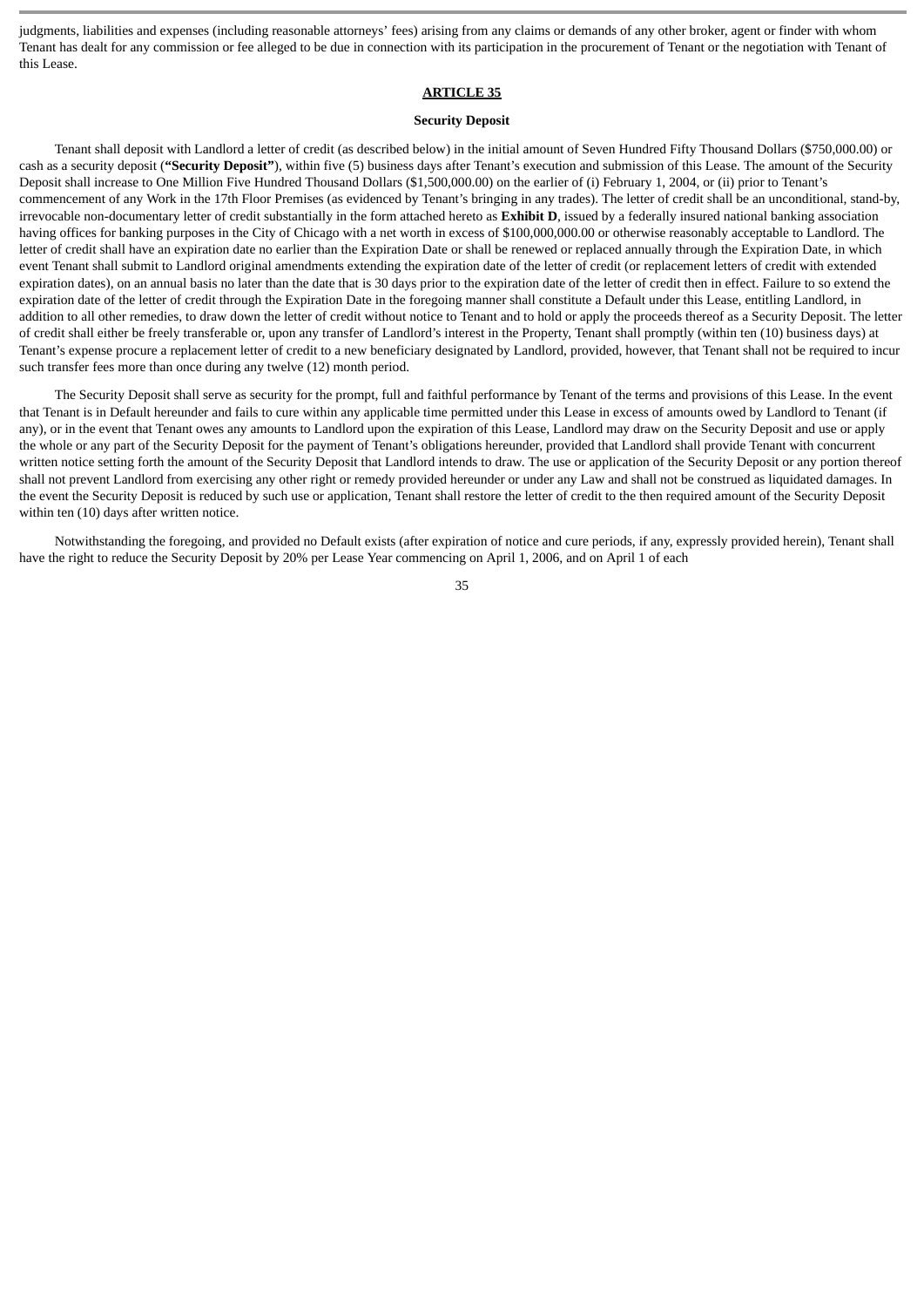Lease Year thereafter (e.g., to \$1,200,000 on April 1, 2006; to \$960,000 on April 1, 2007; to \$768,000 on April 1, 2008; and so on). In the event that the Tenant elects to terminate this Lease as to the 16<sup>th</sup> floor Premises as permitted by Article 41, then such annual 20% reductions shall commence on April 1, 2005 rather than April 1, 2006. However, notwithstanding the foregoing, in no event shall the Security Deposit be reduced to less than two (2) full months Base Rent plus two (2) full months of Taxes and Operating Expenses then payable by Tenant.

If the drawn portion of the Security Deposit is applied to an obligation from Tenant to Landlord, and such amount is sufficient to cure the applicable Default in full by Tenant, then the applied amount shall satisfy such amount in full. If Landlord does not apply such drawn amount to an obligation from Tenant to Landlord, then such drawn amount, to the extent not utilized, shall be considered a cash Security Deposit, the outstanding balance of which shall be returned to Tenant promptly after termination of the Lease. If Landlord draws upon the Security Deposit for any reason not permitted by this Section 35, then Landlord shall be obligated upon at least three (3) business days written notice from Tenant, promptly to deliver such drawn amount to Tenant, and failure to do so shall be deemed a default by Landlord hereunder.

# **ARTICLE 36**

#### **Americans With Disabilities Act**

The parties acknowledge that Title III of the Americans With Disabilities Act of 1990 (42 U.S.C. §12101 et seq.) and regulations and guidelines promulgated thereunder, as all of the same may be amended and supplemented from time to time (collectively referred to here as the **"ADA"**) established requirements for accessibility and barrier removal, and that such requirements may or may not apply to the Premises and Property depending on, among other things: (1) whether Tenant's business is deemed a "public accommodation" or "commercial facility", (2) whether such requirements are "readily achievable", and (3) whether a given alteration affects a "primary function area" or triggers "path of travel" requirements. The parties hereby agree that: (a) Landlord shall be responsible for ADA Title III compliance on the common areas of the Property and in the Building common areas and in the common area lobby restrooms, (b) Tenant shall be responsible for ADA Title III compliance in the Premises, and (c) Landlord may perform, or require that Tenant perform, and Tenant shall be responsible for the cost of, ADA Title III "path of travel" requirements triggered by alterations in the Premises. Landlord shall deliver the Premises to Tenant with all Base Building Work completed in accordance with the ADA. Tenant shall be solely responsible for requirements under Title I of the ADA relating to Tenant's employees.

# **ARTICLE 37**

#### **Option To Extend**

Tenant is hereby granted two (2) options to extend the Term for an additional period of five (5) consecutive years each (an **"Extension Period"**), on the same terms and conditions in effect under the Lease immediately prior to each Extension Period, except that Tenant shall have no further right to extend after the second Extension Period, and monthly Base Rent during the Extension Periods shall be the then Prevailing Rental Rate. If Tenant exercises an option to extend, such extension shall apply to the entire Premises, including all Expansion Space that has been added to the Premises pursuant to Article 40 hereof. The option to extend may be exercised only by giving Landlord irrevocable and unconditional written notice thereof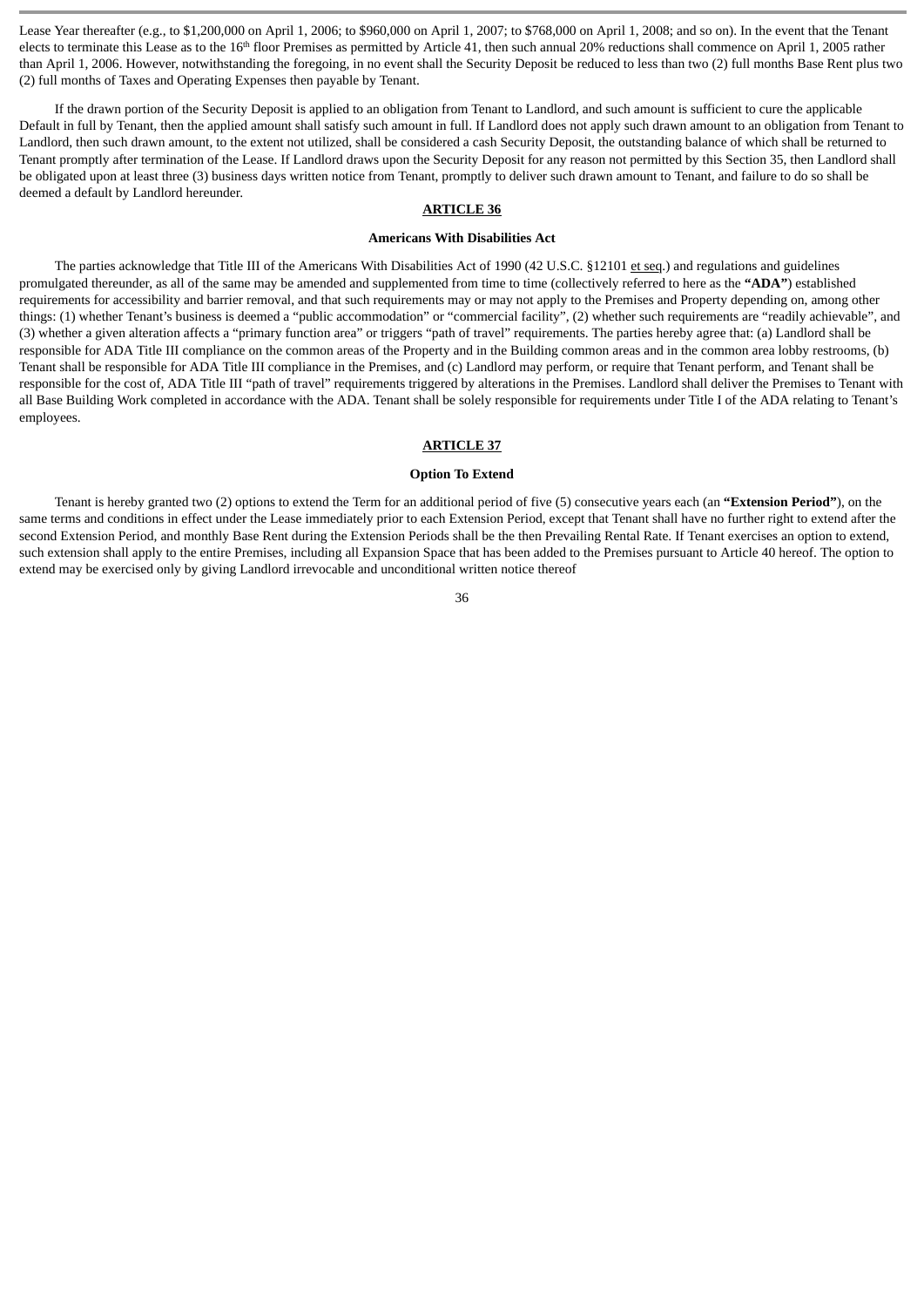(the **"Extension Notice"**) no earlier than twenty four (24) months and no later than twelve (12) months prior to the commencement of each Extension Period. Such exercise shall, at Landlord's election, be null and void if Tenant is in Default under the Lease beyond any applicable cure period at the date of such notice or at any time thereafter and prior to commencement of the applicable Extension Period. Upon delivery of the Extension Notice, Tenant shall be irrevocably bound to lease the Premises for the Extension Period (notwithstanding the absence of an agreement over the Prevailing Rental Rent [as defined below]).

For purposes of this Article 37, **"Prevailing Rental Rate"** means the average per square foot rental rate per year for all new leases for renewal periods approximately as long as the Extension Period, executed by tenants of similar size, credit quality or stature for similar uses and terms substantially as long as the extension period for similar multi story buildings of comparable quality and age in the vicinity of the Property (**"Comparable Buildings"**) during the twelve (12) months immediately prior to the date upon which such Prevailing Rental Rate is to become effective, where such renewal rates were not set by the terms of such leases. In all cases, such rates shall take, into consideration the location, quality and age of the building, floor level, extent of leasehold improvements (existing or to be provided), rental abatements, lease takeovers/assumptions, parking charges, commissions, tenant procurement costs, moving expenses and other concessions for the benefit of Tenant, term of lease, extent of services to be provided, distinction between "gross" and "net" lease, base year or amount allowed by Landlord for payment of building operating expenses (expense stop), and the time the particular rental rate under consideration became or is to become effective, or any other relevant term or condition.

If the parties are unable to agree on the Prevailing Rental Rate within one hundred eighty (180) days prior to the commencement of the Extension Period, then the Prevailing Rental Rate shall be determined by appraisal as provided below (the **"Appraisal Method"**). Landlord and Tenant shall attempt to agree on a single appraiser (the **"First Appraiser"**) who shall be a member of the American Institute of Real Estate Appraisers, hereinafter referred to as the **"Institute"** (or any successor association or body of comparable standing if the Institute is not then in existence). If Landlord and Tenant shall fail to agree on the choice of the First Appraiser within ten (10) business days after demand by either party, then each shall select an appraiser within five (5) business days after the expiration of the prior ten (10) business-day period. If either Landlord or Tenant shall fail to appoint an appraiser, then the appraiser appointed by the non-appointing party shall select the second appraiser within five (5) business days after the expiration of the applicable five (5) business-day period referred to above. The two appraisers thus selected shall select, within ten (10) business days after their appointment, a third appraiser (the **"Third Appraiser"**). If the two appraisers so selected shall be unable to agree on the selection of the Third Appraiser, then either appraiser, on behalf of both, shall request such appointment by the Institute. Any appraiser appointed or selected hereunder shall be a member in good standing of the Institute and hold the highest general designation of membership therein. The determination of the Prevailing Rental Rate by the First Appraiser or the Third Appraiser, if selected as provided herein, shall be binding on Landlord and Tenant.

If the parties elect to use the Appraisal Method, the Prevailing Rental Rate for the Extension Period shall be determined by the First Appraiser or the Third Appraiser, as applicable, based upon customary and usual appraisal techniques of expert appraisers as of the scheduled commencement date of the applicable Extension Period but in conformance with the definition of Prevailing Market Rent provided herein. As used herein, the term **"Final Arbiter"**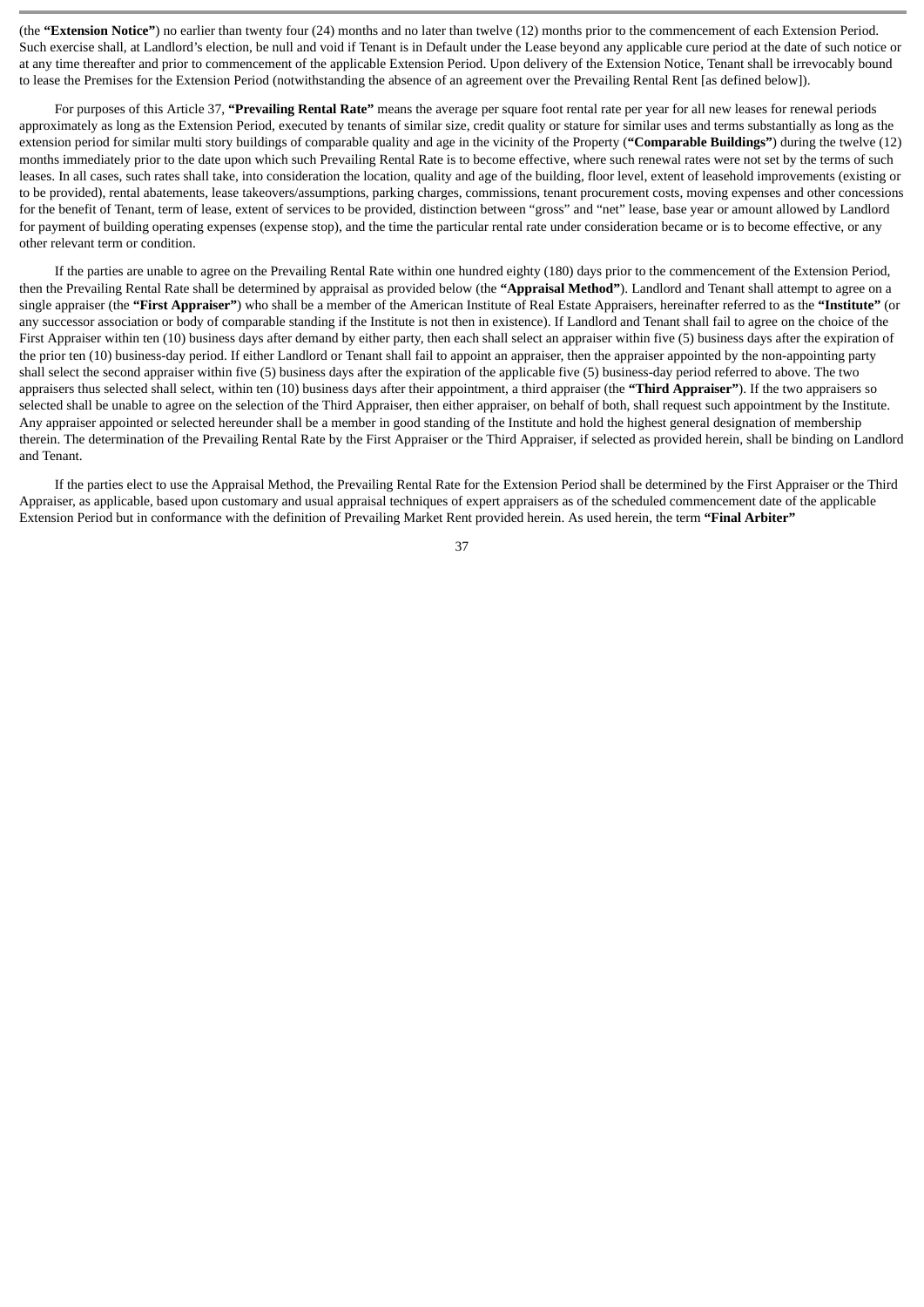means the First Appraiser or, if selected, the Third Appraiser. Each of Landlord and Tenant shall submit to the Final Arbiter its detailed analysis of its proposed Prevailing Rental Rate. If either Landlord or Tenant fails to submit a proposed Prevailing Rental Rate within ten (10) days of written notice of the selection or appointment of the Final Arbiter, then the Prevailing Rental Rate proposed by the party that has submitted a proposed Prevailing Rental Rate shall be binding on the parties.

The Final Arbiter shall request in writing that Landlord and Tenant provide any supplemental information that may be necessary for the Final Arbiter to render a decision regarding the Prevailing Rental Rate. The Final Arbiter shall hold a hearing, upon not less than ten (10) days written notice to Landlord and Tenant, and not later than twenty (20) days following selection of the Final Arbiter, at which Landlord and Tenant shall have the opportunity to explain and justify the Prevailing Rental Rate proposed by each party. Any party not attending such hearing shall have waived its right to defend its proposal at a hearing provided that such party received prior notice of such hearing. The Final Arbiter shall prepare a written report of his or her determination of the Prevailing Rental Rate and deliver a copy to Landlord and a copy to Tenant within thirty (30) days of the selection or appointment of the Final Arbiter. The Final Arbiter shall select the Prevailing Rental Rate proposed by either Landlord or Tenant and shall not be entitled to choose any other Prevailing Rental Rate or to make a determination based upon the average of the Prevailing Rental Rates proposed by Landlord and Tenant. The determination of the Final Arbiter shall be final and binding upon the parties.

If the Appraisal Method is used to determine the Prevailing Rental Rate, then the reasonable fees and expenses of the appraisers involved in the process, including the fees and expenses of the Final Arbiter, shall be shared equally by Landlord and Tenant.

If Tenant shall fail to exercise the option herein provided, such option shall terminate, and shall be null and void and of no further force and effect. Tenant's exercise of such option shall not operate to cure any default by Tenant of any of the terms or provisions in the Lease, nor to extinguish or impair any rights or remedies of Landlord arising by virtue of such default. If the Lease or Tenant's right to possession of the Premises shall terminate in any manner whatsoever before Tenant shall exercise the option herein provided, then immediately upon such termination, sublease or assignment, the option herein granted to extend the Term, shall simultaneously terminate and become null and void. Time is of the essence of this provision.

#### **ARTICLE 38**

#### **Signs**

Subject to the conditions of this Article, Tenant shall have the exclusive option to affix a sign bearing its name on the west side of the top of the Building (the "Sign") to replace the existing sign thereon at no additional monthly or annual fees (other than Rent due hereunder). If Tenant exercises the option herein provided, Tenant shall, at Tenant's sole cost and expense, remove any existing signage and install the Sign, and Tenant shall maintain same at Tenant's expense, which maintenance obligation shall be subject to all the provisions of this Lease, including, without limitation, Article 9. If Tenant fails to maintain same to Landlord's reasonable satisfaction, Landlord may perform such maintenance after reasonable prior written notice to Tenant and charge Tenant, as additional Rent, for the actual costs and expenses incurred by Landlord in maintaining same. The following provisions shall apply to Tenant's sign rights: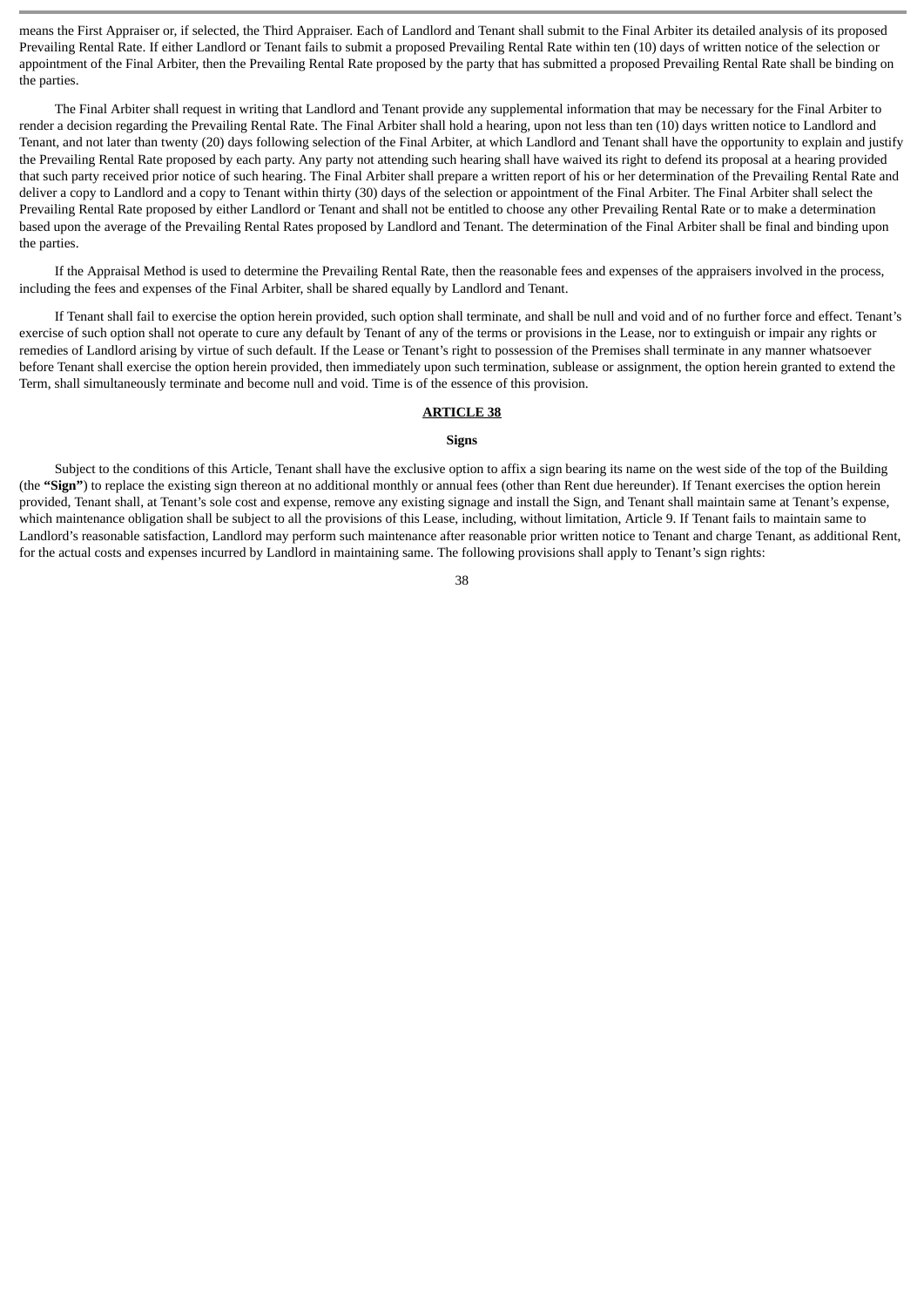(A) All aspects of Tenant's signage, including, without limitation, the location, size, design, materials, construction, proposed means of installation, exact location, illumination, content and color thereof, shall be subject to Landlord's approval, which may not be unreasonably withheld. All aspects of Tenant's signage shall comply with all applicable Laws, codes and ordinances. In addition, Landlord shall be entitled to consider the existence, size and location of other structures, other signs, and the proximity of the Sign to the perimeter of the roof in determining whether to approve the proposed location of the Sign. Tenant shall not install any sign or make any alterations, additions or improvements to any sign, until Landlord has approved in writing professionally prepared sign plans submitted by Tenant showing the design, size, content, color and quality of materials of the sign, and whether it will be illuminated, and Tenant has obtained any permits or approvals required by applicable Law. Without limitation on the foregoing, in no event will the Sign contain flashing or blinking lights or bulbs.

(B) The sign rights granted in this Article 38 are personal to Tenant. Under no circumstances whatsoever shall the assignee under a partial assignment of the Lease or an assignee of an assignment of Tenant's entire interest in the Lease, or a subtenant under a sublease of the Premises, have or enjoy any of the sign rights granted in this Article 38, unless such assignee or sublessee has been approved by Landlord in accordance with this Lease and occupies (and continues thereafter to occupy) at least two (2) full floors in the Building. If such conditions are not satisfied, then Landlord shall have the option to terminate Tenant's right to use the Sign by written notice to Tenant, and in such event, the Base Rent shall be reduced by \$3,000.00 per month (or, alternatively, by \$5,000.00 per month if Tenant has exercised its termination option in writing as provided in Article 41 of this Lease) effective as of the date such Sign is removed from the Building, however, Landlord shall have the right at its sole option not to terminate Tenant's signage right and to continue to collect such \$3,000 or \$5,000, as the case may be. Upon termination of this Lease or Tenant's earlier vacation of the Premises or written request, Landlord shall, at Tenant's sole cost, remove the Sign and make any necessary repairs to the Property caused by the installation or removal of same.

(C) Notwithstanding anything in this Article to the contrary, Tenant's sign right with respect to the Sign shall not commence prior to the Effective Date.

(D) Tenant shall have the non-exclusive right to have Tenant's name on the Building directory and on the exterior monument sign, at no cost to Tenant, provided that such right shall be subject to (A) and (B) of this Article 38, and further provided that Tenant's name on the monument and Building directory signage shall be consistent in size and format with identification of other tenants.

(E) Landlord shall not permit any other occupant of the Building who is a direct competitor of Tenant to affix any sign to the top of the Building, and as long as Tenant is occupying at least two (2) full floors, Landlord shall not list any of the following firms on the monument sign located outside of the Building: FTI Consulting, Navigant Consulting, or Alex Partners.

#### **ARTICLE 39**

#### **Parking**

Landlord hereby grants to Tenant and persons designated by Tenant a license to use one (1) parking space per floor contained within the Premises from time to time (the **"Parking**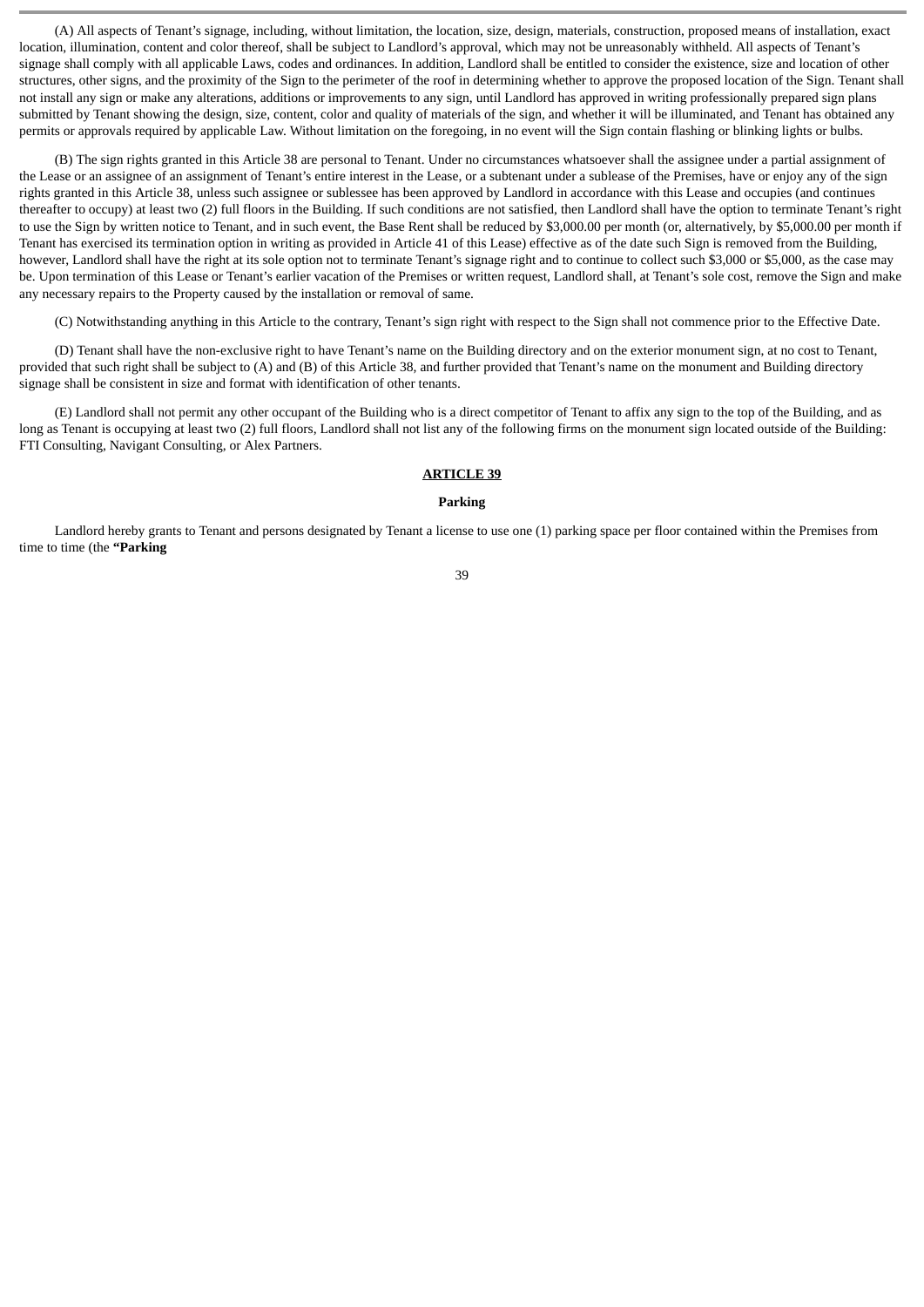**Spaces"**) in the parking area of the Building. Tenant shall notify Landlord in writing prior to the Commencement Date whether Tenant has elected to use all three (3) spaces initially; and if Tenant elects to do so, Tenant shall initially pay \$335 per month per space for the Parking Spaces Tenant has elected to use, which shall be due and payable at the same time as Base Rent under this Lease. If Tenant elects not to use any or all of such three (3) spaces initially, Tenant shall still have the option to notify Landlord that Tenant has elected to resume use of such spaces, provided that Landlord receives written notice of such election at least ninety (90) days before such use resumes. If Tenant so notifies Landlord, then Tenant shall be required to continue to use such Parking Spaces for at least twelve (12) continuous months. Notwithstanding the foregoing, a fourth  $(4<sup>th</sup>)$  parking space shall be available to Tenant when Tenant commences Construction of the  $16<sup>th</sup>$ Floor Premises. The monthly charge for the Parking Spaces shall be modified on an annual basis to reflect the prevailing market rate charged by Landlord for Parking Spaces in the parking area of the Building. Tenant shall at all times comply with all Laws respecting Tenant's use of the parking areas of the Building. Except for intentional acts or gross negligence, Landlord shall have no liability whatsoever for any damage to property or any other items located in the parking areas of the Building, nor for any personal injuries or death arising out of any matter relating to the parking areas of the Building and Tenant's use thereof, and in all events, Tenant agrees to look first to its insurance carrier and to require that Tenant's employees look first to their respective insurance carriers for payment of any losses sustained in connection with any use of the parking areas of the Building. Tenant hereby waives on behalf of its insurance carriers all rights of subrogation against Landlord or Landlord's agents. Landlord reserves the right to adopt, modify and enforce reasonable Rules governing the use of the parking areas of the Building, including any key-card, sticker or other identification or entrance system, and hours of operation. Landlord may refuse to permit any person who violates such Rules to park at the Building, and violation of such Rules shall subject the car to removal from the Property. Landlord reserves the right to assign specific spaces and to reserve spaces for visitors, small cars, handicapped persons and for other tenants, guests of tenants or other parties, and Tenant and persons designated by Tenant hereunder shall not park in any such assigned or reserved spaces. Landlord also reserves the right to close all or any portion of the parking areas in order to make repairs or perform maintenance services to the Building or the parking areas of the Building, or to alter, modify, re-stripe or renovate the parking areas, provided, however, Landlord will notify Tenant in writing prior to commencing any Work in the parking garage which would prevent Tenant from using any of its Parking Spaces, and if Tenant is prevented from using such Parking Spaces for two (2) consecutive business days or more due to such Work, then thereafter Tenant's monthly parking charges shall abate on a day-by-day basis with respect to such unusable Parking Spaces until Tenant is able to resume such use. Landlord reserves the right to monitor Tenant's usage of the Parking Space and remove or refuse entrance to any vehicles which exceed the number of spaces provided to Tenant in this Article.

The rights to the Parking Spaces provided herein are personal to Tenant. Under no circumstance whatsoever shall the assignee under a complete or partial assignment of the Lease, or a subtenant under a complete or partial sublease of the Premises, have any rights with respect to the Parking Spaces unless such assignee or sublessee is a Permitted Transferee (as defined herein).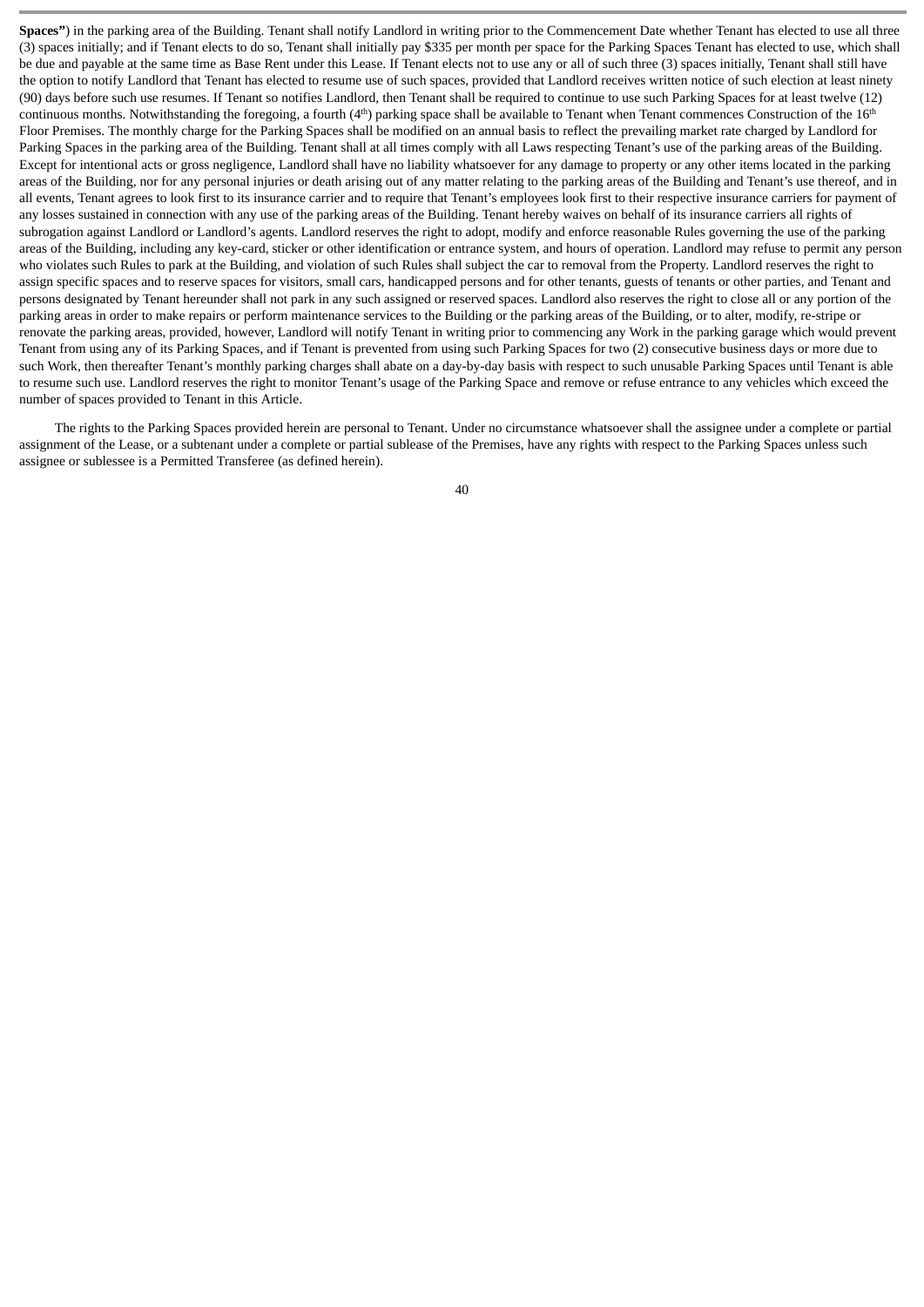## **ARTICLE 40**

## **Expansion Option**

Subject to the terms hereof, Tenant shall have the ongoing expansion option set forth in this Article 40 with respect to the "Expansion Space." Landlord hereby grants Tenant the option (the **"Expansion Option"**) to lease the 6<sup>th</sup>, 7<sup>th</sup>, 10<sup>th</sup>, and 15<sup>th</sup> floors (the **"Expansion Space"**) of the Building, effective at such time as any portion of the Expansion Space is "available to lease," on the same terms and conditions in effect under this Lease, except as otherwise provided herein and except that the monthly Base Rent with respect to the Expansion Space or applicable portion thereof shall be the then Prevailing Rental Rate (as defined below). The term **"available to lease"** means the date that the applicable portion of the Expansion Space is not subject to a lease or sublease (or renewal thereof) by any occupant of the Building. In the event that Tenant terminates this Lease with respect to the 16<sup>th</sup> Floor Premises as permitted by Article 41, then the Expansion Space shall be deemed to include the  $16<sup>th</sup>$  floor but not the  $15<sup>th</sup>$  floor of the Building. If Tenant timely exercises any Expansion Option, the Expansion Space or applicable portion thereof shall be added to and become a part of the Premises demised under this Lease, effective on the Expansion Date. The lease term of the Expansion Space shall expire on the Expiration Date as provided below.

Landlord shall give Tenant written notice (**"Landlord's Notice"**) of the Expansion Date (the **"Expansion Date"**) with respect to any portion of the Expansion Space which will be available to Lease not less than six (6) months nor more than one (1) year prior to the Expansion Date. If Tenant elects to exercise any Expansion Option, Tenant must deliver written notice thereof (the **"Expansion Option Notice"**) to Landlord within fifteen (15) business days of Tenant's receipt of Landlord's Notice, otherwise Tenant shall be deemed to have waived its right to exercise the Expansion Option with respect to the portion of the Expansion Space described in the Landlord's Notice. Tenant shall be required to respond to the Expansion Option with respect to all of the Expansion Space described in Landlord's Notice. Time shall be of the essence with respect to Tenant's exercise of any Expansion Option. In the event that Tenant timely exercises an Expansion Option, the Expansion Space or applicable portion thereof shall be added to and become a part of the Premises demised under this Lease as of the applicable Expansion Commencement Date.

Tenant's right to exercise any Expansion Option shall be subject to the following terms and conditions:

(i) **Delivery of Space.** Landlord shall deliver the applicable Expansion Space to Tenant on the applicable Expansion Date. If Landlord shall be unable to deliver possession of the Expansion Space or applicable portion thereof on the applicable Expansion Date for any reason beyond Landlord's reasonable control, such as holdover by a prior tenant thereof, Landlord shall not be subject to any liability, nor shall the validity of this Lease or the obligations of Tenant hereunder be thereby affected. In such event, rent with respect to the Expansion Space or applicable portion thereof shall be abated until the occurrence of the Expansion Commencement Date after Landlord legally delivers the same to Tenant, as Tenant's sole recourse. In the event that the Expansion Premises are not delivered to Tenant within one hundred twenty (120) days after the Expansion Date, Tenant shall thereafter have the right to revoke its exercise of the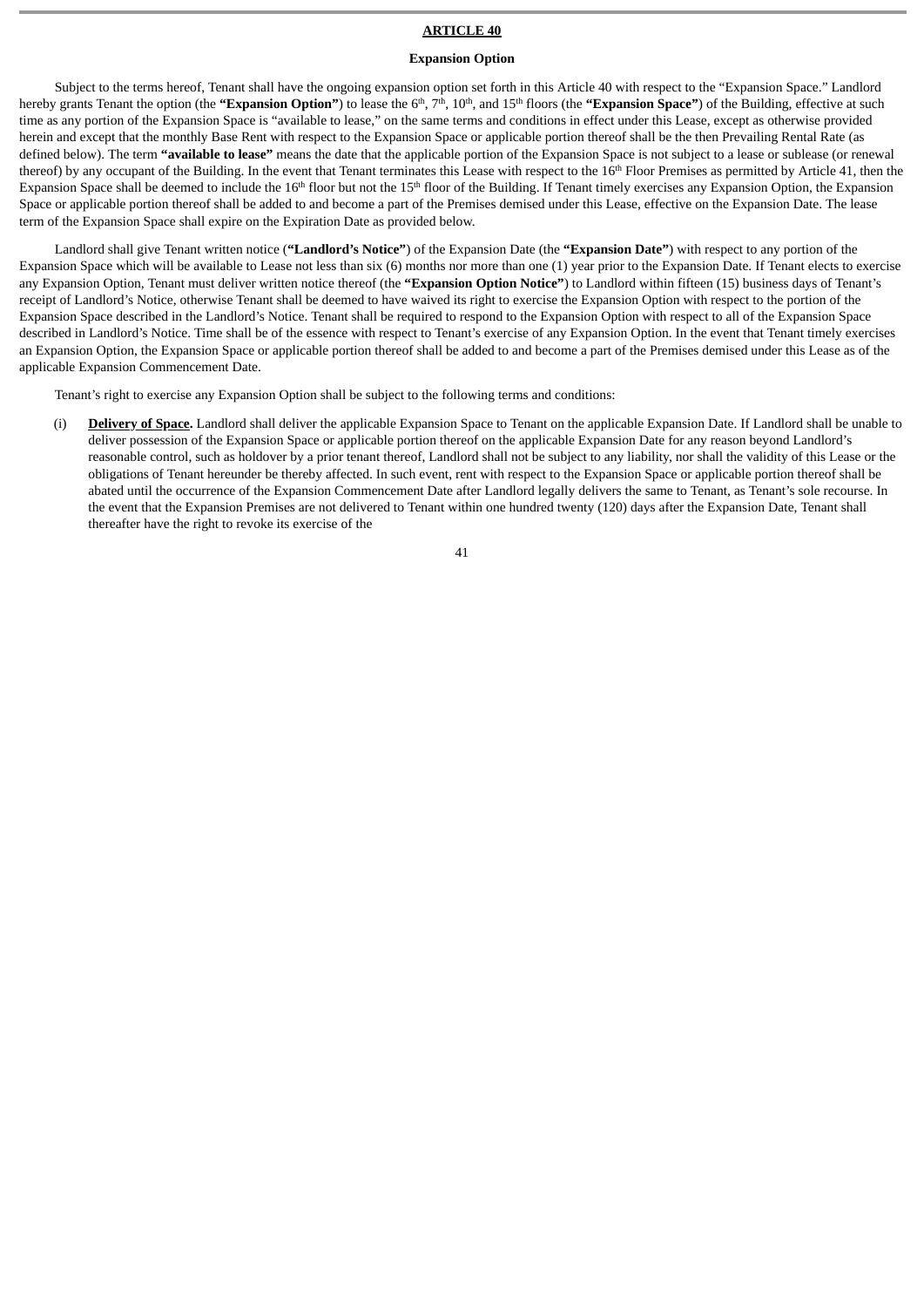Expansion Option with respect to such space, upon written notice to Landlord delivered prior to the date on which delivery of the Expansion Premises occurs.

- (ii) **Miscellaneous.** Tenant's exercise of any Expansion Option shall not operate to cure any default by Tenant of any of the terms or provisions in the Lease, nor to extinguish or impair any rights or remedies of Landlord arising by virtue of such default. If the Lease or Tenant's right to possession of the Premises shall terminate in any manner whatsoever before Tenant shall exercise any Expansion Option, or if Tenant shall have subleased or assigned all or any portion of the Premises except to a Related Entity, then immediately upon such termination, sublease or assignment, any remaining Expansion Option shall simultaneously terminate and become null and void. The options set forth in this Article 40 are personal to Tenant. Except for Related Entities under no circumstances whatsoever shall the assignee under a partial assignment of the Lease or an assignee of Tenant's entire interest in the Lease, or a subtenant under a sublease of the Premises, have any right to exercise any option granted herein.
- (iii) **Terms.** The Expansion Space or applicable portion thereof shall be leased in its then existing, "as-is" condition and otherwise on the terms and conditions of this Lease, except (1) the rentable area of the Premises shall be increased as of the Expansion Date by the rentable area of the Expansion Space or applicable portion thereof; (2) Tenant's Prorata Share shall be increased as of the Expansion Date to reflect the addition of the Expansion Space or applicable portion thereof to the Premises; (3) effective on the earlier of the date Tenant occupies the applicable Expansion Space for the purpose of conducting its business therefrom, or the one hundred twentieth  $(120<sup>th</sup>)$  day after the Expansion Date (the "Expansion") Commencement Date"), the Annual Base Rent due under this Lease shall be increased by an amount equal to the product of (x) the rentable square feet of the Expansion Space or applicable portion thereof; and (y) the Prevailing Rental Rate then in effect; (4) Tenant shall commence paying Rent for the Expansion Space or applicable portion thereof as of the Expansion Commencement Date; and (5) the Expiration Date of the Term with respect to the applicable Expansion Space shall be the same as the Expiration Date with respect to the entire Premises.
- (iv) **Default.** Tenant's exercise of its option with respect to any Expansion Space shall be null and void if, as of the date of the exercise of any Expansion Option by Tenant, Tenant is in default under this Lease.
- (v) **Prevailing Rental Rate.** For purposes of this Article 40, **"Prevailing Rental Rate"** means the average per square foot rental rate per year for all leases for periods approximately as long as the term of the leasing of the Expansion Space or applicable portion thereof, executed by tenants of similar size, credit, quality or stature for similar uses and lengths of time for similar multi-story buildings in the vicinity of the Property during the twelve (12) months immediately prior to the date upon which such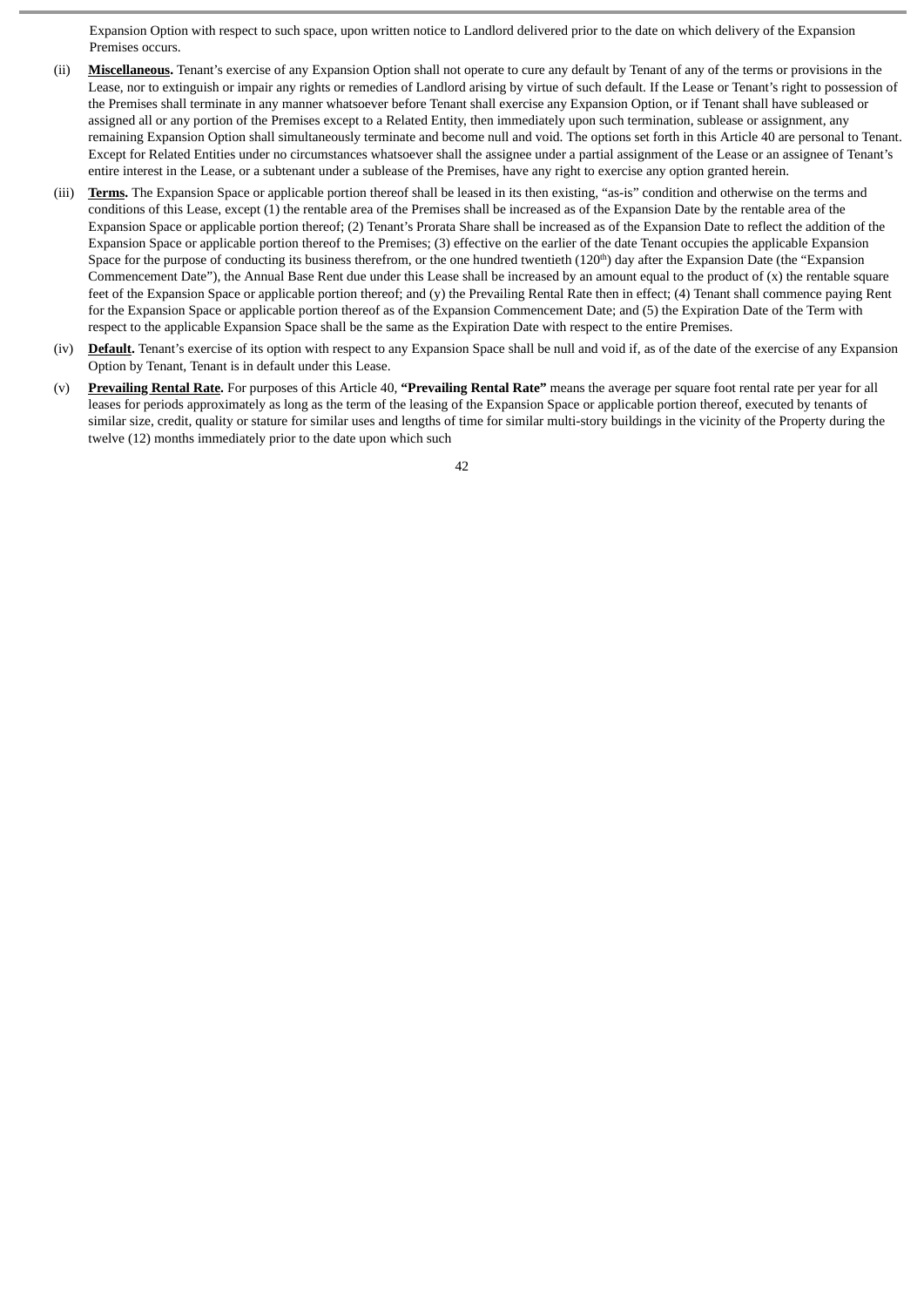Prevailing Rental Rate is to become effective where such rates were not set by the terms of such leases. In all cases, such rates shall take into consideration the location, quality and age of the building, floor level, extent of leasehold improvements (existing or to be provided), rental abatements, lease takeovers/assumptions, parking charges, commissions, tenant procurement costs, moving expenses and other concessions for the benefit of Tenant, term of lease, extent of services to be provided, distinction between "gross" and "net" lease, base year or amount allowed by Landlord for payment of building operating expenses (expense stop), and the time the particular rental rate under consideration became or is to become effective, or any other relevant term or condition. If the parties are unable to agree on the Prevailing Rental Rate within sixty (60) days prior to the commencement of the leasing of the Expansion Space, either party may request that the Prevailing Rental Rate be determined by the Appraisal Method set forth in Article 37. Such determination shall be final and binding upon the parties.

(vi) **Term of Expansion Option.** Notwithstanding (iii)(5) of this Article 40, if less than thirty-six (36) full months will remain in the Term after the Expansion Commencement Date, then as a condition precedent to Tenant's expansion rights hereunder, Tenant must agree to extend the Expiration Date of the Term with respect to the entire Premises (i.e., including both the Expansion Space and entire remaining Premises) to the date which is at least thirty-six (36) months after the Expansion Commencement Date.

# **ARTICLE 41**

## **Termination Option**

Notwithstanding the foregoing, provided no Default exists hereunder (after any notice and cure periods explicitly provided herein), Tenant is hereby granted a right to terminate this Lease with respect to the 16<sup>th</sup> Floor Premises only, subject to the following terms and limitations:

- (i) Tenant notifies Landlord in writing of such election to terminate no later than July 31, 2004; and
- (ii) If Tenant timely exercises such option, the Base Rent shall be as stated in **Exhibit B-2** hereof.

Notwithstanding the foregoing, Tenant shall have the option to waive its rights under this Article 41 by written notice to Landlord, in which event this Article 41 shall have no further force or effect and upon Landlord's receipt of this notice, Tenant shall be permitted to commence its Work in the 16<sup>th</sup> Floor Premises, pursuant to the Tenant Improvement Workletter attached hereto as **Exhibit E**.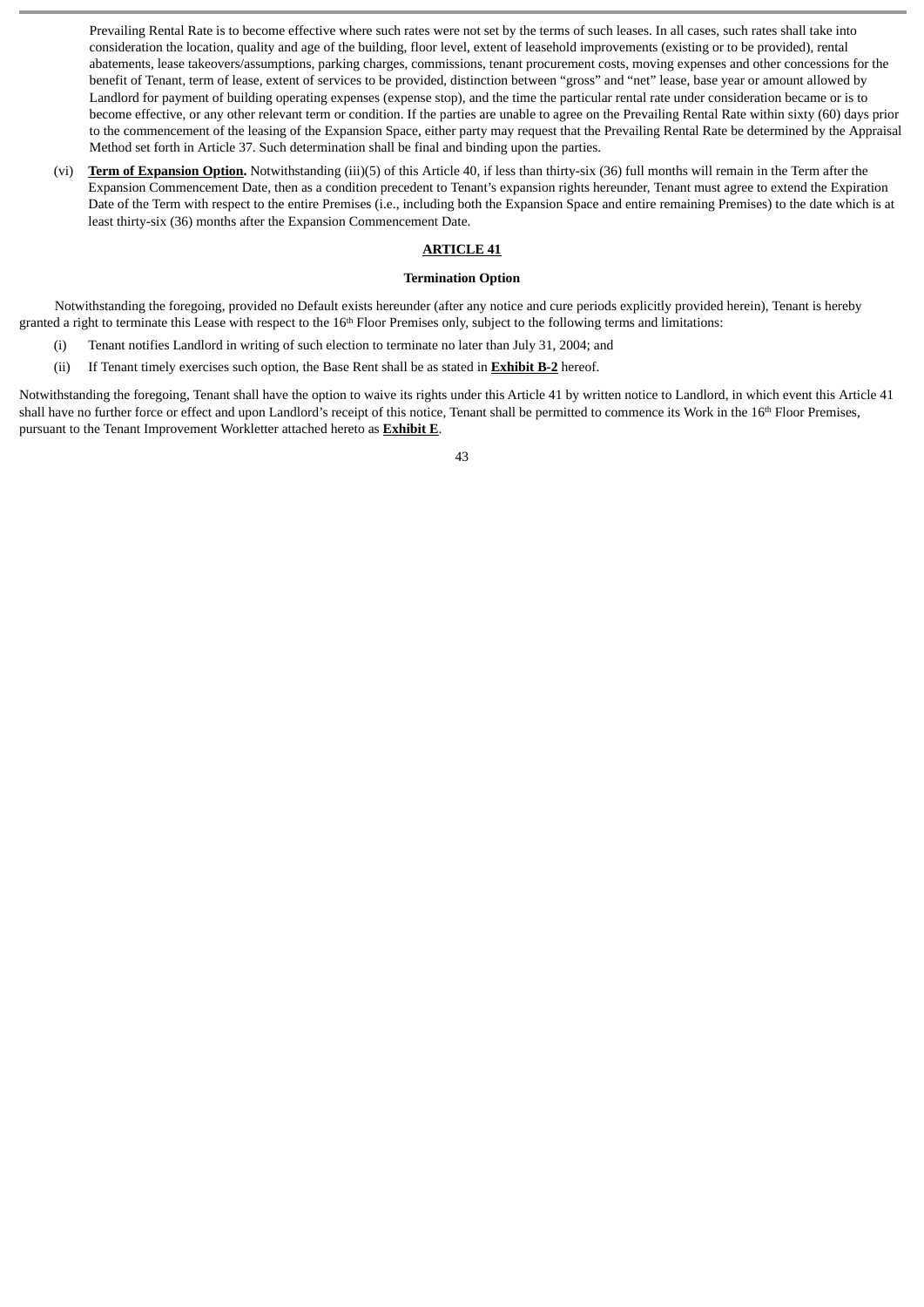## **ARTICLE 42**

# **Exculpation**

Notwithstanding anything to the contrary in this Lease, and except with respect to the Security Deposit or as may be explicitly agreed in writing after the date hereof, it is expressly understood and agreed that Tenant is a limited liability company and (a) Tenant shall be personally liable for the payment and performance of the duties, responsibilities, liabilities and obligations of Tenant under this Lease to the extent (but only to the extent) of the assets of Tenant (specifically excluding the assets of any of the past, present or future members of Tenant or any past, present or future shareholder of any corporate member of Tenant, except for any such member's or shareholder's interest in any then undistributed assets of Tenant and sales proceeds thereof), (b) none of the past, present or future members of Tenant or past, present or future shareholders of any of the corporate members of Tenant shall be personally liable for the payment or performance of any such duties, responsibilities, liabilities or obligations, (c) no past, present or future member of Tenant or past, present or future shareholders of any corporate member of Tenant shall be named as a party in any suit or other judicial proceeding of any kind or nature whatsoever brought against Tenant with respect to this Lease, except to the extent necessary to secure jurisdiction of Tenant, and any such suit or other judicial proceeding shall be limited to the enforcement of the rights of Landlord with respect to the then undistributed assets (and sales proceeds thereof) of Tenant, and (d) no attachment, execution or other write of process shall be sought, issued or levied upon any assets, property or funds of any of the

past, present or future members of Tenant or past, present or future shareholder of any corporate member of Tenant, except for any such member's or shareholder's interest in any then undistributed assets (and sales proceeds thereof) of Tenant. For the purposes of this Section, no portion of the assets of any employee benefit plans maintained by Tenant for the benefit of any present, future or former members or employees of Tenant shall be deemed to be assets of Tenant.

## **ARTICLE 43**

#### **Entire Agreement**

This Lease, together with Rider One, **Exhibit A, Exhibit B, Exhibit C, Exhibit D, Exhibit E, and Exhibit F, WHICH ARE HEREBY INCORPORATED WHERE REFERRED TO HEREIN AND MADE A PART HEREOF AS THOUGH FULLY SET FORTH**, contains all the terms and provisions between Landlord and Tenant relating to the matters set forth herein and no prior or contemporaneous agreement or understanding pertaining to the same shall be of any force or effect, except any such contemporaneous agreement specifically referring to and modifying this Lease, signed by both parties. Without limitation as to the generality of the foregoing, Tenant hereby acknowledges and agrees that Landlord's leasing agents and field personnel are only authorized to show the Premises and negotiate terms and conditions for leases subject to Landlord's final approval, and are not authorized to make any agreements, representations, understandings or obligations, binding upon Landlord, respecting the condition of the Premises or Property, suitability of the same for Tenant's business, or any other matter, and no such agreements, representations, understandings or obligations not expressly contained herein or in such contemporaneous agreement shall be of any force or effect. Neither this Lease, nor any Riders or Exhibits referred to above may be modified, except in writing signed by both parties.

#### $\overline{44}$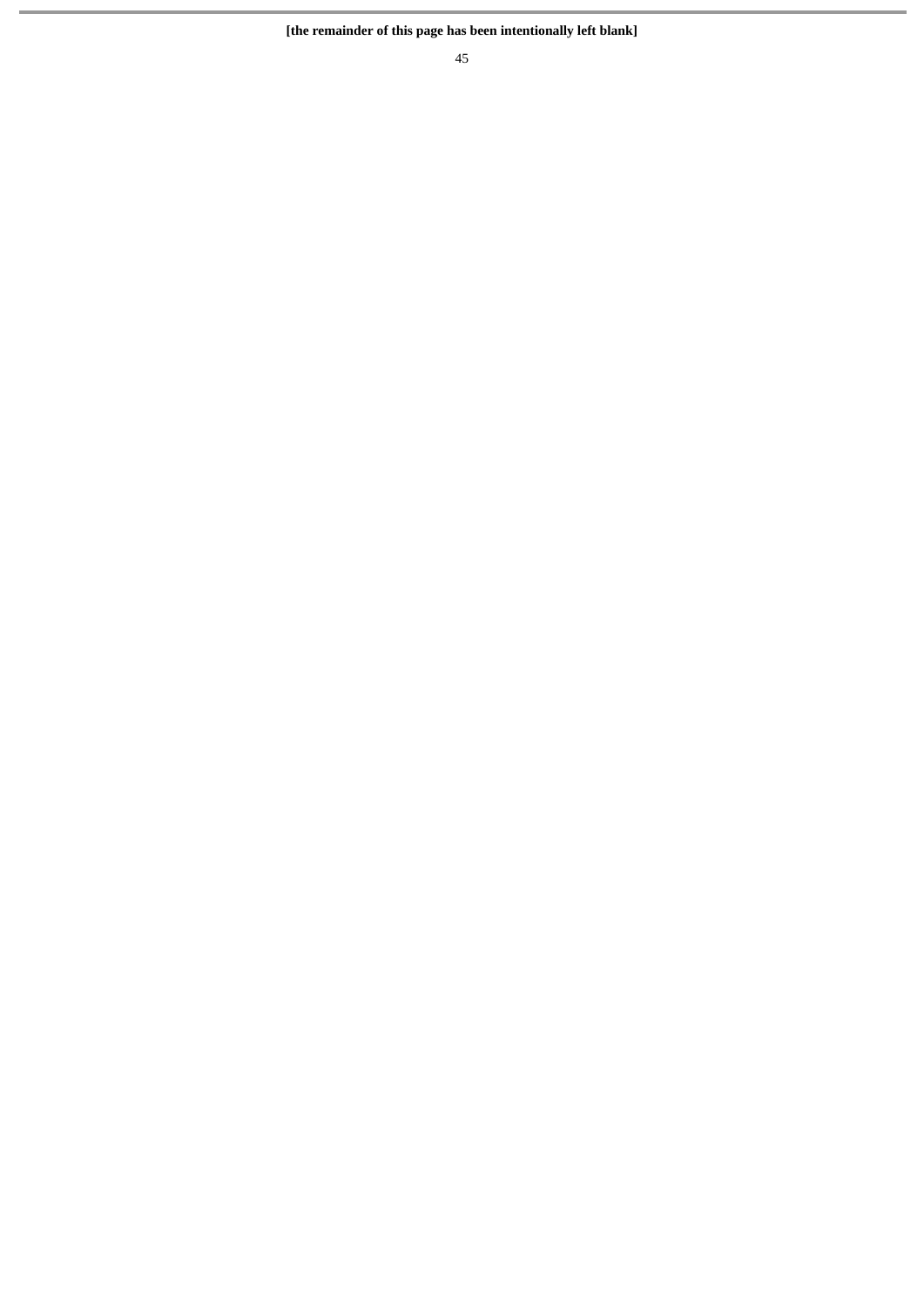**IN WITNESS WHEREOF**, Landlord and Tenant have executed this Lease as of the date first above written.

# **LANDLORD:**

**UNION TOWER, LLC,** a Delaware limited liability company

- By: Union Tower II, LLC, a Delaware limited liability company, its sole member
- By: Principal Life Insurance Company, an Iowa corporation, its member, solely on behalf of its Real Estate Separate Account
- By: /s/ DARREN J. KLEIS

Darren J. Kleis Investment Director – Asset Management JAN 09 2004

By: /s/ VANCE VOSS

Vance K. Voss Assistant Managing Director Asset Management JAN 09 2004

# **TENANT:**

# **HURON CONSULTING GROUP LLC,** a Delaware limited liability compan

By: /s/ GARY L. BURGE

Name: Gary L. Burge Title: Chief Financial Officer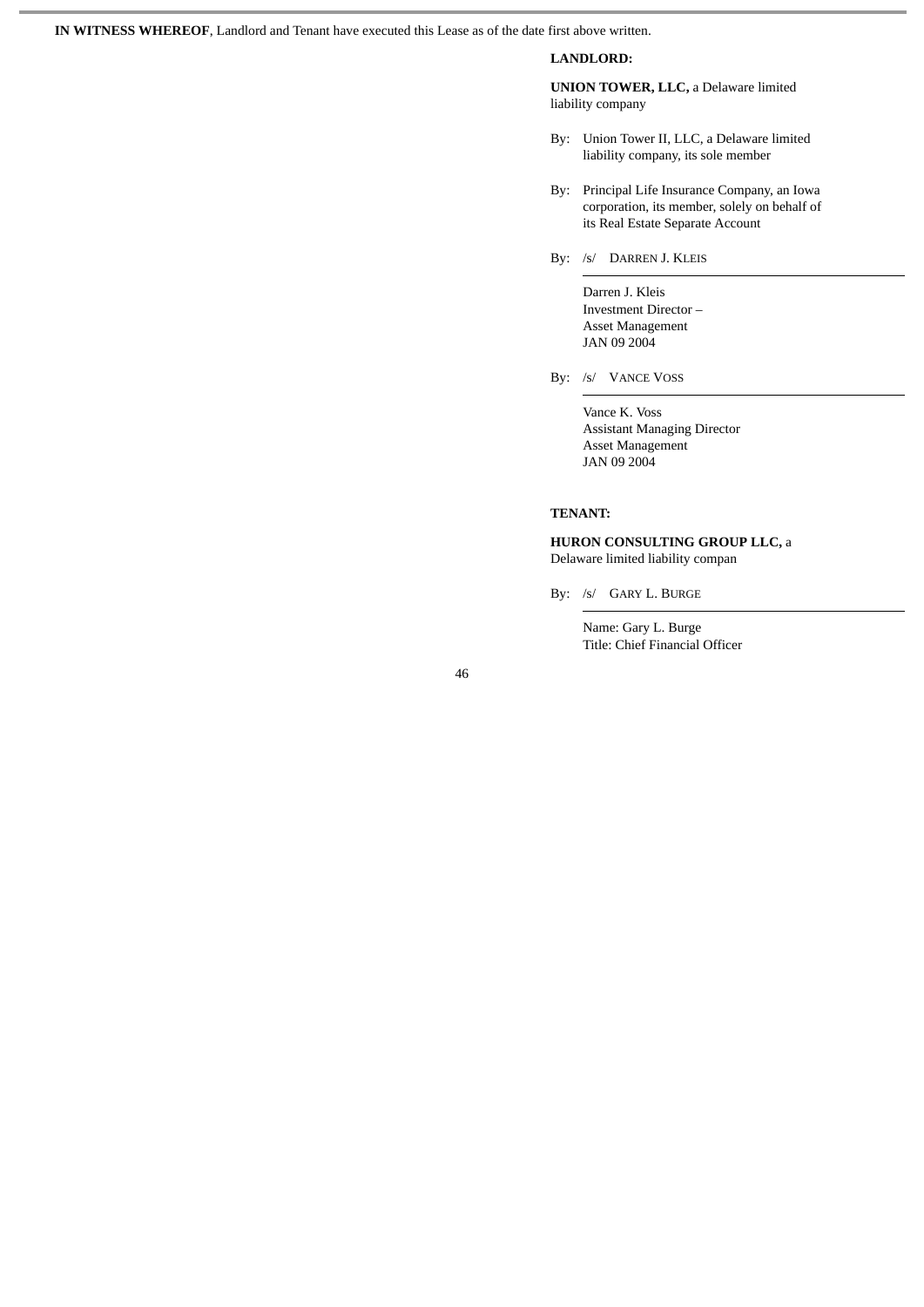## **RIDER ONE**

# **RULES**

In the event of direct conflict between the Lease and these Rules, the terms of the Lease shall control and govern.

(1) On Saturdays (except between the hours of 8:00 a.m. and 1:00 p.m.), Sundays and Holidays, and on other days between the hours of 6:00 P.M. and 8:00 A.M. the following day, or such other hours as Landlord shall determine from time to time, access to the Property and/or to the passageways, entrances, exits, shipping areas, halls, corridors, elevators or stairways and other areas in the Property may be restricted and access gained by use of a key to the outside doors of the Property, or pursuant to such security procedures Landlord may from time to time impose. All such areas, and all roofs, are not for use of the general public and Landlord shall in all cases retain the right to control and prevent access thereto by all persons whose presence in the reasonable judgment of Landlord shall be prejudicial to the safety, character, reputation and interests of the Property and its tenants provided, however, that nothing herein contained shall be construed to prevent such access to persons with whom Tenant deals in the normal course of Tenant's business unless such persons are engaged in activities which are illegal or violate these Rules. No Tenant and no employee or invitee of Tenant shall enter into areas reserved for the exclusive use of Landlord, its employees or invitees. Tenant shall keep doors to corridors and lobbies closed except when persons are entering or leaving.

(2) Tenant shall not paint, display, inscribe, maintain or affix any sign, placard, picture, advertisement, name, notice, lettering or direction on any part of the outside or inside of the Property, or on any part of the inside of the Premises which can be seen from the outside of the Premises, without the prior consent of Landlord, and then only such name or names or matter and in such color, size, style, character and material as may be first approved by Landlord in writing. Landlord reserves the right to remove at Tenant's expense all matter not so installed or approved without notice to Tenant.

(3) Tenant shall not use the name of the Property for any purpose other than that of the business address of the Tenant, or use any picture or likeness of the Property, in any letterheads, envelopes, circulars, notices, advertisements, containers or wrapping material without Landlord's express consent in writing. Notwithstanding the foregoing, Landlord acknowledges that Tenant intends to use pictures of its signage on the Building in its promotional materials, and Landlord will not unreasonably withhold, condition, or delay its consent to such use as long as such use is not derogatory to the reputation of the Building.

(4) Tenant shall not place anything or allow anything to be placed in the Premises near the glass of any door, partition, wall or window which may be unsightly from outside the Premises, and Tenant shall not place or permit to be placed any article of any kind on any window ledge or on the exterior walls. Blinds, shades, awnings or other forms of inside or outside window ventilators or similar devices, shall not be placed in or about the outside windows in the Premises except to the extent, if any, that the character, shape, color, material and make thereof is first approved by the Landlord.

(5) Furniture, freight and other large or heavy articles, and all other deliveries may be brought into the Property only at times and in the manner reasonably designated by Landlord, in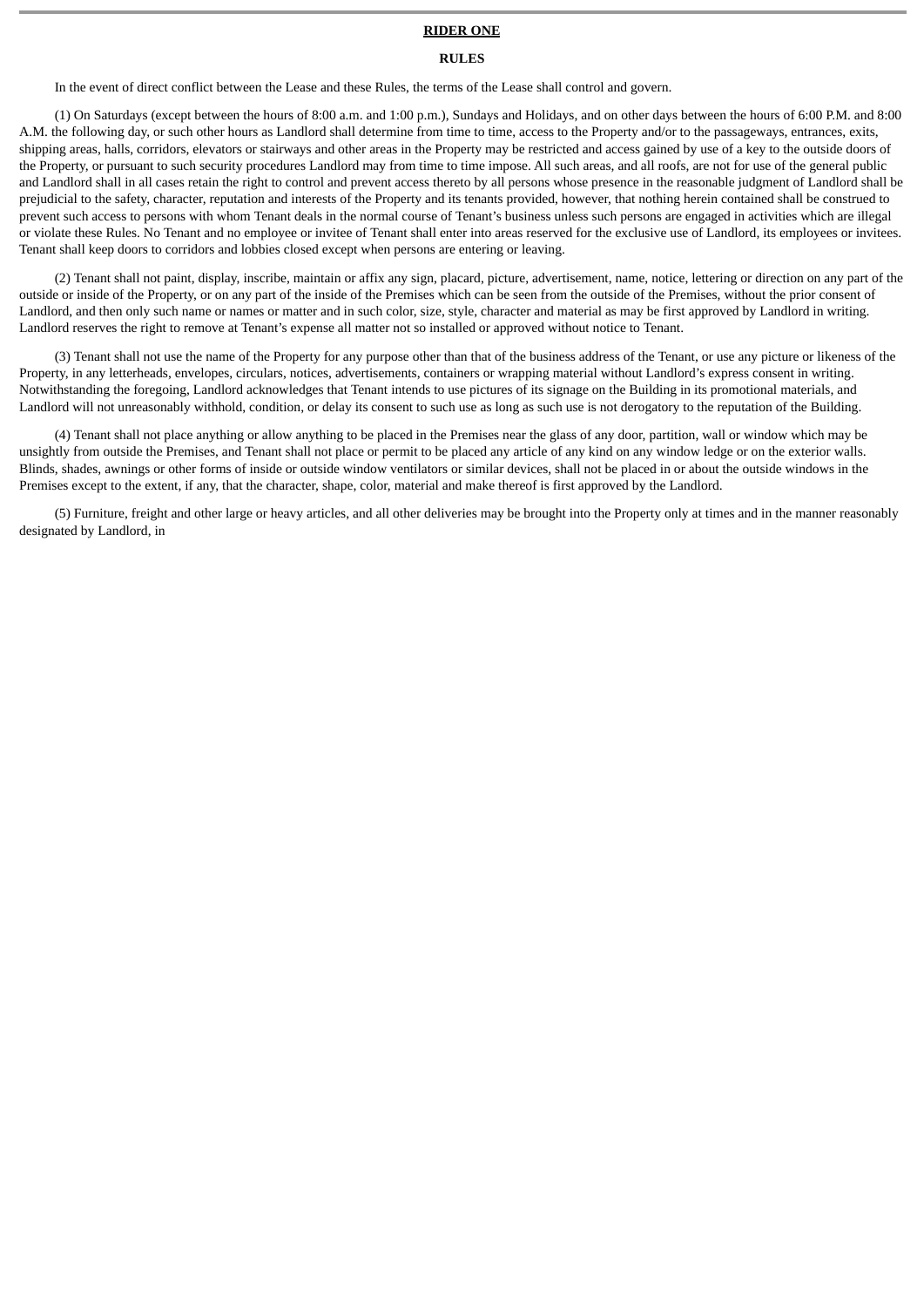compliance with all Laws, and always at the Tenant's sole responsibility and risk. Landlord may impose reasonable charges for use of freight elevators after or before normal business hours if an attendant or special operations are required in Landlord's discretion. All damage done to the Property by moving or maintaining such furniture, freight or articles shall be repaired by Landlord at Tenant's expense. Landlord may inspect items brought into the Property or Premises with respect to weight or dangerous nature. Landlord may require that all furniture, equipment, cartons and similar articles removed from the Premises or the Property be listed and a removal permit therefor first be obtained from Landlord. Tenant shall not take or permit to be taken in or out of other entrances or elevators of the Property, any item normally taken, or which Landlord otherwise reasonably requires to be taken, in or out through service doors or on freight elevators. Tenant shall not allow anything (including without limitation, portable carts, signs, placards, and billboards) to remain in or obstruct in any way, any lobby, plaza, corridor, sidewalk, passageway, entrance, exit, hall, elevator, escalator, stairway, shipping area, or other area. Tenant shall move all supplies, furniture and equipment as soon as received directly to the Premises, and shall move all such items and waste that are at any time being taken from the Premises directly to the areas designated for disposal. Tenant shall cause trash and rubbish to be deposited only in receptacles approved or designated by Landlord. Any hand-carts used at the Property shall have rubber wheels and side guards and no other material handling equipment may be brought upon the Property except as Landlord shall approve in writing in advance.

(6) Tenant shall not overload any floor or part thereof in the Premises, or Property, including any public corridors or elevators therein bringing in or removing any large or heavy articles, and Landlord may direct and control the location of safes and all other heavy articles and require supplementary supports at Tenant's expense of such material and dimensions as Landlord may deem necessary based on advice from Landlord's engineer to properly distribute the weight.

(7) Tenant shall not attach or permit to be attached additional locks or similar devices to any door or window, change existing locks or the mechanism thereof, or make or permit to be made any keys for any door other than those provided by Landlord. If more than two keys for one lock are desired, Landlord will provide them upon reasonable payment therefor by Tenant. Tenant, upon termination of its tenancy, shall deliver to the Landlord all keys of offices, rooms and toilet rooms which have been furnished Tenant or which the Tenant shall have had made, and in the event of loss of any keys so furnished shall pay Landlord therefor.

(8) If Tenant desires signal, communication, alarm or other utility or similar service connections installed or changed, Tenant shall not install or change the same without the prior approval of Landlord, and then only under Landlord's direction at Tenant's expense. Tenant shall not install in the Premises any equipment which requires more electric current than Landlord is required to provide under this Lease, without Landlord's prior approval, and Tenant shall ascertain from Landlord the maximum amount of load or demand for or use of electrical current which can safely be permitted in the Premises, taking into account the capacity of electric wiring in the Property and the Premises and the needs of tenants of the Property, and shall not in any event connect a greater load than such safe capacity.

(9) Tenant shall not obtain for use upon the Premises, janitor and other similar services, except from Persons approved by the Landlord. Any Person engaged by Tenant to provide janitor or other services shall be subject to direction by the manager or security personnel of the Property.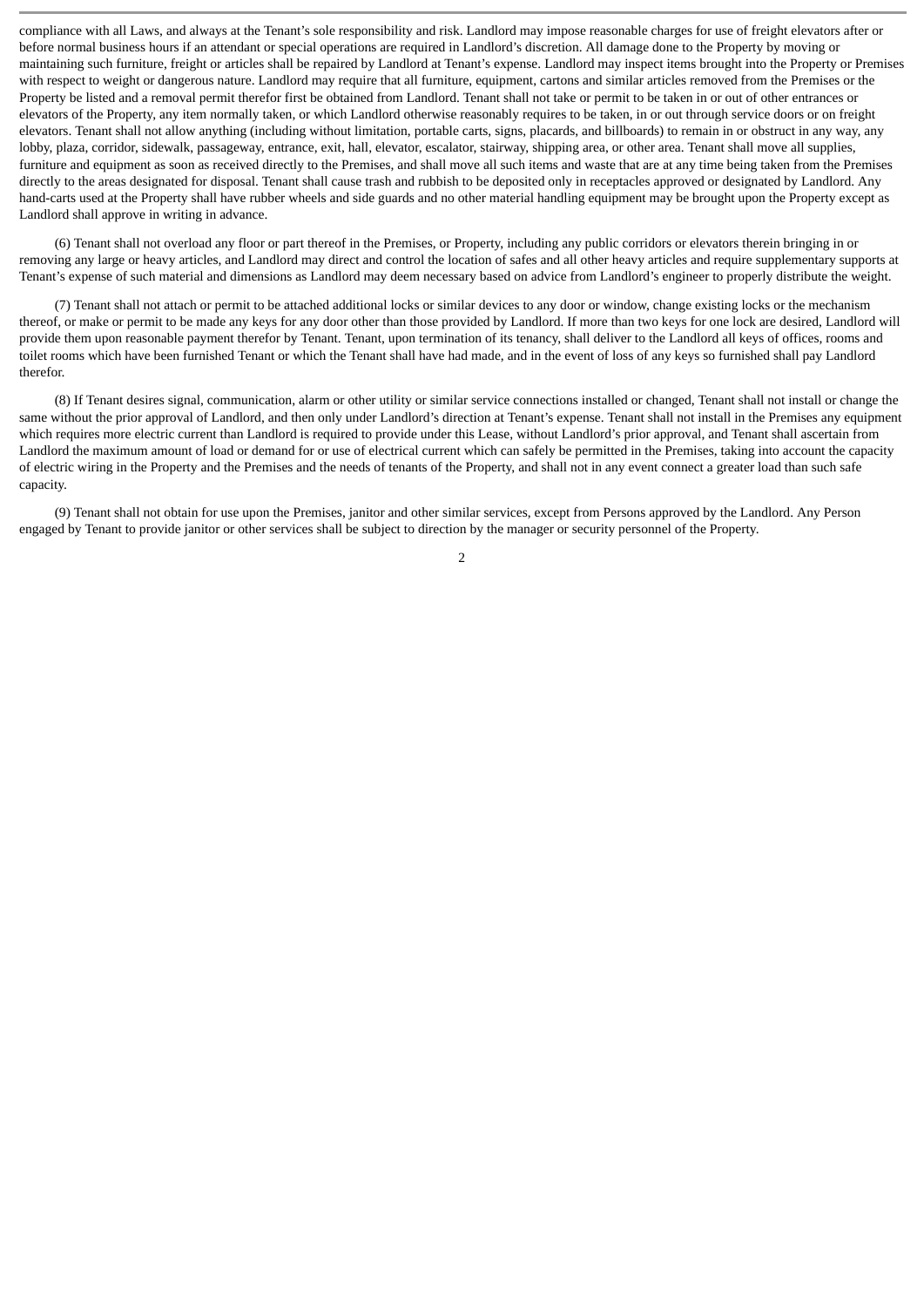(10) The toilet rooms, urinals, wash bowls and other such apparatus shall not be used for any purpose other than that for which they were constructed and no foreign substance of any kind whatsoever shall be thrown therein and the expense of any breakage, stoppage or damage resulting from the violation of this Rule shall be borne by the Tenant who, or whose employees or invitees shall have caused it.

(11) The janitorial closets, utility closets, telephone closets, broom closets, electrical closets, storage closets, and other such closets, rooms and areas shall be used only for the purposes and in the manner reasonably designated by Landlord, and may not be used by tenants, or their contractors, agents, employees, or other parties without Landlord's prior written consent.

(12) Landlord reserves the right to exclude or expel from the Property any person who, in the judgment of Landlord, is intoxicated or under the influence of liquor or drugs, or who shall in any manner do any act in violation of any of these Rules. Tenant shall not at any time manufacture, sell, use or give away, any spirituous, fermented, intoxicating or alcoholic liquors on the Premises, nor permit any of the same to occur (except in connection with occasional social or business events conducted in the Premises which do not violate any Laws nor bother or annoy any other tenants). Tenant shall not at any time sell, purchase or give away, food in any form by or to any of Tenant's agents or employees or any other parties on the Premises, nor permit any of the same to occur (other than in lunch rooms or kitchens for employees as may be permitted or installed by Landlord and food dispensed from vending machines, which do not violate any Laws or bother any other tenant), nor permit any video, electronic or pinball machines on the Premises. If any food or beverages shall be permitted to be sold or consumed on the Premises, Landlord may require that Tenant engage a responsible pest and rodent control service approved by Landlord on such regular basis as Landlord reasonably requires to the extent there is evidence of pests or rodents in the Premises that are not otherwise inhabiting the remainder of the Building.

(13) Tenant shall not make any room-to-room canvass to solicit business or information or to distribute any article or material to or from other tenants or occupants of the Property and shall not exhibit, sell or offer to sell, use, rent or exchange any products or services in or from the Premises unless ordinarily embraced within the Tenant's use of the Premises specified in the Lease. No leaflets or other materials may be distributed or placed on vehicles in any parking area or facility.

(14) Tenant shall not waste electricity, water, heat or air conditioning or other utilities or services, and agrees to cooperate fully with Landlord to assure the most effective and energy efficient operation of the Property and shall not allow the adjustment (except by Landlord's authorized Property personnel) of any controls. Tenant shall keep corridor doors closed and shall not open any windows, except that if the air circulation shall not be in operation, windows which are openable may be opened with Landlord's consent. As a condition to claiming any deficiency in the air-conditioning or ventilation services provided by Landlord, Tenant shall close any blinds or drapes in the Premises to prevent or minimize direct sunlight.

(15) Tenant shall conduct no auction, fire or "going out of business sale" or bankruptcy sale in or from the Premises, and such prohibition shall apply to Tenant's creditors.

(16) Tenant shall cooperate and comply with any reasonable safety or security programs, including fire drills and air raid drills, and the appointment of "fire wardens" developed by Landlord for the Property, or required by Law. Before leaving the Premises unattended, Tenant shall close and securely lock all doors or other means of entry to the Premises and shut off all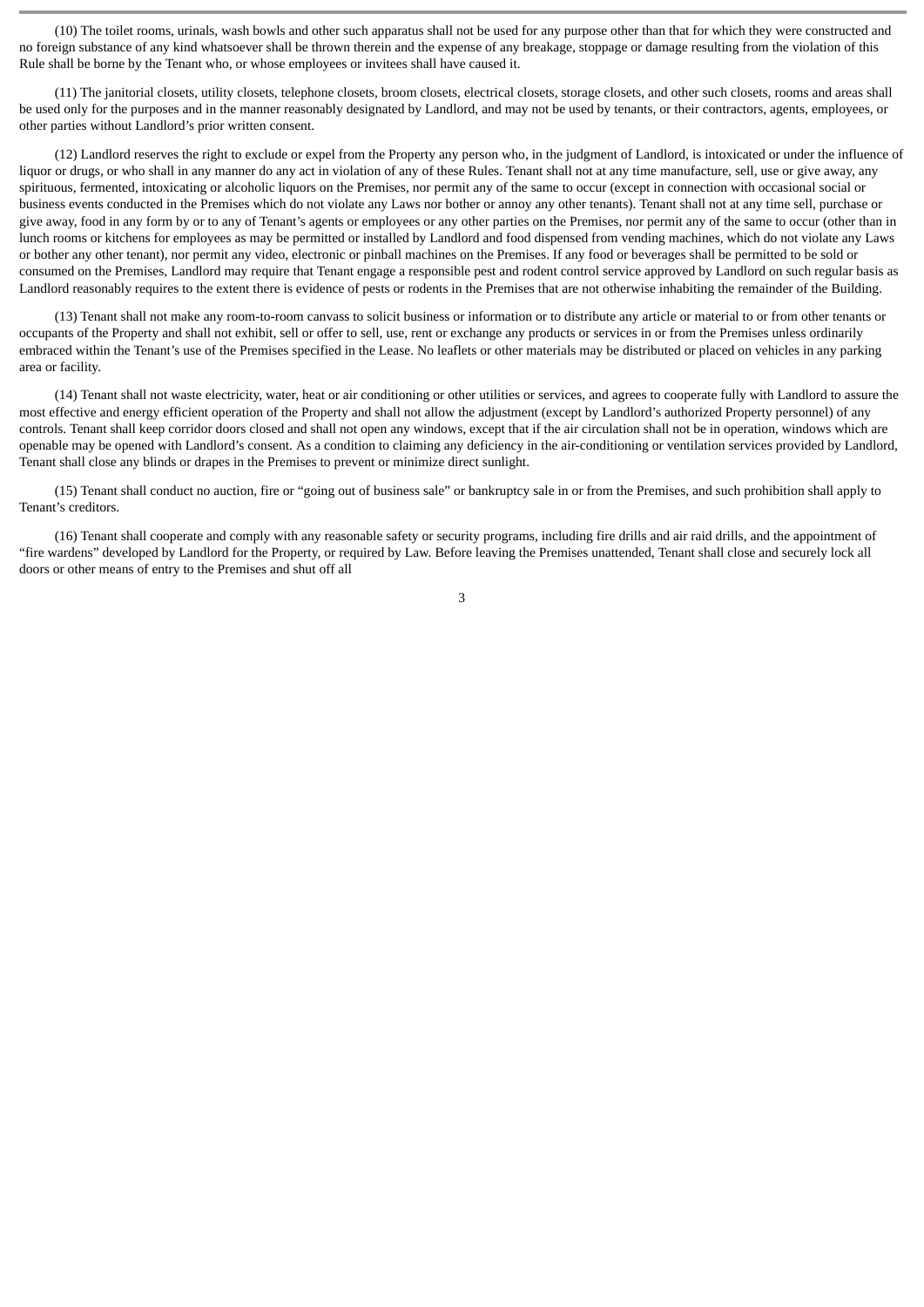lights and water faucets in the Premises (except heat to the extent necessary to prevent the freezing or bursting of pipes).

(17) Tenant will comply with all municipal, county, state, federal or other government laws, statutes, codes, regulations and other requirements, including without limitation, environmental, health, safety and police requirements and regulations respecting the Premises, now or hereinafter in force, at its sole cost.

(18) Tenant shall not (i) carry on any business, activity or service except those ordinarily embraced within the permitted use of the Premises specified in the Lease and more particularly, but without limiting the generality of the foregoing, shall not (ii) install or operate any internal combustion engine, boiler, machinery, refrigerating, heating or air conditioning equipment in or about the Premises, (iii) use the Premises for housing, lodging or sleeping purposes or for the washing of clothes, (iv) place any radio or television antennae other than inside of the Premises, (v) operate or permit to be operated any musical or sound producing instrument or device which may be heard outside the Premises, (vi) use any source of power other than electricity, (vii) operate any electrical or other device from which may emanate electrical or other waves which may interfere with or impair radio, television, microwave, or other broadcasting or reception from or in the Property or elsewhere, (viii) bring or permit any bicycle or other vehicle, or dog (except in the company of a blind person or except where specifically permitted) or other animal or bird in the Property, (ix) make or permit objectionable noise or odor to emanate from the Premises, (x) do anything in or about the Premises tending to create or maintain a nuisance or do any act tending to injure the reputation of the Property, (xi) throw or permit to be thrown or dropped any article from any window or other opening in the Property, (xii) use or permit upon the Premises anything that will invalidate or increase the rate of insurance on any policies of insurance now or hereafter carried on the Property after Tenant's receipt of written notice from Landlord of such violation and after a reasonable period to permit removal or cure, or violate the certificates of occupancy issued for the premises or the Property, (xiii) use the Premises for any purpose, or permit upon the Premises anything, that may be dangerous to persons or property (including but not limited to flammable oils, fluids, paints,

chemicals, firearms or any explosive articles or materials) nor (xiv) do or permit anything to be done upon the Premises in any way tending to disturb any other tenant at the Property or the occupants of neighboring property.

(19) If the Property shall now or hereafter contain a building garage, parking structure or other parking area or facility, the Rules set forth below shall apply in such areas or facilities. In the event of any conflict between the Rules set forth below and the terms of Article 41, the provisions of Article 41 shall govern.

(i) Parking shall be available in areas designated generally for tenant parking, for such daily or monthly charges as Landlord may establish from time to time, or as may be provided in any Parking Agreement attached hereto (which, when signed by both parties as provided therein, shall thereupon become effective). In all cases, parking for Tenant and its employees and visitors shall be on a "first come, first served," unassigned basis, with Landlord and other tenants at the Property, and their employees and visitors, and other Persons (as defined in Article 25 of the Lease) to whom Landlord shall grant the right or who shall otherwise have the right to use the same, all subject to these Rules, as the same may be amended or supplemented, and applied on a non-discriminatory basis, all as further described in Article 6 of the Lease. Notwithstanding the foregoing to the contrary, Landlord reserves the right to assign specific spaces, and to reserve spaces for visitors, small cars, handicapped individuals,

 $\overline{A}$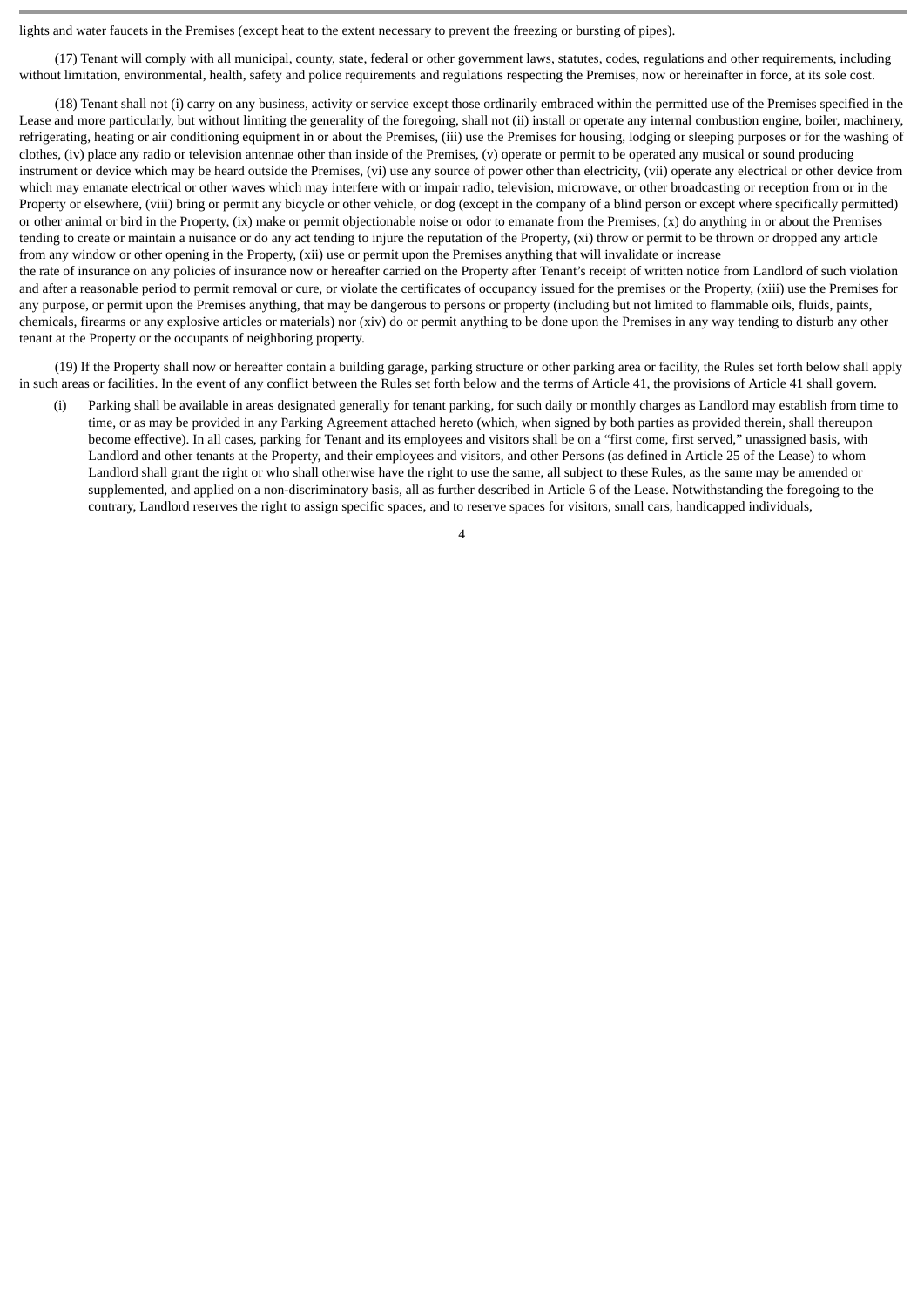and other tenants, visitors of tenants or other Persons, and Tenant and its employees and visitors shall not park in any such assigned or reserved spaces. Landlord may restrict or prohibit full size vans and other large vehicles.

- (ii) In case of any violation of these provisions, Landlord may refuse to permit the violator to park, and may remove the vehicle owned or driven by the violator from the Property without liability whatsoever, at such violator's risk and expense. Landlord reserves the right to close all or a portion of the parking areas or facilities in order to make repairs or perform maintenance services, or to alter, modify, re-stripe or renovate the same, or if required by casualty, strike, condemnation, act of God, Law or governmental requirement, or any other reason beyond Landlord's reasonable control. In the event access is denied for any reason, any monthly parking charges shall be abated to the extent access is denied, as Tenant's sole recourse. Tenant acknowledges that such parking areas or facilities may be operated by an independent contractor not affiliated with Landlord, and Tenant acknowledges that in such event, Landlord shall have no liability for claims arising through acts or omissions of such independent contractor, if such contractor is reputable.
- (iii) Regular hours shall be 6 A.M. to 8 P.M., Monday through Friday, and 10:00 A.M. to 1:00 P.M. on Saturdays, or such other hours as may be reasonably established by Landlord or its parking operator from time to time, provided, however, Landlord shall make arrangements for Tenant to have access to and use of the parking garage twenty-four hours per day; cars must be parked entirely within the stall lines, and only small cars may be parked in areas reserved for small cars; all directional signs and arrows must be observed; the speed limit shall be 5 miles per hour, spaces reserved for handicapped parking must be used only by vehicles properly designated; every parker is required to park and lock his own car; washing, waxing, cleaning or servicing of any vehicle is prohibited; Parking Space may be used only for parking automobiles; parking is prohibited in areas: (a) not striped or designated for parking, (b) aisles, (c) where "no parking" signs are posted, (d) on ramps, and (e) loading areas and other specially designated areas. Delivery trucks and vehicles shall use only those areas designated therefor.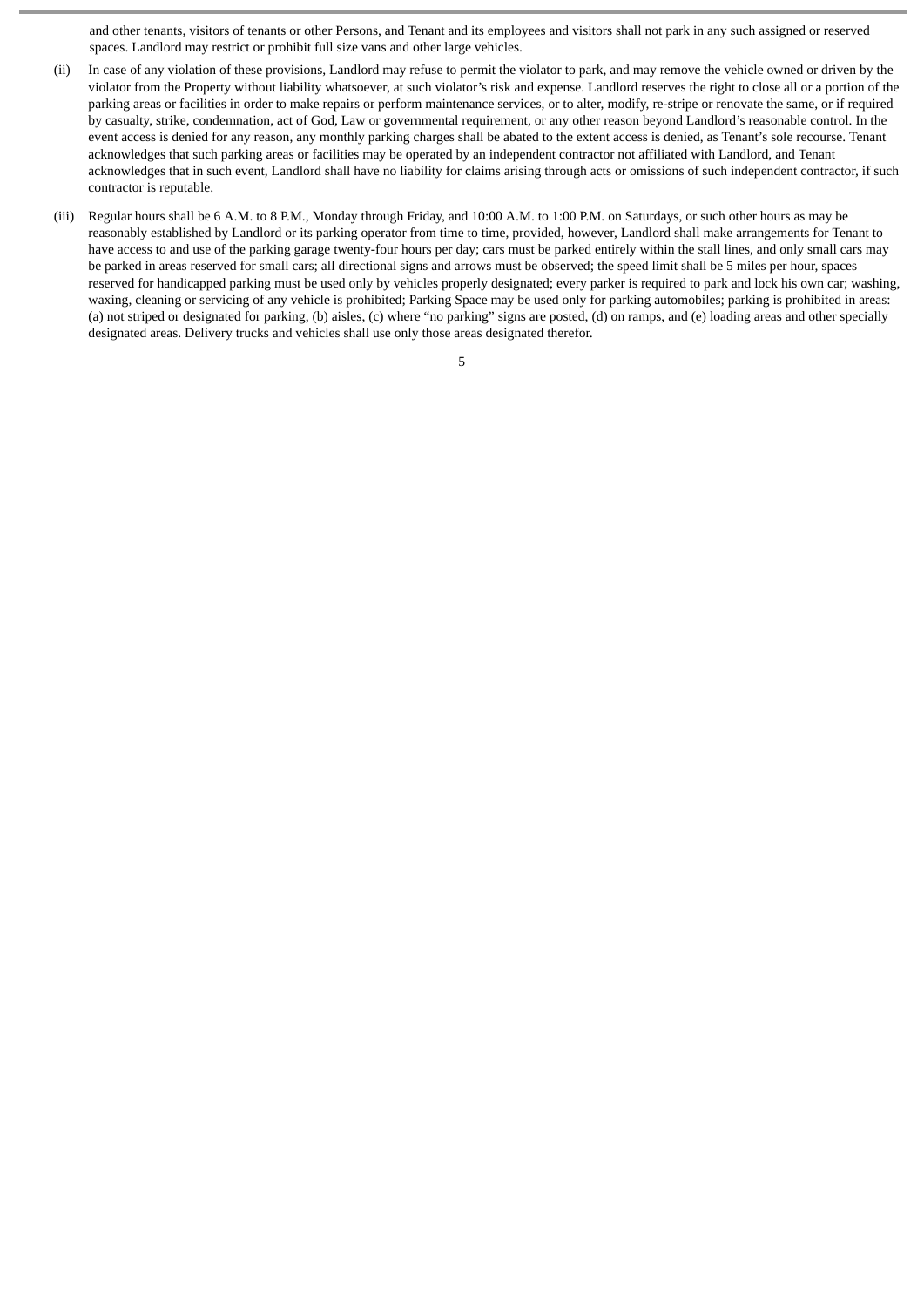# **EXHIBIT A**

# **FLOOR PLANS**

A-1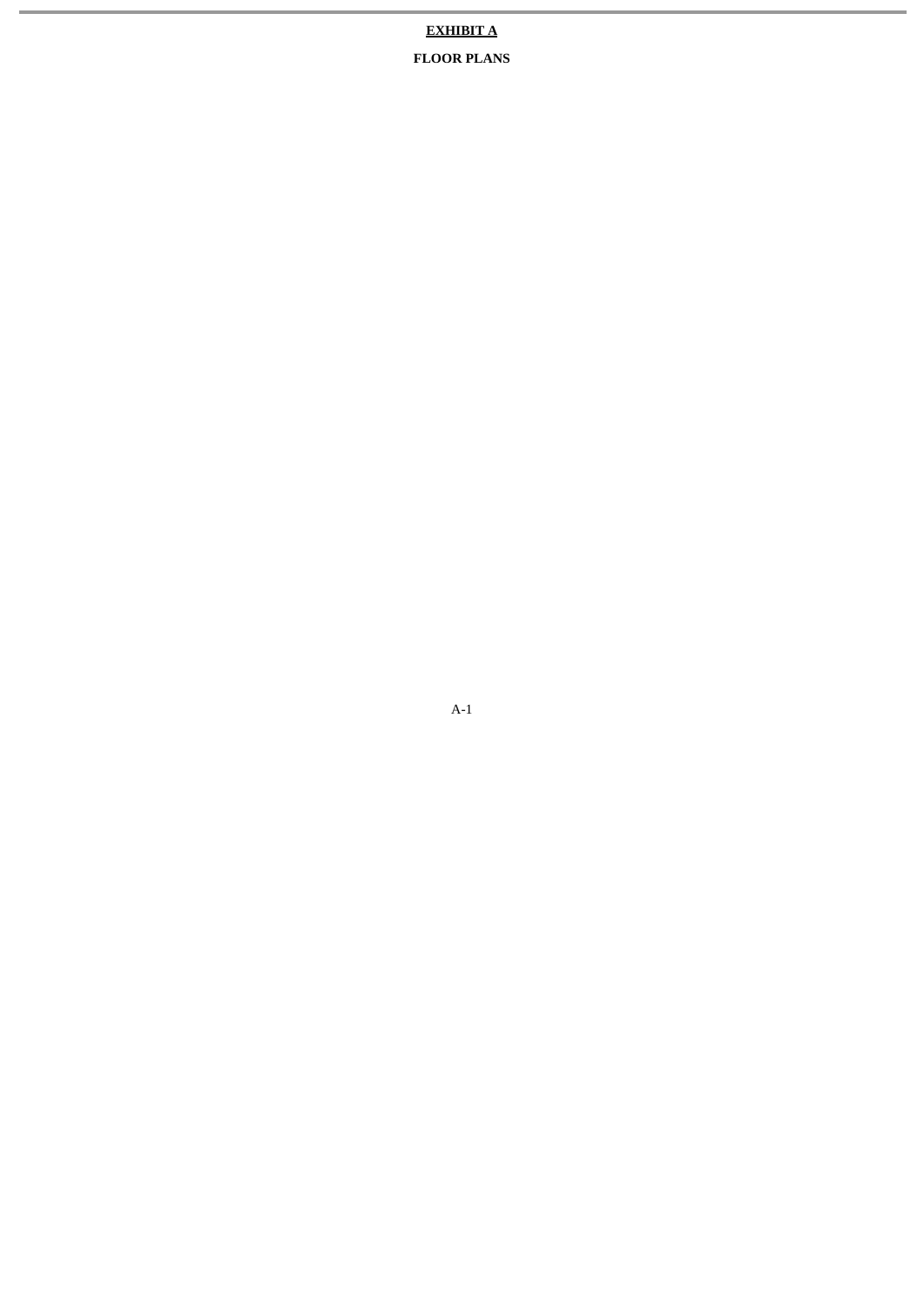# **EXHIBIT B-1**

# **BASE RENT**

| Period                  | <b>Annual Base Rent</b>                            | <b>Monthly Base Rent</b> |
|-------------------------|----------------------------------------------------|--------------------------|
| $05/20/04* - 07/31/04*$ | \$785,411.70*                                      | \$65,450.98*             |
| $08/01/04 - 12/31/04*$  | \$761,411.70*<br>(\$317,254.88 for five months)    | \$63,450.98*             |
| $01/01/05^* - 05/31/05$ | \$1,003,215.60*<br>(\$250,803.90 for three months) | \$83,601.30*             |
| $06/01/05 - 05/31/06$   | \$1,044,549.60                                     | \$87,045.80              |
| 06/01/06 - 05/31/07     | \$1,085,883.60                                     | \$90,490.30              |
| $06/01/07 - 05/31/08$   | \$1,457,889.60                                     | \$121,490.80             |
| $06/01/08 - 05/31/09$   | \$1,499,223.60                                     | \$124,935.30             |
| $06/01/09 - 05/31/10$   | \$1,540,557.60                                     | \$128,379.80             |
| $06/01/10 - 05/31/11$   | \$1,581,891.60                                     | \$131,824.30             |
| $06/01/11 - 05/31/12$   | \$1,623,225.60                                     | \$135,268.80             |
| $06/01/12 - 05/31/13$   | \$1,664,559.60                                     | \$138,713.30             |
| $06/01/13 - 05/31/14$   | \$1,705,893.60                                     | \$142,157.80             |

\* Notwithstanding the foregoing, all Base Rent (but not Additional Rent) except for \$5,000 per month on the 8th Floor Premises, 9th Floor Premises, and 17th Floor Premises, shall abate until the earlier of (i) November 20, 2004, or (ii) one hundred eighty (180) days after the Commencement Date, and if the 16th Floor Commencement Date occurs prior to January 1, 2005, Base Rent shall be appropriately adjusted so that Base Rent shall commence on the 16th Floor Commencement Date at the rate of \$11.70 per square foot of rentable area and shall continue thereafter as provided herein. Further, notwithstanding the \$5,000.00 stated in the immediately preceding sentence, Base Rent shall be reduced by \$2,000.00 per month (but on a per diem basis) for each day prior to August 1, 2004 on which Tenant has waived its termination option in writing as provided in Article 41 of the Lease.

B-1-1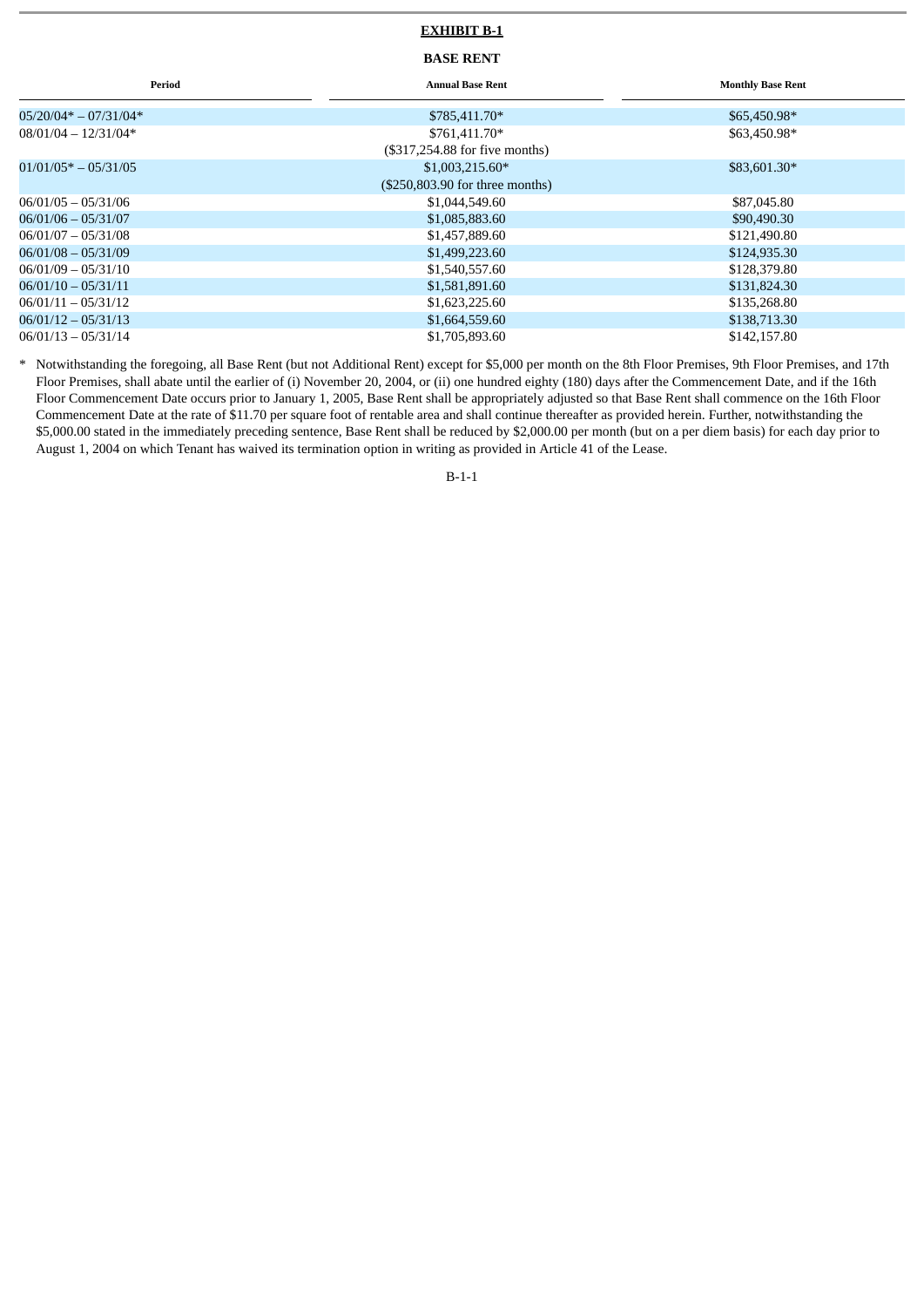# **EXHIBIT B-2**

# **BASE RENT IF TENANT TERMINATES THE LEASE WITH RESPECT TO THE 16TH FLOOR PREMISES**

| Period                 | <b>Annual Base Rent</b> | <b>Monthly Base Rent</b> |
|------------------------|-------------------------|--------------------------|
| $05/20/04 - 05/31/05*$ | $$785,411,70*$          | \$65,450.98*             |
| $06/01/05 - 05/31/06$  | \$816,412.20            | \$68,034.35              |
| $06/01/06 - 05/31/07$  | \$847,412.70            | \$70,617.73              |
| $06/01/07 - 05/31/08$  | \$1,126,417.20          | \$93,868.10              |
| $06/01/08 - 05/31/09$  | \$1,157,417.70          | \$96,451.48              |
| $06/01/09 - 05/31/10$  | \$1,188,418.20          | \$99,034.85              |
| $06/01/10 - 05/31/11$  | \$1,219,418.70          | \$101,618.23             |
| $06/01/11 - 05/31/12$  | \$1,250,419.20          | \$104,201.60             |
| $06/01/12 - 05/31/13$  | \$1,281,419.70          | \$106,784.98             |
| $06/01/13 - 05/31/14$  | \$1,312,420.20          | \$109,368.35             |

\* Notwithstanding the foregoing, all Base Rent (but not Additional Rent) except for \$5,000 per month shall abate until the earlier of (i) November 20, 2004, or (ii) one hundred eighty (180) days after the Commencement Date.

B-2-1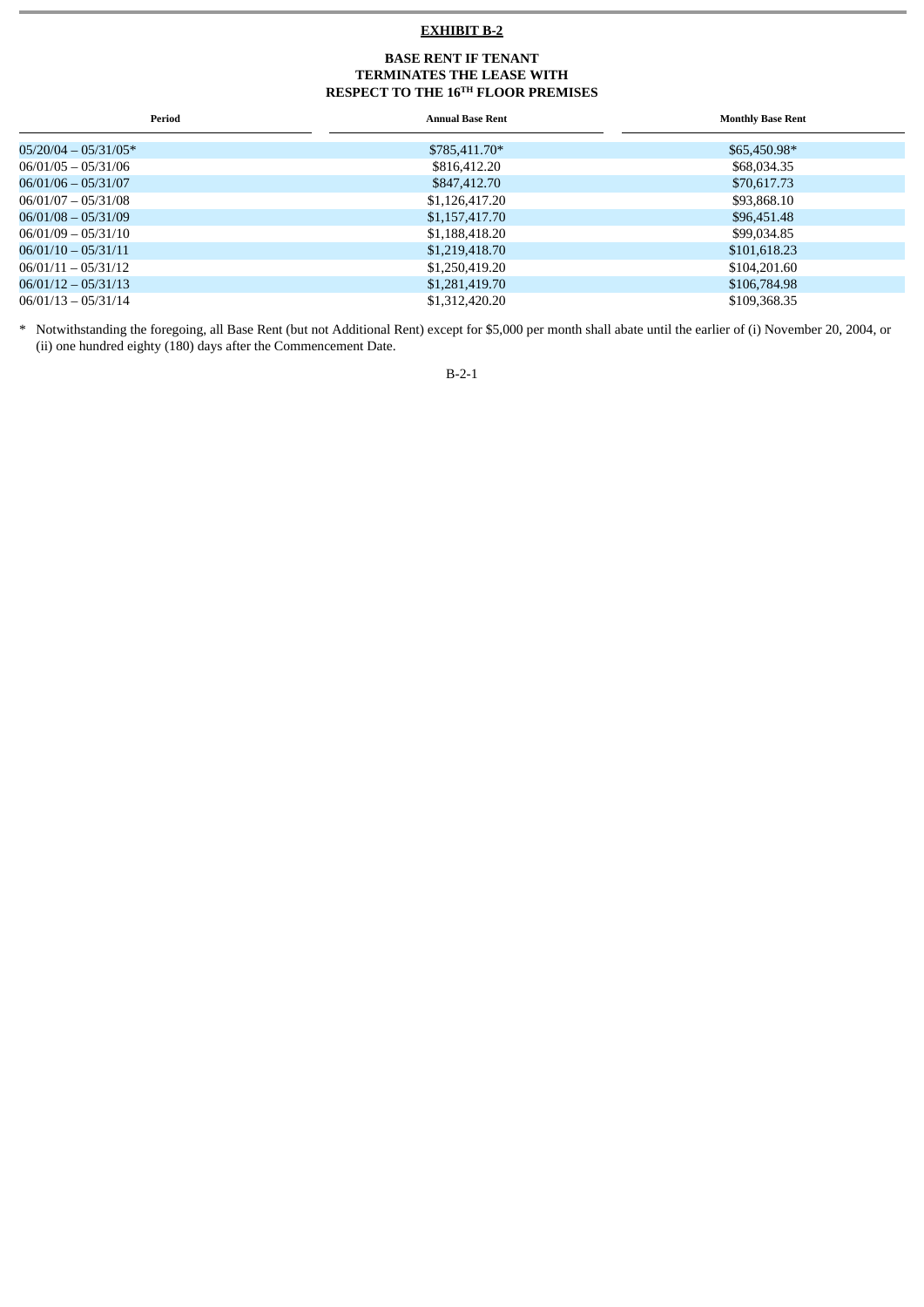# **EXHIBIT C**

# **EXCLUSIONS FROM OPERATING EXPENSES**

The following expenses are excluded from Building Operating Expenses:

1. management fees in excess of three percent (3%) of gross rents of the Building and wages and salaries for Landlord's personnel not located at the Building;

2. marketing and advertising expenses;

3. expenses incurred by Landlord to paint, decorate or redecorate any space leased to a tenant of the Building;

4. costs of repairing latent defects in the original construction of the Building;

5. expenses for any item or service provided exclusively to other tenants at the Property and not available to Tenant;

6. expenses incurred by Landlord for repairs or other work occasioned by fire, windstorm, or other insurable casualty or condemnation;

7. rental payments on any ground or underlying lease for the Property (except rental payments which constitute reimbursement for Taxes);

8. any cost representing an amount paid for services or materials to a related person, firm or entity to the extent such amount exceeds the amount that would be paid for such services or materials at the then existing market rates to an unrelated person, firm or entity;

9. expenses for the repair or maintenance of any item to the extent covered under warranty or service contract (excluding any mandatory deductible);

10. legal fees incurred in connection with the construction of the Building or disputes with tenants or other parties;

11. all expenses related to the remediation, clean-up or any other action taken with respect to any environmental contamination or other environmental problem at the Building and not caused by, through, or under Tenant;

12. artwork other than ordinary lobby design and/or decorative features;

13. charitable contributions;

14. electric power or other utility costs for which any tenant directly contracts with the local public service company (provided, however, Tenant's contracts shall be subject to the Lease);

15. fines or penalties or late payments not related to Tenant's failure to pay Additional Rent when due hereunder;

 $C-1$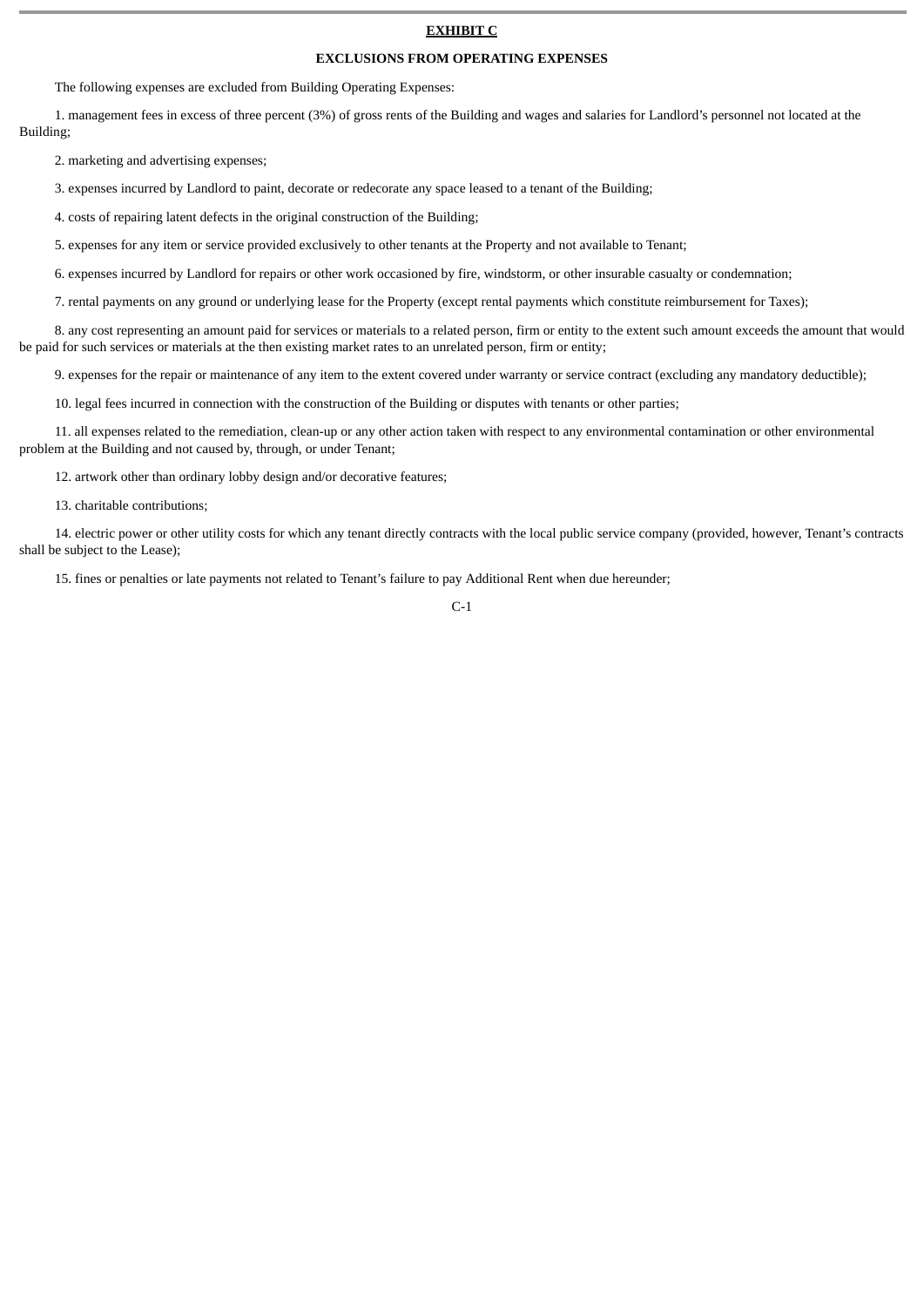16. costs (including fines and penalties) of correcting any building code or similar violations which were violations prior to the Commencement Date of this Lease;

17. costs of any type of insurance not required by the Lease and not maintained by owners of Comparable Buildings;

18. costs arising from any commercial concessions operated by Landlord or by a third party under an agreement with Landlord;

19. costs incurred by Landlord in connection with rooftop communications equipment, if such communications equipment is not generally available to all tenants;

20. the entertainment and travel expenses of Landlord, its employees, agents, partners, and affiliates;

21. costs incurred as or result of the gross negligence or intentional misconduct of Landlord; and

22. any other expenses which, in accordance with generally accepted accounting principles, consistently applied, would not be treated as operating costs by landlords of Comparable Buildings.

C-2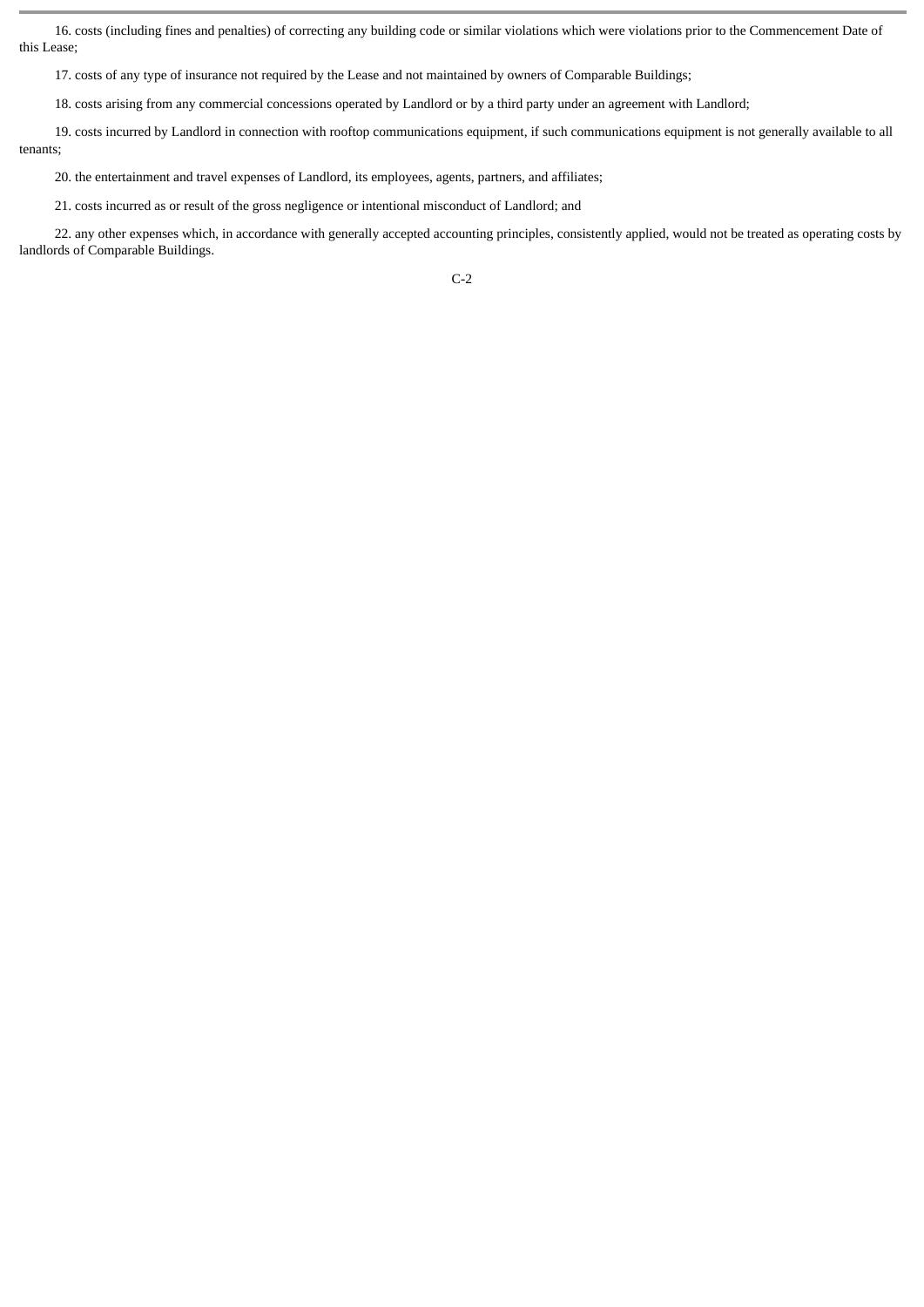#### **EXHIBIT D**

# **FORM OF LETTER OF CREDIT**

Union Tower Investors II, L.L.C. Attention:

Ladies and Gentlemen:

By order and for the account of [Applicant], we hereby open in your favor our Clean Irrevocable Letter of Credit No. **For an aggregate** amount of U.S.  $\frac{6}{5}$  effective immediately and expiring at our close of business on  $\frac{1}{1}$ ,  $\frac{1}{1}$ 

Funds are available against presentation of your sight draft(s) drawn on us mentioning this Letter of Credit No. \_\_\_\_\_\_\_\_\_\_\_\_, accompanied by a statement that "The amount drawn hereunder represents funds the beneficiary is entitled to draw pursuant to the terms of an Office Lease between as tenant, and Union Tower Investors II, L.L.C., as landlord, dated \_\_\_\_\_\_\_\_\_\_\_." Partial draws are permitted. We shall honor all draws without inquiry as to the accuracy of the statement and regardless of whether the account party contests the draw.

It is a condition of this Letter of Credit that it shall be automatically extended without amendment for additional periods of one (1) year from the present or future expiration date hereof, unless at least thirty (30) days prior to such expiration date we shall notify you by registered mail at your address specified above (or such other address as you shall specify to us by written notice at the location set forth for presentation set forth below for such purpose by written notice) that we elect not to renew this Letter of Credit for such additional period.

We hereby engage with you that drafts drawn under and in compliance with the terms and conditions of this Letter of Credit will be duly honored upon proper presentation to us at the following location:

> \_\_\_\_\_\_\_\_\_\_\_\_\_\_\_\_\_\_\_\_\_\_\_\_\_\_\_\_\_  $\frac{1}{2}$  ,  $\frac{1}{2}$  ,  $\frac{1}{2}$  ,  $\frac{1}{2}$  ,  $\frac{1}{2}$  ,  $\frac{1}{2}$  ,  $\frac{1}{2}$  ,  $\frac{1}{2}$  ,  $\frac{1}{2}$  ,  $\frac{1}{2}$  ,  $\frac{1}{2}$  ,  $\frac{1}{2}$  ,  $\frac{1}{2}$  ,  $\frac{1}{2}$  ,  $\frac{1}{2}$  ,  $\frac{1}{2}$  ,  $\frac{1}{2}$  ,  $\frac{1}{2}$  ,  $\frac{1$  $\frac{1}{2}$  ,  $\frac{1}{2}$  ,  $\frac{1}{2}$  ,  $\frac{1}{2}$  ,  $\frac{1}{2}$  ,  $\frac{1}{2}$  ,  $\frac{1}{2}$  ,  $\frac{1}{2}$  ,  $\frac{1}{2}$  ,  $\frac{1}{2}$  ,  $\frac{1}{2}$  ,  $\frac{1}{2}$  ,  $\frac{1}{2}$  ,  $\frac{1}{2}$  ,  $\frac{1}{2}$  ,  $\frac{1}{2}$  ,  $\frac{1}{2}$  ,  $\frac{1}{2}$  ,  $\frac{1$

This Letter of Credit is transferable in its entirety. We will honor complying drafts hereunder presented by a transferee (and cease to honor drafts hereunder presented by you) upon receipt of written notice from you that you have transferred all of your rights in this Letter of Credit to such transferee. Upon receiving such written notice of transfer, and upon presentation to us of this original Letter of Credit, we will reissue this Letter of Credit naming such transferee as the beneficiary. You shall not incur any fee in connection with such transfer.

| I |  |
|---|--|
|---|--|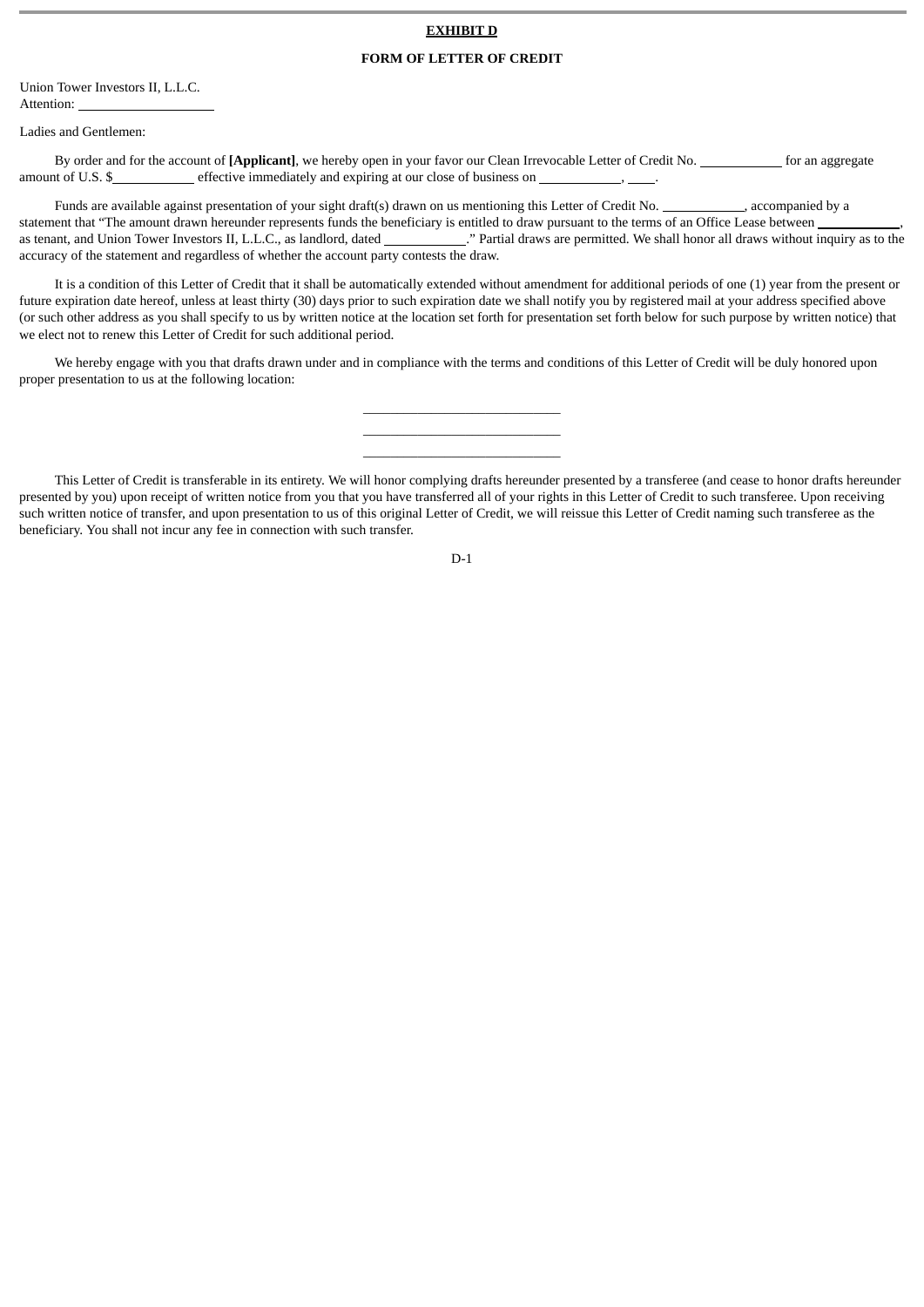This Letter of Credit shall be governed by, and construed in accordance with, the laws of the State of Illinois. This Letter of Credit is subject to Article 5 of the Uniform Commercial Code.

Very truly yours,

# **[NAME OF ISSUER]**

By:

Authorized Signature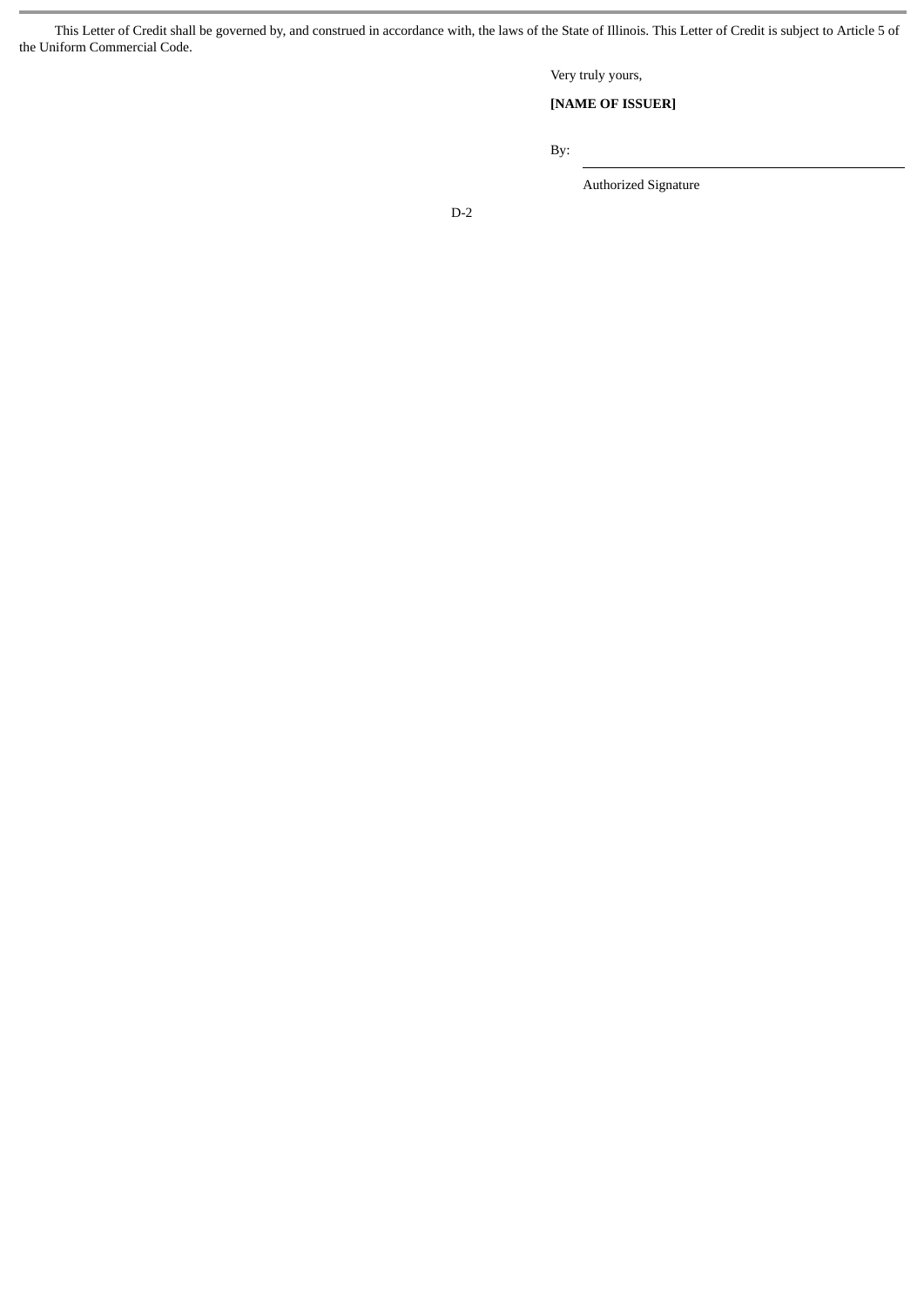#### **EXHIBIT E**

# **TENANT IMPROVEMENT WORKLETTER**

This Work Letter Agreement ("Work Letter Agreement") is a part of that certain Lease (the **"Lease"**) between **HURON CONSULTING GROUP LLC**, a Delaware limited liability company, as **"Tenant"** and **UNION TOWER LLC**, a Delaware limited liability company, as **"Landlord"**, relating to certain Premises as defined and more fully identified at the building located at 550 West Van Buren Street, Chicago, Illinois (the "Building"). Capitalized terms used herein, unless otherwise defined in this Work Letter Agreement, shall have the respective meanings ascribed to them in the Lease. This Work Letter Agreement is incorporated by reference into the Lease and made a part thereof.

For and in consideration of the agreement to lease the Premises and the mutual covenants contained herein and in the Lease, Landlord and Tenant hereby agree as follows:

1. **WORK.** Tenant, at its sole cost and expense, shall perform, or cause to be performed, the work and all other tenant improvements (collectively, the "Work") in the Premises provided for in the Approved Plans and Budget (as defined in Paragraph 2 hereof). Landlord shall deliver the 17<sup>th</sup> Floor Premises to Tenant for commencement of the Work no later than thirty (30) days after the Effective Date. The 16<sup>th</sup> Floor Premises shall not be delivered to Tenant for commencement of the Work (nor shall Tenant be permitted to draw any portion of Landlord's Contribution applicable thereto) until the earlier of (i) September 1, 2004, or (ii) thirty (30) days after Tenant has waived its rights to terminate under Article 42 of the Lease, as permitted therein. Subject to Tenant's satisfaction of the conditions specified in this Work Letter Agreement, Tenant shall be entitled to Landlord's Contribution (as defined hereinbelow).

#### 2. **PRE-CONSTRUCTION ACTIVITIES.**

(a) On or before the commencement of the Work, Tenant shall submit the Plans (as hereinafter defined) for the Work, which Plans shall be subject to Landlord's approval in accordance with Paragraph 3(b) below. Prior to commencement of the Work, Tenant shall submit the following information and items to Landlord for Landlord's review and approval:

(i) A budget (the "Budget") and an itemized statement of estimated construction and other costs (as such figure may be revised to reflect actual costs, the "Costs"), including all soft costs and all fees for permits and architectural and engineering fees and a reasonable contingency reserve.

(ii) The names and addresses of Tenant's contractors (and said contractor's subcontractors) and materialmen to be engaged by Tenant for the Work (individually, a "Tenant Contractor," and collectively, "Tenant's Contractors"). Each of Tenant's Contractors shall be subject to the prior written approval of Landlord, which approval shall not be unreasonably withheld if such contractor complies with Landlord's reasonable criteria and is duly qualified to perform the Work. Landlord may, at its election, provide a list of approved contractors for performance of those portions of

 $F-1$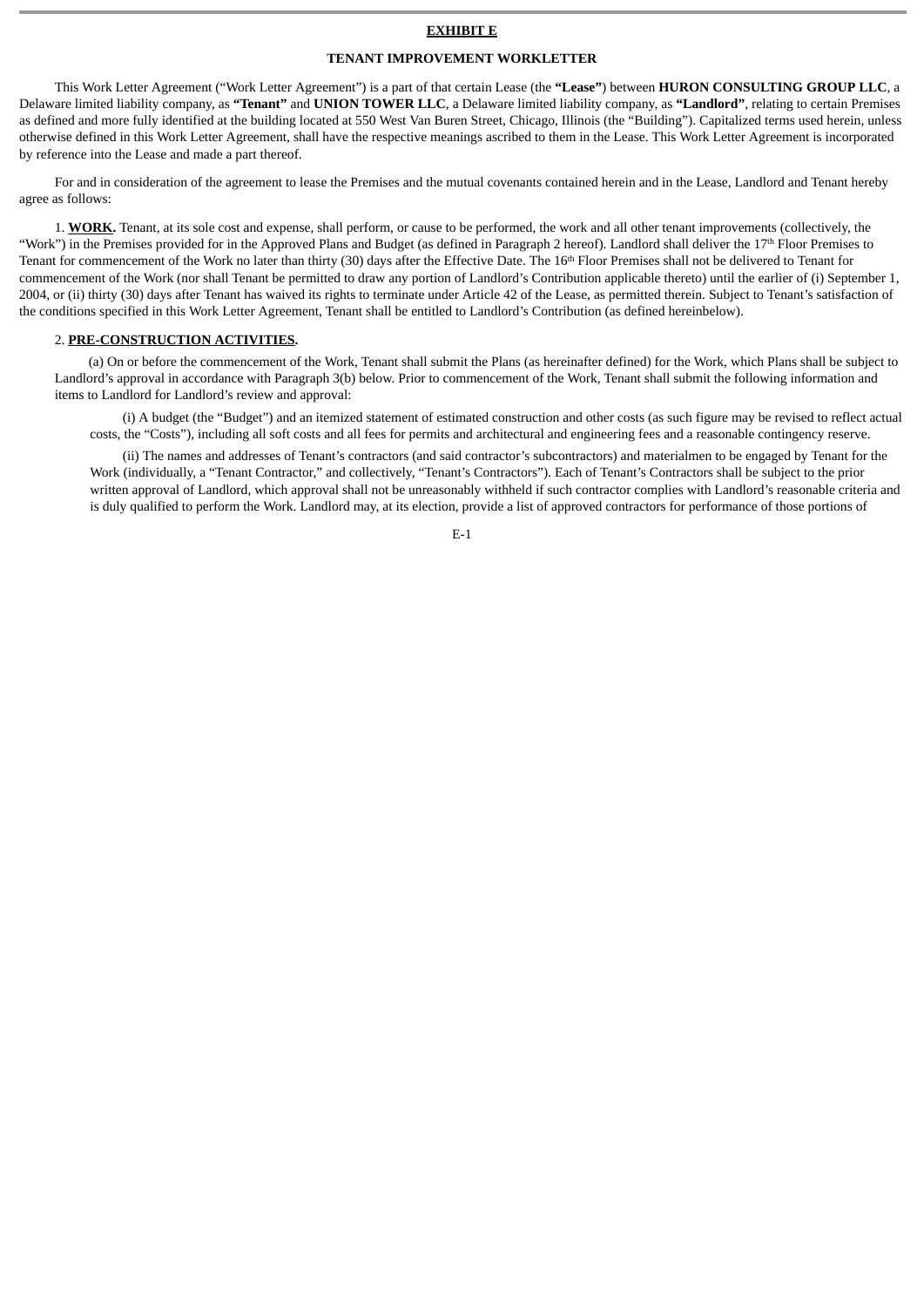work involving electrical, mechanical, plumbing, heating, air conditioning or life safety systems, from which Tenant may select its contractors or subcontractors for such designated portions of work and such contractors or subcontractors will be included in Tenant's bid process.

(iii) Certified copies of insurance policies or certificates of insurance as hereinafter described. Tenant shall not permit Tenant's Contractors to commence work until the required insurance has been obtained and certified copies of policies or certificates have been delivered to Landlord.

Tenant will update such information and items by notice to Landlord of any changes thereto.

(b) As used herein the term "Approved Plans" shall mean the Plans (as hereinafter defined), as and when approved in writing by Landlord. As used herein, the term "Plans" shall mean the full and detailed architectural and engineering plans and specifications covering the Work (including, without limitation, all items for which the Landlord's Contribution is to be used and all architectural, mechanical and electrical working drawings for the Work). The Plans shall be subject to Landlord's reasonable approval as provided herein and to the approval of all local governmental authorities requiring approval of the work and/or the Approved Plans. Landlord shall respond to Tenant's submission of the Plans (giving detailed reasons in case of disapproval) of the Plans within seven (7) business days after their delivery to Landlord. Landlord agrees not to unreasonably withhold its approval of said Plans; provided, however, that Landlord shall not be deemed to have acted unreasonably if it withholds its approval of the Plans because, in Landlord's reasonable opinion: the Work as shown in the Plans is substantially likely to adversely affect Building systems, the structure of the Building or the safety of the Building and/or its occupants; the Work as shown on the Plans might impair Landlord's ability to furnish services to Tenant or other tenants; the Work would increase the cost of operating the Building; the Work would violate any Laws (or interpretations thereof); the Work is not in accordance with then-current Building standards; the Work contains or uses hazardous or toxic materials or substances; the Work would adversely affect the appearance of the Building; or the Work might adversely affect another tenant's premises. The foregoing reasons, however, shall not be exclusive of the reasons for which Landlord may withhold consent, whether or not such other reasons are similar or dissimilar to the foregoing. If Landlord notifies Tenant that changes are required to the final Plans submitted by Tenant, Tenant shall prior to commencement of any Work, submit to Landlord, for its approval, the Plans amended in accordance with the changes so required. Landlord shall respond to Tenant's submission of such amended Plans within seven (7) business days of receipt, it being agreed that Landlord's approval thereto shall be limited to those items to which Landlord had objected pursuant to the prior submission of the Plans. Such procedure for review with respect to any further objections to the Plans by Landlord shall continue until the Plans are finally approved by Landlord. If Landlord fails to respond to any request for approval of Plans within the time period provided herein, Tenant shall send a further notice to Landlord with the following typed in bold face type in a clearly visible location on the outside of the notice: **"THIS CONTAINS PLANS SUBMITTED TO LANDLORD PURSUANT TO A LEASE. LANDLORD'S FAILURE TO RESPOND IN WRITING WITHIN THREE (3) BUSINESS DAYS SHALL BE DEEMED TO CONSTITUTE LANDLORD'S APPROVAL OF SUCH PLANS."** If Landlord fails to respond within three (3) business days after receipt of such second notice, Landlord shall be deemed to have approved the Plans as submitted. The Plans shall also be revised, and the Work

E-2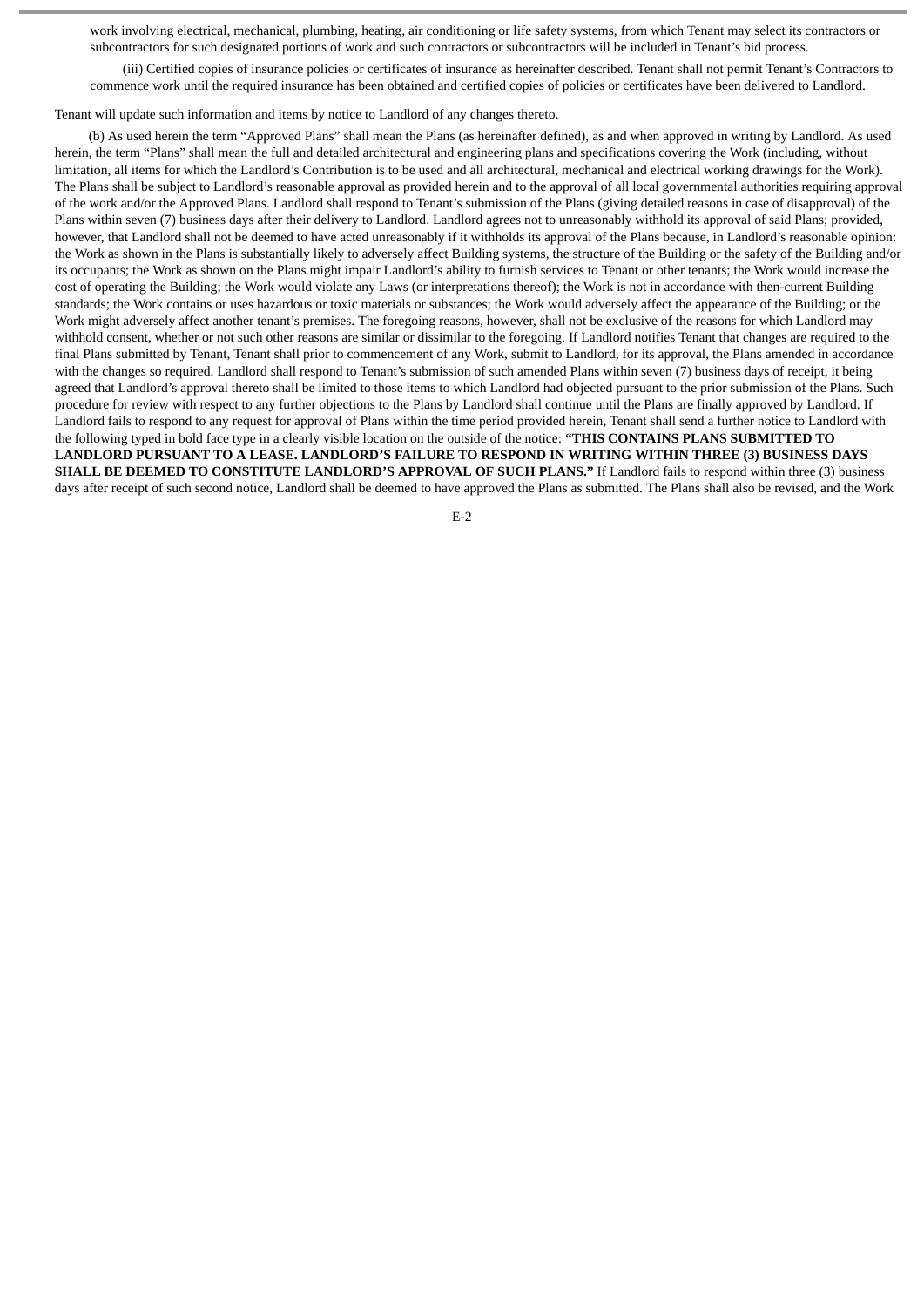shall be changed, all at Tenant's cost and expense (but payable from Landlord's Contribution), to incorporate any work required in the New Premises by any local governmental field inspector. Landlord's approval of the Plans shall in no way be deemed to be (i) an acceptance or approval of any element therein contained which is in violation of any applicable Laws, or (ii) an assurance that work done pursuant to the Approved Plans will comply with all applicable Laws (or with the interpretations thereof) or satisfy Tenant's objectives and needs.

(c) No demolition or Work shall be undertaken or commenced by Tenant in the Premises being delivered to Tenant until (i) Tenant has delivered, and Landlord has approved, all items set forth in Paragraph 2(a) above, (ii) all necessary building permits have been applied for and obtained by Tenant, and (iii) proper provision has been made by Tenant for payment in full of the cost of the Work (to the extent such cost as reasonably estimated by Landlord exceeds the amount of Landlord's contribution set forth hereinbelow), which is satisfactory to Landlord.

3. **CHARGES AND FEES**. Tenant shall pay Landlord a supervisory fee in an amount equal to three percent (3%) of the total costs of the materials and labor for the Work (the "Landlord's Fee") (and all change orders with respect thereto), to defray Landlord's administrative and overhead expenses incurred to review the Plans and coordinate with Tenant's on-site project manager the staging and progress of the Work.

4. **CHANGE ORDERS**. All changes to the Approved Plans requested by Tenant must be approved by Landlord in advance of the implementation of such changes as part of the Work which approval shall not be unreasonably withheld or delayed. Landlord shall review all requested changes within two (2) business days after their delivery to Landlord, provided, however, in the event of extensive changes, such time period shall be extended to a length of time which is reasonable under the circumstances not to exceed seven (7) business days. All delays caused by Tenant-initiated change orders, including, without limitation, any stoppage of work during the change order review process, are solely the responsibility of Tenant and shall cause no delay in the Commencement Date or the payment of Rent and other obligations therein set forth. All increases in the cost of the Work resulting from such change orders shall (subject to Paragraph 8 below) be borne by Tenant. Notwithstanding the foregoing, insubstantial and non-structural "field" changes of the type not customarily the subject of change orders and which do not affect any Building systems shall not require Landlord's prior written consent.

5. **STANDARDS OF DESIGN AND CONSTRUCTION AND CONDITIONS OF TENANT'S PERFORMANCE**. All work done in or upon the New Premises by Tenant shall be done according to the standards set forth in this Paragraph 6, except as the same may be modified in the Approved Plans approved by or on behalf of Landlord and Tenant.

(a) Tenant's Approved Plans and all design and construction of the Work shall comply with all applicable statutes, ordinances, regulations, laws, codes and industry standards, including, but not limited to, reasonable requirements of Landlord's fire insurance underwriters and the Americans with Disabilities Act of 1990 (42 U.S.C. §12101 et. seq.).

(b) Tenant shall, at its own cost and expense (but payable from Landlord's Contribution), obtain all required building permits and occupancy permits. Tenant's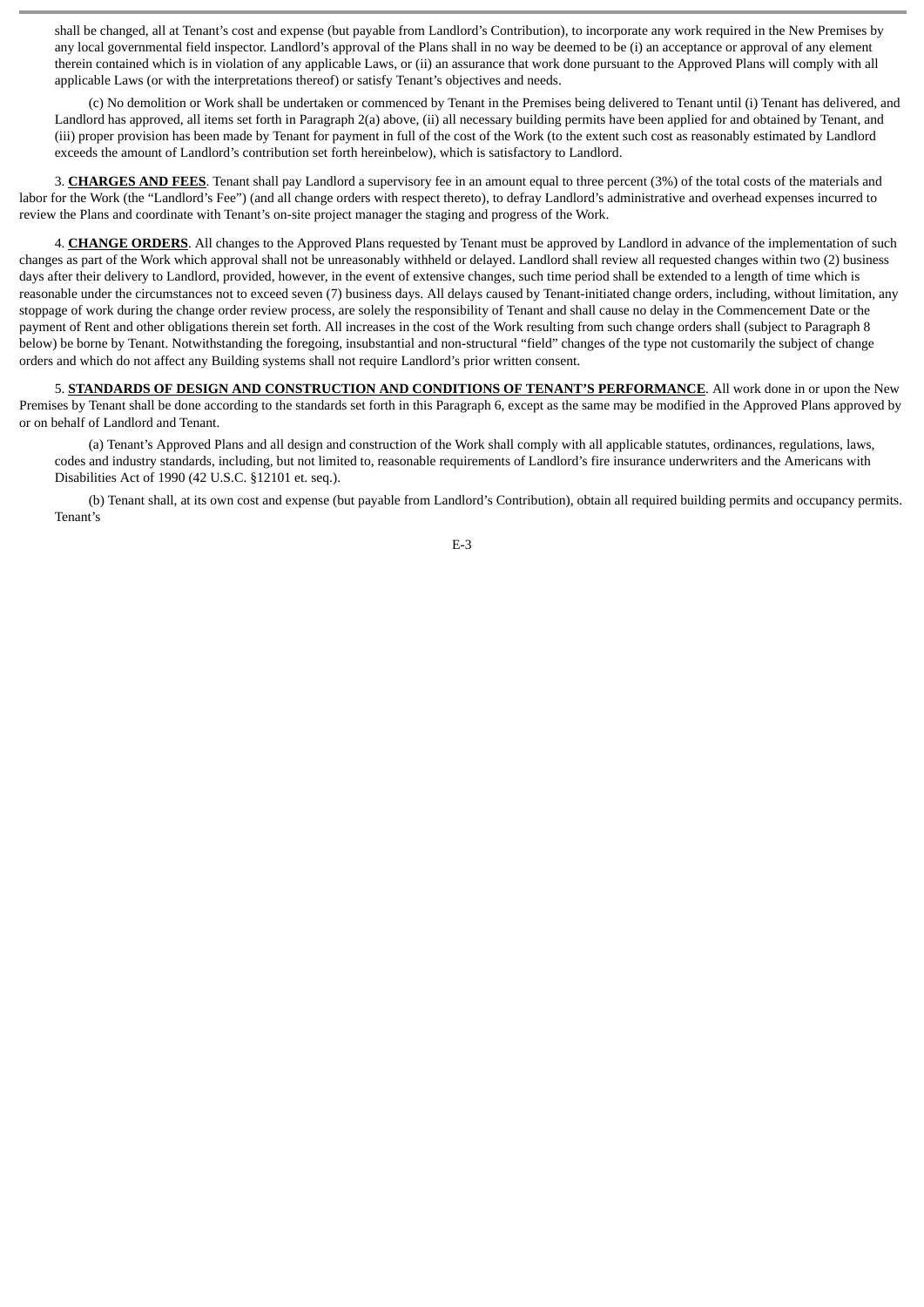failure to obtain such permits shall not cause a delay in the commencement of the Term or the obligation to pay Rent or any other obligations set forth in the Lease.

(c) Tenant's contractors shall be licensed contractors, using union labor, possessing good labor relations, capable of performing quality workmanship and working in harmony with Landlord's contractors and subcontractors and with other contractors and subcontractors in the Building. All work shall be coordinated with any other construction or other work in the Building in order not to adversely affect construction work being performed by or for Landlord or its tenants. Landlord shall use commercially reasonable efforts to cooperate with Tenant in such coordination with respect to any work being performed by or for Tenant.

(d) Tenant shall use only new, first-class materials in the Work comparable to materials used in other tenant improvements in the Building, except where explicitly shown in the Approved Plans. The Work shall be performed in a good and workmanlike manner. Tenant shall obtain contractors' warranties of at least one (1) year duration from the completion of the Work against defects in workmanship and materials on all Work performed and equipment installed in the Premises, unless such warranties are not customarily obtained for the type of work and/or material involved, in which event Tenant shall obtain customary warranties.

(e) Tenant and Tenant's Contractors shall make all commercially reasonable efforts and take all commercially reasonable steps appropriate to assure that all construction activities undertaken do not unreasonably interfere with the operation of the Building or with other tenants and occupants of the Building. In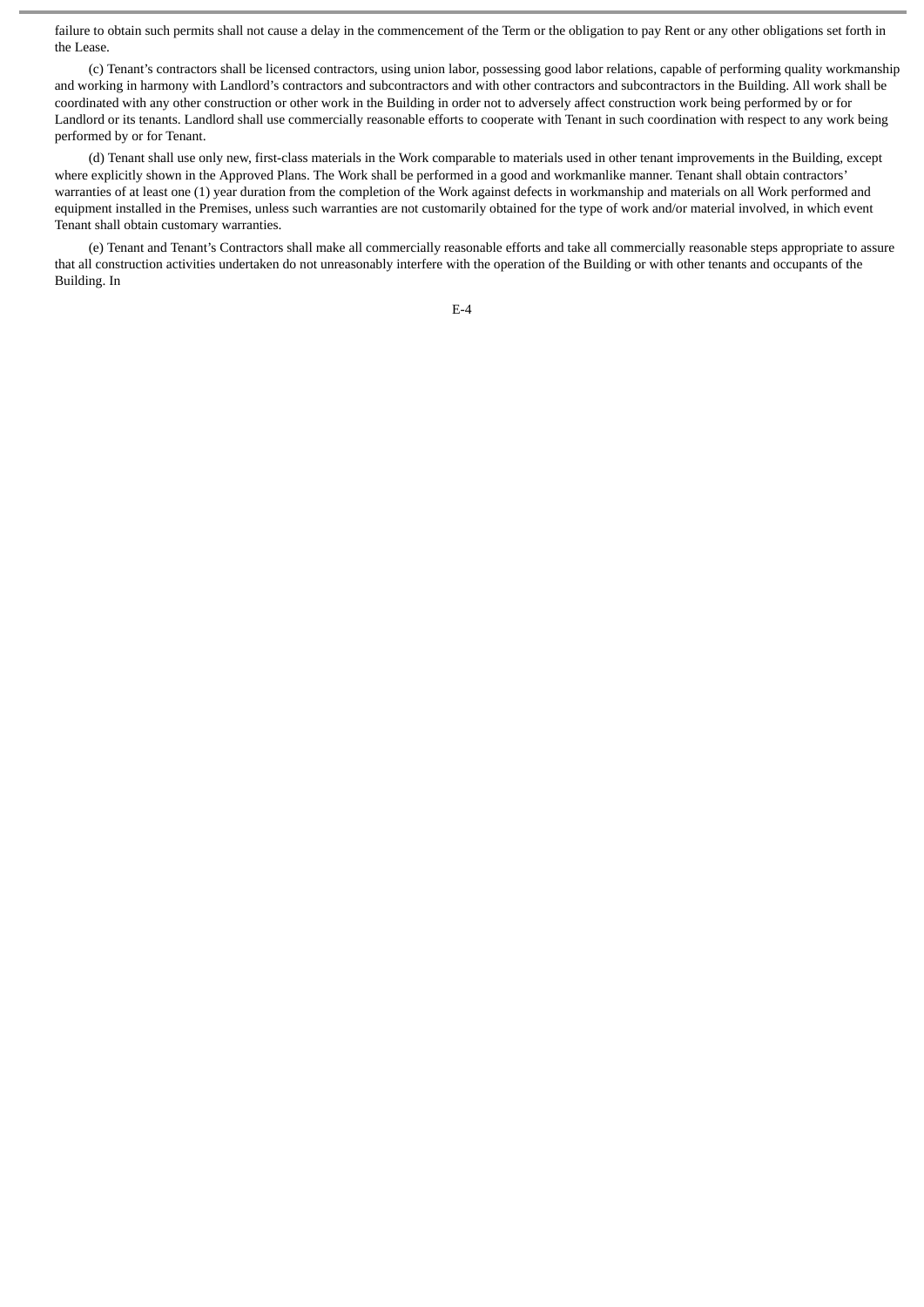any event, Tenant shall during the performance of the Work and throughout the term of the Lease comply with all reasonable rules and regulations existing from time to time at the Building which have heretofore been provided to Tenant (provided Landlord shall provide reasonable prior notice in respect of any new rules and regulation or any modifications of existing rules and regulations). Tenant and Tenant's Contractors shall take all reasonable precautionary steps to minimize dust, noise and construction traffic, and to protect their facilities and the facilities of others affected by the Work and to properly police all personnel entering the Building in connection with the Work. Construction equipment and materials are to be kept within the Premises (subject to the limitations contained in the Amendment) and delivery and loading of equipment and materials shall be done at such locations and at such time as Landlord reasonably shall direct so as not to burden the construction or operation of the Building, provided that Landlord shall use commercially reasonable efforts to coordinate the same.

(f) Landlord shall have the right to order Tenant or any of Tenant's Contractors who violate the Union Tower General Rules and Regulations for Contractors (a copy of which Tenant has received) or the other requirements of this Lease imposed on Tenant or Tenant's Contractors to cease work and remove its equipment and employees from the Building provided, however, prior to any such order (i) if the violation is of such a nature that it threatens in Landlord's discretion to create a hazardous condition or disrupt building operations or other tenants, then Landlord shall provide one (1) written notice and one (1) day right to cure, and (ii) if the violation is of any other type, then Landlord shall provide one (1) written notice and three (3) days right to cure; further provided, however, that Landlord shall have no obligation to provide any notice or cure rights as to either (i) or (ii) if a repeat violation of a substantially similar type occurs. In any event, Landlord may make the continuation of work contingent upon payment by Tenant or Tenant's Contractors of any damages or costs incurred by Landlord or other tenants as a result of such violation. No such action by Landlord shall delay the Commencement Date or the obligation to pay Rent or any other obligations set forth in the Lease.

(g) Utility costs or charges for any service (including HVAC, hoisting and the like) to the Premises in connection with and during the performance of the Work shall be the responsibility of Tenant and shall be paid for by Tenant at Landlord's standard rates then in effect, provided, however, (i) Landlord shall pay utility costs on the 17<sup>th</sup> Floor Premises and the 16<sup>th</sup> Floor Premises until the applicable Commencement Date(s), and (ii) Landlord shall not charge for freight elevator usage unless an attendant or special operations are required, in Landlord's discretion. Tenant shall pay for all support services provided by Landlord's contractors at Tenant's written request or at Landlord's reasonable discretion resulting from breaches or defaults beyond applicable notice and cure periods by Tenant under this Work Letter Agreement. Tenant shall have the nonexclusive right to use the freight elevators during the business day on a first-come, first-serve basis without additional charges; all after-hours use shall be subject to scheduling by Landlord and to Tenant's payment of Landlord's out-of-pocket for such after-hours usage, including costs of necessary personnel. Tenant shall arrange and pay for removal of construction debris and shall not place debris in the Building's waste containers. If required by Landlord by the giving of notice, Tenant shall sort and separate its waste and debris for recycling and/or environmental law compliance purposes.

(h) Tenant shall permit access to the Premises by Landlord upon reasonable prior notice to Jimmy Morgan at (312) 228-2839 (which may be oral or by voice-mail), and the Work shall be subject to inspection, by Landlord and Landlord's architects, engineers, contractors and other representatives, at all times during the period in which the Work is being constructed and installed and following completion of the Work, provided that Landlord shall use reasonable efforts to minimize its interference with the Work.

(i) Tenant shall proceed with its work expeditiously, continuously and efficiently, and Tenant shall notify Landlord upon completion of the Work and shall furnish Landlord and Landlord's title insurance company with such further documentation as may be reasonably necessary under the requirements herein.

(j) Tenant shall have no authority to deviate from the Approved Plans in performance of the Work (except for de minimis deviations of a type customarily not the subject of change orders), except as authorized by Landlord or its designated representative in writing in a change order approved in writing by Landlord. Tenant shall furnish to Landlord "as-built" drawings of the Work within thirty (30) days after completion of the Work.

(k) During the performance of the Work, Landlord shall have the right to run utility lines, pipes, conduits, duct work and component parts of all mechanical and electrical systems where necessary or desirable through the Premises provided same are concealed behind walls or ceilings and do not materially reduce the functionality of the Premises, or the useable floor area of the Premises, to repair, alter, replace or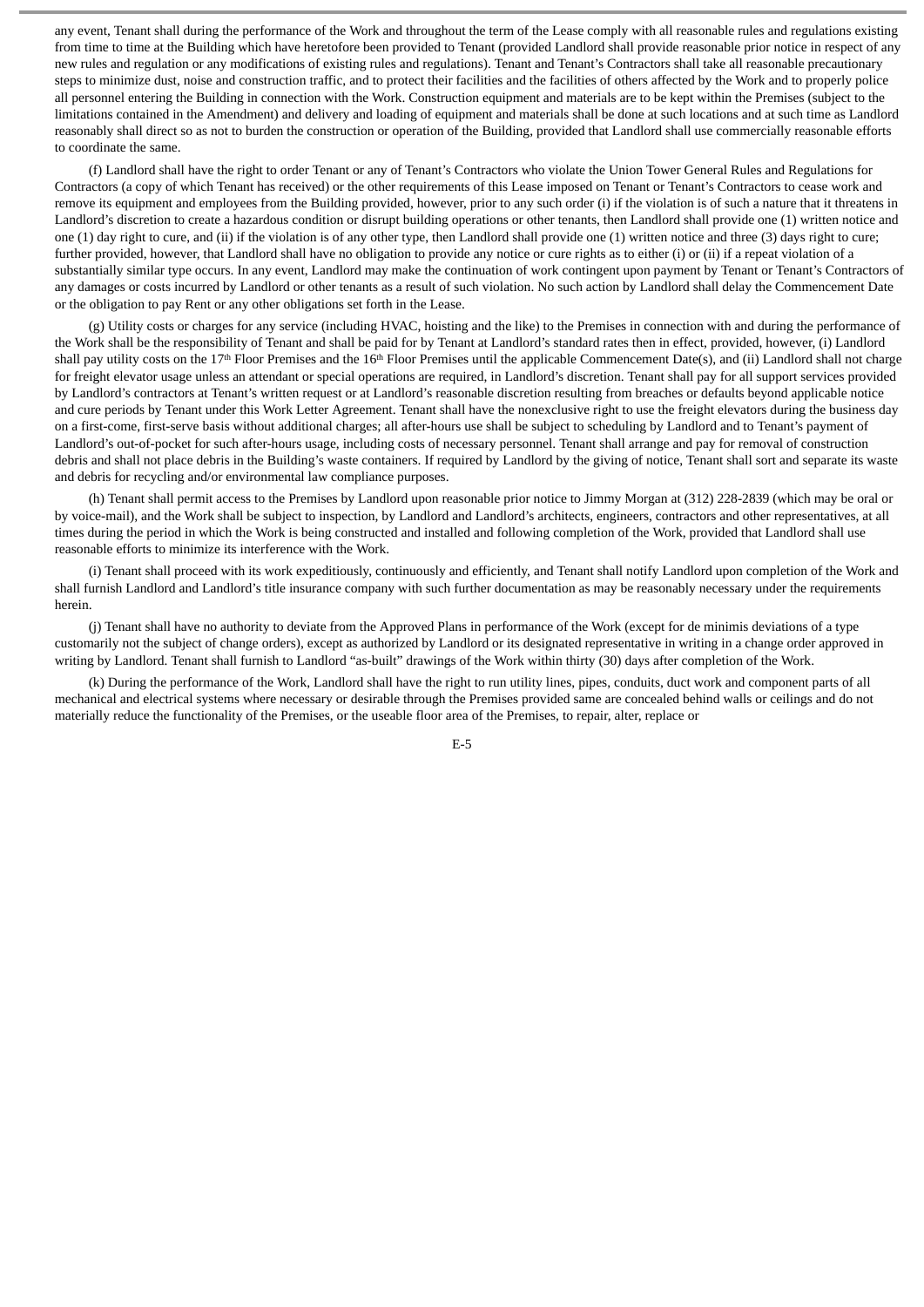remove the same, and to require Tenant to install and maintain proper access panels thereto. Landlord shall use reasonable efforts to minimize interference with the Work and Tenant's use and enjoyment of the Premises in connection with any work performed by Landlord in the Premises pursuant to this subparagraph.

(l) Tenant shall impose on and enforce all applicable terms of this Work Letter Agreement against Tenant's architect and Tenant's Contractors.

(m) Tenant acknowledges and agrees that the Work will include any work, both within and outside the Premises, that may be necessary in order for Tenant to use and occupy the Premises.

## 6. **INSURANCE AND INDEMNIFICATION.**

(a) In addition to any insurance which may be required under the Lease, Tenant shall secure, pay for and maintain or cause Tenant's Contractors to secure, pay for and maintain during the continuance of construction and fixturing work within the Property or Premises, insurance in the following minimum coverages and the following minimum limits of liability:

(i) Worker's Compensation and Employer's Liability Insurance with limits of not less than \$500,000.00, or such higher amounts as may be required from time to time by any Employee Benefit Acts or other statutes applicable where the work is to be performed, and in any event sufficient to protect Tenant's Contractors from liability under the aforementioned acts.

(ii) Commercial General Liability Insurance (including Contractors' Protective Liability) in an amount not less than \$3,000,000.00 per occurrence, whether involving bodily injury liability (or death resulting therefrom) or property damage liability or a combination thereof with a minimum aggregate limit of \$3,000,000.00, and with umbrella coverage with limits not less than \$5,000,000.00. Such insurance shall provide for explosion and collapse, completed operations coverage and broad form blanket contractual liability coverage and shall insure Tenant's Contractors against any and all claims for bodily injury, including death resulting therefrom, and damage to the property of others and arising from its operations under the contracts whether such operations are performed by Tenant's Contractors or by anyone directly or indirectly employed by any of them.

(iii) Comprehensive Automobile Liability Insurance, including the ownership, maintenance and operation of any automotive equipment, owned, hired, or non-owned in an amount not less than \$500,000.00 for each person in one accident, and \$1,000,000.00 for injuries sustained by two or more persons in any one accident and property damage liability in an amount not less than \$3,000,000.00 for each accident. Such insurance shall insure Tenant's Contractors against any and all claims for bodily injury, including death resulting therefrom, and damage to the property of others arising from its operations under the contracts, whether such operations are performed by Tenant's Contractors, or by anyone directly or indirectly employed by any of them.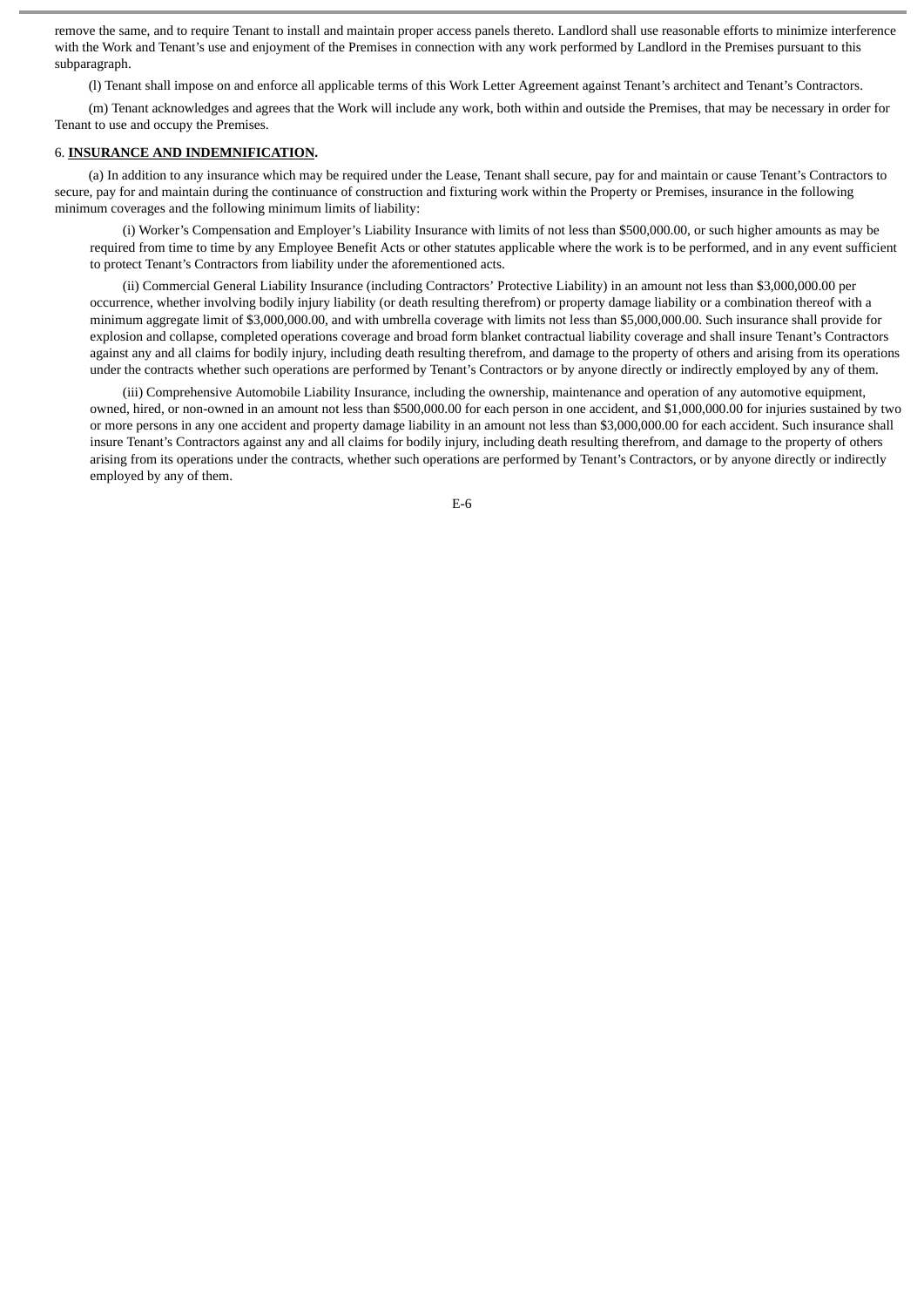(iv) "All-risk" builder's risk insurance upon the entire Work to the full insurable value thereof. This insurance shall include the interests of Landlord and Tenant (and their respective contractors and subcontractors of any tier to the extent of any insurable interest therein) in the Work and shall insure against the perils of fire and extended coverage and shall include "all-risk" builder's risk insurance for physical loss or damage including, without duplication of coverage, theft vandalism and malicious mischief. If portions of the Work are stored off the site of the Building or in transit to said site and are not covered under said "all-risk" builder's risk insurance, then Tenant shall effect and maintain similar property insurance on such portions of the Work. Any loss insured under said "all-risk" builder's risk insurance is to be adjusted with Landlord and Tenant and made payable to Landlord, as trustee for the insureds, as their interests may appear.

All policies (except the worker's compensation policy) shall be endorsed to include as additional insured parties, listed on, or required by, the Lease. The waiver of subrogation provisions contained in the Lease shall apply to all insurance policies (except the workmen's compensation policy) to be obtained by Tenant pursuant to this paragraph. The insurance policy endorsements shall also provide that all additional insured parties shall be given thirty (30) days' prior written notice of any reduction, cancellation or non-renewal of coverage (except that ten (10) days' notice shall be sufficient in the case of cancellation for nonpayment of premium) and shall provide that the insurance coverage afforded to the additional insured parties thereunder shall be primary to any insurance carried independently by said additional insured parties. Additionally, where applicable, each policy shall contain a cross-liability and severability of interest clause.

## 7. **LANDLORD'S CONTRIBUTION; EXCESS AMOUNTS**.

(a) Upon Tenant's satisfaction of the requirements set forth in this Work Letter Agreement, Landlord shall make a dollar contribution in the total amount of up to One Million Eight Hundred Sixty Thousand Thirty and 0/100s Dollars (\$1,860,030.00) (\$30.00 per square foot of rentable area) for the  $8<sup>th</sup>$ Floor Premises, 9<sup>th</sup> Floor Premises, and 17<sup>th</sup> Floor Premises), and Eight Hundred Twenty-Six Thousand Six Hundred Eighty and 0/100s Dollars (826,680.00) (\$40.00 per square foot of rentable area) for the 16<sup>th</sup> Floor Premises for application to the extent thereof to the Costs of the Work. No portion of the \$826,680.00 allocated to the 16<sup>th</sup> Floor Premises may be drawn until after August 1, 2004, unless Tenant has earlier waived its termination right pursuant to Article 41 of the Lease. The Landlord's Contribution shall be funded as the Tenant's Work is completed in accordance with the provisions of this Workletter. If the Cost of the Work exceeds Landlord's Contribution, Tenant shall have sole responsibility for the payment of such excess cost. If the Cost of the Work is less than Landlord's Contribution, Landlord shall make such amounts available to reimburse Tenant for improvements to the Premises, or to pay Rent due hereunder, or to pay other costs incurred by Tenant subject to Landlord's receipt of evidence of lien-free completion of the Work in accordance with the provisions herein.

(b) Landlord shall make progress payments from Landlord's Contribution to Tenant on a monthly basis, for the portion of the Tenant's Work performed during the previous month, less a retainage of 10% of each progress payment ("Retainage"). Each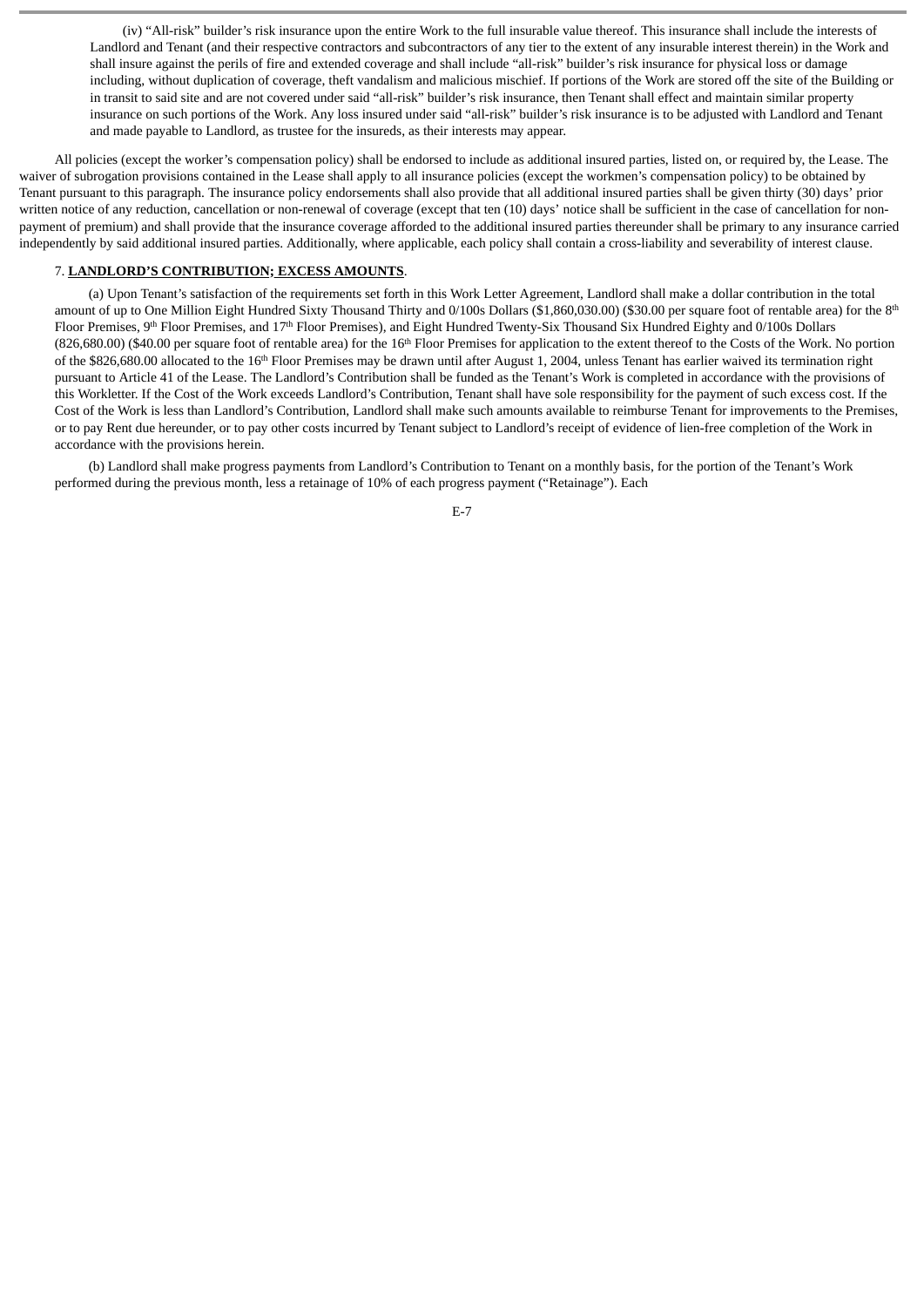of Landlord's progress payments shall be limited to an amount equal to the aggregate amounts (reduced by the Retainage) therefore paid by Tenant (as certified by the chief financial officer of Tenant and by Tenant's independent architect) to Tenant's contractors, subcontractors and material suppliers which have not been subject to previous disbursements from Landlord's Contribution. Provided that Tenant delivers requisitions to Landlord on or prior to the 1<sup>st</sup> day of any month, such progress payments shall be made within 30 days next following the delivery to Landlord of requisitions therefor, signed by the chief financial officer of Tenant, which requisitions shall be in the form of AIA document G702, set forth the names of each contractor and subcontractor to whom payment is due, and the amount thereof, and shall be accompanied by (i) copies of partial waivers of lien from all contractors, subcontractors, and material suppliers covering all work and materials which are the subject of the applicable progress payment, (ii) a written certification from Tenant's Architect that the work for which the requisition is being made has been completed substantially in accordance with the plans and specifications approved by Landlord, and (iii) such other documents and information as Landlord may reasonably request, including any documents reasonably required by Landlord's title company in connection with title drawdowns and endorsements. Landlord shall disburse the Retainage upon submission by Tenant to Landlord of Tenant's requisition therefor accompanied by all documentation required under this paragraph together with (A) proof of the satisfactory completion of all required inspections and issuance of any required approvals, permits and sign-offs for the Tenant's Work by governmental authorities having jurisdiction thereover, (B) issuance of final lien and unconditional waivers by all contractors, subcontractors and material suppliers covering all of the Tenant Work, and (c) receipt of as-built plans for the Work.

(c) Tenant shall pay the excess of the aggregate cost of Tenant's Work and the Landlord's Construction Management Fee over the Landlord's Contribution (the "Excess") plus the cost of all work other than the Tenant's Work, if any, which Tenant may elect to do in order to make the Premises ready for Tenant's occupancy and which has been approved by Landlord as provided herein. Landlord shall have no obligation to pay the Excess. If Landlord estimates prior to commencement of the Tenant's Work or at any time or from time to time thereafter that there will be an Excess, Landlord shall notify Tenant in writing of Landlord's good faith estimate of the amount thereof. Ninety percent (90%) of the Excess shall be funded by Tenant to pay costs of Tenant's Work prior to initial or further disbursements of Landlord's Contribution, as the case may be, and if Tenant fails to do so within ten (10) days after Landlord's request, Landlord shall be entitled to suspend the funding of Landlord's Contribution until such time as Landlord receives evidence acceptable to Landlord of Tenant's funding of the Excess, and at Landlord's option, a Default shall be deemed to have occurred under this Lease.

(d) All of the Landlord's Contribution must be used by Tenant on or before April 30, 2005 for floors 8, 9, and 17, and December 31, 2005 for floor 16, or the balance shall be applied by Landlord towards Rent.

#### 8. **MISCELLANEOUS.**

(a) If the Plans for the Work require the construction and installation of more fire hose cabinets than the number regularly provided by Landlord in the core of the Building in which the New Premises are located, Tenant agrees to pay all reasonable costs and expenses arising from the construction and installation of such additional fire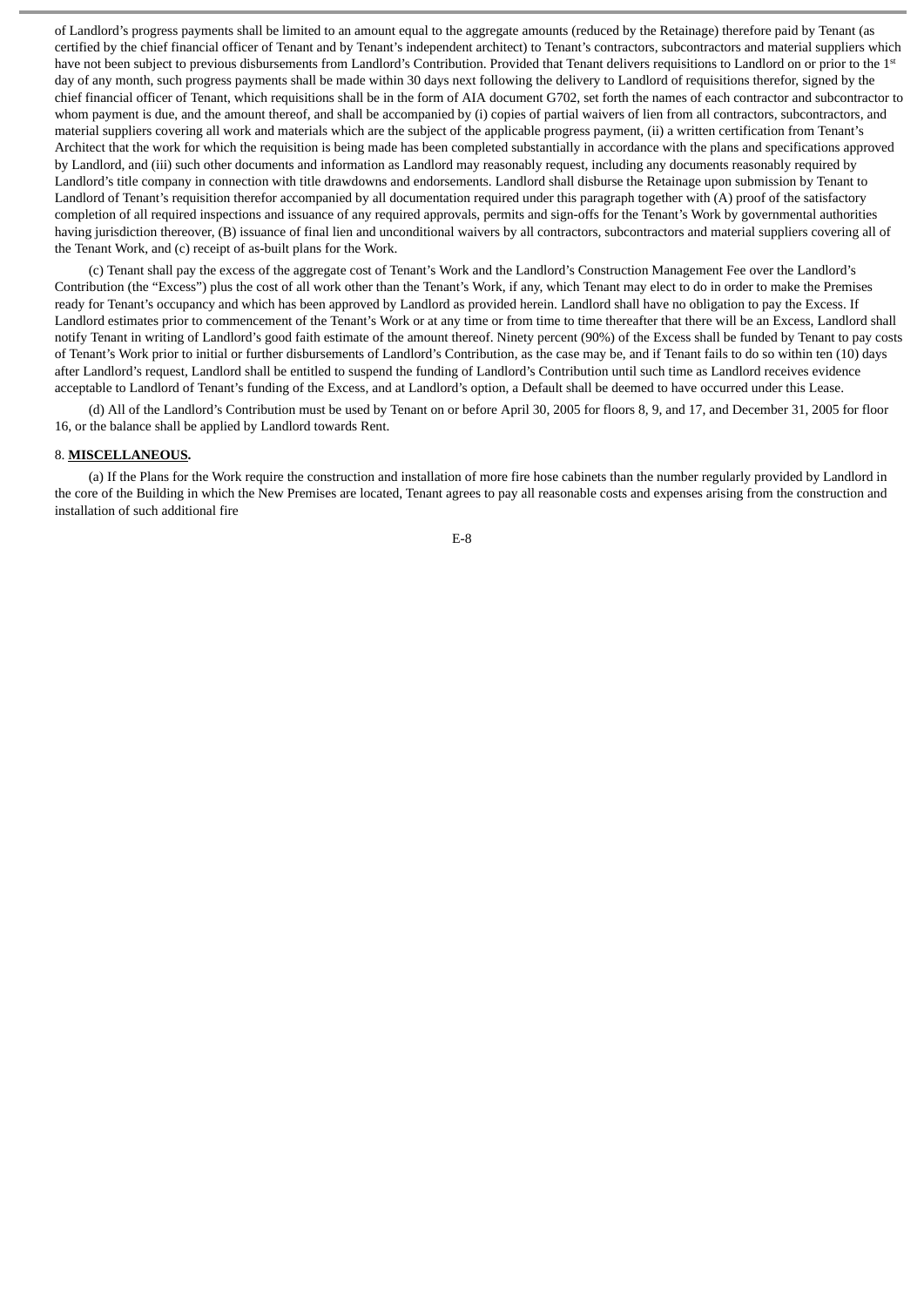hose cabinets or telephone/electrical closets, provided Landlord's Contribution may be applied to all such costs and expenses.

(b) Time is of the essence with respect to the express periods provided under this Work Letter Agreement.

(c) If Tenant fails to make any payment relating to all or any portion of the Work as required hereunder, and Tenant's failure to pay for such portion of the Work creates a safety risk, building code violation, or an unsightly condition, Landlord, at its option, may, after reasonable notice (unless the condition requires immediate cure) complete such portion of the Work pursuant to the Approved Plans necessary to cure such condition and continue to hold Tenant liable for the costs thereof and all other costs due to Landlord. Tenant's failure to pay any amounts owed by Tenant hereunder when due or Tenant's failure to perform its obligations hereunder shall also constitute a Default under the Lease and Landlord shall have all the rights and remedies granted to Landlord under the Lease for nonpayment of any amounts owed thereunder or failure by Tenant to perform its obligations thereunder.

(d) Notices under this Work Letter Agreement shall be given in the same manner as under the Lease.

(e) The headings set forth herein are for convenience only.

(f) This Work Letter Agreement sets forth the entire agreement of Tenant and Landlord regarding the Work. This Work Letter Agreement may only be amended if in writing, duly executed by both Landlord and Tenant. This Work Letter Agreement is incorporated into the Lease by reference and made a part thereof to the extent applicable to the Work.

(g) All amounts due from Tenant hereunder shall be deemed to be additional Rent due under the Lease.

9. **LIMITATION OF LIABILITY.** Any liability of Landlord under this Work Letter Agreement shall be limited solely to its equity interest in the Building, and in no event shall any personal liability be asserted against Landlord in connection with the Work Letter Agreement nor shall any recourse be had to any other property or assets of Landlord.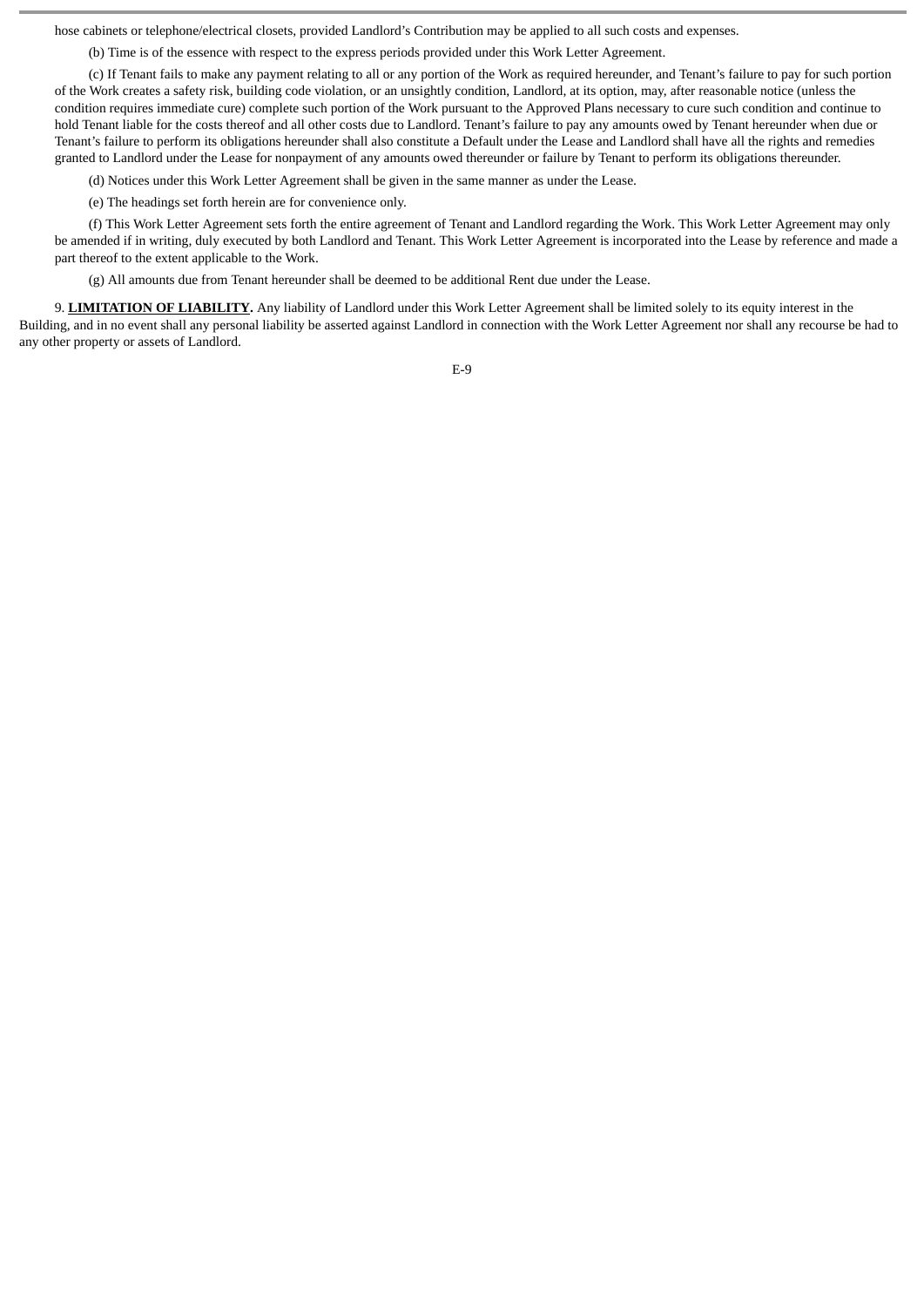# **EXHIBIT F**

# **CLEANING SPECIFICATIONS**

## **I. TENANT AREAS**

#### **A. Daily**

1. Vacuum all carpeted floors including under and around all desks and large furniture. Service contractor is not required to move any desk or large furniture for vacuuming duties.

2. Dust/mop all hard surface floor including under and around all desks and large furniture.

3. Wipe all furniture tops, legs and sides utilizing a treated dust cloth.

4. Dust wipe all horizontal surfaces within reach, including window ledges, moldings and sills.

5. Wipe all desk, furniture, file cabinets, telephones, doors, jams, window mullions, glass partitions and accessories to remove any dust, streaks, stains, spills and other marks.

6. Empty and clean all wastebaskets, ashtrays and other debris and recyclable materials from premise and dispose of all materials as directed by building management and in accordance with the building recycling program.

7. Clean all kitchen/lunchroom countertops, tables and surfaces. All floors shall be wet mopped on a daily basis.

#### **B. Weekly**

1. Edge all carpeted area with a small broom or other edging tool thoroughly cleaning corners, behind doors and around furniture legs and bases. All carpeting shall be spot cleaned and all baseboard washed with manufacturer approved products.

2. Wet mop, dry and spray buff with a rotary buffing machine all hard surface areas. All wax marks will be removed from baseboards, doors and frames as necessary.

### **C. Monthly**

1. Perform high dusting on all horizontal surfaces and ledges that are beyond the normal reach of nightly dusting with a treated cloth.

2. All carpeted floors will be vacuumed utilizing a pile lifter to restore carpet pile to original upright condition and remove any embedded dirt and grit.

F-1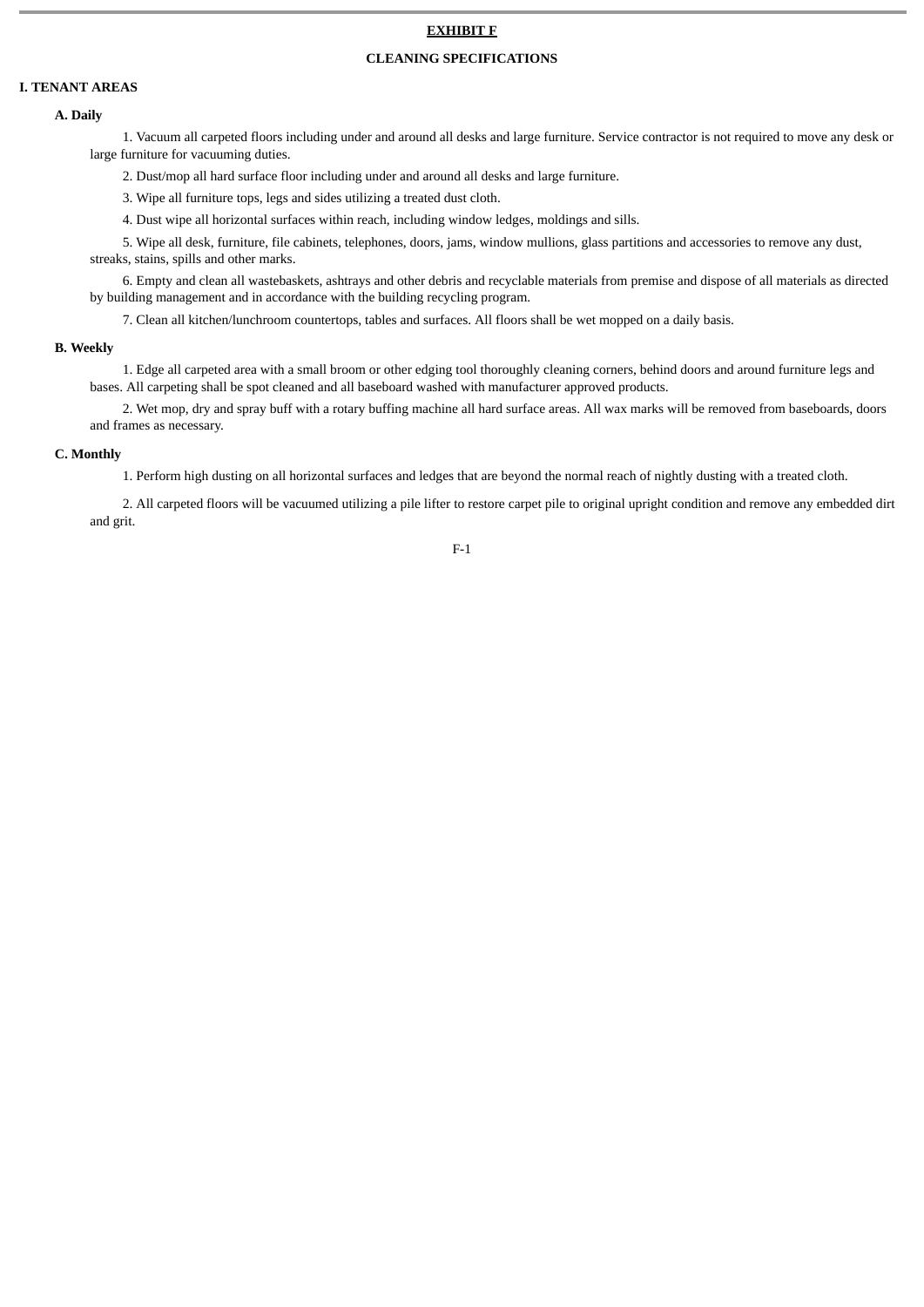3. On a bi-monthly basis, Service Contractor shall completely strip all floor finish to a bare, clean floor. Service Contractor shall mop, rinse, dry, wax and machine polish finish to a uniform bright and clean appearance with manufacturer approved products.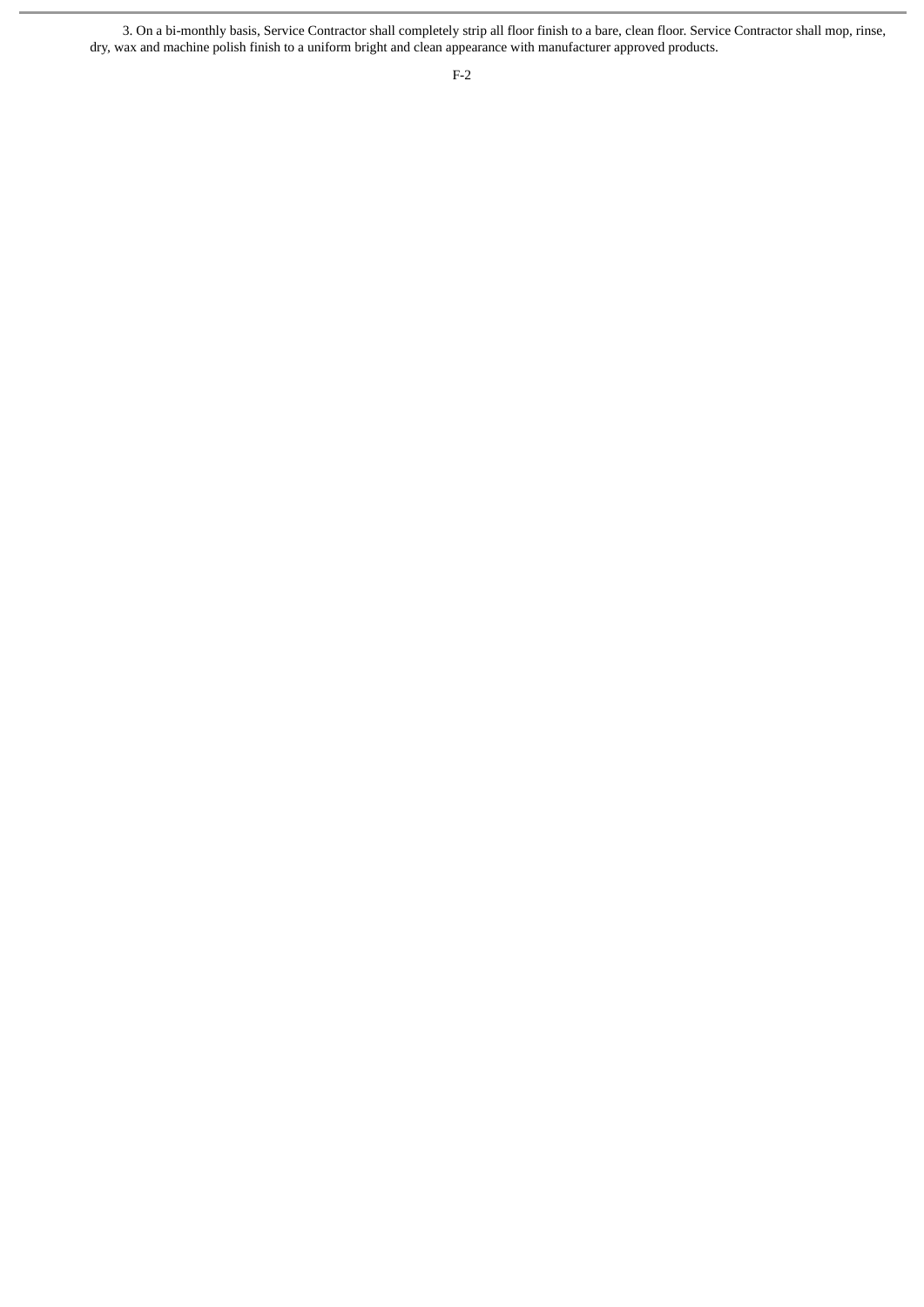# CONSENT OF INDEPENDENT ACCOUNTANTS

We hereby consent to the use in this Registration Statement on Form S-1 of our report dated March 25, 2004 relating to the financial statements and financial statement schedule of Huron Consulting Group Inc., which appear in such Registration Statement. We also consent to the reference to us under the heading "Experts" in such Registration Statement.

/S/ PRICEWATERHOUSECOOPERS LLP

Chicago, Illinois May 12, 2004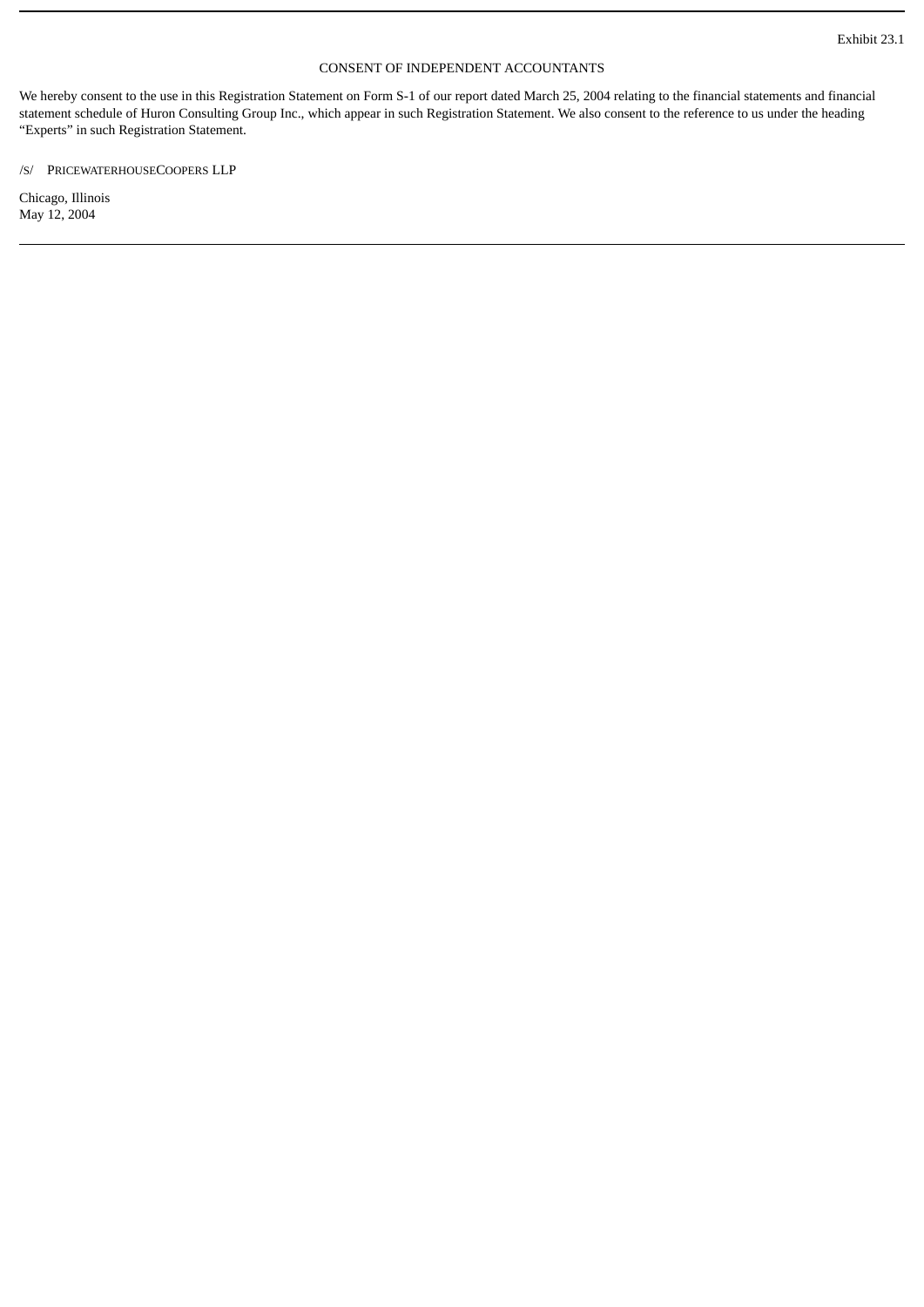### Consent of Person Nominated to Become a Director

I, Deborah A. Bricker, hereby consent to the use, in the Registration Statement on Form S-1 of Huron Consulting Group Inc., a Delaware corporation (the "Company"), to which this Consent is filed as an exhibit, of my name as a person nominated to become a director of the Company.

May 12, 2004 /s/ Deborah A. Bricker

Deborah A. Bricker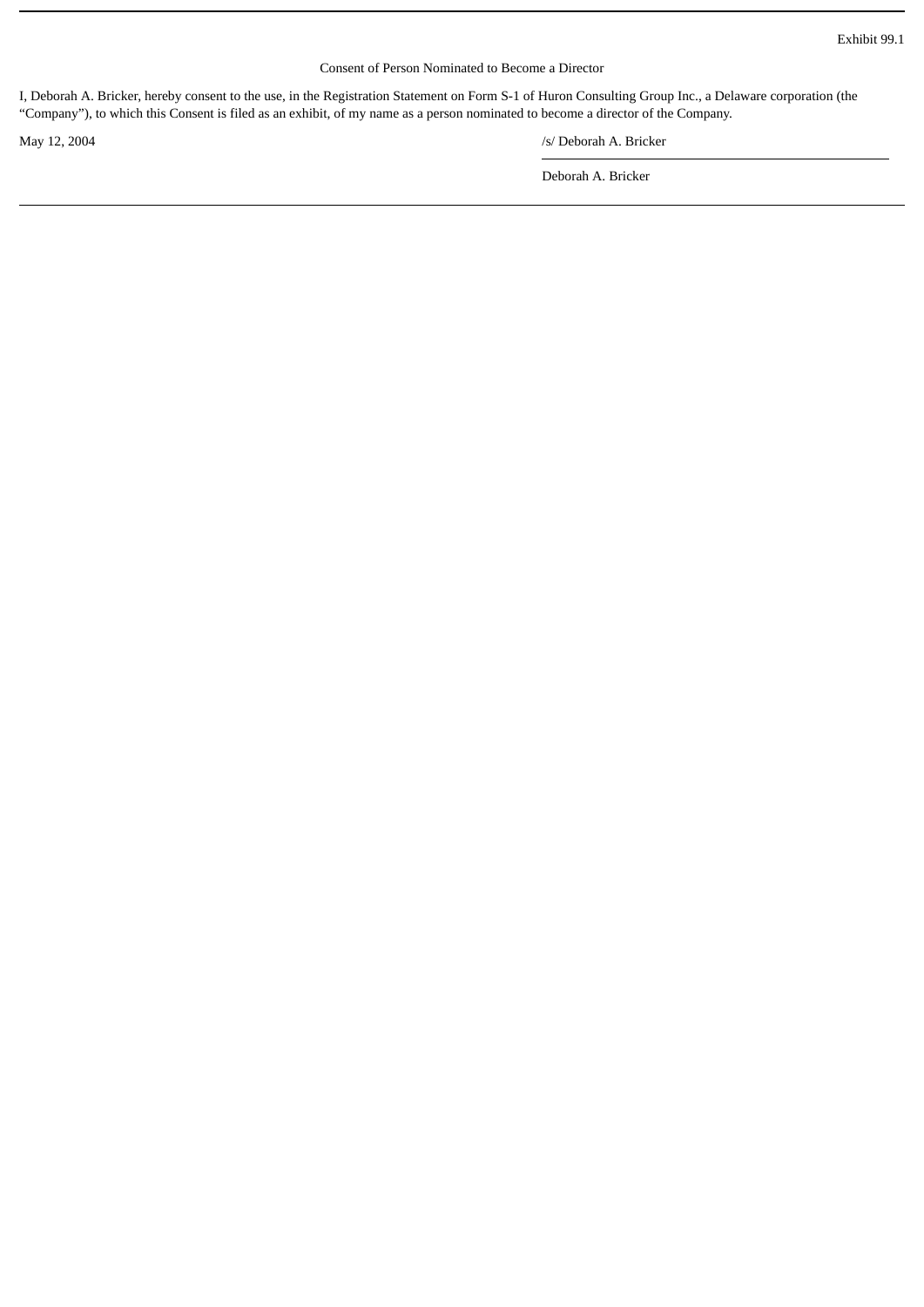### Consent of Person Nominated to Become a Director

I, James D. Edwards, hereby consent to the use, in the Registration Statement on Form S-1 of Huron Consulting Group Inc., a Delaware corporation (the "Company"), to which this Consent is filed as an exhibit, of my name as a person nominated to become a director of the Company.

May 12, 2004 /s/ James D. Edwards

James D. Edwards